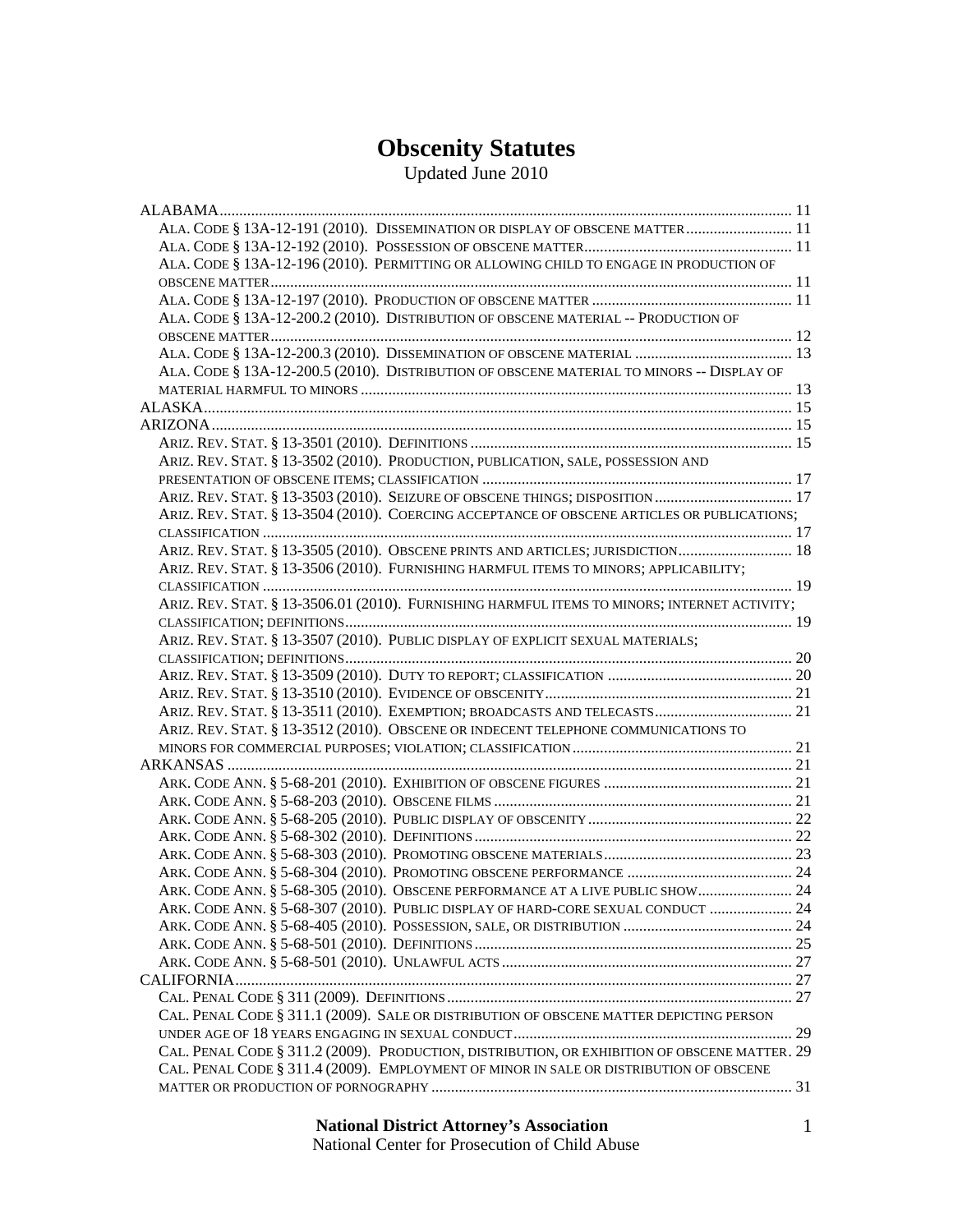| CAL. PENAL CODE § 311.5 (2009). ADVERTISING OR PROMOTION OF MATTER REPRESENTED TO BE         |                |
|----------------------------------------------------------------------------------------------|----------------|
|                                                                                              |                |
|                                                                                              |                |
| CAL. PENAL CODE § 311.7 (2009). REQUIRING PURCHASER OR CONSIGNEE TO RECEIVE OBSCENE          |                |
|                                                                                              |                |
|                                                                                              |                |
| CAL. PENAL CODE § 311.10 (2009). ADVERTISEMENT OF OBSCENE MATTERS DEPICTING MINORS 34        |                |
|                                                                                              |                |
|                                                                                              |                |
|                                                                                              |                |
| COLO. REV. STAT. § 18-7-103 (2009). INJUNCTIONS TO RESTRAIN THE PROMOTION OF OBSCENE         |                |
|                                                                                              |                |
| COLO. REV. STAT. § 18-7-104.5 (2009). REMEDIES UNDER THE "COLORADO ORGANIZED CRIME           |                |
|                                                                                              |                |
|                                                                                              |                |
|                                                                                              |                |
|                                                                                              |                |
| CONN. GEN. STAT. § 53A-196 (2010). OBSCENITY AS TO MINORS : CLASS D FELONY  41               |                |
| CONN. GEN. STAT. § 53A-196A (2010). EMPLOYING A MINOR IN AN OBSCENE PERFORMANCE: CLASS       |                |
|                                                                                              |                |
| CONN. GEN. STAT. § 53A-196B (2010). PROMOTING A MINOR IN AN OBSCENE PERFORMANCE: CLASS       |                |
|                                                                                              |                |
| CONN. GEN. STAT. § 53A-199 (2010). INJUNCTION AGAINST PROMOTING ANY OBSCENE MATERIAL OR      |                |
|                                                                                              |                |
| CONN. GEN. STAT. § 53A-200 (2010). INSTITUTION OF ACTION FOR ADJUDICATION OF OBSCENITY  43   |                |
|                                                                                              |                |
| DEL. CODE ANN. TIT. 11, § 1361 (2010). OBSCENITY; ACTS CONSTITUTING; CLASS E FELONY OR CLASS |                |
|                                                                                              |                |
|                                                                                              |                |
|                                                                                              |                |
|                                                                                              |                |
| DEL. CODE ANN. TIT. 11, § 1365 (2010). OBSCENE LITERATURE HARMFUL TO MINORS; CLASS A         |                |
|                                                                                              |                |
|                                                                                              |                |
|                                                                                              |                |
| D.C. CODE ANN. § 22-2201 (2010). CERTAIN OBSCENE ACTIVITIES AND CONDUCT DECLARED             |                |
| UNLAWFUL; DEFINITIONS; PENALTIES; AFFIRMATIVE DEFENSES; EXCEPTION [FORMERLY § 22-2001] 50    |                |
|                                                                                              |                |
|                                                                                              |                |
| FLA. STAT. ANN. § 847.011 (2010). PROHIBITION OF CERTAIN ACTS IN CONNECTION WITH OBSCENE,    |                |
|                                                                                              |                |
| FLA. STAT. § 847.012 (2009). HARMFUL MATERIALS; SALE OR DISTRIBUTION TO MINORS OR USING      |                |
| FLA. STAT. ANN. § 847.0125 (2009). RETAIL DISPLAY OF MATERIALS HARMFUL TO MINORS             |                |
|                                                                                              |                |
| FLA. STAT. ANN. § 847.013 (2009). EXPOSING MINORS TO HARMFUL MOTION PICTURES, EXHIBITIONS,   |                |
|                                                                                              |                |
| FLA. STAT. ANN. § 847.0133 (2009). PROTECTION OF MINORS; PROHIBITION OF CERTAIN ACTS IN      |                |
|                                                                                              |                |
| FLA. STAT. ANN. § 847.06 (2009). OBSCENE MATTER; TRANSPORTATION INTO STATE PROHIBITED;       |                |
|                                                                                              |                |
| FLA. STAT. ANN. § 847.07 (2009). WHOLESALE PROMOTION OF OBSCENE MATERIALS; PENALTIES 66      |                |
|                                                                                              |                |
| GA. CODE ANN. § 16-12-80 (2010). DISTRIBUTING OBSCENE MATERIAL; OBSCENE MATERIAL DEFINED;    |                |
|                                                                                              |                |
| <b>National District Attorney's Association</b>                                              | $\overline{2}$ |
| National Center for Prosecution of Child Abuse                                               |                |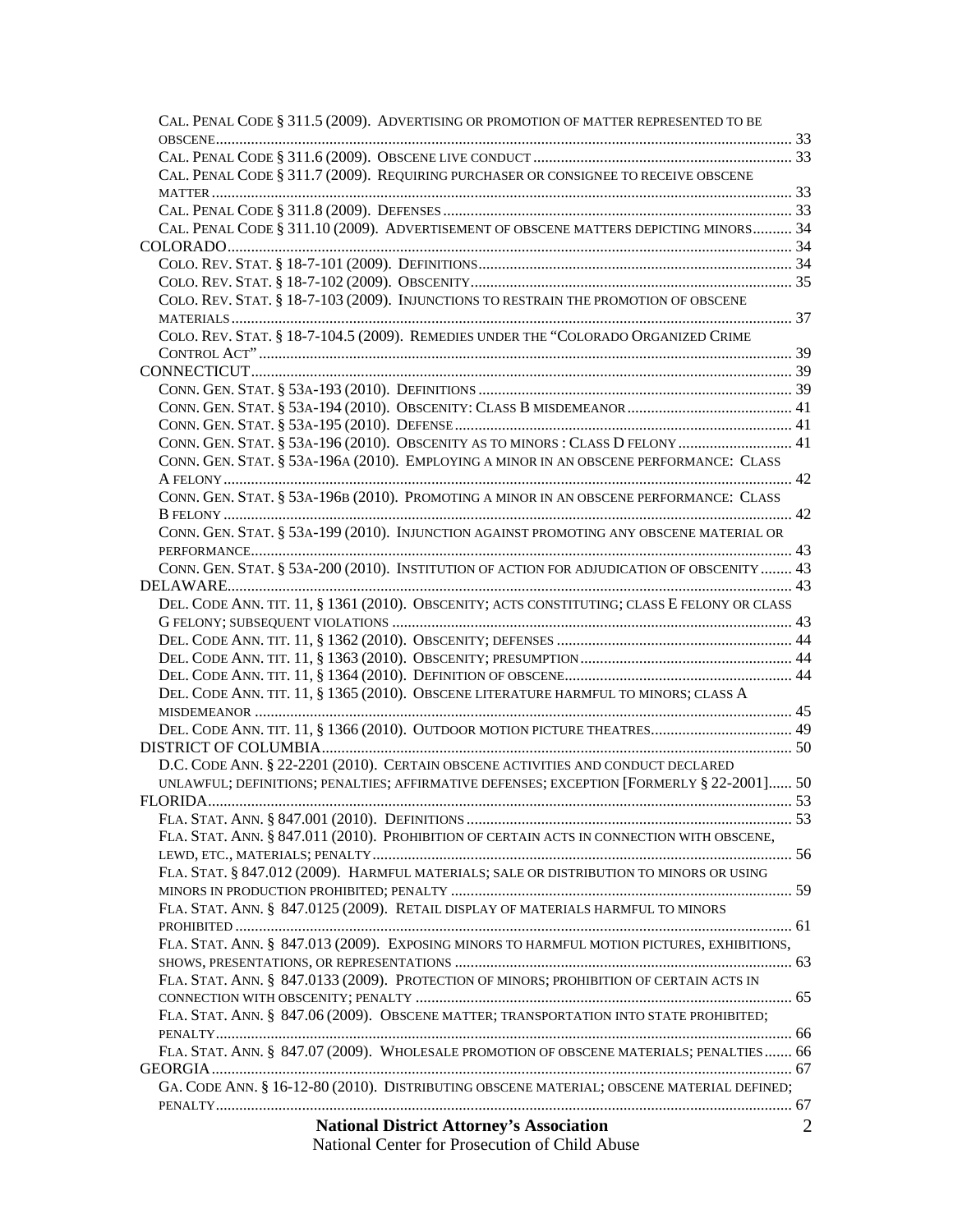| GA. CODE ANN. § 16-12-81 (2009). DISTRIBUTION OF MATERIAL DEPICTING NUDITY OR SEXUAL           |   |
|------------------------------------------------------------------------------------------------|---|
|                                                                                                |   |
|                                                                                                |   |
|                                                                                                |   |
|                                                                                                |   |
|                                                                                                |   |
|                                                                                                |   |
| HAW. REV. STAT. ANN. § 712-1213 (2010). DISPLAYING INDECENT MATERIAL; PRIMA FACIE              |   |
|                                                                                                |   |
|                                                                                                |   |
| HAW. REV. STAT. ANN. § 712-1215 (2010). PROMOTING PORNOGRAPHY FOR MINORS 72                    |   |
| HAW. REV. STAT. ANN. § 712-1216 (2010). PROMOTING PORNOGRAPHY; PRIMA FACIE EVIDENCE  73        |   |
|                                                                                                |   |
| HAW. REV. STAT. ANN. § 712-1219.5 (2010). DISSEMINATING VISUAL DEPICTION OF SEXUAL CONDUCT     |   |
| WITHOUT AFFIXED INFORMATION DISCLOSING LOCATION OF AGE VERIFICATION RECORDS OF SEXUAL          |   |
|                                                                                                |   |
|                                                                                                |   |
|                                                                                                |   |
|                                                                                                |   |
| IDAHO CODE ANN. § 18-4103 (2010). GENERAL SALE OR DISTRIBUTION, ETC., OF OBSCENE MATTER --     |   |
|                                                                                                |   |
| IDAHO CODE ANN. § 18-4103A (2010). ADVERTISEMENT, PROMOTION OF SALE, ETC., OF MATTER           |   |
|                                                                                                |   |
| IDAHO CODE ANN. § 18-4104 (2010). PARTICIPATION IN, OR PRODUCTION OR PRESENTATION OF,          |   |
|                                                                                                |   |
| IDAHO CODE ANN. § 18-4105 (2010). PUBLIC DISPLAY OF OFFENSIVE SEXUAL MATERIAL - - PENALTY . 77 |   |
| IDAHO CODE ANN. § 18-4105A (2010). REQUIRING PURCHASER OR CONSIGNEE TO RECEIVE OBSCENE         |   |
|                                                                                                |   |
| IDAHO CODE ANN. § 18-4105A (2010). DISTRIBUTION TO MINORS - - LAW GOVERNING  78                |   |
|                                                                                                |   |
|                                                                                                |   |
|                                                                                                |   |
|                                                                                                |   |
|                                                                                                |   |
| IND. CODE ANN. § 35-49-2-2 (2010). MATTER OR PERFORMANCE HARMFUL TO MINORS  81                 |   |
|                                                                                                |   |
| IND. CODE ANN. § 35-49-2-4 (2010). PRELIMINARY DETERMINATION OF OBSCENITY AT ADVERSARY         |   |
|                                                                                                |   |
|                                                                                                |   |
|                                                                                                |   |
| IOWA CODE § 728.2 (2010). DISSEMINATION AND EXHIBITION OF OBSCENE MATERIAL TO MINORS  84       |   |
| IOWA CODE § 728.3 (2010). ADMITTING MINORS TO PREMISES WHERE OBSCENE MATERIAL IS               |   |
|                                                                                                |   |
|                                                                                                |   |
|                                                                                                |   |
|                                                                                                |   |
|                                                                                                |   |
| KAN. STAT. ANN. § 21-4301C (2009). PROMOTION TO MINORS OF OBSCENITY HARMFUL TO MINORS 88       |   |
|                                                                                                |   |
|                                                                                                |   |
|                                                                                                |   |
| KY. REV. STAT. ANN. § 531.030 (2010). DISTRIBUTION OF OBSCENE MATTER TO MINORS  92             |   |
| KY. REV. STAT. ANN. § 531.040 (2010). USING MINORS TO DISTRIBUTE OBSCENE MATERIAL 92           |   |
|                                                                                                |   |
|                                                                                                |   |
|                                                                                                |   |
| <b>National District Attorney's Association</b>                                                | 3 |
| National Center for Prosecution of Child Abuse                                                 |   |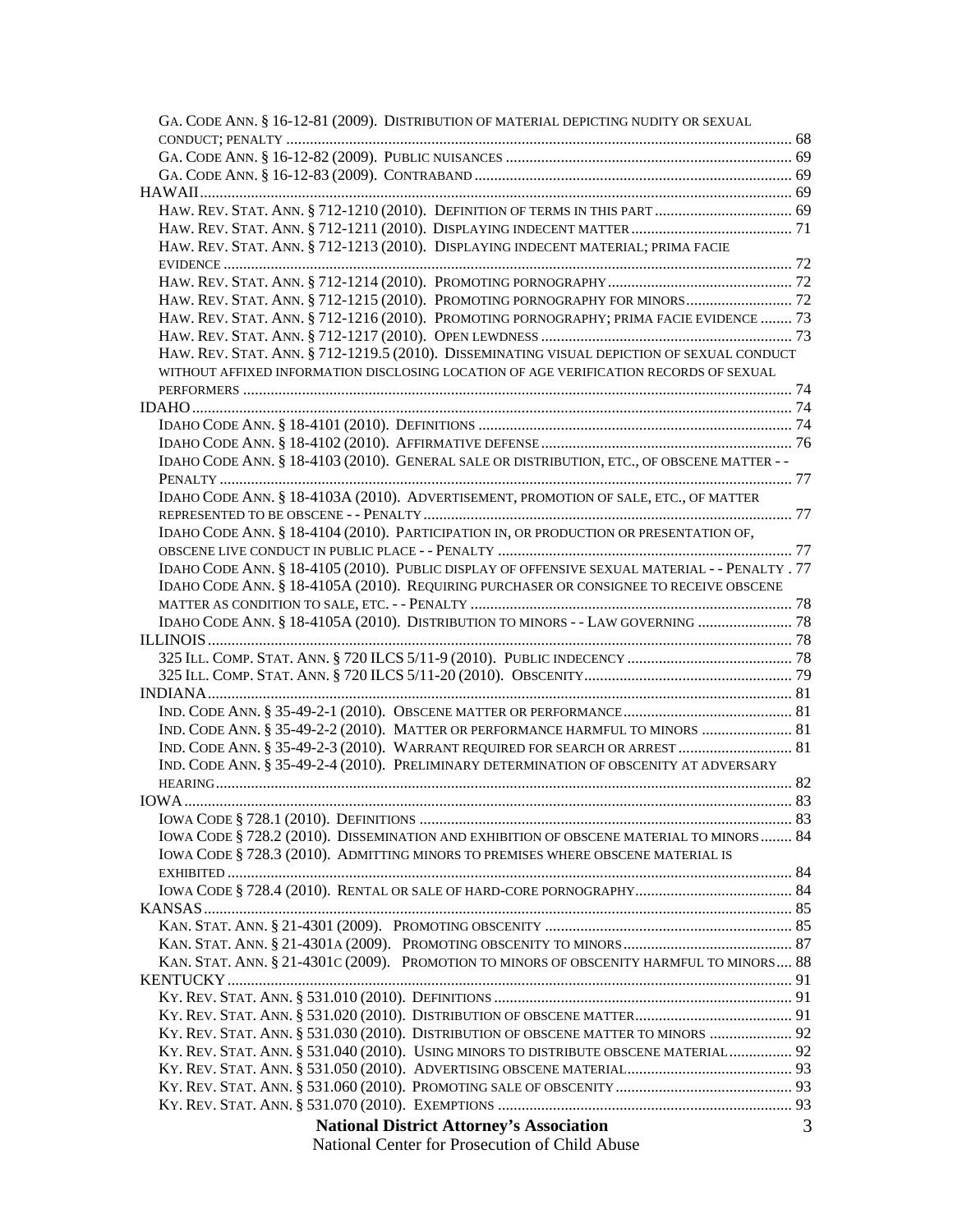| National Center for Prosecution of Child Abuse                                                                                                                                   |                |
|----------------------------------------------------------------------------------------------------------------------------------------------------------------------------------|----------------|
| <b>National District Attorney's Association</b>                                                                                                                                  | $\overline{A}$ |
|                                                                                                                                                                                  |                |
|                                                                                                                                                                                  |                |
| MONT. CODE ANN. § 45-8-206 (2010). PUBLIC DISPLAY OR DISSEMINATION OF OBSCENE MATERIALS                                                                                          |                |
|                                                                                                                                                                                  |                |
|                                                                                                                                                                                  |                |
|                                                                                                                                                                                  |                |
| MO. REV. STAT. § 573.100 (2009). TELEPHONES, OBSCENE OR INDECENT COMMERCIAL MESSAGES,                                                                                            |                |
| MO. REV. STAT. § 573.065 (2009). COERCING ACCEPTANCE OF OBSCENE MATERIAL  123                                                                                                    |                |
| MO. REV. STAT. § 573.060 (2009). PUBLIC DISPLAY OF EXPLICIT SEXUAL MATERIAL 122                                                                                                  |                |
| MO. REV. STAT. § 573.050 (2009). EVIDENCE IN OBSCENITY AND CHILD PORNOGRAPHY CASES  122                                                                                          |                |
| MO. REV. STAT. § 573.030 (2010). PROMOTING OBSCENITY IN THE SECOND DEGREE  121                                                                                                   |                |
| MO. REV. STAT. § 573.020 (2010). PROMOTING OBSCENITY IN THE FIRST DEGREE  121                                                                                                    |                |
|                                                                                                                                                                                  |                |
|                                                                                                                                                                                  |                |
| MATERIALS OR PERFORMANCES; CHARACTER AND REPUTATION AS EVIDENCE; PROSECUTOR'S BOND 117                                                                                           |                |
| MISS. CODE ANN. § 97-29-101 (2009). DISTRIBUTION OR WHOLESALE DISTRIBUTION OF OBSCENE                                                                                            |                |
| MISS. CODE ANN. § 97-29-45 (2009). OBSCENE ELECTRONIC COMMUNICATIONS 115                                                                                                         |                |
|                                                                                                                                                                                  |                |
|                                                                                                                                                                                  |                |
|                                                                                                                                                                                  |                |
| MINN. STAT. § 617.293 (2009). HARMFUL MATERIALS; DISSEMINATIONS AND DISPLAY TO MINORS                                                                                            |                |
|                                                                                                                                                                                  |                |
|                                                                                                                                                                                  |                |
| MINN. STAT. § 617.291 (2009). SEXUALLY EXPLICIT MATERIAL AND EXHIBITIONS; PURPOSE AND                                                                                            |                |
|                                                                                                                                                                                  |                |
|                                                                                                                                                                                  |                |
|                                                                                                                                                                                  |                |
| MINN. STAT. § 617.241 (2009). OBSCENE MATERIALS AND PERFORMANCES; DISTRIBUTION AND                                                                                               |                |
|                                                                                                                                                                                  |                |
|                                                                                                                                                                                  |                |
| MICH. COMP. LAWS SERV. § 752.365 (2010). OBSCENITY; ELEMENTS; MISDEMEANOR; PENALTY;                                                                                              |                |
|                                                                                                                                                                                  |                |
|                                                                                                                                                                                  |                |
| MASS. ANN. LAWS CH. 272, § 29 (2010). DISSEMINATION OF, AND POSSESSION WITH INTENT TO                                                                                            |                |
|                                                                                                                                                                                  |                |
| MD. CODE ANN., CRIM. LAW § 11-206 (2009). SAME -- REQUIRING ACCEPTANCE  108                                                                                                      |                |
| MD. CODE ANN., CRIM. LAW § 11-205 (2009). OBSCENE MATTER - - ADVERTISING 108                                                                                                     |                |
| MD. CODE ANN., CRIM. LAW § 11-204 (2009). OBSCENE PERFORMANCE IN CERTAIN COUNTIES  107                                                                                           |                |
| MD. CODE ANN., CRIM. LAW § 11-203 (2009). SALE OR DISPLAY OF OBSCENE ITEM TO MINOR 105                                                                                           |                |
|                                                                                                                                                                                  |                |
| MD. CODE ANN., CRIM. LAW § 11-202 (2010). OBSCENE MATTER - - DISTRIBUTION, EXHIBITION,                                                                                           |                |
|                                                                                                                                                                                  |                |
|                                                                                                                                                                                  |                |
| ME. REV. STAT. ANN. 93-A § 2913 (2009). EXHIBITING OBSCENE MOTION PICTURES TO MINORS AT                                                                                          |                |
|                                                                                                                                                                                  |                |
|                                                                                                                                                                                  |                |
| ME. REV. STAT. ANN. 93-A § 2911 (2009). DISSEMINATION OF OBSCENE MATTER TO MINORS  100<br>ME. REV. STAT. ANN. 93-A § 2912 (2009). MAGAZINES CONTAINING OBSCENE MATERIAL ON THEIR |                |
|                                                                                                                                                                                  |                |
|                                                                                                                                                                                  |                |
| LA. REV. STAT. ANN. § 14:106.3 (2010). UNLAWFUL EXHIBITION OF SEXUALLY EXPLICIT MATERIAL                                                                                         |                |
| LA. REV. STAT. ANN. § 14:106.2 (2010). SEXUAL ACTS PROHIBITED IN PUBLIC; PENALTIES  99                                                                                           |                |
|                                                                                                                                                                                  |                |
| LA. REV. STAT. ANN. § 14:106.1 (2010). PROMOTION OR WHOLESALE PROMOTION OF OBSCENE                                                                                               |                |
|                                                                                                                                                                                  |                |
|                                                                                                                                                                                  |                |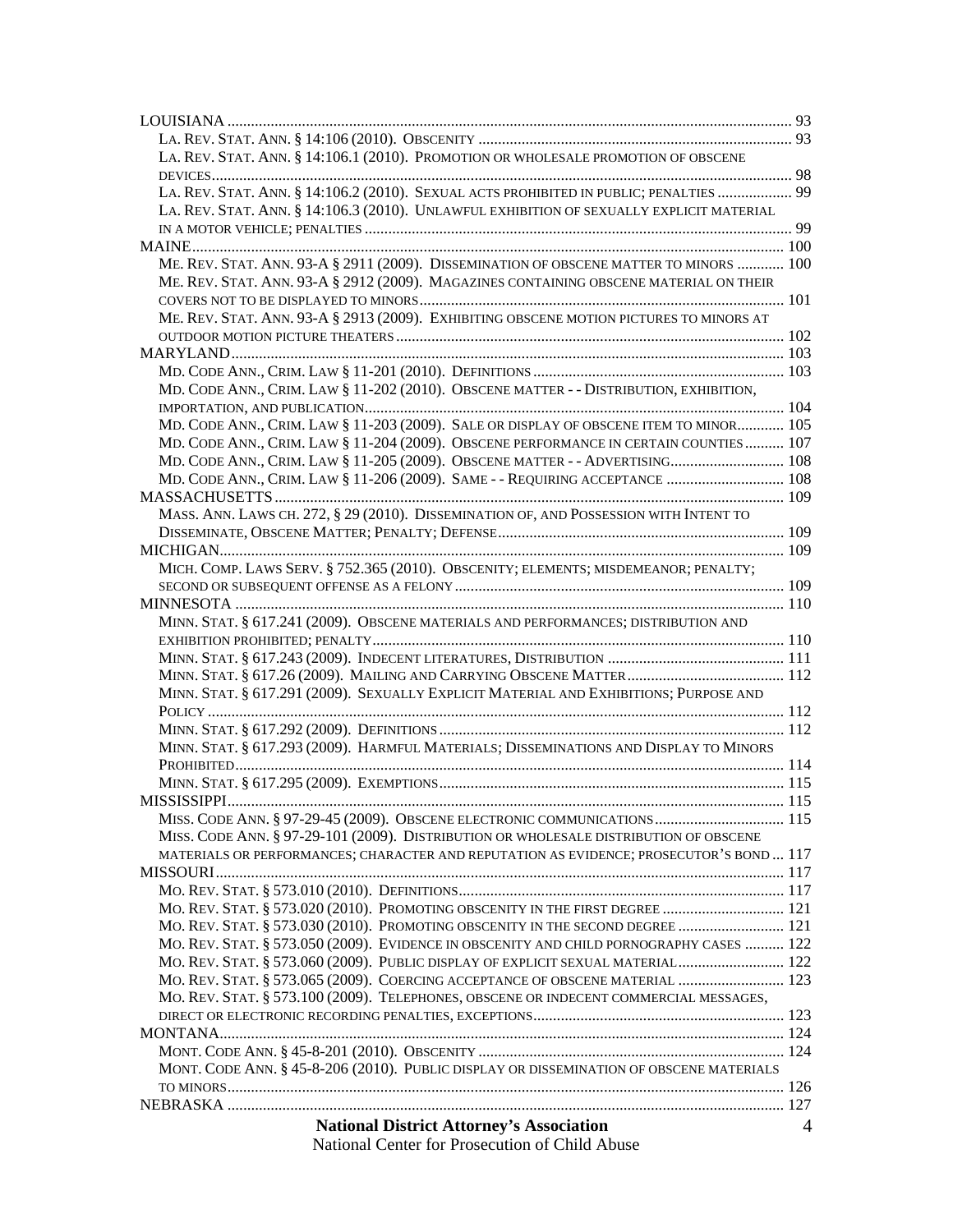| NEB. REV. STAT. ANN. § 28-808 (2010). OBSCENE LITERATURE AND MATERIAL; SALE TO MINOR,      |  |
|--------------------------------------------------------------------------------------------|--|
|                                                                                            |  |
| NEB. REV. STAT. ANN. § 28-809 (2010). OBSCENE MOTION PICTURE, SHOW, OR PRESENTATION; ADMIT |  |
|                                                                                            |  |
|                                                                                            |  |
| NEB. REV. STAT. ANN. § 28-813 (2010). OBSCENE LITERATURE OR MATERIAL; PREPARES;            |  |
|                                                                                            |  |
|                                                                                            |  |
|                                                                                            |  |
|                                                                                            |  |
| NEV. REV. STAT. ANN. § 201.239 (2009). POWER OF COUNTY, CITY OR TOWN TO REGULATE           |  |
|                                                                                            |  |
| NEV. REV. STAT. ANN. § 201.241 (2009). ACTION TO DECLARE ITEM OR MATERIAL OBSCENE AND      |  |
|                                                                                            |  |
| NEV. REV. STAT. ANN. § 201.243 (2009). EVIDENCE PROBATIVE OF OBSCENITY OF MATERIAL OR      |  |
|                                                                                            |  |
| NEV. REV. STAT. ANN. § 201.249(2009). PRODUCTION, SALE, DISTRIBUTION, EXHIBITION AND       |  |
|                                                                                            |  |
| NEV. REV. STAT. ANN. § 201.251 (2009). COERCING ACCEPTANCE OF OBSCENE ARTICLES OR          |  |
|                                                                                            |  |
| NEV. REV. STAT. ANN. § 201.253 (2009). OBSCENE, INDECENT OR IMMORAL SHOWS, ACTS OR         |  |
|                                                                                            |  |
|                                                                                            |  |
|                                                                                            |  |
|                                                                                            |  |
|                                                                                            |  |
|                                                                                            |  |
|                                                                                            |  |
|                                                                                            |  |
| NEV. REV. STAT. ANN. § 201.262 (2009). "SADO-MASOCHISTIC ABUSE" DEFINED  134               |  |
|                                                                                            |  |
|                                                                                            |  |
|                                                                                            |  |
|                                                                                            |  |
|                                                                                            |  |
|                                                                                            |  |
|                                                                                            |  |
|                                                                                            |  |
| N.H. REV. STAT. ANN. § 650-4 (2010). JUSTIFIABLE AND NON-COMMERCIAL PRIVATE                |  |
|                                                                                            |  |
| N.H. REV. STAT. ANN. § 650:5 (2010). EVIDENCE: ADJUDICATION OF OBSCENITY  138              |  |
|                                                                                            |  |
| N.J. STAT. ANN. § 2C:34-2 (2010). OBSCENITY FOR PERSONS 18 YEARS OF AGE OR OLDER  139      |  |
|                                                                                            |  |
|                                                                                            |  |
|                                                                                            |  |
|                                                                                            |  |
|                                                                                            |  |
|                                                                                            |  |
|                                                                                            |  |
|                                                                                            |  |
|                                                                                            |  |
|                                                                                            |  |
|                                                                                            |  |
|                                                                                            |  |

#### **National District Attorney's Association**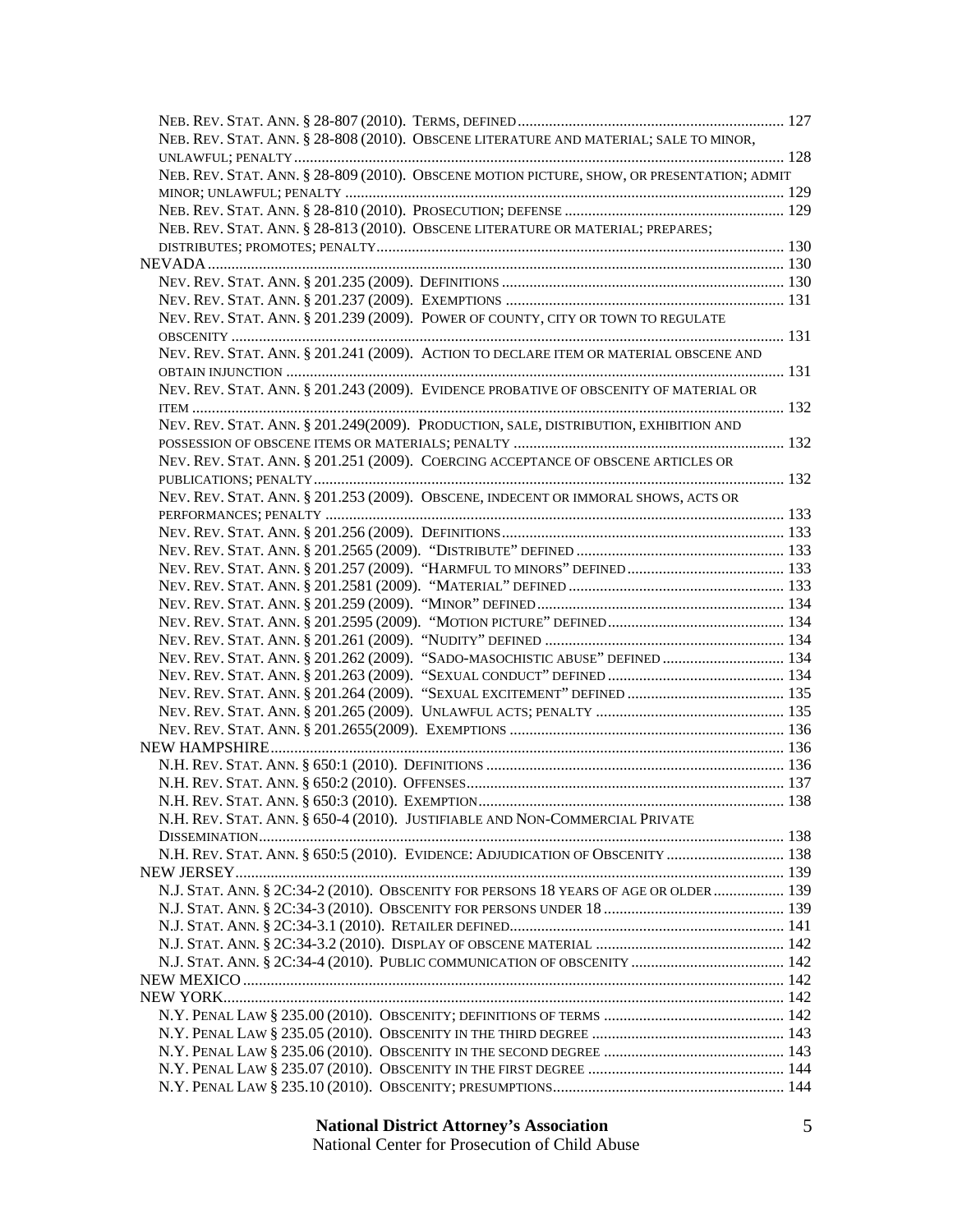| N.Y. PENAL LAW § 235.15 (2010). OBSCENITY OR DISSEMINATING INDECENT MATERIALS TO MINORS     |   |
|---------------------------------------------------------------------------------------------|---|
|                                                                                             |   |
| N.Y. PENAL LAW § 235.20 (2010). DISSEMINATING INDECENT MATERIAL TO MINORS; DEFINITIONS      |   |
|                                                                                             |   |
| N.Y. PENAL LAW § 235.21 (2010). DISSEMINATING INDECENT MATERIAL TO MINORS IN THE SECOND     |   |
|                                                                                             |   |
| N.Y. PENAL LAW § 235.22 (2010). DISSEMINATING INDECENT MATERIAL TO MINORS IN THE FIRST      |   |
|                                                                                             |   |
| N.Y. PENAL LAW § 235.23 (2010). DISSEMINATING INDECENT MATERIAL TO MINORS; PRESUMPTION      |   |
|                                                                                             |   |
| N.Y. PENAL LAW § 235.24 (2010). DISSEMINATING INDECENT MATERIAL TO MINORS; LIMITATIONS 148  |   |
|                                                                                             |   |
|                                                                                             |   |
| N.C. GEN. STAT. § 14-190.4 (2010). COERCING ACCEPTANCE OF OBSCENE ARTICLES OR               |   |
|                                                                                             |   |
| N.C. GEN. STAT. § 14-190.5 (2010). PREPARATION OF OBSCENE PHOTOGRAPHS, SLIDES AND MOTION    |   |
|                                                                                             |   |
| N.C. GEN. STAT. § 14-190.6 (2010). EMPLOYING OR PERMITTING MINOR TO ASSIST IN OFFENSE UNDER |   |
|                                                                                             |   |
| N.C. GEN. STAT. § 14-190.7 (2010). DISSEMINATION TO MINORS UNDER THE AGE OF 16 YEARS  150   |   |
| N.C. GEN. STAT. § 14-190.8 (2010). DISSEMINATION TO MINORS UNDER THE AGE OF 13 YEARS  151   |   |
| N.C. GEN. STAT. § 14-190.13 (2010). DEFINITIONS FOR CERTAIN OFFENSES CONCERNING MINORS 151  |   |
| N.C. GEN. STAT. § 14-190.14 (2010). DISPLAYING MATERIAL HARMFUL TO MINORS  152              |   |
| N.C. GEN. STAT. § 14-190.8 (2010). DISSEMINATING HARMFUL MATERIAL TO MINORS; EXHIBITING     |   |
|                                                                                             |   |
|                                                                                             |   |
| N.D. CENT. CODE § 12.1-27.1-01 (2010). OBSCENITY - - DEFINITIONS - - DISSEMINATION - -      |   |
|                                                                                             |   |
|                                                                                             |   |
| N.D. CENT. CODE § 12.1-27.1-02 (2010). PROMOTING OBSCENITY TO MINORS - - DEFINITIONS  156   |   |
| N.D. CENT. CODE § 12.1-27.1-03 (2009). PROMOTING OBSCENITY TO MINORS - - MINOR PERFORMING   |   |
|                                                                                             |   |
| N.D. CENT. CODE § 12.1-27.2-04.2 (2009). CREATION, POSSESSION, OR PERFORMANCE - - DISPLAY   |   |
|                                                                                             |   |
| N.D. CENT. CODE § 12.1-27.1-12 (2009). STATE PREEMPTION OF LOCAL LAWS REGULATING            |   |
|                                                                                             |   |
|                                                                                             |   |
| OHIO REV. CODE ANN. § 2907.31 (2010). DISSEMINATING MATTER HARMFUL TO JUVENILES  158        |   |
| OHIO REV. CODE ANN. § 2907.311 (2010). DISPLAYING MATTER HARMFUL TO JUVENILES  160          |   |
|                                                                                             |   |
| OHIO REV. CODE ANN. § 2907.321 (2010). PANDERING OBSCENITY INVOLVING A MINOR  161           |   |
|                                                                                             |   |
| OKLA. STAT. ANN. TIT. 21, § 1021 (2010). INDECENT EXPOSURE--INDECENT EXHIBITIONS--OBSCENE   |   |
|                                                                                             |   |
| OKLA. STAT. ANN. TIT. 21, § 1021.1 (2010). PERSONS TO WHOM ACT DOES NOT APPLY--CIVIL OR     |   |
|                                                                                             |   |
| OKLA. STAT. ANN. TIT. 21, § 1021.4 (2010). DISCLOSURE OF OBSCENE MATERIALS CONTAINING       |   |
|                                                                                             |   |
| OKLA. STAT. ANN. TIT. 21, § 1023 (2010). FINDING BY MAGISTRATE THAT MATERIAL IS OBSCENE OR  |   |
| CHILD PORNOGRAPHY - - ISSUANCE OF FACTUAL AND LEGAL BASIS - - DELIVERY TO DISTRICT          |   |
|                                                                                             |   |
| OKLA. STAT. ANN. TIT. 21, § 1040.8 (2010). PUBLICATION, DISTRIBUTION OR PARTICIPATION IN    |   |
| PREPARATION OF OBSCENE MATERIAL OR CHILD PORNOGRAPHY--UNSOLICITED MAILINGS  167             |   |
|                                                                                             |   |
|                                                                                             |   |
| OR. REV. STAT. § 167.054 (2010). FURNISHING SEXUALLY EXPLICIT MATERIAL TO A CHILD 169       |   |
|                                                                                             |   |
| <b>National District Attorney's Association</b>                                             | 6 |
| National Center for Prosecution of Child Abuse                                              |   |
|                                                                                             |   |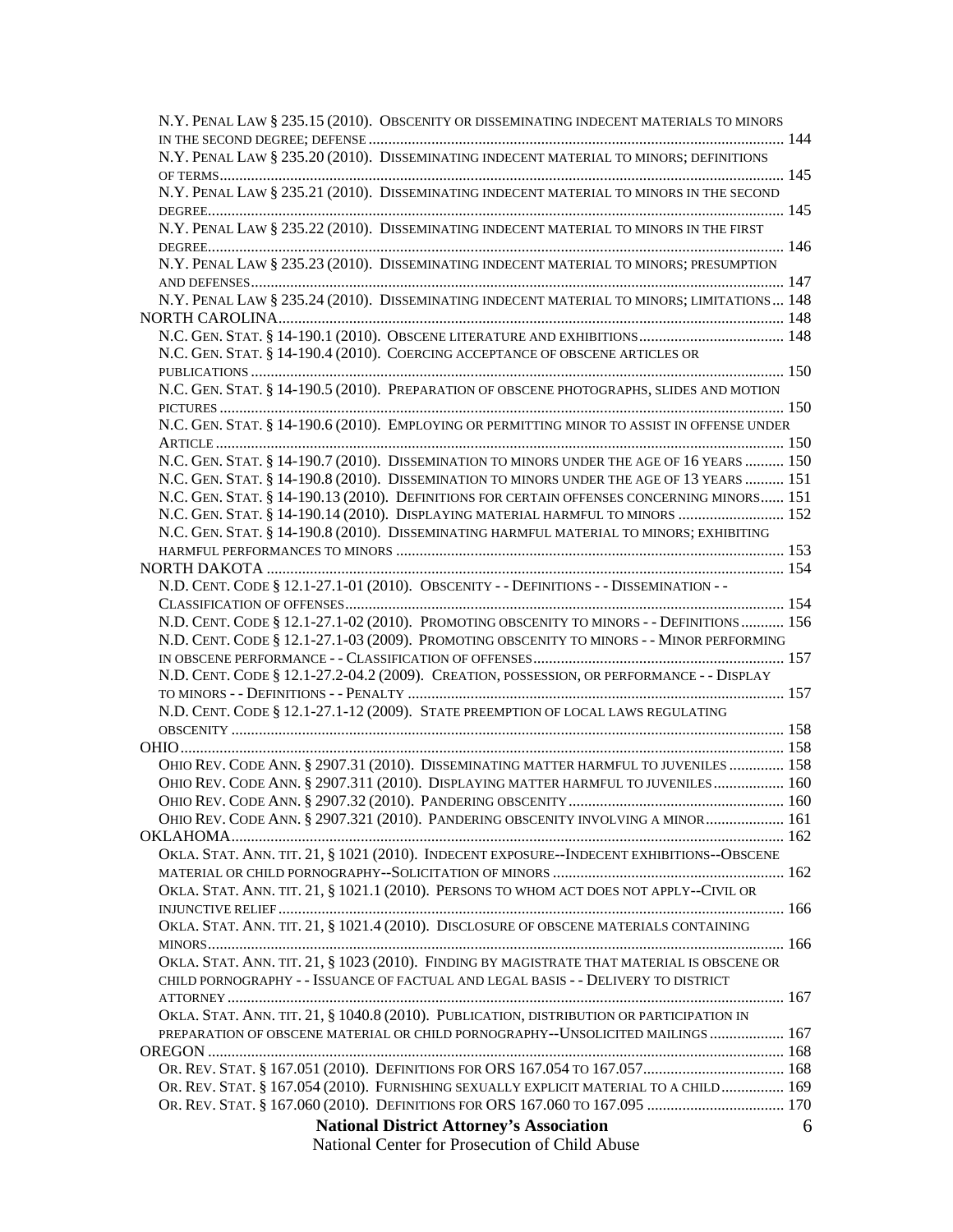| OR. REV. STAT. § 167.075 (2010). EXHIBITING AN OBSCENE PERFORMANCE TO A MINOR  171           |   |
|----------------------------------------------------------------------------------------------|---|
| OR. REV. STAT. § 167.080 (2010). DISPLAYING OBSCENE MATERIALS TO MINORS 172                  |   |
| OR. REV. STAT. § 167.085 (2010). DEFENSES IN PROSECUTIONS UNDER ORS 167.075 AND 167.080  172 |   |
| OR. REV. STAT. § 167.090 (2010). PUBLICLY DISPLAYING NUDITY OR SEX FOR ADVERTISING           |   |
|                                                                                              |   |
| 18 PA. CONS. STAT. ANN. § 5903 (2010). OBSCENE AND OTHER SEXUAL MATERIALS AND                |   |
|                                                                                              |   |
|                                                                                              |   |
| R.I. GEN. LAWS § 11-31-1 (2010). CIRCULATION OF OBSCENE PUBLICATIONS AND SHOWS  178          |   |
|                                                                                              |   |
| R.I. GEN. LAWS § 11-31-10 (2010). SALE OR EXHIBITION TO MINORS OF INDECENT PUBLICATIONS,     |   |
|                                                                                              |   |
| R.I. GEN. LAWS § 11-31-12 (2010). PENALTY FOR MAKING RECEIPT OF OBSCENE PUBLICATIONS A       |   |
|                                                                                              |   |
|                                                                                              |   |
| S.C. CODE ANN. § 16-15-305 (2009). DISSEMINATING, PROCURING OR PROMOTING OBSCENITY           |   |
| UNLAWFUL; DEFINITIONS; PENALTIES; OBSCENE MATERIAL DESIGNATED CONTRABAND  182                |   |
| S.C. CODE ANN. § 16-15-315 (2009). CONDITION ON CERTAIN SALES FOR RESALE OR ON FRANCHISING   |   |
| RIGHTS THAT OBSCENE MATERIAL BE RECEIVED FOR RESALE PROHIBITED; PENALTIES  184               |   |
| S.C. CODE ANN. § 16-15-325 (2009). PARTICIPATION IN PREPARATION OF OBSCENE MATERIAL          |   |
|                                                                                              |   |
| S.C. CODE ANN. § 16-15-335 (2009). PERMITTING MINOR TO ENGAGE IN ANY ACT CONSTITUTING        |   |
|                                                                                              |   |
| S.C. CODE ANN. § 16-15-345 (2009). DISSEMINATING OBSCENE MATERIAL TO PERSON UNDER AGE        |   |
|                                                                                              |   |
| S.C. CODE ANN. § 16-15-345 (2009). DISSEMINATING OBSCENE MATERIAL TO MINOR TWELVE YEARS      |   |
|                                                                                              |   |
| S.C. CODE ANN. § 16-15-375 (2009). DEFINITIONS APPLICABLE TO § § 16-15-385 THROUGH           |   |
|                                                                                              |   |
| S.C. CODE ANN. § 16-15-385 (2009). DISSEMINATING HARMFUL MATERIAL TO MINORS AND              |   |
| EXHIBITING HARMFUL PERFORMANCE TO MINOR DEFINED; DEFENSES; PENALTIES  187                    |   |
|                                                                                              |   |
| S.D. CODIFIED LAWS § 22-24-25 (2009). REGULATION OF OBSCENITY BY COUNTY OR MUNICIPALITY --   |   |
|                                                                                              |   |
| S.D. CODIFIED LAWS § 22-24-25.1 (2009). REGULATION OF OBSCENITY BY COUNTY OR MUNICIPALITY -- |   |
|                                                                                              |   |
| S.D. CODIFIED LAWS § 22-24-27 (2009). REGULATION OF OBSCENITY BY COUNTY OR MUNICIPALITY --   |   |
|                                                                                              |   |
| S.D. CODIFIED LAWS § 22-24-28 (2009). DISSEMINATION OF MATERIAL HARMFUL TO MINORS --         |   |
|                                                                                              |   |
| S.D. CODIFIED LAWS § 22-24-29 (2009). DISSEMINATION OF MATERIAL HARMFUL TO MINORS --         |   |
|                                                                                              |   |
| S.D. CODIFIED LAWS § 22-24-29.1 (2009). DISPLAY OR SALE OF MAGAZINES OR BOOKS WITH OBSCENE   |   |
|                                                                                              |   |
| S.D. CODIFIED LAWS § 22-24-30 (2009). DISSEMINATION OF MATERIAL HARMFUL TO MINORS --         |   |
|                                                                                              |   |
| S.D. CODIFIED LAWS § 22-24-31 (2009). DISSEMINATION OF MATERIAL HARMFUL TO MINORS --         |   |
|                                                                                              |   |
| S.D. CODIFIED LAWS § 22-24-34 (2009). DISSEMINATION OF MATERIAL HARMFUL TO MINORS --         |   |
|                                                                                              |   |
| S.D. CODIFIED LAWS § 22-24-37 (2009). DISSEMINATION OF MATERIAL HARMFUL TO MINORS --         |   |
| INAPPLICABLE TO LAW ENFORCEMENT ACTIVITIES, EDUCATIONAL ACTIVITIES, AND ACTIVITIES IN THE    |   |
|                                                                                              |   |
|                                                                                              |   |
|                                                                                              |   |
| <b>National District Attorney's Association</b>                                              | 7 |
| National Center for Prosecution of Child Abuse                                               |   |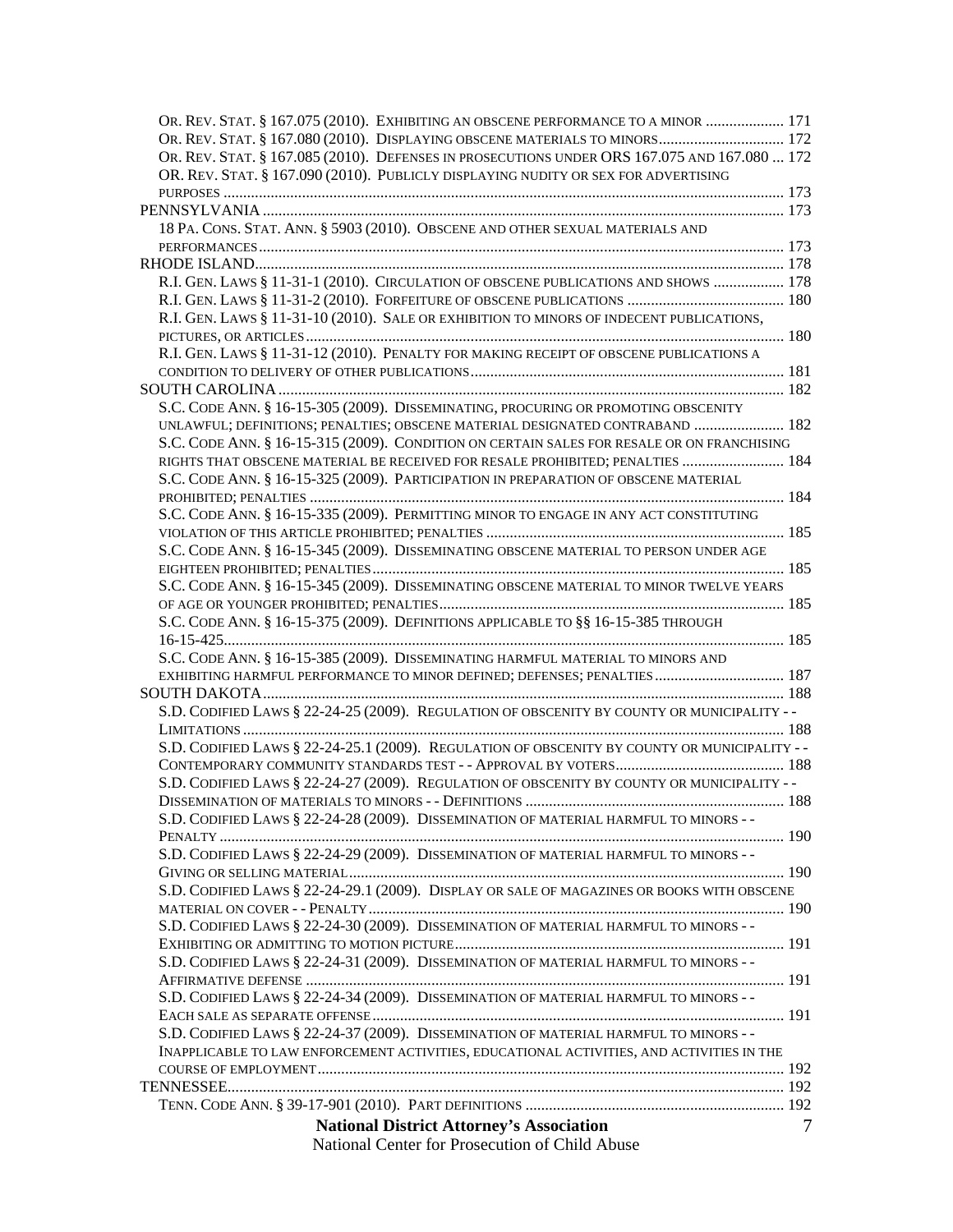| National Center for Prosecution of Child Abuse                                                  |   |
|-------------------------------------------------------------------------------------------------|---|
| <b>National District Attorney's Association</b>                                                 | 8 |
|                                                                                                 |   |
| VA. CODE ANN. § 18.2-378 (2010). COERCING ACCEPTANCE OF OBSCENE ARTICLES OR                     |   |
|                                                                                                 |   |
|                                                                                                 |   |
| VA. CODE ANN. § 18.2-376.1 (2010). ENHANCED PENALTIES FOR USING A COMPUTER IN CERTAIN           |   |
|                                                                                                 |   |
| VA. CODE ANN. § 18.2-376 (2010). ADVERTISING, ETC., OBSCENE ITEMS, EXHIBITIONS OR               |   |
| VA. CODE ANN. § 18.2-375 (2010). OBSCENE EXHIBITIONS AND PERFORMANCES  217                      |   |
|                                                                                                 |   |
| VA. CODE ANN. § 18.2-374.3 (2010). USE OF COMMUNICATIONS SYSTEMS TO FACILITATE CERTAIN          |   |
|                                                                                                 |   |
|                                                                                                 |   |
|                                                                                                 |   |
|                                                                                                 |   |
| VT. STAT. ANN. TIT. 13, § 2809 (2010). CIVIL ACTION PREREQUISITE FOR CRIMINAL PROSECUTIOIN  214 |   |
|                                                                                                 |   |
| VT. STAT. ANN. TIT. 13, § 2804B (2010). DISPLAYING OBSCENE MATERIALS TO MINORS  213             |   |
|                                                                                                 |   |
| VT. STAT. ANN. TIT. 13, § 2804A (2010). PUBLICLY DISPLAYING SEX OR NUDITY FOR ADVERTISING       |   |
|                                                                                                 |   |
| VT. STAT. ANN. TIT. 13, § 2803 (2010). DISTRIBUTION OF INDECENT MATERIAL 212                    |   |
|                                                                                                 |   |
| VT. STAT. ANN. TIT. 13, § 2802B (2010). MINOR ELECTRONICALLY DISSEMINATING INDECENT             |   |
|                                                                                                 |   |
| VT. STAT. ANN. TIT. 13, § 2802A (2010). DISSEMINATING INDECENT MATERIAL TO A MINOR OUTSIDE      |   |
|                                                                                                 |   |
| VT. STAT. ANN. TIT. 13, § 2802 (2010). DISSEMINATING INDECENT MATERIAL TO A MINOR IN THE        |   |
|                                                                                                 |   |
|                                                                                                 |   |
|                                                                                                 |   |
| UTAH CODE ANN. § 76-10-1206 (2010). DEALING IN MATERIAL HARMFUL TO A MINOR -- PENALTIES --      |   |
|                                                                                                 |   |
| UTAH CODE ANN. §76-10-1205 (2010). INDUCING ACCEPTANCE OF PORNOGRAPHIC MATERIAL --              |   |
|                                                                                                 |   |
| UTAH CODE ANN. § 76-10-1203 (2010). PORNOGRAPHIC MATERIAL OR PERFORMANCE -- EXPERT              |   |
|                                                                                                 |   |
|                                                                                                 |   |
| UTAH CODE ANN. § 67-5-18 (2010). OBSCENITY AND PORNOGRAPHY COMPLAINTS OMBUDSMAN --              |   |
|                                                                                                 |   |
| UTAH CODE ANN. § 10-8-41 (2010). PROSTITUTION, LEWD OR PERVERTED ACTS, GAMBLING, AND            |   |
|                                                                                                 |   |
|                                                                                                 |   |
| TEX. PENAL CODE ANN. § 43.24(2010). SALE, DISTRIBUTION, OR DISPLAY OF HARMFUL MATERIAL          |   |
|                                                                                                 |   |
| TEX. PENAL CODE ANN. § 43.22 (2010). OBSCENE DISPLAY OR DISTRIBUTION  198                       |   |
|                                                                                                 |   |
|                                                                                                 |   |
| TENN. CODE ANN. § 39-17-914 (2010). DISPLAY FOR SALE OR RENTAL OF MATERIAL HARMFUL TO           |   |
| TENN. CODE ANN. § 39-17-911 (2010). SALE, LOAN, OR EXHIBITION OF MATERIAL TO MINORS  196        |   |
|                                                                                                 |   |
| TENN. CODE ANN. § 39-17-908 (2010). ENFORCEMENT - - INITIATION OF CRIMINAL ACTIONS - - CIVIL    |   |
|                                                                                                 |   |
| TENN. CODE ANN. § 39-17-903 (2010). SEIZURE OF OBSCENE MATERIALS - - WARRANT - - DISPOSITION    |   |
|                                                                                                 |   |
| TENN. CODE ANN. § 39-17-902 (2010). PRODUCING, IMPORTING, PREPARING, DISTRIBUTING,              |   |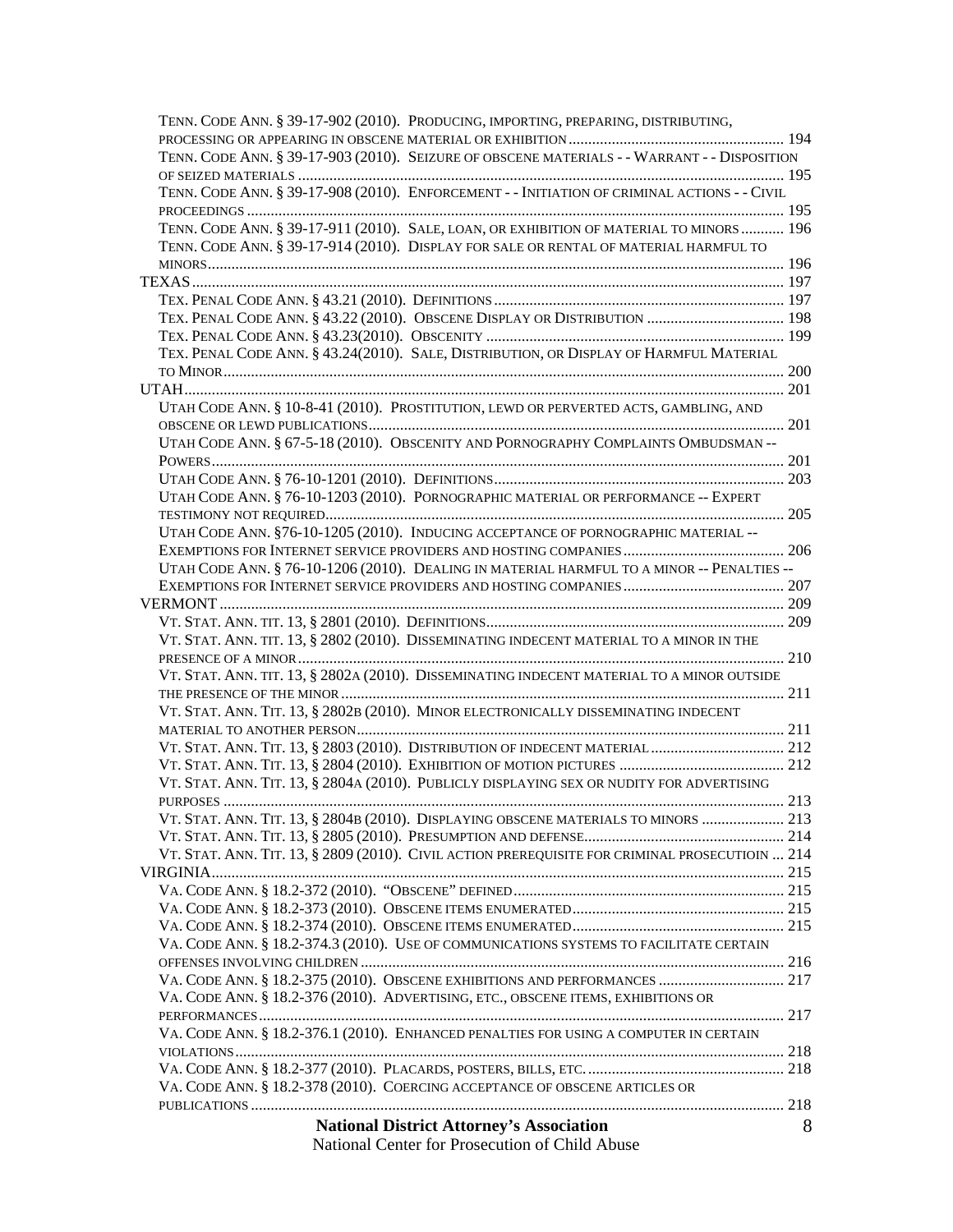| VA. CODE ANN. § 18.2-379 (2010). EMPLOYING OR PERMITTING MINOR TO ASSIST IN OFFENSE UNDER   |   |
|---------------------------------------------------------------------------------------------|---|
|                                                                                             |   |
|                                                                                             |   |
| VA. CODE ANN. § 18.2-381 (2010). PUNISHMENT FOR SUBSEQUENT OFFENSES; ADDITIONALLY           |   |
|                                                                                             |   |
| VA. CODE ANN. § 18.2-382 (2010). PHOTOGRAPHS, SLIDES AND MOTION PICTURES 219                |   |
|                                                                                             |   |
| VA. CODE ANN. § 18.2-384 (2010). PROCEEDINGS AGAINST BOOK ALLEGED TO BE OBSCENE  219        |   |
| VA. CODE ANN. § 18.2-385 (2010). SECTION 18.2-384 APPLICABLE TO MOTION PICTURE FILMS  222   |   |
| VA. CODE ANN. § 18.2-386 (2010). SHOWING PREVIEWS OF CERTAIN MOTION PICTURES  222           |   |
|                                                                                             |   |
|                                                                                             |   |
| WASH. REV. CODE ANN. § 9.68.015 (2010). OBSCENE LITERATURE, SHOWS, ETC. - - EXEMPTIONS 222  |   |
|                                                                                             |   |
| WASH. REV. CODE ANN. § 9.68.050 (2010). "EROTIC MATERIAL" - - DEFINITIONS 223               |   |
| WASH. REV. CODE ANN. § 9.68.050 (2010). "EROTIC MATERIAL" - - DETERMINATION BY COURT - -    |   |
|                                                                                             |   |
| WASH. REV. CODE ANN. § 9.68.070 (2010). PROSECUTION FOR VIOLATION OF RCW 9.68.060 --        |   |
|                                                                                             |   |
|                                                                                             |   |
|                                                                                             |   |
|                                                                                             |   |
| W. VA. CODE ANN. § 61-8A-2 (2010). DISTRIBUTION AND DISPLAY TO MINOR OF OBSCENE MATTER;     |   |
|                                                                                             |   |
|                                                                                             |   |
| W. VA. CODE ANN. § 61-8A-4 (2010). USE OF OBSCENE MATTER WITH INTENT TO SEDUCE MINOR  227   |   |
| W. VA. CODE ANN. § 61-8A-5 (2010). EMPLOYMENT OR USE OF MINOR TO PRODUCE OBSCENE            |   |
|                                                                                             |   |
|                                                                                             |   |
|                                                                                             |   |
| WIS. STAT. ANN. § 944.23 (2010). MAKING LEWD, OBSCENE OR INDECENT DRAWINGS  231             |   |
| WIS. STAT. ANN. § 944.23 (2010). SENDING OBSCENE OR SEXUALLY EXPLICIT ELECTRONIC            |   |
|                                                                                             |   |
|                                                                                             |   |
|                                                                                             |   |
|                                                                                             |   |
|                                                                                             |   |
| 18 U.S.C. § 1460 (2010). POSSESSION WITH INTENT TO SELL, AND SALE, OF OBSCENE MATTER ON     |   |
|                                                                                             |   |
|                                                                                             |   |
| 18 U.S.C.§ 1462 (2010). IMPORTATION OR TRANSPORTATION OF OBSCENE MATTERS  234               |   |
| 18 U.S.C.§ 1463 (2010). MAILING INDECENT MATTER ON WRAPPERS OR ENVELOPES 235                |   |
|                                                                                             |   |
| 18 U.S.C.§ 1465 (2010). PRODUCTION AND TRANSPORTATION OF OBSCENE MATTERS FOR SALE OR        |   |
|                                                                                             |   |
| 18 U.S.C.§ 1466 (2010). ENGAGING IN THE BUSINESS OF SELLING OR TRANSFERRING OBSCENE         |   |
|                                                                                             |   |
| 18 U.S.C. § 1466A (2010). OBSCENE VISUAL REPRESENTATION OF THE SEXUAL ABUSE OF CHILDREN 236 |   |
| 18 U.S.C. § 1468 (2010). DISTRIBUTING OBSCENE MATERIAL BY CABLE OR SUBSCRIPTION             |   |
|                                                                                             |   |
|                                                                                             |   |
|                                                                                             |   |
|                                                                                             |   |
|                                                                                             |   |
|                                                                                             |   |
|                                                                                             |   |
| <b>National District Attorney's Association</b>                                             | 9 |
| National Center for Prosecution of Child Abuse                                              |   |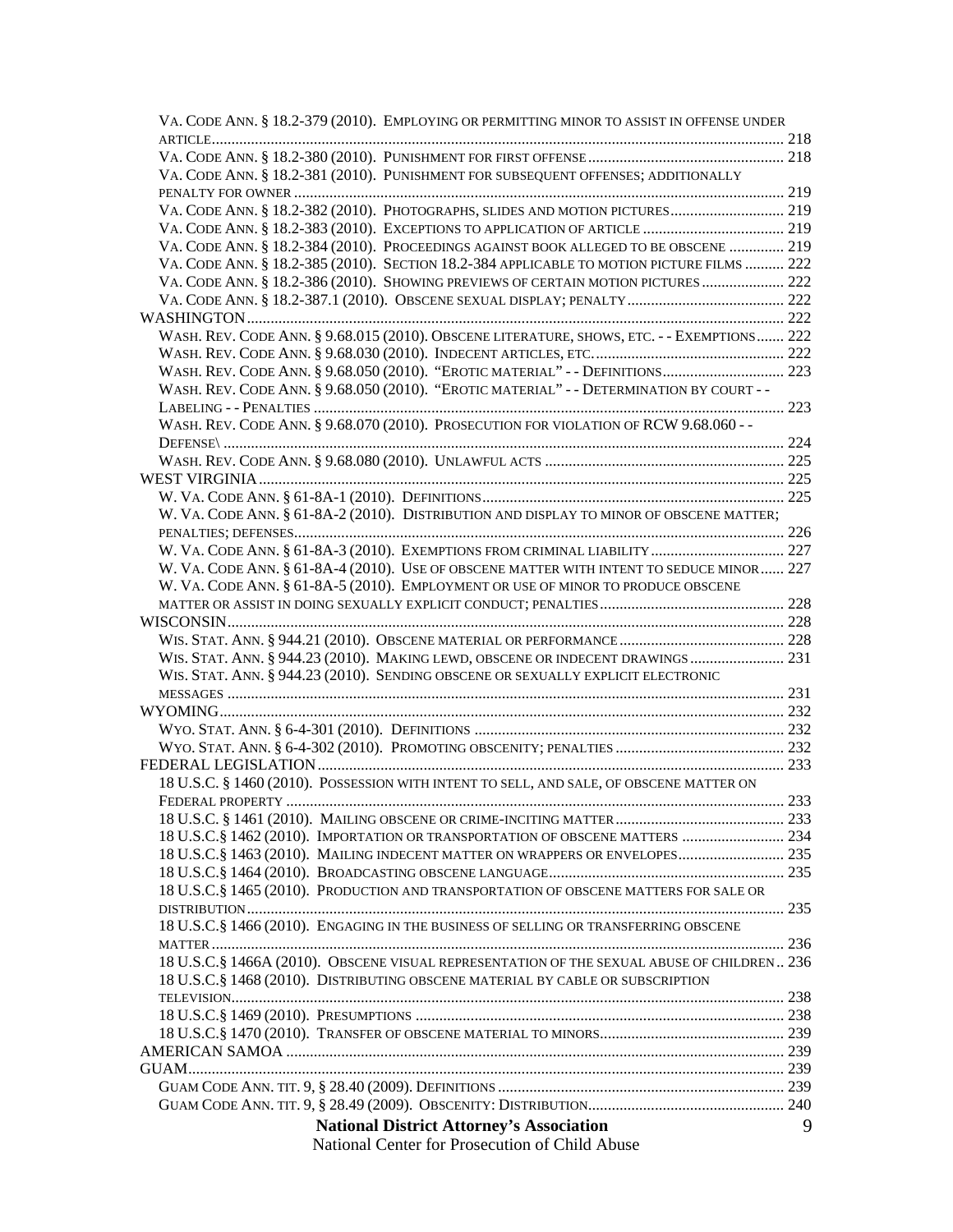| P.R. LAWS ANN. TIT. 33, §4074(2009). OBSCENE MATERIAL, OBSCENE ACTS, SEXUAL BEHAVIOR AND      |  |
|-----------------------------------------------------------------------------------------------|--|
|                                                                                               |  |
| P.R. LAWS ANN. TIT. 33, §4075(2009). DELIVERY, TRANSPORTATION, SALE, DISTRIBUTION, EXHIBITION |  |
|                                                                                               |  |
|                                                                                               |  |
|                                                                                               |  |
| P.R. LAWS ANN. TIT. 33, §4077A(2009). PROTECTION OF MINORS - - DISPLAY AND SALE OF MATERIAL   |  |
|                                                                                               |  |
|                                                                                               |  |
| P.R. LAWS ANN. TIT. 33, §4078(2009). OBSCENE ADVERTISEMENTS, SALES PROPAGANDA OR              |  |
|                                                                                               |  |
|                                                                                               |  |
| P.R. LAWS ANN. TIT. 33, §4079A(2009). TRANSMISSION OR RETRANSMISSION OF OBSCENE MATERIAL 245  |  |
|                                                                                               |  |
|                                                                                               |  |
| V.I. CODE ANN. TIT. 14, § 488 (2010). VISUAL MEDIUM DEPICTING SEXUALLY EXPLICIT CONDUCT,      |  |
|                                                                                               |  |
| V.I. CODE ANN. TIT. 14, § 490 (2010). OBSCENE INTERNET CONTACT WITH A MINOR  247              |  |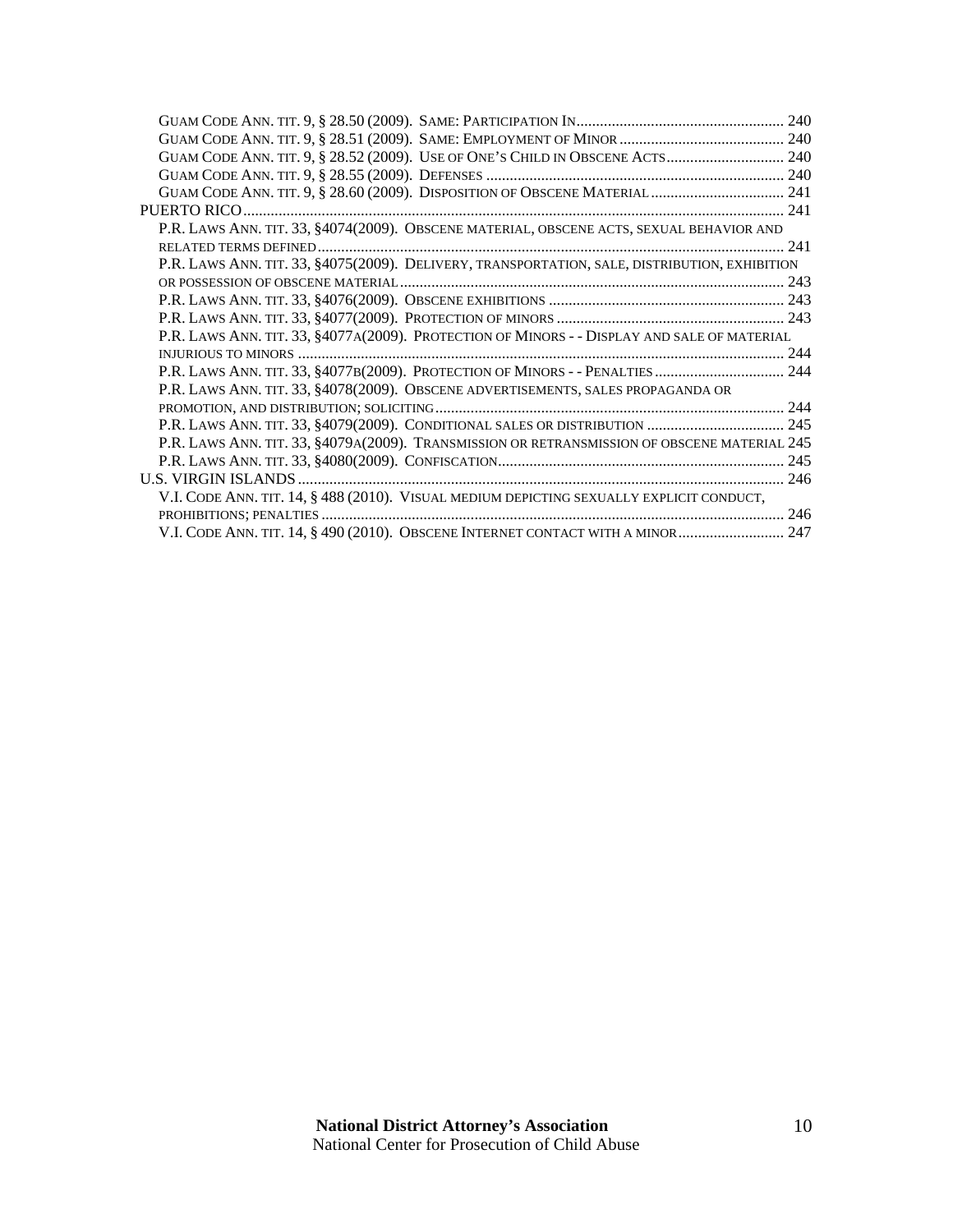# **ALABAMA**

### **ALA. CODE § 13A-12-191 (2010). Dissemination or display of obscene matter**

Any person who shall knowingly disseminate or display publicly any obscene matter containing a visual depiction of a person under the age of 17 years engaged in any act of sado-masochistic abuse, sexual intercourse, sexual excitement, masturbation, breast nudity, genital nudity, or other sexual conduct shall be guilty of a Class B felony.

### **ALA. CODE § 13A-12-192 (2010). Possession of obscene matter**

(a) Any person who knowingly possesses with intent to disseminate any obscene matter that contains a visual depiction of a person under the age of 17 years engaged in any act of sado-masochistic abuse, sexual intercourse, sexual excitement, masturbation, breast nudity, genital nudity, or other sexual conduct shall be guilty of a Class B felony. Possession of three or more copies of the same visual depiction contained in obscene matter is prima facie evidence of possession with intent to disseminate the same.

(b) Any person who knowingly possesses any obscene matter that contains a visual depiction of a person under the age of 17 years engaged in any act of sado-masochistic abuse, sexual intercourse, sexual excitement, masturbation, genital nudity, or other sexual conduct shall be guilty of a Class C felony.

### **ALA. CODE § 13A-12-196 (2010). Permitting or allowing child to engage in production of obscene matter**

Any parent or guardian who knowingly permits or allows their child, ward, or dependent under the age of 17 years to engage in the production of any obscene matter containing a visual depiction of such child, ward, or dependent under the age of 17 years engaged in any act of sado-masochistic abuse, sexual excitement, masturbation, breast nudity, genital nudity, or other sexual conduct shall be guilty of a Class A felony.

### **ALA. CODE § 13A-12-197 (2010). Production of obscene matter**

 (a) Any person who knowingly films, prints, records, photographs or otherwise produces any obscene matter that contains a visual depiction of a person under the age of 17 years engaged in any act of sado-masochistic abuse, sexual intercourse, sexual excitement, masturbation, breast nudity, genital nudity, or other sexual conduct shall be guilty of a Class A felony.

(b) For any person who violates Section 13A-12-197, each depiction of each individual less than 17 years of age constitutes a separate offense.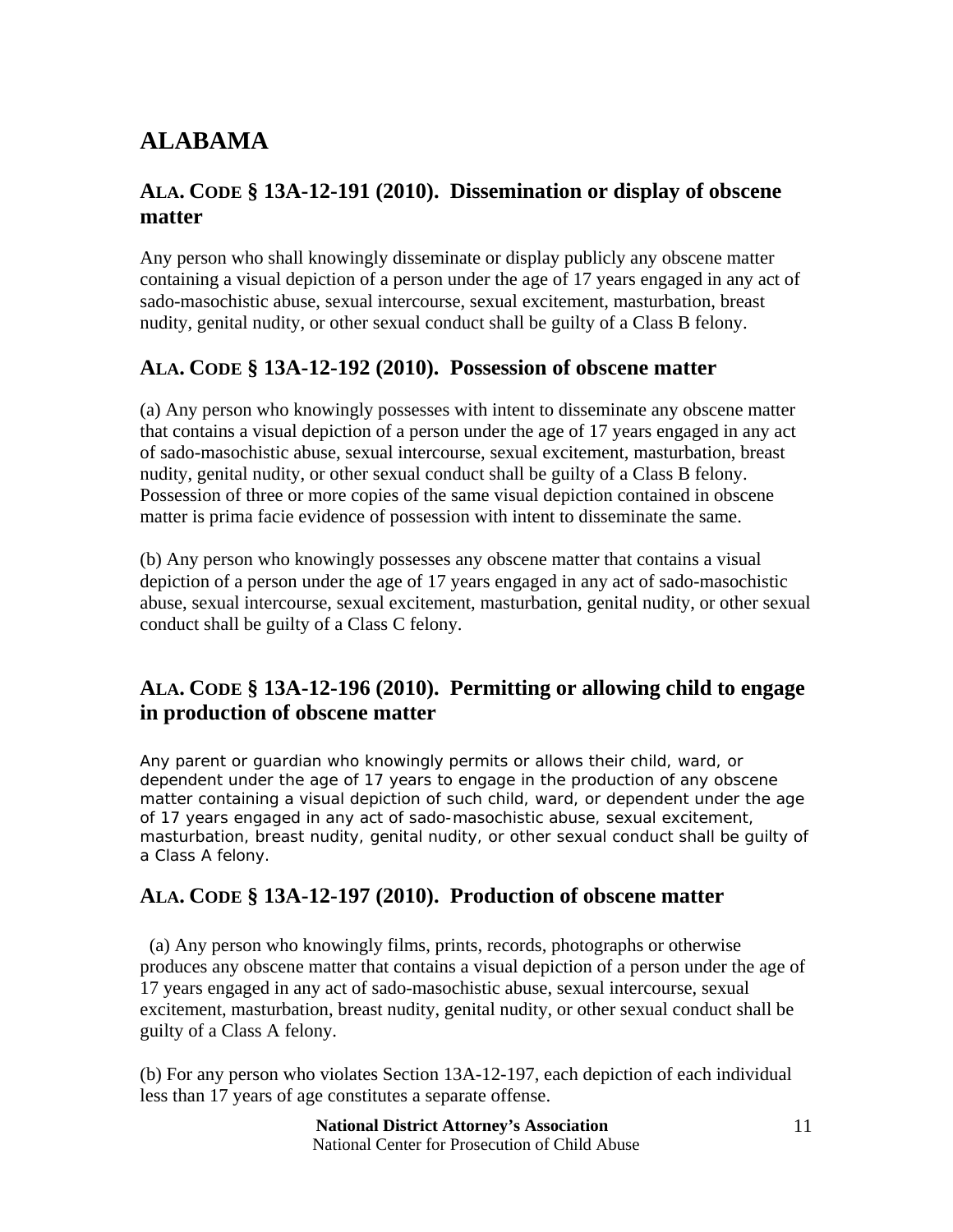### **ALA. CODE § 13A-12-200.2 (2010). Distribution of obscene material -- Production of obscene matter**

**(a) (1)** It shall be unlawful for any person to knowingly distribute, possess with intent to distribute, or offer or agree to distribute any obscene material or any device designed or marketed as useful primarily for the stimulation of human genital organs for any thing of pecuniary value. Material not otherwise obscene may be obscene under this section if the distribution of the material, the offer to do so, or the possession with the intent to do so is a commercial exploitation of erotica solely for the sake of prurient appeal. Any person who violates this subsection shall be guilty of a misdemeanor and, upon conviction, shall be punished by a fine of not more than ten thousand dollars (\$10,000) and may also be imprisoned in the county jail or sentenced to hard labor for the county for not more than one year. A second or subsequent violation of this subdivision is a Class C felony if the second or subsequent violation occurs after a conviction has been obtained for a previous violation. Upon a second violation, a corporation or business entity shall be fined not less than ten thousand dollars (\$10,000) nor more than fifty thousand dollars (\$50,000).

 **(2)** It shall be unlawful for any person, being a wholesaler, to knowingly distribute, possess with intent to distribute, or offer or agree to distribute, for the purpose of resale or commercial distribution at retail, any obscene material or any device designed or marketed as useful primarily for the stimulation of human genital organs for any thing of pecuniary value. Material not otherwise obscene may be obscene under this section if the distribution of the material, the offer to do so, or the possession with the intent to do so is a commercial exploitation of erotica solely for the sake of their prurient appeal. Any person who violates this subsection shall be guilty of a misdemeanor and, upon conviction, shall be punished by a fine of not more than twenty thousand dollars (\$20,000) and may also be imprisoned in the county jail or sentenced to hard labor for the county for not more than one year. A second or subsequent violation of this subdivision is a Class C felony if the second or subsequent violation occurs after a conviction has been obtained for a previous violation. Upon a second violation, a corporation or business entity shall be fined not less than ten thousand dollars (\$10,000) nor more than fifty thousand dollars (\$50,000).

 **(3)** It shall be unlawful for any person to knowingly produce, or offer or agree to produce, any obscene material or any device designed or marketed as useful primarily for the stimulation of human genital organs for any thing of pecuniary value. Material not otherwise obscene may be obscene under this section if the distribution of the material, the offer to do so, or the possession with the intent to do so is a commercial exploitation of erotica solely for the sake of prurient appeal. Any person who violates this subsection shall be guilty of a Class C felony.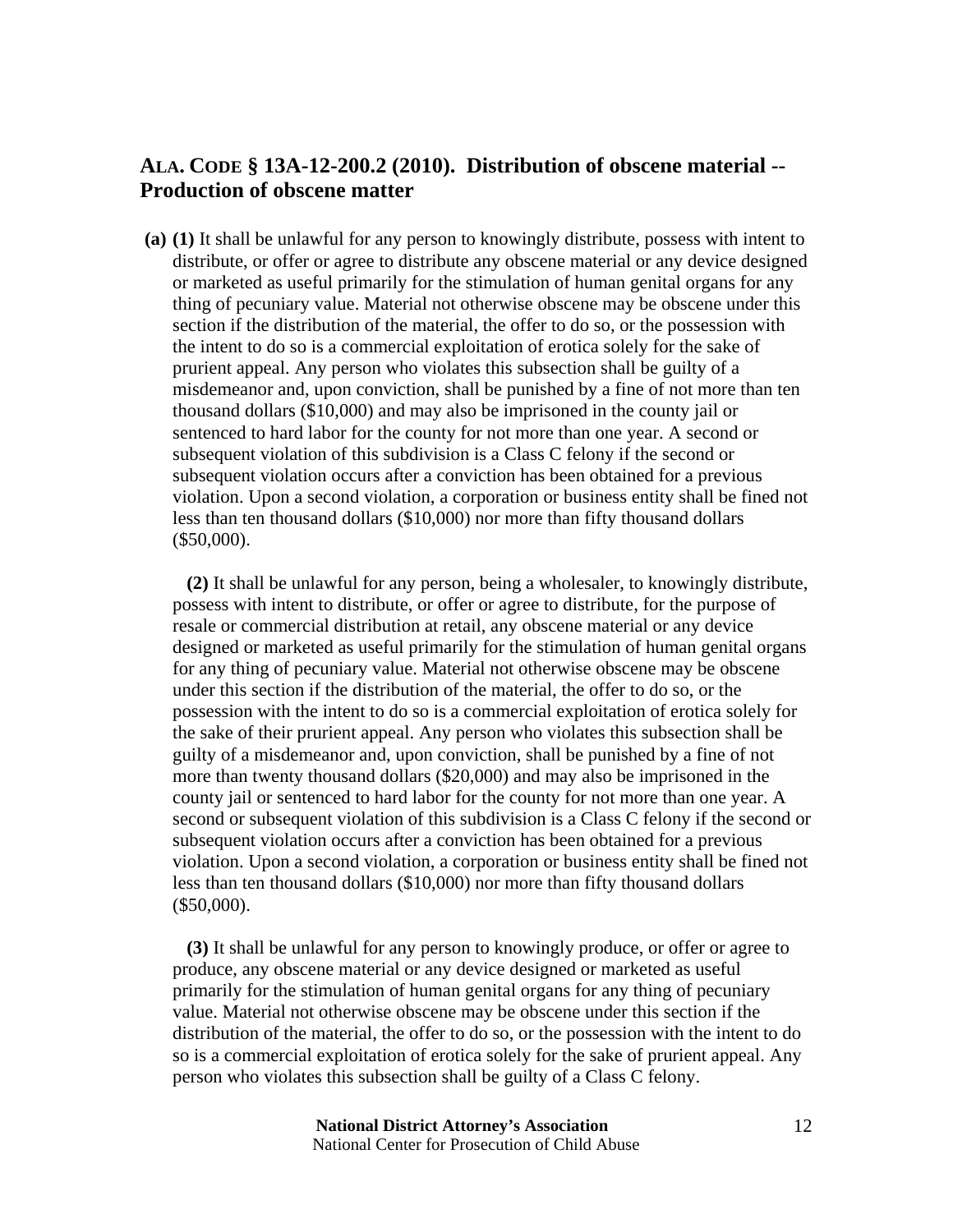**(4)** If a person is held under this section in the county jail, one-half of any fines collected and due to be deposited to the State General Fund for violations of this section shall be paid by the Comptroller to the general fund of the county where the person is held for the operation of the county jail.

### **ALA. CODE § 13A-12-200.3 (2010). Dissemination of obscene material**

 It shall be unlawful for any person to knowingly procure or write advertisement for obscene material or disseminate publicly any obscene material. Any person who violates this subsection shall be guilty of a misdemeanor and, upon conviction, shall be punished by a fine of not more than ten thousand dollars (\$10,000) and may also be imprisoned in the county jail for not more than one year.

If a person is held under this section in the county jail, one-half of any fines collected and due to be deposited to the State General Fund for violations of this section shall be paid by the Comptroller to the general fund of the county where the person is held for the operation of the county jail.

### **ALA. CODE § 13A-12-200.5 (2010). Distribution of obscene material to minors -- Display of material harmful to minors**

**(1)** It shall be unlawful for any person to knowingly or recklessly distribute to a minor, possess with intent to distribute to a minor, or offer or agree to distribute to a minor any material which is harmful to minors. Any person who violates this subsection shall be guilty of a misdemeanor and, upon conviction, shall be punished by a fine of not more than ten thousand dollars (\$10,000) and may also be imprisoned in the county jail for not more than one year.

**(2) a.** It shall be unlawful for any person to openly and knowingly display for sale at any business establishment frequented by minors, or any other place where minors are or may be invited as part of the general public, any material which is harmful to minors or to hire or employ a minor in an establishment that displays or disseminates material containing nudity or sexual conduct; provided, however, that a person shall not be deemed to have violated the provisions of this subsection, relating to display for sale, by displaying material harmful to minors in sealed wrappers or behind opaque covers commonly known as "blinder racks" so that in either event the material is located at a height of not less than five and one-half feet from the floor, the lower two-thirds of the material is concealed from view, the content of such material is not available for inspection by minors, and other reasonable efforts are made to prevent minors from perusing the material. Any person who violates this subsection shall be guilty of a misdemeanor and, upon conviction, shall be punished by a fine of not more than ten thousand dollars (\$10,000) and may also be imprisoned in the county jail for not more than one year. Any person who hires or employs a person in violation of this subsection is guilty of a Class C felony and, upon conviction, shall be fined not less than ten thousand dollars (\$10,000) nor more

**National District Attorney's Association**  National Center for Prosecution of Child Abuse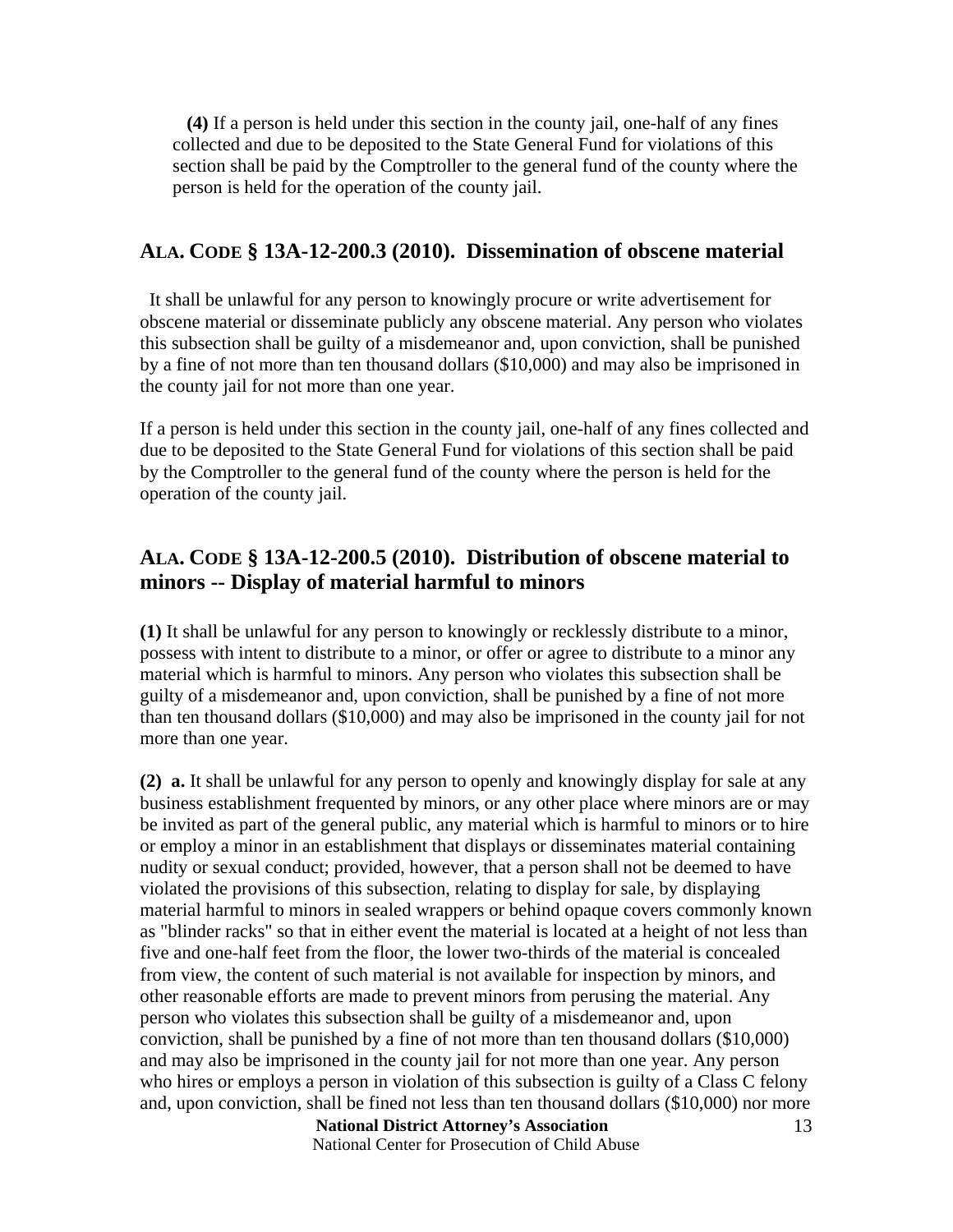than fifty thousand dollars (\$50,000).

**b.** This section shall not be applicable to employment of minors in establishments that sell or rent video cassettes or films that contain nudity or sexual acts if the cover of the video cassettes or films does not contain a depiction of nudity or sexual acts and the video cassettes or films are displayed in a form that cannot be viewed without electrical or mechanical equipment and the equipment is not being used to produce a visual depiction of the material contained in the video cassette or film.

**(3)** The following shall be affirmative defenses to a charge of violating this section as it may relate to a particular minor:

 **a.** The minor exhibited to the defendant, his agent or employee a draft card, driver's license, birth certificate, marriage license or other governmental document purporting to show that such minor was not an unmarried person under the age of 18 years and the person to whom the document was exhibited did not otherwise have reasonable cause to believe that the minor was an unmarried person under the age of 18.

**b.** A parent or legal guardian accompanied the minor or consented to the act charged.

**c.** The defendant is the parent or legal guardian of the minor.

 **d.** The act charged was done for a bona fide medical, scientific, educational, legislative, judicial or law enforcement purpose.

**(4)** It shall be unlawful for any person to operate an adult bookstore, adult movie house, adult video store, or other form of adult-only enterprise within 1,000 feet of a church, place of worship, church bookstore, public park, public housing project, daycare center, public or private school, college, recreation center, skating rink, video arcade, public swimming pool, private residence, or any other place frequented by minors. Any person who violates this subsection shall be guilty of a misdemeanor and, upon conviction, shall be punished by a fine of not more than ten thousand dollars (\$10,000) and may also be imprisoned in the county jail for not more than one year.

**(5)** This subsection shall not be applicable to any video rental store that does not engage predominantly in and whose principle business is not the sale or rental of adult material, if the material is maintained in compliance with Section 13A-12-200.5(2), or is located in an area that is restricted to adults.

**(6)** If a person is held under this section in the county jail, one-half of any fines collected and due to be deposited to the State General Fund for violations of this section shall be paid by the Comptroller to the general fund of the county where the person is held for the operation of the county jail.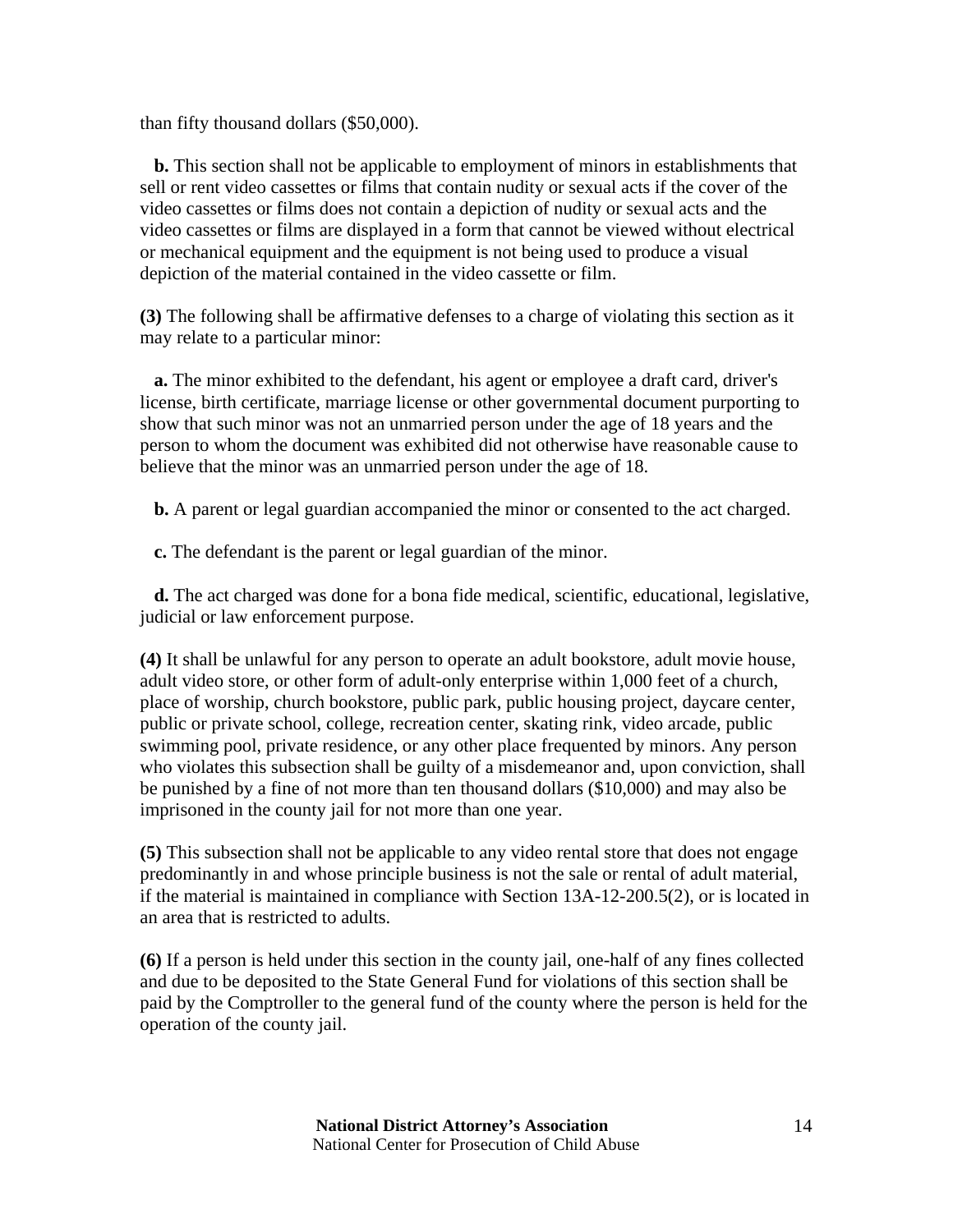# **ALASKA**

No obscenity laws.

# **ARIZONA**

# **ARIZ. REV. STAT. § 13-3501 (2010). Definitions**

In this chapter, unless the context otherwise requires:

1. "Harmful to minors" means that quality of any description or representation, in whatever form, of nudity, sexual activity, sexual conduct, sexual excitement, or sadomasochistic abuse, when both:

(a) To the average adult applying contemporary state standards with respect to what is suitable for minors, it both:

(i) Appeals to the prurient interest, when taken as a whole. In order for an item as a whole to be found or intended to have an appeal to the prurient interest, it is not necessary that the item be successful in arousing or exciting any particular form of prurient interest either in the hypothetical average person, in a member of its intended and probable recipient group or in the trier of fact.

(ii) Portrays the description or representation in a patently offensive way.

(b) Taken as a whole does not have serious literary, artistic, political, or scientific value for minors.

2. "Item" means any material or performance which depicts or describes sexual activity and includes any book, leaflet, pamphlet, magazine, booklet, picture, drawing, photograph, film, negative, slide, motion picture, figure, object, article, novelty device, recording, transcription, live or recorded telephone message or other similar items whether tangible or intangible and including any performance, exhibition, transmission or dissemination of any of the above. An item also includes a live performance or exhibition which depicts sexual activity to the public or an audience of one or more persons. An item is obscene within the meaning of this chapter when all of the following apply:

(a) The average person, applying contemporary state standards, would find that the item, taken as a whole, appeals to the prurient interest. In order for an item as a whole to be found or intended to have an appeal to the prurient interest, it is not necessary that the item be successful in arousing or exciting any particular form of prurient interest either in the hypothetical average person, in a member of its intended and probable recipient group or in the trier of fact.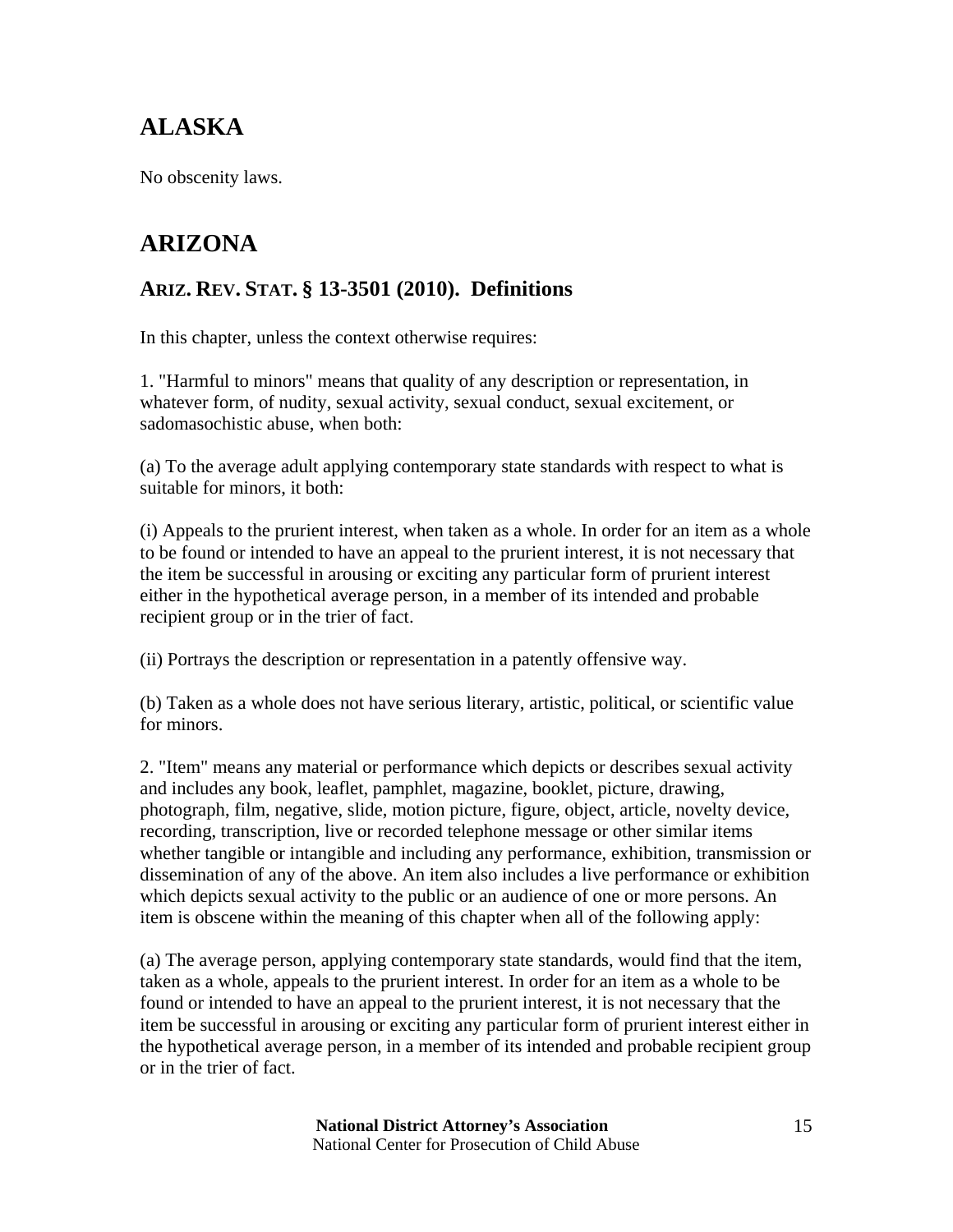(b) The average person, applying contemporary state standards, would find that the item depicts or describes, in a patently offensive way, sexual activity as that term is described in this section.

(c) The item, taken as a whole, lacks serious literary, artistic, political or scientific value.

3. "Knowledge of the character" means having general knowledge or awareness, or reason to know, or a belief or ground for belief which warrants further inspection or inquiry of that which is reasonably susceptible to examination by the defendant both:

(a) That the item contains, depicts or describes nudity, sexual activity, sexual conduct, sexual excitement or sadomasochistic abuse, whichever is applicable, whether or not there is actual knowledge of the specific contents thereof. This knowledge can be proven by direct or circumstantial evidence, or both.

(b) If relevant to a prosecution for violating section 13-3506, 13-3506.01 or 13-3507, the age of the minor, provided that an honest mistake shall constitute an excuse from liability under this chapter if the defendant made a reasonable bona fide attempt to ascertain the true age of such minor.

4. "Nudity" means the showing of the human male or female genitals, pubic area or buttocks with less than a full opaque covering, or the showing of the female breast with less than a fully opaque covering of any portion thereof below the top of the nipple, or the depiction of covered male genitals in a discernibly turgid state.

5. "Sadomasochistic abuse" means flagellation or torture by or upon a person clad in undergarments, a mask or bizarre costume, or the condition of being fettered, bound or otherwise physically restrained on the part of one so clothed, for the purpose or in the context of sexual gratification or abuse.

6. "Sexual activity" means:

(a) Patently offensive representations or descriptions of ultimate sexual acts, normal or perverted, actual or simulated.

(b) Patently offensive representations or descriptions of masturbation, excretory functions, sadomasochistic abuse and lewd exhibition of the genitals.

7. "Sexual conduct" means acts of masturbation, homosexuality, sexual intercourse, or physical contact with a person's clothed or unclothed genitals, pubic area, buttocks or, if such person is a female, breast.

8. "Sexual excitement" means the condition of human male or female genitals when in a state of sexual stimulation or arousal.

9. "Ultimate sexual acts" means sexual intercourse, vaginal or anal, fellatio, cunnilingus,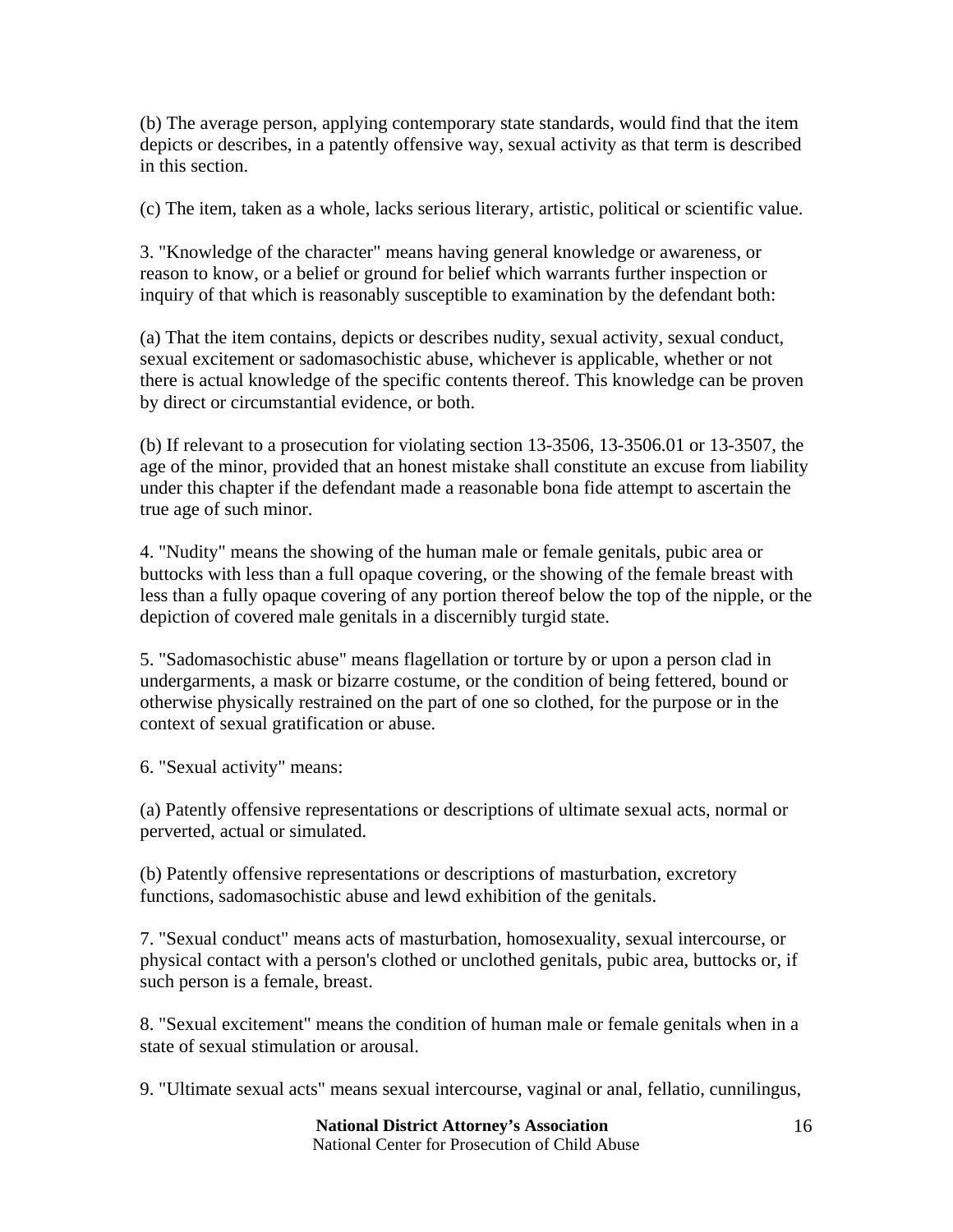bestiality or sodomy. A sexual act is simulated when it depicts explicit sexual activity which gives the appearance of consummation of ultimate sexual acts.

### **ARIZ. REV. STAT. § 13-3502 (2010). Production, publication, sale, possession and presentation of obscene items; classification**

A person is guilty of a class 5 felony who, with knowledge of the character of the item involved, knowingly:

1. Prints, copies, manufactures, prepares, produces, or reproduces any obscene item for purposes of sale or commercial distribution.

2. Publishes, sells, rents, lends, transports or transmits in intrastate commerce, imports, sends or causes to be sent into this state for sale or commercial distribution or commercially distributes or exhibits any obscene item, or offers to do any such things.

3. Has in his possession with intent to sell, rent, lend, transport, or commercially distribute any obscene item.

4. Presents or participates in presenting the live, recorded or exhibited performance of any obscene item to the public or an audience for consideration or commercial purpose.

### **ARIZ. REV. STAT. § 13-3503 (2010). Seizure of obscene things; disposition**

An obscene or indecent writing, paper, book, picture, print or figure found in possession, or under control of a person arrested therefor, shall be delivered to the magistrate before whom the person arrested is required to be taken, and if the magistrate finds it is obscene or indecent, he shall deliver one copy to the county attorney of the county in which the accused is liable to prosecution, and at once destroy all other copies. The copy delivered to the county attorney shall be destroyed upon conviction of the accused.

### **ARIZ. REV. STAT. § 13-3504 (2010). Coercing acceptance of obscene articles or publications; classification**

A. No person, firm, association or corporation shall, as a condition to any sale, allocation, consignment or delivery for resale of any paper, magazine, book, periodical or publication require that the purchaser or consignee receive for resale any other item, article, book, or other publication which is obscene. No person, firm, association or corporation shall deny or threaten to deny any franchise or impose or threaten to impose any penalty, financial or otherwise, by reason of the failure or refusal of any person to accept such items, articles, books, or publications, or by reason of the return thereof.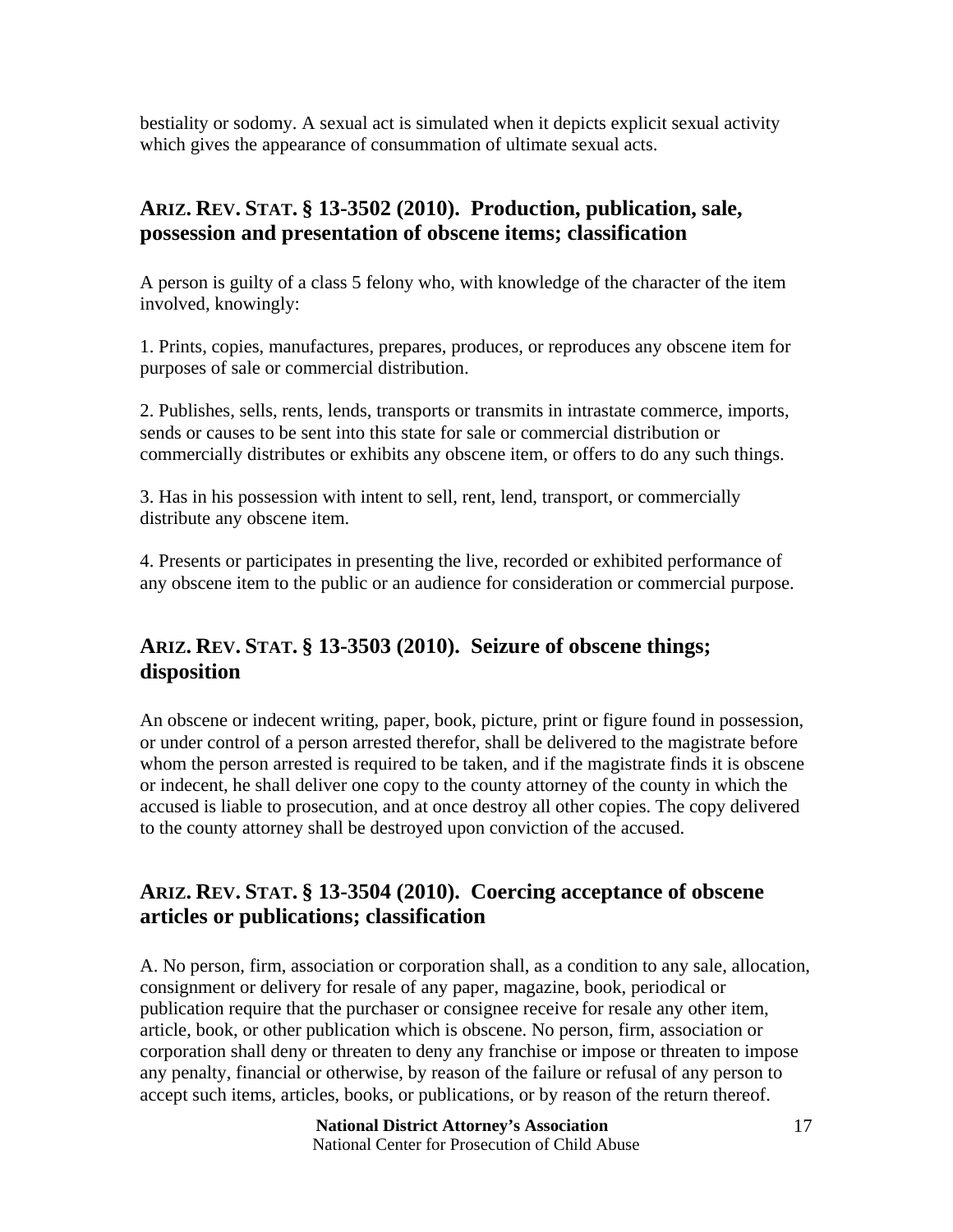B. A violation of any provision of subsection A is a class 5 felony.

### **ARIZ. REV. STAT. § 13-3505 (2010). Obscene prints and articles; jurisdiction**

A. The superior court has jurisdiction to enjoin the sale or distribution of obscene prints and articles, as described in subsection B of this section.

B. The county attorney of any county or the city attorney of any city in which a person, firm, association or corporation publishes, sells or distributes or is about to sell or distribute or has in his possession with intent to sell or distribute or is about to acquire possession with intent to sell or distribute any book, magazine, pamphlet, comic book, story paper, writing, paper, picture, drawing, photograph, figure, image or any written or printed matter of an indecent character, which is obscene, lewd, lascivious, filthy, indecent or disgusting, or which contains an article or instrument of indecent or immoral use or purports to be for indecent or immoral use or purpose, or in any other respect defined in section 13-3501, may maintain an action on behalf of such county or city for an injunction against such person, firm, association or corporation in the superior court to prevent the sale or further sale or the distribution or further distribution of the acquisition, publication or possession within the state of any book, magazine, pamphlet, comic book, story paper, writing, paper, picture, drawing, photographed figure or image or any written or printed matter of an indecent character, described in this subsection or in section 13- 3501.

C. The person, firm, association or corporation sought to be enjoined shall be entitled to a trial of the issues within ten days after joinder of issue and a decision shall be rendered by the court within ten days of the conclusion of the trial.

D. If a final order or judgment of injunction is entered against the person, firm, association or corporation sought to be enjoined, such final order of judgment shall contain a provision directing the person, firm, association or corporation to surrender to the sheriff of the county in which the action was brought any of the matter described in subsection B of this section and such sheriff shall be directed to seize and destroy such obscene prints and articles.

E. In any action brought as provided in this section, such county attorney or city attorney bringing the action shall not be required to file any undertaking before the issuance of an injunction order provided for in subsection C of this section.

F. The sheriff directed to seize and destroy such obscene prints and articles shall not be liable for damages sustained by reason of the injunction order in cases where judgment is rendered in favor of the person, firm, association or corporation sought to be enjoined.

G. Every person, firm, association or corporation who sells, distributes, or acquires

**National District Attorney's Association**  National Center for Prosecution of Child Abuse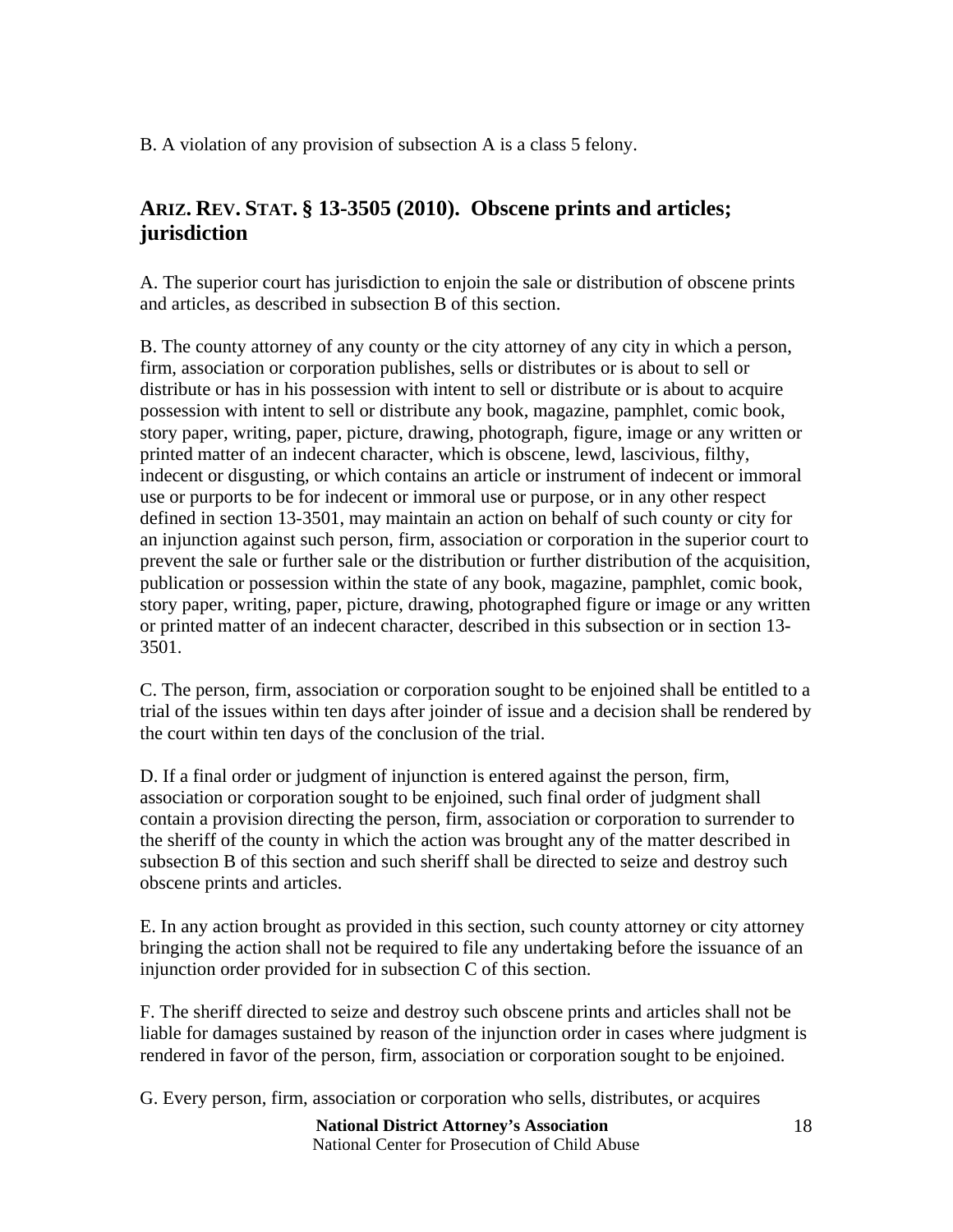possession with intent to sell or distribute any of the matter described in subsection B of this section, after the service upon him of a summons and complaint in an action brought pursuant to this section is chargeable with knowledge of the contents thereof.

### **ARIZ. REV. STAT. § 13-3506 (2010). Furnishing harmful items to minors; applicability; classification**

A. It is unlawful for any person, with knowledge of the character of the item involved, to recklessly furnish, present, provide, make available, give, lend, show, advertise or distribute to minors any item that is harmful to minors.

B. This section does not apply to the transmission or sending of items over the internet.

C. A violation of this section is a class 4 felony.

### **ARIZ. REV. STAT. § 13-3506.01 (2010). Furnishing harmful items to minors; internet activity; classification; definitions**

A. It is unlawful for any person, with knowledge of the character of the item involved, to intentionally or knowingly transmit or send to a minor by means of electronic mail, personal messaging or any other direct internet communication an item that is harmful to minors when the person knows or believes at the time of the transmission that a minor in this state will receive the item.

B. This section does not apply to:

1. Posting material on an internet web site, bulletin board or newsgroup.

2. Sending material via a mailing list or listserv that is not administered by the sender. For the purposes of this paragraph, "mailing list" or "listserv" means a method of internet communication where a message is sent to an internet address and then is retransmitted to one or more subscribers to the mailing list or listserv.

C. It is not a defense to a prosecution for a violation of this section that the recipient of the transmission was a peace officer posing as a minor.

D. A violation of this section is a Class 4 felony.

E. The failure to report a violation of this section is a Class 6 felony as prescribed by section 13-3620.

F. For the purposes of this section: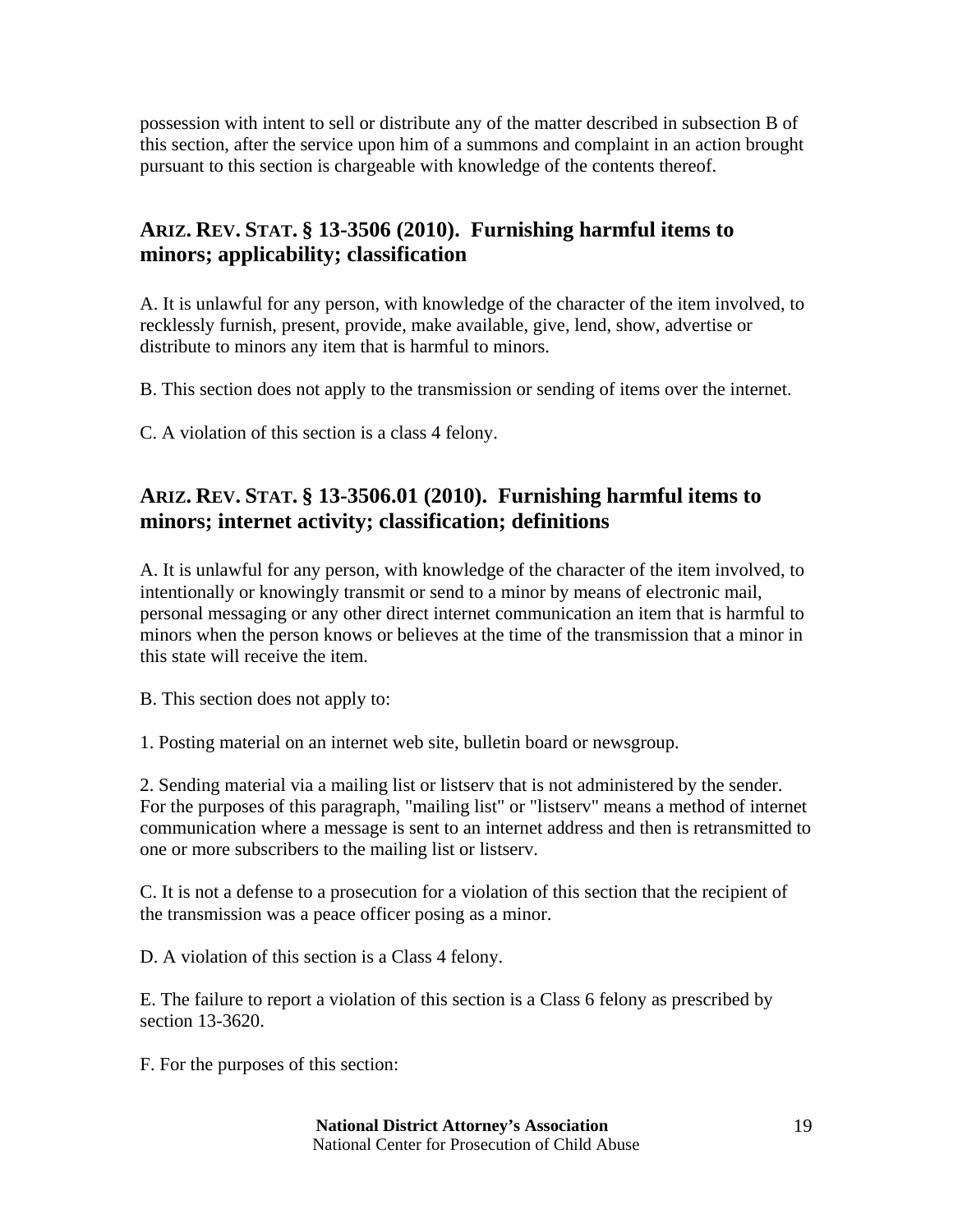1. "Internet" means the combination of computer facilities and electromagnetic transmission media, and related equipment and software, comprising the interconnected worldwide network of computer networks that employ the transmission control protocol or internet protocol or any successor protocol to transmit information.

2. "Internet web site" means a location where material placed in a computer server-based file archive is publicly accessible, over the internet, using hypertext transfer protocol or any successor protocol.

### **ARIZ. REV. STAT. § 13-3507 (2010). Public display of explicit sexual materials; classification; definitions**

A. It is unlawful for any person knowingly to place explicit sexual material upon public display, or knowingly to fail to take prompt action to remove such a display from property in his possession or under his control after learning of its existence.

B. A person who violates any provision of this section is guilty of a class 6 felony.

C. For the purposes of this section:

1. "Explicit sexual material" means any drawing, photograph, film negative, motion picture, figure, object, novelty device, recording, transcription or any book, leaflet, pamphlet, magazine, booklet or other item, the cover or contents of which depicts human genitalia or depicts or verbally describes nudity, sexual activity, sexual conduct, sexual excitement or sadomasochistic abuse in a way which is harmful to minors. Explicit sexual material does not include any depiction or description which, taken in context, possesses serious educational value for minors or which possesses serious literary, artistic, political or scientific value.

2. "Public display" means the placing of material on or in a billboard, viewing screen, theater marquee, newsstand, display rack, vending machine, window, showcase, display case or similar place so that material within the definition of paragraph 1 of this subsection is easily visible or readily accessible from a public thoroughfare, from the property of others, or in any place where minors are invited as part of the general public.

# **ARIZ. REV. STAT. § 13-3509 (2010). Duty to report; classification**

A. A person who is asked to record, film, photograph, develop or duplicate any visual or print medium depicting sexual activity, whether or not the person would be compensated, shall immediately report, or cause a report to be made of, such request to a municipal or county peace officer. The report shall include the name or names of the person, persons or business making the request, if known, and shall describe what was requested.

**National District Attorney's Association**  National Center for Prosecution of Child Abuse B. A person who knowingly violates this section is guilty of a class 6 felony.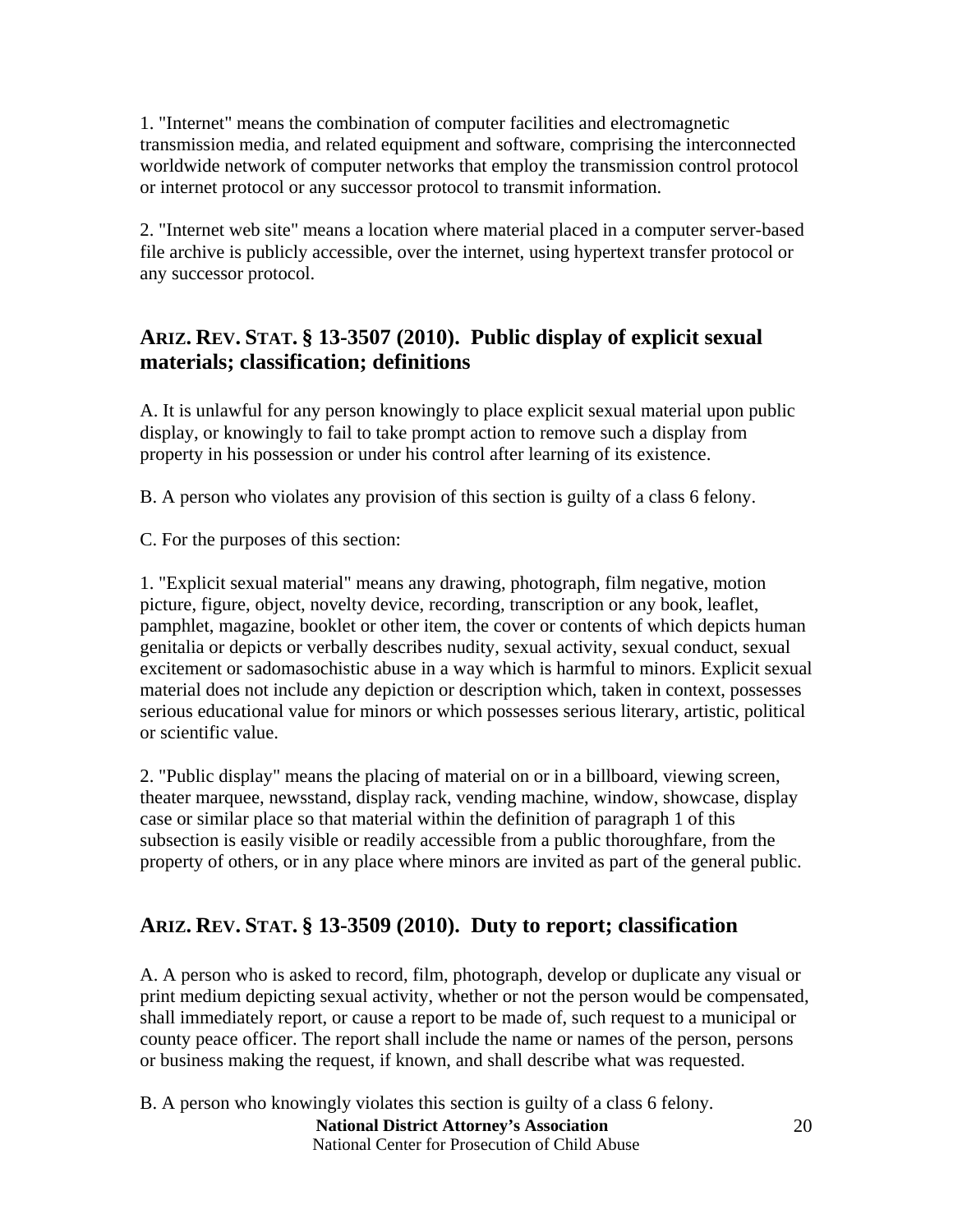# **ARIZ. REV. STAT. § 13-3510 (2010). Evidence of obscenity**

A. Expert testimony or other ancillary evidence is not required to determine obscenity if the allegedly obscene item has been placed in evidence. The item itself is the best evidence of what it represents.

B. If a person relied upon a rating given to a film or motion picture by the motion picture association of America or an equivalent rating association, the rating and evidence concerning the person's reliance on such rating shall be admissible in evidence in a trial for violation of this article.

# **ARIZ. REV. STAT. § 13-3511 (2010). Exemption; broadcasts and telecasts**

The provisions of this chapter shall not apply to broadcasts or telecasts through facilities licensed under the federal communications act or title 9, chapter 5, article 1.1.

# **ARIZ. REV. STAT. § 13-3512 (2010). Obscene or indecent telephone communications to minors for commercial purposes; violation; classification**

A. It is unlawful for any person to knowingly make by means of a telephone, directly or by a recording device, any obscene or indecent communication for commercial purposes to any person who is under the age of eighteen years. The communication is unlawful regardless of whether the maker of the communication placed the call.

B. A person who violates this section is guilty of a class 4 felony.

# **ARKANSAS**

# **ARK. CODE ANN. § 5-68-201 (2010). Exhibition of obscene figures**

(a) Every person publicly exhibiting any obscene figures shall be deemed guilty of a misdemeanor. (b) Every person convicted under the provisions of this section shall be fined in any sum not less than fifty dollars (\$50.00).

# **ARK. CODE ANN. § 5-68-203 (2010). Obscene films**

(a) It shall be unlawful for any person knowingly to exhibit, sell, offer to sell, give away, circulate, produce, distribute, attempt to distribute, or have in his possession any obscene film. (b) As used in this section: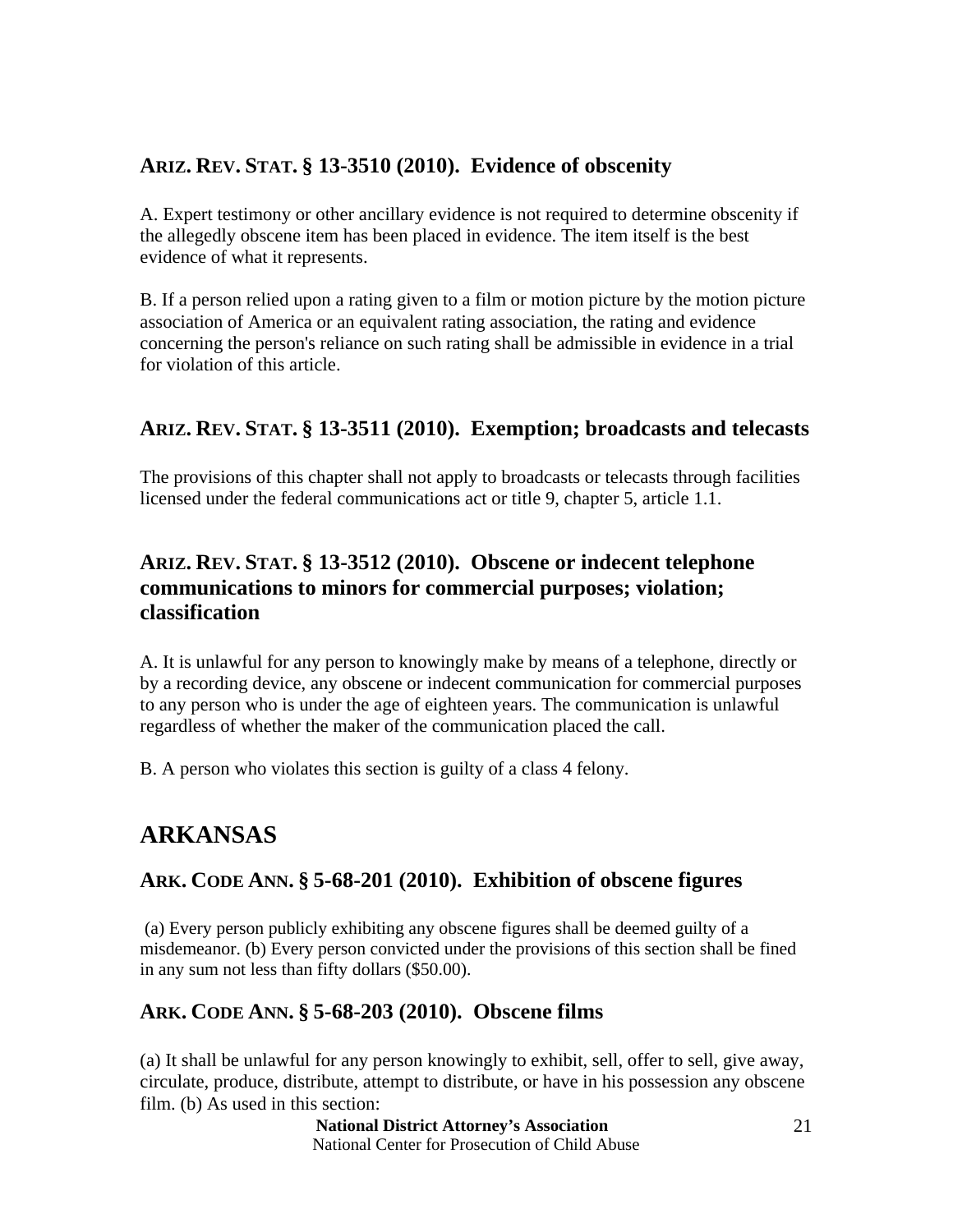(1) "Person" means any individual, partnership, firm, association, club, corporation, or other legal entity;

(2) "Obscene" means that to the average person, applying contemporary community standards, the dominant theme of the material taken as a whole appeals to prurient interest;

(3) "Film" means motion picture film, still picture film, slides, and movie film of any type.

(c) Any person who knowingly exhibits, sells, offers to sell, gives away, circulates, produces, distributes, or attempts to distribute any obscene film shall be guilty of a felony and upon conviction shall be fined not more than two thousand dollars (\$2,000) or be imprisoned for a period not less than one (1) year nor more than five (5) years, or be both so fined and imprisoned. Any person who shall have in his possession obscene film shall be guilty of a misdemeanor and upon conviction shall be fined not more than one thousand dollars (\$1,000) or be imprisoned in the county jail for a period not to exceed one (1) year, or both.

### **ARK. CODE ANN. § 5-68-205 (2010). Public display of obscenity**

 $(a)(1)$  As used in this subsection,  $(A)$  "Obscene" has the same meaning as it is defined by § 5-68-302.

(B) "Obscenity" means an obscene sticker, painting, decal, emblem, or other device which is or contains an obscene writing, description, photograph, or depiction.

(2) A person commits the offense of publicly displaying an obscenity when the person knowingly causes an obscenity to be displayed in a manner which is readily visible to the public and its content or character is distinguishable by normal vision.

(3) Publicly displaying an obscenity is a Class B misdemeanor.

(b)(1) It is unlawful to publicly display obscene material as defined by  $\S$  5-68-302 on any motor vehicle or wearing apparel.

(2) Violations of this subsection shall be punishable as Class C misdemeanors.

#### **ARK. CODE ANN. § 5-68-302 (2010). Definitions**

As used in this subchapter, unless the context otherwise requires: (1) "Advertising purposes" means purpose of propagandizing in connection with the commercial sale of a product or type of product, the commercial offering of a service, or the commercial exhibition of an entertainment;

(2) "Hard-core sexual conduct" means patently offensive acts, exhibitions, representations, depictions, or descriptions of:

(A) Intrusions, however slight, actual or simulated, by any object, any part of an animal's body, or any part of a person's body into the genital or anal openings of any person's body; or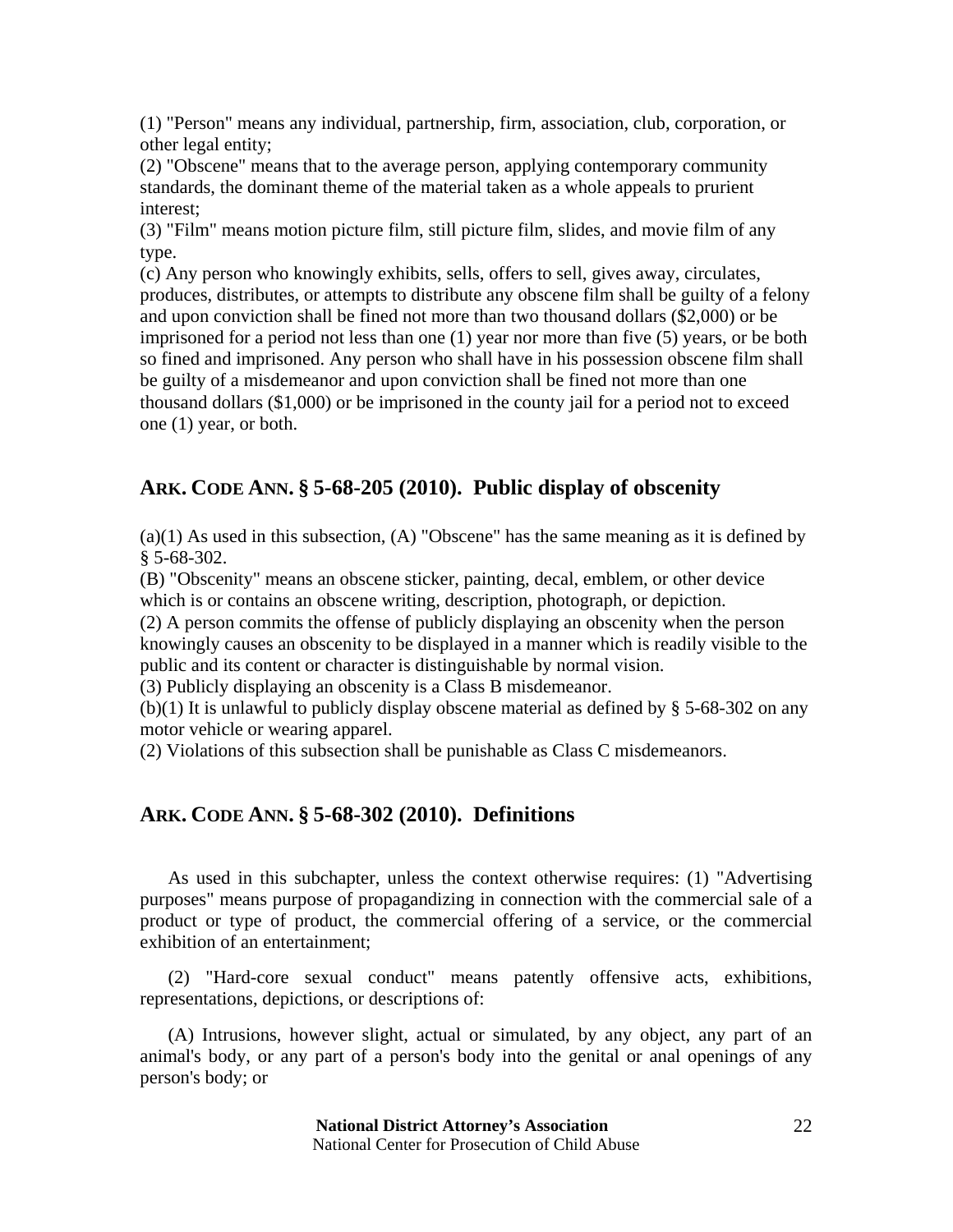(B) Cunnilingus, fellatio, anilingus, bestiality, lewd exhibitions of genitals, or excretory functions, actual or simulated;

(3) "Live public show" means a public show in which human beings, animals, or both appear bodily before spectators or customers;

(4) "Obscene material" means that material which:

(A) Depicts or describes in a patently offensive manner sadomasochistic abuse, sexual conduct, or hard-core sexual conduct;

(B) Taken as a whole, appeals to the prurient interest of the average person, applying contemporary statewide standards; and

(C) Taken as a whole, lacks serious literary, artistic, political, or scientific value;

(5) "Obscene performance" means a play, motion picture, dance, show, or other presentation, whether pictured, animated, or live, performed before an audience and which in whole or in part depicts, or reveals, sexual conduct, hard-core sexual conduct, or sadomasochistic abuse, or which includes explicit verbal descriptions or narrative accounts of sexual conduct or hard-core sexual conduct, and which:

(A) Depicts or describes in a patently offensive manner, sadomasochistic abuse, sexual conduct, or hard-core sexual conduct;

(B) Taken as a whole, appeals to the prurient interest of the average person, applying contemporary statewide standards; and

(C) Taken as a whole, lacks serious literary, artistic, political, or scientific value;

(6) "Promote" means to produce, direct, perform in, manufacture, issue, sell, give, provide, lend, mail, deliver, transfer, publish, distribute, circulate, disseminate, present, exhibit, or advertise, for consideration, or to offer or agree to do any of these things for consideration;

(7) "Public show" means any entertainment or exhibition advertised or in some other fashion held out to be accessible to the public or member of a club, regardless of whether an admission or other charge is levied or collected and regardless of whether minors are admitted or excluded;

(8) "Sadomasochistic abuse" means flagellation, mutilation, or torture by or upon a person who is nude or clad in undergarments or in revealing or bizarre costume, or the condition of being fettered, bound, or otherwise physically restrained on the part of one so clothed, in a sexual context;

(9) "Sexual conduct" means human masturbation or sexual intercourse.

#### **ARK. CODE ANN. § 5-68-303 (2010). Promoting obscene materials**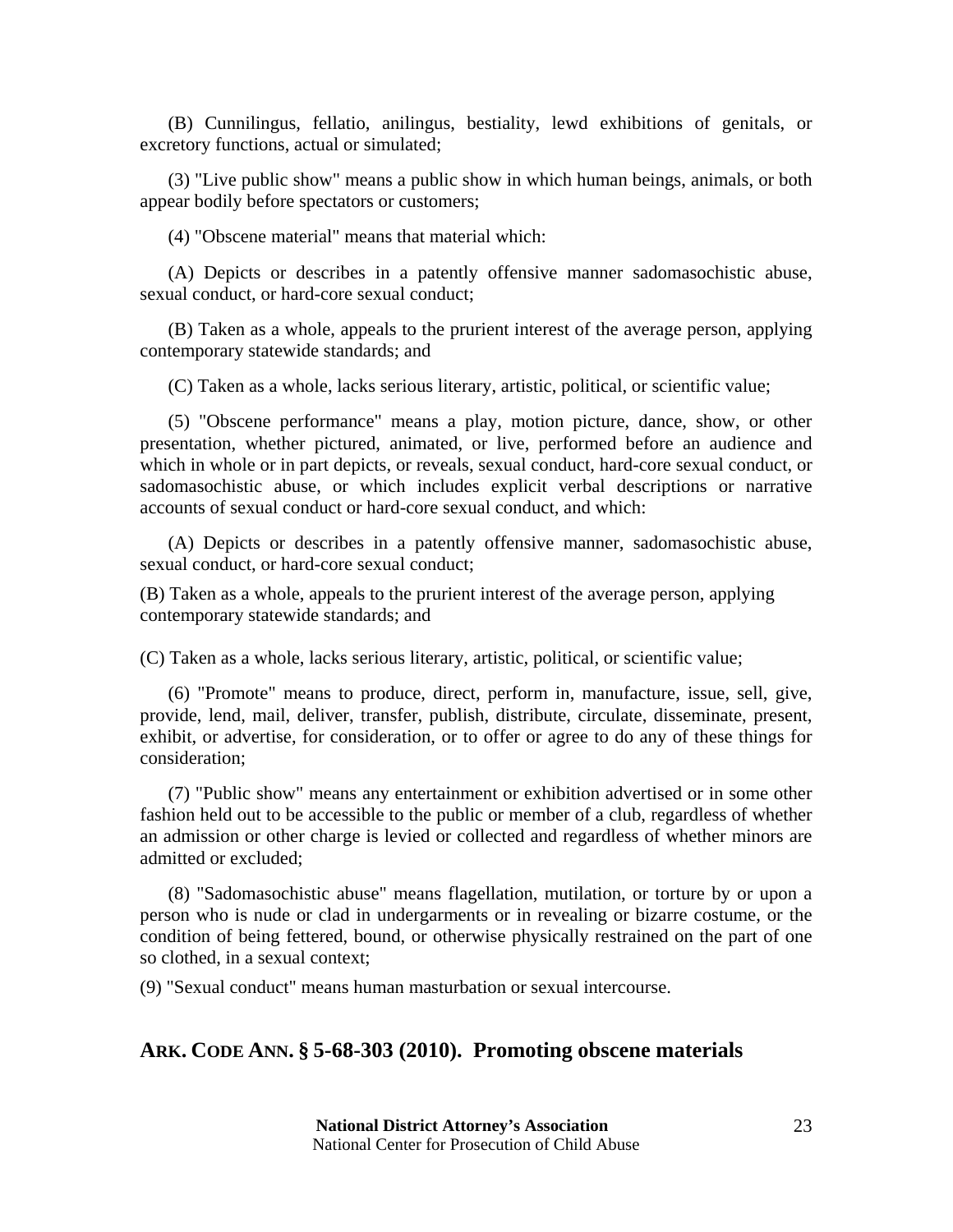(a) Except as otherwise provided in § 5-68-308, a person commits promoting obscene materials if he knowingly promotes, or has in his possession with intent to promote, any obscene material. (b) As used in this section, "material" means any writing, picture, motion picture, films, slides, drawings, or other visual reproductions.

(c) Promoting obscene materials is a Class D felony.

#### **ARK. CODE ANN. § 5-68-304 (2010). Promoting obscene performance**

(a) A person commits promoting an obscene performance if he knowingly: (1) Directs, manages, finances, or presents an obscene performance; or

(2) Promotes any obscene performance, as owner, producer, director, manager, or performer.

(b) Promoting an obscene performance is a Class D felony.

### **ARK. CODE ANN. § 5-68-305 (2010). Obscene performance at a live public show**

(a) A person commits an obscene performance at a live public show if he knowingly: (1) Engages in an obscene performance of sadomasochistic abuse, hard-core sexual conduct, or sexual conduct in a live public show; or

(2) Directs, manages, finances, or presents an obscene performance at a live public show in which the participants engage in sadomasochistic abuse, hard-core sexual conduct, or sexual conduct.

(b) Committing an obscene performance at a live public show is a Class C felony.

### **ARK. CODE ANN. § 5-68-307 (2010). Public display of hard-core sexual conduct**

(a) A person commits a public display of hard-core sexual conduct if he knowingly engages in hard-core sexual conduct in an open public place. (b) Engaging in hard-core sexual conduct in an open public place is a Class D felony.

#### **ARK. CODE ANN. § 5-68-405 (2010). Possession, sale, or distribution**

(a) Every person who, with knowledge of its contents, sends or causes to be sent, or brings or causes to be brought, into this state for sale or commercial distribution, or in this state prepares, publishes, sells, exhibits, or commercially distributes, or gives away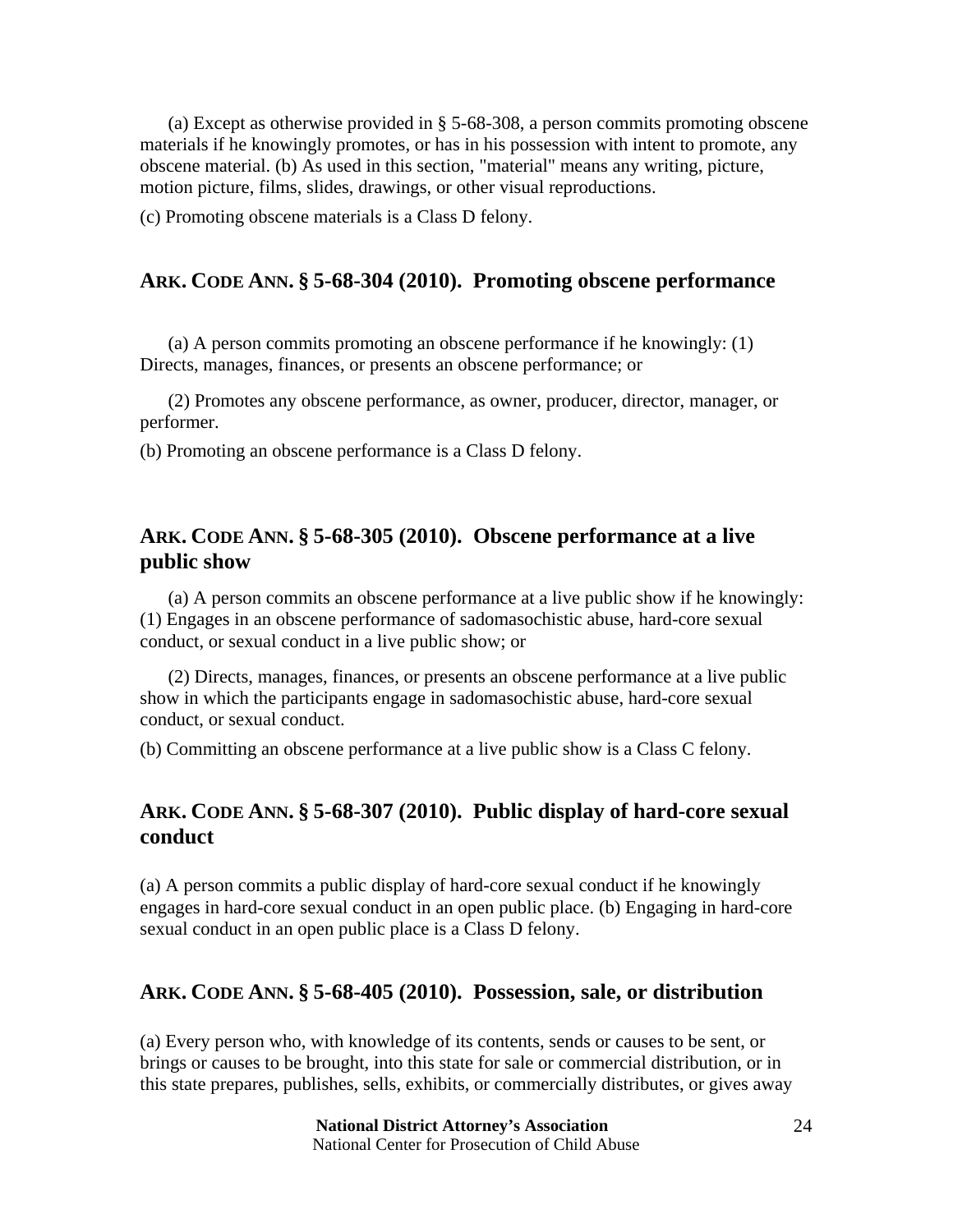or offers to give away or has in his possession with intent to sell or commercially distribute or to exhibit or to give away, any obscene printed or written matter or material, other than mailable matter, or any mailable matter known by such person to have been judicially found to be obscene under this subchapter, or who knowingly informs another of when, where, how, or from whom or by what means any of these things can be purchased or obtained, shall be guilty of a felony and upon conviction shall be fined not more than two thousand dollars (\$2,000) or be imprisoned for a period not less than one (1) year nor more than five (5) years, or be both so fined and imprisoned. (b) Every person who, with knowledge of its contents, has in his possession any obscene printed or written matter or materials, other than mailable matter, or any mailable matter known by that person to have been judicially found to be obscene under this subchapter, shall be guilty of a misdemeanor and upon conviction shall be fined not more than one thousand dollars (\$1,000) or be imprisoned in the county jail for a period not to exceed one (1) year, or both.

#### **ARK. CODE ANN. § 5-68-501 (2010). Definitions**

As used in this subchapter, unless the context otherwise requires: (1) "CD-ROM" means a compact disk which:

(A) Has the capacity to store graphic, audio, video, and written materials; and

(B) May be used by a computer or other device to play or display materials harmful to minors;

(2) "Harmful to minors" means that quality of any description, exhibition, presentation, or representation, in whatever form, of nudity, sexual conduct, sexual excitement, or sadomasochistic abuse, when the material or performance, taken as a whole, has the following characteristics:

(A) The average person eighteen (18) years of age or older applying contemporary community standards would find that the material or performance has a predominant tendency to appeal to a prurient interest in sex to minors;

(B) The average person eighteen (18) years of age or older applying contemporary community standards would find that the material or performance depicts or describes nudity, sexual conduct, sexual excitement, or sadomasochistic abuse in a manner that is patently offensive to prevailing standards in the adult community with respect to what is suitable for minors; and

(C) The material or performance lacks serious literary, scientific, medical, artistic, or political value for minors;

(3) "Knowingly" means having general knowledge of, or reason to know, or a belief or ground for belief which warrants further inspection or inquiry of both:

(A) The character and content of any material described in this section which is reasonably susceptible to examination by the defendant; and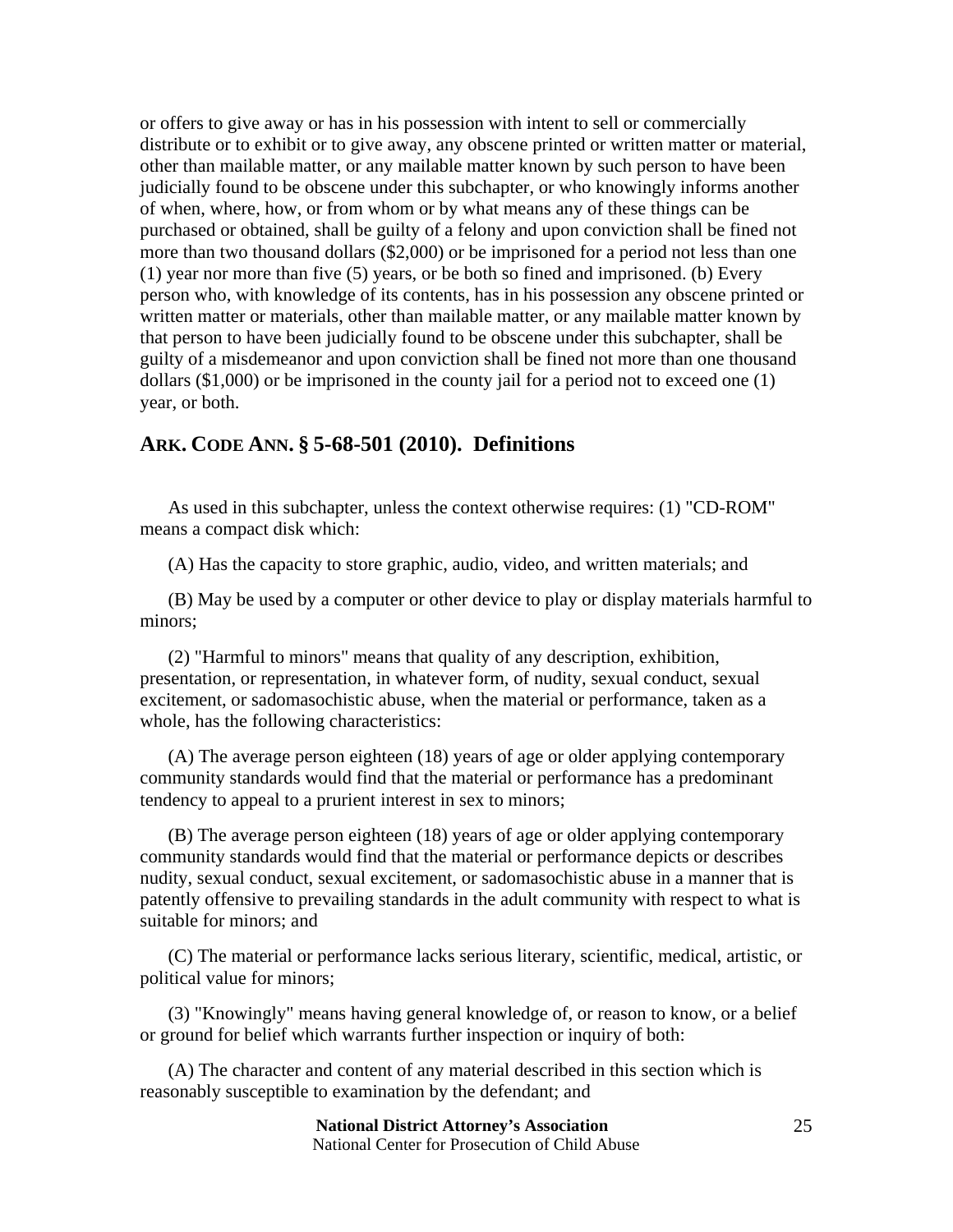(B) The age of the minor, provided that an honest mistake shall constitute an excuse from liability under this section if the defendant made a reasonable bona fide attempt to ascertain the age of the minor;

(4) "Magnetic disk memory" means a memory system that stores and retrieves binary data on record-like metal or plastic disks coated with a magnetic material, including, but not limited to, hard disk drives and floppy diskettes;

(5) "Magnetic tape memory" means a memory system that stores and retrieves binary data on magnetic recording tape;

(6) "Material" means any book, magazine, newspaper, pamphlet, poster, print, picture, figure, image, description, motion picture, film, record, recording tape, CD-ROM disk, magnetic disk memory, magnetic tape memory, video tape, or other media, but does not include matters displayed, transmitted, retrieved, or stored on the internet or other network for the electronic dissemination of information;

(7) "Minor" means any person under the age of eighteen (18) years;

(8) "Nudity" means the:

(A) Showing of the human male or female genitals, pubic area, or buttocks with less than a fully opaque covering;

(B) Showing of the female breast with less than a fully opaque covering of any portion thereof below the top of the nipple; or

(C) Depiction of covered male genitals in a discernibly turgid state;

(9) "Performance" means any motion picture, film, video tape, played record, phonograph or tape, preview, trailer, play, show, skit, dance, or other exhibition performed or presented to or before an audience of one (1) or more, with or without consideration, but does not include matters displayed, transmitted, retrieved, or stored on the internet or other network for electronic dissemination of information;

(10) "Person" means any individual, partnership, association, corporation, or other legal entity of any kind;

(11) "Reasonable bona fide attempt" means an attempt to ascertain the true age of the minor by requiring production of a driver's license, marriage license, birth certificate, or other governmental or educational identification card or paper and not relying solely on the oral allegations or apparent age of the minor;

(12) "Sadomasochistic abuse" means flagellation or torture by or upon a person clad in undergarments, a mask, or bizarre costume, or the condition of being fettered, bound, or otherwise physically restrained on the part of one so clothed;

(13) "Sexual conduct" means acts of masturbation, homosexuality, sexual intercourse, or physical contact with a person's clothed or unclothed genitals, pubic area, buttocks, or female breast; and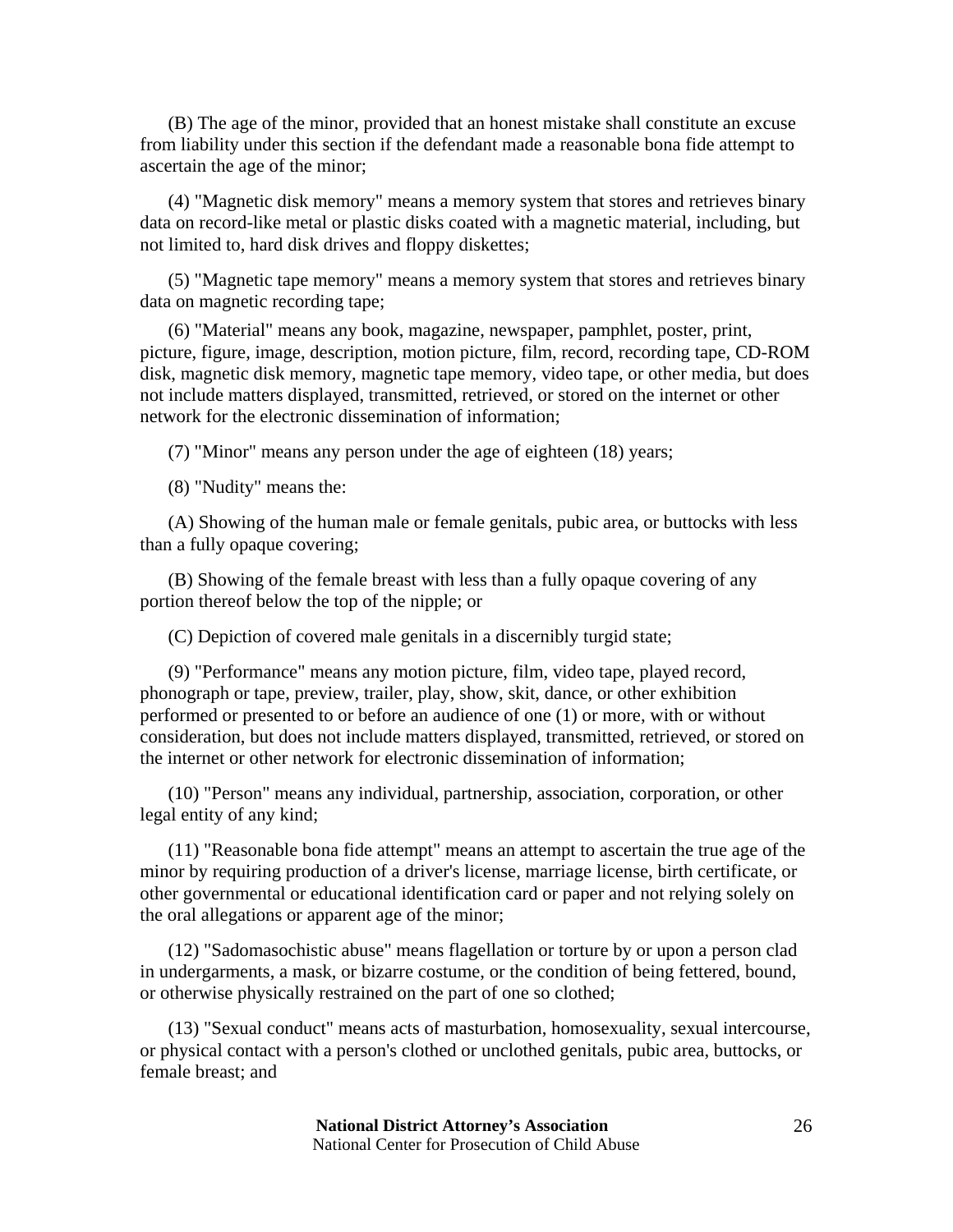(14) "Sexual excitement" means the condition of the human male or female genitals when in a state of sexual stimulation or arousal.

### **ARK. CODE ANN. § 5-68-501 (2010). Unlawful acts**

It shall be unlawful for any person, including, but not limited to, any persons having custody, control, or supervision of any commercial establishment, to knowingly: (1)(A) Display material which is harmful to minors in such a way that minors, as a part of the invited general public, will be exposed to view such material.

(B) Provided, however, a person shall be deemed not to have displayed material harmful to minors if the lower two-thirds (2/3) of the material is not exposed to view and segregated in a manner that physically prohibits access to the material by minors; or

(2)(A) Sell, furnish, present, distribute, allow to view, or otherwise disseminate to a minor, with or without consideration, any material which is harmful to minors.

(B) Provided, this prohibition shall not apply to:

(i) Any dissemination by a parent, guardian, or relative within the third degree or consanguinity of the minor; or

(ii) Any dissemination with the consent of a parent or guardian of the minor; or

(3)(A) Present to a minor or participate in presenting to a minor, with or without consideration, any performance which is harmful to a minor.

(B) Provided, this prohibition shall not apply to:

(i) Any dissemination by a parent, guardian, or relative within the third degree or consanguinity of the minor; or

(ii) Any dissemination with the consent of a parent or guardian of the minor.

### **CALIFORNIA**

#### **CAL. PENAL CODE § 311 (2009). Definitions**

As used in this chapter, the following definitions apply:

**(a)** "Obscene matter" means matter, taken as a whole, that to the average person, applying contemporary statewide standards, appeals to the prurient interest, that, taken as a whole, depicts or describes sexual conduct in a patently offensive way, and that, taken as a whole, lacks serious literary, artistic, political, or scientific value.

**(1)** If it appears from the nature of the matter or the circumstances of its dissemination,

**National District Attorney's Association**  National Center for Prosecution of Child Abuse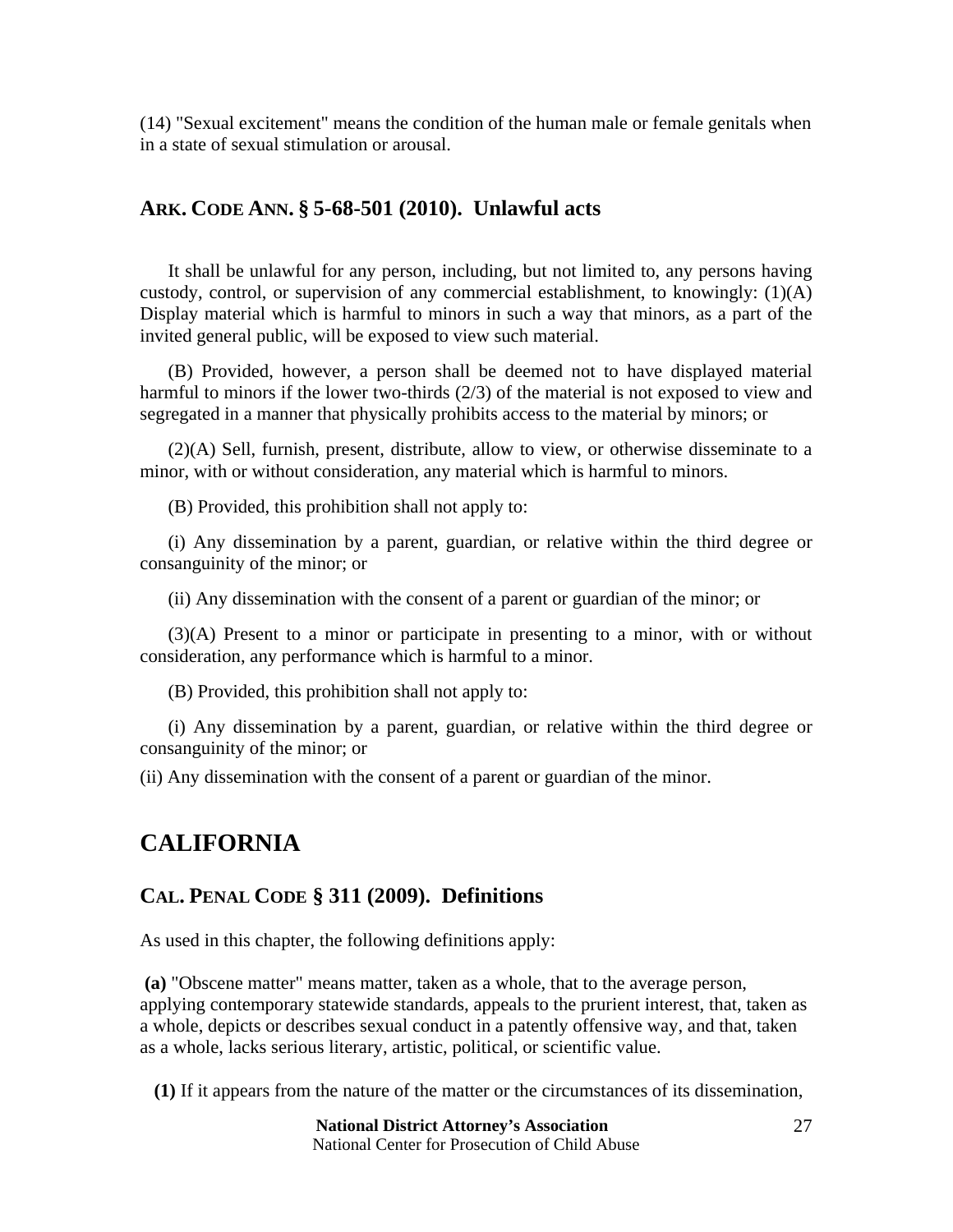distribution, or exhibition that it is designed for clearly defined deviant sexual groups, the appeal of the matter shall be judged with reference to its intended recipient group.

 **(2)** In prosecutions under this chapter, if circumstances of production, presentation, sale, dissemination, distribution, or publicity indicate that matter is being commercially exploited by the defendant for the sake of its prurient appeal, this evidence is probative with respect to the nature of the matter and may justify the conclusion that the matter lacks serious literary, artistic, political, or scientific value.

 **(3)** In determining whether the matter taken as a whole lacks serious literary, artistic, political, or scientific value in description or representation of those matters, the fact that the defendant knew that the matter depicts persons under the age of 16 years engaged in sexual conduct, as defined in subdivision (c) of Section 311.4, is a factor that may be considered in making that determination.

**(b)** "Matter" means any book, magazine, newspaper, or other printed or written material, or any picture, drawing, photograph, motion picture, or other pictorial representation, or any statue or other figure, or any recording, transcription, or mechanical, chemical, or electrical reproduction, or any other article, equipment, machine, or material. "Matter" also means live or recorded telephone messages if transmitted, disseminated, or distributed as part of a commercial transaction.

**(c)** "Person" means any individual, partnership, firm, association, corporation, limited liability company, or other legal entity.

**(d)** "Distribute" means transfer possession of, whether with or without consideration.

**(e)** "Knowingly" means being aware of the character of the matter or live conduct.

**(f)** "Exhibit" means show.

**(g)** "Obscene live conduct" means any physical human body activity, whether performed or engaged in alone or with other persons, including but not limited to singing, speaking, dancing, acting, simulating, or pantomiming, taken as a whole, that to the average person, applying contemporary statewide standards, appeals to the prurient interest and is conduct that, taken as a whole, depicts or describes sexual conduct in a patently offensive way and that, taken as a whole, lacks serious literary, artistic, political, or scientific value.

 **(1)** If it appears from the nature of the conduct or the circumstances of its production, presentation, or exhibition that it is designed for clearly defined deviant sexual groups, the appeal of the conduct shall be judged with reference to its intended recipient group.

 **(2)** In prosecutions under this chapter, if circumstances of production, presentation, advertising, or exhibition indicate that live conduct is being commercially exploited by the defendant for the sake of its prurient appeal, that evidence is probative with respect to the nature of the conduct and may justify the conclusion that the conduct lacks serious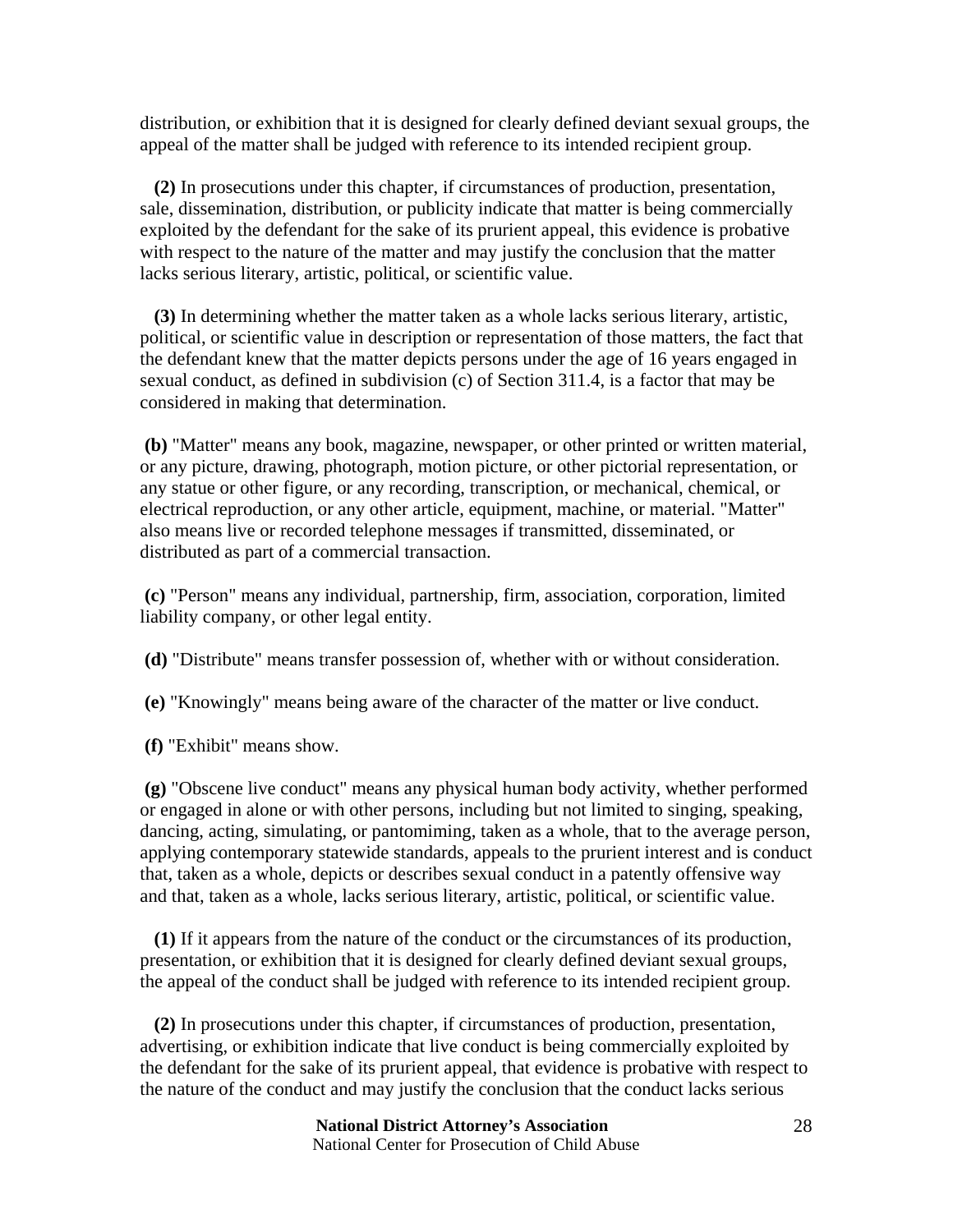literary, artistic, political, or scientific value.

 **(3)** In determining whether the live conduct taken as a whole lacks serious literary, artistic, political, or scientific value in description or representation of those matters, the fact that the defendant knew that the live conduct depicts persons under the age of 16 years engaged in sexual conduct, as defined in subdivision (c) of Section 311.4, is a factor that may be considered in making that determination.

**(h)** The Legislature expresses its approval of the holding of People v. Cantrell, 7 Cal. App. 4th 523, that, for the purposes of this chapter, matter that "depicts a person under the age of 18 years personally engaging in or personally simulating sexual conduct" is limited to visual works that depict that conduct.

### **CAL. PENAL CODE § 311.1 (2009). Sale or distribution of obscene matter depicting person under age of 18 years engaging in sexual conduct**

(a) Every person who knowingly sends or causes to be sent, or brings or causes to be brought, into this state for sale or distribution, or in this state possesses, prepares, publishes, produces, develops, duplicates, or prints any representation of information, data, or image, including, but not limited to, any film, filmstrip, photograph, negative, slide, photocopy, videotape, video laser disc, computer hardware, computer software, computer floppy disc, data storage media, CD-ROM, or computer-generated equipment or any other computer-generated image that contains or incorporates in any manner, any film or filmstrip, with intent to distribute or to exhibit to, or to exchange with, others, or who offers to distribute, distributes, or exhibits to, or exchanges with, others, any obscene matter, knowing that the matter depicts a person under the age of 18 years personally engaging in or personally simulating sexual conduct, as defined in Section 311.4, shall be punished either by imprisonment in the county jail for up to one year, by a fine not to exceed one thousand dollars (\$1,000), or by both the fine and imprisonment, or by imprisonment in the state prison, by a fine not to exceed ten thousand dollars (\$10,000), or by the fine and imprisonment.

(b) This section does not apply to the activities of law enforcement and prosecuting agencies in the investigation and prosecution of criminal offenses or to legitimate medical, scientific, or educational activities, or to lawful conduct between spouses.

(c) This section does not apply to matter which depicts a child under the age of 18, which child is legally emancipated, including lawful conduct between spouses when one or both are under the age of 18.

(d) It does not constitute a violation of this section for a telephone corporation, as defined by Section 234 of the Public Utilities Code, to carry or transmit messages described in this chapter or perform related activities in providing telephone services.

### **CAL. PENAL CODE § 311.2 (2009). Production, distribution, or exhibition of obscene matter**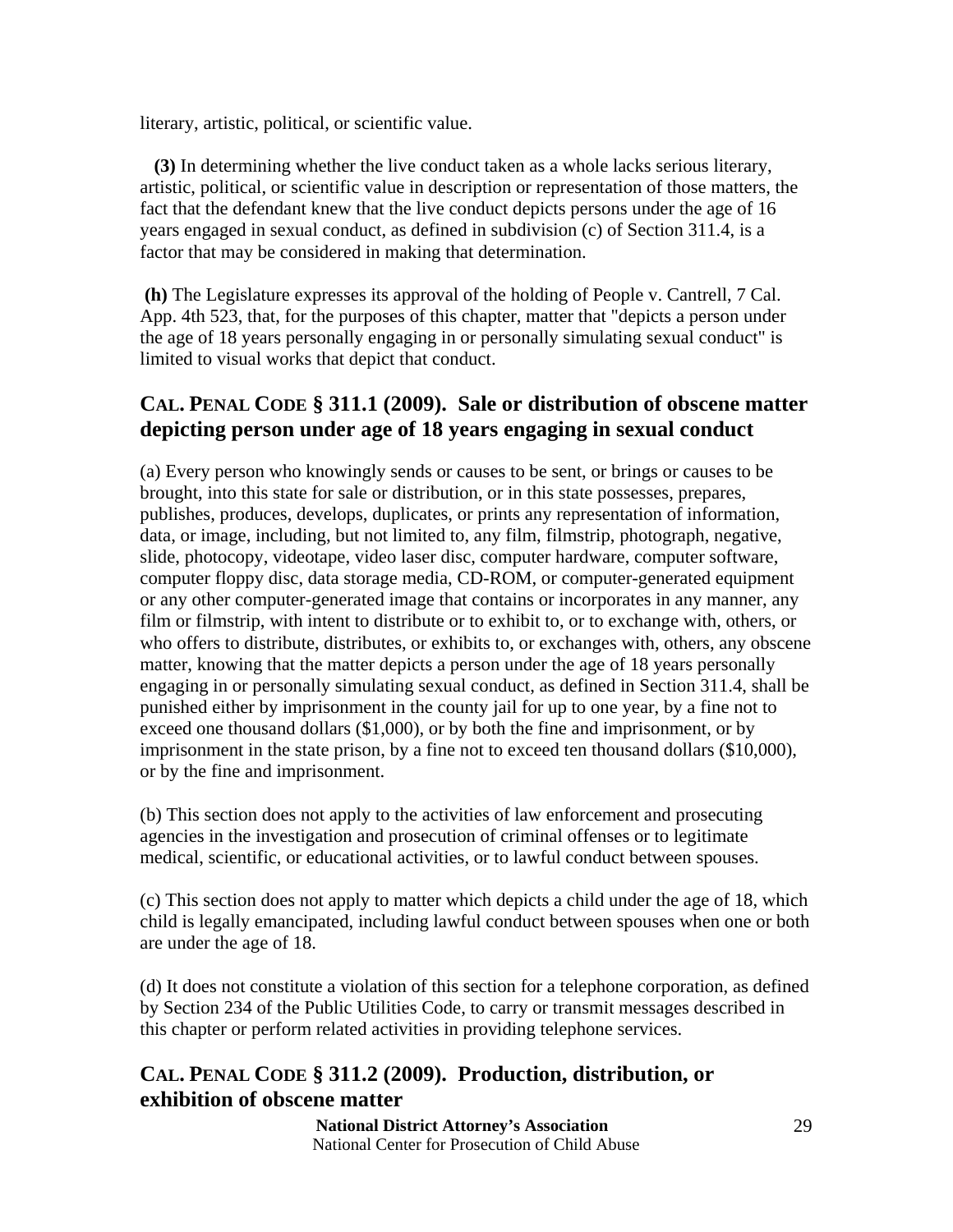(a) Every person who knowingly sends or causes to be sent, or brings or causes to be brought, into this state for sale or distribution, or in this state possesses, prepares, publishes, produces, or prints, with intent to distribute or to exhibit to others, or who offers to distribute, distributes, or exhibits to others, any obscene matter is for a first offense, guilty of a misdemeanor. If the person has previously been convicted of any violation of this section, the court may, in addition to the punishment authorized in Section 311.9, impose a fine not exceeding fifty thousand dollars (\$50,000).

(b) Every person who knowingly sends or causes to be sent, or brings or causes to be brought, into this state for sale or distribution, or in this state possesses, prepares, publishes, produces, develops, duplicates, or prints any representation of information, data, or image, including, but not limited to, any film, filmstrip, photograph, negative, slide, photocopy, videotape, video laser disc, computer hardware, computer software, computer floppy disc, data storage media, CD-ROM, or computer-generated equipment or any other computer-generated image that contains or incorporates in any manner, any film or filmstrip, with intent to distribute or to exhibit to, or to exchange with, others for commercial consideration, or who offers to distribute, distributes, or exhibits to, or exchanges with, others for commercial consideration, any obscene matter, knowing that the matter depicts a person under the age of 18 years personally engaging in or personally simulating sexual conduct, as defined in Section 311.4, is guilty of a felony and shall be punished by imprisonment in the state prison for two, three, or six years, or by a fine not exceeding one hundred thousand dollars (\$100,000), in the absence of a finding that the defendant would be incapable of paying that fine, or by both that fine and imprisonment.

(c) Every person who knowingly sends or causes to be sent, or brings or causes to be brought, into this state for sale or distribution, or in this state possesses, prepares, publishes, produces, develops, duplicates, or prints any representation of information, data, or image, including, but not limited to, any film, filmstrip, photograph, negative, slide, photocopy, videotape, video laser disc, computer hardware, computer software, computer floppy disc, data storage media, CD-ROM, or computer-generated equipment or any other computer-generated image that contains or incorporates in any manner, any film or filmstrip, with intent to distribute or exhibit to, or to exchange with, a person 18 years of age or older, or who offers to distribute, distributes, or exhibits to, or exchanges with, a person 18 years of age or older any matter, knowing that the matter depicts a person under the age of 18 years personally engaging in or personally simulating sexual conduct, as defined in Section 311.4, shall be punished by imprisonment in the county jail for up to one year, or by a fine not exceeding two thousand dollars (\$2,000), or by both that fine and imprisonment, or by imprisonment in the state prison. It is not necessary to prove commercial consideration or that the matter is obscene in order to establish a violation of this subdivision. If a person has been previously convicted of a violation of this subdivision, he or she is guilty of a felony.

(d) Every person who knowingly sends or causes to be sent, or brings or causes to be brought, into this state for sale or distribution, or in this state possesses, prepares, publishes, produces, develops, duplicates, or prints any representation of information,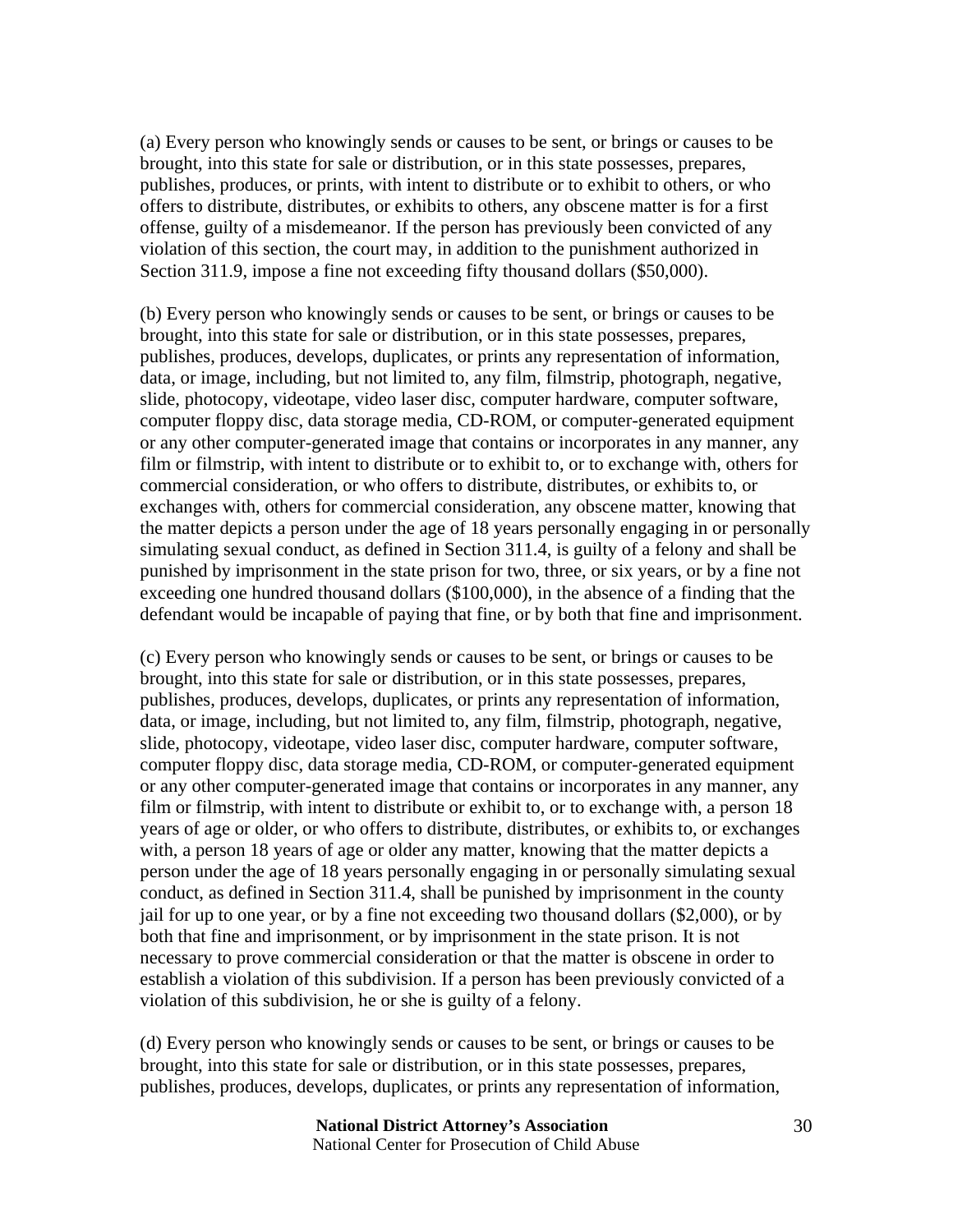data, or image, including, but not limited to, any film, filmstrip, photograph, negative, slide, photocopy, videotape, video laser disc, computer hardware, computer software, computer floppy disc, data storage media, CD-ROM, or computer-generated equipment or any other computer-generated image that contains or incorporates in any manner, any film or filmstrip, with intent to distribute or exhibit to, or to exchange with, a person under 18 years of age, or who offers to distribute, distributes, or exhibits to, or exchanges with, a person under 18 years of age any matter, knowing that the matter depicts a person under the age of 18 years personally engaging in or personally simulating sexual conduct, as defined in Section 311.4, is guilty of a felony. It is not necessary to prove commercial consideration or that the matter is obscene in order to establish a violation of this subdivision.

(e) Subdivisions (a) to (d), inclusive, do not apply to the activities of law enforcement and prosecuting agencies in the investigation and prosecution of criminal offenses, to legitimate medical, scientific, or educational activities, or to lawful conduct between spouses.

(f) This section does not apply to matter that depicts a legally emancipated child under the age of 18 years or to lawful conduct between spouses when one or both are under the age of 18 years.

(g) It does not constitute a violation of this section for a telephone corporation, as defined by Section 234 of the Public Utilities Code, to carry or transmit messages described in this chapter or to perform related activities in providing telephone services.

# **CAL. PENAL CODE § 311.4 (2009). Employment of minor in sale or distribution of obscene matter or production of pornography**

(a) Every person who, with knowledge that a person is a minor, or who, while in possession of any facts on the basis of which he or she should reasonably know that the person is a minor, hires, employs, or uses the minor to do or assist in doing any of the acts described in Section 311.2, shall be punished by imprisonment in the county jail for up to one year, or by a fine not exceeding two thousand dollars (\$2,000), or by both that fine and imprisonment, or by imprisonment in the state prison. If the person has previously been convicted of any violation of this section, the court may, in addition to the punishment authorized in Section 311.9, impose a fine not exceeding fifty thousand dollars (\$50,000).

(b) Every person who, with knowledge that a person is a minor under the age of 18 years, or who, while in possession of any facts on the basis of which he or she should reasonably know that the person is a minor under the age of 18 years, knowingly promotes, employs, uses, persuades, induces, or coerces a minor under the age of 18 years, or any parent or guardian of a minor under the age of 18 years under his or her control who knowingly permits the minor, to engage in or assist others to engage in either posing or modeling alone or with others for purposes of preparing any representation of information, data, or image, including, but not limited to, any film, filmstrip, photograph,

> **National District Attorney's Association**  National Center for Prosecution of Child Abuse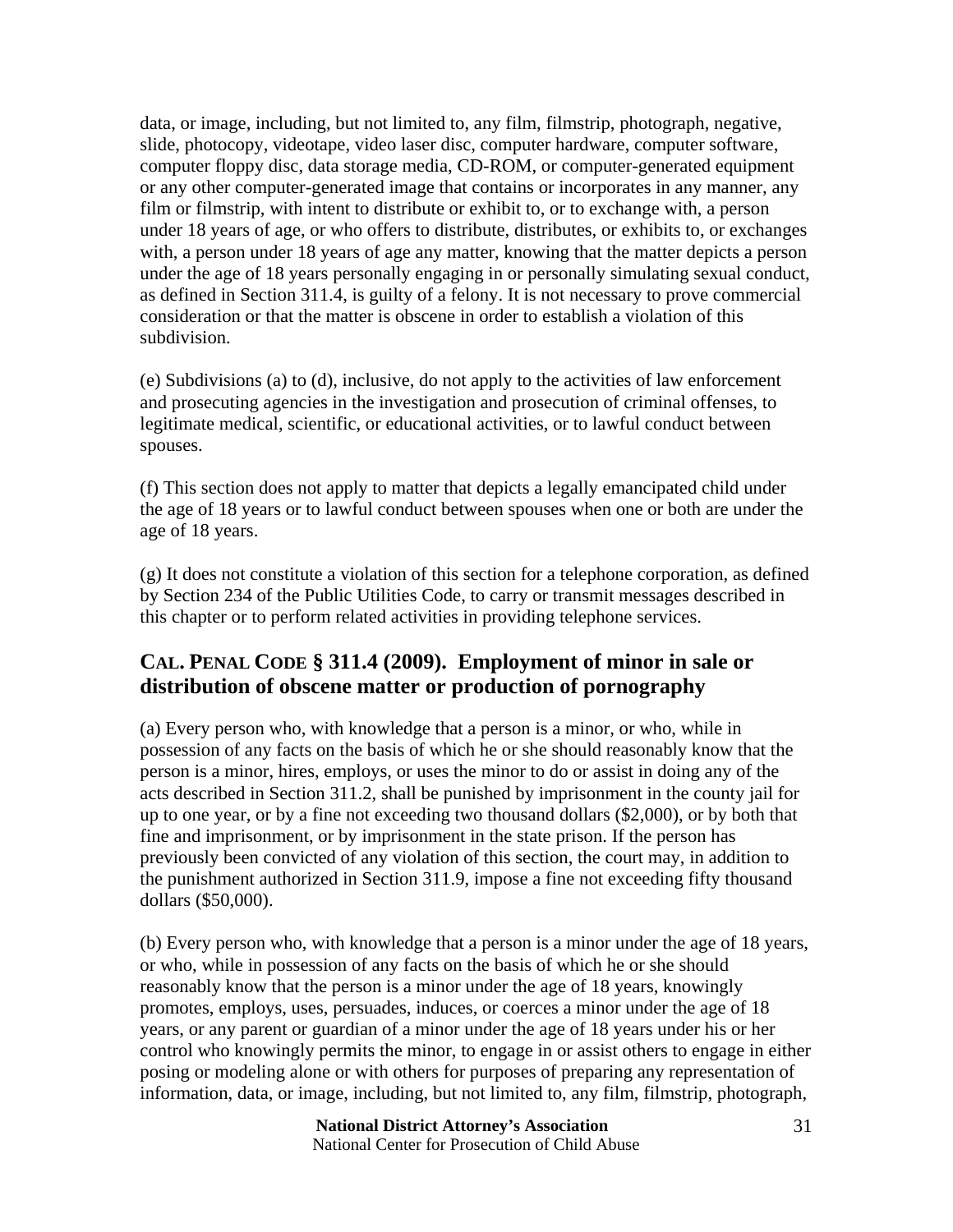negative, slide, photocopy, videotape, video laser disc, computer hardware, computer software, computer floppy disc, data storage media, CD-ROM, or computer-generated equipment or any other computer-generated image that contains or incorporates in any manner, any film, filmstrip, or a live performance involving, sexual conduct by a minor under the age of 18 years alone or with other persons or animals, for commercial purposes, is guilty of a felony and shall be punished by imprisonment in the state prison for three, six, or eight years.

(c) Every person who, with knowledge that a person is a minor under the age of 18 years, or who, while in possession of any facts on the basis of which he or she should reasonably know that the person is a minor under the age of 18 years, knowingly promotes, employs, uses, persuades, induces, or coerces a minor under the age of 18 years, or any parent or guardian of a minor under the age of 18 years under his or her control who knowingly permits the minor, to engage in or assist others to engage in either posing or modeling alone or with others for purposes of preparing any representation of information, data, or image, including, but not limited to, any film, filmstrip, photograph, negative, slide, photocopy, videotape, video laser disc, computer hardware, computer software, computer floppy disc, data storage media, CD-ROM, or computer-generated equipment or any other computer-generated image that contains or incorporates in any manner, any film, filmstrip, or a live performance involving, sexual conduct by a minor under the age of 18 years alone or with other persons or animals, is guilty of a felony. It is not necessary to prove commercial purposes in order to establish a violation of this subdivision.

#### (d)

 (1) As used in subdivisions (b) and (c), "sexual conduct" means any of the following, whether actual or simulated: sexual intercourse, oral copulation, anal intercourse, anal oral copulation, masturbation, bestiality, sexual sadism, sexual masochism, penetration of the vagina or rectum by any object in a lewd or lascivious manner, exhibition of the genitals or pubic or rectal area for the purpose of sexual stimulation of the viewer, any lewd or lascivious sexual act as defined in Section 288, or excretory functions performed in a lewd or lascivious manner, whether or not any of the above conduct is performed alone or between members of the same or opposite sex or between humans and animals. An act is simulated when it gives the appearance of being sexual conduct.

 (2) As used in subdivisions (b) and (c), "matter" means any film, filmstrip, photograph, negative, slide, photocopy, videotape, video laser disc, computer hardware, computer software, computer floppy disc, or any other computer-related equipment or computergenerated image that contains or incorporates in any manner, any film, filmstrip, photograph, negative, slide, photocopy, videotape, or video laser disc.

(e) This section does not apply to a legally emancipated minor or to lawful conduct between spouses if one or both are under the age of 18.

(f) In every prosecution under this section involving a minor under the age of 14 years at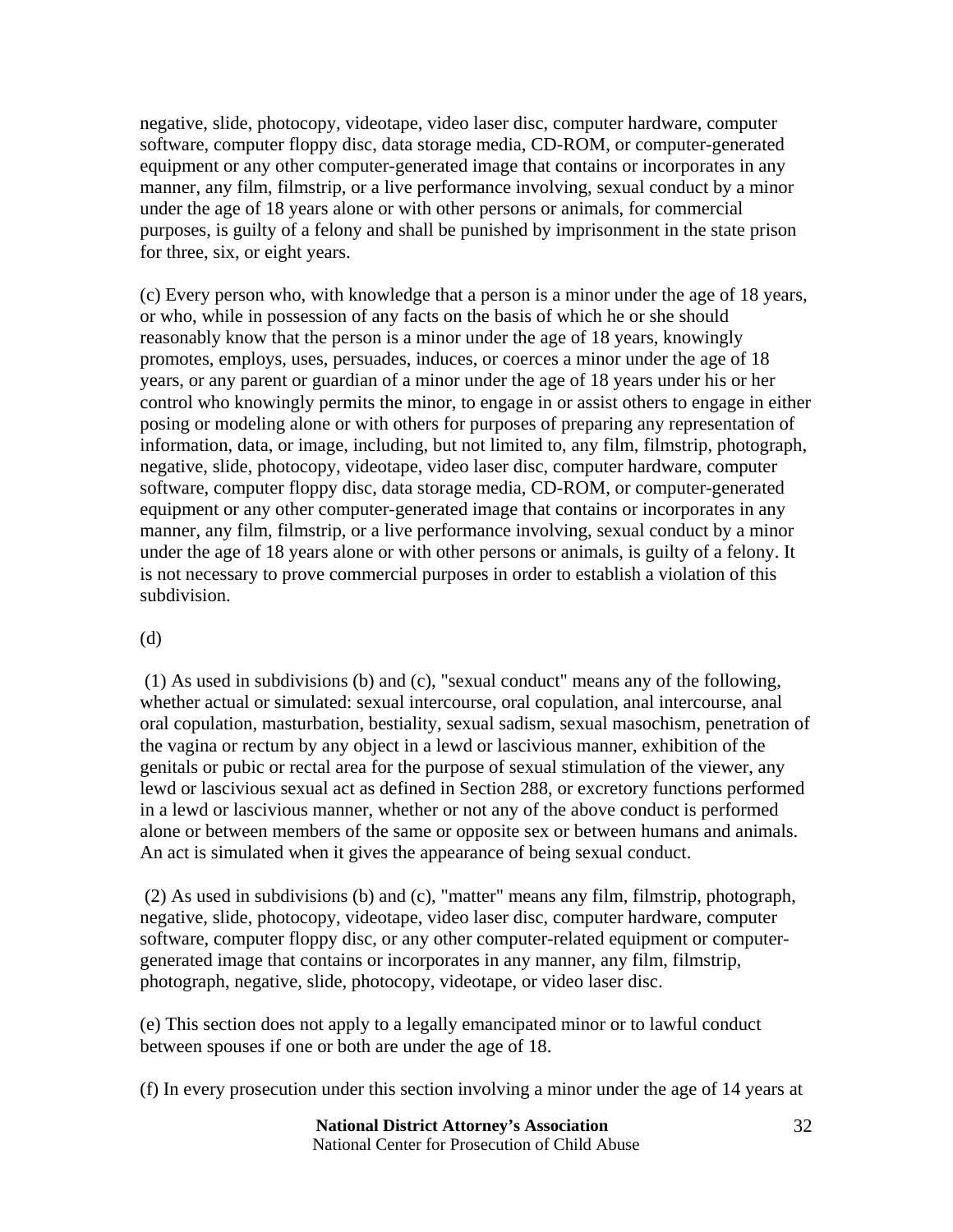the time of the offense, the age of the victim shall be pled and proven for the purpose of the enhanced penalty provided in Section 647.6. Failure to plead and prove that the victim was under the age of 14 years at the time of the offense is not a bar to prosecution under this section if it is proven that the victim was under the age of 18 years at the time of the offense.

# **CAL. PENAL CODE § 311.5 (2009). Advertising or promotion of matter represented to be obscene**

Every person who writes, creates, or solicits the publication or distribution of advertising or other promotional material, or who in any manner promotes, the sale, distribution, or exhibition of matter represented or held out by him to be obscene, is guilty of a misdemeanor.

# **CAL. PENAL CODE § 311.6 (2009). Obscene live conduct**

Every person who knowingly engages or participates in, manages, produces, sponsors, presents or exhibits obscene live conduct to or before an assembly or audience consisting of at least one person or spectator in any public place or in any place exposed to public view, or in any place open to the public or to a segment thereof, whether or not an admission fee is charged, or whether or not attendance is conditioned upon the presentation of a membership card or other token, is guilty of a misdemeanor.

# **CAL. PENAL CODE § 311.7 (2009). Requiring purchaser or consignee to receive obscene matter**

Every person who, knowingly, as a condition to a sale, allocation, consignment, or delivery for resale of any paper, magazine, book, periodical, publication or other merchandise, requires that the purchaser or consignee receive any obscene matter or who denies or threatens to deny a franchise, revokes or threatens to revoke, or imposes any penalty, financial or otherwise, by reason of the failure of any person to accept obscene matter, or by reason of the return of such obscene matter, is guilty of a misdemeanor.

# **CAL. PENAL CODE § 311.8 (2009). Defenses**

(a) It shall be a defense in any prosecution for a violation of this chapter that the act charged was committed in aid of legitimate scientific or educational purposes.

(b) It shall be a defense in any prosecution for a violation of this chapter by a person who knowingly distributed any obscene matter by the use of telephones or telephone facilities to any person under the age of 18 years that the defendant has taken either of the following measures to restrict access to the obscene matter by persons under 18 years of age:

(1) Required the person receiving the obscene matter to use an authorized access or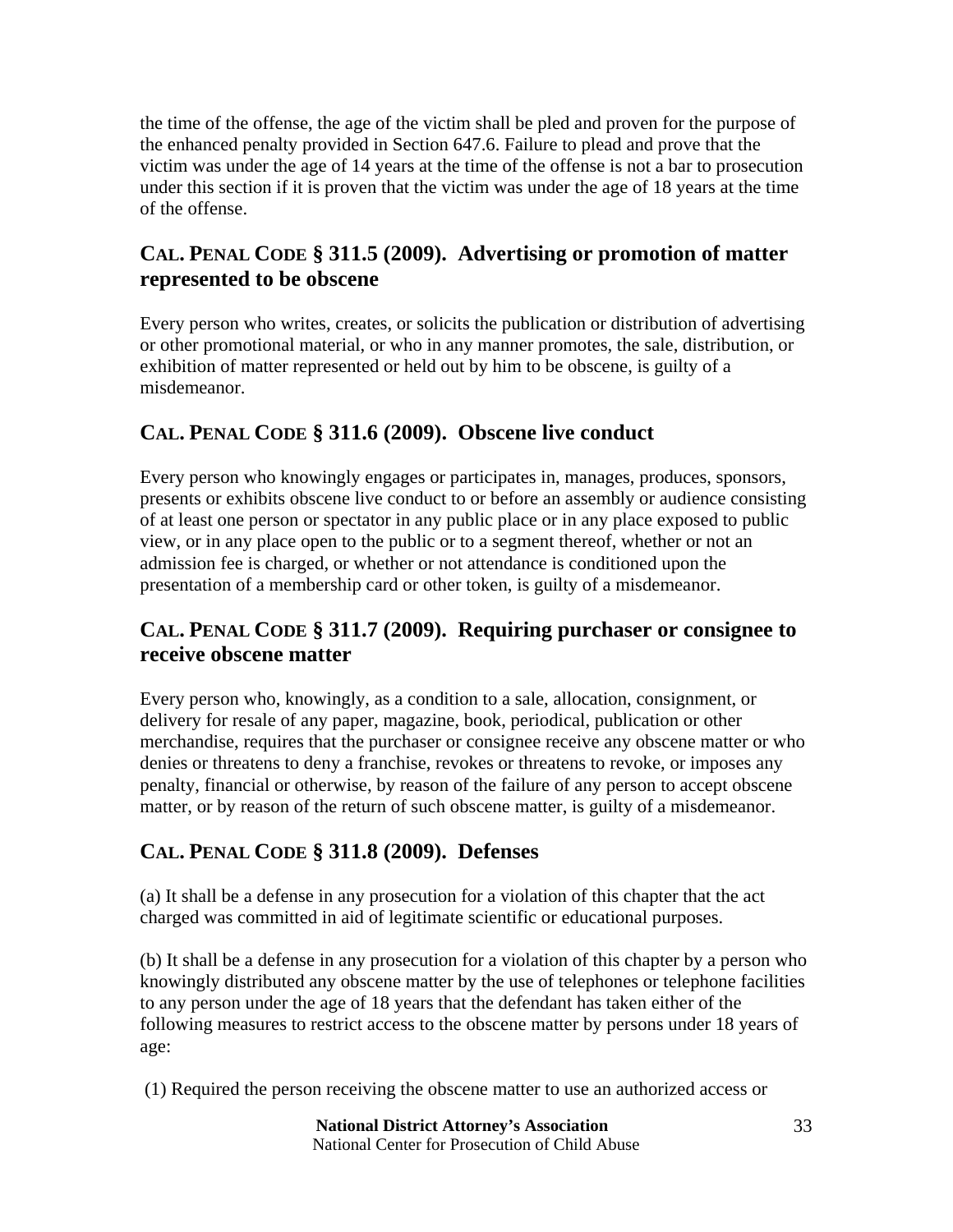identification code, as provided by the information provider, before transmission of the obscene matter begins, where the defendant has previously issued the code by mailing it to the applicant therefor after taking reasonable measures to ascertain that the applicant was 18 years of age or older and has established a procedure to immediately cancel the code of any person after receiving notice, in writing or by telephone, that the code has been lost, stolen, or used by persons under the age of 18 years or that the code is no longer desired.

(2) Required payment by credit card before transmission of the matter.

(c) Any list of applicants or recipients compiled or maintained by an information-access service provider for purposes of compliance with subdivision (b) is confidential and shall not be sold or otherwise disseminated except upon order of the court.

### **CAL. PENAL CODE § 311.10 (2009). Advertisement of obscene matters depicting minors**

(a) Any person who advertises for sale or distribution any obscene matter knowing that it depicts a person under the age of 18 years personally engaging in or personally simulating sexual conduct, as defined in Section 311.4, is guilty of a felony and is punishable by imprisonment in the state prison for two, three, or four years, or in a county jail not exceeding one year, or by a fine not exceeding fifty thousand dollars (\$50,000), or by both such fine and imprisonment.

(b) Subdivision (a) shall not apply to the activities of law enforcement and prosecution agencies in the investigation and prosecution of criminal offenses.

# **COLORADO**

### **COLO. REV. STAT. § 18-7-101 (2009). Definitions**

As used in this part 1, unless the context otherwise requires:

(1) "Material" means anything tangible that is capable of being used or adapted to arouse interest, whether through the medium of reading, observation, sound, or in any other manner, but does not include an actual three-dimensional obscene device.

(1.5) "Minor" means a person under eighteen years of age.

(2) "Obscene" means material or a performance that:

(a) The average person, applying contemporary community standards, would find that taken as a whole appeals to the prurient interest in sex;

(b) Depicts or describes: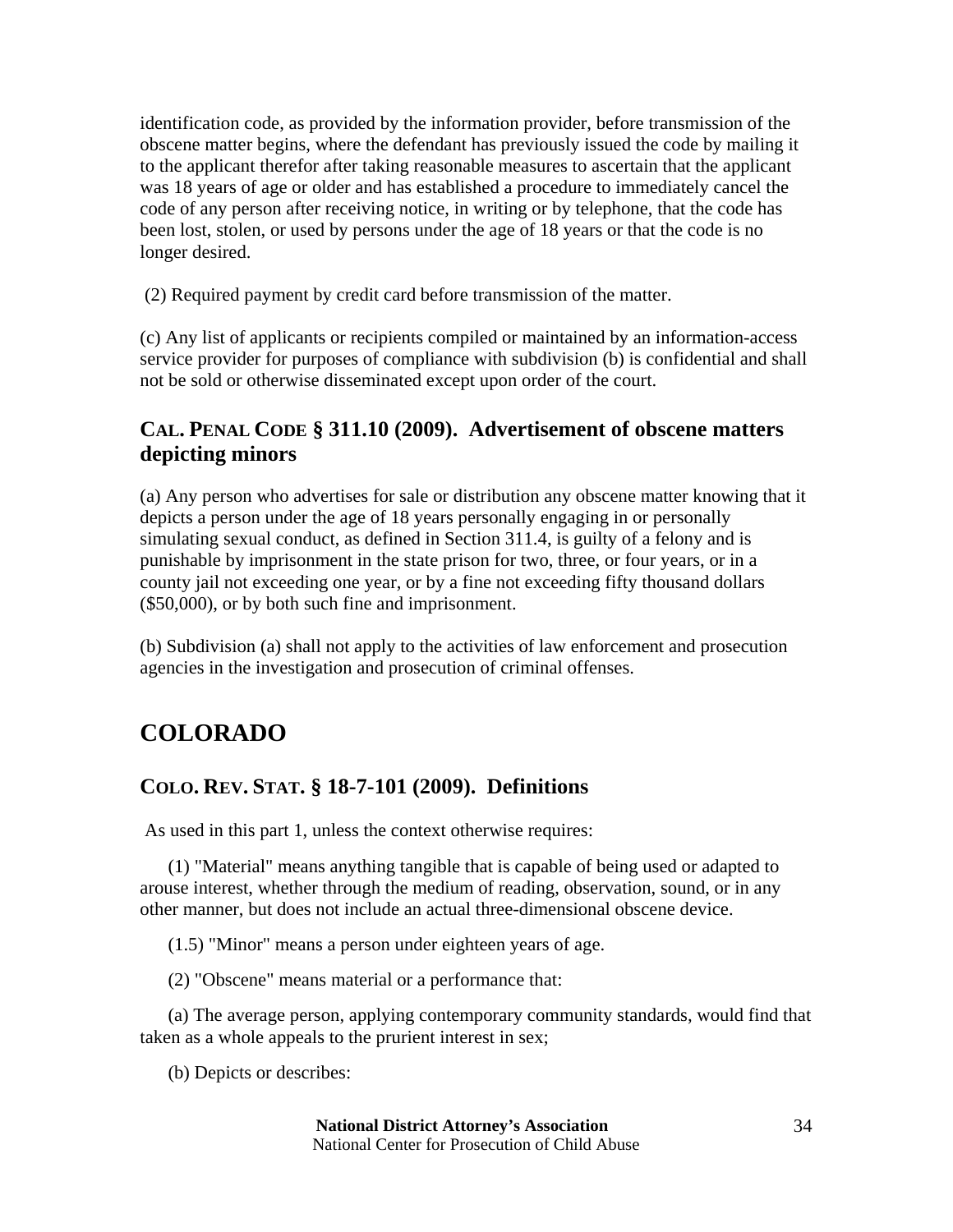(I) Patently offensive representations or descriptions of ultimate sex acts, normal or perverted, actual or simulated, including sexual intercourse, sodomy, and sexual bestiality; or

(II) Patently offensive representations or descriptions of masturbation, excretory functions, sadism, masochism, lewd exhibition of the genitals, the male or female genitals in a state of sexual stimulation or arousal, or covered male genitals in a discernibly turgid state; and

(c) Taken as a whole, lacks serious literary, artistic, political, or scientific value.

(3) "Obscene device" means a device including a dildo or artificial vagina, designed or marketed as useful primarily for the stimulation of human genital organs.

(4) "Patently offensive" means so offensive on its face as to affront current community standards of tolerance.

(5) "Performance" means a play, motion picture, dance, or other exhibition performed before an audience.

(6) "Promote" means to manufacture, issue, sell, give, provide, lend, mail, deliver, transfer, transmit, publish, distribute, circulate, disseminate, present, exhibit, or advertise, or to offer or agree to do the same.

(6.5) "Prurient interest" means a shameful or morbid interest.

(7) "Simulated" means the explicit depiction or description of any of the types of conduct set forth in paragraph (b) of subsection (2) of this section, which creates the appearance of such conduct.

(8) "Wholesale promote" means to manufacture, issue, sell, provide, mail, deliver, transfer, transmit, publish, distribute, circulate, disseminate, or to offer or agree to do the same for purpose of resale.

(9) If any of the depictions or descriptions of sexual conduct described in this section are declared by a court of competent jurisdiction to be unlawfully included herein, this declaration shall not invalidate this section as to other patently offensive sexual conduct included herein.

#### **COLO. REV. STAT. § 18-7-102 (2009). Obscenity**

(1) (a) Except as otherwise provided in subsection (1.5) of this section, a person commits wholesale promotion of obscenity if, knowing its content and character, such person wholesale promotes or possesses with intent to wholesale promote any obscene material.

(b) Wholesale promotion of obscenity is a class 1 misdemeanor.

(1.5) (a) A person commits wholesale promotion of obscenity to a minor if, knowing its content and character, such person wholesale promotes to a minor or possesses with intent to wholesale promote to a minor any obscene material.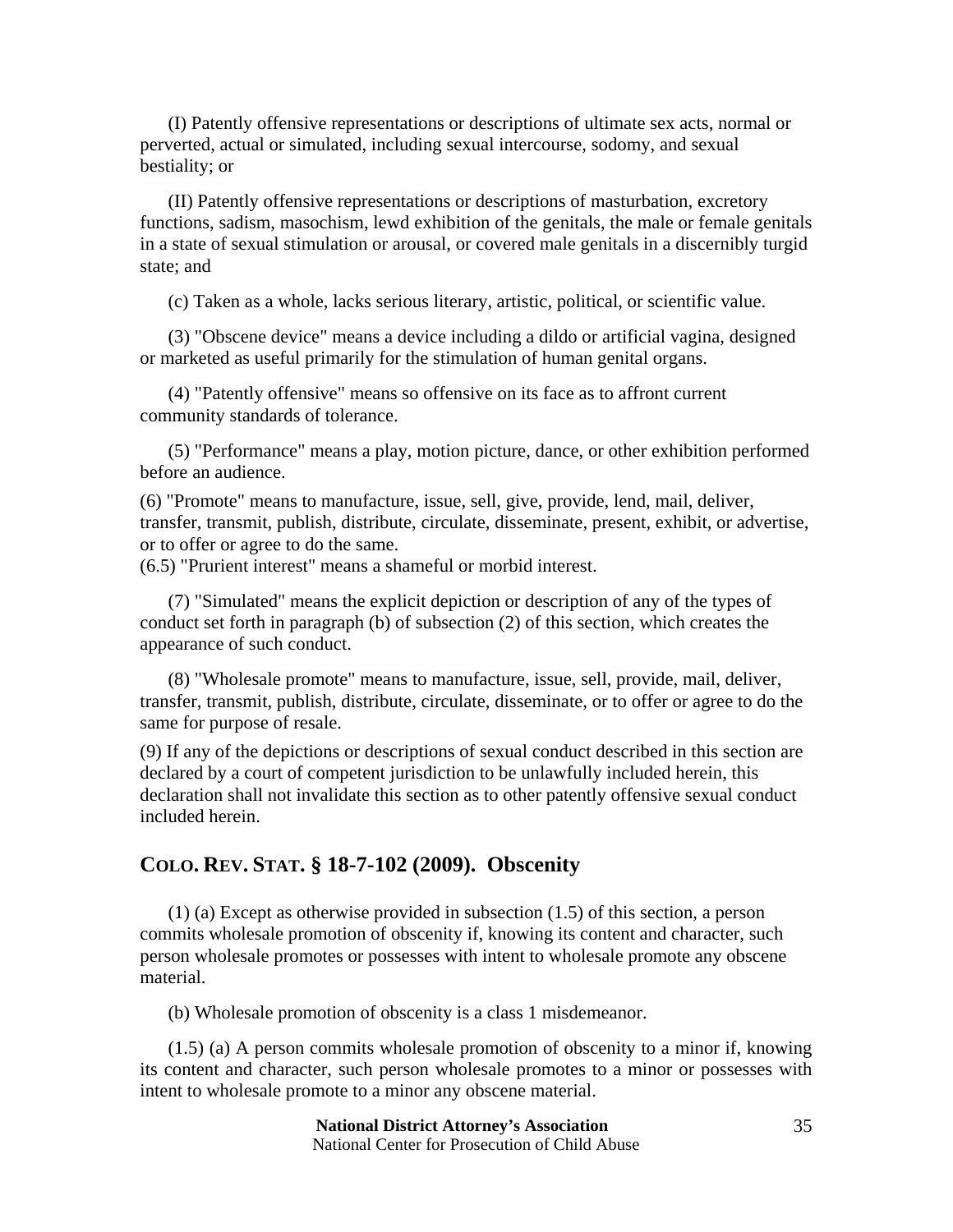(b) Wholesale promotion of obscenity to a minor is a class 6 felony.

(2) (a) Except as otherwise provided in subsection (2.5) of this section, a person commits promotion of obscenity if, knowing its content and character, such person:

(I) Promotes or possesses with intent to promote any obscene material; or

(II) Produces, presents, or directs an obscene performance or participates in a portion thereof that is obscene or that contributes to its obscenity.

(b) Promotion of obscenity is a class 2 misdemeanor.

(2.5) (a) A person commits promotion of obscenity to a minor if, knowing its content and character, such person: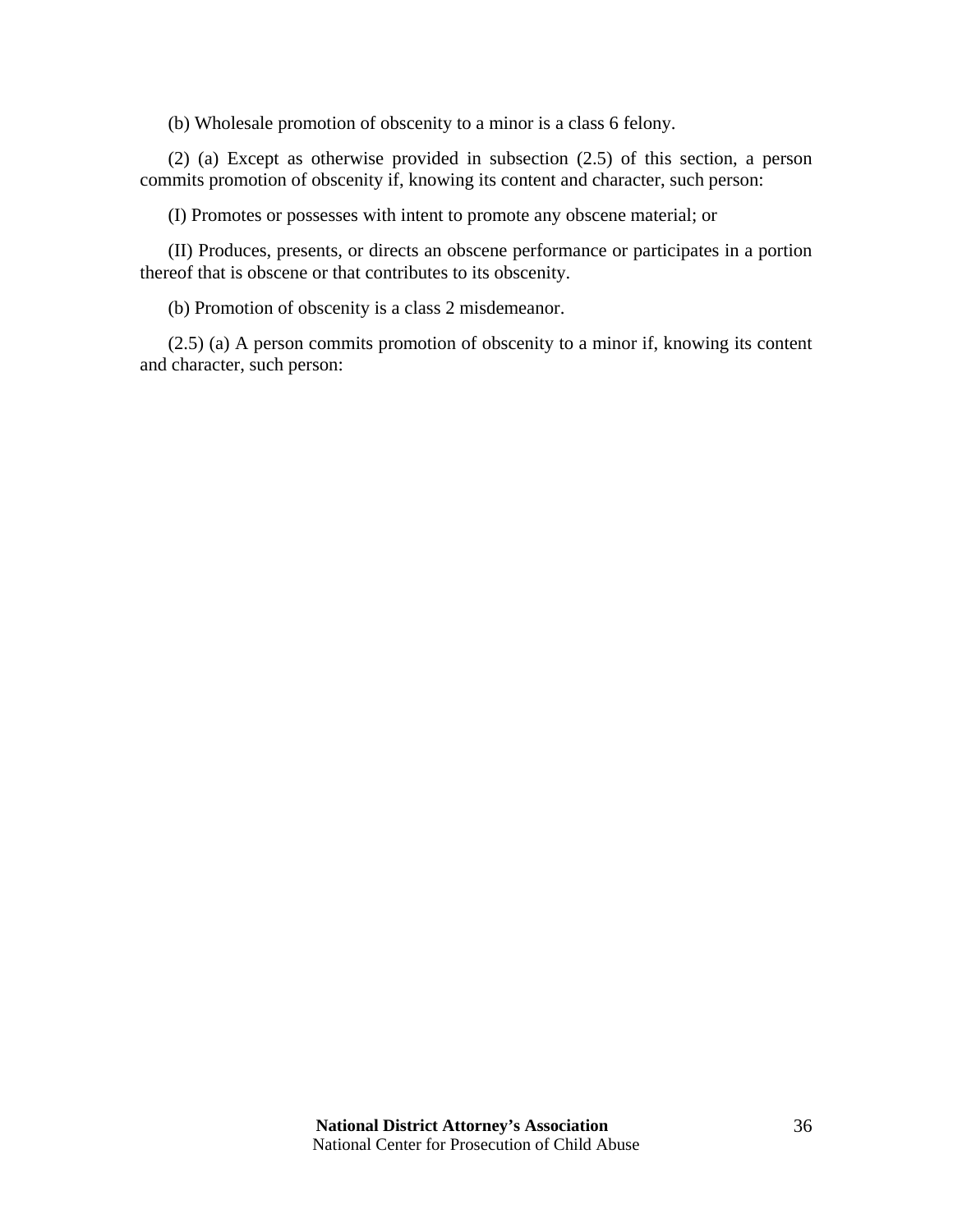(I) Promotes to a minor or possesses with intent to promote to a minor any obscene material; or

(II) Produces, presents, or directs an obscene performance involving a minor or participates in a portion thereof that is obscene or that contributes to its obscenity.

(b) Promotion of obscenity to a minor is a class 6 felony.

(3) Repealed.

(4) A person who possesses six or more identical obscene materials is presumed to possess them with intent to promote the same.

(5) This section does not apply to a person who possesses or distributes obscene material or participates in conduct otherwise proscribed by this section when the possession, participation, or conduct occurs in the course of law enforcement activities.

(6) This section does not apply to a person's conduct otherwise proscribed by this section which occurs in that person's residence as long as that person does not engage in the wholesale promotion or promotion of obscene material in his residence.

#### **COLO. REV. STAT. § 18-7-103 (2009). Injunctions to restrain the promotion of obscene materials**

(1) The district courts of this state and the judges thereof shall have full power, authority, and jurisdiction to enjoin the wholesale promotion, promotion, or display of obscene materials as specified in this section and to issue all necessary and proper restraining orders, injunctions, and writs and processes in connection therewith not inconsistent with this article.

(2) The district attorney of the county in which a person, firm, or corporation wholesale promotes, promotes, or displays, or is about to wholesale promote, promote, or display, or has in his, her, or its possession with intent to wholesale promote, promote, or display, or is about to acquire possession with intent to wholesale promote, promote, or display any obscene material may maintain an action for injunction against such person, firm, or corporation to prevent the wholesale promotion, promotion, or display or further wholesale promotion, promotion, or display of said material described or identified in said suit for injunction.

(3) This article shall not authorize the issuance of temporary restraining orders except where exigent circumstances require the same. In matters of exigent circumstances, the restraining order shall provide that the action must be commenced on the earliest possible date. No temporary restraining order may be issued to restrain the continued exhibitions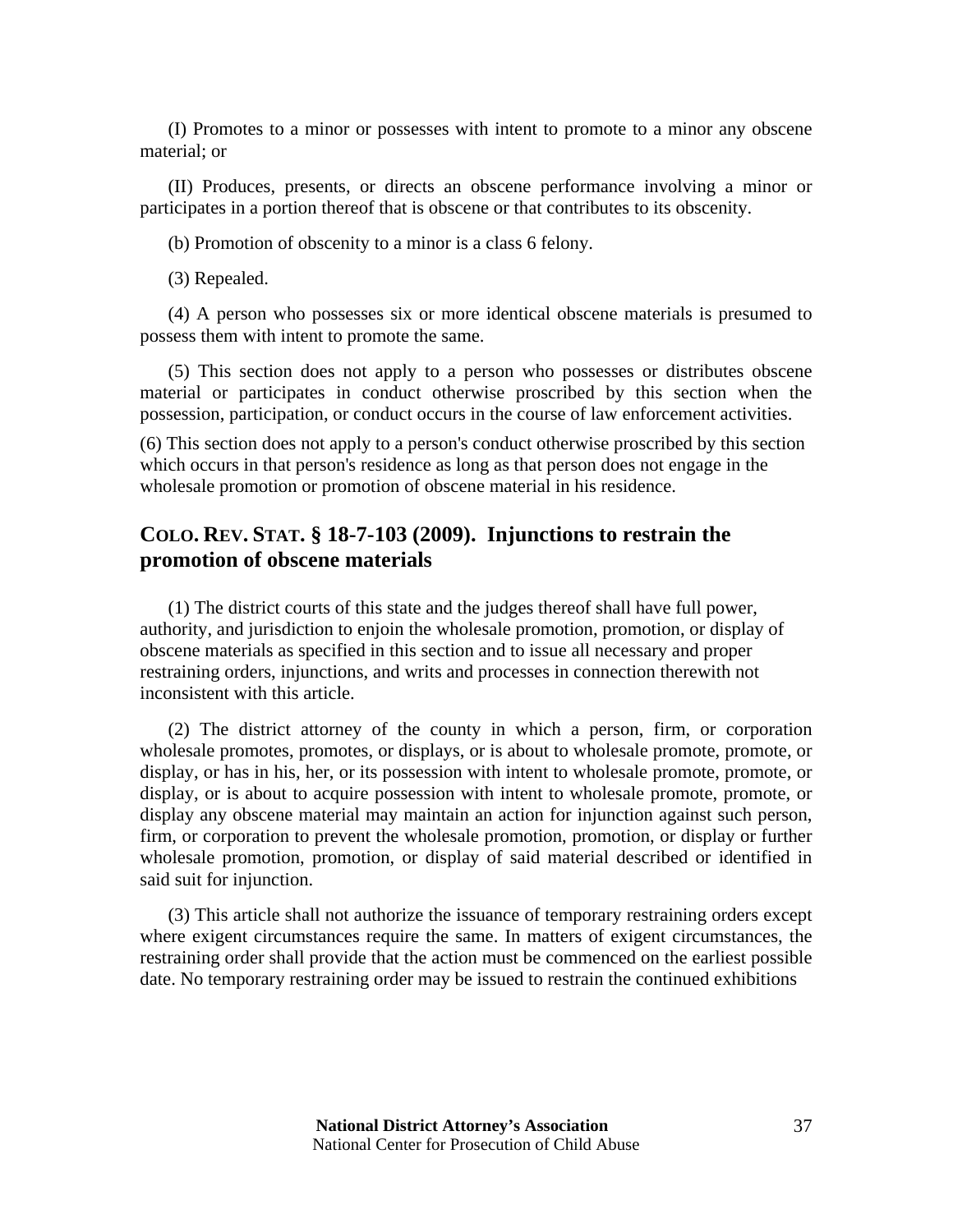of a motion picture being shown commercially before the public, notwithstanding the existence of exigent circumstances.

(4) No temporary restraining order or temporary injunction may be issued except after notice to the person, firm, or corporation sought to be enjoined and only after all parties have been offered or afforded an opportunity to be heard. A person, firm, or corporation shall be deemed to have been offered or afforded an opportunity to be heard if notice has been given and he, she, or it fails to appear. At such hearing, evidence shall be presented and witnesses examined.

(5) Before or after the commencement of the hearing on an application for a temporary injunction, the court may, and on motion of the party sought to be restrained shall, order the trial on the action on the merits to be advanced and consolidated with the hearing on the application. Where such hearings are not so consolidated, and a temporary injunction or restraining order is issued, the court shall hold a final hearing and a trial of the issues within one day after joinder of issue, and a decision shall be rendered within two days of the conclusion of the trial. If a final hearing is not held within one day after joinder of issue or a decision not rendered within two days of the conclusion of the trial, the injunction shall be dissolved. No temporary injunction or restraining order shall issue until after a showing of probable cause to believe that the material or display is obscene and a showing of probable success on the merits. Any such temporary injunction or restraining order shall provide that the defendant may not be punished for contempt if the material is found not to be obscene after joinder of issue, final hearing, and trial.

(6) Nothing contained in this article shall prevent the court from issuing a temporary restraining order forbidding the removing, destroying, deleting, splicing, or otherwise altering of any motion picture alleged to be obscene.

(7) Any person, firm, or corporation sought to be permanently enjoined shall be entitled to a full adversary trial of the issues within one day after the joinder of issue, and a decision shall be rendered by the court within two days of the conclusion of the trial. If the defendant in any suit for a permanent injunction filed under the terms of this article shall fail to answer or otherwise join issue within the time required to file his, her, or its answer, the court, on motion of the party applying for the injunction, shall enter a general denial for the defendant and set a date for hearing on the question raised in the suit for injunction within ten days following the entry of the general denial entered by the court. The court shall render its decision within two days after the conclusion of the hearing.

(8) In the event that a final order or judgment of injunction is entered against the person, firm, or corporation sought to be enjoined, such final order or judgment shall contain a provision directing the person, firm, or corporation to surrender to the sheriff of the county in which the action was brought any of the material described in subsection (2) of this section, and such sheriff shall be directed to seize and destroy the same six months after the entry of the said final order unless criminal proceedings or an indictment is brought before that time, in which event, said material may be used as evidence in such criminal proceeding.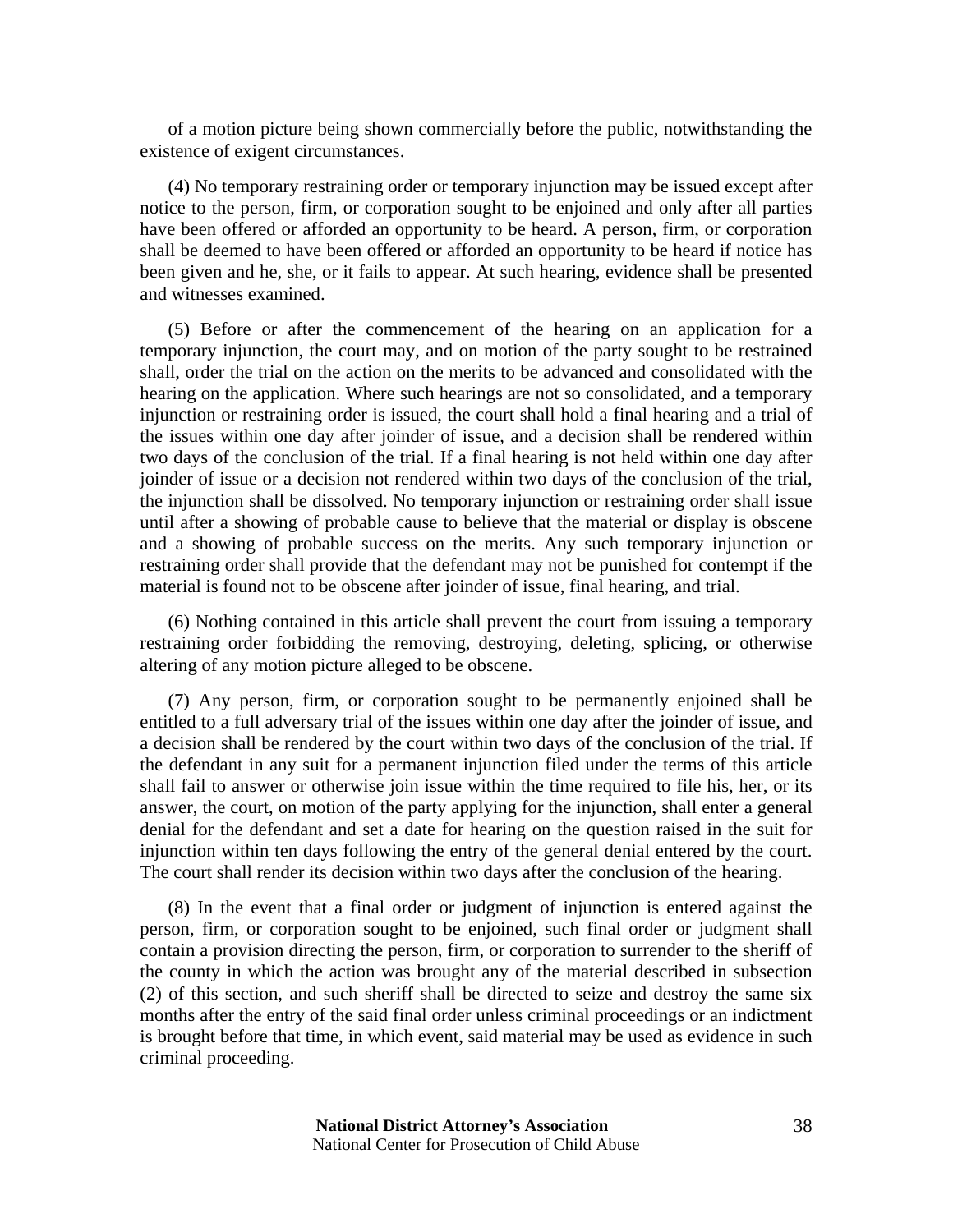(9) In any action brought as herein provided, the district attorney shall not be required to file any undertaking, bond, or security before the issuance of any injunction order provided for above, shall not be liable for costs, and shall not be liable for damages sustained by reason of the injunction order in cases where judgment is rendered in favor of the person, firm, or corporation sought to be enjoined.

(10) Every person, firm, or corporation who wholesale promotes, promotes, displays, or acquires possession with intent to wholesale promote, promote, or display any of the material described in subsection (2) of this section, after the service upon him of a summons and complaint in an action brought pursuant to this article, is chargeable with knowledge of the contents.

## **COLO. REV. STAT. § 18-7-104.5 (2009). Remedies under the "Colorado Organized Crime Control Act"**

When a person or persons, through an enterprise, engage in a pattern of racketeering activity for which the predicate offenses are the promotion or wholesale promotion of obscenity, pursuant to article 17 of this title, the difference in the fair market value of real property in the vicinity of the location of such enterprise from what the value would be if such enterprise or any part thereof were not located in the vicinity, as established by the opinion testimony of experts or otherwise, shall be deemed a compensable injury for which the owners of victimized real property can exercise all civil remedies set forth in article 17 of this title, in addition to any other measure of damages provable pursuant to article 17 of this title.

# **CONNECTICUT**

## **CONN. GEN. STAT. § 53a-193 (2010). Definitions**

The following definitions are applicable to this section and sections 53a-194 to 53a-210, inclusive:

(1) Any material or performance is "obscene" if, (A) taken as a whole, it predominantly appeals to the prurient interest, (B) it depicts or describes in a patently offensive way a prohibited sexual act, and (C) taken as a whole, it lacks serious literary, artistic, educational, political or scientific value. Predominant appeal shall be judged with reference to ordinary adults unless it appears from the character of the material or performance or the circumstances of its dissemination to be designed for some other specially susceptible audience. Whether a material or performance is obscene shall be judged by ordinary adults applying contemporary community standards. In applying contemporary community standards, the state of Connecticut is deemed to be the community.

(2) Material or a performance is "obscene as to minors" if it depicts a prohibited sexual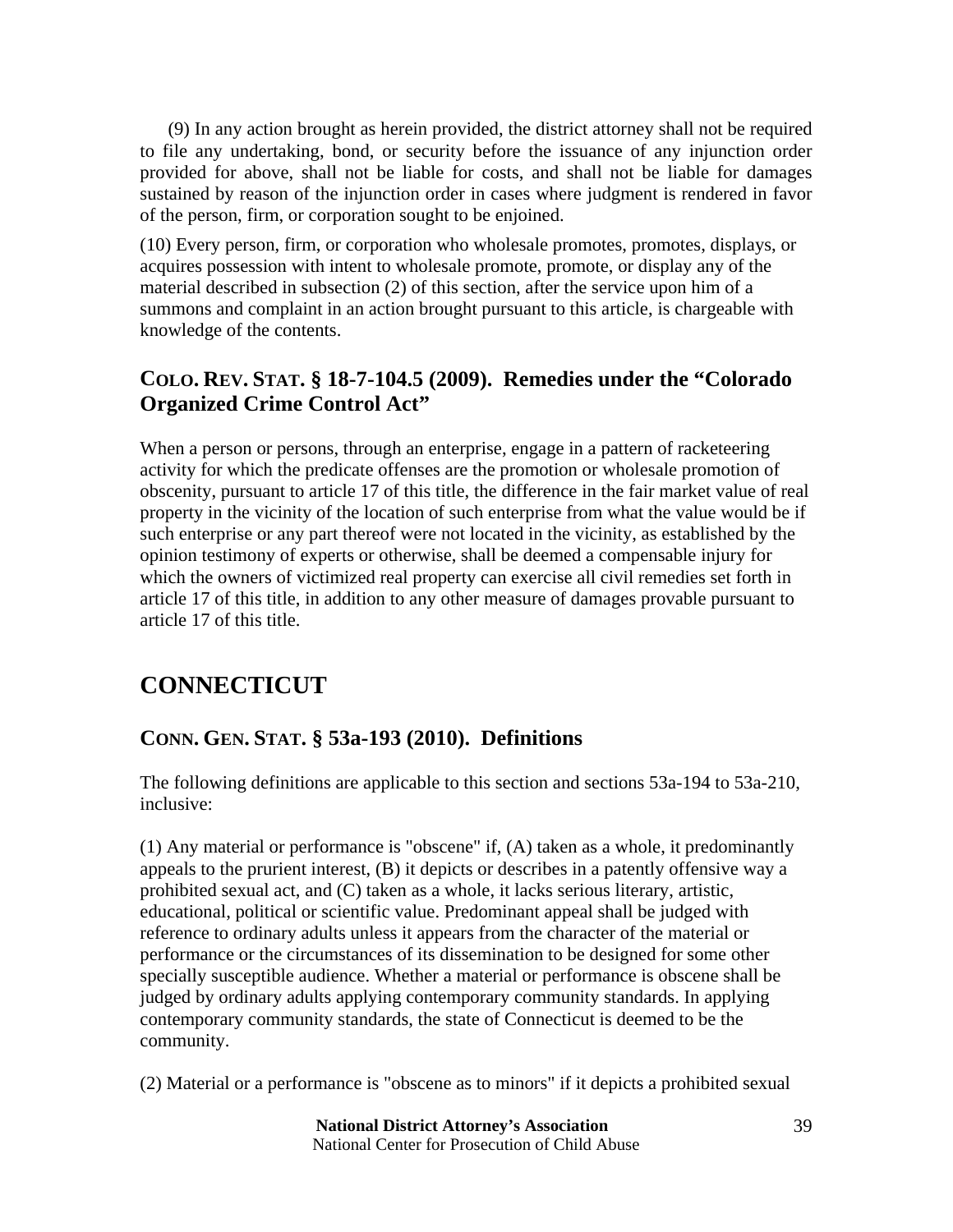act and, taken as a whole, it is harmful to minors. For purposes of this subdivision: (A) "Minor" means any person less than seventeen years old as used in section 53a-196 and less than sixteen years old as used in sections 53a-196a and 53a-196b, and (B) "harmful to minors" means that quality of any description or representation, in whatever form, of a prohibited sexual act, when (i) it predominantly appeals to the prurient, shameful or morbid interest of minors, (ii) it is patently offensive to prevailing standards in the adult community as a whole with respect to what is suitable material for minors, and (iii) taken as a whole, it lacks serious literary, artistic, educational, political or scientific value for minors.

(3) "Prohibited sexual act" means erotic fondling, nude performance, sexual excitement, sado-masochistic abuse, masturbation or sexual intercourse.

(4) "Nude performance" means the showing of the human male or female genitals, pubic area or buttocks with less than a fully opaque covering, or the showing of the female breast with less than a fully opaque covering of any portion thereof below the top of the nipple, or the depiction of covered male genitals in a discernibly turgid state in any play, motion picture, dance or other exhibition performed before an audience.

(5) "Erotic fondling" means touching a person's clothed or unclothed genitals, pubic area, buttocks, or if such person is a female, breast.

(6) "Sexual excitement" means the condition of human male or female genitals when in a state of sexual stimulation or arousal.

(7) "Sado-masochistic abuse" means flagellation or torture by or upon a person clad in undergarments, a mask or bizarre costume, or the condition of being fettered, bound or otherwise physically restrained on the part of one so clothed.

(8) "Masturbation" means the real or simulated touching, rubbing or otherwise stimulating a person's own clothed or unclothed genitals, pubic area, buttocks, or, if the person is female, breast, either by manual manipulation or with an artificial instrument.

(9) "Sexual intercourse" means intercourse, real or simulated, whether genital-genital, oral-genital, anal-genital or oral-anal, whether between persons of the same or opposite sex or between a human and an animal, or with an artificial genital.

(10) "Material" means anything tangible which is capable of being used or adapted to arouse prurient, shameful or morbid interest, whether through the medium of reading, observation, sound or in any other manner. Undeveloped photographs, molds, printing plates, and the like, may be deemed obscene notwithstanding that processing or other acts may be required to make the obscenity patent or to disseminate it.

(11) "Performance" means any play, motion picture, dance or other exhibition performed before an audience.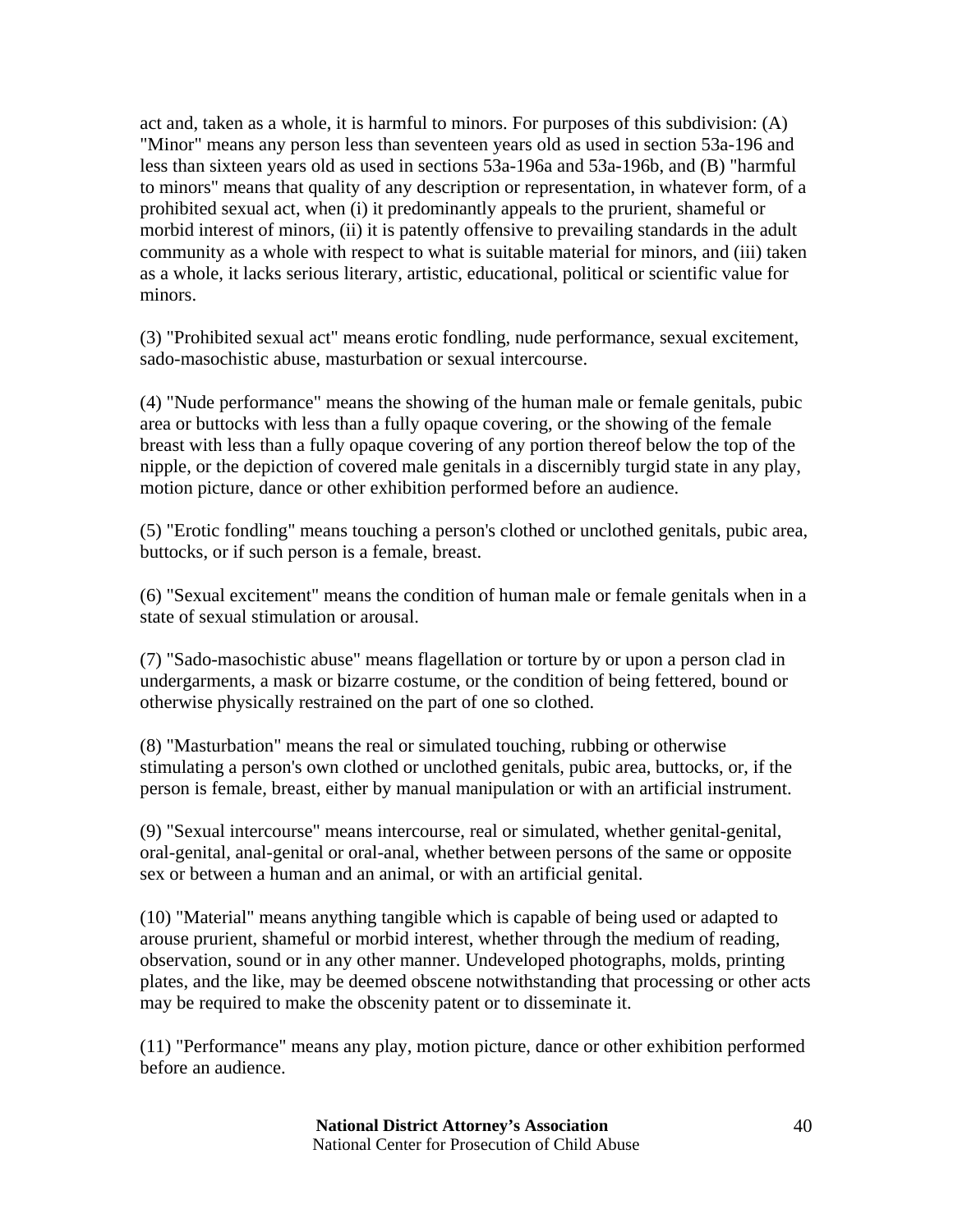(12) "Promote" means to manufacture, issue, sell, give, provide, lend, mail, deliver, transfer, transmit, publish, distribute, circulate, disseminate, present, exhibit, advertise, produce, direct or participate in.

(13) "Child pornography" means any visual depiction including any photograph, film, videotape, picture or computer-generated image or picture, whether made or produced by electronic, mechanical or other means, of sexually explicit conduct, where the production of such visual depiction involves the use of a person under sixteen years of age engaging in sexually explicit conduct, provided whether the subject of a visual depiction was a person under sixteen years of age at the time the visual depiction was created is a question to be decided by the trier of fact.

(14) "Sexually explicit conduct" means actual or simulated (A) sexual intercourse, including genital-genital, oral-genital, anal-genital or oral-anal physical contact, whether between persons of the same or opposite sex, or with an artificial genital, (B) bestiality, (C) masturbation, (D) sadistic or masochistic abuse, or (E) lascivious exhibition of the genitals or pubic area of any person.

(15) "Visual depiction" includes undeveloped film and videotape and data, as defined in subdivision (8) of section 53a-250, that is capable of conversion into a visual image and includes encrypted data.

### **CONN. GEN. STAT. § 53a-194 (2010). Obscenity: Class B misdemeanor**

- (a) A person is guilty of obscenity when, knowing its content and character, he promotes, or possesses with intent to promote, any obscene material or performance.
	- (b) Obscenity is a class B misdemeanor.

### **CONN. GEN. STAT. § 53a-195 (2010). Defense**

In any prosecution for obscenity it is a defense that the persons to whom allegedly obscene material was disseminated, or the audience to an allegedly obscene performance, consisted of persons or institutions having scientific, educational or governmental justification for possessing or viewing the same.

### **CONN. GEN. STAT. § 53a-196 (2010). Obscenity as to minors : Class D felony**

(a) A person is guilty of obscenity as to minors when he knowingly promotes to a minor, for monetary consideration, any material or performance which is obscene as to minors.

(b) For purposes of this section, "knowingly" means having general knowledge of or reason to know or a belief or ground for belief which warrants further inspection or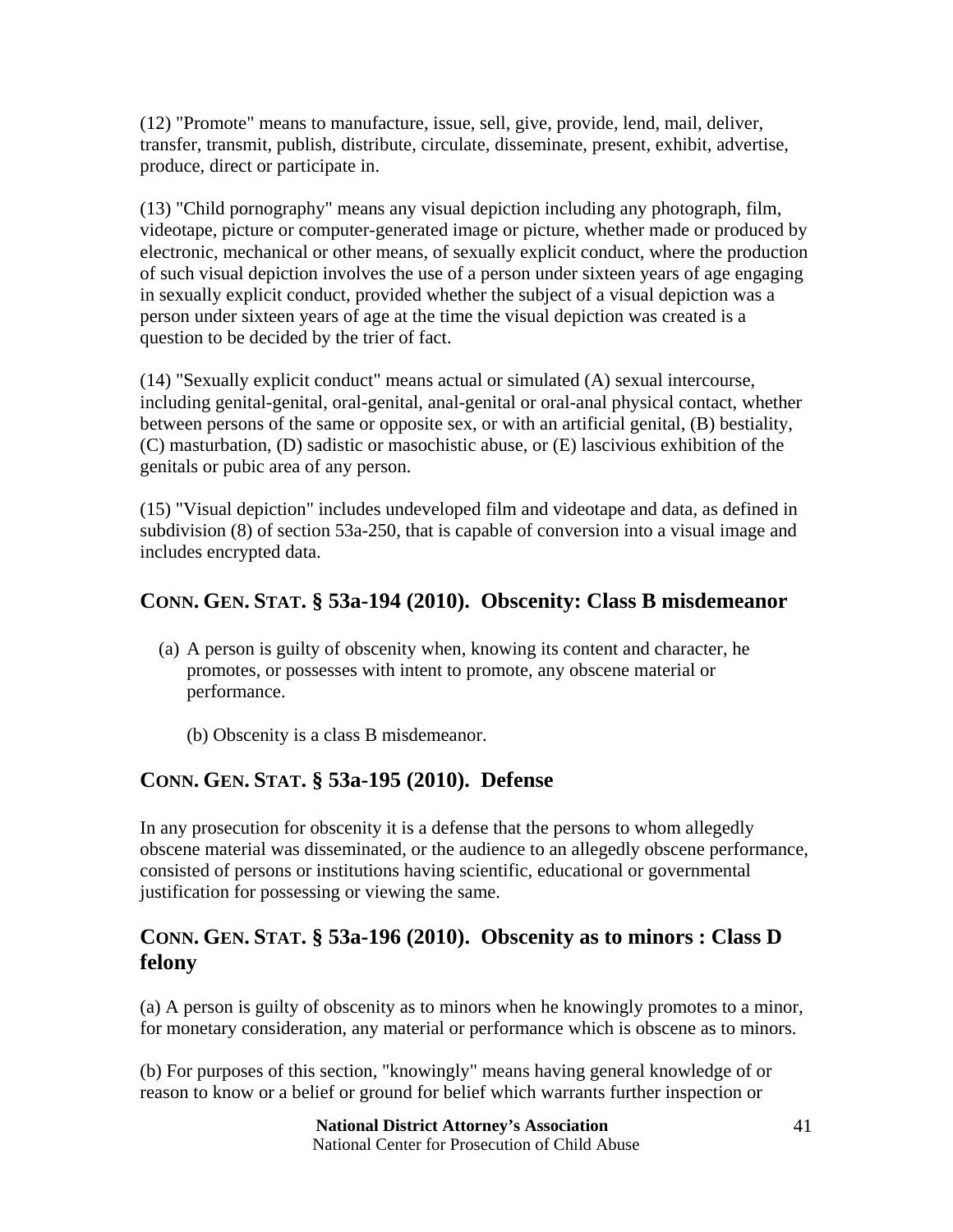inquiry as to (1) the character and content of any material or performance which is reasonably susceptible of examination by such person and (2) the age of the minor.

(c) In any prosecution for obscenity as to minors, it shall be an affirmative defense that the defendant made (1) a reasonable mistake as to age, and (2) a reasonable bona fide attempt to ascertain the true age of such minor, by examining a draft card, driver's license, birth certificate or other official or apparently official document, exhibited by such minor, purporting to establish that such minor was seventeen years of age or older.

(d) Obscenity as to minors is a class D felony.

### **CONN. GEN. STAT. § 53a-196a (2010). Employing a minor in an obscene performance: Class A felony**

 (a) A person is guilty of employing a minor in an obscene performance when such person (1) employs any minor, whether or not such minor receives any consideration, for the purpose of promoting any material or performance which is obscene as to minors, notwithstanding that such material or performance is intended for an adult audience, or (2) permits any such minor to be employed, whether or not such minor receives any consideration, in the promotion of any material or performance which is obscene as to minors, notwithstanding that such material or performance is intended for an adult audience, and such person is the parent or guardian of such minor or otherwise responsible for the general supervision of such minor's welfare.

(b) Employing a minor in an obscene performance is a class A felony and any person found guilty under this section shall be sentenced to a term of imprisonment of which ten years of the sentence imposed may not be suspended or reduced by the court.

### **CONN. GEN. STAT. § 53a-196b (2010). Promoting a minor in an obscene performance: Class B felony**

(a) A person is guilty of promoting a minor in an obscene performance when he knowingly promotes any material or performance in which a minor is employed, whether or not such minor receives any consideration, and such material or performance is obscene as to minors notwithstanding that such material or performance is intended for an adult audience.

(b) For purposes of this section, "knowingly" means having general knowledge of or reason to know or a belief or ground for belief which warrants further inspection or inquiry as to (1) the character and content of any material or performance which is reasonably susceptible of examination by such person and (2) the age of the minor employed.

(c) Promoting a minor in an obscene performance is a class B felony.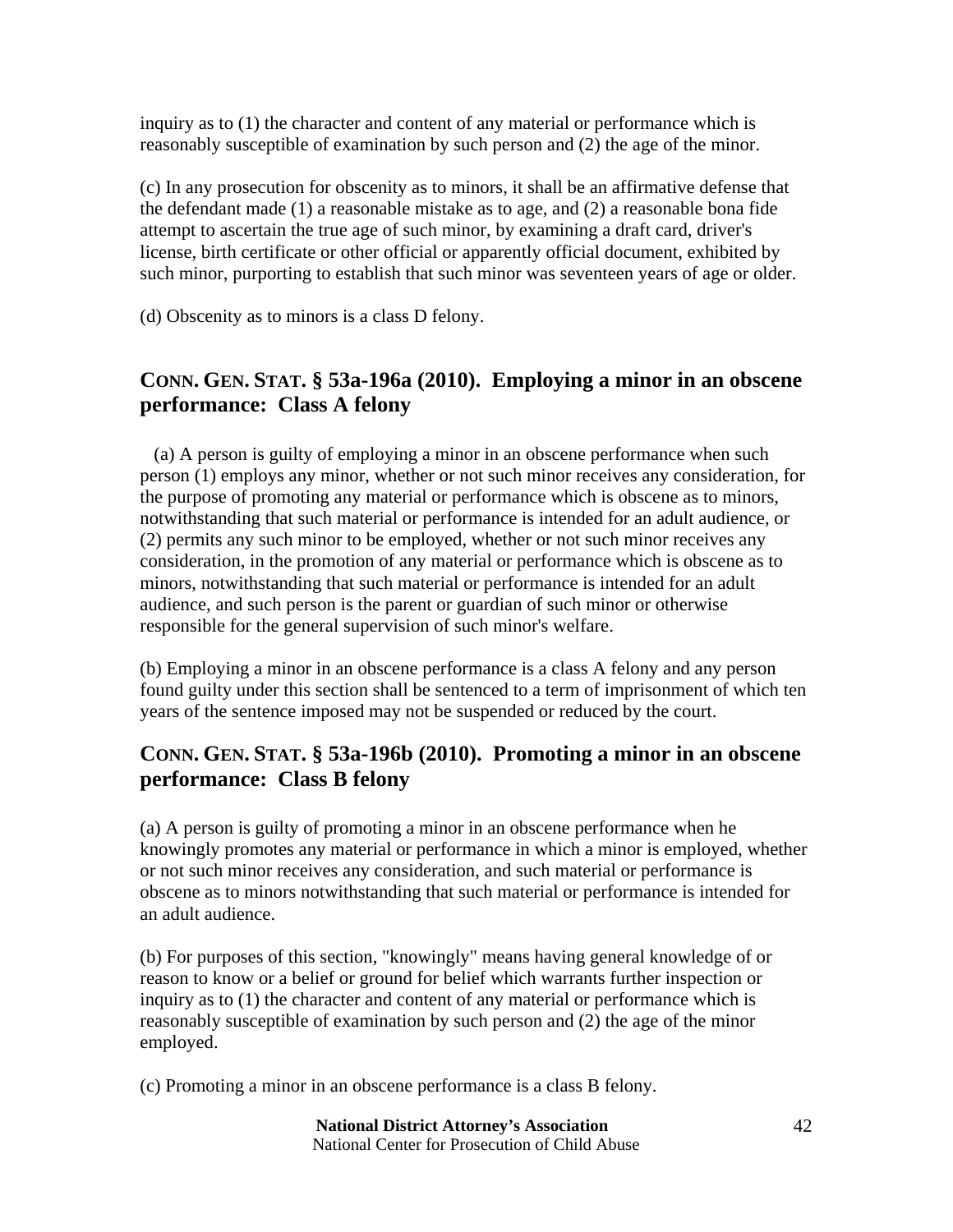### **CONN. GEN. STAT. § 53a-199 (2010). Injunction against promoting any obscene material or performance**

 An injunction may be granted against the promoting of any material or performance that is obscene or obscene as to minors or the possessing with intent to promote any such material.

### **CONN. GEN. STAT. § 53a-200 (2010). Institution of action for adjudication of obscenity**

Whenever any state's attorney or assistant state's attorney has reasonable cause to believe that any person is knowingly promoting any material or performance that is obscene or obscene as to minors, he shall institute an action for an adjudication of the obscenity of such material or performance. Such action shall commence with the filing of an application for an injunction with a judge of the superior court for the judicial district wherein is located such material or performance. The complaint shall: (1) Be directed against the promoting of the material or performance; (2) designate as defendants and list the names and addresses, if known, of its promoters, or any person possessing it with intent to promote it; (3) allege its obscene nature; (4) seek an adjudication that it is obscene or obscene as to minors and an injunction against any promoting or possessing with intent to promote; (5) seek its surrender, seizure, destruction or termination.

# **DELAWARE**

#### **DEL. CODE ANN. tit. 11, § 1361 (2010). Obscenity; acts constituting; class E felony or class G felony; subsequent violations**

(a) A person is guilty of obscenity when the person knowingly:

(1) Sells, delivers or provides any obscene picture, videotape, video game, writing, record, audio cassette tape, compact disc or other representation or embodiment of the obscene;

(2) Presents or directs an obscene play, dance or performance or participates in that portion thereof which makes it obscene;

(3) Publishes, exhibits or otherwise makes available any obscene material;

(4) Possesses any obscene material for purposes of sale or other commercial dissemination; or

(5) Permits a person under the age of 12 to be on the premises where material harmful to minors, as defined by § 1365 of this title, is either sold or made available for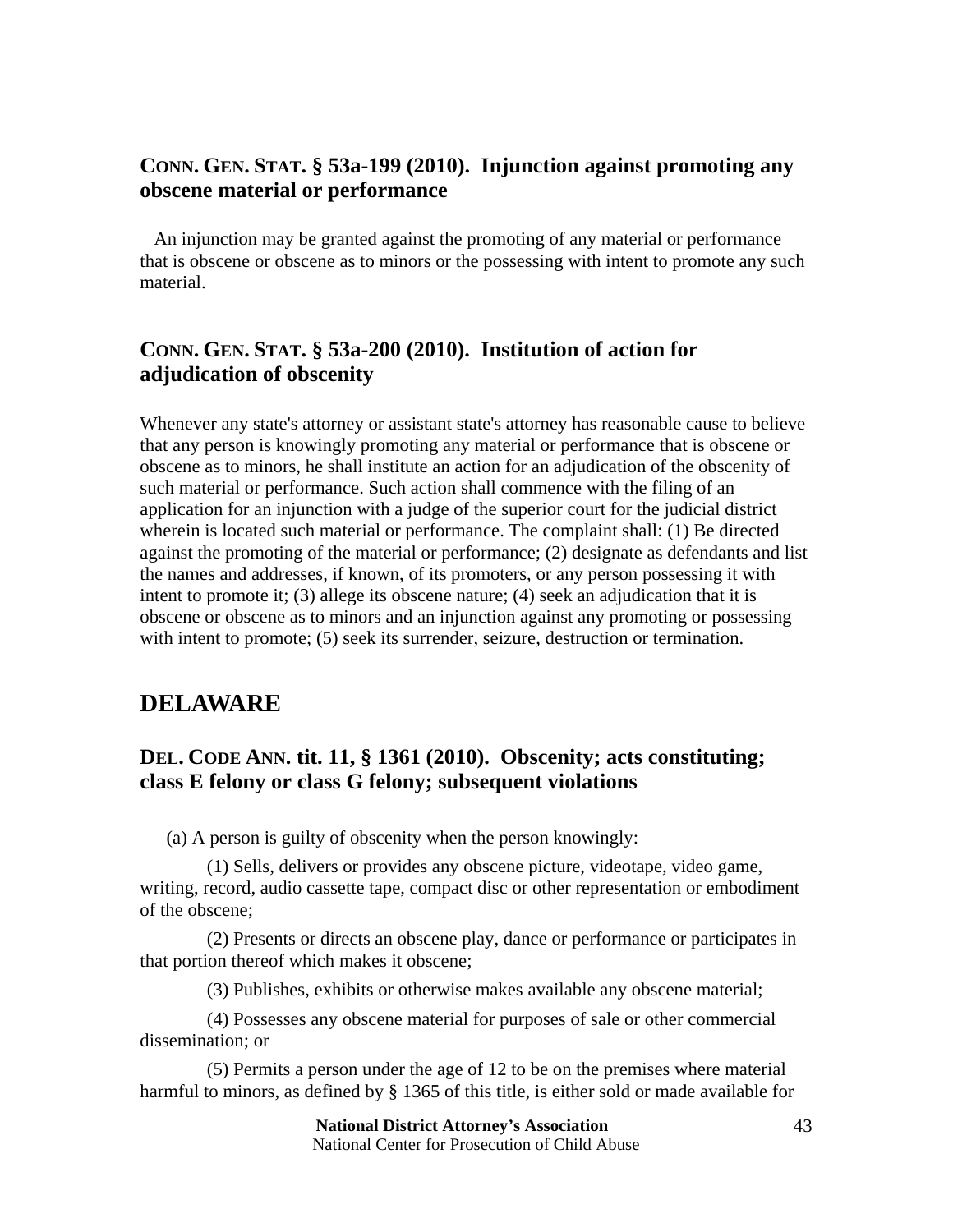commercial distribution and which material is readily accessible to or easily viewed by such minors. Any material covered by this paragraph shall not be considered readily accessible to or easily viewed by minors if it has been placed or otherwise located 5 feet or more above the floor of the subject premises or if the material is concealed so that no more than the top 3 inches is visible to the passerby.

(b) Obscenity is a class E felony if a person sells, delivers or provides any obscene picture, videotape, video game, writing, record, audio cassette tape, compact disc or other representation or embodiment of the obscene to a person under the age of 18. In all other cases, obscenity is a class G felony. In addition to the above penalties, upon conviction of obscenity involving live conduct as defined in § 1364 of this title, the court shall order the business or establishment which presented, displayed or exhibited such conduct closed for a period of 6 months.

(c) Notwithstanding Chapter 42 of this title, the minimum sentence for a subsequent violation of this section occurring within 5 years of a former conviction shall be a fine in the amount of \$5,000, imprisonment for a minimum period of 9 months, no portion which may be suspended or reduced, and probation for a period of 2 years; provided, however, that where the defendant is an organization, the fine shall be \$10,000. In addition to the above penalties, upon conviction of obscenity involving conduct as defined in § 1364 of this title, the court shall order the business or establishment which presented, displayed or exhibited such conduct closed for a period of 2 years.

(d) Where the criminality of conduct depends on a child being under the age of 12, subsection (a)(5) of this section, or under the age of 18, subsection (b) of this section, it is no defense that the actor did not know the child's age. (11 Del. C. 1953, § 1361; 58 Del. Laws, c. 497, § 1; 60 Del. Laws, c. 445, § 1; 61 Del. Laws, c. 121, § 1; 63 Del. Laws, c. 111, §§ 1-3; 67 Del. Laws, c. 130, § 8; 67 Del. Laws, c. 350, §§ 11, 12; 70 Del. Laws, c. 186, § 1; 74 Del. Laws, c. 71, § 2; 74 Del. Laws, c. 380, §§ 1, 2.)

#### **DEL. CODE ANN. tit. 11, § 1362 (2010). Obscenity; defenses**

In any prosecution for obscenity it is an affirmative defense that dissemination was restricted to:

(1) Institutions or persons having scientific, educational, governmental or other similar justification for possessing obscene material; or

(2) Noncommercial dissemination to personal associates of the accused who are known by the accused not to object to the receipt of such material. (11 Del. C. 1953, § 1362; 58 Del. Laws, c. 497, § 1.)

#### **DEL. CODE ANN. tit. 11, § 1363 (2010). Obscenity; presumption**

A person who disseminates or possesses obscene material in the course of business is presumed to do so knowingly or recklessly. (11 Del. C. 1953, § 1363; 58 Del. Laws, c. 497, § 1; 70 Del. Laws, c. 186, § 1.)

#### **DEL. CODE ANN. tit. 11, § 1364 (2010). Definition of obscene**

**National District Attorney's Association**  National Center for Prosecution of Child Abuse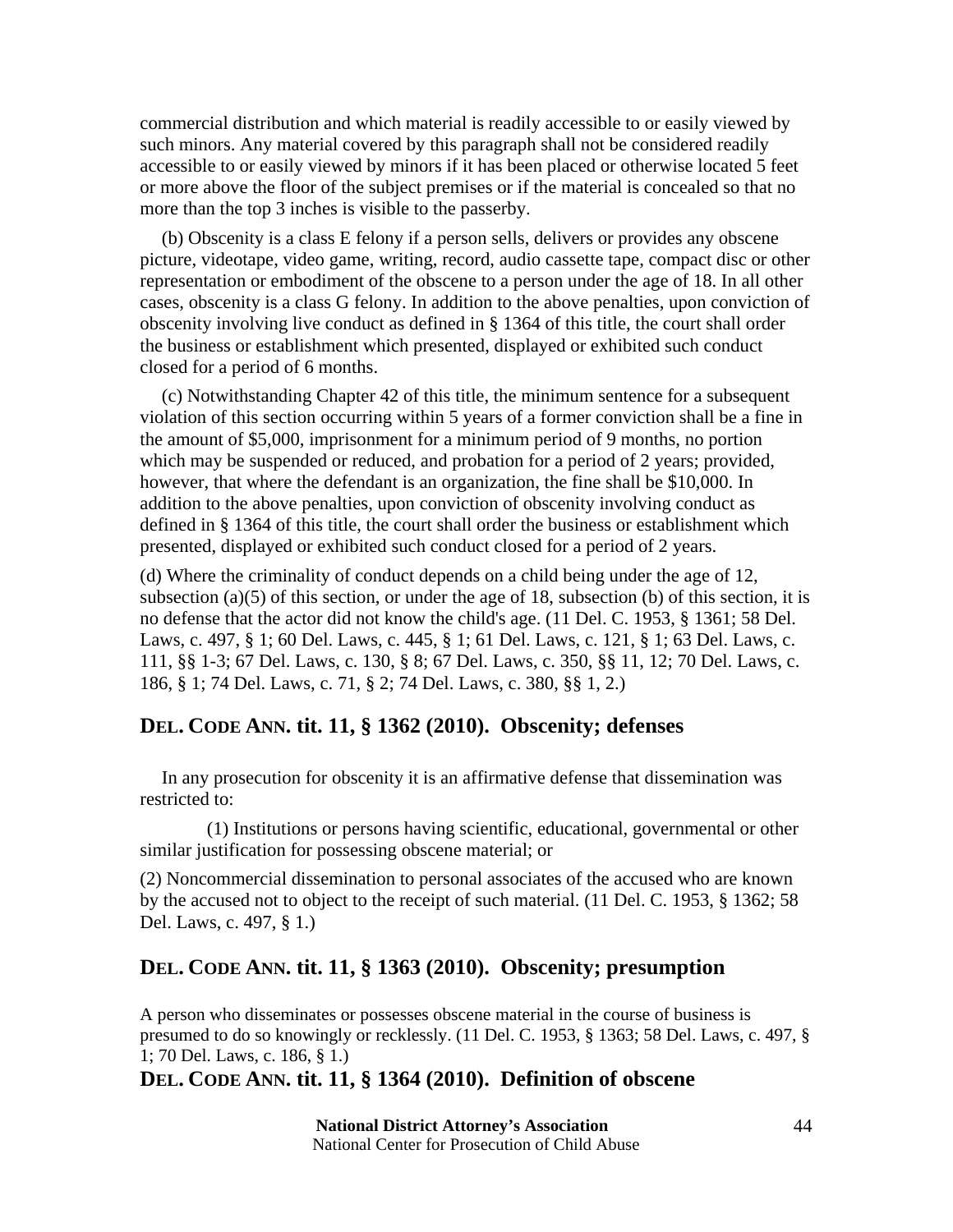Material or live conduct is obscene if:

(1) The average person applying contemporary community standards would find the material or conduct, taken as a whole, appeals to the prurient interests; and

(2) The material depicts or describes or the live conduct portrays:

a. Patently offensive representations or descriptions of ultimate sexual acts, normal or perverted, actual or simulated; or

b. Patently offensive representations or descriptions of masturbation, excretory functions, and/or lewd exhibitions of the genitals; and

(3) The work or conduct taken as a whole lacks serious literary, artistic, political or scientific value. (11 Del. C. 1953, § 1364; 58 Del. Laws, c. 497, § 1; 59 Del. Laws, c. 236, § 1; 63 Del. Laws, c. 111, § 4.)

#### **DEL. CODE ANN. tit. 11, § 1365 (2010). Obscene literature harmful to minors; class A misdemeanor**

(a) Definitions as used in this section:

(1) "Harmful to minors" means that quality of any description or representation, in whatever form, of nudity, sexual conduct, sexual excitement or sado-masochistic abuse which predominately appeals to the prurient, shameful or morbid interest of minors and is patently offensive to prevailing standards in the adult community as a whole with respect to what is suitable material for minors.

(2) "Knows" means:

a. Knowledge that the character and content of any material described in subsection  $(i)(1)$  of this section is harmful to minors; or

b. Knowledge of facts that would lead a reasonable person to inquire whether the character and content of any material described in subsection  $(i)(1)$  of this section is harmful to minors; or

c. Knowledge or information that the material described herein has been adjudged to be harmful to minors in a proceeding instituted pursuant to subsection (b) or (i) of this section or is the subject of a pending proceeding instituted pursuant to subsection (b) or (i) of this section.

(3) "Minor" means any person under the age of 17 years.

(4) "Known minor" is any person known, in fact, to be under the age of 18 years, or any person, in fact, under the age of 18 years unless a reasonable, bona fide attempt has been made to ascertain the age of that minor.

(5) "Nudity" means the showing of the human male or female genitals, pubic area or buttocks with less than a full opaque covering, or the showing of the female breast with less than a fully opaque covering of any portion thereof below the top of the nipple or the depiction of covered male genitals in a discernibly turgid state.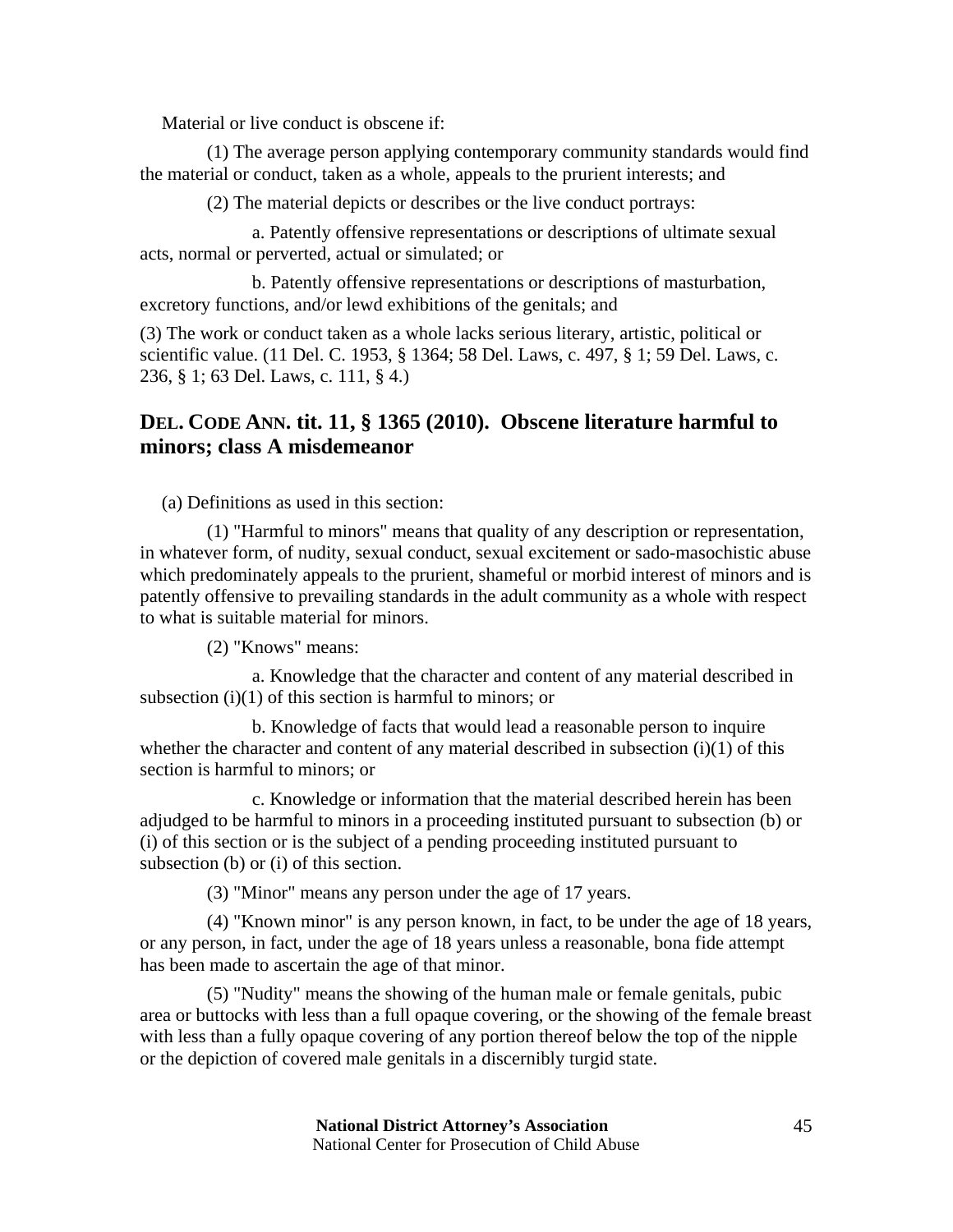(6) "Sado-masochistic abuse" means flagellation or torture practiced by or upon a person clad in undergarments, a mask or bizarre costume, or the condition of being fettered, bound or otherwise physically restrained on the part of one so clothed.

(7) "Sexual conduct" means acts of masturbation, homosexuality, sexual intercourse or physical contact with a person's unclothed genitals or pubic area or a female person's breast.

(8) "Sexual excitement" means the condition of human male or female genitals in a state of sexual stimulation or arousal.

(b) Whenever the Attorney General of this State has reasonable cause to believe that any person is or may become engaged in any of the acts described in subsection  $(i)(1)$ ,  $(2)$ or (4) of this section, the Attorney General shall institute an action in the Court of Chancery for the county where such act is or will be performed for adjudication of the question of whether such material is harmful to minors.

(c) The action authorized by subsection (b) of this section shall be commenced by the filing of a complaint to which shall be attached as an exhibit a true copy of the allegedly harmful material. The complaint shall:

(1) Be directed against such material by name or description;

(2) Allege that such material is harmful to minors;

(3) Designate as respondents and list the names and addresses, if known, of any person in this State engaged or about to be engaged in any of the acts described in subsection (i)(1), (2) or (4) of this section with respect to such material;

(4) Seek an adjudication that such material is harmful to minors; and

(5) Seek a permanent injunction against any respondent prohibiting the respondent from performing any of the acts described in subsection  $(i)(1)$ ,  $(2)$  or  $(4)$  of this section.

(d) Upon the filing of the complaint described in subsection (c) of this section, the Attorney General shall present the same, together with the material attached thereto, as soon as practicable to the Court for its examination and reading. If after such examination and reading the Court finds no probable cause to believe such material to be harmful to minors, the Court shall cause an endorsement to that effect to be placed and dated upon the complaint and shall thereupon dismiss the action. If after such examination and reading the Court finds probable cause to believe such material to be harmful to minors, the Court shall cause an endorsement to that effect to be placed and dated upon the complaint whereupon it shall be the responsibility of the Attorney General promptly to request the Register in Chancery to issue summons and to furnish to the Register in Chancery such number of copies of such complaint and endorsement as are needed for the service of summons. Service of such summons and endorsed complaint shall be made upon the respondents thereto in any manner provided by law.

(e) The author, publisher or any person interested in sending or causing to be sent, bringing or causing to be brought, into this State for sale or commercial distribution, or any person in this State preparing, selling, exhibiting or commercially distributing or possessing with intent to sell or commercially distribute or exhibit, the material exhibited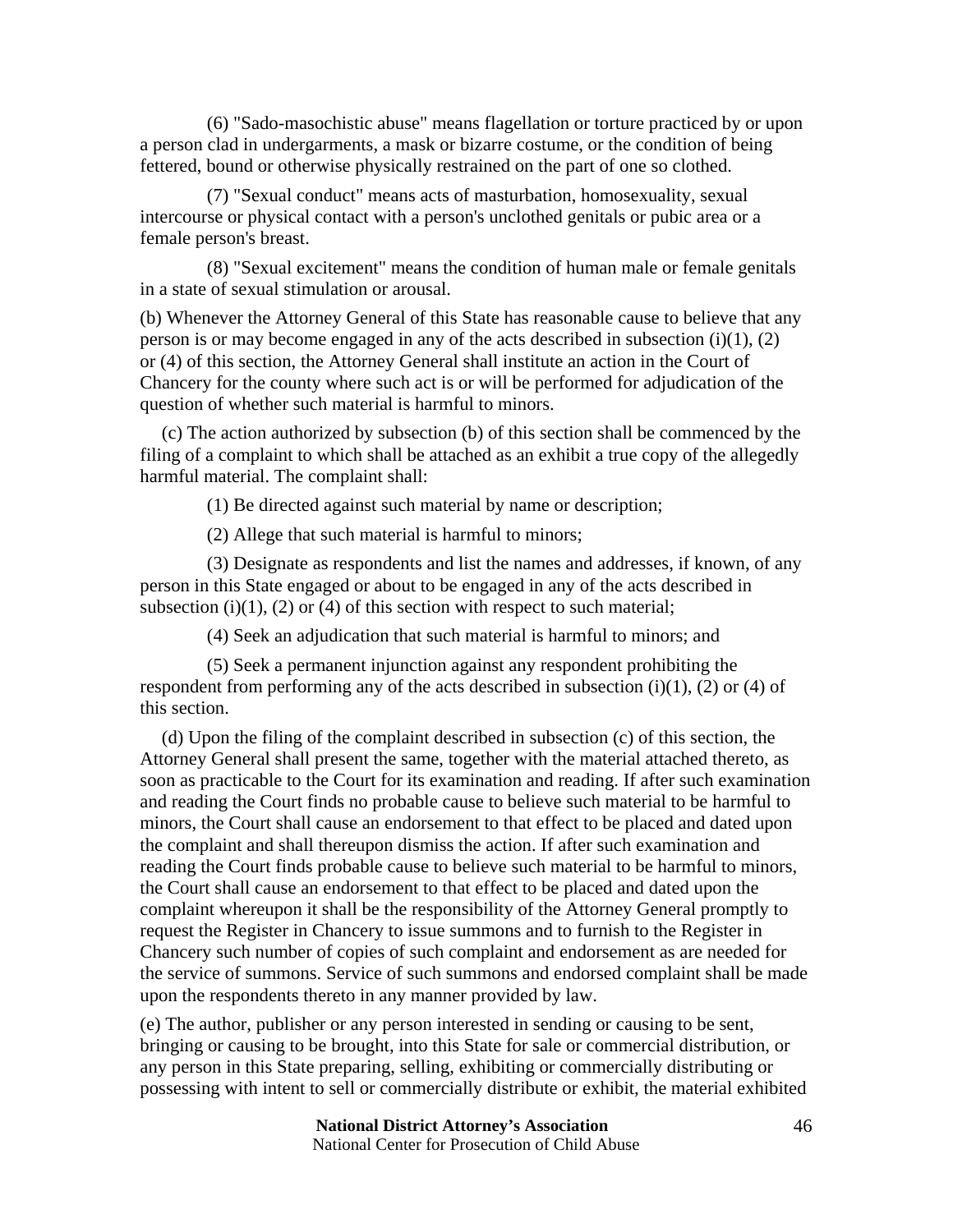to the endorsed complaint, may appear and may intervene in accordance with the Rules of the Court of Chancery. If no person appears and files an answer, or moves to intervene within the time set by the rule or by an order of the Court of Chancery, the Court may forthwith adjudge whether the material so exhibited to the endorsed complaint is harmful to minors and enter an appropriate final judgment.

(f)(1) The public policy of this State requires that all proceedings prescribed in this section, other than criminal actions under subsection (i) of this section, be heard and disposed of with the maximum promptness and dispatch commensurate with constitutional requirements, including due process, freedom of the press and freedom of speech.

(2) The Rules of the Court of Chancery shall be applicable, except as they may be modified by this section.

(3) Any party or intervenor shall be entitled, upon request, to a trial of any issue with an advisory jury and the Court, with the consent of all parties, may order a trial of any issue with a jury whose verdict shall have the same effect as in cases of law.

(4) In any action in which an injunction is sought under this section, any respondent or intervenor shall be entitled to a trial of the issues within 1 day, exclusive of Saturday, Sunday and holidays, after joinder of issue, and a decision shall be rendered by the Court or jury, as the case may be, within 2 days, exclusive of Saturday, Sunday and holidays, of the conclusion of the trial. If the issues are being tried before a jury and the jury shall not be able to render a decision within 2 days of the conclusion of the trial, then notwithstanding any other provision of this section, the jury shall be dismissed and a decision shall be rendered by the Court within 2 days of the conclusion of the trial.

(5) In the event that the Court or jury, as the case may be, finds the material exhibited to the complaint not to be harmful to minors, the Court shall enter judgment accordingly and shall dismiss the complaint.

(6) In the event that the Court or jury, as the case may be, finds the material exhibited to the complaint to be harmful to minors, the Court shall enter judgment to such effect and may, in such judgment or in subsequent orders of enforcement thereof, enter a permanent injunction against any respondent prohibiting the respondent from engaging in any of the acts described in subsection  $(i)(1)$ ,  $(2)$  or  $(4)$  of this section.

(g) If the Court, pursuant to subsection (d) of this section, finds probable cause to believe the exhibited material to be harmful to minors, and so endorses the complaint, the Court may, upon the motion of the Attorney General and in accordance with the Chancery Court Rules, issue a temporary restraining order against any respondent prohibiting the respondent from selling, commercially distributing or giving away such material to minors or from permitting minors to inspect such material. No temporary restraining order shall be granted without notice to the respondents unless it clearly appears from specific facts shown by affidavit or by the verified complaint that 1 or more of the respondents are engaged in the sale of material harmful to minors and that immediate and irreparable injury to the morals and general welfare of minors in this State will result before notice can be served and a hearing had thereon. All proceedings for temporary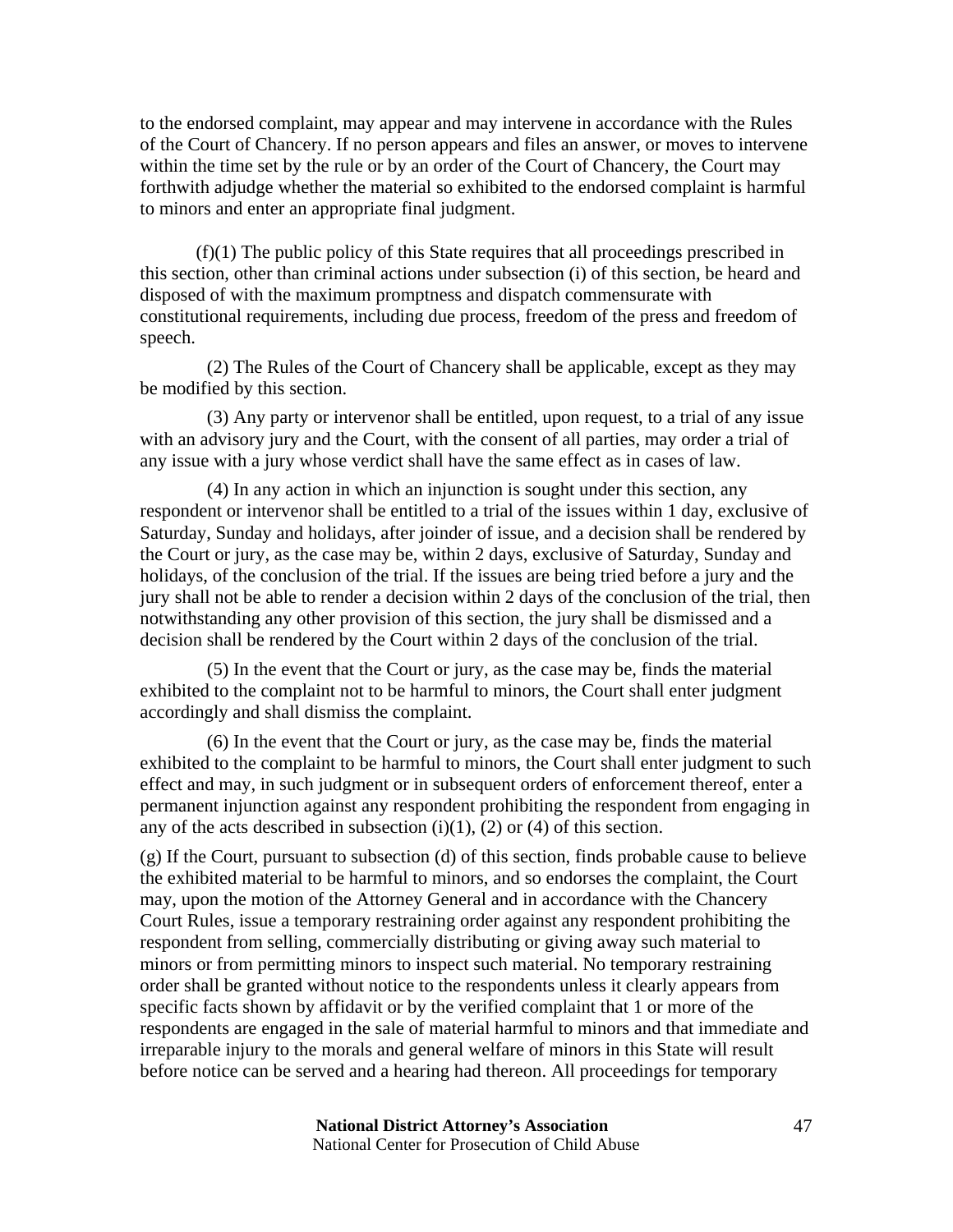restraining order and preliminary injunction shall be governed by the Rules of the Court of Chancery.

(h) Any respondent, or any officer, agent, servant, employee or attorney of such respondent, or any person in active concert or participation by contract or arrangement with such respondent, who receives actual notice, by personal service or otherwise, of any injunction or restraining order entered pursuant to subsection (f) or (g) of this section, and who shall disobey any of the provisions thereof, shall be guilty of contempt of court and upon conviction shall be guilty of a class A misdemeanor.

(i) Any person is guilty of a class A misdemeanor who:

(1) Exhibits for sale, sells, displays, transfers, gives gratis, loans, rents or advertises to a known minor any book, pamphlet, magazine or printed matter, however reproduced, or sound recording or picture, photograph, drawing, sculpture, motion picture film or similar visual representation that such person knows to be in whole or in part harmful to minors.

(2) Sells, gives gratis or transfers an admission ticket or pass to a known minor or admits a known minor to a premises whereon there is exhibited a motion picture, show or other presentation which, in whole or in part, such person knows to be harmful to minors.

(3) Misrepresents the person's age as 17 years or older for the purpose of evading the restrictions of this section.

(4) Exhibits for sale, sells, displays, gives gratis, transfers, loans or rents any matter enumerated in paragraph (1) of this subsection that such person knows to be harmful to minors which does not prominently include in such advertisement the words "unlawful to persons under 17 years of age."

(j) No criminal proceeding shall be commenced against any person pursuant to subsection (i)(1), (2) or (4) of this section unless, prior to the act which is the subject of such proceeding, such person:

(1) Had written notice from the Attorney General that the material which is the subject of such proceeding has been adjudged harmful to minors pursuant to subsection (b) or (i) of this section; or

(2) Has been subject to an order entered pursuant to subsection (b) of this section relating to the material which is the subject of such criminal proceeding, or any other material harmful to minors.

(k) No person shall be subject to prosecution pursuant to this section:

(1) For any sale to a minor where such person had reasonable cause to believe that the minor involved was 17 years old or more, and such minor exhibited to such person a draft card, driver's license, birth certificate or other official or apparently official document purporting to establish that such minor was 17 years old or more; or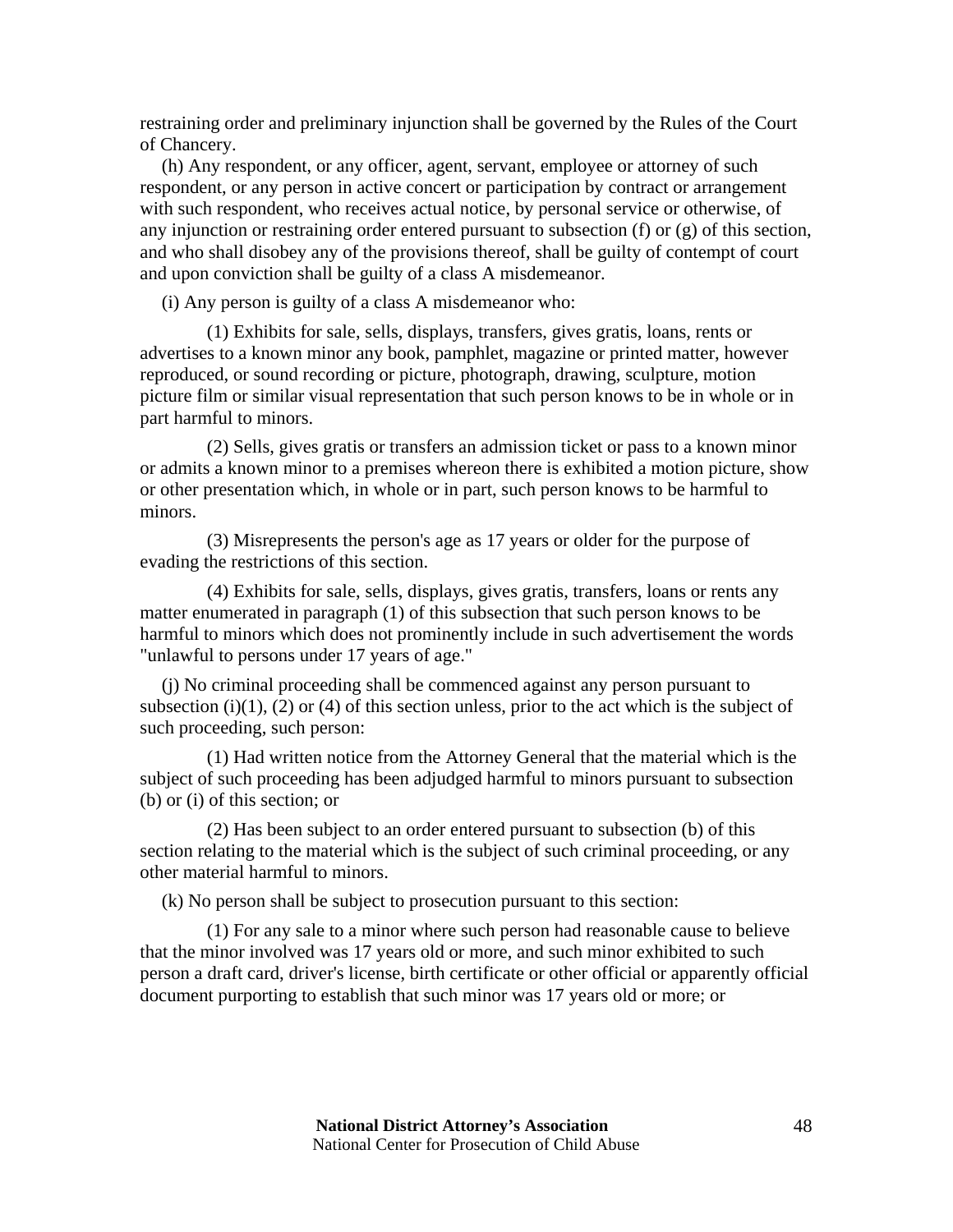(2) For any sale where a minor is accompanied by a parent or guardian, or accompanied by an adult and such person has no reason to suspect that the adult accompanying the minor is not the minor's parent or guardian; or

(3) Where such person is a bona fide school, museum or public library or is acting in an official capacity as an employee of such organization or as a retail outlet affiliated with and serving the educational purposes of such organization.

(l) In order to provide for the uniform application of this section to all minors within this State, it is intended that the sole and only regulation of the matters herein discussed shall be under this section and no municipality, county or other governmental unit within this State shall make any law, ordinance or regulation relating to the subject matter hereof as to minors. All such laws, ordinances and regulations, as they affect minors, whether enacted before or after this section shall become void, unenforceable and of no effect upon April 1, 1973; provided, however, that such prior laws, ordinances and regulations shall govern litigations commenced prior to April 1, 1973, and shall continue in effect solely for that purpose.

(m) This section may be known and cited as Delaware Law on the Protection of Minors From Harmful Materials, and may be referred to by that designation. (11 Del. C. 1953, § 1365; 58 Del. Laws, c. 497, § 1; 59 Del. Laws, c. 236, § 2; 67 Del. Laws, c. 130, § 8; 70 Del. Laws, c. 186, § 1.)

#### **DEL. CODE ANN. tit. 11, § 1366 (2010). Outdoor motion picture theatres.**

(a) Whoever being the owner or operator of an outdoor motion picture theatre exhibits or permits to be exhibited any film not suitable for minors or harmful to minors and which film can be viewed by such minors not in attendance at the said outdoor motion picture theatre shall be guilty of a class A misdemeanor.

(b) Definitions as used in this section:

(1) "Code and Rating Administration of the Motion Picture Association of America" ratings are:

"G" -- All ages admitted. General audiences;

"PG" -- All ages admitted. Parental guidance suggested;

"R" -- Restricted. Under 17 requires accompanying parent or adult

guardian;

"X" -- No one under 17 admitted.

(2) "Film" means any motion picture film or series of films, whether full length or short subject, but does not include newsreels portraying actual current events or pictorial news of the day.

(3) "Harmful to minors" means that quality of any description or representation, in whatever form, of nudity, sexual conduct, sexual excitement or sado-masochistic abuse which predominately appeals to the prurient, shameful or morbid interest of minors and is patently offensive to prevailing standards in the adult community as a whole with respect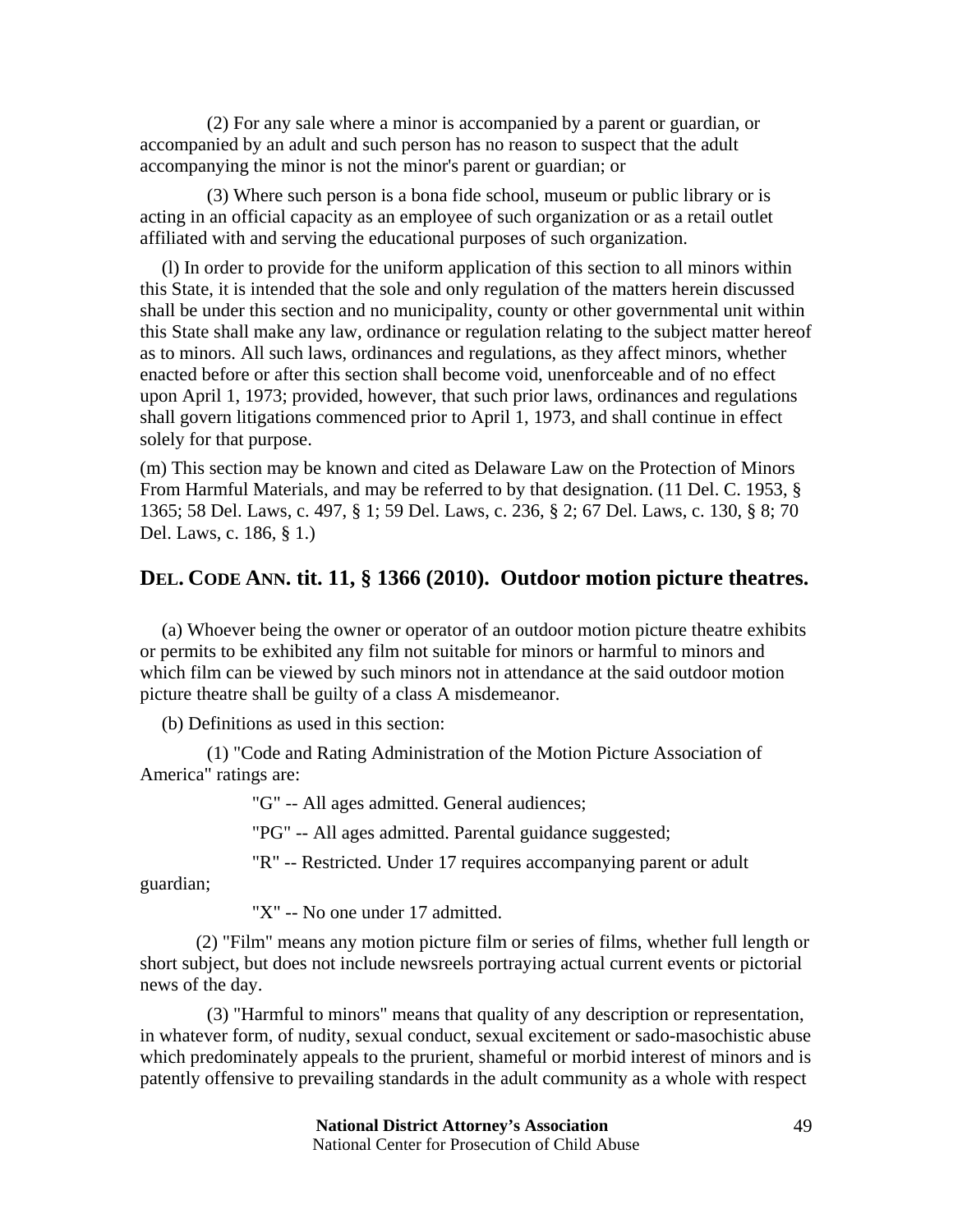to what is suitable material for minors, and taken as a whole the work lacks serious literary, artistical, political or scientific value for minors.

(4) "Minor" means any person under the age of 17 years.

(5) "Not suitable for minors" means any film, reel or view which has a rating of "R" or "X" according to the Code and Rating Administration of the Motion Picture Association of America.

(6) "Nudity" means the showing of the human male or female genitals, pubic area or buttocks with less than a fully opaque covering, or the showing of the female breast with less than a fully opaque covering of any portion thereof below the top of the nipple or the depiction of covered male genitals in a discernibly turgid state.

(7) "Sado-masochistic abuse" means flagellation or torture practiced by or upon a person clad in undergarments, a mask or bizarre costume, or the condition of being fettered, bound or otherwise physically restrained on the part of one so clothed.

(8) "Sexual conduct" means acts of masturbation, homosexuality, sexual intercourse or physical contact with a person's unclothed genitals or pubic area or a female person's breast.

(9) "Sexual excitement" means the condition of human male or female genitals in a state of sexual stimulation or arousal.

(10) "Suitable for minors" means any film, reel or view which has a rating of "G" or "PG" according to the Code and Rating Administration of the Motion Picture Association of America. (59 Del. Laws, c. 258, § 1.)

# **DISTRICT OF COLUMBIA**

### **D.C. CODE ANN. § 22-2201 (2010). Certain obscene activities and conduct declared unlawful; definitions; penalties; affirmative defenses; exception [Formerly § 22-2001]**

(a) (1) It shall be unlawful in the District of Columbia for a person knowingly:

 (A) To sell, deliver, distribute, or provide, or offer or agree to sell, deliver, distribute, or provide any obscene, indecent, or filthy writing, picture, sound recording, or other article or representation;

 (B) To present, direct, act in, or otherwise participate in the preparation or presentation of, any obscene, indecent, or filthy play, dance, motion picture, or other performance;

 (C) To pose for, model for, print, record, compose, edit, write, publish, or otherwise participate in preparing for publication, exhibition, or sale, any obscene, indecent, or filthy writing, picture, sound recording, or other article or representation;

(D) To sell, deliver, distribute, or provide, or offer or agree to sell, deliver, distribute

**National District Attorney's Association**  National Center for Prosecution of Child Abuse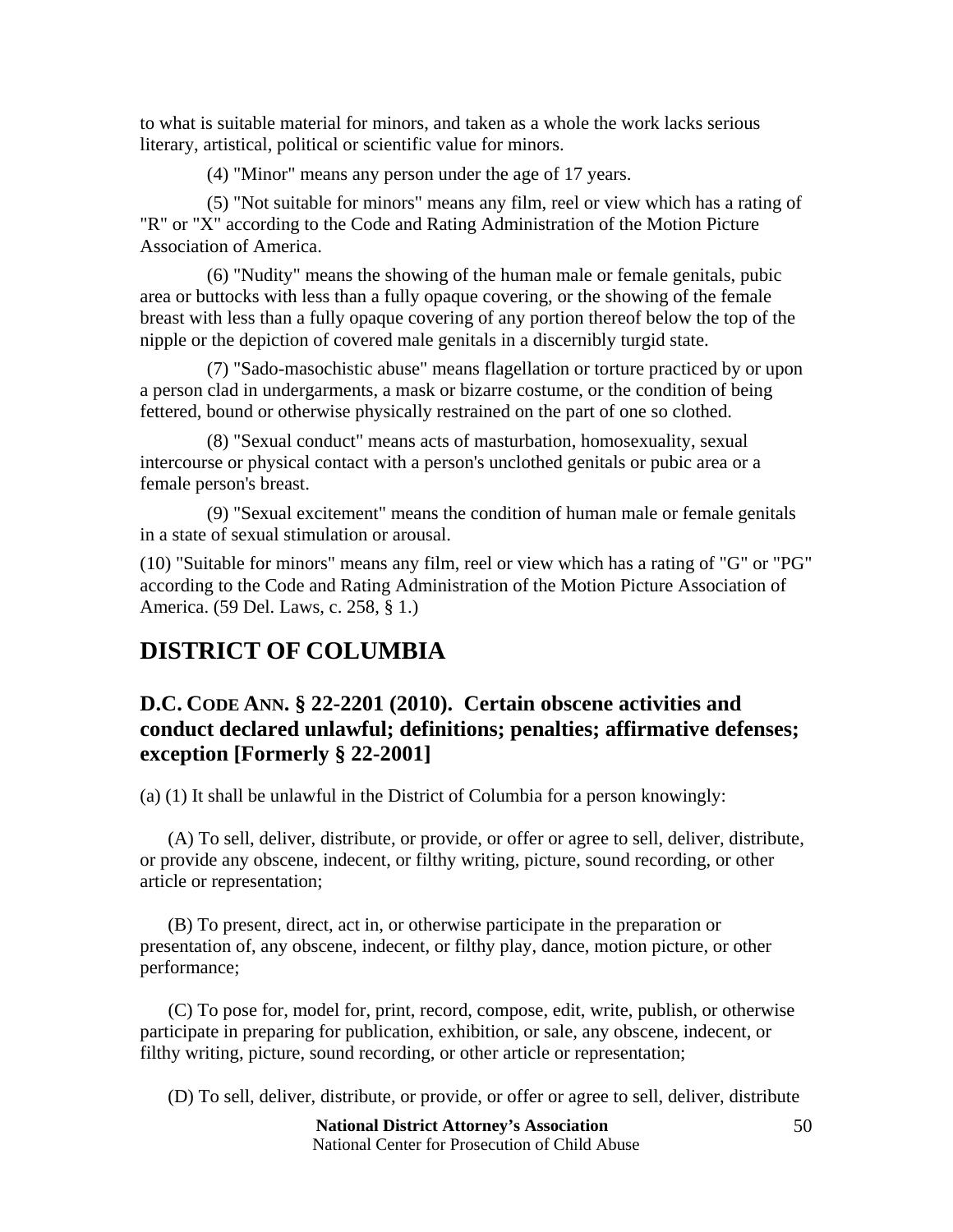or provide any article, thing, or device which is intended for or represented as being for indecent or immoral use;

 (E) To create, buy, procure, or possess any matter described in the preceding subparagraphs of this paragraph with intent to disseminate such matter in violation of this subsection;

 (F) To advertise or otherwise promote the sale of any matter described in the preceding subparagraphs of this paragraph; or

 (G) To advertise or otherwise promote the sale of material represented or held out by such person to be obscene.

 (2) (A) For purposes of subparagraph (E) of paragraph (1) of this subsection, the creation, purchase, procurement, or possession of a mold, engraved plate, or other embodiment of obscenity specially adapted for reproducing multiple copies or the possession of more than 3 copies, of obscene, indecent, or filthy material shall be prima facie evidence of an intent to disseminate such material in violation of this subsection.

 (B) For purposes of paragraph (1) of this subsection, the term "knowingly" means having general knowledge of, or reason to know, or a belief or ground for belief which warrants further inspection or inquiry of, the character and content of any article, thing, device, performance, or representation described in paragraph (1) of this subsection which is reasonably susceptible of examination.

 (3) When any person is convicted of a violation of this subsection, the court in its judgment of conviction may, in addition to the penalty prescribed, order the confiscation and disposal of any materials described in paragraph (1) of this subsection, which were named in the charge against such person and which were found in the possession or under the control of such person at the time of such person's arrest.

(b) (1) It shall be unlawful in the District of Columbia for any person knowingly:

 (A) To sell, deliver, distribute, or provide, or offer or agree to sell, deliver, distribute, or provide to a minor:

 (i) Any picture, photograph, drawing, sculpture, motion picture film, or similar visual representation or image of a person or portion of the human body, which depicts nudity, sexual conduct, or sado-masochistic abuse and which taken as a whole is patently offensive because it affronts prevailing standards in the adult community as a whole with respect to what is suitable material for minors; or

 (ii) Any book, magazine, or other printed matter however reproduced or sound recording, which depicts nudity, sexual conduct, or sado-masochistic abuse or which contains explicit and detailed verbal descriptions or narrative accounts of sexual excitement, sexual conduct, or sado-masochistic abuse and which taken as a whole is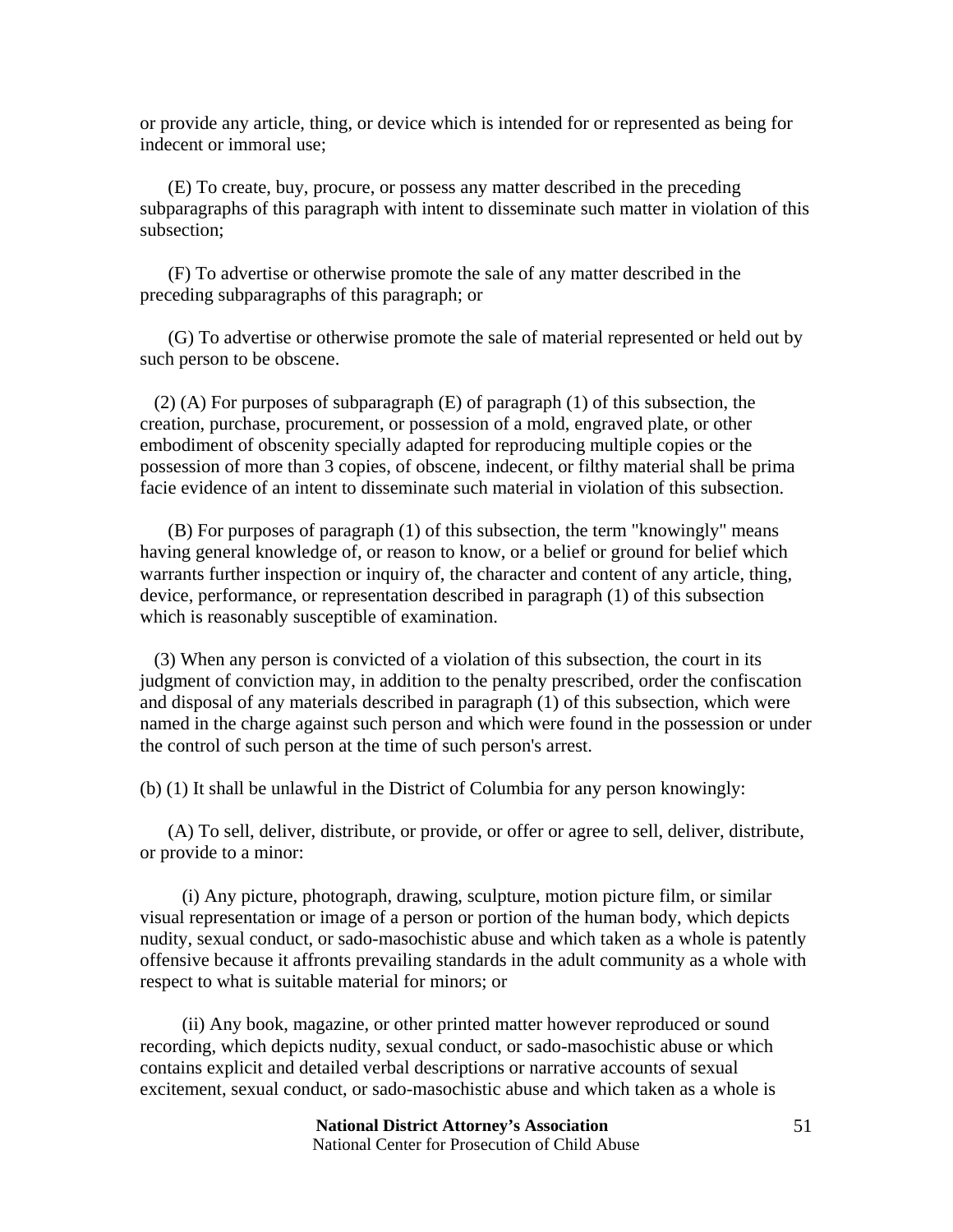patently offensive because it affronts prevailing standards in the adult community as a whole with respect to what is suitable material for minors; or

 (B) To exhibit to a minor, or to sell or provide to a minor an admission ticket to, or pass to, or to admit a minor to, premises whereon there is exhibited, a motion picture, show, or other presentation which, in whole or in part, depicts nudity, sexual conduct, or sado-masochistic abuse and which taken as a whole is patently offensive because it affronts prevailing standards in the adult community as a whole with respect to what is suitable material for minors.

(2) For purposes of paragraph (1) of this subsection:

(A) The term "minor" means any person under the age of 17 years.

 (B) The term "nudity" includes the showing of the human male or female genitals, pubic area or buttocks with less than a full opaque covering, or the showing of the female breast with less than a full opaque covering of any portion thereof below the top of the nipple, or the depiction of covered male genitals in a discernibly turgid state.

 (C) The term "sexual conduct" includes acts of sodomy, masturbation, homosexuality, sexual intercourse, or physical contact with a person's clothed or unclothed genitals, pubic area, buttocks, or, if such person be a female, breast.

 (D) The term "sexual excitement" includes the condition of human male or female genitals when in a state of sexual stimulation or arousal.

 (E) The term "sado-masochistic abuse" includes flagellation or torture by or upon a person clad in undergarments or a mask or bizarre costume, or the condition of being fettered, bound, or otherwise physically restrained on the part of one so clothed.

 (F) The term "knowingly" means having a general knowledge of, or reason to know, or a belief or ground for belief which warrants further inspection or inquiry or both of:

 (i) The character and content of any material described in paragraph (1) of this subsection which is reasonably susceptible of examination by the defendant; and

(ii) The age of the minor.

(c) It shall be an affirmative defense to a charge of violating subsection (a) or (b) of this section that the dissemination was to institutions or individuals having scientific, educational, or other special justification for possession of such material.

(d) Nothing in this section shall apply to a licensee under the Communications Act of 1934 (47 U.S.C.S. § 151 et seq.) while engaged in activities regulated pursuant to such Act.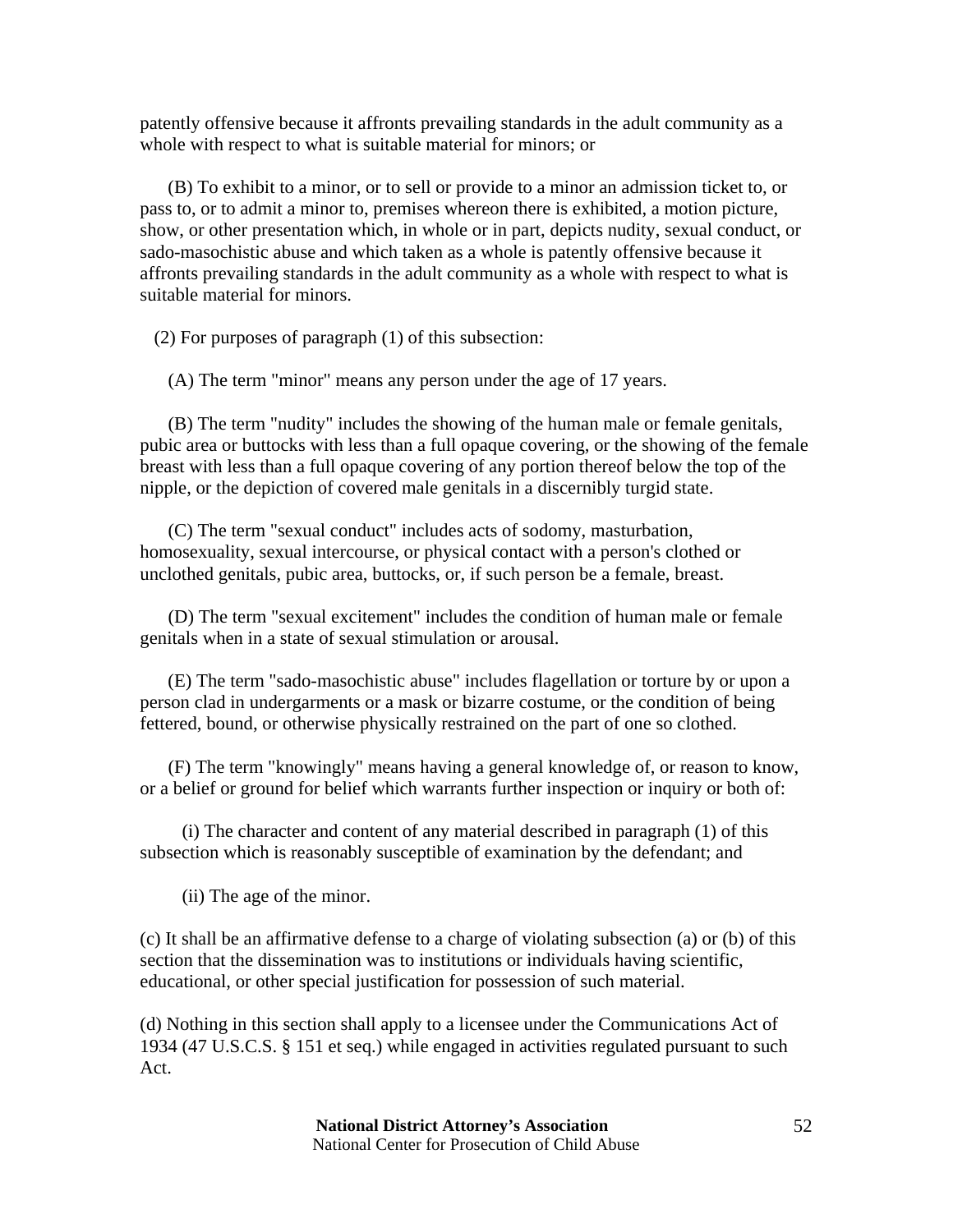(e) A person convicted of violating subsection (a) or (b) of this section shall for the 1st offense be fined not more than \$ 1,000 or imprisoned not more than 180 days, or both. A person convicted of a 2nd or subsequent offense under subsection (a) or (b) of this section shall be fined not less than \$ 1,000 nor more than \$ 5,000 or imprisoned not less than 6 months or more than 3 years, or both.

## **FLORIDA**

#### **FLA. STAT. ANN. § 847.001 (2010). Definitions**

As used in this chapter, the term:

(1) "Adult" means a person 18 years of age or older.

(2) "Adult entertainment establishment" means the following terms as defined:

 (a) "Adult bookstore" means any corporation, partnership, or business of any kind which restricts or purports to restrict admission only to adults, which has as part of its stock books, magazines, other periodicals, videos, discs, or other graphic media and which offers, sells, provides, or rents for a fee any sexually oriented material.

 (b) "Adult theater" means an enclosed building or an enclosed space within a building used for presenting either films, live plays, dances, or other performances that are distinguished or characterized by an emphasis on matter depicting, describing, or relating to specific sexual activities for observation by patrons, and which restricts or purports to restrict admission only to adults.

 (c) "Special Cabaret" means any business that features persons who engage in specific sexual activities for observation by patrons, and which restricts or purports to restrict admission only to adults.

 (d) "Unlicensed massage establishment" means any business or enterprise that offers, sells, or provides, or that holds itself out as offering, selling, or providing, massages that include bathing, physical massage, rubbing, kneading, anointing, stroking, manipulating, or other tactile stimulation of the human body by either male or female employees or attendants, by hand or by any electrical or mechanical device, on or off the premises. The term "unlicensed massage establishment" does not include an establishment licensed under s. 480.043 which routinely provides medical services by state-licensed health care practitioners and massage therapists licensed under s. 480.041.

(3) "Child pornography" means any image depicting a minor engaged in sexual conduct.

(4) "Computer" means an electronic, magnetic, optical, electrochemical, or other highspeed data processing device performing logical, arithmetic, or storage functions and includes any data storage facility or communications facility directly related to or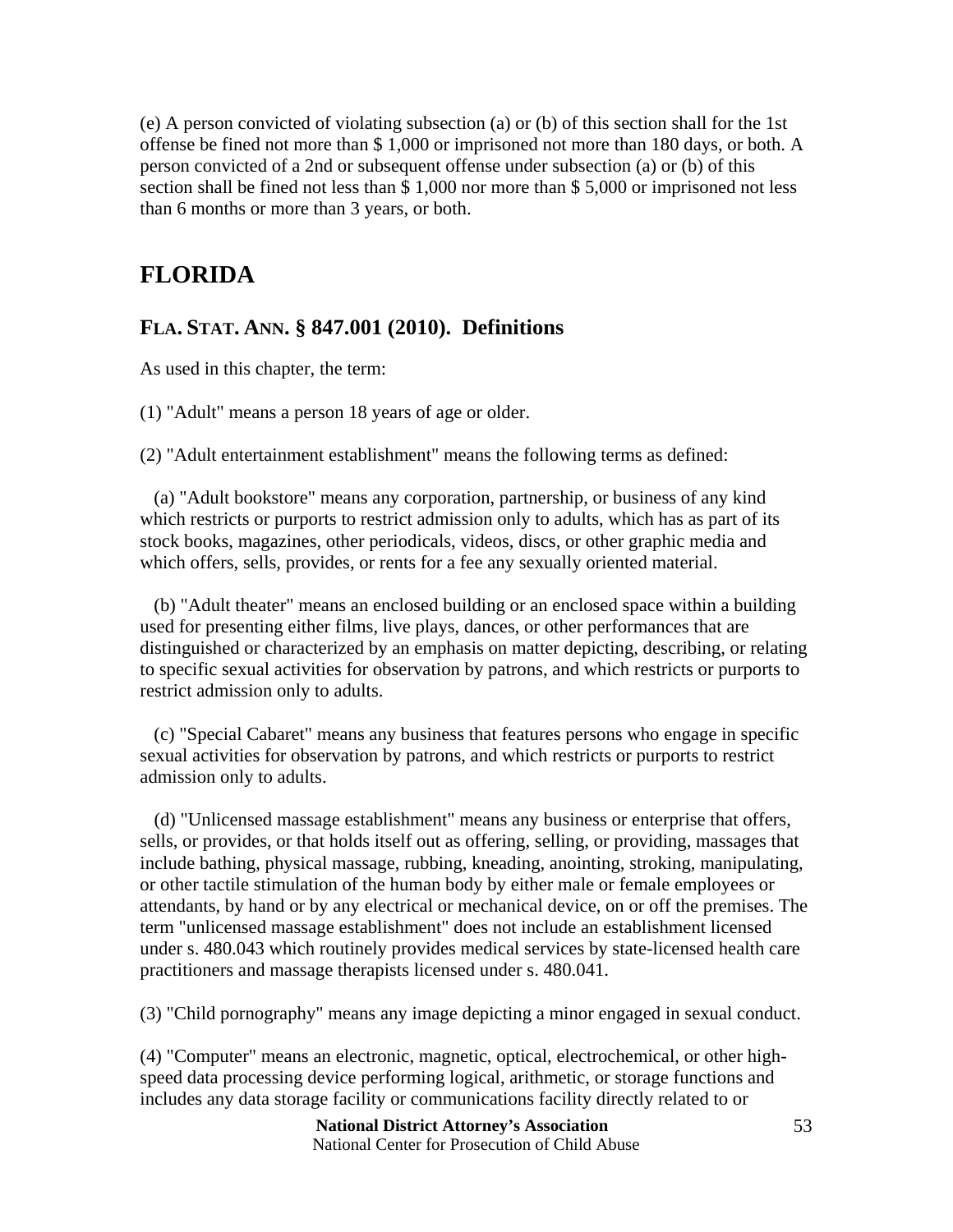operating in conjunction with such device. The term also includes: any online service, Internet service, or local bulletin board; any electronic storage device, including a floppy disk or other magnetic storage device; or any compact disc that has read-only memory and the capacity to store audio, video, or written materials.

(5) "Deviate sexual intercourse" means sexual conduct between persons not married to each other consisting of contact between the penis and the anus, the mouth and the penis, or the mouth and the vulva.

(6) "Harmful to minors" means any reproduction, imitation, characterization, description, exhibition, presentation, or representation, of whatever kind or form, depicting nudity, sexual conduct, or sexual excitement when it:

(a) Predominantly appeals to a prurient, shameful, or morbid interest;

 (b) Is patently offensive to prevailing standards in the adult community as a whole with respect to what is suitable material or conduct for minors; and

 (c) Taken as a whole, is without serious literary, artistic, political, or scientific value for minors.

A mother's breastfeeding of her baby is not under any circumstance "harmful to minors."

(7) "Masochism" means sexual gratification achieved by a person through, or the association of sexual activity with, submission or subjection to physical pain, suffering, humiliation, torture, or death.

(8) "Minor" means any person under the age of 18 years.

(9) "Nudity" means the showing of the human male or female genitals, pubic area, or buttocks with less than a fully opaque covering; or the showing of the female breast with less than a fully opaque covering of any portion thereof below the top of the nipple; or the depiction of covered male genitals in a discernibly turgid state. A mother's breastfeeding of her baby does not under any circumstance constitute "nudity," irrespective of whether or not the nipple is covered during or incidental to feeding.

(10) "Obscene" means the status of material which:

 (a) The average person, applying contemporary community standards, would find, taken as a whole, appeals to the prurient interest;

 (b) Depicts or describes, in a patently offensive way, sexual conduct as specifically defined herein; and

(c) Taken as a whole, lacks serious literary, artistic, political, or scientific value.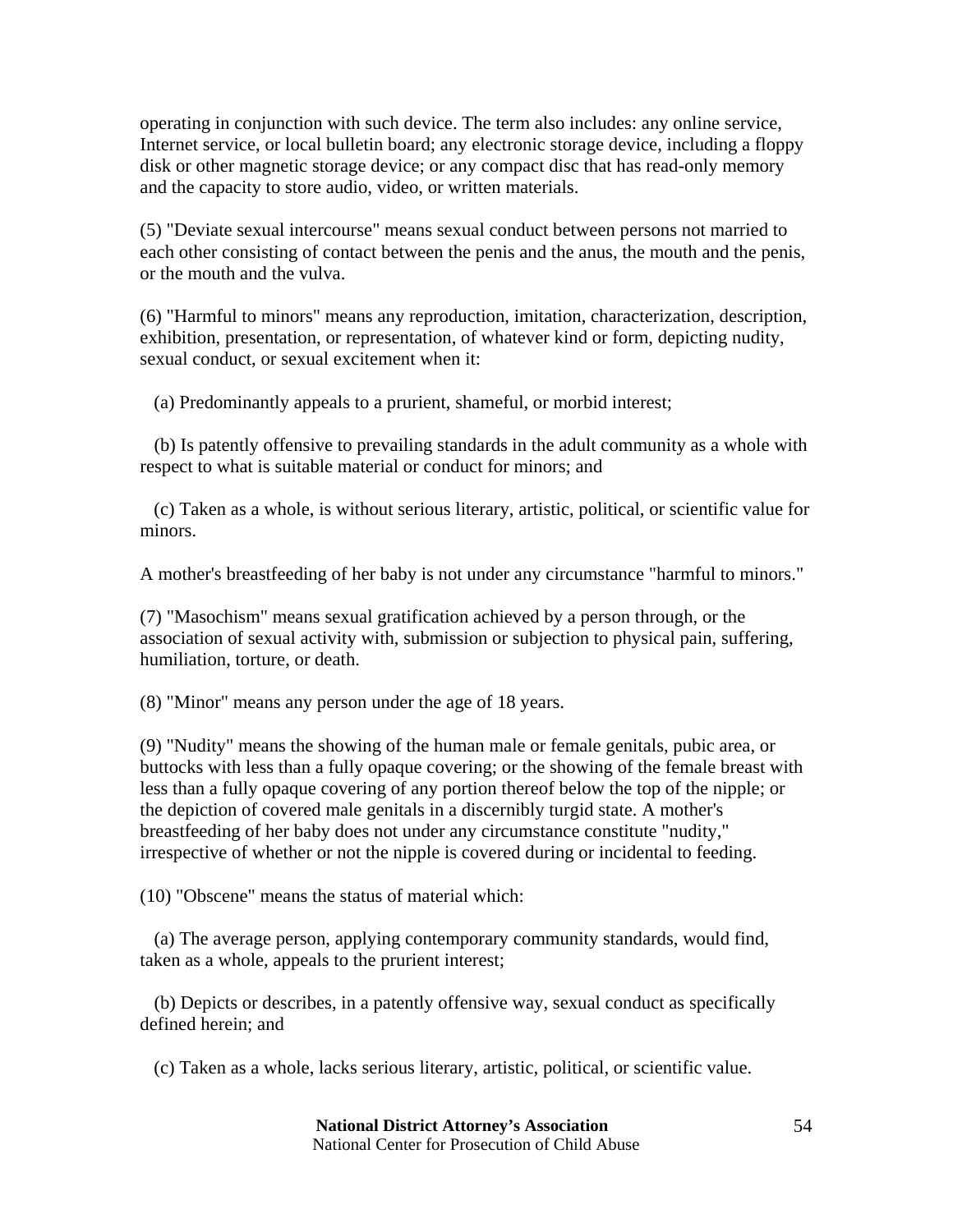A mother's breastfeeding of her baby is not under any circumstance "obscene**.**"

(11) "Person" includes individuals, children, firms, associations, joint ventures, partnerships, estates, trusts, business trusts, syndicates, fiduciaries, corporations, and all other groups or combinations.

(12) "Sadism" means sexual gratification achieved through, or the association of sexual activity with, the infliction of physical pain, suffering, humiliation, torture, or death upon another person or an animal.

(13) "Sadomasochistic abuse" means flagellation or torture by or upon a person or animal, or the condition of being fettered, bound, or otherwise physically restrained, for the purpose of deriving sexual satisfaction, or satisfaction brought about as a result of sadistic violence, from inflicting harm on another or receiving such harm oneself.

(14) "Sexual battery" means oral, anal, or vaginal penetration by, or union with, the sexual organ of another or the anal or vaginal penetration of another by any other object; however, "sexual battery" does not include an act done for a bona fide medical purpose.

(15) "Sexual bestiality" means any sexual act, actual or simulated, between a person and an animal involving the sex organ of the one and the mouth, anus, or vagina of the other.

(16) "Sexual conduct" means actual or simulated sexual intercourse, deviate sexual intercourse, sexual bestiality, masturbation, or sadomasochistic abuse; actual lewd exhibition of the genitals; actual physical contact with a person's clothed or unclothed genitals, pubic area, buttocks, or, if such person is a female, breast with the intent to arouse or gratify the sexual desire of either party; or any act or conduct which constitutes sexual battery or simulates that sexual battery is being or will be committed. A mother's breastfeeding of her baby does not under any circumstance constitute "sexual conduct."

(17) "Sexual excitement" means the condition of the human male or female genitals when in a state of sexual stimulation or arousal.

(18) "Sexually oriented material" means any book, article, magazine, publication, or written matter of any kind or any drawing, etching, painting, photograph, motion picture film, or sound recording that depicts sexual activity, actual or simulated, involving human beings or human beings and animals, that exhibits uncovered human genitals or the pubic region in a lewd or lascivious manner, or that exhibits human male genitals in a discernibly turgid state, even if completely and opaquely covered.

(19) "Simulated" means the explicit depiction of conduct described in subsection (16) which creates the appearance of such conduct and which exhibits any uncovered portion of the breasts, genitals, or buttocks.

(20) "Specific sexual activities" includes the following sexual activities and the exhibition of the following anatomical areas: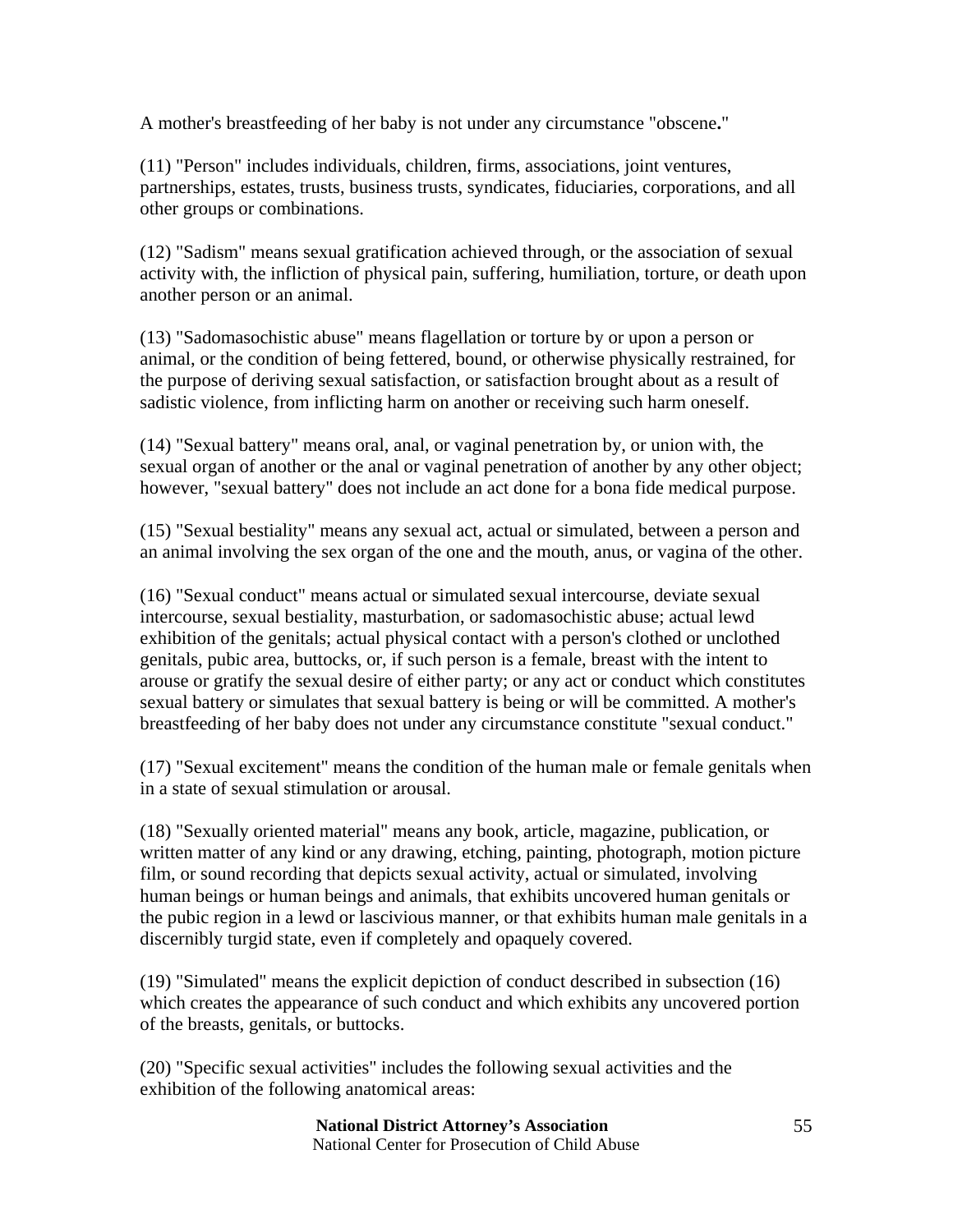(a) Human genitals in the state of sexual stimulation or arousal.

 (b) Acts of human masturbation, sexual intercourse, sodomy, cunnilingus, fellatio, or any excretory function, or representation thereof.

 (c) The fondling or erotic touching of human genitals, the pubic region, the buttocks, or the female breasts.

(d) Less than completely and opaquely covered:

1. Human genitals or the pubic region.

2. Buttocks.

3. Female breasts below the top of the areola.

 4. Human male genitals in a discernibly turgid state, even if completely and opaquely covered.

#### **FLA. STAT. ANN. § 847.011 (2010). Prohibition of certain acts in connection with obscene, lewd, etc., materials; penalty**

(1) (a) Except as provided in paragraph (c), any person who knowingly sells, lends, gives away, distributes, transmits, shows, or transmutes, or offers to sell, lend, give away, distribute, transmit, show, or transmute, or has in his or her possession, custody, or control with intent to sell, lend, give away, distribute, transmit, show, transmute, or advertise in any manner, any obscene book, magazine, periodical, pamphlet, newspaper, comic book, story paper, written or printed story or article, writing, paper, card, picture, drawing, photograph, motion picture film, figure, image, phonograph record, or wire or tape or other recording, or any written, printed, or recorded matter of any such character which may or may not require mechanical or other means to be transmuted into auditory, visual, or sensory representations of such character, or any article or instrument for obscene use, or purporting to be for obscene use or purpose; or who knowingly designs, copies, draws, photographs, poses for, writes, prints, publishes, or in any manner whatsoever manufactures or prepares any such material, matter, article, or thing of any such character; or who knowingly writes, prints, publishes, or utters, or causes to be written, printed, published, or uttered, any advertisement or notice of any kind, giving information, directly or indirectly, stating, or purporting to state, where, how, of whom, or by what means any, or what purports to be any, such material, matter, article, or thing of any such character can be purchased, obtained, or had; or who in any manner knowingly hires, employs, uses, or permits any person knowingly to do or assist in doing any act or thing mentioned above, commits a misdemeanor of the first degree, punishable as provided in s. 775.082 or s. 775.083. A person who, after having been convicted of a violation of this subsection, thereafter violates any of its provisions, commits a felony of the third degree, punishable as provided in s. 775.082, s. 775.083, or s. 775.084.

> **National District Attorney's Association**  National Center for Prosecution of Child Abuse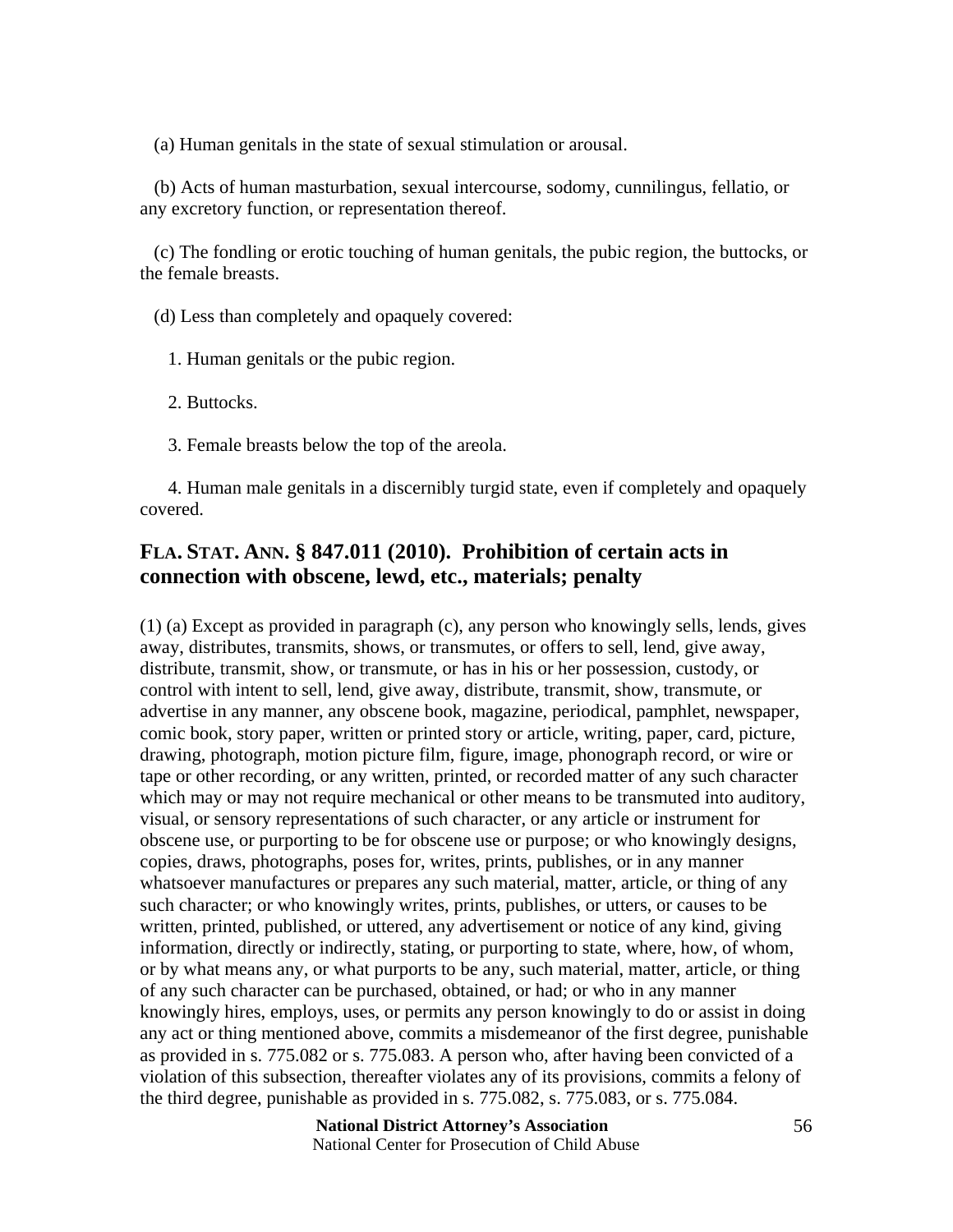(b) The knowing possession by any person of three or more identical or similar materials, matters, articles, or things coming within the provisions of paragraph (a) is prima facie evidence of the violation of the paragraph.

 (c) A person who commits a violation of paragraph (a) or subsection (2) which is based on materials that depict a minor engaged in any act or conduct that is harmful to minors commits a felony of the third degree, punishable as provided in s. 775.082, s. 775.083, or s. 775.084.

 (d) A person's ignorance of a minor's age, a minor's misrepresentation of his or her age, a bona fide belief of a minor's age, or a minor's consent may not be raised as a defense in a prosecution for one or more violations of paragraph (a) or subsection (2).

 $(2)$  Except as provided in paragraph  $(1)(c)$ , a person who knowingly has in his or her possession, custody, or control any obscene book, magazine, periodical, pamphlet, newspaper, comic book, story paper, written or printed story or article, writing, paper, card, picture, drawing, photograph, motion picture film, film, any sticker, decal, emblem or other device attached to a motor vehicle containing obscene descriptions, photographs, or depictions, any figure, image, phonograph record, or wire or tape or other recording, or any written, printed, or recorded matter of any such character which may or may not require mechanical or other means to be transmuted into auditory, visual, or sensory representations of such character, or any article or instrument for obscene use, or purporting to be for obscene use or purpose, without intent to sell, lend, give away, distribute, transmit, show, transmute, or advertise the same, commits a misdemeanor of the second degree, punishable as provided in s. 775.082 or s. 775.083. A person who, after having been convicted of violating this subsection, thereafter violates any of its provisions commits a misdemeanor of the first degree, punishable as provided in s. 775.082 or s. 775.083. In any prosecution for such possession, it is not necessary to allege or prove the absence of such intent.

(3) No person shall as a condition to a sale, allocation, consignment, or delivery for resale of any paper, magazine, book, periodical, or publication require that the purchaser or consignee receive for resale any other article, paper, magazine, book, periodical, or publication reasonably believed by the purchaser or consignee to be obscene, and no person shall deny or threaten to deny or revoke any franchise or impose or threaten to impose any penalty, financial or otherwise, by reason of the failure of any person to accept any such article, paper, magazine, book, periodical, or publication, or by reason of the return thereof. Whoever violates this subsection is guilty of a felony of the third degree, punishable as provided in s. 775.082, s. 775.083, or s. 775.084.

(4) Any person who knowingly promotes, conducts, performs, or participates in an obscene show, exhibition, or performance by live persons or a live person before an audience is guilty of a misdemeanor of the first degree, punishable as provided in s. 775.082 or s. 775.083. Any person who, after having been convicted of violating this subsection, thereafter violates any of its provisions and is convicted thereof is guilty of a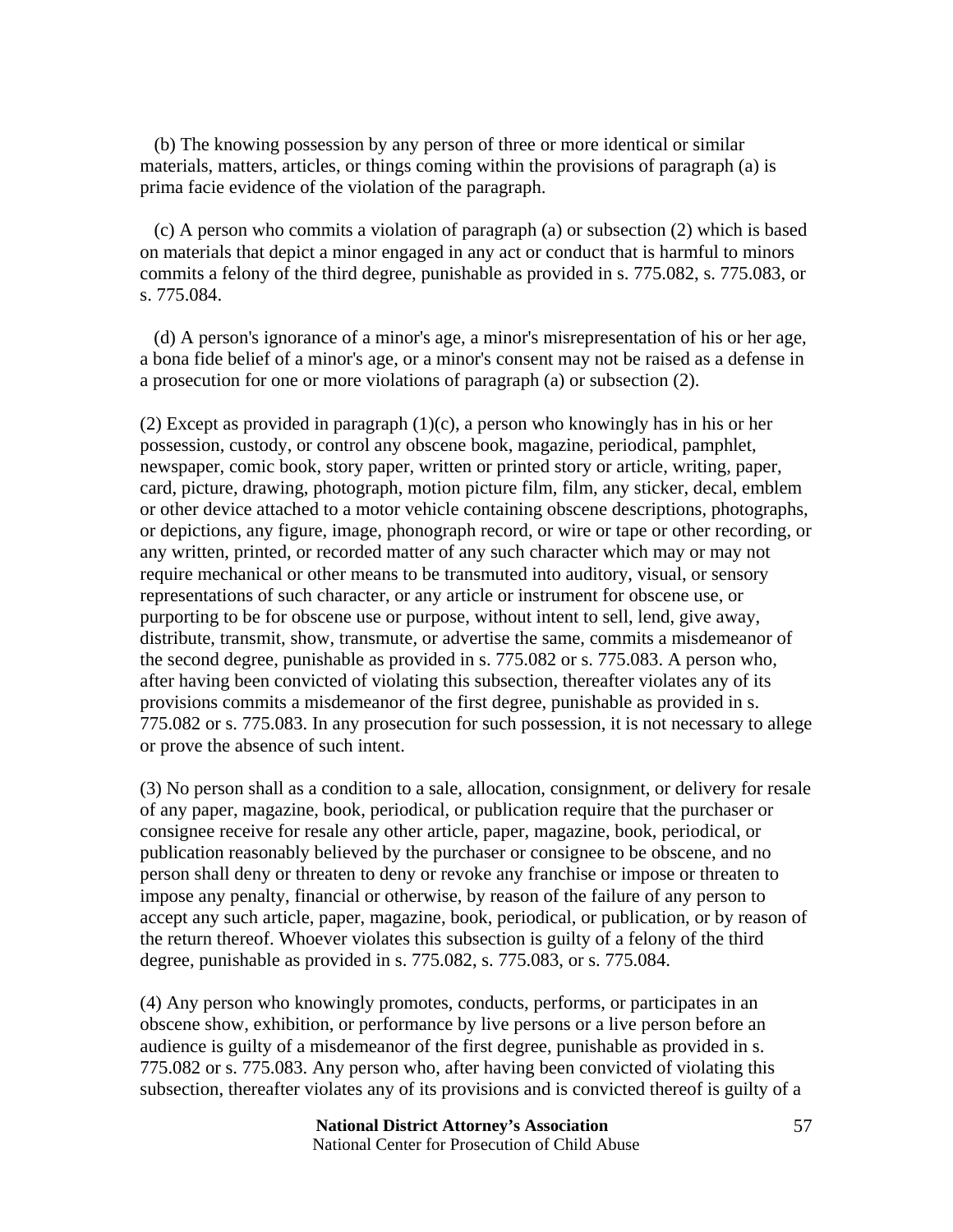felony of the third degree, punishable as provided in s. 775.082, s. 775.083, or s. 775.084.

(5) Every act, thing, or transaction forbidden by this section shall constitute a separate offense and shall be punishable as such.

(6) Proof that a defendant knowingly committed any act or engaged in any conduct referred to in this section may be made by showing that at the time such act was committed or conduct engaged in the defendant had actual knowledge of the contents or character of the material, matter, article, or thing possessed or otherwise dealt with, by showing facts and circumstances from which it may fairly be inferred that he or she had such knowledge, or by showing that he or she had knowledge of such facts and circumstances as would put a person of ordinary intelligence and caution on inquiry as to such contents or character.

(7) There shall be no right of property in any of the materials, matters, articles, or things possessed or otherwise dealt with in violation of this section; and, upon the seizure of any such material, matter, article, or thing by any authorized law enforcement officer, the same shall be held by the arresting agency. When the same is no longer required as evidence, the prosecuting officer or any claimant may move the court in writing for the disposition of the same and, after notice and hearing, the court, if it finds the same to have been possessed or otherwise dealt with in violation of this section, shall order the sheriff to destroy the same in the presence of the clerk; otherwise, the court shall order the same returned to the claimant if the claimant shows that he or she is entitled to possession. If destruction is ordered, the sheriff and clerk shall file a certificate of compliance.

(8) (a) The circuit court has jurisdiction to enjoin a threatened violation of this section upon complaint filed by the state attorney or attorney for a municipality in the name of the state upon the relation of such state attorney or attorney for a municipality.

 (b) After the filing of such a complaint, the judge to whom it is presented may grant an order restraining the person complained of until final hearing or further order of the court. Whenever the relator state attorney or attorney for a municipality requests a judge of such court to set a hearing upon an application for such a restraining order, such judge shall set such hearing for a time within 3 days after the making of such request. No such order shall be made unless such judge is satisfied that sufficient notice of the application therefor has been given to the party restrained of the time when and place where the application for such restraining order is to be made; however, such notice shall be dispensed with when it is manifest to such judge, from the sworn allegations of the complaint or the affidavit of the plaintiff or other competent person, that the apprehended violation will be committed if an immediate remedy is not afforded.

 (c) The person sought to be enjoined shall be entitled to a trial of the issues within 1 day after joinder of issue, and a decision shall be rendered by the court within 2 days of the conclusion of the trial.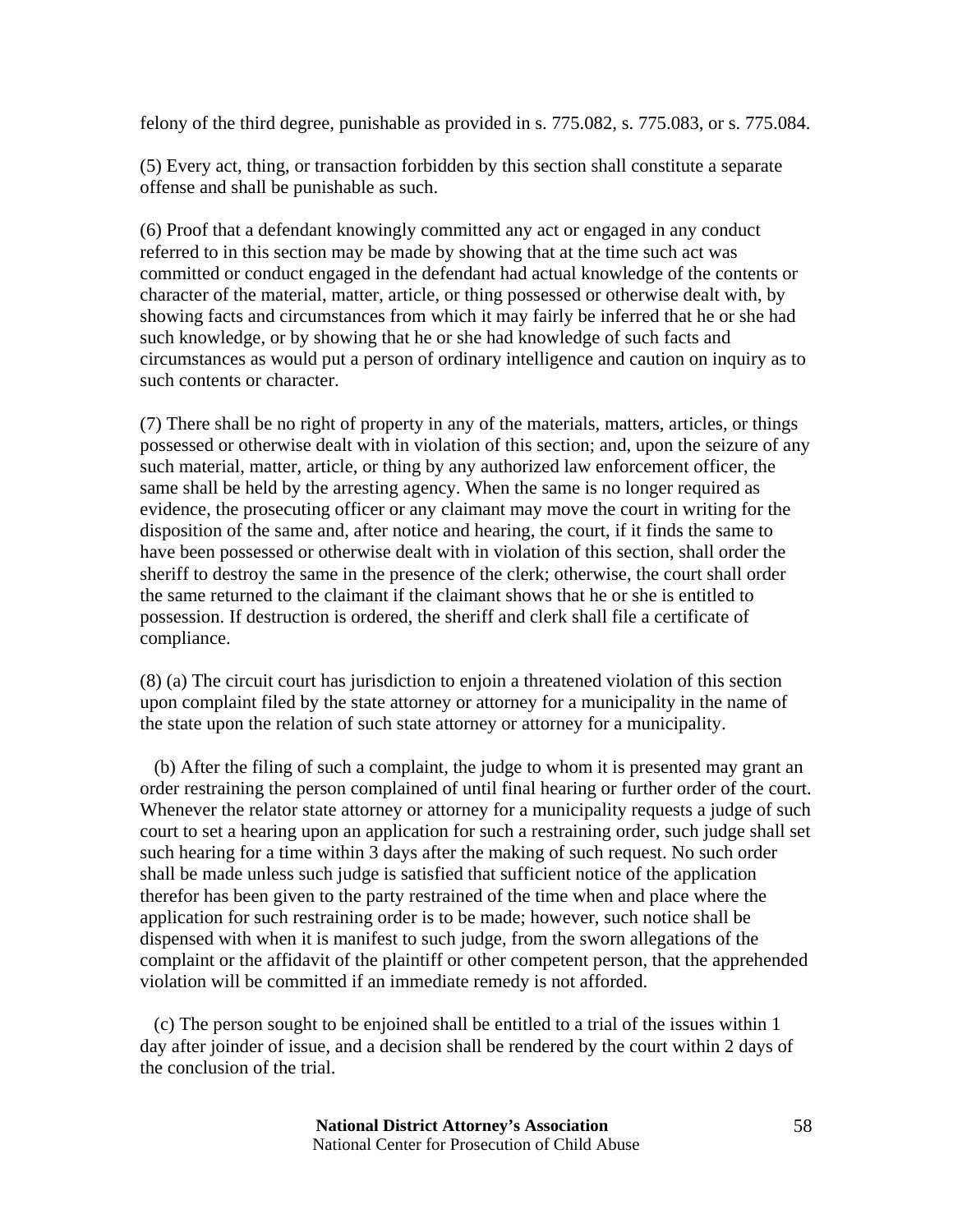(d) In any action brought as provided in this subsection, no bond or undertaking shall be required of the state attorney or the municipality or its attorney before the issuance of a restraining order provided for by paragraph (b), and there shall be no liability on the part of the state or the state attorney or the municipality or its attorney for costs or for damages sustained by reason of such restraining order in any case where a final decree is rendered in favor of the person sought to be enjoined.

 (e) Every person who has possession, custody, or control of, or otherwise deals with, any of the materials, matters, articles, or things described in this section, after the service upon him or her of a summons and complaint in an action for injunction brought under this subsection, is chargeable with knowledge of the contents and character thereof.

(9) The several sheriffs and state attorneys shall vigorously enforce this section within their respective jurisdictions.

(10) This section shall not apply to the exhibition of motion picture films permitted by s. 847.013.

#### **FLA. STAT. § 847.012 (2009). Harmful materials; sale or distribution to minors or using minors in production prohibited; penalty**

(1) As used in this section, "knowingly" means having the general knowledge of, reason to know, or a belief or ground for belief which warrants further inspection or inquiry of both:

 (a) The character and content of any material described in this section which is reasonably susceptible of examination by the defendant; and

(b) The age of the minor.

(2) A person's ignorance of a minor's age, a minor's misrepresentation of his or her age, a bona fide belief of a minor's age, or a minor's consent may not be raised as a defense in a prosecution for a violation of this section.

(3) A person may not knowingly sell, rent, or loan for monetary consideration to a minor:

 (a) Any picture, photograph, drawing, sculpture, motion picture film, videocassette, or similar visual representation or image of a person or portion of the human body which depicts nudity or sexual conduct, sexual excitement, sexual battery, bestiality, or sadomasochistic abuse and which is harmful to minors; or

 (b) Any book, pamphlet, magazine, printed matter however reproduced, or sound recording that contains any matter defined in s. 847.001, explicit and detailed verbal descriptions or narrative accounts of sexual excitement, or sexual conduct and that is harmful to minors.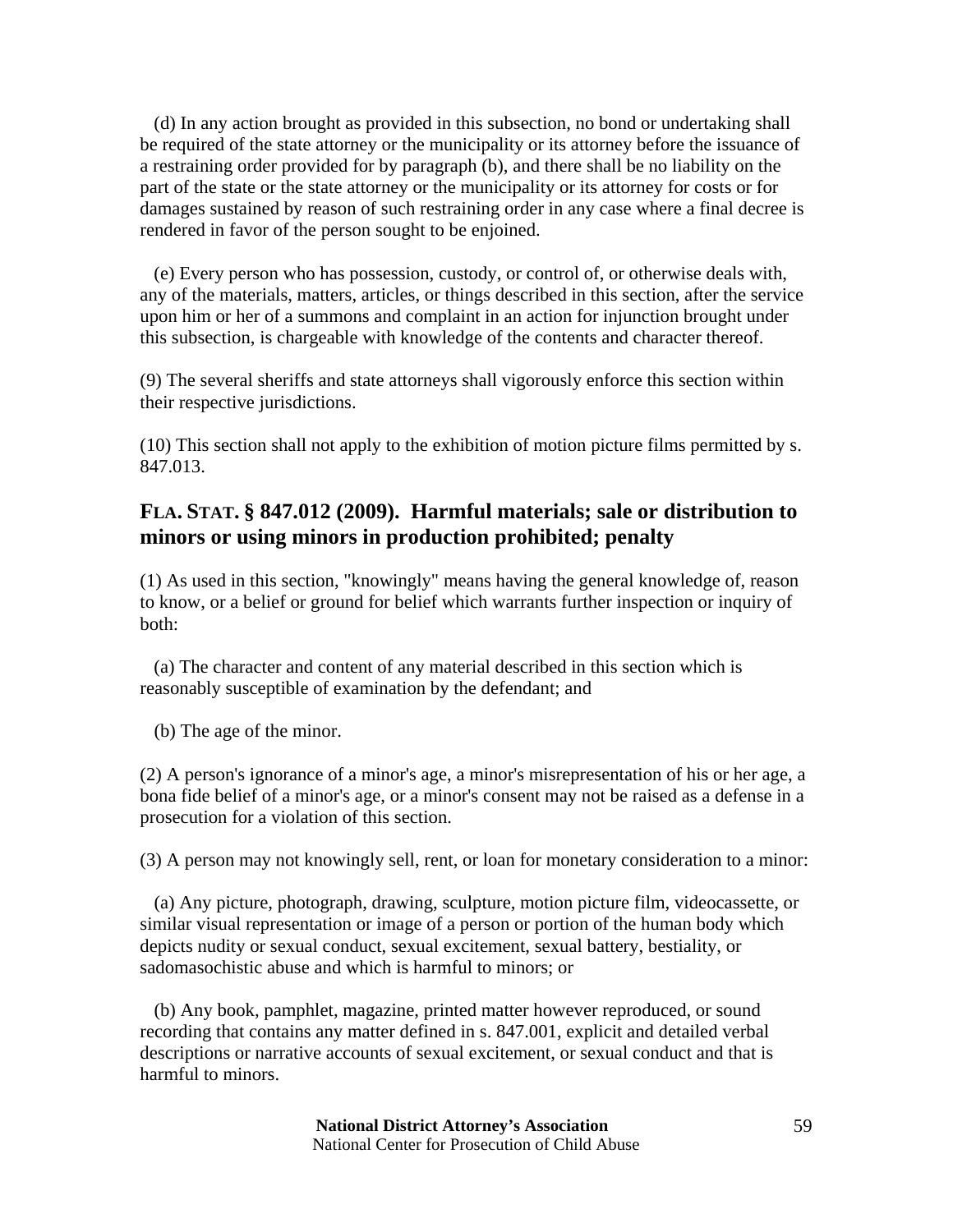(4) A person may not knowingly use a minor in the production of any material described in subsection (3), regardless of whether the material is intended for distribution to minors or is actually distributed to minors.

(5) Any person violating any provision of this section commits a felony of the third degree, punishable as provided in s. 775.082, s. 775.083, or s. 775.084.

(6) Every act, thing, or transaction forbidden by this section constitutes a separate offense and is punishable as such.

(7) (a) The circuit court has jurisdiction to enjoin a violation of this section upon complaint filed by the state attorney in the name of the state upon the relation of such state attorney.

 (b) After the filing of such a complaint, the judge to whom it is presented may grant an order restraining the person complained of until final hearing or further order of the court. Whenever the relator state attorney requests a judge of such court to set a hearing upon an application for a restraining order, the judge shall set the hearing for a time within 3 days after the making of the request. The order may not be made unless the judge is satisfied that sufficient notice of the application therefor has been given to the party restrained of the time when and place where the application for the restraining order is to be made.

 (c) The person sought to be enjoined is entitled to a trial of the issues within 1 day after joinder of issue, and a decision shall be rendered by the court within 2 days after the conclusion of the trial.

 (d) If a final decree of injunction is entered, it must contain a provision directing the defendant having the possession, custody, or control of the materials, matters, articles, or things affected by the injunction to surrender the same to the sheriff and requiring the sheriff to seize and destroy the same. The sheriff shall file a certificate of her or his compliance.

 (e) In any action brought as provided in this section, a bond or undertaking may not be required of the state or the state attorney before the issuance of a restraining order provided for by paragraph (b), and the state or the state attorney may not be held liable for costs or for damages sustained by reason of the restraining order in any case where a final decree is rendered in favor of the person sought to be enjoined.

 (f) Every person who has possession, custody, or control of, or otherwise deals with, any of the materials, matters, articles, or things described in this section, after the service upon her or him of a summons and complaint in an action for injunction brought under this section, is chargeable with knowledge of the contents and character thereof.

(8) The several sheriffs and state attorneys shall vigorously enforce this section within their respective jurisdictions.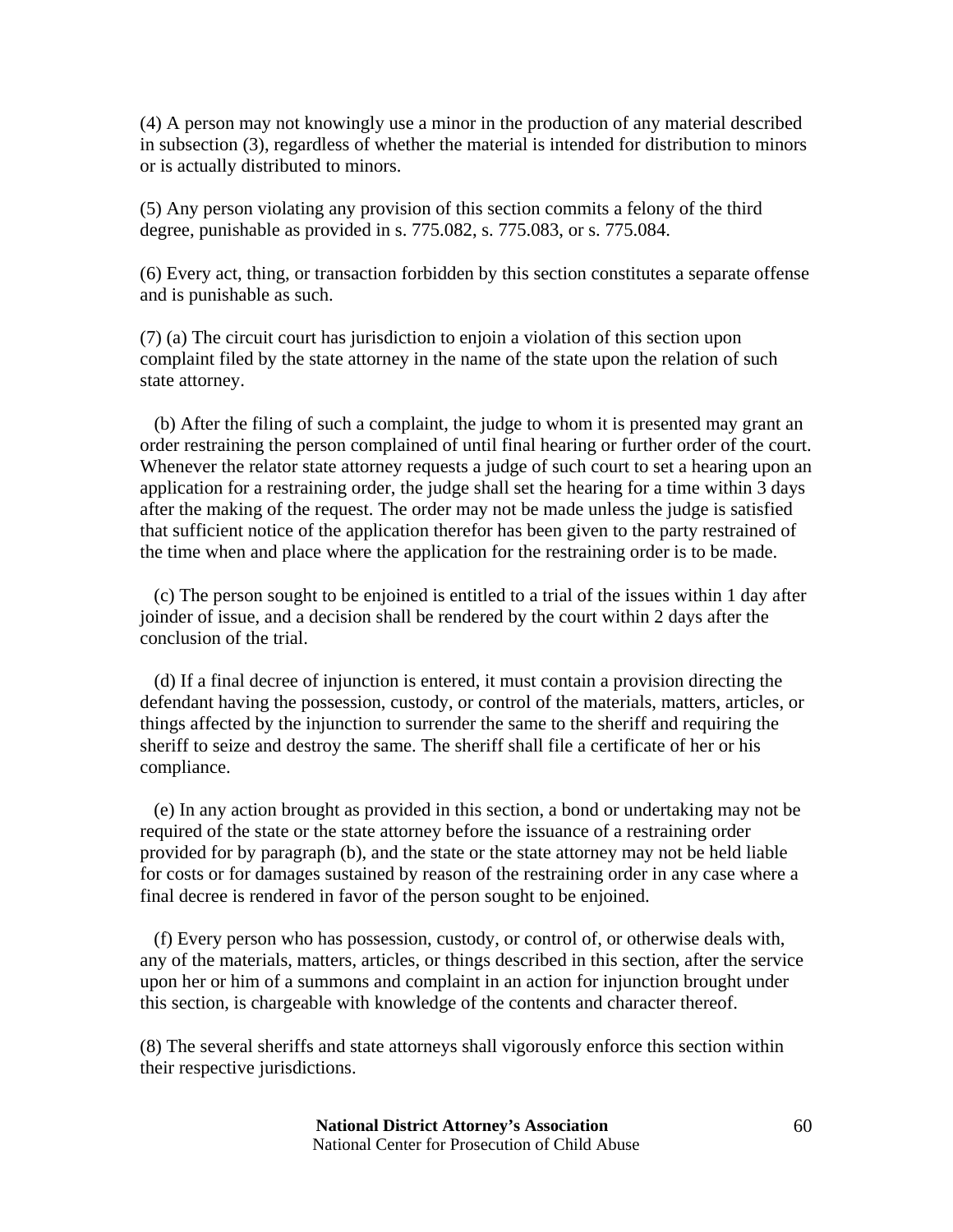(9) This section does not apply to the exhibition of motion pictures, shows, presentations, or other representations regulated under s. 847.013.

#### **FLA. STAT. ANN. § 847.0125 (2009). Retail display of materials harmful to minors prohibited**

(1) *[amended by s. 4, ch. 86-238.] "knowingly" defined.* --As used in this section, "knowingly" means having general knowledge of, reason to know, or a belief or ground for belief which warrants further inspection or inquiry of both:

 (a) The character and content of any material described herein which is reasonably susceptible of examination by the defendant, and

 (b) The age of the minor; however, an honest mistake shall constitute an excuse from liability hereunder if the defendant made a reasonable bona fide attempt to ascertain the true age of such minor.

(2) *Offenses and penalties.* 

 (a) It is unlawful for anyone offering for sale in a retail establishment open to the general public any book, magazine, or other printed material, the cover of which depicts material which is harmful to minors, to knowingly exhibit such book, magazine, or material in such establishment in such a way that it is on open display to, or within the convenient reach of, minors who may frequent the retail establishment. Such items shall, however, be displayed, either individually or collectively, behind an opaque covering which conceals the book, magazine, or other printed material.

 (b) It is unlawful for anyone offering for sale in a retail establishment open to the general public any book, magazine, or other printed material, the content of which exploits, is devoted to, or is principally made up of descriptions or depictions of material which is harmful to minors, to knowingly exhibit such book, magazine, or material in such establishment in such a way that it is within the convenient reach of minors who may frequent the retail establishment.

 (c) A violation of any provision of this section constitutes a misdemeanor of the first degree, punishable as provided in s. 775.082 or s. 775.083.

[Amended by s. 3, ch. 86-38.] Retail display of materials harmful to minors prohibited

(1) *Definitions.* --As used in this section:

 (a) "Deviate sexual intercourse" means sexual conduct between persons not married to each other consisting of contact between the penis and the anus, the mouth and the penis, or the mouth and the vulva.

**National District Attorney's Association**  National Center for Prosecution of Child Abuse (b) "Minor" means any person under the age of 18 years.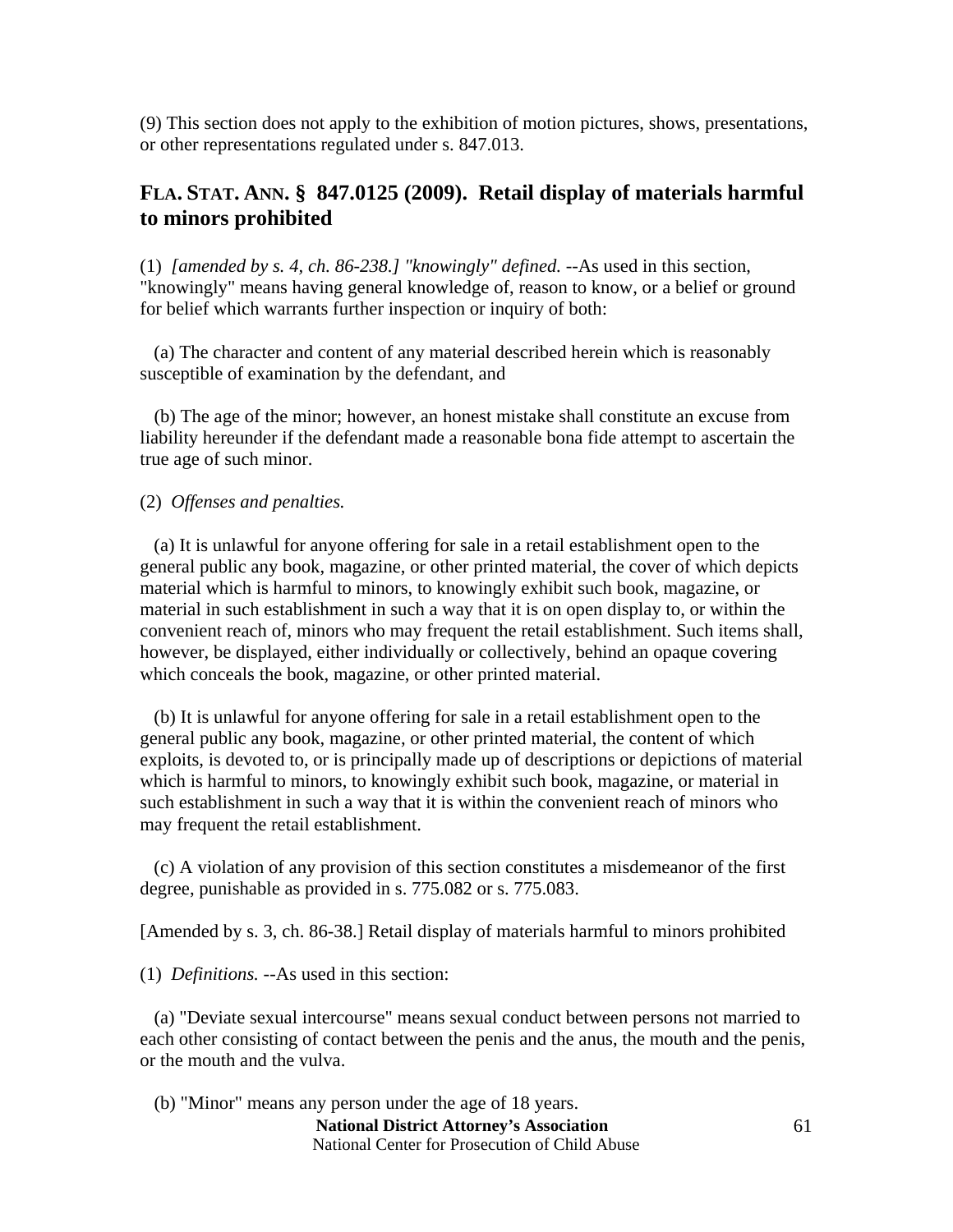(c) "Nudity" means the showing of the human male or female genitals, pubic area, or buttocks with less than a fully opaque covering; the showing of the female breast with less than a fully opaque covering of any portion thereof below the top of the nipple; or the depiction of covered male genitals in a discernibly turgid state.

 (d) "Sadomasochistic abuse" means flagellation or torture by or upon a person, or the condition of being fettered, bound, or otherwise physically restrained, for the purpose of deriving sexual satisfaction from inflicting harm on another or receiving such harm oneself.

 (e) "Sexual battery" means oral, anal, or vaginal penetration by, or union with, the sexual organ of another or the anal or vaginal penetration of another by any other object; however, 'sexual battery" does not include an act done for a bona fide medical purpose.

 (f) "Sexual bestiality" means any sexual act between a person and an animal involving the sex organ of the one and the mouth, anus, or vagina of the other.

 (g) "Sexual conduct" means actual or simulated sexual intercourse, deviate sexual intercourse, sexual bestiality, masturbation, or sadomasochistic abuse; actual lewd exhibition of the genitals; actual physical contact with a person's clothed or unclothed genitals, pubic area, buttocks, or, if such person is a female, breast; or any act or conduct which constitutes sexual battery or simulates that sexual battery is being or will be committed.

 (h) "Sexual excitement" means the condition of human male or female genitals when in a state of sexual stimulation or arousal.

 (i) "Simulated" means the explicit depiction of any of the conduct set forth in paragraph (g) which creates the appearance of such conduct and which exhibits any uncovered portion of the breasts, genitals, or buttocks.

 (j) "Harmful to minors" means that quality of any description, exhibition, presentation, or representation, in whatever form, of nudity, sexual conduct, or sexual excitement when it:

1. Predominantly appeals to the prurient, shameful, or morbid interest of minors;

 2. Is patently offensive to prevailing standards in the adult community as a whole with respect to what is suitable material for minors; and

3. Is without serious literary, artistic, political, or scientific value for minors.

 (k) "Knowingly" means having general knowledge of, reason to know, or a belief or ground for belief which warrants further inspection or inquiry of both: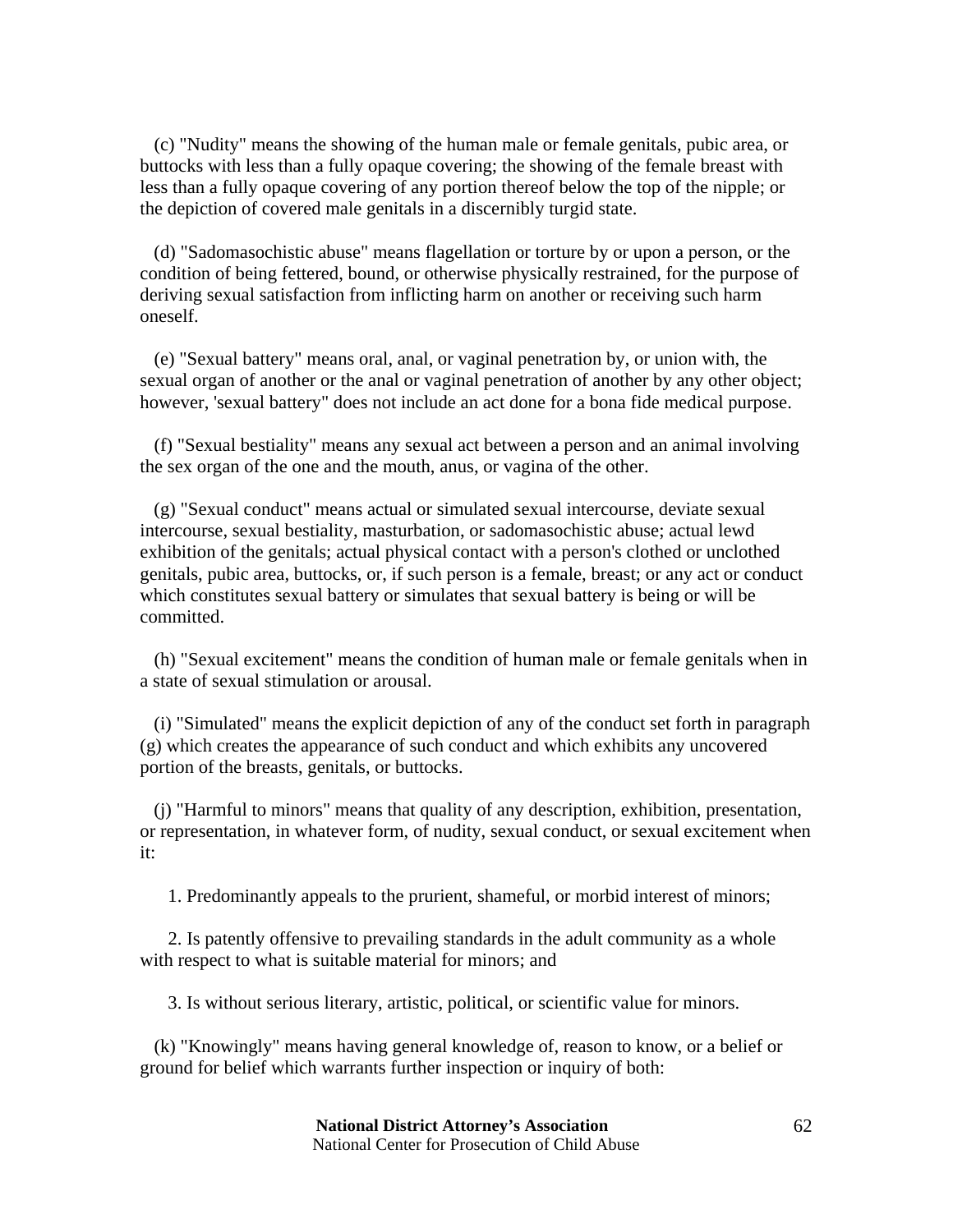1. The character and content of any material described herein which is reasonably susceptible of examination by the defendant, and

 2. The age of the minor; however, an honest mistake shall constitute an excuse from liability hereunder if the defendant made a reasonable bona fide attempt to ascertain the true age of such minor.

#### (2) *Offenses and penalties.*

 (a) It is unlawful for anyone offering for sale in a retail establishment open to the general public any book, magazine, or other printed material, the cover of which depicts nudity which is harmful to minors, to knowingly exhibit such book, magazine, or material in such establishment in such a way that it is on open display to, or within the convenient reach of, minors who may frequent the retail establishment. Such items may, however, be displayed behind an opaque covering which conceals the nudity, provided such items are not within the convenient reach of minors who may frequent the retail establishment.

 (b) It is unlawful for anyone offering for sale in a retail establishment open to the general public any book, magazine, or other printed material, the content of which exploits, is devoted to, or is principally made up of descriptions or depictions of nudity which are harmful to minors, to knowingly exhibit such book, magazine, or material in such establishment in such a way that it is within the convenient reach of minors who may frequent the retail establishment.

 (c) A violation of any provision of this section constitutes a misdemeanor of the first degree, punishable as provided in s. 775.082 or s. 775.083.

## **FLA. STAT. ANN. § 847.013 (2009). Exposing minors to harmful motion pictures, exhibitions, shows, presentations, or representations**

(1) *"knowingly" defined.* --As used in this section "knowingly" means having general knowledge of, reason to know, or a belief or ground for belief which warrants further inspection or inquiry of both:

 (a) The character and content of any motion picture described herein which is reasonably susceptible of examination by the defendant, or the character of any exhibition, presentation, representation, or show described herein, other than a motion picture show, which is reasonably susceptible of being ascertained by the defendant; and

(b) The age of the minor.

(2) *Minor's age.* --A person's ignorance of a minor's age, a minor's misrepresentation of his or her age, a bona fide belief of a minor's age, or a minor's consent may not be raised as a defense in a prosecution for a violation of this section.

(3) (a) *Offenses and penalties.* --A person may not knowingly exhibit for a monetary

**National District Attorney's Association**  National Center for Prosecution of Child Abuse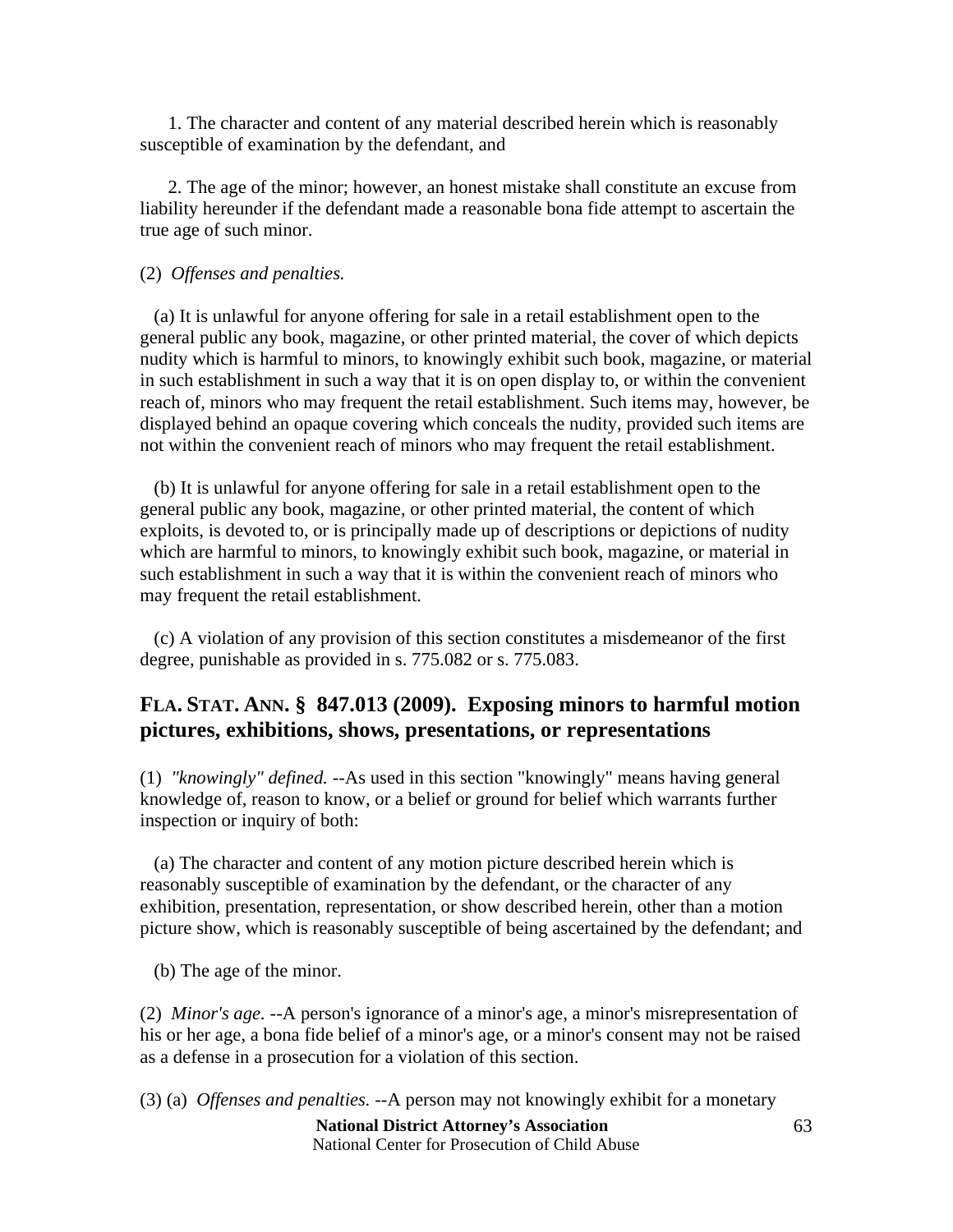consideration to a minor or knowingly sell or rent a videotape of a motion picture to a minor or knowingly sell to a minor an admission ticket or pass or knowingly admit a minor for a monetary consideration to premises whereon there is exhibited a motion picture, exhibition, show, representation, or other presentation which, in whole or in part, depicts nudity, sexual conduct, sexual excitement, sexual battery, bestiality, or sadomasochistic abuse and which is harmful to minors.

 (b) A person may not knowingly rent or sell, or loan to a minor for monetary consideration, a videocassette or a videotape of a motion picture, or similar presentation, which, in whole or in part, depicts nudity, sexual conduct, sexual excitement, sexual battery, bestiality, or sadomasochistic abuse and which is harmful to minors.

 (c) The provisions of paragraph (a) do not apply to a minor when the minor is accompanied by his or her parents or either of them.

 (d) A minor may not falsely represent to the owner of any premises mentioned in paragraph (a), or to the owner's agent, or to any person mentioned in paragraph (b), that the minor is 17 years of age or older, with the intent to procure the minor's admission to such premises, or the minor's purchase or rental of a videotape, for a monetary consideration.

 (e) A person may not knowingly make a false representation to the owner of any premises mentioned in paragraph (a), or to the owner's agent, or to any person mentioned in paragraph (b), that he or she is the parent of any minor or that any minor is 17 years of age or older, with intent to procure the minor's admission to the premises or to aid the minor in procuring admission thereto, or to aid or enable the minor's purchase or rental of a videotape, for a monetary consideration.

 (f) A violation of any provision of this subsection constitutes a misdemeanor of the first degree, punishable as provided in s. 775.082 or s. 775.083.

#### (4) *Injunctive proceedings.*

 (a) The circuit court has jurisdiction to enjoin a threatened violation of subsection (2) upon complaint filed by the state attorney in the name of the state upon the relation of such state attorney.

 (b) After the filing of such a complaint, the judge to whom it is presented may grant an order restraining the person or persons complained of until final hearing or further order of the court. Whenever the relator requests a judge of the court to set a hearing upon an application for a restraining order, the judge shall set the hearing for a time within 3 days after the making of the request. An order may not be made unless the judge is satisfied that sufficient notice of the application therefor has been given to the person or persons restrained of the time when and place where the application for the restraining order is to be heard. However, the notice shall be dispensed with when it is manifest to the judge, from the allegations of a sworn complaint or independent affidavit, sworn to by the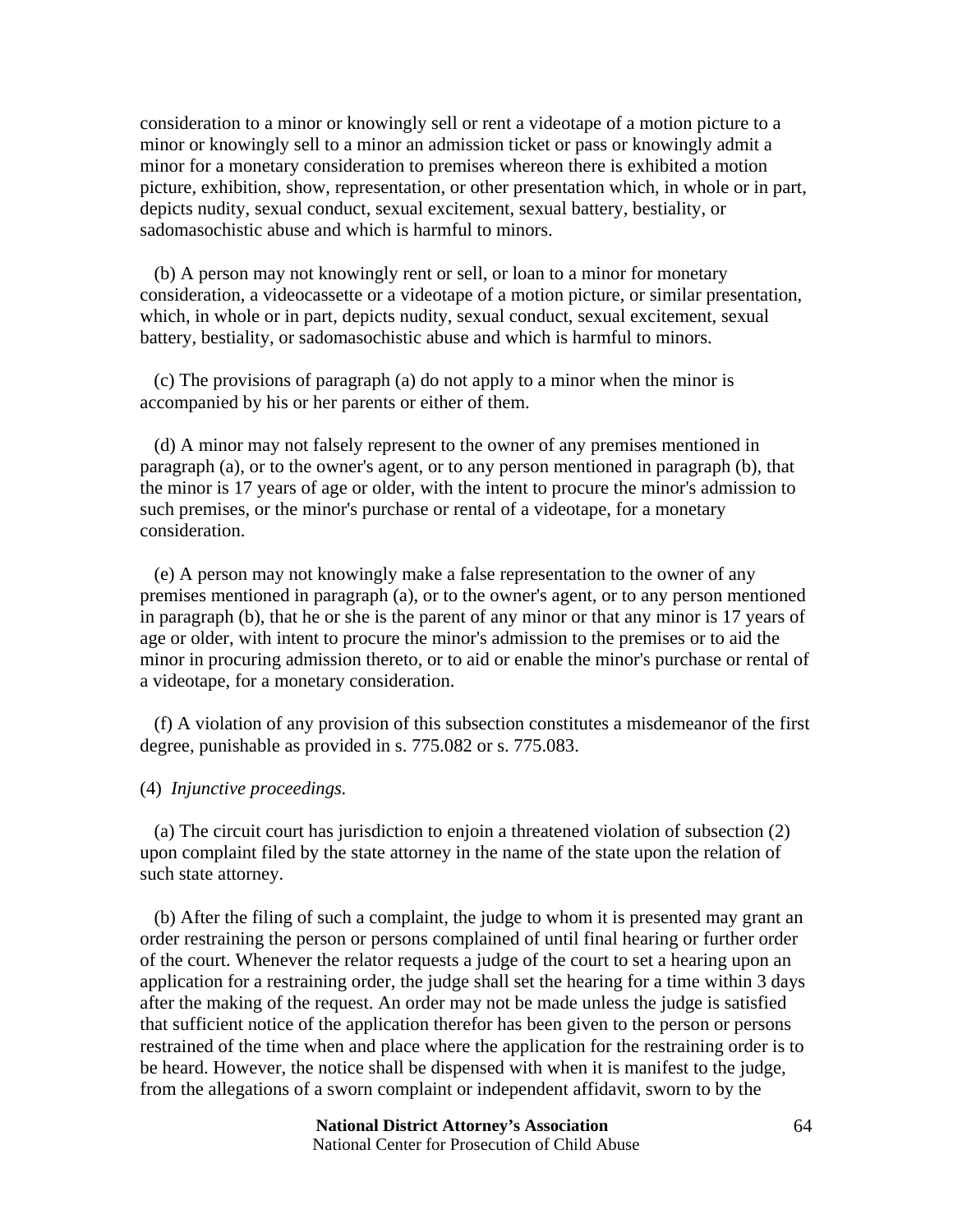relator or by some person associated with him or her in the field of law enforcement and filed by the relator, that the apprehended violation will be committed if an immediate remedy is not afforded.

 (c) The person or persons sought to be enjoined are entitled to a trial of the issues within 1 day after joinder of issue, and a decision shall be rendered by the court within 2 days after the conclusion of the trial.

 (d) In any action brought as provided in this section, a bond or undertaking is not required of the state or the relator state attorney before the issuance of a restraining order provided for by this section, and there is no liability on the part of the state or the relator state attorney for costs or damages sustained by reason of such restraining order in any case in which a final decree is rendered in favor of the person or persons sought to be enjoined.

 (e) Every person who has possession, custody, or control of, or otherwise deals with, any motion picture, exhibition, show, representation, or presentation described in this section, after the service upon him or her of a summons and complaint in an action for injunction brought under this section, is chargeable with knowledge of the contents or character thereof.

(5) *Legislative intent.* --In order to make the application and enforcement of this section uniform throughout the state, it is the intent of the Legislature to preempt the field, to the exclusion of counties and municipalities, insofar as it concerns exposing persons under 17 years of age to harmful motion pictures, exhibitions, shows, representations, presentations, and commercial or sexual exploitation. To that end, it is hereby declared that every county ordinance and every municipal ordinance adopted prior to July 1, 1969, and relating to such subject shall stand abrogated and unenforceable on and after such date and that no county, municipality, or consolidated county-municipal government shall have the power to adopt any ordinance relating to that subject on or after such effective date.

### **FLA. STAT. ANN. § 847.0133 (2009). Protection of minors; prohibition of certain acts in connection with obscenity; penalty**

(1) A person may not knowingly sell, rent, loan, give away, distribute, transmit, or show any obscene material to a minor. For purposes of this section 'obscene material" means any obscene book, magazine, periodical, pamphlet, newspaper, comic book, story paper, written or printed story or article, writing paper, card, picture, drawing, photograph, motion picture film, figure, image, videotape, videocassette, phonograph record, or wire or tape or other recording, or any written, printed, or recorded matter of any such character which may or may not require mechanical or other means to be transmuted into auditory, visual, or sensory representations of such character, or any article or instrument for obscene use, or purporting to be for obscene use or purpose. The term 'obscene" has the same meaning as set forth in s. 847.001.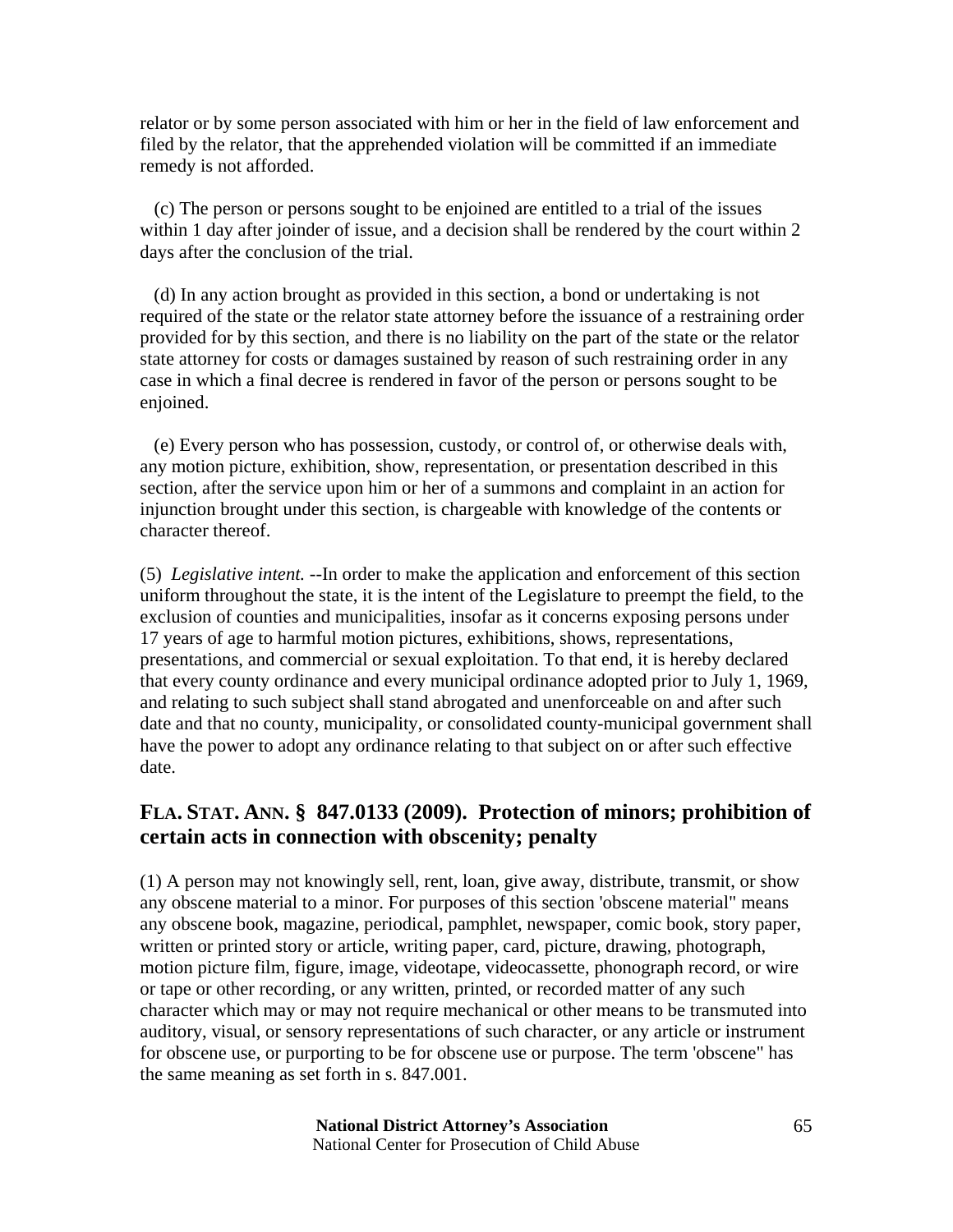(2) As used in this section "knowingly" has the same meaning set forth in s. 847.012(1). A "minor" is any person under the age of 18 years.

(3) A violation of the provisions of this section constitutes a felony of the third degree, punishable as provided in s. 775.082 or s. 775.083.

## **FLA. STAT. ANN. § 847.06 (2009). Obscene matter; transportation into state prohibited; penalty**

(1) Whoever knowingly transports into the state or within the state for the purpose of sale or distribution any obscene book; magazine; periodical; pamphlet; newspaper; comic book; story; paper; written or printed story or article; writing; paper; card; picture; drawing; photograph; motion picture film; figure; image; phonograph record, or wire or tape or other recording, or other article capable of producing sound; or any other matter of obscene character shall be guilty of a misdemeanor of the first degree, punishable as provided in s. 775.082 or s. 775.083.

(2) When any person is convicted of a violation of this section, the court in its judgment of conviction may, in addition to the penalty prescribed, order the confiscation and disposal of such items described herein which were found in the possession or under the immediate control of such person at the time of his or her arrest.

### **FLA. STAT. ANN. § 847.07 (2009). Wholesale promotion of obscene materials; penalties**

(1) As used in this section, "wholesale promote" means to manufacture, issue, sell, provide, deliver, transfer, transmit, publish, distribute, circulate, or disseminate, or offer or agree to do the same, with or without consideration, for purposes of resale or redistribution.

(2) Any person who knowingly wholesale promotes any obscene matter or performance, or in any manner knowingly hires, employs, uses, or permits any person to wholesale promote or assist in wholesale promoting any obscene matter or performance, is guilty of a felony of the third degree, punishable as provided in s. 775.082, s. 775.083, or s. 775.084.

(3) No person shall, as a condition to sale, allocation, consignment, or delivery for resale of any matter or performance, require that the purchaser or consignee receive for resale any other matter or performance reasonably believed by the purchaser or consignee to be obscene; and no person shall deny or revoke any franchise, or threaten to do so, or impose or threaten to impose any penalty, financial or otherwise, by reason of the refusal or failure of any person to accept any such matter or by reason of the return thereof. Whoever violates this subsection is guilty of a felony of the third degree, punishable as provided in s. 775.082, s. 775.083, or s. 775.084.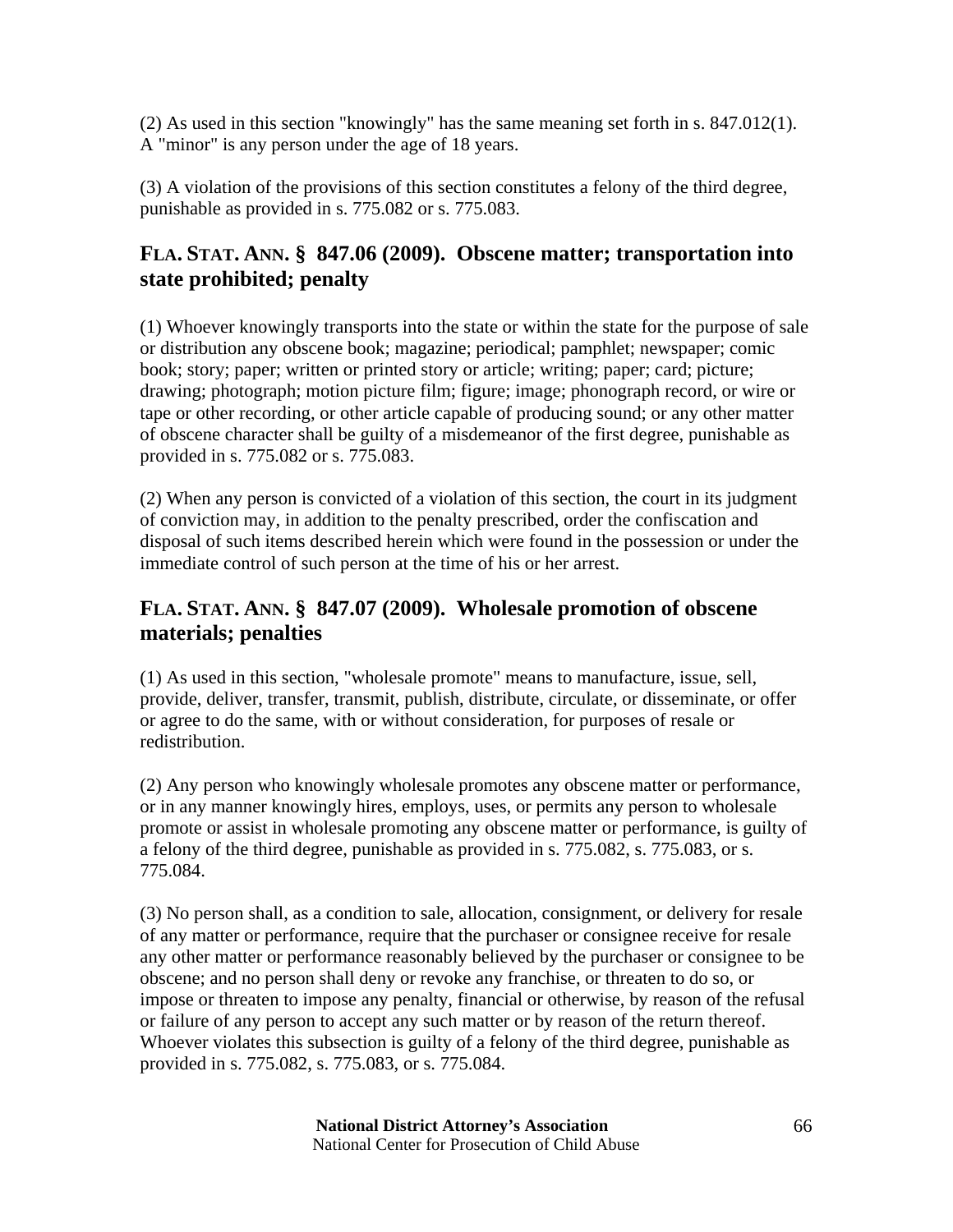# **GEORGIA**

### **GA. CODE ANN. § 16-12-80 (2010). Distributing obscene material; obscene material defined; penalty**

(a) A person commits the offense of distributing obscene material when he sells, lends, rents, leases, gives, advertises, publishes, exhibits, or otherwise disseminates to any person any obscene material of any description, knowing the obscene nature thereof, or offers to do so, or possesses such material with the intent to do so, provided that the word "knowing," as used in this Code section, shall be deemed to be either actual or constructive knowledge of the obscene contents of the subject matter; and a person has constructive knowledge of the obscene contents if he has knowledge of facts which would put a reasonable and prudent person on notice as to the suspect nature of the material; provided, however, that the character and reputation of the individual charged with an offense under this law, and, if a commercial dissemination of obscene material is involved, the character and reputation of the business establishment involved may be placed in evidence by the defendant on the question of intent to violate this law. Undeveloped photographs, molds, printing plates, and the like shall be deemed obscene notwithstanding that processing or other acts may be required to make the obscenity patent or to disseminate it.

(b) Material is obscene if:

 (1) To the average person, applying contemporary community standards, taken as a whole, it predominantly appeals to the prurient interest, that is, a shameful or morbid interest in nudity, sex, or excretion;

 (2) The material taken as a whole lacks serious literary, artistic, political, or scientific value; and

 (3) The material depicts or describes, in a patently offensive way, sexual conduct specifically defined in subparagraphs (A) through (E) of this paragraph:

 (A) Acts of sexual intercourse, heterosexual or homosexual, normal or perverted, actual or simulated;

(B) Acts of masturbation;

(C) Acts involving excretory functions or lewd exhibition of the genitals;

(D) Acts of bestiality or the fondling of sex organs of animals; or

 (E) Sexual acts of flagellation, torture, or other violence indicating a sadomasochistic sexual relationship.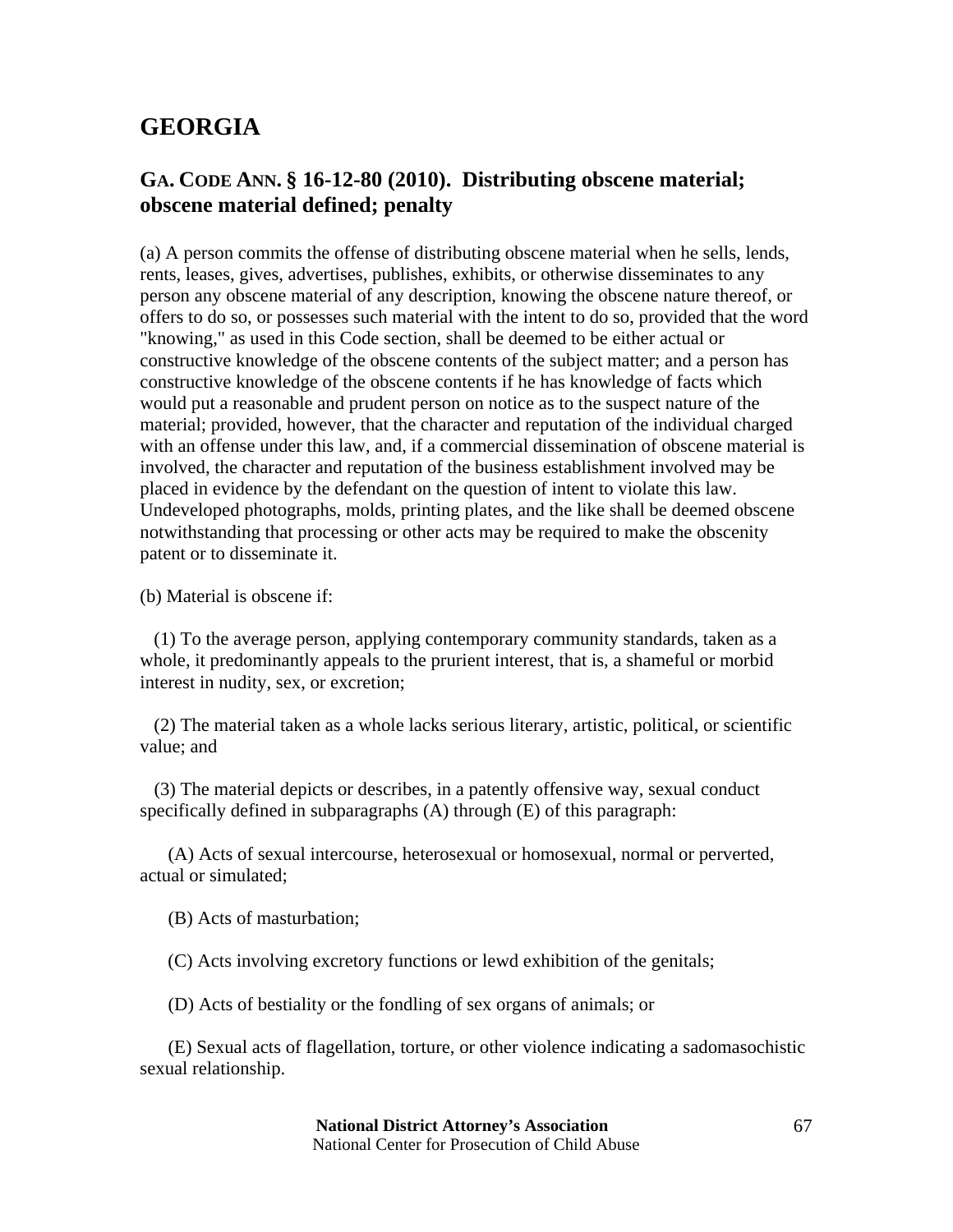(c) Any device designed or marketed as useful primarily for the stimulation of human genital organs is obscene material under this Code section.

(d) Material not otherwise obscene may be obscene under this Code section if the distribution thereof, the offer to do so, or the possession with the intent to do so is a commercial exploitation of erotica solely for the sake of their prurient appeal.

(e) It is an affirmative defense under this Code section that dissemination of the material was restricted to:

 (1) A person associated with an institution of higher learning, either as a member of the faculty or a matriculated student, teaching or pursuing a course of study related to such material; or

 (2) A person whose receipt of such material was authorized in writing by a licensed medical practitioner or psychiatrist.

(f) A person who commits the offense of distributing obscene material shall be guilty of a misdemeanor of a high and aggravated nature.

## **GA. CODE ANN. § 16-12-81 (2009). Distribution of material depicting nudity or sexual conduct; penalty**

(a) A person commits the offense of distributing material depicting nudity or sexual conduct when he sends unsolicited through the mail or otherwise unsolicited causes to be delivered material depicting nudity or sexual conduct to any person or residence or office unless there is imprinted upon the envelope or container of such material in not less than eight-point boldface type the following notice:

 "Notice -- The material contained herein depicts nudity or sexual conduct. If the viewing of such material could be offensive to the addressee, this container should not be opened but returned to the sender."

(b) As used within this Code section, the term:

 (1) "Nudity" means the showing of the human male or female genitals, pubic area, or buttocks with less than a full opaque covering or the depiction of covered male genitals in a discernibly turgid state.

 (2) "Sexual conduct" means acts of masturbation, homosexuality, sodomy, sexual intercourse, or physical contact with a person's clothed or unclothed genitals, pubic area, buttocks, or, if the person is female, breast.

(c) A person who commits the offense of distributing material depicting nudity or sexual conduct, upon conviction thereof, shall be punished by imprisonment for not less than one nor more than three years or by a fine not to exceed \$10,000.00, or both.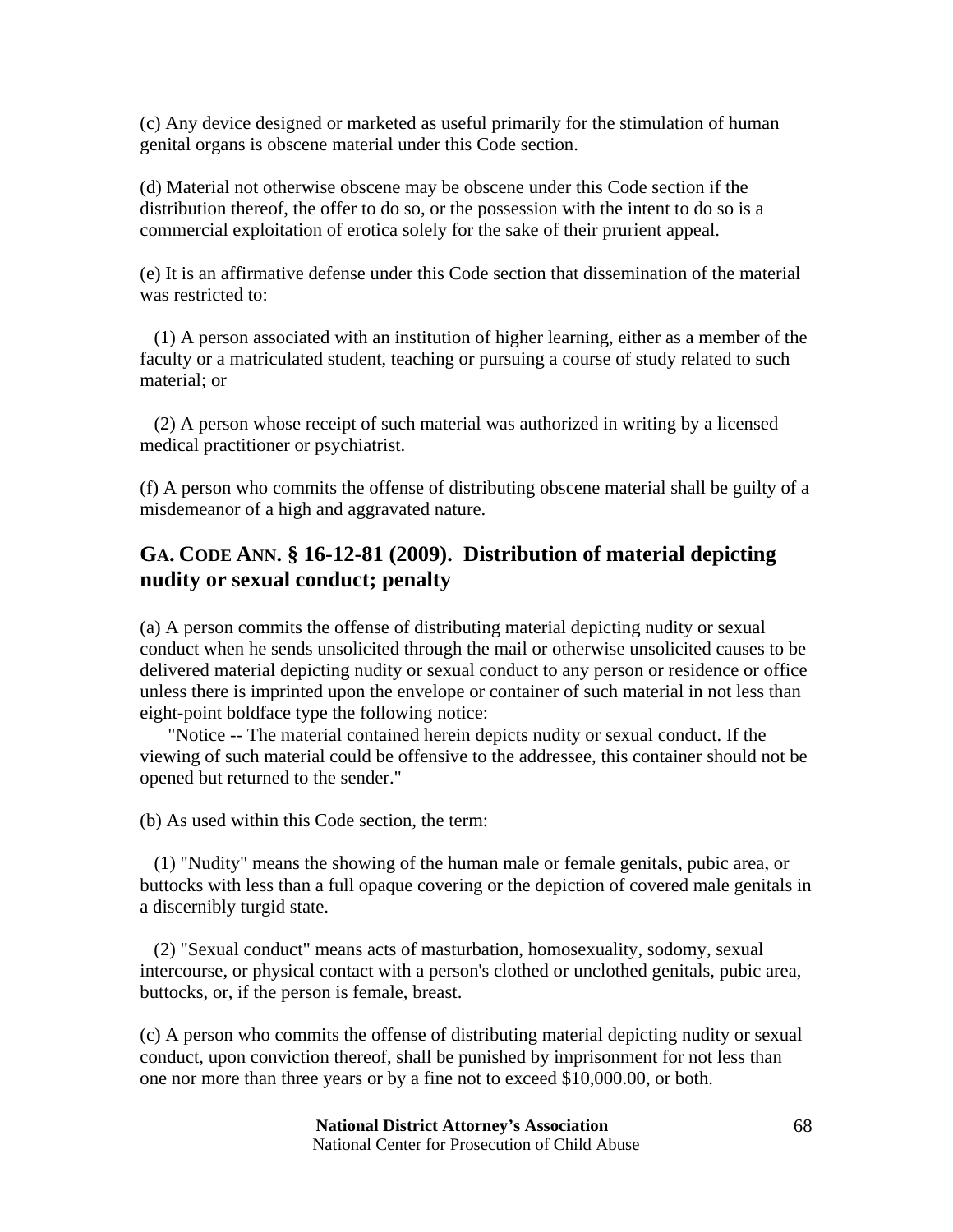### **GA. CODE ANN. § 16-12-82 (2009). Public nuisances**

The use of any premises in violation of any of the provisions of this part shall constitute a public nuisance.

### **GA. CODE ANN. § 16-12-83 (2009). Contraband**

Any materials declared to be obscene by this part and advertisements for such materials are declared to be contraband.

# **HAWAII**

### **HAW. REV. STAT. ANN. § 712-1210 (2010). Definition of terms in this part**

In this part, unless a different meaning is required:

"Age verification records of sexually exploited individuals" means individually identifiable records pertaining to every sexually exploited individual provided to patrons or customers of a public establishment or in a private club or event. Such records shall include:

 (1) Each sexually exploited individual's name and date of birth, as ascertained by an examination of the individual's valid driver's license, official state identification card, or passport;

 (2) A certified copy of each sexually exploited individual's driver's license, official state identification card, or passport; and

 (3) Any name ever used by each sexually exploited individual including but not limited to maiden name, aliases, nicknames, stage names, or professional names.

"Age verification records of sexual performers" means individually identifiable records pertaining to every sexual performer portrayed in a visual depiction of sexual conduct, which include:

 (1) Each performer's name and date of birth, as ascertained by the producer's personal examination of a performer's valid driver's license, official state identification card, or passport;

 (2) A certified copy of each performer's valid driver's license, official state identification card, or passport; and

(3) Any name ever used by each performer including, but not limited to, maiden name,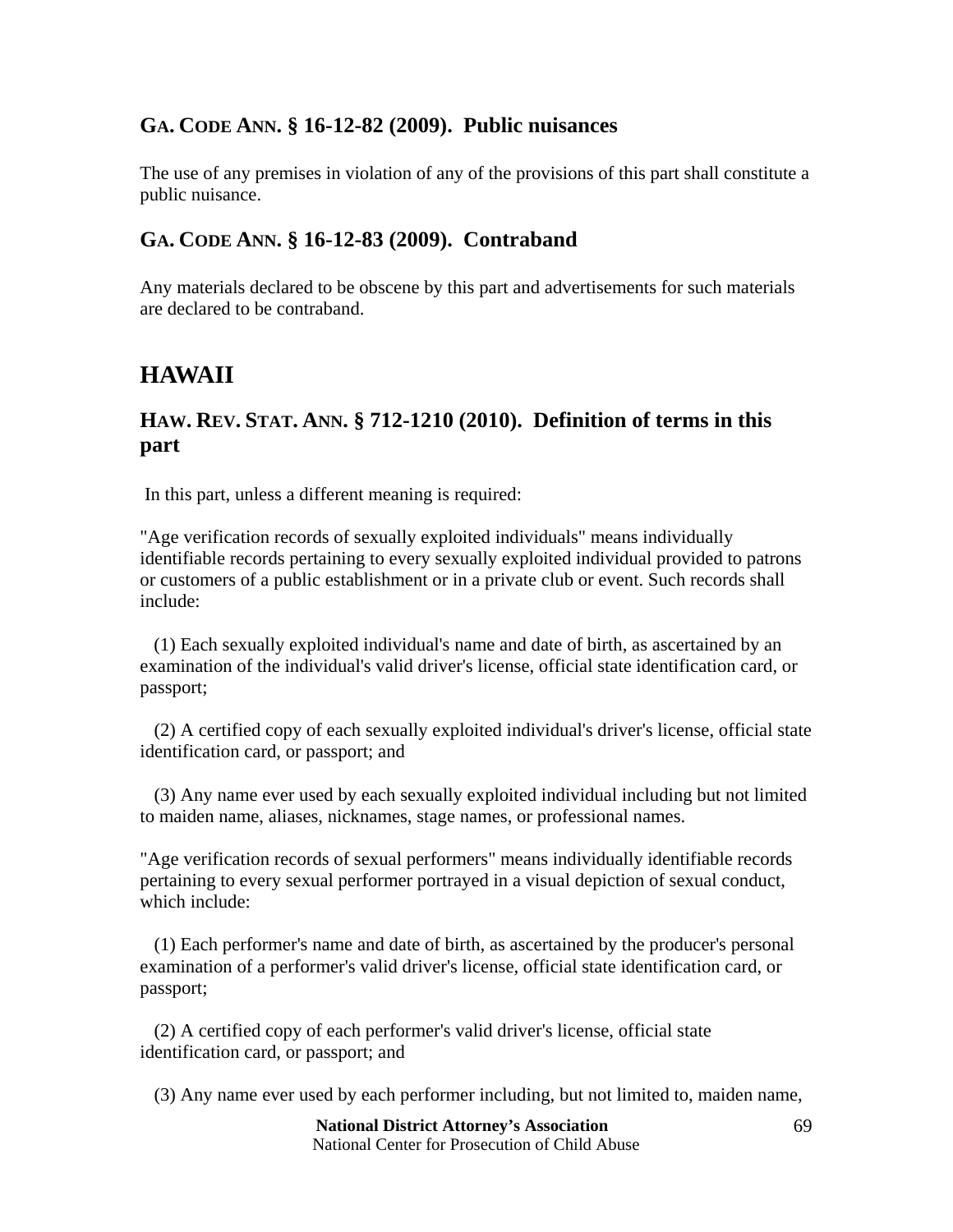alias, nickname, stage name, or professional name.

"Community standards" means the standards of the State.

"Disseminate" means to manufacture, issue, publish, sell, lend, distribute, transmit, exhibit, or present material or to offer or agree to do the same.

"Erotic or nude massager" means a nude person providing massage services with or without a license.

"Exotic or nude dancer" means a person performing, dancing, or entertaining in the nude, and includes patrons participating in a contest or receiving instruction in nude dancing.

"Intent to profit" means the intent to obtain monetary gain.

"Material" means any printed matter, visual representation, or sound recording, and includes but is not limited to books, magazines, motion picture films, pamphlets, newspapers, pictures, photographs, drawings, sculptures, and tape or wire recordings.

"Minor" means any person less than sixteen years old.

"Nude" means unclothed or in attire, including but not limited to sheer or see-through attire, so as to expose to view any portion of the pubic hair, anus, cleft of the buttocks, genitals or any portion of the female breast below the top of the areola.

"Performance" means any play, motion picture film, dance, or other exhibition performed before an audience.

"Pornographic." Any material or performance is "pornographic" if all of the following coalesce:

 (1) The average person, applying contemporary community standards would find that, taken as a whole, it appeals to the prurient interest.

(2) It depicts or describes sexual conduct in a patently offensive way.

(3) Taken as a whole, it lacks serious literary, artistic, political, or scientific merit.

"Pornographic for minors." Any material or performance is "pornographic for minors" if:

 (1) It is primarily devoted to explicit and detailed narrative accounts of sexual excitement, sexual conduct, or sadomasochistic abuse; and:

 (a) It is presented in such a manner that the average person applying contemporary community standards, would find that, taken as a whole, it appeals to a minor's prurient interest; and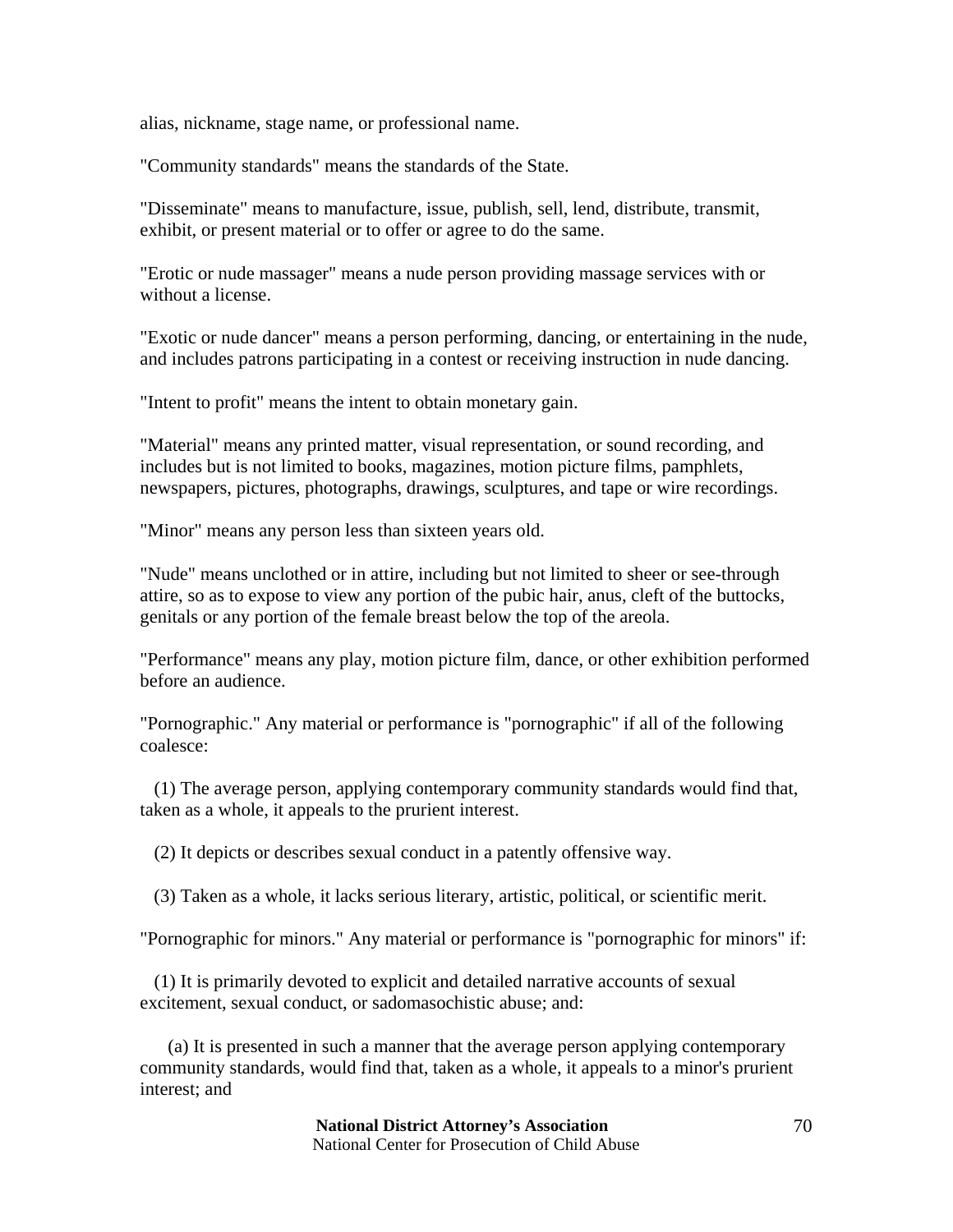(b) Taken as a whole, it lacks serious literary, artistic, political, or scientific value; or

 (2) It contains any photograph, drawing, or similar visual representation of any person of the age of puberty or older revealing such person with less than a fully opaque covering of his or her genitals and pubic area, or depicting such person in a state of sexual excitement or engaged in acts of sexual conduct or sadomasochistic abuse; and:

 (a) It is presented in such a manner that the average person, applying contemporary community standards, would find that, taken as a whole, it appeals to a minor's prurient interest; and

(b) Taken as a whole, it lacks serious literary, artistic, political, or scientific value.

"Produces" means to manufacture or publish any pornographic performance, book, magazine, periodical, film, videotape, computer image, or other similar matter and includes the duplication, reproduction, or reissuing of any such matter, but does not include mere distribution or any other activity that does not involve hiring, contracting for, managing, or otherwise arranging for the participation of the performers depicted.

"Sadomasochistic abuse" means flagellation or torture by or upon a person as an act of sexual stimulation or gratification.

"Sexual conduct" means acts of masturbation, homosexuality, lesbianism, bestiality, sexual intercourse or physical contact with a person's clothed or unclothed genitals, pubic area, buttocks, or the breast or breasts of a female for the purpose of sexual stimulation, gratification, or perversion.

"Sexual excitement" means the condition of the human male or female genitals when in a state of sexual stimulation or arousal.

"Sexually exploited individuals" means erotic or nude massagers and exotic or nude dancers.

"Sexual performer" includes any person portrayed in a pornographic visual depiction engaging in, or assisting another person to engage in, sexual conduct.

#### **HAW. REV. STAT. ANN. § 712-1211 (2010). Displaying indecent matter**

(1) A person commits the offense of displaying indecent matter if the person knowingly or recklessly displays on any sign, billboard, or other object visible from any street, highway, or public sidewalk, a photograph, drawing, sculpture, or similar visual representation of any person of the age of puberty or older:

 (a) Which reveals the person with less than a fully opaque covering over his or her genitals, pubic area, or buttocks, or depicting the person in a state of sexual excitement or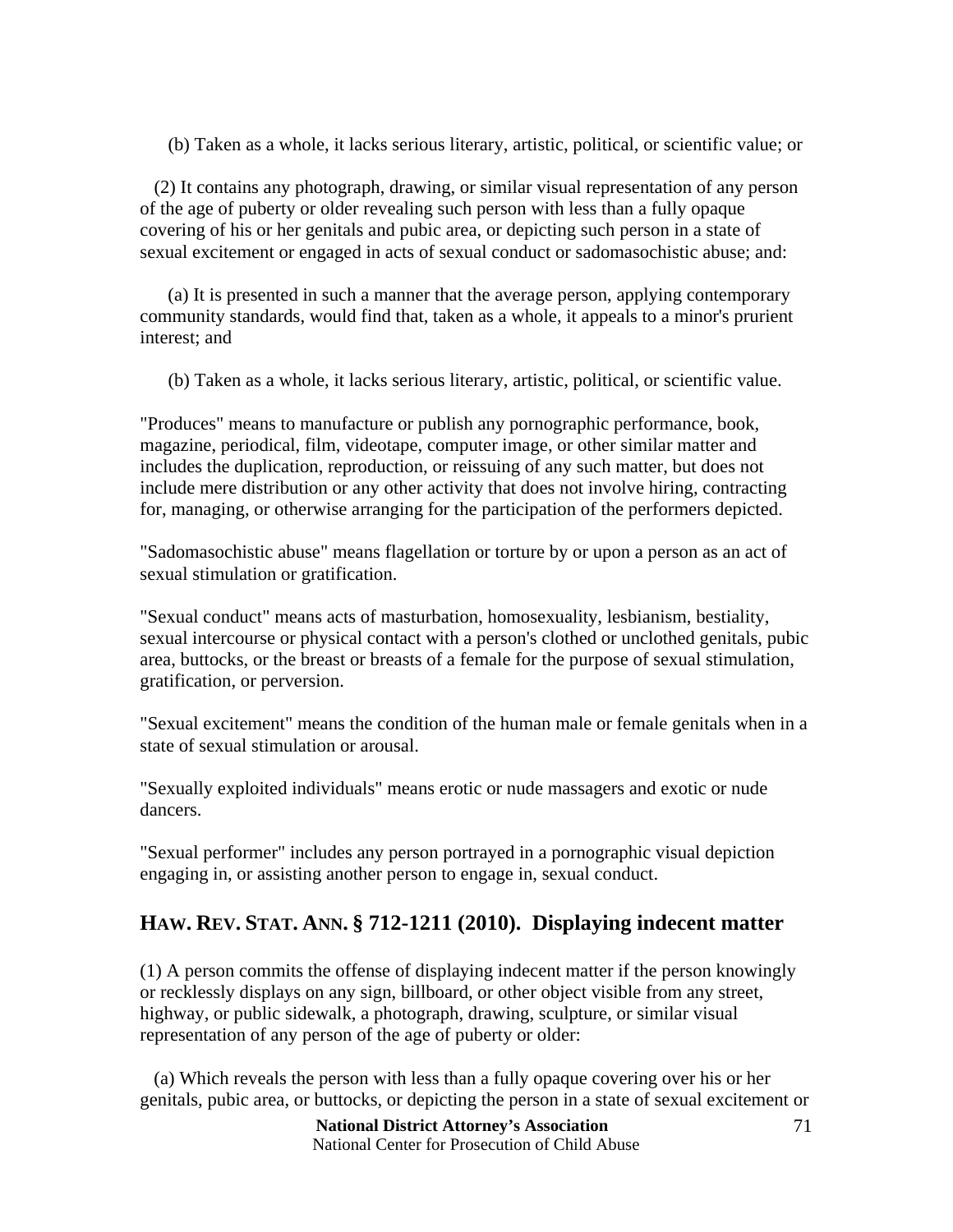engaged in an act of sexual conduct or sadomasochistic abuse; and

- (b) Which is presented in such a manner as to exploit lust; and
- (c) Which lacks serious literary, artistic, political, or scientific value.

(2) Displaying indecent material is a petty misdemeanor.

### **HAW. REV. STAT. ANN. § 712-1213 (2010). Displaying indecent material; prima facie evidence**

The fact that a person engaged in the conduct specified by section 712-1211 is prima facie evidence that the person engaged in that conduct with knowledge of or in reckless disregard of the character, content, or connotation of the material which is displayed.

## **HAW. REV. STAT. ANN. § 712-1214 (2010). Promoting pornography**

 (1) A person commits the offense of promoting pornography if, knowing its content and character, the person:

(a) Disseminates for monetary consideration any pornographic material; or

 (b) Produces, presents, or directs pornographic performances for monetary consideration; or

 (c) Participates for monetary consideration in that portion of a performance which makes it pornographic.

(2) Promoting pornography is a misdemeanor.

### **HAW. REV. STAT. ANN. § 712-1215 (2010). Promoting pornography for minors**

(1) A person commits the offense of promoting pornography for minors if:

 (a) Knowing its character and content, the person disseminates to a minor material which is pornographic for minors; or

 (b) Knowing the character and content of a motion picture film or other performance which, in whole or in part, is pornographic for minors, the person:

(i) Exhibits such motion picture film or other performance to a minor; or

 (ii) Sells to a minor an admission ticket or pass to premises where there is exhibited or to be exhibited such motion picture film or other performance; or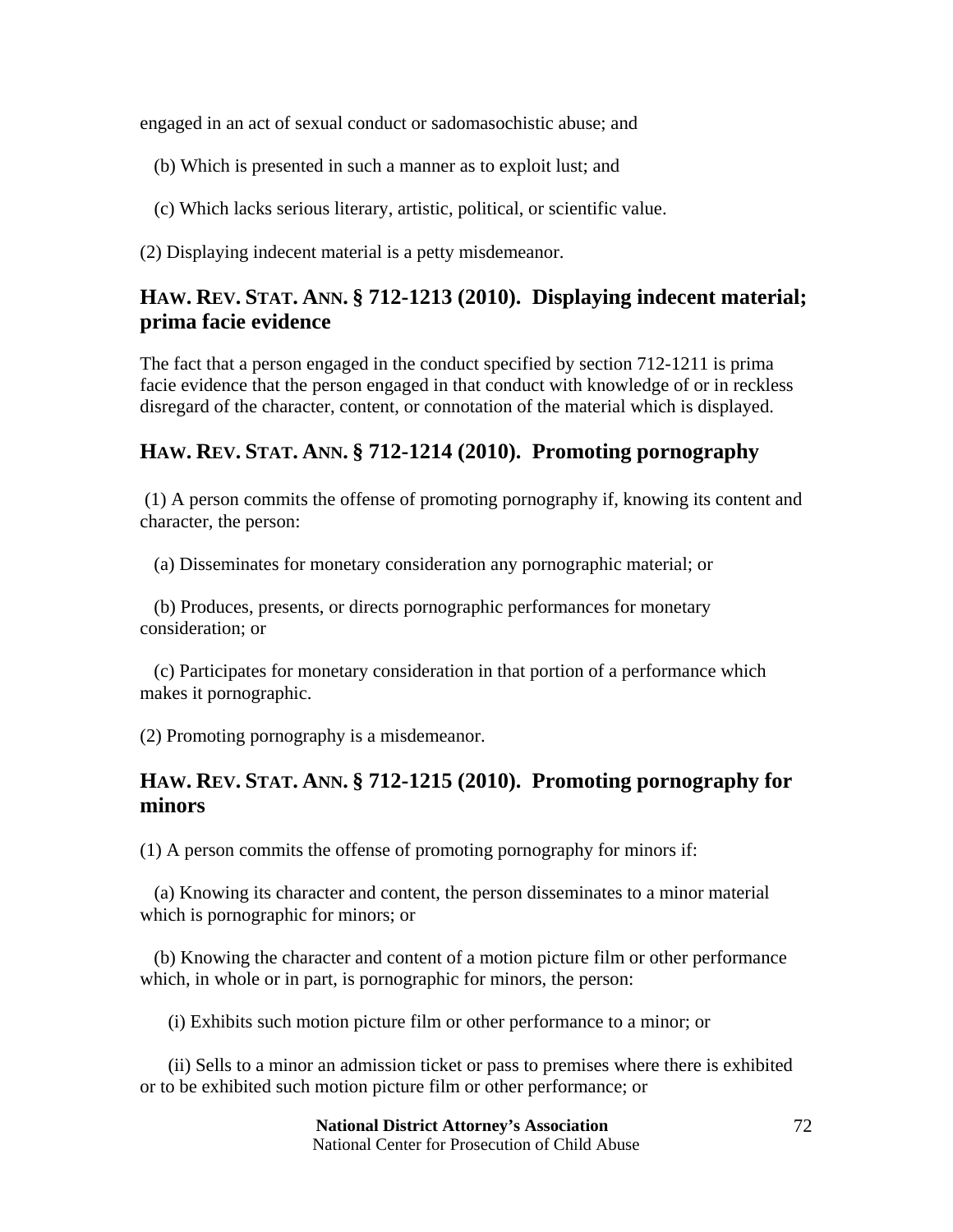(iii) Admits a minor to premises where there is exhibited or to be exhibited such motion picture film or other performance.

(2) Subsection (1) does not apply to a parent, guardian, or other person in loco parentis to the minor or to a sibling of the minor, or to a person who commits any act specified therein in the person's capacity and within the scope of the person's employment as a member of the staff of any public library.

(3) Promoting pornography for minors is a class C felony.

# **HAW. REV. STAT. ANN. § 712-1216 (2010). Promoting pornography; prima facie evidence**

(1) The fact that a person engaged in the conduct specified by sections 712-1214 or 712- 1215 is prima facie evidence that the person engaged in that conduct with knowledge of the character and content of the material disseminated or the performance produced, presented, directed, participated in, exhibited, or to be exhibited.

(2) In a prosecution under section 712-1215, the fact that the person:

(a) To whom material pornographic for minors was disseminated, or

(b) To whom a performance pornographic for minors was exhibited, or

 (c) To whom an admission ticket or pass was sold to premises where there was or was to have been exhibited such performance, or

 (d) Who was admitted to premises where there was or was to have been such performance,

was at that time, a minor, is prima facie evidence that the defendant knew the person to be a minor.

# **HAW. REV. STAT. ANN. § 712-1217 (2010). Open lewdness**

 (1) A person commits the offense of open lewdness if in a public place the person does any lewd act which is likely to be observed by others who would be affronted or alarmed.

(2) Open lewdness is a petty misdemeanor.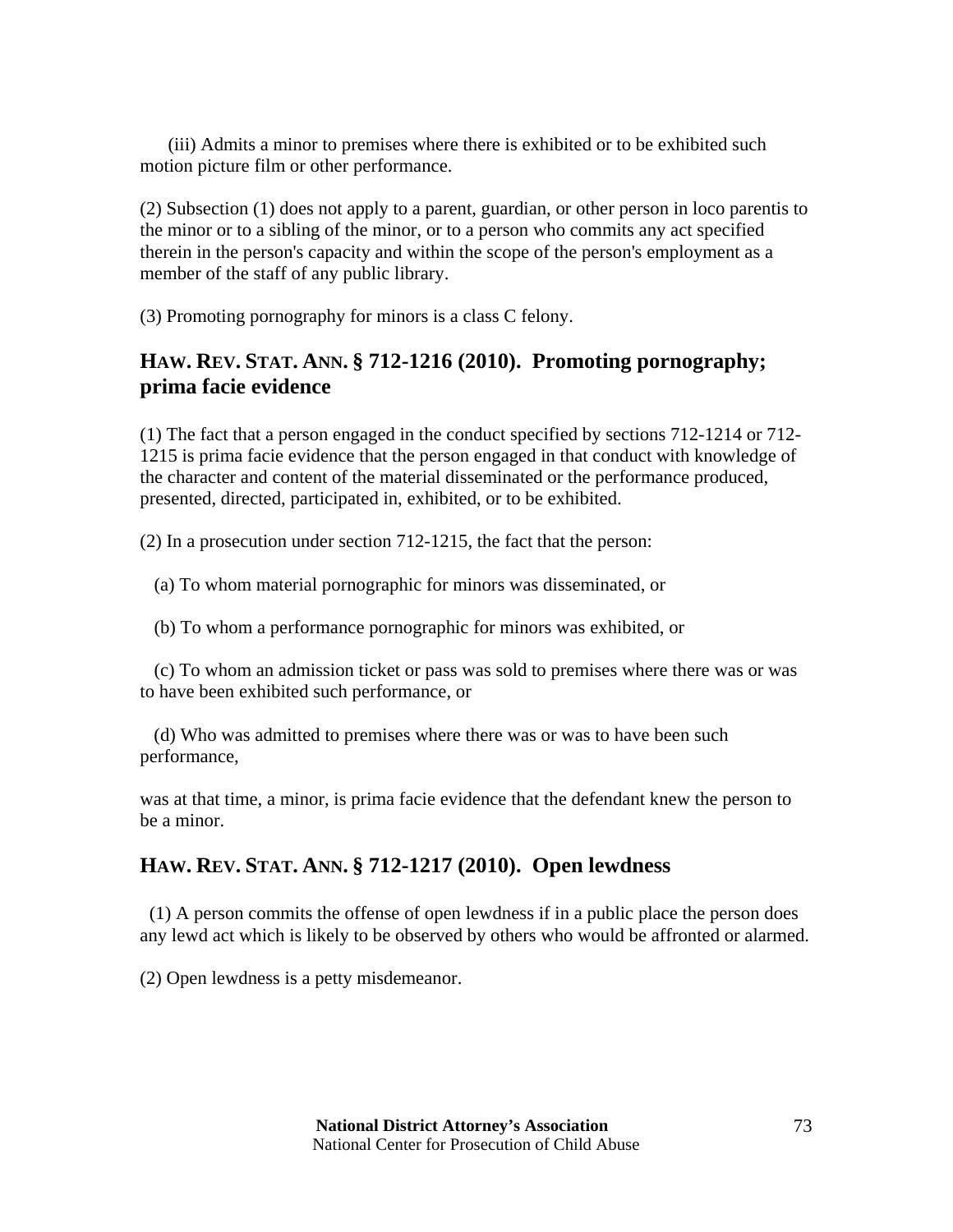# **HAW. REV. STAT. ANN. § 712-1219.5 (2010). Disseminating visual depiction of sexual conduct without affixed information disclosing location of age verification records of sexual performers**

 (1) A person commits the offense of disseminating visual depiction of sexual conduct without affixed information disclosing location of age verification records of sexual performers if the person knowingly disseminates, sells, or otherwise transfers, or offers for sale or transfer, any book, magazine, periodical, film, videotape, computer image, or other matter that contains one or more visual depictions made after June 30, 2002, of sexual conduct, and that does not have affixed thereto a statement describing where the age verification records required by section 712-1218 may be located; provided that this section shall not be construed to impose a duty upon any persons to determine the accuracy of the contents of the affixed statement or of the records required to be kept at that location.

(2) Disseminating visual depiction of sexual conduct without affixed information disclosing location of age verification records of sexual performers is a misdemeanor.

# **IDAHO**

### **IDAHO CODE ANN. § 18-4101 (2010). Definitions**

The following definitions are applicable to this act:

(A) "Obscene" material means any matter:

 (1) which the average person, applying contemporary community standards, would find, when considered as a whole, appeals to the prurient interest; and

(2) which depicts or describes patently offensive representations or descriptions of:

(a) ultimate sexual acts, normal or perverted, actual or simulated; or

 (b) masturbation, excretory functions, or lewd exhibition of the genitals or genital area.

Nothing herein contained is intended to include or proscribe any matter which, when considered as a whole, and in the context in which it is used, possesses serious literary, artistic, political or scientific value.

 In prosecutions under this act, where circumstances of production, presentation, sale, dissemination, or publicity indicate that the matter is being commercially exploited by the defendant for the sake of its prurient appeal, such evidence is probative with respect to the nature of the matter and can justify the conclusion that, in the context in which it is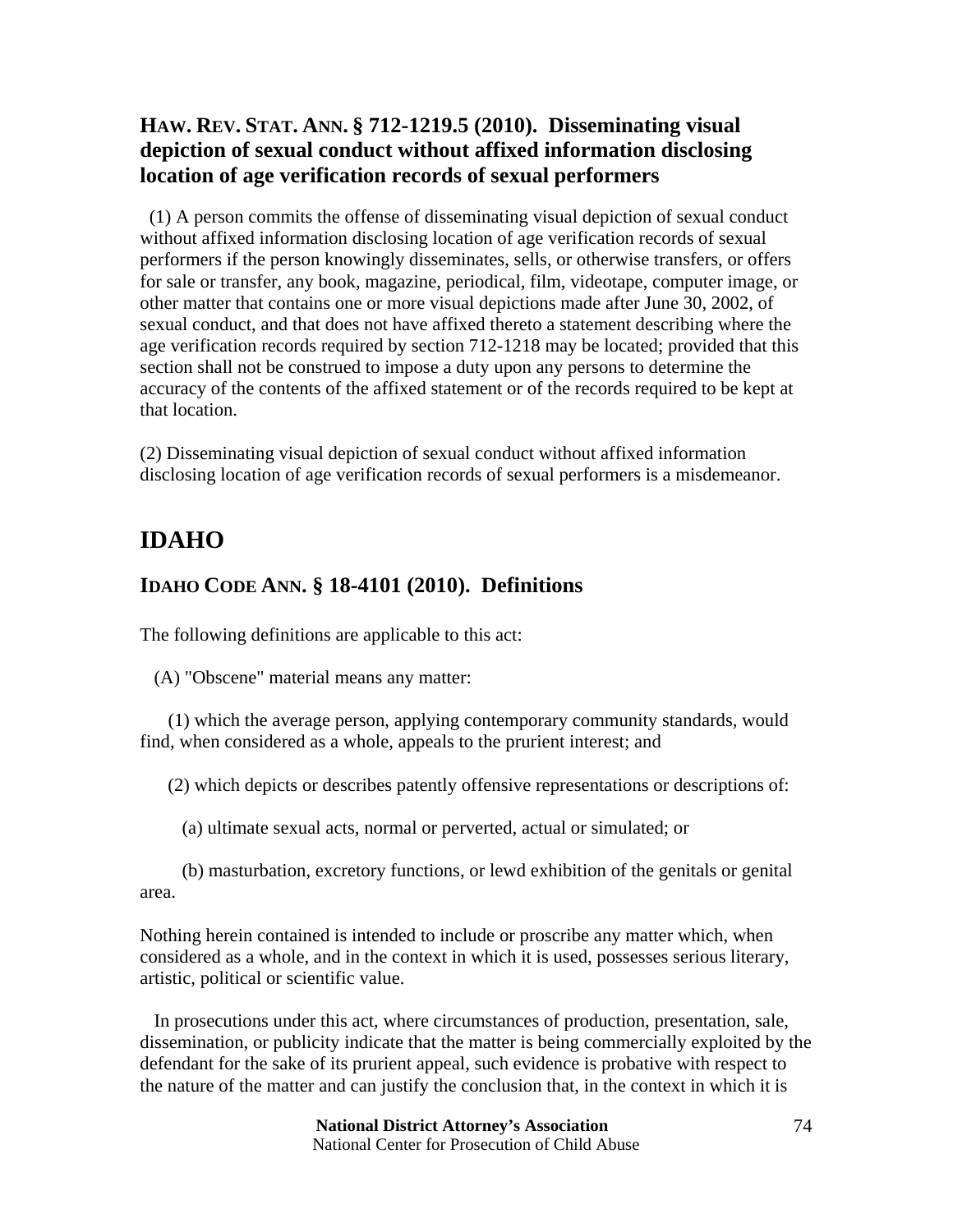used, the matter has no serious literary, artistic, political, or scientific value.

 (B) "Prurient interest" means a shameful or morbid interest in nudity, sex, or excretion, which goes substantially beyond customary limits of candor in description or representation of such matters. If it appears from the character of the material or the circumstances of its dissemination that the subject matter is designed for a specially susceptible audience or clearly defined deviant sexual group, the appeal of the subject matter shall be judged with reference to such audience or group.

 (C) "Matter" or "material" means any book, magazine, newspaper, or other printed or written material; or any picture, drawing, photograph, motion picture, or other pictorial representation; or any statue or other figure; or any recording, transcription, or mechanical, chemical, or electrical reproduction; or any other articles, equipment, machines, or materials.

 (D) "Person" means any individual, partnership, firm, association, corporation, or other legal entity; or any agent or servant thereof.

 (E) "Distribute" means to transfer possession of, whether with or without consideration, by any means.

 (F) "Knowingly" means having actual or constructive knowledge of the character of the subject matter or live conduct. A person shall be deemed to have constructive knowledge of the character of the subject matter or live conduct if he has knowledge of facts which would put a reasonable and prudent man on notice as to the suspect nature of the matter, and the failure to inspect the contents is either for the purpose of avoiding such disclosure or is due to reckless conduct.

 (G) "Reckless conduct" is conduct which consciously disregards a substantial and unjustifiable risk that matter may be obscene. The risk must be of such a nature and degree that, considering the nature and purpose of the actor's conduct and the circumstances known to him, its disregard involves a gross deviation from the standard of conduct that an average law-abiding person would observe in the actor's situation under like circumstances.

(H) "Exhibit" means to show or display.

 (I) "Obscene live conduct" means any physical human body activity, whether performed or engaged in alone or with other persons, including but not limited to singing, speaking, dancing, acting, simulating, or pantomiming, where:

 (1) the average person, applying contemporary community standards, would find such conduct, when considered as a whole, appeals to the prurient interest; and

(2) the conduct is patently offensive because it consists of: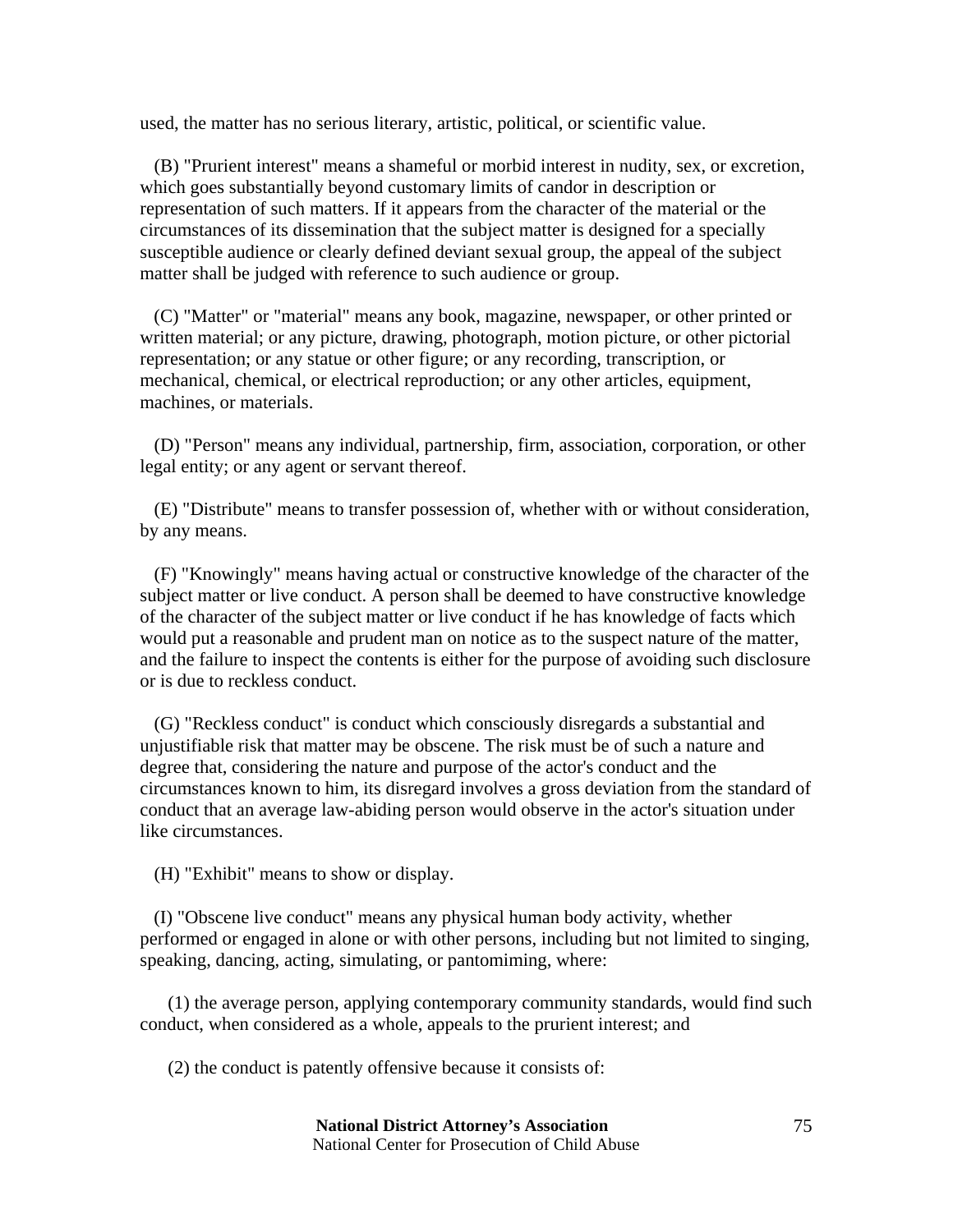(a) ultimate sexual acts, normal or perverted, actual or simulated; or

 (b) masturbation, excretory functions, or lewd exhibition of the genitals or genital area.

Nothing herein contained is intended to include or proscribe any conduct which, when considered as a whole, and in the context in which it is used, possesses serious literary, artistic, political or scientific value. In prosecutions under this act, where circumstances of production, presentation, advertising, or exhibition indicate that live conduct is being commercially exploited by the defendant for the sake of its prurient appeal, such evidence is probative with respect to the nature of the conduct and can justify the conclusion that, in the context in which it is used, the matter has no serious literary, artistic, political or scientific value.

# **IDAHO CODE ANN. § 18-4102 (2010). Affirmative defense**

It is not innocent but calculated purveyance which is prohibited. This act shall not apply to any persons who may possess or distribute obscene matter or participate in conduct otherwise proscribed by this act when such possession, distribution, or conduct occurs:

 (A) within the scope of employment of law enforcement and judicial activities; or

 (B) within the scope of employment of bona fide school, college, university, museum or public library activities or within the scope of employment of such an organization or a retail outlet affiliated with and serving the educational purposes of such an organization; or

 (C) within the scope of employment as a moving picture machine operator, assistant operator, usher, or ticket taker in a motion picture theater in connection with a motion picture film or show exhibited in such theater, if such operator or assistant operator has no financial interest in the motion picture theater wherein he is so employed other than his wages received or owed, and such person consents to give testimony regarding such employment in all judicial proceedings brought under this act, when granted immunity by the trial judge; or

 (D) under like circumstances of justification where the possession, distribution or conduct possesses serious literary, artistic, political or scientific value.

 If this issue is not presented by the prosecution's evidence, the defendant may raise the same as an affirmative defense by presenting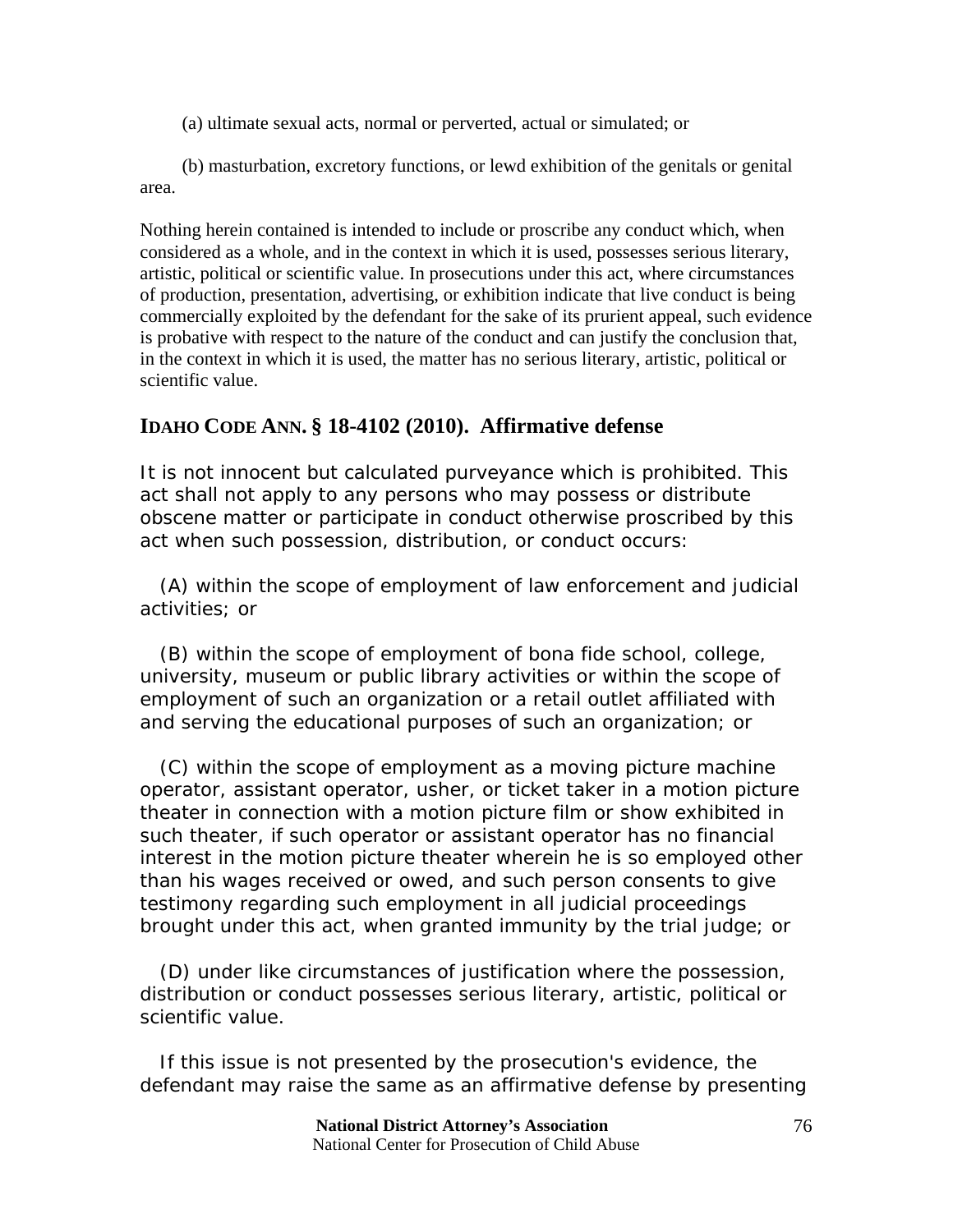some evidence thereon. Where raised, the prosecution must sustain the burden of proving the defendant guilty beyond a reasonable doubt as to that issue.

# **IDAHO CODE ANN. § 18-4103 (2010). General sale or distribution, etc., of obscene matter - - Penalty**

Every person in this state who knowingly: brings or causes to be brought into this state for sale or distribution; or in this state prepares for distribution, publishes, prints, exhibits, distributes, or offers to distribute; or has in his possession with intent to distribute, exhibit, or offer to distribute, any obscene matter is guilty of a misdemeanor. Each sale, distribution, etc., is a separate violation.

# **IDAHO CODE ANN. § 18-4103A (2010). Advertisement, promotion of sale, etc., of matter represented to be obscene - - Penalty**

Every person who writes, creates, or solicits the publication or distribution of advertising or other promotional material for, or who otherwise advertises or promotes the sale, distribution, or exhibition of matter represented or held out by him to be obscene, whether or not such matter exists in fact, or is obscene, is guilty of a misdemeanor.

# **IDAHO CODE ANN. § 18-4104 (2010). Participation in, or production or presentation of, obscene live conduct in public place - - Penalty**

(A) Every person who knowingly engages or participates in, manages, produces, sponsors, presents, or exhibits obscene live conduct to or before an assembly or audience consisting of at least one (1) person or spectator in any public place, or in any place exposed to public view, or in any place open to the public or to a segment thereof, whether or not an admission fee is charged, or whether or not attendance is conditioned upon the presentation of a membership card or other token, is guilty of a misdemeanor.

(B) Every person who procures, counsels, or assists any person to engage in such conduct, or who knowingly exhibits, or procures, counsels, or assists in the exhibition of a motion picture, television production, or other mechanical reproduction containing such conduct, is guilty of a misdemeanor.

# **IDAHO CODE ANN. § 18-4105 (2010). Public display of offensive sexual material - - Penalty**

Any person who knowingly exhibits or displays or permits to be exhibited or displayed any of the following in such a manner that such exhibit or display is easily visible from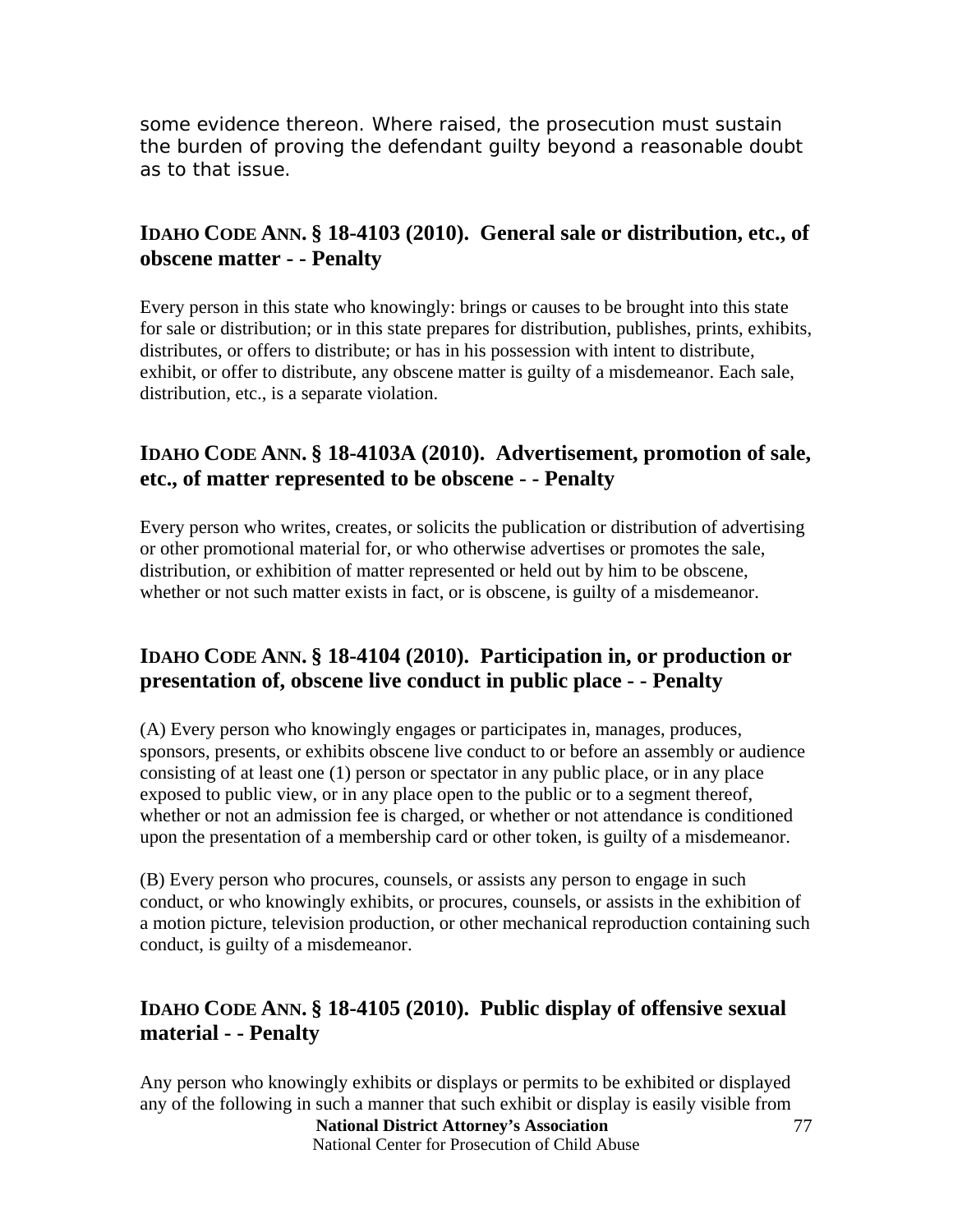any street, sidewalk, thoroughfare, or other public area; or is visible from any transportation facility; or is visible from any residence when the person knows that the owner or occupant of such residence objects to such exhibit or display:

 (a) Human genitals or pubic area without a full opaque covering, or any graphic or pictorial depiction thereof, or any depiction of covered male genitals in a discernibly erect state;

 (b) An actual or simulated sex act, or sexual contact between humans and animals, or masturbation, or any graphic or pictorial display thereof; or

 (c) Any depiction of sado-masochistic abuse, as defined in section 18-1514(5), Idaho Code, is guilty of a misdemeanor.

# **IDAHO CODE ANN. § 18-4105A (2010). Requiring purchaser or consignee to receive obscene matter as condition to sale, etc. - - Penalty**

Every person, who, knowingly, as a condition to a sale, allocation, consignment, or delivery for resale of any paper, magazine, book, periodical, publication or other merchandise, requires that the purchaser or consignee receive any matter reasonably believed by the purchaser or consignee to be obscene, or who denies or threatens to deny a franchise, revokes or threatens to revoke, or imposes any penalty, financial or otherwise, by reason of the failure of any person to accept such matter, or by reason of the return of such matter, is guilty of a misdemeanor.

# **IDAHO CODE ANN. § 18-4105A (2010). Distribution to minors - - Law governing**

Notwithstanding any of the provisions of this act, the distribution of obscene matter to minors shall be governed by sections 18-1513 to 18-1521, Idaho Code.

# **ILLINOIS**

# **325 ILL. COMP. STAT. ANN. § 720 ILCS 5/11-9 (2010). Public indecency**

Sec. 11-9. Public indecency. (a) Any person of the age of 17 years and upwards who performs any of the following acts in a public place commits a public indecency:

(1) An act of sexual penetration or sexual conduct as defined in Section 12-12 of this Code [720 ILCS 5/12-12]; or

(2) A lewd exposure of the body done with intent to arouse or to satisfy the sexual desire

**National District Attorney's Association**  National Center for Prosecution of Child Abuse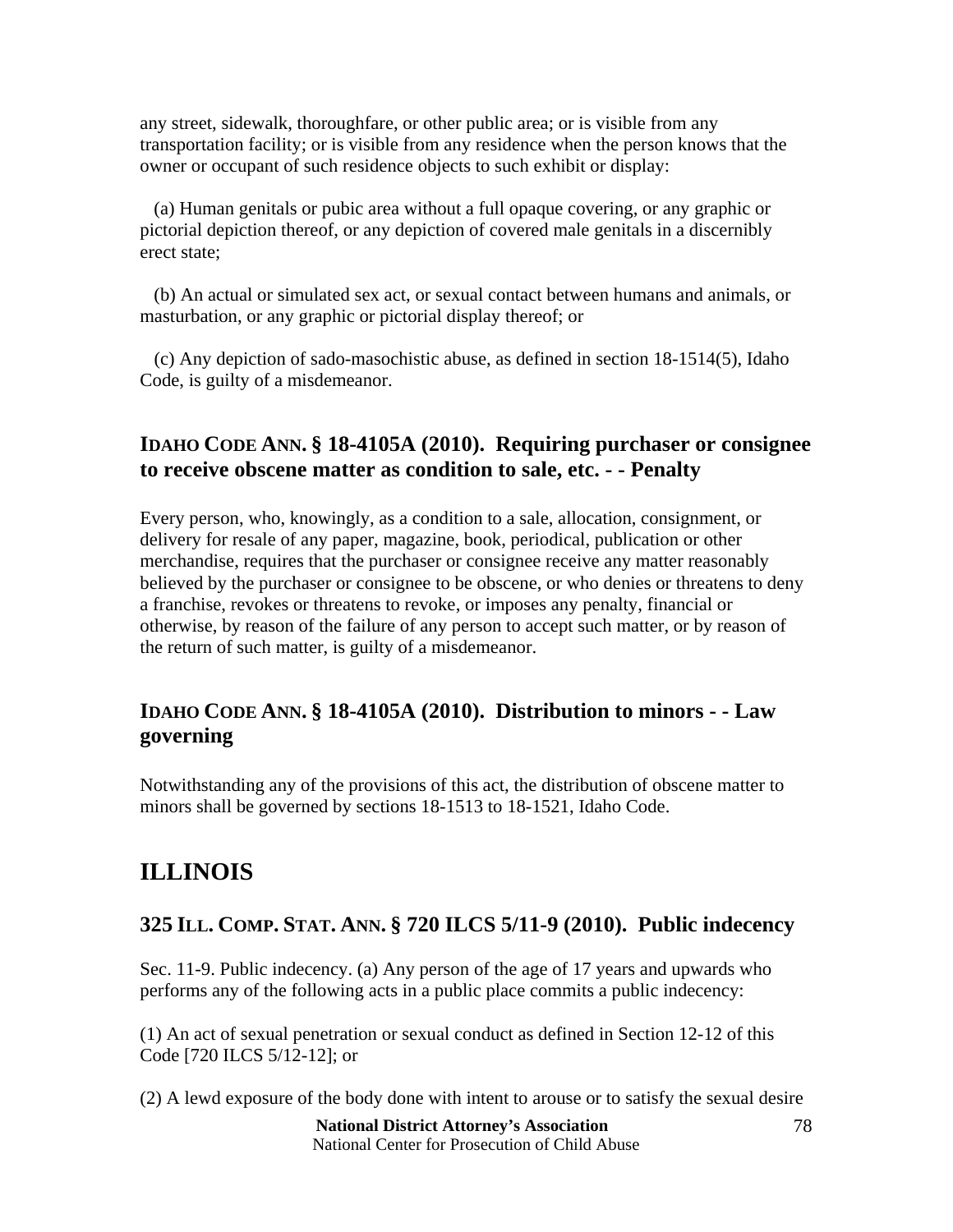of the person.

Breast-feeding of infants is not an act of public indecency.

(b) "Public place" for purposes of this Section means any place where the conduct may reasonably be expected to be viewed by others.

(c) Sentence.

Public indecency is a Class A misdemeanor. A person convicted of a third or subsequent violation for public indecency is guilty of a Class 4 felony.

# **325 ILL. COMP. STAT. ANN. § 720 ILCS 5/11-20 (2010). Obscenity**

 Sec. 11-20. Obscenity. (a) Elements of the Offense. A person commits obscenity when, with knowledge of the nature or content thereof, or recklessly failing to exercise reasonable inspection which would have disclosed the nature or content thereof, he:

(1) Sells, delivers or provides, or offers or agrees to sell, deliver or provide any obscene writing, picture, record or other representation or embodiment of the obscene; or

(2) Presents or directs an obscene play, dance or other performance or participates directly in that portion thereof which makes it obscene; or

(3) Publishes, exhibits or otherwise makes available anything obscene; or

(4) Performs an obscene act or otherwise presents an obscene exhibition of his body for gain; or

(5) Creates, buys, procures or possesses obscene matter or material with intent to disseminate it in violation of this Section, or of the penal laws or regulations of any other jurisdiction; or

(6) Advertises or otherwise promotes the sale of material represented or held out by him to be obscene, whether or not it is obscene.

(b) Obscene Defined. Any material or performance is obscene if: (1) the average person, applying contemporary adult community standards, would find that, taken as a whole, it appeals to the prurient interest; and (2) the average person, applying contemporary adult community standards, would find that it depicts or describes, in a patently offensive way, ultimate sexual acts or sadomasochistic sexual acts, whether normal or perverted, actual or simulated, or masturbation, excretory functions or lewd exhibition of the genitals; and (3) taken as a whole, it lacks serious literary, artistic, political or scientific value.

(c) Interpretation of Evidence. Obscenity shall be judged with reference to ordinary adults, except that it shall be judged with reference to children or other specially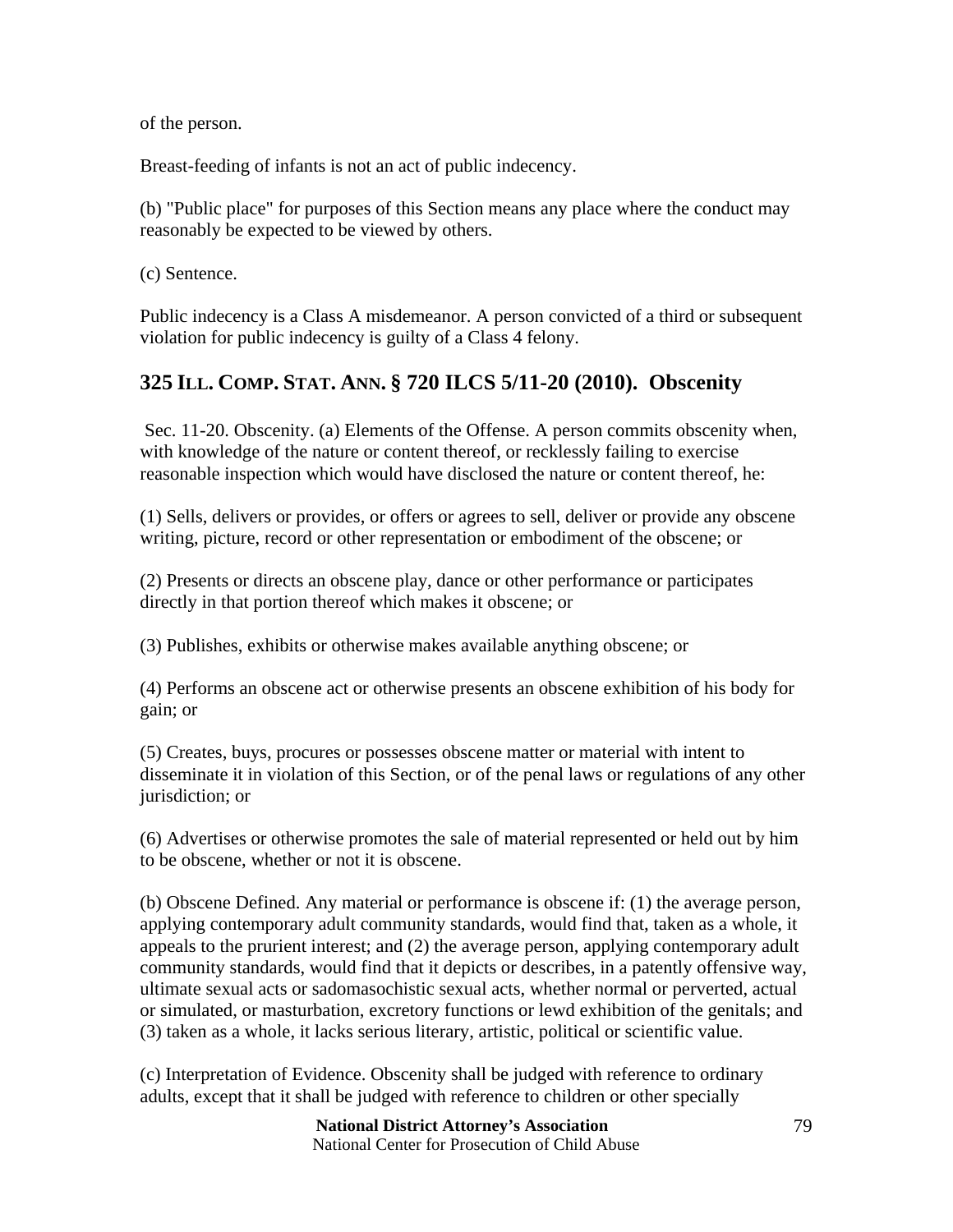susceptible audiences if it appears from the character of the material or the circumstances of its dissemination to be specially designed for or directed to such an audience.

Where circumstances of production, presentation, sale, dissemination, distribution, or publicity indicate that material is being commercially exploited for the sake of its prurient appeal, such evidence is probative with respect to the nature of the matter and can justify the conclusion that the matter is lacking in serious literary, artistic, political or scientific value.

In any prosecution for an offense under this Section evidence shall be admissible to show:

(1) The character of the audience for which the material was designed or to which it was directed;

(2) What the predominant appeal of the material would be for ordinary adults or a special audience, and what effect, if any, it would probably have on the behavior of such people;

(3) The artistic, literary, scientific, educational or other merits of the material, or absence thereof;

(4) The degree, if any, of public acceptance of the material in this State;

(5) Appeal to prurient interest, or absence thereof, in advertising or other promotion of the material;

(6) Purpose of the author, creator, publisher or disseminator.

(d) Sentence. Obscenity is a Class A misdemeanor. A second or subsequent offense is a Class 4 felony.

(e) Prima Facie Evidence. The creation, purchase, procurement or possession of a mold, engraved plate or other embodiment of obscenity specially adapted for reproducing multiple copies, or the possession of more than 3 copies of obscene material shall be prima facie evidence of an intent to disseminate.

(f) Affirmative Defenses. It shall be an affirmative defense to obscenity that the dissemination:

(1) Was not for gain and was made to personal associates other than children under 18 years of age;

(2) Was to institutions or individuals having scientific or other special justification for possession of such material.

(g) Forfeiture of property. A person who has been convicted previously of the offense of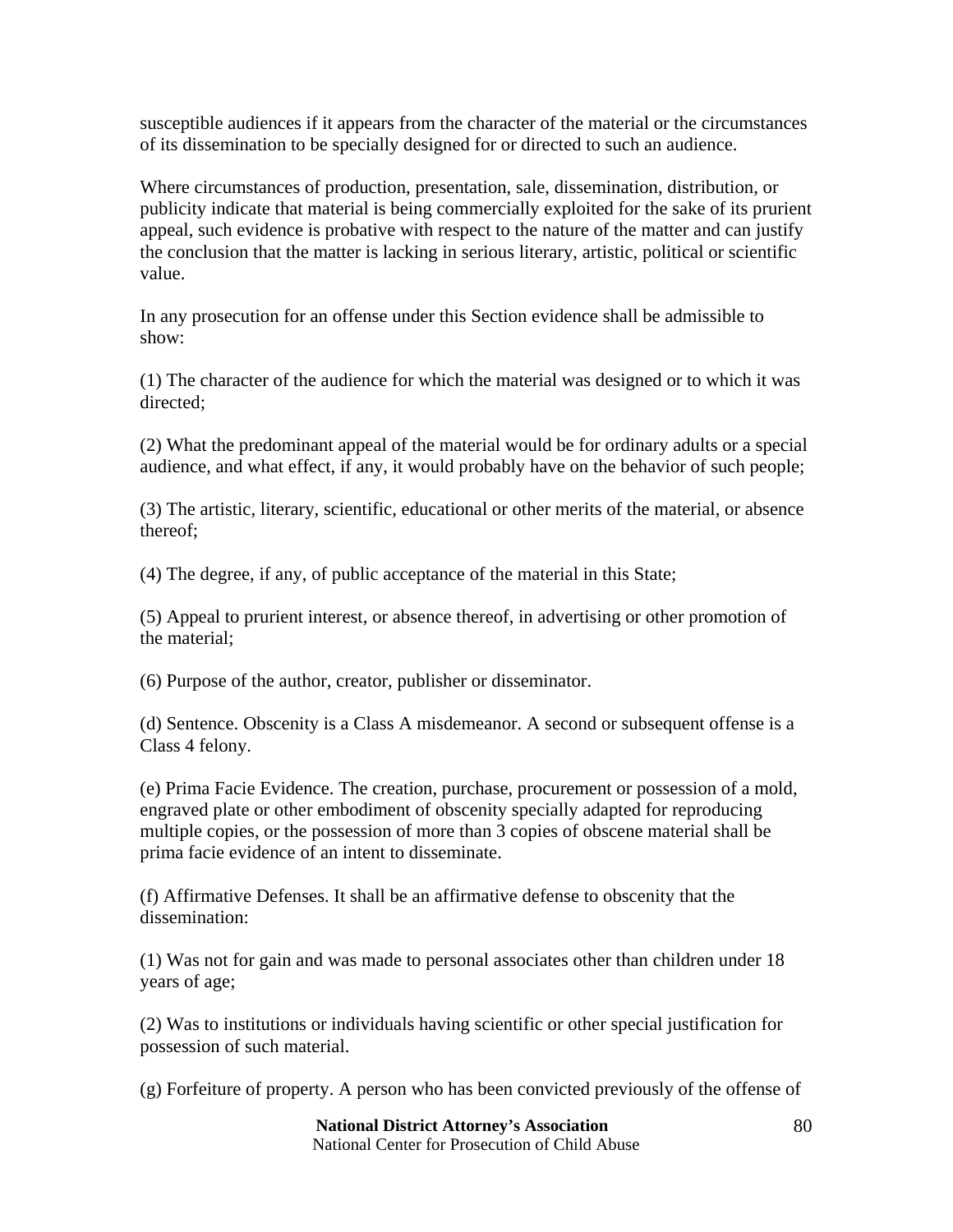obscenity and who is convicted of a second or subsequent offense of obscenity is subject to the property forfeiture provisions set forth in Article 124B of the Code of Criminal Procedure of 1963 [725 ILCS 5/124B-5 et seq.].

# **INDIANA**

# **IND. CODE ANN. § 35-49-2-1 (2010). Obscene matter or performance**

A matter or performance is obscene for purposes of this article if:

 (1) The average person, applying contemporary community standards, finds that the dominant theme of the matter or performance, taken as a whole, appeals to the prurient interest in sex;

 (2) The matter or performance depicts or describes, in a patently offensive way, sexual conduct; and

 (3) The matter or performance, taken as a whole, lacks serious literary, artistic, political, or scientific value.

# **IND. CODE ANN. § 35-49-2-2 (2010). Matter or performance harmful to minors**

A matter or performance is harmful to minors for purposes of this article if:

 (1) It describes or represents, in any form, nudity, sexual conduct, sexual excitement, or sado-masochistic abuse;

(2) Considered as a whole, it appeals to the prurient interest in sex of minors;

 (3) It is patently offensive to prevailing standards in the adult community as a whole with respect to what is suitable matter for or performance before minors; and

 (4) Considered as a whole, it lacks serious literary, artistic, political, or scientific value for minors.

# **IND. CODE ANN. § 35-49-2-3 (2010). Warrant required for search or arrest**

(a) Whenever a person:

 (1) Offers matter for distribution to the public as stock-in-trade of a lawful business or activity; or

> **National District Attorney's Association**  National Center for Prosecution of Child Abuse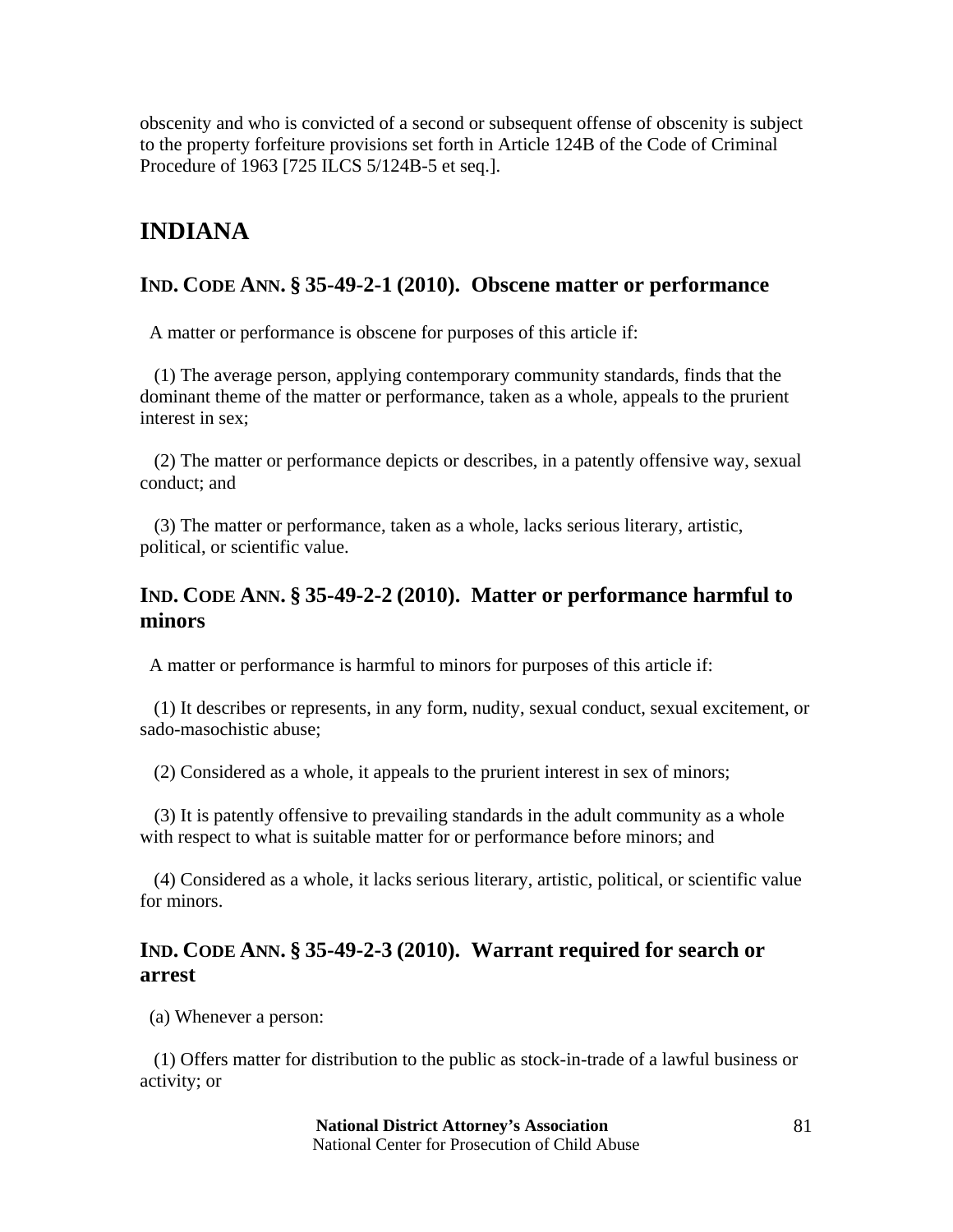(2) Exhibits matter at a commercial theater showing regularly scheduled performances to the general public;

 the person may be arrested under this article only if the arresting officer has first obtained an arrest warrant, and matter may be seized as evidence only if a search warrant has first been obtained.

(b) The quantity of matter seized may encompass no more than is reasonable and necessary for the purpose of obtaining evidence.

(c) If:

 (1) The subject of a seizure under this chapter is a motion picture that is allegedly harmful to minors; and

 (2) The defendant or owner of the motion picture proves that other copies of the motion picture are not available for exhibition;

 the court shall order that the defendant or owner may, at his own expense, copy the motion picture and continue showing the motion picture to adults pending a preliminary determination under section 4(b) [IC 35-49-2-4(b)] of this chapter.

# **IND. CODE ANN. § 35-49-2-4 (2010). Preliminary determination of obscenity at adversary hearing**

(a) Within ten (10) days after:

(1) Matter is obtained by seizure or by purchase under this article; or

(2) The defendant is arrested under this article;

 whichever is later, and before trial, the state, the defendant, an owner, or any other party in interest of any matter seized or purchased may apply for and obtain a prompt adversary hearing for the purpose described in subsection (b).

(b) At the adversary hearing, the court shall make a preliminary determination of whether the matter is:

(1) Probably obscene; or

(2) Probably harmful to minors.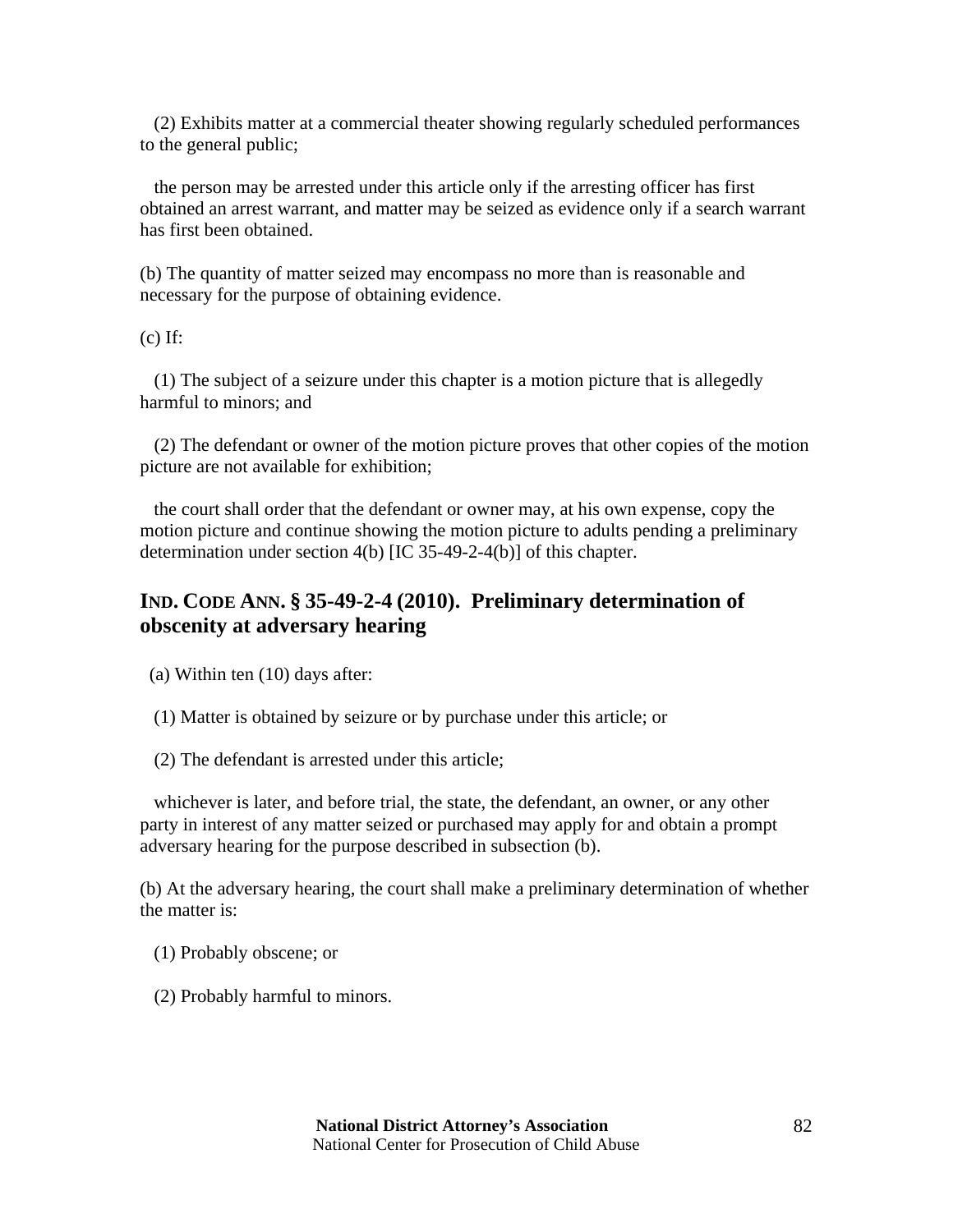# **IOWA**

# **IOWA CODE § 728.1 (2010). Definitions**

As used in this chapter, unless the context otherwise requires:

1. "Disseminate" means to transfer possession, with or without consideration.

2. "Knowingly" means being aware of the character of the matter.

3. "Material" means any book, magazine, newspaper or other printed or written material or any picture, drawing, photograph, motion picture, or other pictorial representation or any statue or other figure, or any recording, transcription or mechanical, chemical or electrical reproduction or any other articles, equipment, machines or materials.

4. "Minor" means any person under the age of eighteen.

5. "Obscene material" is any material depicting or describing the genitals, sex acts, masturbation, excretory functions or sadomasochistic abuse which the average person, taking the material as a whole and applying contemporary community standards with respect to what is suitable material for minors, would find appeals to the prurient interest and is patently offensive; and the material, taken as a whole, lacks serious literary, scientific, political or artistic value.

6. "Place of business" means the premises of a business required to obtain a sales tax permit pursuant to chapter 423, the premises of a nonprofit or not-for-profit organization, and the premises of an establishment which is open to the public at large or where entrance is limited by a cover charge or membership requirement.

7. Unless otherwise provided, "prohibited sexual act" means any of the following:

a. A sex act as defined in section 702.17.

- b. An act of bestiality involving a minor.
- c. Fondling or touching the pubes or genitals of a minor.
- d. Fondling or touching the pubes or genitals of a person by a minor.

e. Sadomasochistic abuse of a minor for the purpose of arousing or satisfying the sexual desires of a person who may view a depiction of the abuse.

f. Sadomasochistic abuse of a person by a minor for the purpose of arousing or satisfying the sexual desires of a person who may view a depiction of the abuse.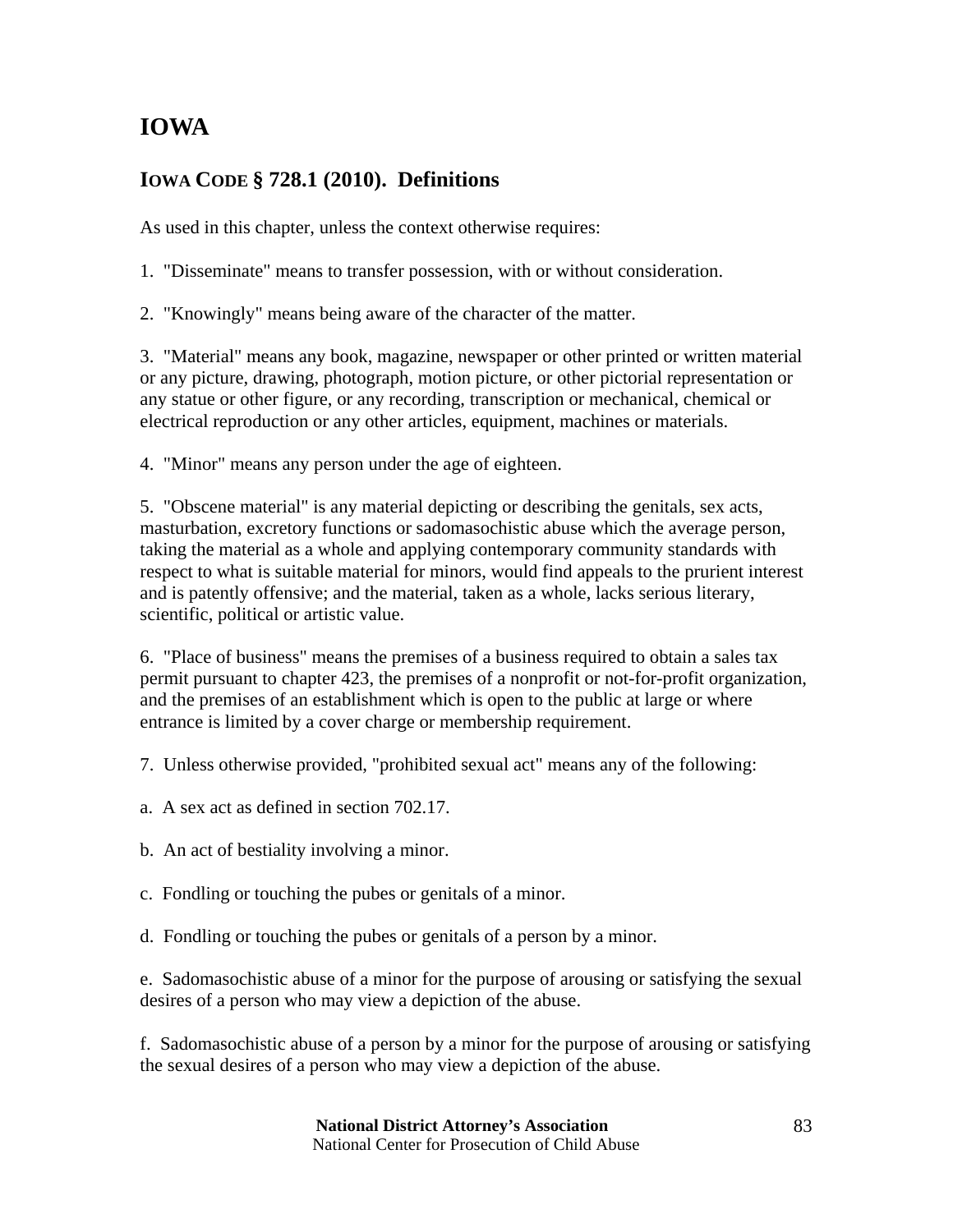g. Nudity of a minor for the purpose of arousing or satisfying the sexual desires of a person who may view a depiction of the nude minor.

8. "Promote" means to procure, manufacture, issue, sell, give, provide, lend, mail, deliver, transfer, transmute, transmit, publish, distribute, circulate, disseminate, present, exhibit, or advertise, or to offer or agree to do any of these acts.

9. "Sadomasochistic abuse" means the infliction of physical or mental pain upon a person or the condition of a person being fettered, bound or otherwise physically restrained.

10. "Sex act" means any sexual contact, actual or simulated, either natural or deviate, between two or more persons, or between a person and an animal, by penetration of the penis into the vagina or anus, or by contact between the mouth or tongue and genitalia or anus, or by contact between a finger of one person and the genitalia of another person or by use of artificial sexual organs or substitutes therefor in contact with the genitalia or anus.

# **IOWA CODE § 728.2 (2010). Dissemination and exhibition of obscene material to minors**

 Any person, other than the parent or guardian of the minor, who knowingly disseminates or exhibits obscene material to a minor, including the exhibition of obscene material so that it can be observed by a minor on or off the premises where it is displayed, is guilty of a public offense and shall upon conviction be guilty of a serious misdemeanor.

# **IOWA CODE § 728.3 (2010). Admitting minors to premises where obscene material is exhibited**

 1. A person who knowingly sells, gives, delivers, or provides a minor who is not a child with a pass or admits the minor to premises where obscene material is exhibited is guilty of a public offense and upon conviction is guilty of a serious misdemeanor.

2. A person who knowingly sells, gives, delivers, or provides a child with a pass or admits a child to premises where obscene material is exhibited is guilty of a public offense and upon conviction is guilty of an aggravated misdemeanor.

# **IOWA CODE § 728.4 (2010). Rental or sale of hard-core pornography**

 A person who knowingly rents, sells, or offers for rental or sale material depicting patently offensive representations of oral, anal, or vaginal intercourse, actual or simulated, involving humans, or depicting patently offensive representations of masturbation, excretory functions, or bestiality, or lewd exhibition of the genitals, which the average adult taking the material as a whole in applying statewide contemporary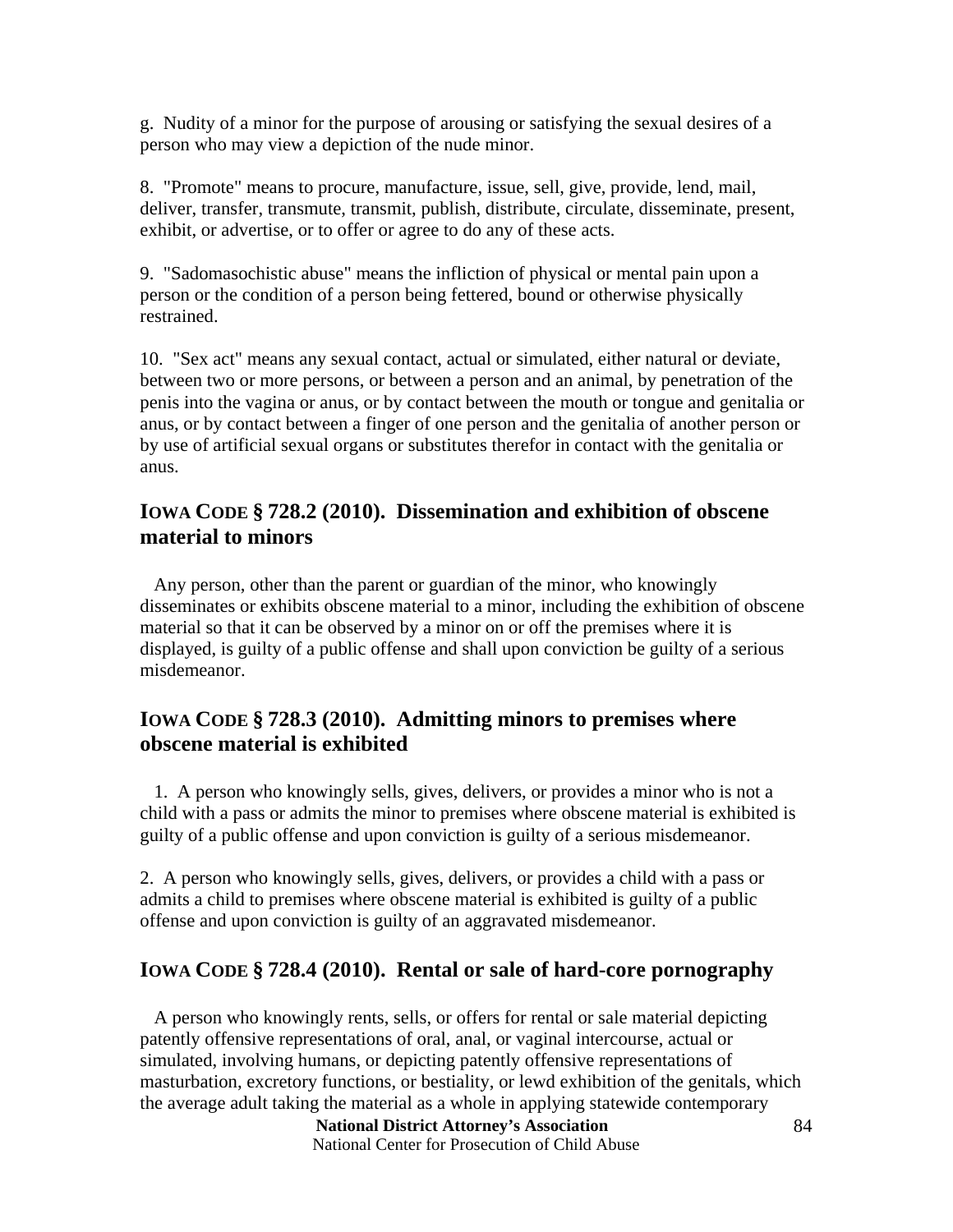community standards would find appeals to the prurient interest; and which material, taken as a whole, lacks serious literary, scientific, political, or artistic value, upon conviction is guilty of an aggravated misdemeanor. However, second and subsequent violations of this section by a person who has been previously convicted of violating this section are class "D" felonies. Charges under this section may only be brought by a county attorney or by the attorney general.

# **KANSAS**

# **KAN. STAT. ANN. § 21-4301 (2009). Promoting obscenity**

(a) Promoting obscenity is knowingly or recklessly:

(1) Manufacturing, issuing, selling, giving, providing, lending, mailing, delivering, transmitting, publishing, distributing, circulating, disseminating, presenting, exhibiting or advertising any obscene material or obscene device;

(2) possessing any obscene material or obscene device with intent to issue, sell, give, provide, lend, mail, deliver, transfer, transmit, publish, distribute, circulate, disseminate, present, exhibit or advertise such material or device;

(3) offering or agreeing to manufacture, issue, sell, give, provide, lend, mail, deliver, transmit, publish, distribute, circulate, disseminate, present, exhibit or advertise any obscene material or obscene device; or

(4) producing, presenting or directing an obscene performance or participating in a portion thereof which is obscene or which contributes to its obscenity.

(b) Evidence that materials or devices were promoted to emphasize their prurient appeal shall be relevant in determining the question of the obscenity of such materials or devices. There shall be a presumption that a person promoting obscene materials or obscene devices did so knowingly or recklessly if:

(1) The materials or devices were promoted to emphasize their prurient appeal; or

(2) the person is not a wholesaler and promotes the materials or devices in the course of the person's business.

(c) (1) Any material or performance is "obscene" if:

(A) The average person applying contemporary community standards would find that the material or performance, taken as a whole, appeals to the prurient interest;

(B) the average person applying contemporary community standards would find that the

# **National District Attorney's Association**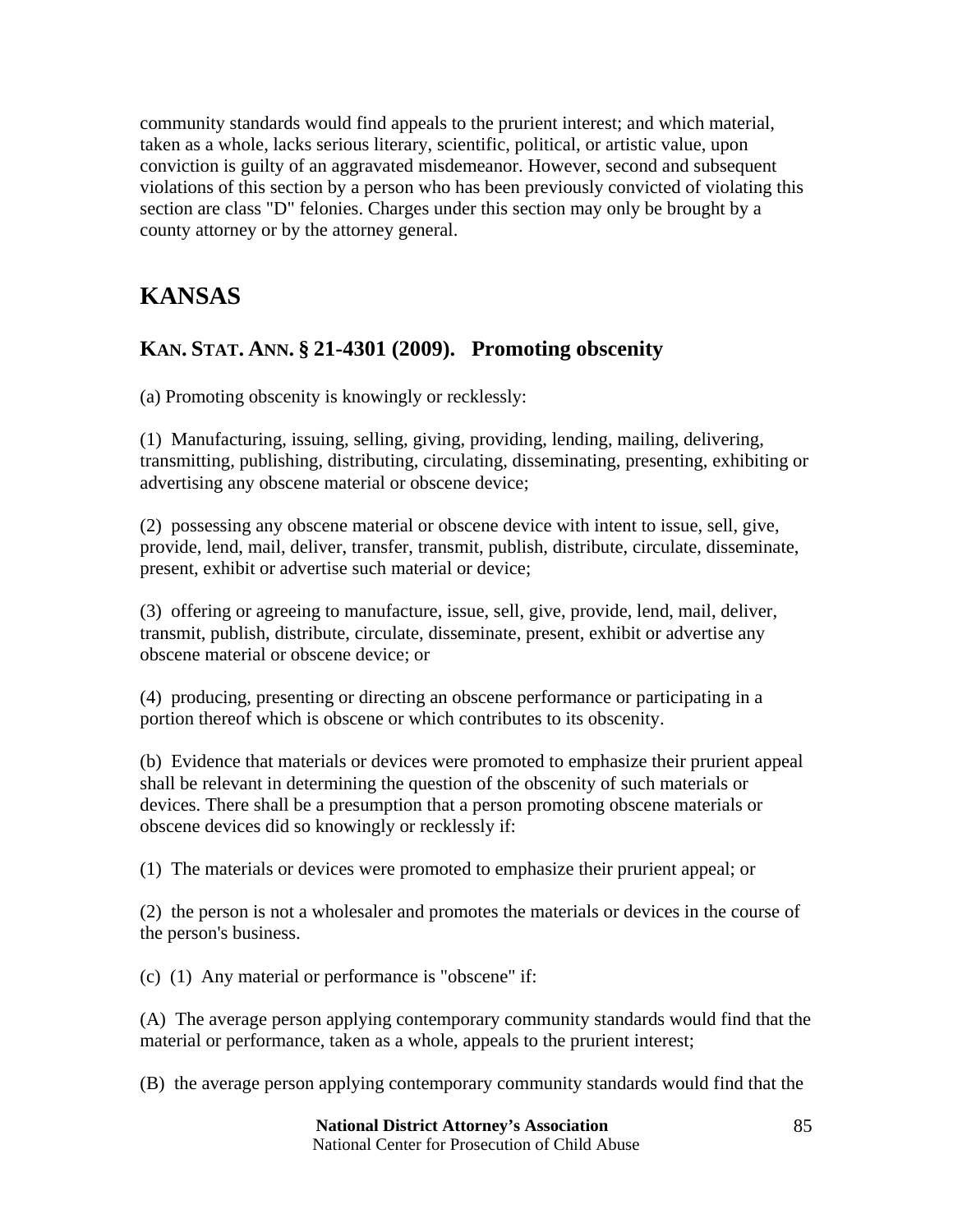material or performance has patently offensive representations or descriptions of (i) ultimate sexual acts, normal or perverted, actual or simulated, including sexual intercourse or sodomy, or (ii) masturbation, excretory functions, sadomasochistic abuse or lewd exhibition of the genitals; and

(C) taken as a whole, a reasonable person would find that the material or performance lacks serious literary, educational, artistic, political or scientific value.

(2) "Material" means any tangible thing which is capable of being used or adapted to arouse interest, whether through the medium of reading, observation, sound or other manner.

(3) "Obscene device" means a device, including a dildo or artificial vagina, designed or marketed as useful primarily for the stimulation of human genital organs, except such devices disseminated or promoted for the purpose of medical or psychological therapy.

(4) "Performance" means any play, motion picture, dance or other exhibition performed before an audience.

(5) "Sexual intercourse" and "sodomy" have the meanings provided by K.S.A. 21-3501 and amendments thereto.

(6) "Wholesaler" means a person who sells, distributes or offers for sale or distribution obscene materials or devices only for resale and not to the consumer and who does not manufacture, publish or produce such materials or devices.

(d) It is a defense to a prosecution for obscenity that:

(1) The persons to whom the allegedly obscene material was disseminated, or the audience to an allegedly obscene performance, consisted of persons or institutions having scientific, educational or governmental justification for possessing or viewing the same;

(2) the defendant is an officer, director, trustee or employee of a public library and the allegedly obscene material was acquired by such library and was disseminated in accordance with regular library policies approved by its governing body; or

(3) the allegedly obscene material or obscene device was purchased, leased or otherwise acquired by a public, private or parochial school, college or university, and that such material was either sold, leased, distributed or disseminated by a teacher, instructor, professor or other faculty member or administrator of such school as part of or incident to an approved course or program of instruction at such school.

(e) The provisions of this section and the provisions of ordinances of any city prescribing a criminal penalty for exhibit of any obscene motion picture shown in a commercial showing to the general public shall not apply to a projectionist, or assistant projectionist, if such projectionist or assistant projectionist has no financial interest in the show or in its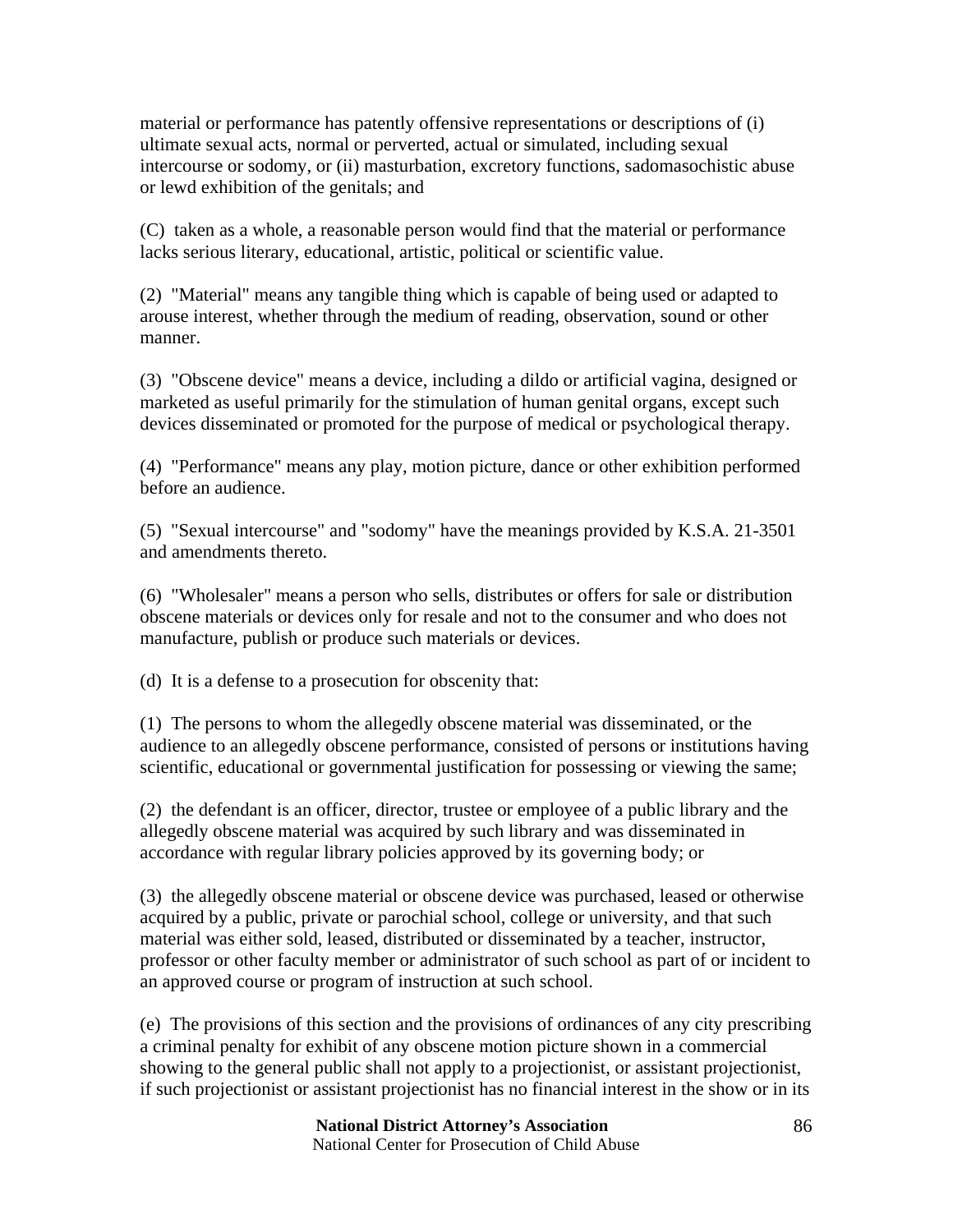place of presentation other than regular employment as a projectionist or assistant projectionist and no personal knowledge of the contents of the motion picture. The provisions of this section shall not exempt any projectionist or assistant projectionist from criminal liability for any act unrelated to projection of motion pictures in commercial showings to the general public.

(f) (1) Promoting obscenity is a class A nonperson misdemeanor on conviction of a first offense.

(2) Promoting obscenity is a severity level 9, person felony on conviction of a second or subsequent offense.

(3) Conviction of a violation of a municipal ordinance prohibiting acts which constitute promoting obscenity shall be considered a conviction of promoting obscenity for the purpose of determining the number of prior convictions and the classification of the crime under this section.

(g) Upon any conviction of promoting obscenity, the court may require, in addition to any fine or imprisonment imposed, that the defendant enter into a reasonable recognizance with good and sufficient surety, in such sum as the court may direct, but not to exceed \$ 50,000, conditioned that, in the event the defendant is convicted of a subsequent offense of promoting obscenity within two years after such conviction, the defendant shall forfeit the recognizance.

# **KAN. STAT. ANN. § 21-4301a (2009). Promoting obscenity to minors**

(a) Promoting obscenity to minors is promoting obscenity, as defined by K.S.A. 21-4301 and amendments thereto, where the recipient of the obscene material or obscene device or a member of the audience of an obscene performance is a child under the age of 18 years.

(b) Notwithstanding the provisions of K.S.A. 21-3202 and amendments thereto to the contrary, it shall be an affirmative defense to any prosecution under this section that:

(1) The defendant had reasonable cause to believe that the minor involved was 18 years old or over, and such minor exhibited to the defendant a draft card, driver's license, birth certificate or other official or apparently official document purporting to establish that such minor was 18 years old or more.

(2) The allegedly obscene material was purchased, leased or otherwise acquired by a public, private or parochial school, college or university, and that such material was either sold, leased, distributed or disseminated by a teacher, instructor, professor or other faculty member or administrator of such school as part of or incident to an approved course or program of instruction at such school.

(3) The defendant is an officer, director, trustee or employee of a public library and the allegedly obscene material was acquired by a public library and was disseminated in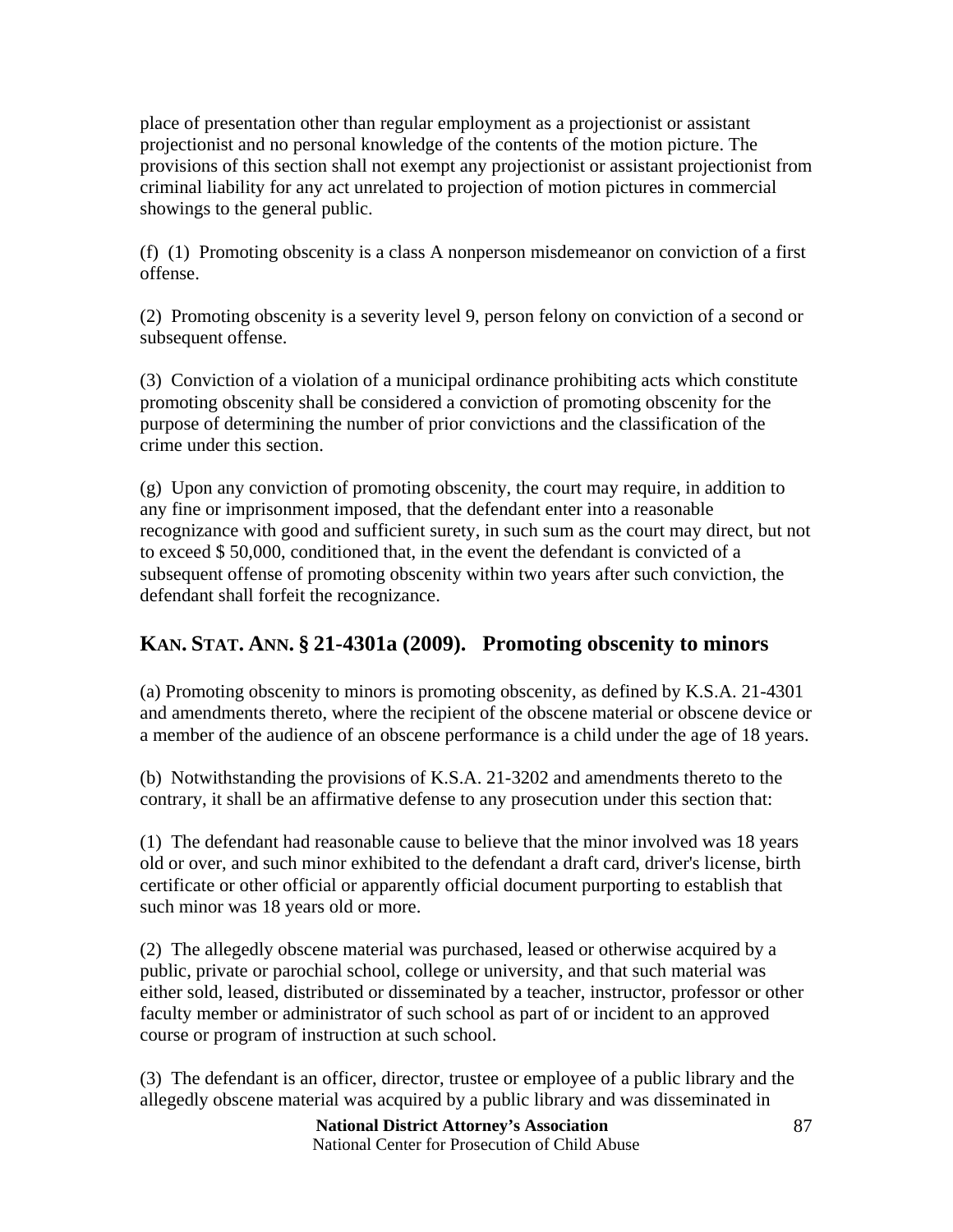accordance with regular library policies approved by its governing body.

(4) An exhibition in a state of nudity is for a bona fide scientific or medical purpose, or for an educational or cultural purpose for a bona fide school, museum or library.

(c) (1) Promoting obscenity to minors is a class A nonperson misdemeanor on conviction of the first offense.

(2) Promoting obscenity to minors is a severity level 8, person felony on conviction of a second or subsequent offense.

(3) Conviction of a violation of a municipal ordinance prohibiting acts which constitute promoting obscenity to minors shall be considered a conviction of promoting obscenity to minors for the purpose of determining the number of prior convictions and the classification of the crime under this section.

(d) Upon any conviction of promoting obscenity to minors, the court may require, in addition to any fine or imprisonment imposed, that the defendant enter into a reasonable recognizance with good and sufficient surety, in such sum as the court may direct, but not to exceed \$ 50,000, conditioned that, in the event the defendant is convicted of a subsequent offense of promoting obscenity to minors within two years after such conviction, the defendant shall forfeit the recognizance.

(e) This section shall be a part of and supplemental to the Kansas criminal code.

# **KAN. STAT. ANN. § 21-4301c (2009). Promotion to minors of obscenity harmful to minors**

(a) No person having custody, control or supervision of any commercial establishment shall knowingly:

(1) Display any material which is harmful to minors in such a way that minors, as a part of the invited general public, will be exposed to view such material or device;

(2) sell, furnish, present, distribute or disseminate to a minor, or otherwise allowing a minor to view, with or without consideration, any material which is harmful to minors; or

(3) present to a minor, or participate in presenting to a minor, with or without consideration, any performance which is harmful to a minor.

(b) Violation of subsection (a) is a class B nonperson misdemeanor.

(c) Notwithstanding the provisions of K.S.A. 21-3202 and amendments thereto to the contrary, it shall be an affirmative defense to any prosecution under this section that:

(1) The allegedly harmful material or device was purchased, leased or otherwise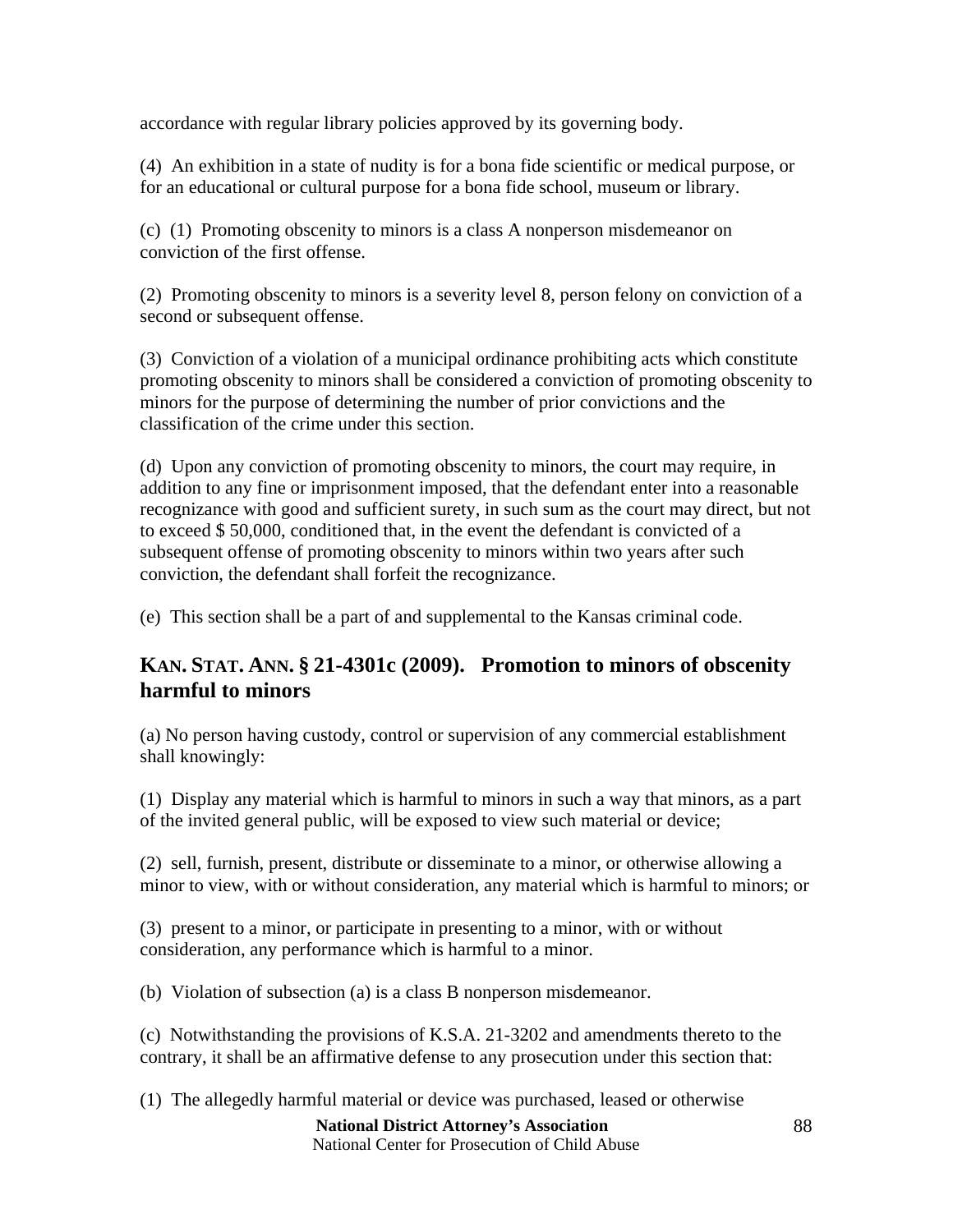acquired by a public, private or parochial school, college or university, and that such material or device was either sold, leased, distributed or disseminated by a teacher, instructor, professor or other faculty member or administrator of such school as part of or incidental to an approved course or program of instruction at such school.

(2) The defendant is an officer, director, trustee or employee of a public library and the allegedly harmful material or device was acquired by a public library and was disseminated in accordance with regular library policies approved by its governing body.

(3) An exhibition in a state of nudity is for a bona fide scientific or medical purpose, or for an educational or cultural purpose for a bona fide school, museum or library.

(4) With respect to a prosecution for an act described by subsection  $(a)(1)$ , the allegedly harmful material was kept behind blinder racks.

(5) With respect to a prosecution for an act described by subsection (a)(2) or (3), the defendant had reasonable cause to believe that the minor involved was 18 years old or over, and such minor exhibited to the defendant a draft card, driver's license, birth certificate or other official or apparently official document purporting to establish that such minor was 18 years old or more.

(6) With respect to a prosecution for an act described by subsection (a)(3), the allegedly harmful performance was viewed by the minor in the presence of such minor's parent or parents or such minor's legal guardian.

(d) As used in this section:

(1) "Blinder rack" means a device in which material is displayed in such a manner that the lower 2/3 of the material is not exposed to view.

(2) "Harmful to minors" means that quality of any description, exhibition, presentation or representation, in whatever form, of nudity, sexual conduct, sexual excitement or sadomasochistic abuse when the material or performance, taken as a whole or, with respect to a prosecution for an act described by subsection  $(a)(1)$ , that portion of the material that was actually exposed to the view of minors, has the following characteristics:

(A) The average adult person applying contemporary community standards would find that the material or performance has a predominant tendency to appeal to a prurient interest in sex to minors;

(B) the average adult person applying contemporary community standards would find that the material or performance depicts or describes nudity, sexual conduct, sexual excitement or sadomasochistic abuse in a manner that is patently offensive to prevailing standards in the adult community with respect to what is suitable for minors; and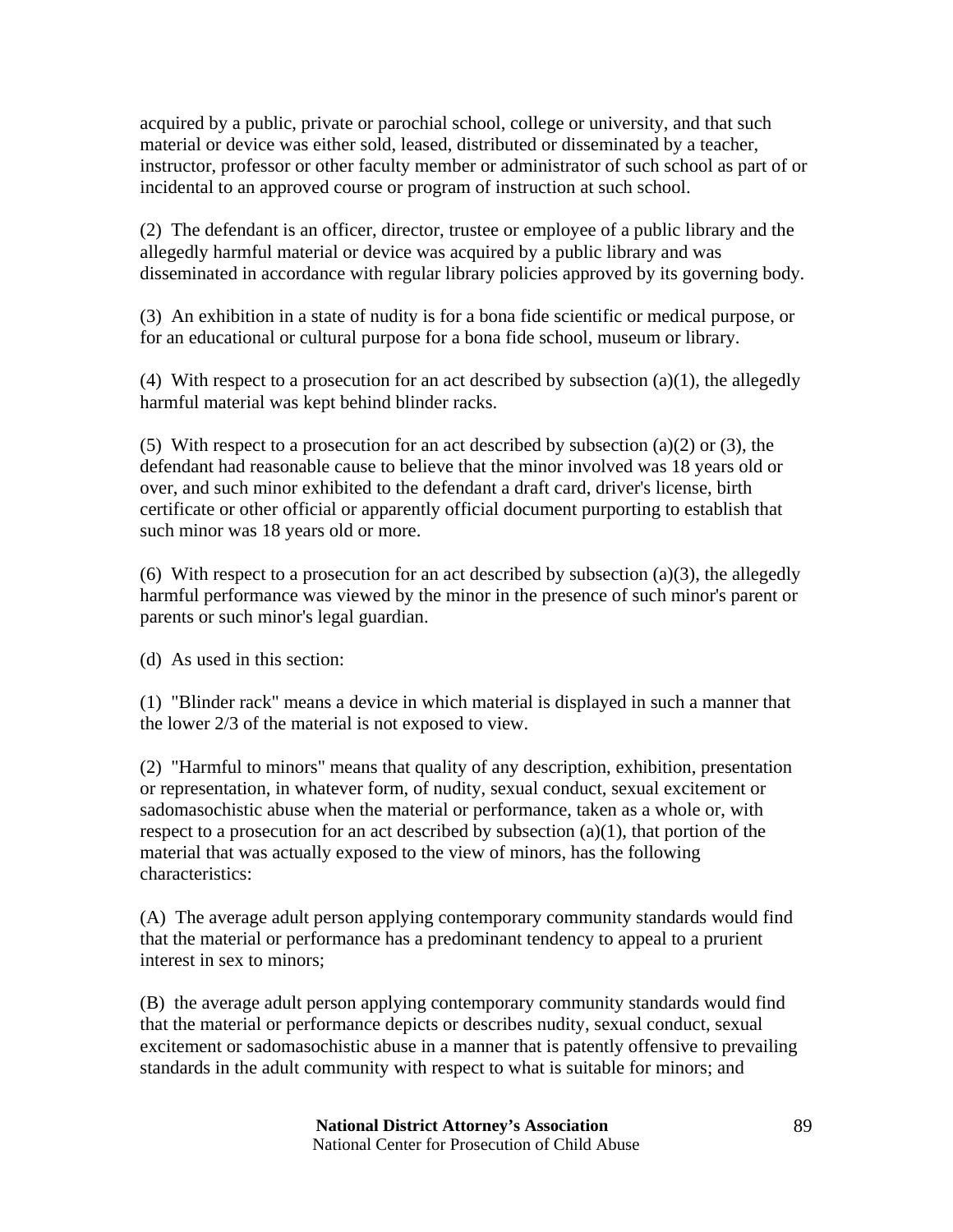(C) a reasonable person would find that the material or performance lacks serious literary, scientific, educational, artistic or political value for minors.

(3) "Material" means any book, magazine, newspaper, pamphlet, poster, print, picture, figure, image, description, motion picture film, record, recording tape or video tape.

(4) "Minor" means any unmarried person under 18 years of age.

(5) "Nudity" means the showing of the human male or female genitals, pubic area or buttocks with less than a full opaque covering; the showing of the female breast with less than a full opaque covering of any portion thereof below the top of the nipple; or the depiction of covered male genitals in a discernible state of sexual excitement.

(6) "Performance" means any motion picture, film, video tape, played record, phonograph, tape recording, preview, trailer, play, show, skit, dance or other exhibition performed or presented to or before an audience of one or more, with or without consideration.

(7) "Sadomasochistic abuse" means flagellation or torture by or upon a person clad in undergarments, in a mask or bizarre costume or in the condition of being fettered, bound or otherwise physically restrained on the part of one so clothed.

(8) "Sexual conduct" means acts of masturbation, homosexuality, sexual intercourse or physical contact with a person's clothed or unclothed genitals or pubic area or buttocks or with a human female's breast.

(9) "Sexual excitement" means the condition of human male or female genitals when in a state of sexual stimulation or arousal.

(e) The provisions of this act shall not apply to a retail sales clerk, if such clerk has no financial interest in the materials or performance or in the commercial establishment displaying or selling, furnishing, presenting, distributing or disseminating such materials or presenting such performance other than regular employment as a retail sales clerk. The provisions of this section shall not exempt any retail sales clerk from criminal liability for any act unrelated to regular employment as a retail sales clerk.

(f) If any provision or clause of this act or application thereof to any person or circumstance is held invalid, such invalidity shall not affect other provisions or applications of the act which can be given effect without the invalid provision or application, and to this end the provisions of this act are declared to be severable.

(g) This section shall be part of and supplemental to the Kansas criminal code.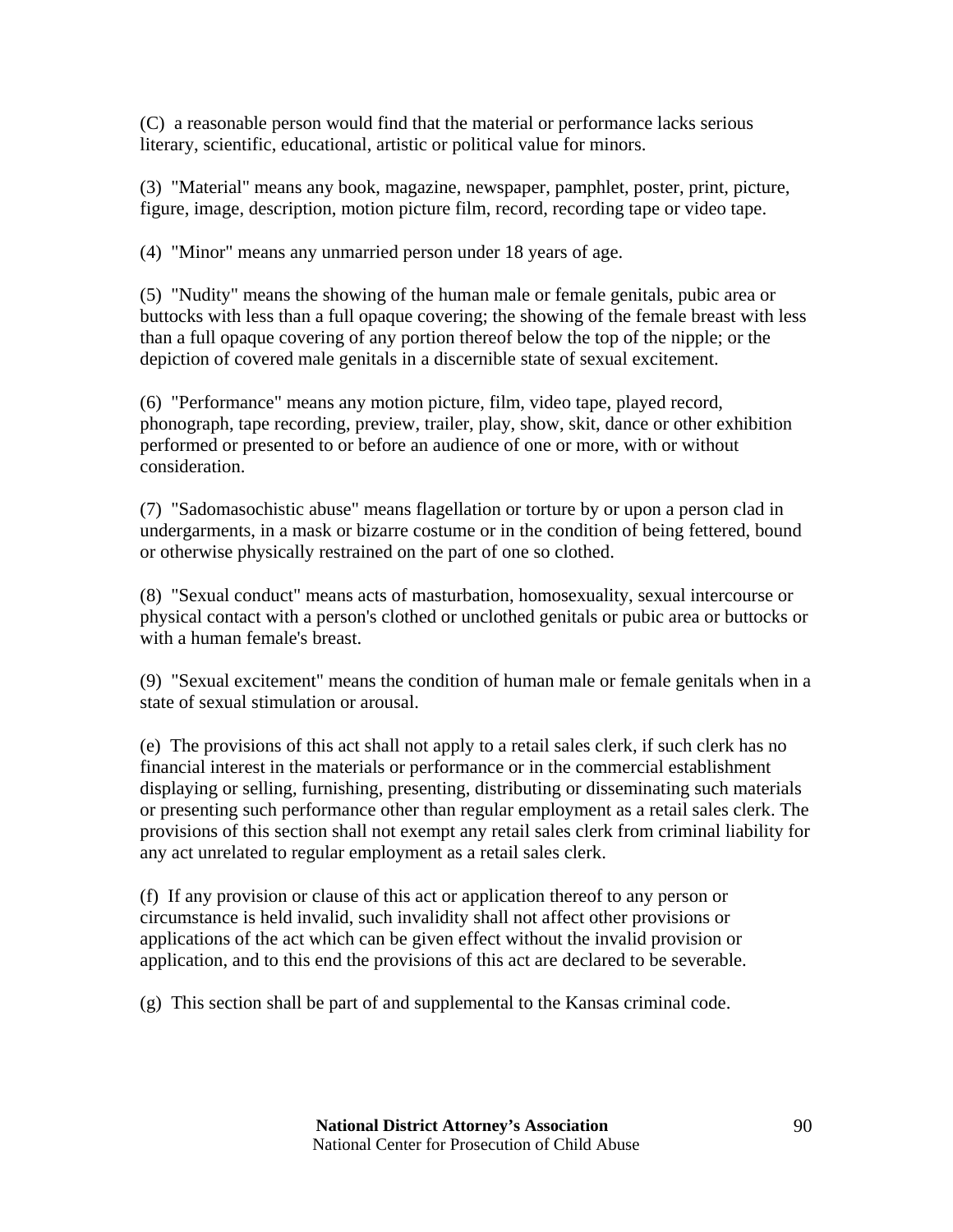# **KENTUCKY**

### **KY. REV. STAT. ANN. § 531.010 (2010). Definitions**

As used in this chapter:

(1) "Distribute" means to transfer possession of, whether with or without consideration.

 (2) "Matter" means any book, magazine, newspaper, or other printed or written material or any picture, drawing, photograph, motion picture, live image transmitted over the Internet or other electronic network, or other pictorial representation or any statue or other figure, or any recording transcription or mechanical, chemical or electrical reproduction or any other articles, equipment, machines, or materials.

(3) "Obscene" means:

 (a) To the average person, applying contemporary community standards, the predominant appeal of the matter, taken as a whole, is to prurient interest in sexual conduct; and

 (b) The matter depicts or describes the sexual conduct in a patently offensive way; and

 (c) The matter, taken as a whole, lacks serious literary, artistic, political, or scientific value.

 (4) "Sexual conduct" means acts of masturbation, homosexuality, lesbianism, bestiality, sexual intercourse, or deviant sexual intercourse; or physical contact with the genitals, flagellation, or excretion for the purpose of sexual stimulation or gratification.

#### **KY. REV. STAT. ANN. § 531.020 (2010). Distribution of obscene matter**

 (1) A person is guilty of distribution of obscene matter when, having knowledge of its content and character, he:

(a) Sends or causes to be sent into this state for sale or distribution; or

(b) Brings or causes to be brought into this state for sale or distribution; or

(c) In this state, he:

1. Prepares, or

2. Publishes, or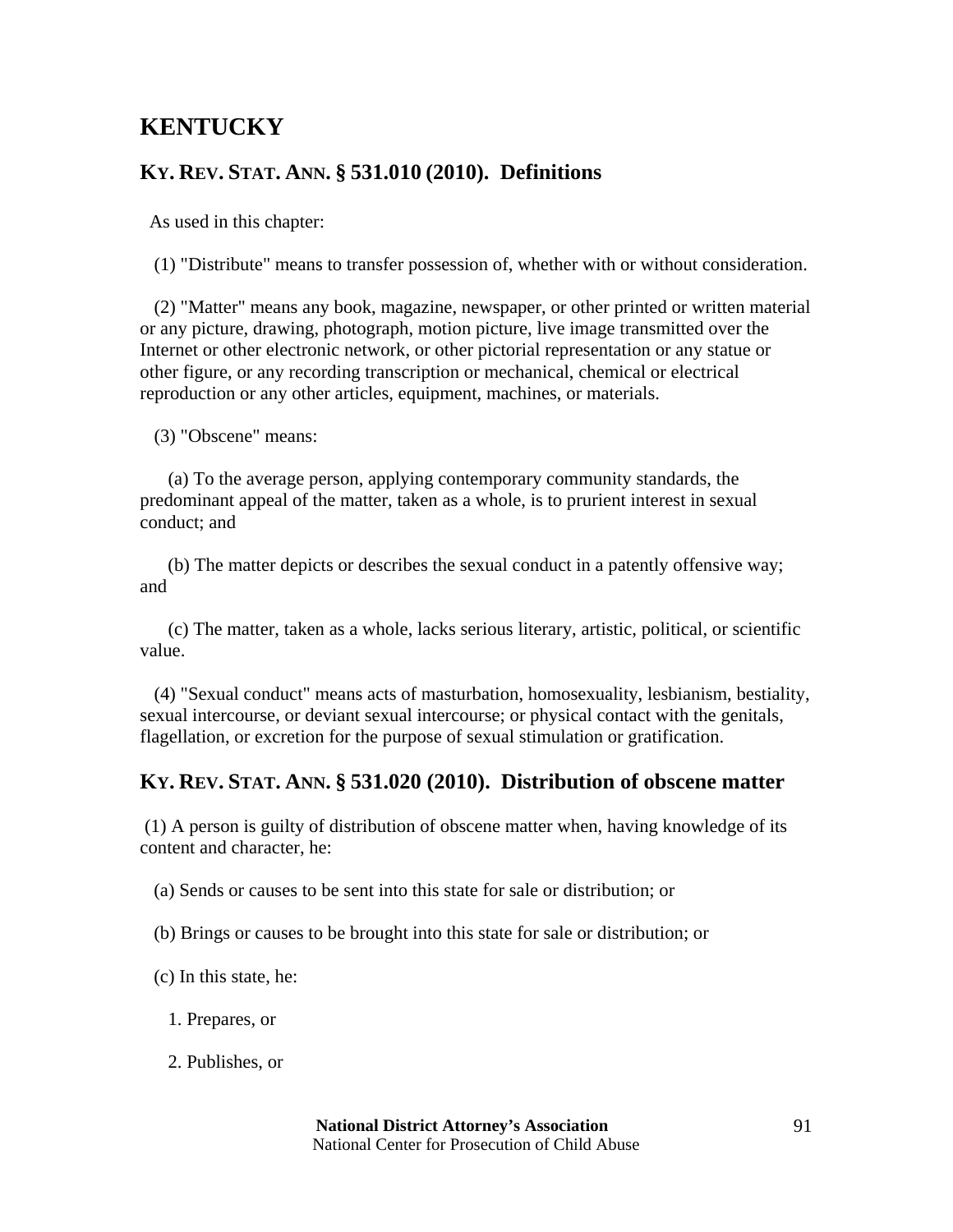3. Prints, or

- 4. Exhibits, or
- 5. Distributes, or
- 6. Offers to distribute, or

7. Has in his possession with intent to distribute, exhibit or offer to distribute,

any obscene matter.

(2) Distribution of obscene matter is a Class B misdemeanor unless the defendant has in his possession more than one unit of material coming within the provisions of this chapter, in which case it shall be a Class A misdemeanor.

# **KY. REV. STAT. ANN. § 531.030 (2010). Distribution of obscene matter to minors**

 (1) A person is guilty of distribution of obscene material to minors when, knowing a person to be a minor, or having possession of such facts that he should reasonably know that such person is a minor, and with knowledge of the content and character of the material, he knowingly:

- (b) Exhibits; or
- (c) Distributes, or offers to distribute,

obscene material to a minor.

(2) Distribution of obscene materials to minors is a Class A misdemeanor unless the defendant has previously been convicted of violation of this section or of KRS 531.020, in which case it shall be a Class D felony.

# **KY. REV. STAT. ANN. § 531.040 (2010). Using minors to distribute obscene material**

 (1) A person is guilty of using minors to distribute obscene material when knowing a person to be a minor, or having possession of such facts that he should reasonably know such person is a minor, and knowing of the content and character of the material, he knowingly:

(a) Hires; or

 <sup>(</sup>a) Sends or causes to be sent; or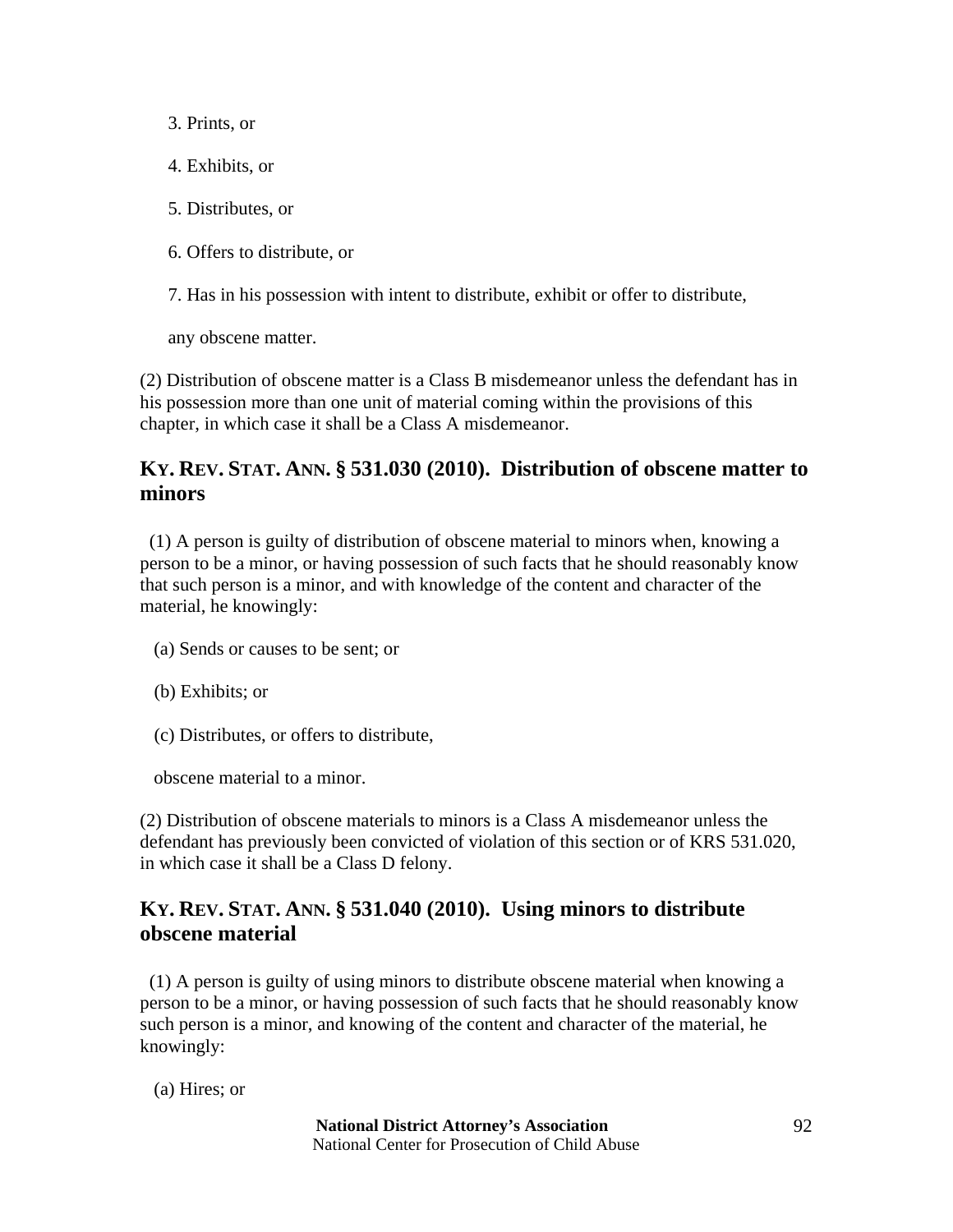(b) Employs; or

(c) Uses,

a minor to do or assist in doing any of the acts prohibited by KRS 531.020.

(2) Using minors to distribute obscene material is a Class A misdemeanor unless the defendant has previously been convicted of violation of this section or KRS 531.030, in which case it shall be a Class D felony.

### **KY. REV. STAT. ANN. § 531.050 (2010). Advertising obscene material**

 **(1)** A person is guilty of advertising obscene material when, having knowledge of its content and character thereof, he writes or creates advertising or solicits anyone to publish such advertising or otherwise promotes the sale or distribution of obscene matter.

**(2)** Advertising obscene material is a Class B misdemeanor.

# **KY. REV. STAT. ANN. § 531.060 (2010). Promoting sale of obscenity**

 (1) A person is guilty of promoting sale of obscenity when he knowingly, as a condition to a sale, allocation, consignment, or delivery for resale of any paper, magazine, book, periodical, publication or other merchandise, requires that the purchaser or consignee receive any matter reasonably believed by the purchaser or consignee to be obscene, or he denies or threatens to deny a franchise, revokes or threatens to revoke, or imposes any penalty, financial or otherwise, by reason of the failure of any person to accept such matter, or by reason of the return of such matter.

(2) Promoting sale of obscenity is a Class B misdemeanor for the first offense, a Class A misdemeanor for the second offense, and a Class D felony for each subsequent offense.

# **KY. REV. STAT. ANN. § 531.070 (2010). Exemptions**

 The prohibitions and penalties imposed in this chapter shall not extend to persons having a bona fide scientific, educational, governmental, or other similar justification for conduct which would, except for such justification, be criminal under this chapter.

# **LOUISIANA**

# **LA. REV. STAT. ANN. § 14:106 (2010). Obscenity**

A. The crime of obscenity is the intentional:

(1) Exposure of the genitals, pubic hair, anus, vulva, or female breast nipples in any

**National District Attorney's Association**  National Center for Prosecution of Child Abuse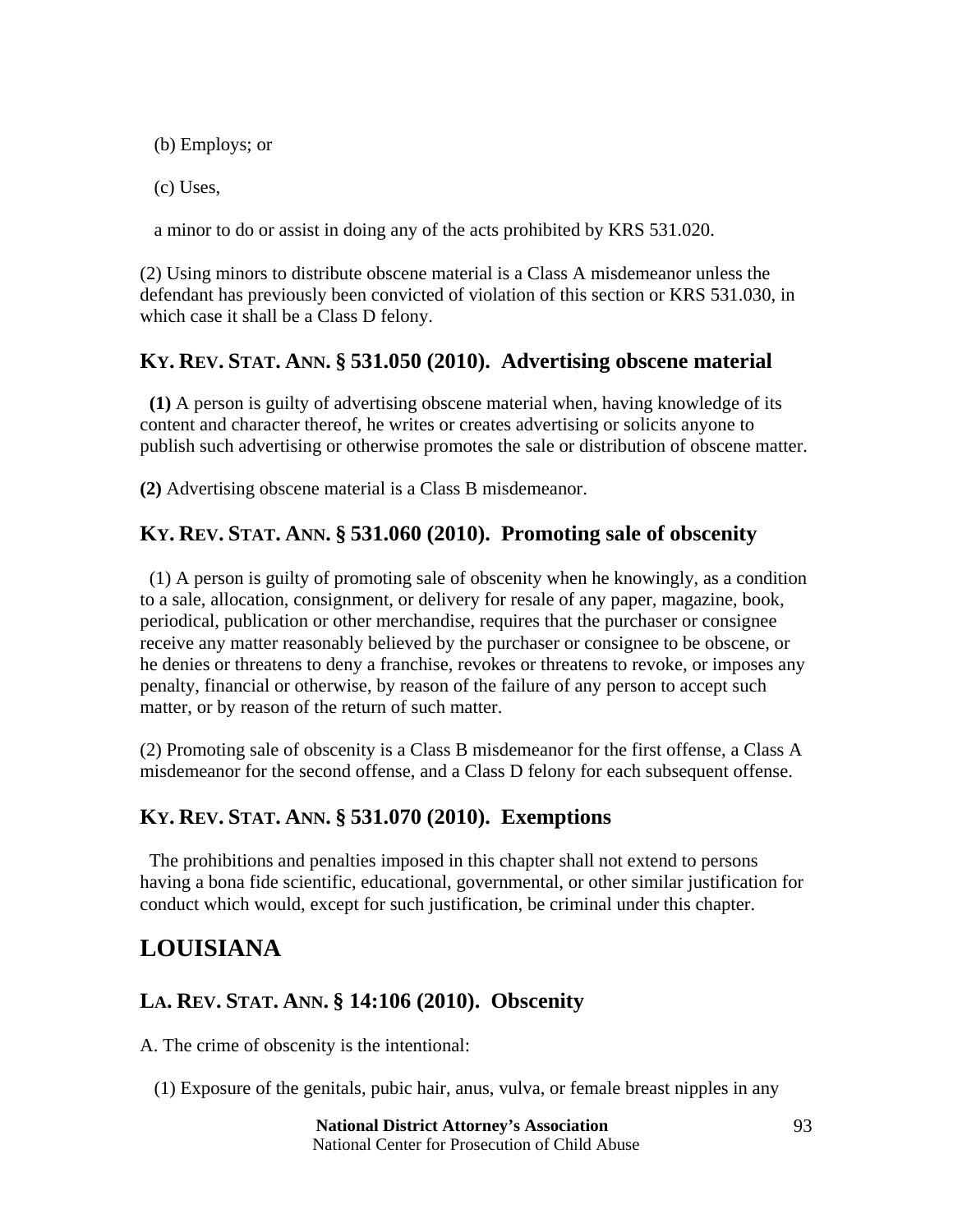public place or place open to the public view, or in any prison or jail, with the intent of arousing sexual desire or which appeals to prurient interest or is patently offensive.

 (2) (a) Participation or engagement in, or management, operation, production, presentation, performance, promotion, exhibition, advertisement, sponsorship, electronic communication, or display of, hard core sexual conduct when the trier of fact determines that the average person applying contemporary community standards would find that the conduct, taken as a whole, appeals to the prurient interest; and the hard core sexual conduct, as specifically defined herein, is presented in a patently offensive way; and the conduct taken as a whole lacks serious literary, artistic, political, or scientific value.

 (b) Hard core sexual conduct is the public portrayal, for its own sake, and for ensuing commercial gain of:

 (i) Ultimate sexual acts, normal or perverted, actual, simulated, or animated, whether between human beings, animals, or an animal and a human being; or

 (ii) Masturbation, excretory functions or lewd exhibition, actual, simulated, or animated, of the genitals, pubic hair, anus, vulva, or female breast nipples; or

 (iii) Sadomasochistic abuse, meaning actual, simulated or animated, flagellation, or torture by or upon a person who is nude or clad in undergarments or in a costume that reveals the pubic hair, anus, vulva, genitals, or female breast nipples, or in the condition of being fettered, bound, or otherwise physically restrained, on the part of one so clothed; or

 (iv) Actual, simulated, or animated touching, caressing, or fondling of, or other similar physical contact with a pubic area, anus, female breast nipple, covered or exposed, whether alone or between humans, animals, or a human and an animal, of the same or opposite sex, in an act of apparent sexual stimulation or gratification; or

 (v) Actual, simulated, or animated stimulation of a human genital organ by any device whether or not the device is designed, manufactured, or marketed for such purpose.

 (3) (a) Sale, allocation, consignment, distribution, dissemination, advertisement, exhibition, electronic communication, or display of obscene material, or the preparation, manufacture, publication, electronic communication, or printing of obscene material for sale, allocation, consignment, distribution, advertisement, exhibition, electronic communication, or display.

 (b) Obscene material is any tangible work or thing which the trier of fact determines that the average person applying contemporary community standards would find, taken as a whole, appeals to the prurient interest, and which depicts or describes in a patently offensive way, hard core sexual conduct specifically defined in Paragraph (2) of this Subsection, and the work or thing taken as a whole lacks serious literary, artistic,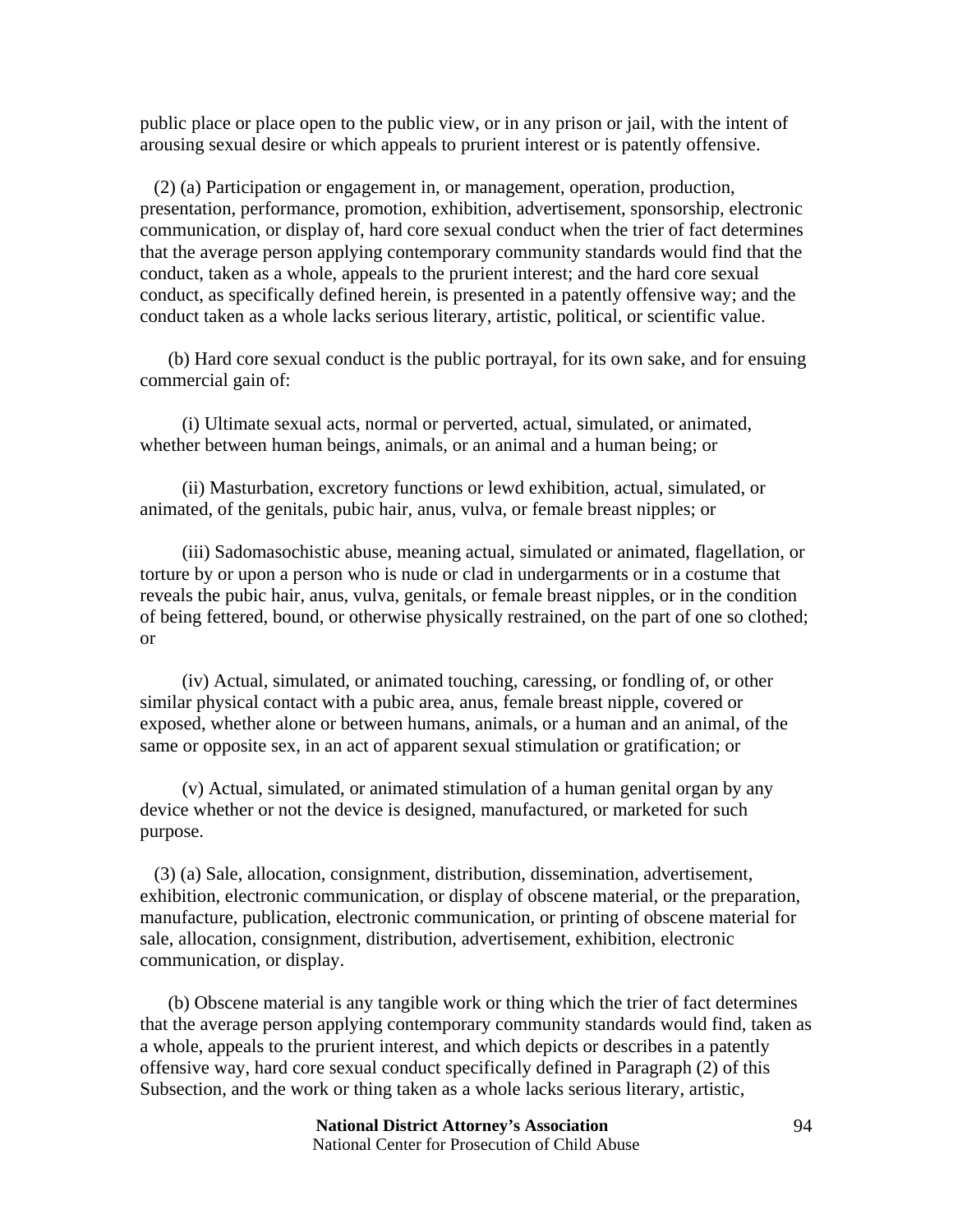political, or scientific value.

 (4) Requiring as a condition to a sale, allocation, consignment, or delivery for resale of any paper, magazine, book, periodical, or publication to a purchaser or consignee that such purchaser or consignee also receive or accept any obscene material, as defined in Paragraph (3) of this Subsection, for resale, distribution, display, advertisement, electronic communication, or exhibition purposes; or, denying or threatening to deny a franchise to, or imposing a penalty, on or against, a person by reason of his refusal to accept, or his return of, such obscene material.

 (5) Solicitation or enticement of an unmarried person under the age of seventeen years to commit any act prohibited by Paragraphs (1), (2), or (3) above.

 (6) Advertisement, exhibition, electronic communication, or display of sexually violent material. "Violent material" is any tangible work or thing which the trier of facts determines depicts actual or simulated patently offensive acts of violence, including but not limited to, acts depicting sadistic conduct, whippings, beatings, torture, and mutilation of the human body, as described in Item (2)(b)(iii) of this Subsection.

 (7) (a) No person, knowing the content of an advertisement to be sexually explicit as defined in this Paragraph shall transmit or cause to be transmitted an unsolicited advertisement in an electronic communication to one or more persons within this state that contains sexually explicit materials without including in the advertisement the term "ADV-ADULT" at the beginning of the subject line of the advertisement. A "subject line" is the area of an electronic communication that contains a summary description of the content of the message.

 (b) As used in this Paragraph, "sexually explicit" means the graphic depiction of sex, including but not limited to sexual audio, text, or images; depiction of sexual activity; nudity; or sexually oriented language.

B. Lack of knowledge of age or marital status shall not constitute a defense.

C. If any employee of a theatre or bookstore acting in the course or scope of his employment, is arrested for an offense designated in this Section, the employer shall reimburse the employee for all attorney's fees and other costs of defense of such employee. Such fees and expenses may be fixed by the court exercising criminal jurisdiction after contradictory hearing or by ordinary civil process.

D. (1) The provisions of this Section do not apply to recognized and established schools, churches, museums, medical clinics, hospitals, physicians, public libraries, governmental agencies, quasi-governmental sponsored organizations and persons acting in their capacity as employees or agents of such organizations, or a person solely employed to operate a movie projector in a duly licensed theatre.

(2) For the purpose of this Paragraph, the following words and terms shall have the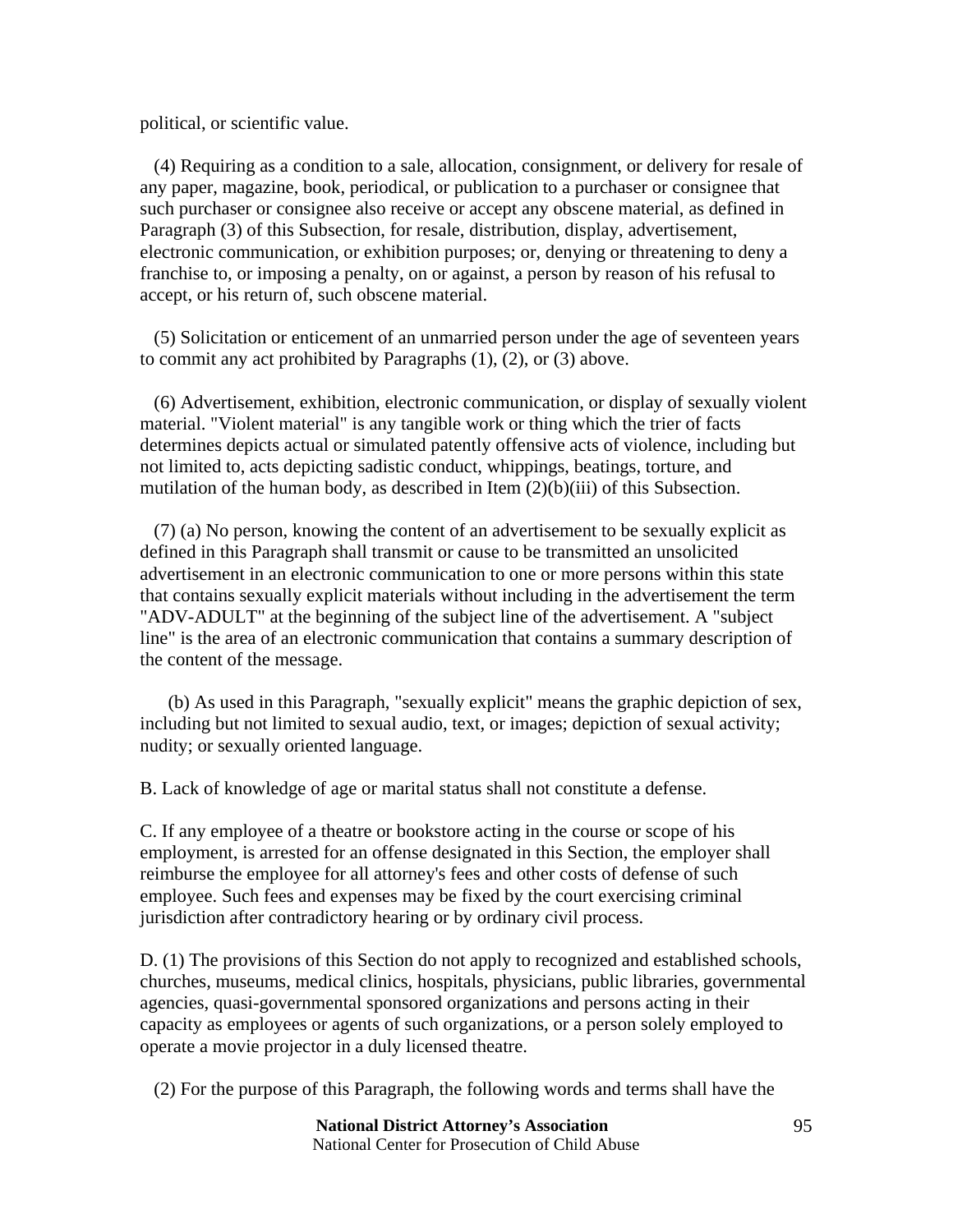respective meanings defined as follows:

 (a) "Recognized and established schools" means schools having a full time faculty and pupils, gathered together for instruction in a diversified curriculum.

(b) "Churches" means any church, affiliated with a national or regional denomination.

(c) "Physicians" means any licensed physician or psychiatrist.

 (d) "Medical clinics and hospitals" means any clinic or hospital of licensed physicians or psychiatrists used for the reception and care of the sick, wounded or infirm.

E. This Section does not preempt, nor shall anything in this Section be construed to preempt, the regulation of obscenity by municipalities, parishes, and consolidated cityparish governments; however, in order to promote uniform obscenity legislation throughout the state, the regulation of obscenity by municipalities, parishes, and consolidated city-parish governments shall not exceed the scope of the regulatory prohibitions contained in the provisions of this Section.

F. (1) Except for those motion pictures, printed materials, electronic communication and photographic materials showing actual ultimate sexual acts or simulated or animated ultimate sexual acts when there is an explicit, close-up depiction of human genital organs so as to give the appearance of the consummation of ultimate sexual acts, no person, firm, or corporation shall be arrested, charged, or indicted for any violations of a provision of this Section until such time as the material involved has first been the subject of an adversarial hearing under the provisions of this Section, wherein such person, firm, or corporation is made a defendant and, after such material is declared by the court to be obscene, such person, firm, or corporation continues to engage in the conduct prohibited by this Section. The sole issue at the hearing shall be whether the material is obscene.

 (2) The hearing shall be held before the district court having jurisdiction over the proceedings within seventy-two hours after receipt of notice by the person, firm, or corporation. The person, firm, or corporation shall be given notice of the hearing by registered mail or by personal service on the owner, manager, or other person having a financial interest in the material; provided, if there is no such person on the premises, then notice may be given by personal service on any employee of the person, firm, or corporation on such premises. The notice shall state the nature of the violation, the date, place, and time of the hearing, and the right to present and cross-examine witnesses.

 (3) The state or any defendant may appeal from a judgment. Such appeal shall not stay the judgment. Any defendant engaging in conduct prohibited by this Section subsequent to notice of the judgment, finding the material to be obscene, shall be subject to criminal prosecution notwithstanding the appeal from the judgment.

 (4) No determination by the district court pursuant to this Section shall be of any force and effect outside the judicial district in which made and no such determination shall be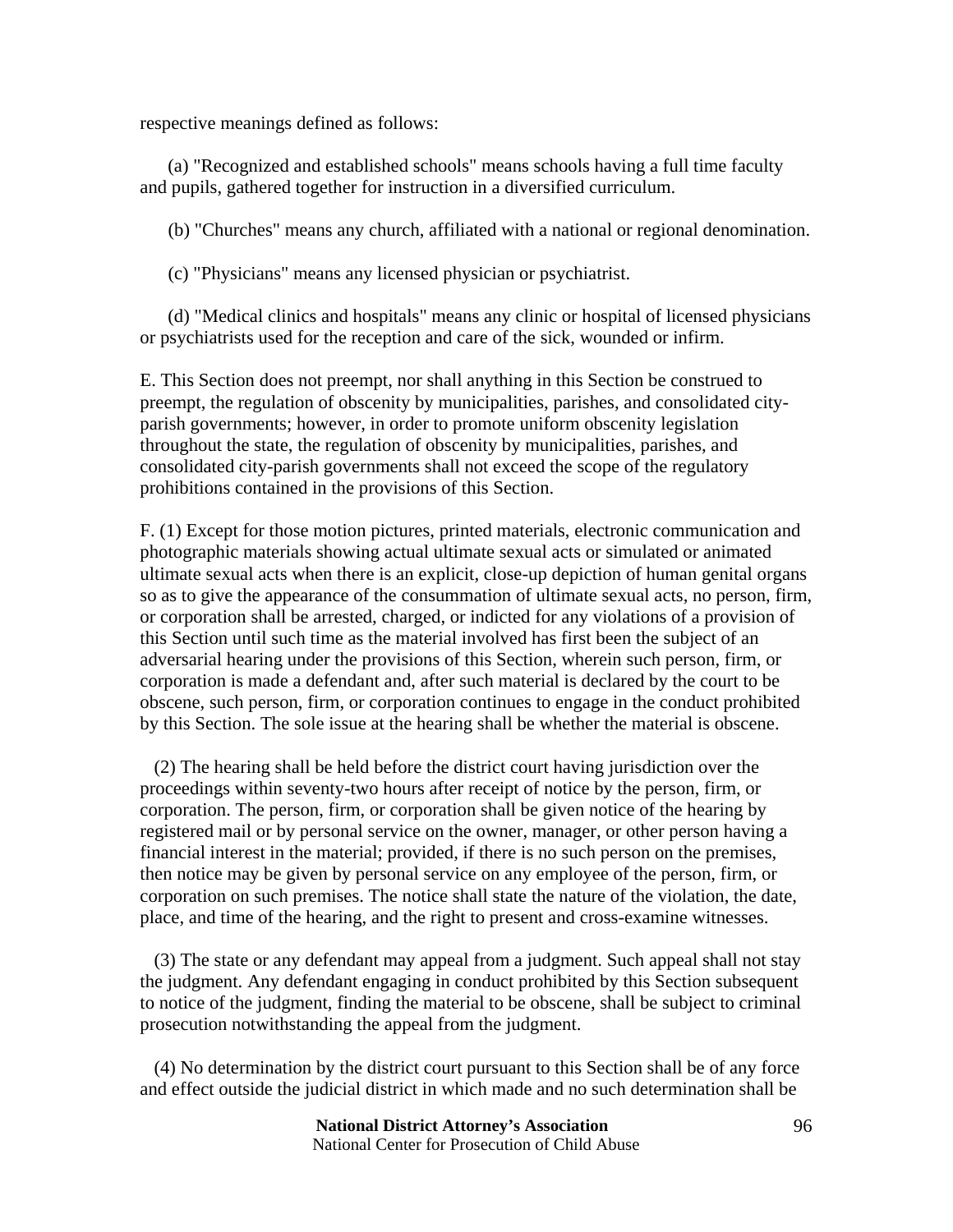res judicata in any proceeding in any other judicial district. In addition, evidence of any hearing held pursuant to this Section shall not be competent or admissible in any criminal action for the violation of any other Section of this Title; provided, however, that in any criminal action, charging the violation of any other Section of this Title, against any person, firm, or corporation that was a defendant in such hearing, involving the same material declared to be obscene under the provisions of this Section, then evidence of such hearing shall be competent and admissible as bearing on the issue of scienter only.

G. (1) On a first conviction, whoever commits the crime of obscenity shall be fined not less than one thousand dollars nor more than two thousand five hundred dollars, or imprisoned, with or without hard labor, for not less than six months nor more than three years, or both.

 (2) (a) On a second conviction, the offender shall be imprisoned, with or without hard labor for not less than six months nor more than three years, and in addition may be fined not less than two thousand five hundred dollars nor more than five thousand dollars.

 (b) The imprisonment provided for in Subparagraph (a), may be imposed at court discretion if the court determines that the offender, due to his employment, could not avoid engagement in the offense. This Subparagraph (b) shall not apply to the manager or other person in charge of an establishment selling or exhibiting obscene material.

 (3) On a third or subsequent conviction, the offender shall be imprisoned with or without hard labor for not less than two years nor more than five years, and in addition may be fined not less than five thousand dollars nor more than ten thousand dollars.

 (4) When a violation of Paragraph (1), (2), or (3) of Subsection A of this Section is with or in the presence of an unmarried person under the age of seventeen years, the offender shall be fined not more than ten thousand dollars and shall be imprisoned, with or without hard labor, for not less than two years nor more than five years, without benefit of parole, probation, or suspension of sentence.

H. (1) When a corporation is charged with violating this Section, the corporation, the president, the vice president, the secretary, and the treasurer may all be named as defendants. Upon conviction for a violation of this Section, a corporation shall be sentenced in accordance with Subsection G hereof. All corporate officers who are named as defendants shall be subject to the penalty provisions of this Section as set forth in Subsection G.

 (2) If the corporation is domiciled in this state, upon indictment or information filed against the corporation, a notice of arraignment shall be served upon the corporation, or its designated agent for service of process, which then must appear before the district court in which the prosecution is pending to plead to the charge within fifteen days of service. If no appearance is made within fifteen days, an attorney shall be appointed by the court to represent the defendant corporation with respect to the charge or to show cause why the corporation should not be enjoined from continuing in business during the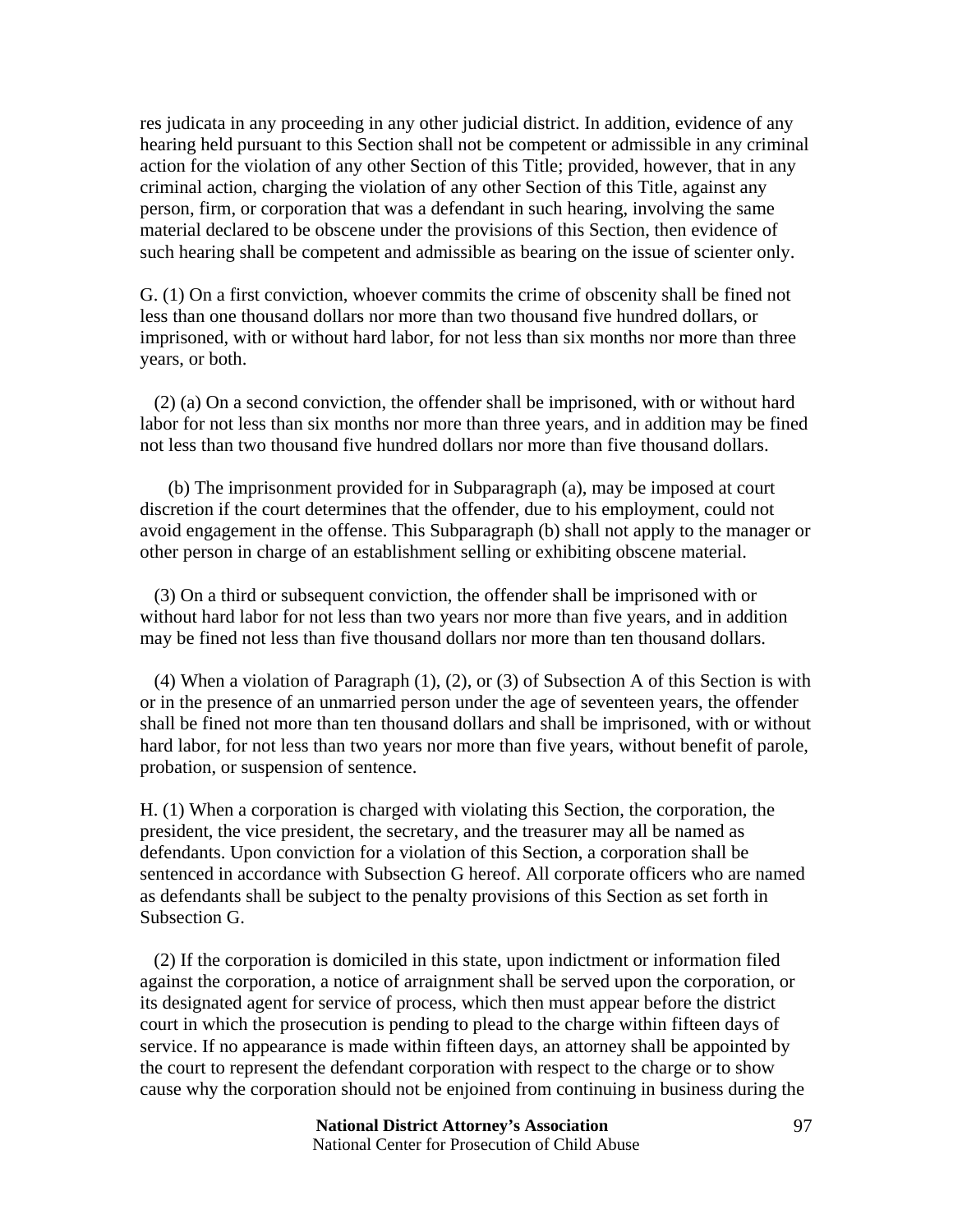pendency of the criminal proceedings. Appearance for arraignment may be made through private counsel.

 (3) If the corporation is domiciled out of state and is registered to do business in Louisiana, notice of arraignment shall be served upon the corporate agent for service of process or the secretary of state, who shall then notify the corporation charged by indictment or information to appear before the district court in which the prosecution is pending for arraignment within sixty days after the notice is mailed by the secretary of state. If no appearance is made within sixty days the court shall appoint an attorney to represent the defendant corporation with respect to the charge or to show cause why the corporation should not be enjoined from continuing in business during the pendency of the criminal proceedings. Appearance for arraignment may be made by private counsel.

 (4) If the corporation is domiciled out of state and is not registered to do business in Louisiana, notice of arraignment of the corporation shall be served upon the secretary of state and an employee, officer, or agent for service of process of the corporation found within the parish where the violation of this Section has allegedly occurred. Such notice shall act as a bar to that corporation registering to do business in Louisiana until it appears before the district court in which the prosecution is pending to answer the charge.

### **LA. REV. STAT. ANN. § 14:106.1 (2010). Promotion or wholesale promotion of obscene devices**

 A. For the purposes of this Section, the following definitions shall apply unless the context clearly requires otherwise:

 (1) "Obscene device" means a device, including an artificial penis or artificial vagina, which is designed or marketed as useful primarily for the stimulation of human genital organs.

 (2) "Promote" means to manufacture, issue, sell, give, provide, lend, mail, deliver, transfer, transmit, distribute, circulate, disseminate, present, or exhibit, including the offer or agreement to do any of these things, for the purpose of sale or resale.

B. No person shall knowingly and intentionally promote an obscene device.

C. (1) On a first conviction, whoever commits the crime of promoting an obscene device shall be fined not less than one thousand dollars nor more than two thousand five hundred dollars or imprisoned with or without hard labor for not less than six months nor more than three years, or both.

 (2) On a second conviction, the offender shall be imprisoned with or without hard labor for not less than six months nor more than three years, and in addition may be fined not less than two thousand five hundred dollars nor more than five thousand dollars.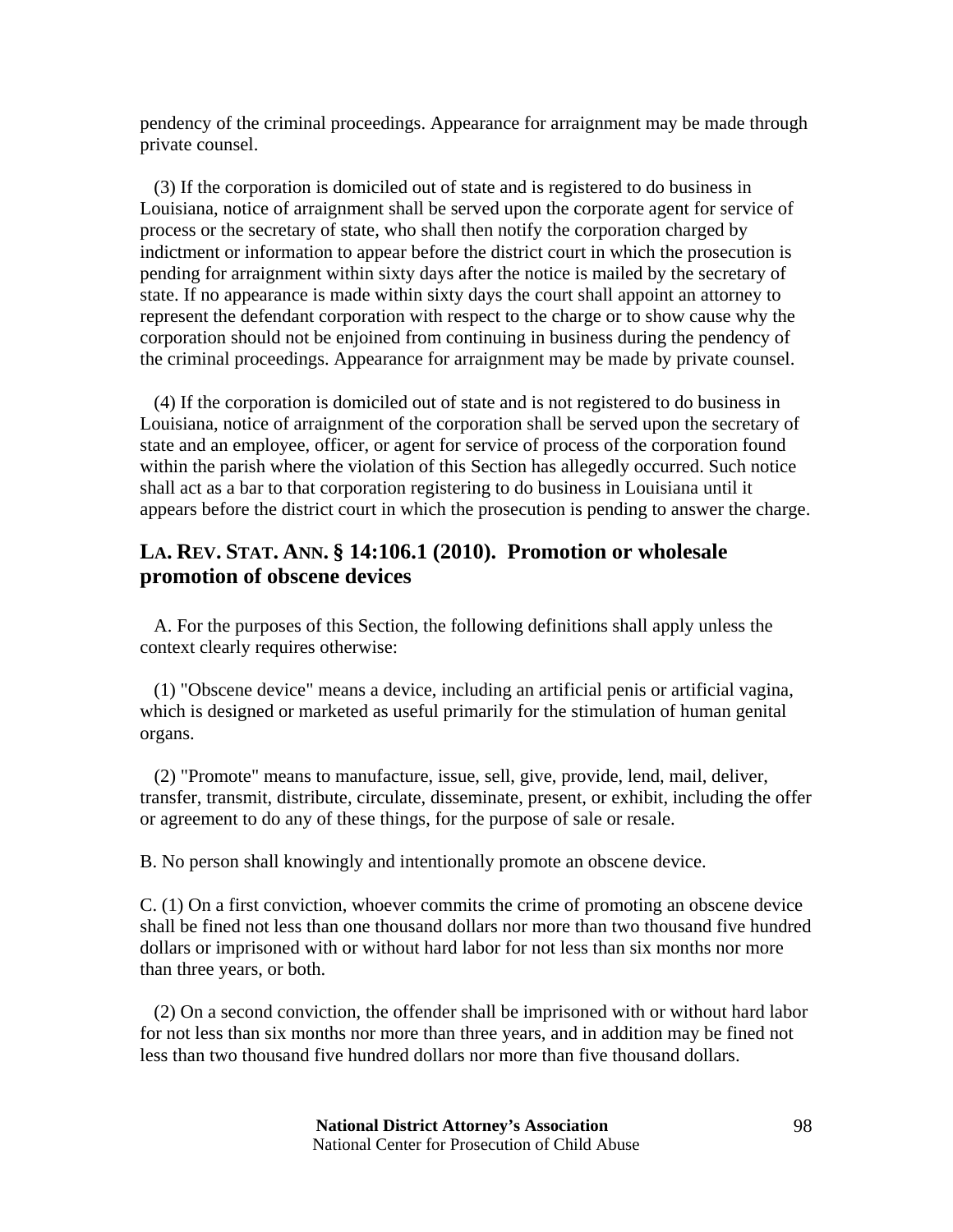# **LA. REV. STAT. ANN. § 14:106.2 (2010). Sexual acts prohibited in public; penalties**

 A. It shall be unlawful for any person to engage in vaginal, anal, or oral sexual intercourse in any public place or place open to the public view for the purpose of gaining the attention of the public.

B. Whoever violates a provision of this Section shall be fined not more than one thousand dollars and imprisoned for not less than ten days nor more than one year. At least ten days of the sentence imposed shall be served without benefit of probation, parole, or suspension of sentence.

# **LA. REV. STAT. ANN. § 14:106.3 (2010). Unlawful exhibition of sexually explicit material in a motor vehicle; penalties**

A. It shall be unlawful for any person to knowingly exhibit sexually explicit material in a motor vehicle on a public street, highway, public place, or any place open to public view knowing that the material is visible to the public from outside the motor vehicle.

B. For the purposes of this Section the term "exhibit sexually explicit material" means to present, exhibit, project, or display a motion picture, film, videotape, compact disc, digital versatile disc, digital video disc, or any other form of visual technology of any of the following:

 (1) Ultimate sexual acts, normal or perverted, actual, simulated, or animated, whether between human beings, animals, or an animal and a human being.

 (2) The graphic depiction of sex, including but not limited to the visual depiction of sexual activity or nudity.

C. (1) Whoever violates a provision of this Section upon a first conviction shall be fined not more than five hundred dollars or imprisoned for not more than six months, or both.

 (2) Upon a second conviction, the offender shall be fined not more than one thousand dollars and imprisoned for not more than one year, or both.

 (3) Upon a third or subsequent conviction, the offender shall be fined not more than one thousand dollars and shall be imprisoned for not more than one year, or both. At least ten days of the sentence imposed shall be served without benefit of probation, parole, or suspension of sentence.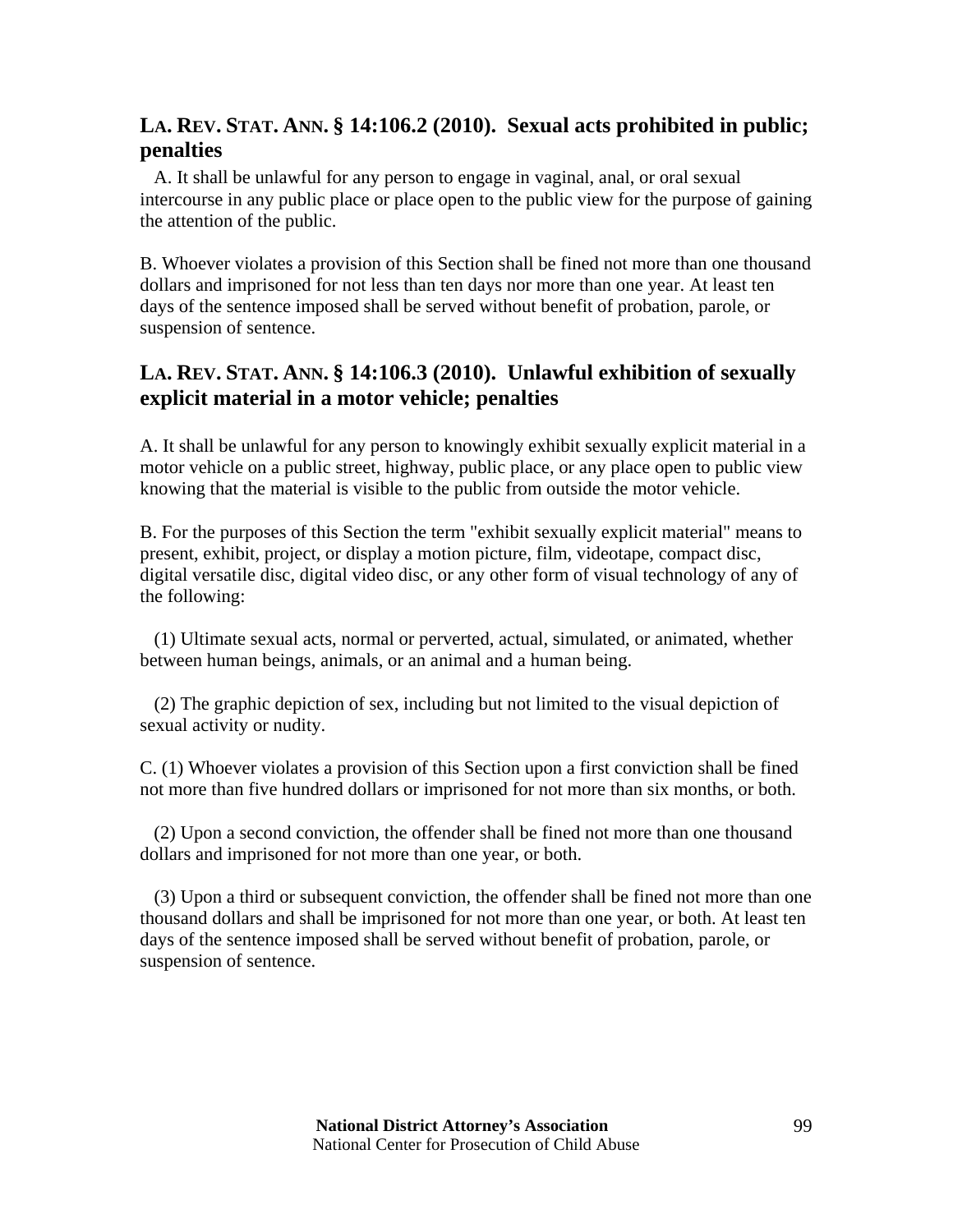# **MAINE**

### **ME. REV. STAT. ANN. 93-A § 2911 (2009). Dissemination of obscene matter to minors**

1. DEFINITIONS. As used in this section, unless the context indicates otherwise, the following words shall have the following meanings.

A. "Distribute" means to transfer possession, whether with or without consideration.

B. "Exhibit" means to display for viewing by the public.

 C. "Matter" means any printed or written material, any picture, photograph, motion picture or other visual representation.

C-1. "Minor" means a person under 18 years of age.

D. "Obscene matter" means matter which:

 1) To the average individual, applying contemporary community standards, with respect to what is suitable material for minors, considered as a whole, appeals to the prurient interest;

 2) Depicts or describes, in a patently offensive manner, ultimate sexual acts, excretory functions, masturbation or lewd exhibition of the genitals; and

3) Considered as a whole, lacks serious literary, artistic, political or scientific value.

 2. GENERAL RULE. A person is guilty of disseminating obscene matter to a minor if he knowingly distributes, or exhibits or offers to distribute or exhibit to a minor, any obscene matter declared obscene, in an action to which he was a party, pursuant to subsection 3.

 A. This section shall not apply to any noncommercial distribution or exhibition for purely educational purposes by any library, art gallery, museum, public school, private school or institution of learning, nor to any commercial distribution or exhibition by any art gallery or museum.

B. It shall be a valid defense to any proceeding under this section that:

1) The defendant was a parent or guardian of the minor;

2) The distribution or exhibition is exempt under paragraph A; or

3) For motion pictures, the minor was accompanied by his spouse, parent or legal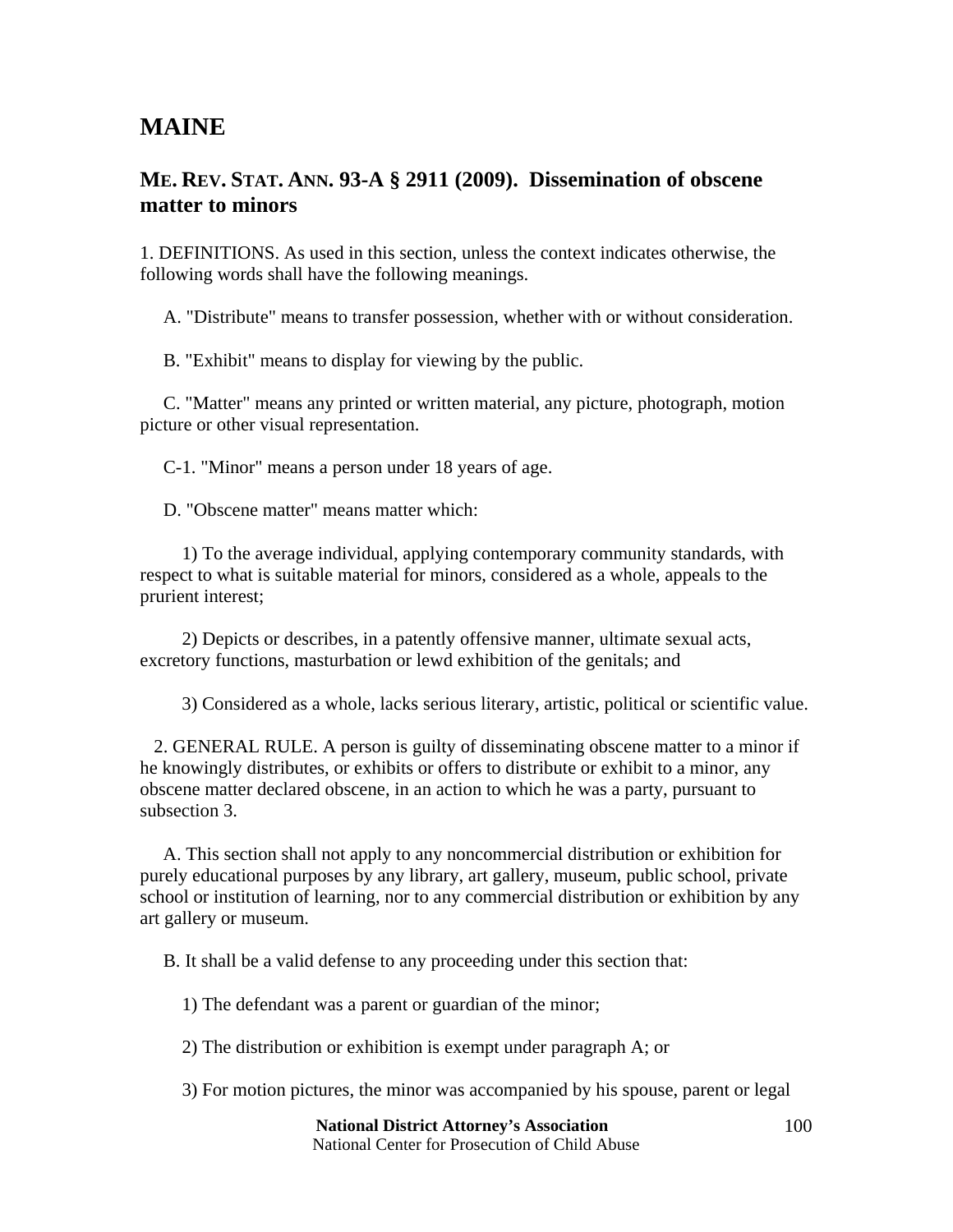guardian.

 3. PROCEDURE FOR ADJUDICATING OBSCENITY. Whenever the Attorney General, or any district attorney, reasonably believes a person is disseminating to minors matter which is obscene, he may petition the Superior Court to declare the matter obscene pursuant to Title 14, sections 5951 to 5963. The Attorney General or district attorney may join all persons he reasonably believes to be disseminating that matter to minors as parties to the action. The hearing on such petition shall be held not more than 10 days from the filing of the petition.

A. Trial on the issue of obscenity shall be by jury.

B. Intervention by others disseminating the same matter shall be freely allowed.

 C. Determination by a court pursuant to this subsection that a matter is obscene shall not bar relitigation of that issue in a criminal prosecution under this section.

4. PENALTY. Disseminating obscene matter to a minor is a Class C crime.

# **ME. REV. STAT. ANN. 93-A § 2912 (2009). Magazines containing obscene material on their covers not to be displayed to minors**

1. PROHIBITION. No book, magazine or newspaper containing obscene material on its cover and offered for sale shall be displayed in a location accessible to minors unless the cover of that book, magazine or newspaper is covered with an opaque material sufficient to prevent the obscene material from being visible.

 2. DEFINITIONS. For purposes of this section, the following terms shall have the following meanings.

A. "Minor" means any person who has not attained his 18th birthday.

B. "Obscene material" means material which:

 1) To the average individual applying contemporary community standards with respect to what is suitable material for minors, considered as a whole, appeals to prurient interests;

 2) Depicts or describes in a patently offensive manner, ultimate sexual acts, excretory functions, masturbation or lewd exhibition of the genitals; and

 3) When considered as a whole, lacks serious literary, artistic, political or scientific value.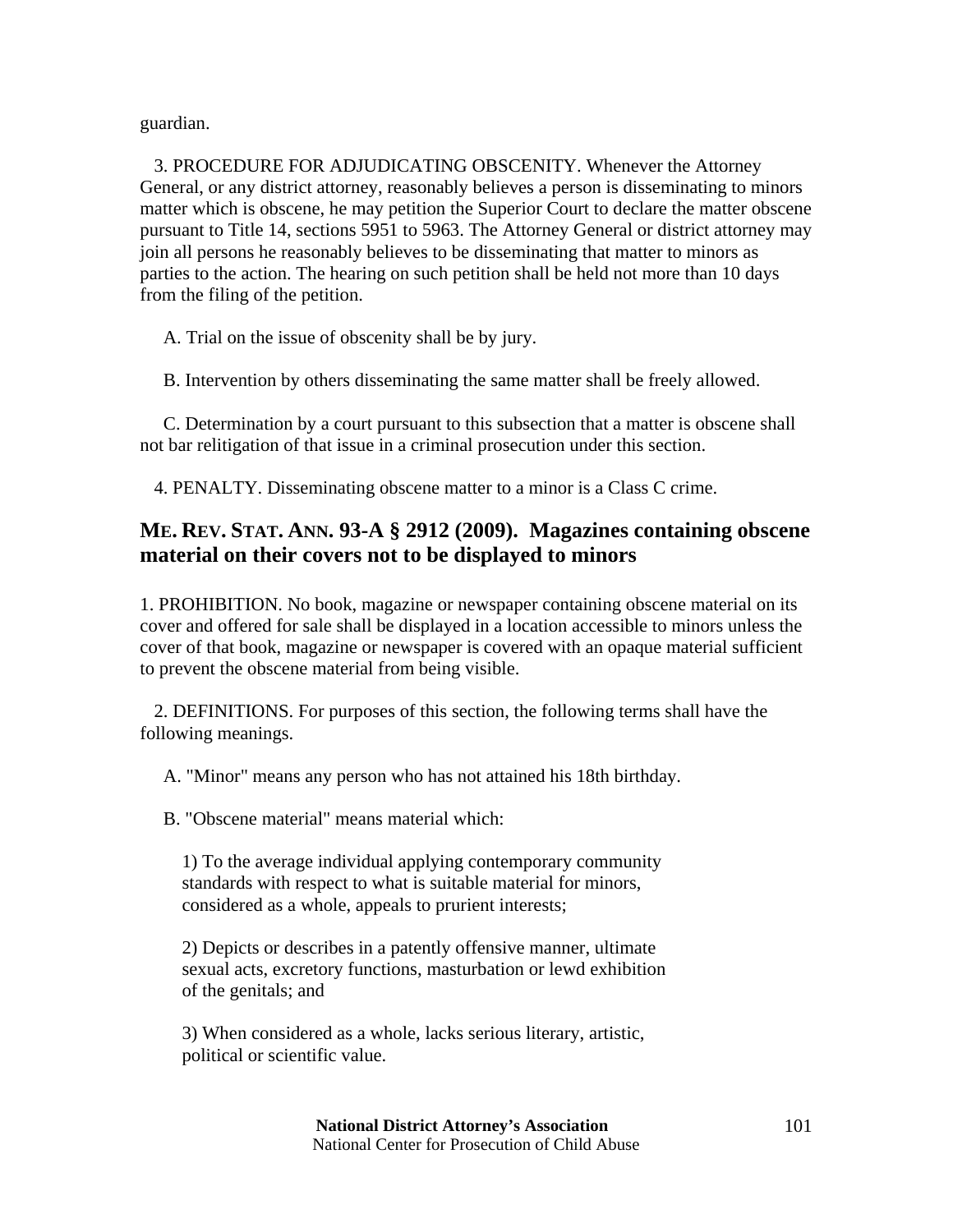3. CIVIL VIOLATION. Any person violating this section shall be subject to a forfeiture of not more than \$ 250.

### **ME. REV. STAT. ANN. 93-A § 2913 (2009). Exhibiting obscene motion pictures to minors at outdoor motion picture theaters**

1. DEFINITIONS. For purposes of this section, unless the context indicates otherwise, the following terms have the following meanings.

A. "Exhibit" means to display for viewing by the public.

B. "Obscene motion picture" means a motion picture which:

 1) To the average individual applying contemporary community standards with respect to what is suitable material for minors, considered as a whole, appeals to prurient interests;

 2) Depicts or describes in a patently offensive manner, ultimate sexual acts, excretory functions, masturbation or lewd exhibition of the genitals; and

 3) When considered as a whole, lacks serious literary, artistic, political or scientific value.

 2. EXHIBITING OBSCENE MOTION PICTURES. A person is guilty of exhibiting obscene motion pictures to a minor at an outdoor motion picture theater if he knowingly exhibits an obscene motion picture declared obscene in an action to which he was a party pursuant to subsection 3, at an outdoor motion picture theater in such a manner that the exhibition is visible by minors from or in any public street, highway, sidewalk, thoroughfare, private residence or place of public accommodation.

 3. PROCEDURE FOR ADJUDICATING OBSCENITY. Whenever the Attorney General, or any district attorney, reasonably believes a person is exhibiting at an outdoor motion picture theater a motion picture which is obscene, he may petition the Superior Court to declare the motion picture obscene pursuant to Title 14, sections 5951 to 5963. The Attorney General, or district attorney, may join all persons he reasonably believes to be exhibiting that motion picture to minors as parties to the action. The hearing on that petition shall be held not more than 10 days from the filing of the petition.

A. Trial on the issue of obscenity shall be by jury.

B. Intervention by others exhibiting the same motion picture shall be freely allowed.

 C. Determination by a court, pursuant to this subsection, that a motion picture is obscene shall not bar relitigation of that issue in a criminal prosecution under this section.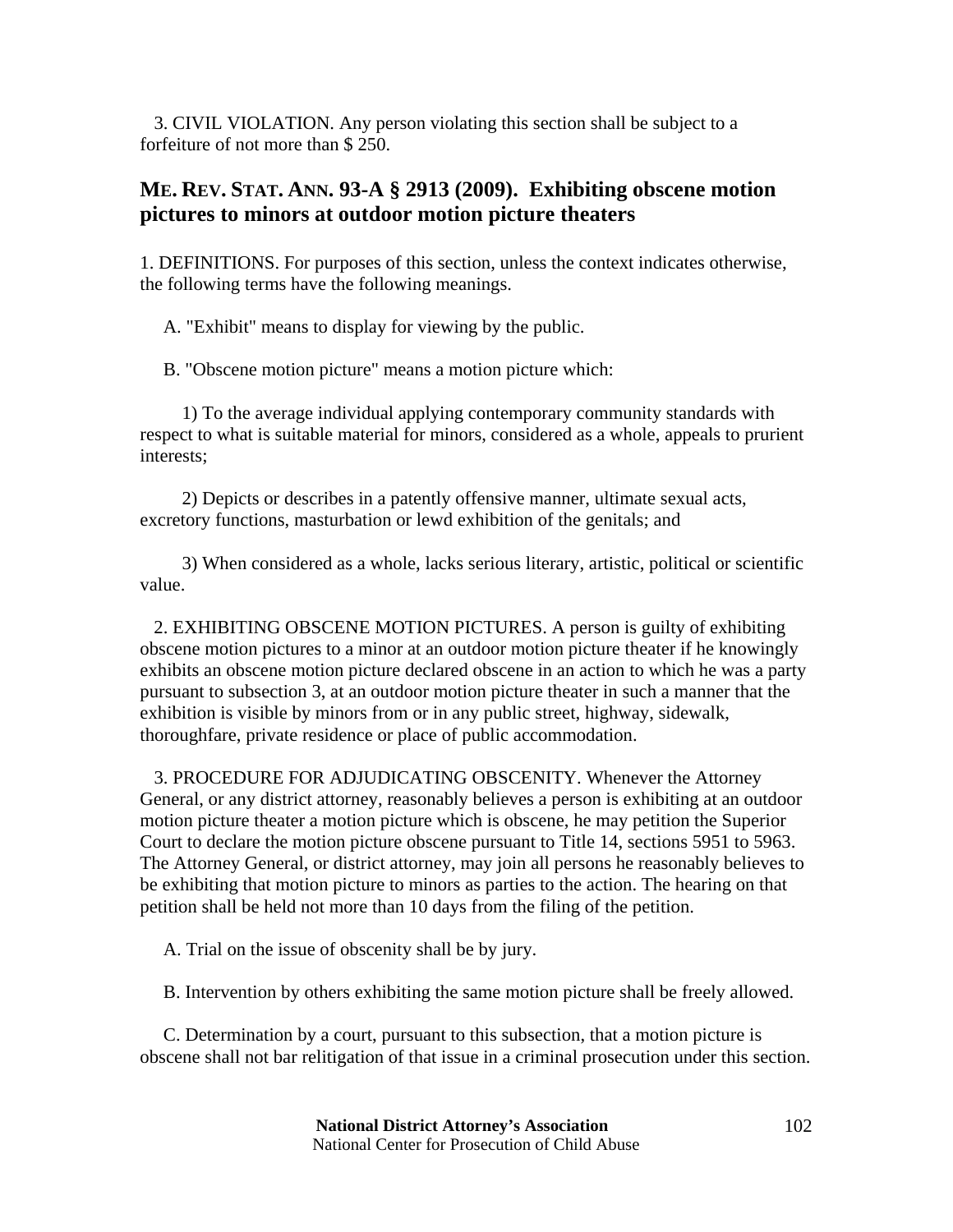4. PENALTY. Exhibiting obscene motion pictures to a minor at an outdoor motion picture theater is a Class D crime.

# **MARYLAND**

#### **MD. CODE ANN., CRIM. LAW § 11-201 (2010). Definitions**

(a) In general. -- In this subtitle the following words have the meanings indicated.  $*$ REVISOR'S NOTE

 This subsection is new language derived without substantive change from the introductory language of former Art. 27, § 417.

(b) Distribute. -- "Distribute" means to transfer possession. \*\* REVISOR'S NOTE

 This subsection is new language derived without substantive change from former Art. 27, § 417(3). \*\* REVISOR'S NOTE

 The former phrase "whether with or without consideration" is deleted because it does not limit the transfers that are included in the scope of the definition.

(c) Knowingly. -- "Knowingly" means having knowledge of the character and content of the matter. \*\* REVISOR'S NOTE

 This subsection is new language derived without substantive change from former Art. 27, § 417(4).

(d) Matter. -- "Matter" means:

(1) a book, magazine, newspaper, or other printed or written material;

(2) a picture, drawing, photograph, motion picture, or other pictorial representation;

(3) a statue or other figure;

(4) a recording, transcription, or mechanical, chemical, or electrical reproduction; or

(5) any other article, equipment, machine, or material. \*\* REVISOR'S NOTE

 This subsection is new language derived without substantive change from former Art. 27, § 417(1).

(e) Sadomasochistic abuse. -- "Sadomasochistic abuse" has the meaning stated in § 11- 101 of this title. \*\* REVISOR'S NOTE

> **National District Attorney's Association**  National Center for Prosecution of Child Abuse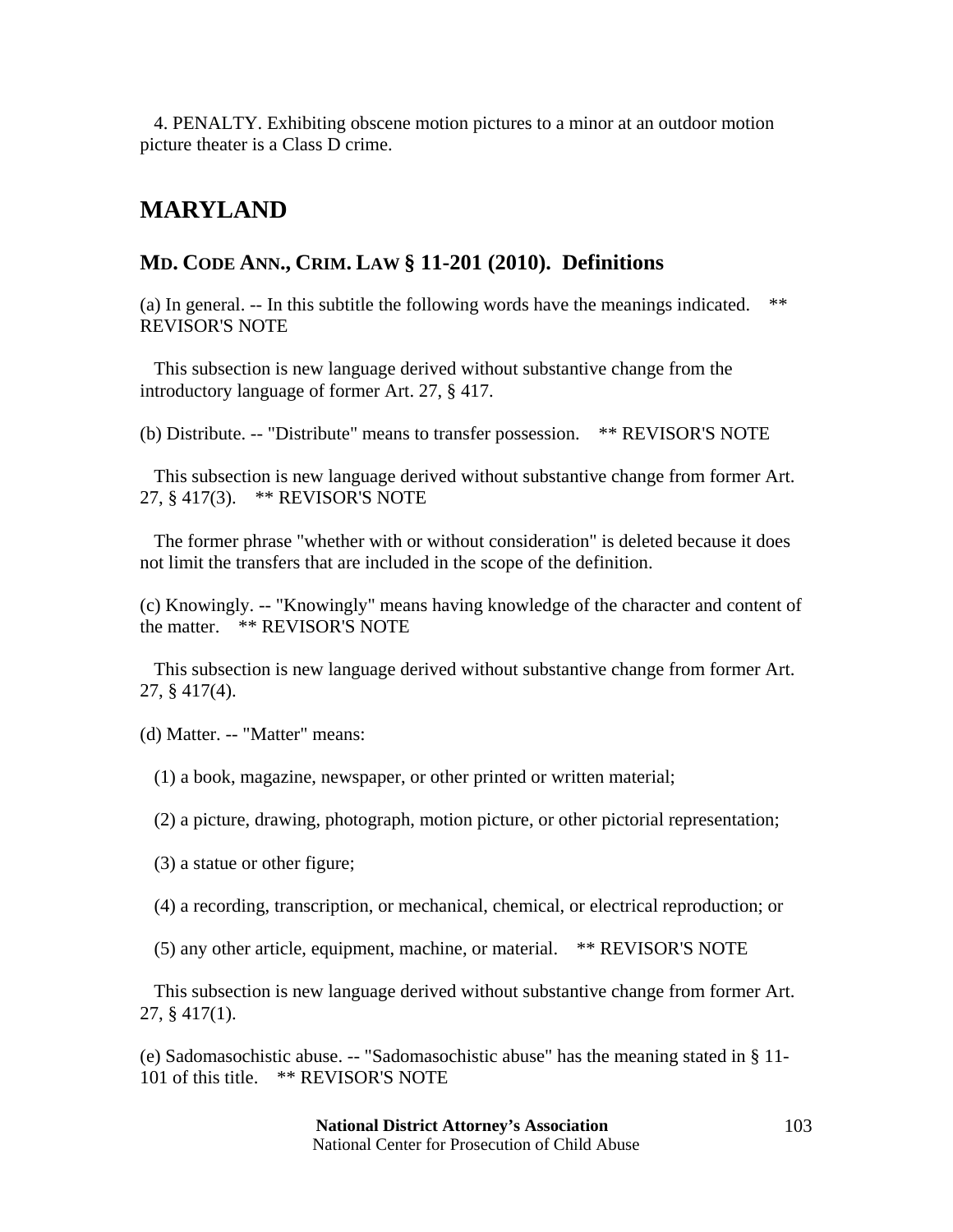This subsection is new language derived without substantive change from the references in former Art. 27,  $\S$  $\S$  419A(b), (c), (d), (e), and (g) and 419B(a) to the definitions in former Art. 27, § 416A -- now § 11-101 of this title -- to avoid repetition of the phrase "as defined in § 11-101 of this title".

(f) Sexual conduct. -- "Sexual conduct" has the meaning stated in § 11-101 of this title. \*\* REVISOR'S NOTE

 This subsection is new language derived without substantive change from the references in former Art. 27,  $\S$  $\S$  419A(b), (c), (d), (e), and (g) and 419B(a) to the definitions in former  $\S$  416A -- now  $\S$  11-101 of this title -- to avoid repetition of the phrase "as defined in § 11-101 of this title".

(g) Sexual excitement. -- "Sexual excitement" has the meaning stated in § 11-101 of this title. \*\* REVISOR'S NOTE

 This subsection is new language derived without substantive change from former Art. 27, § 419B(a) as it related to a definition of "sexual excitement".

#### **MD. CODE ANN., CRIM. LAW § 11-202 (2010). Obscene matter - - Distribution, exhibition, importation, and publication**

(a) Prohibited. -- A person may not:

 (1) knowingly send or cause to be sent any obscene matter into the State for sale or distribution;

 (2) knowingly bring or cause to be brought any obscene matter into the State for sale or distribution;

 (3) in the State prepare, publish, print, exhibit, distribute, or offer to distribute any obscene matter; or

 (4) possess any obscene matter in the State with the intent to distribute, offer to distribute, or exhibit.

(b) Penalty. -- A person who violates this section is guilty of a misdemeanor and on conviction is subject to:

 (1) for a first violation, imprisonment not exceeding 1 year or a fine not exceeding \$ 1,000 or both; and

 (2) for each subsequent violation, imprisonment not exceeding 3 years or a fine not exceeding \$ 5,000 or both.

(c) Injunction. --

**National District Attorney's Association**  National Center for Prosecution of Child Abuse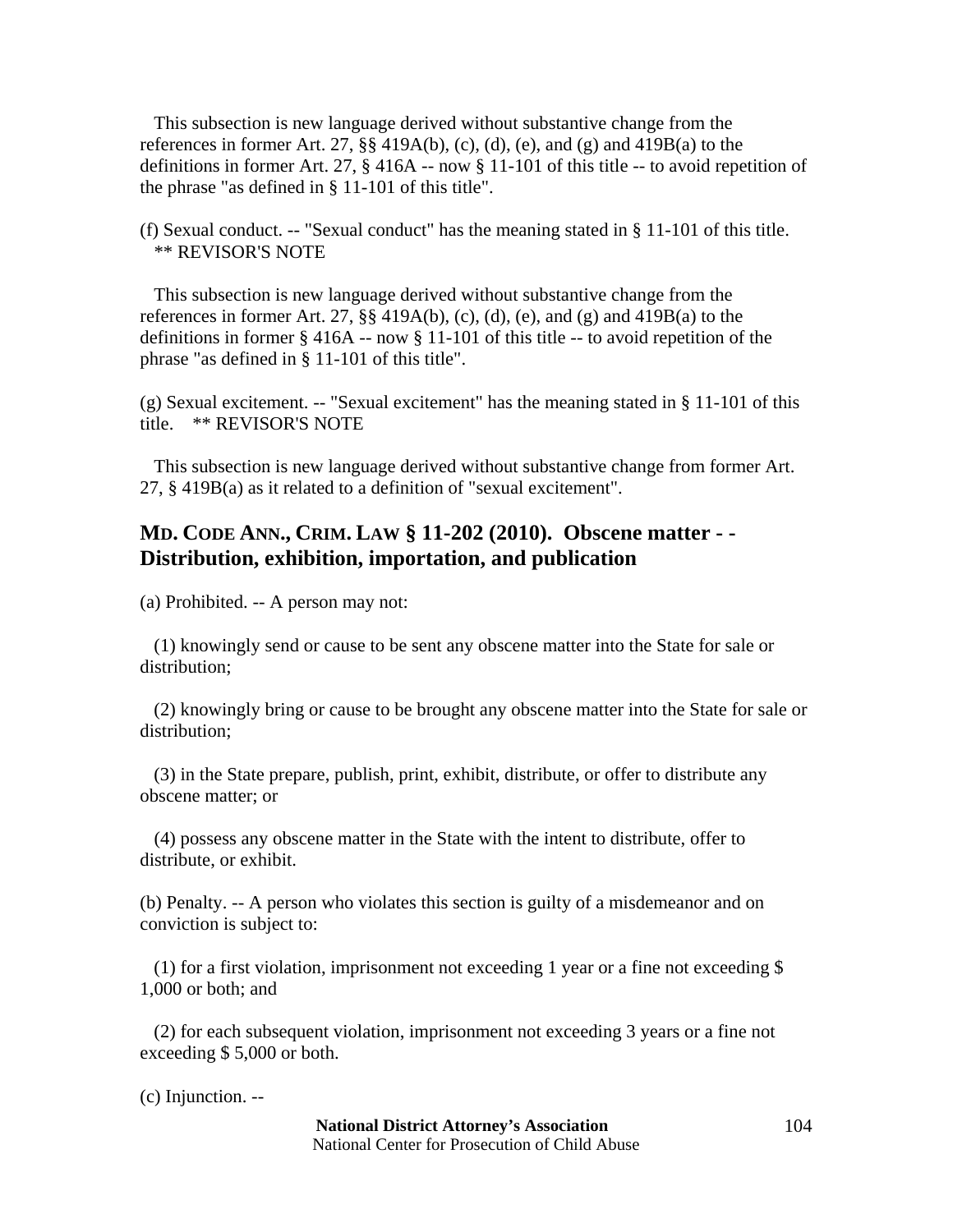(1) The State's Attorney may maintain an action for an injunction in the circuit court against a person to prevent the sale, further sale, distribution, further distribution, acquisition, publication, or possession within the State of any book, magazine, pamphlet, newspaper, story paper, writing paper, picture, card, drawing, photograph, motion picture film or showing, or any article, item, or instrument the use of which is obscene.

 (2) The circuit court may enjoin the sale or distribution of a book, magazine, motion picture film or showing, or other publication or item that is prohibited under this section from sale or distribution.

 (3) After being served a summons and complaint in an action by the State's Attorney under this section, a person who sells, distributes, or acquires the enjoined material is chargeable with knowledge of the contents of the materials described in this section.

(4) The defendant is entitled to a trial of the issues within 1 day after joinder of issue.

(5) The court shall render a decision within 2 days after the conclusion of the trial.

 (6) If an order or judgment is entered in favor of the State's Attorney, the final order or judgment shall contain provisions:

 (i) directing the person to surrender the obscene matter to the peace officer designated by the court or the county sheriff; and

 (ii) directing the peace officer or county sheriff to seize and destroy the obscene matter.

(7) In an action brought under this section, the State's Attorney is not:

(i) required to file a bond before an injunction order is issued;

(ii) liable for costs; or

 (iii) liable for damages sustained because of the injunction order if judgment is rendered in favor of the defendant.

### **MD. CODE ANN., CRIM. LAW § 11-203 (2009). Sale or display of obscene item to minor**

(a) Definitions. --

(1) In this section the following words have the meanings indicated.

(2) "Distribute" includes to rent.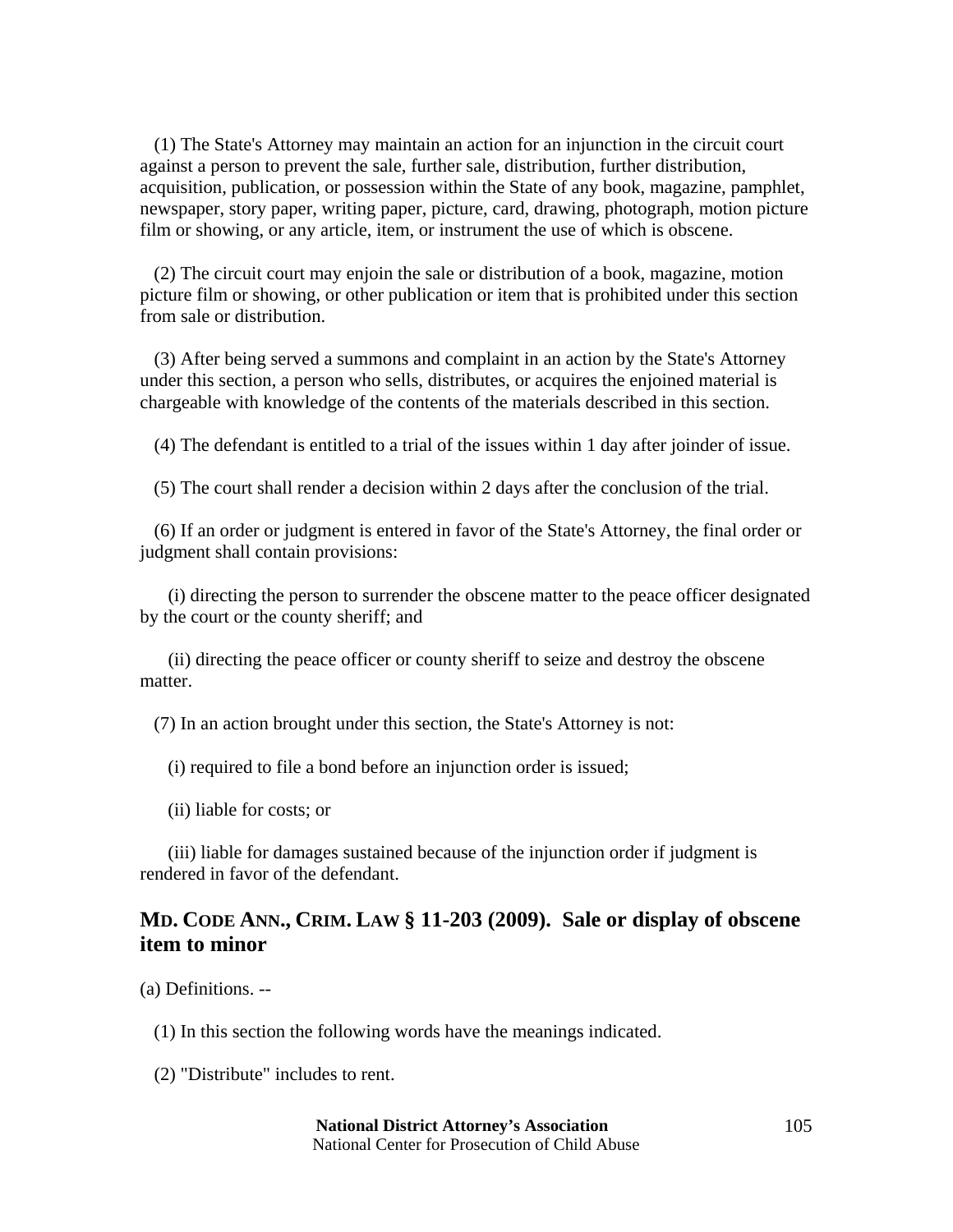(3) "Illicit sex" means:

(i) human genitals in a state of sexual stimulation or arousal;

(ii) acts of human masturbation, sexual intercourse, or sodomy; or

(iii) fondling or other erotic touching of human genitals.

(4) "Item" means a:

(i) still picture or photograph;

(ii) book, pocket book, pamphlet, or magazine;

(iii) videodisc, videotape, video game, film, or computer disc; or

(iv) recorded telephone message.

(5) "Obscene" means:

 (i) that the average adult applying contemporary community standards would find that the work, taken as a whole, appeals to the prurient interest;

 (ii) that the work depicts sexual conduct specified in subsection (b) of this section in a way that is patently offensive to prevailing standards in the adult community as a whole with respect to what is suitable material; and

 (iii) that the work, taken as a whole, lacks serious artistic, educational, literary, political, or scientific value.

(6) "Partially nude figure" means a figure with:

 (i) less than completely and opaquely covered human genitals, pubic region, buttocks, or female breast below a point immediately above the top of the areola; or

 (ii) human male genitals in a discernibly turgid state, even if completely and opaquely covered.

(b) Prohibited. --

(1) A person may not willfully or knowingly display or exhibit to a minor an item:

 (i) the cover or content of which is principally made up of an obscene description or depiction of illicit sex; or

(ii) that consists of an obscene picture of a nude or partially nude figure.

#### **National District Attorney's Association**  National Center for Prosecution of Child Abuse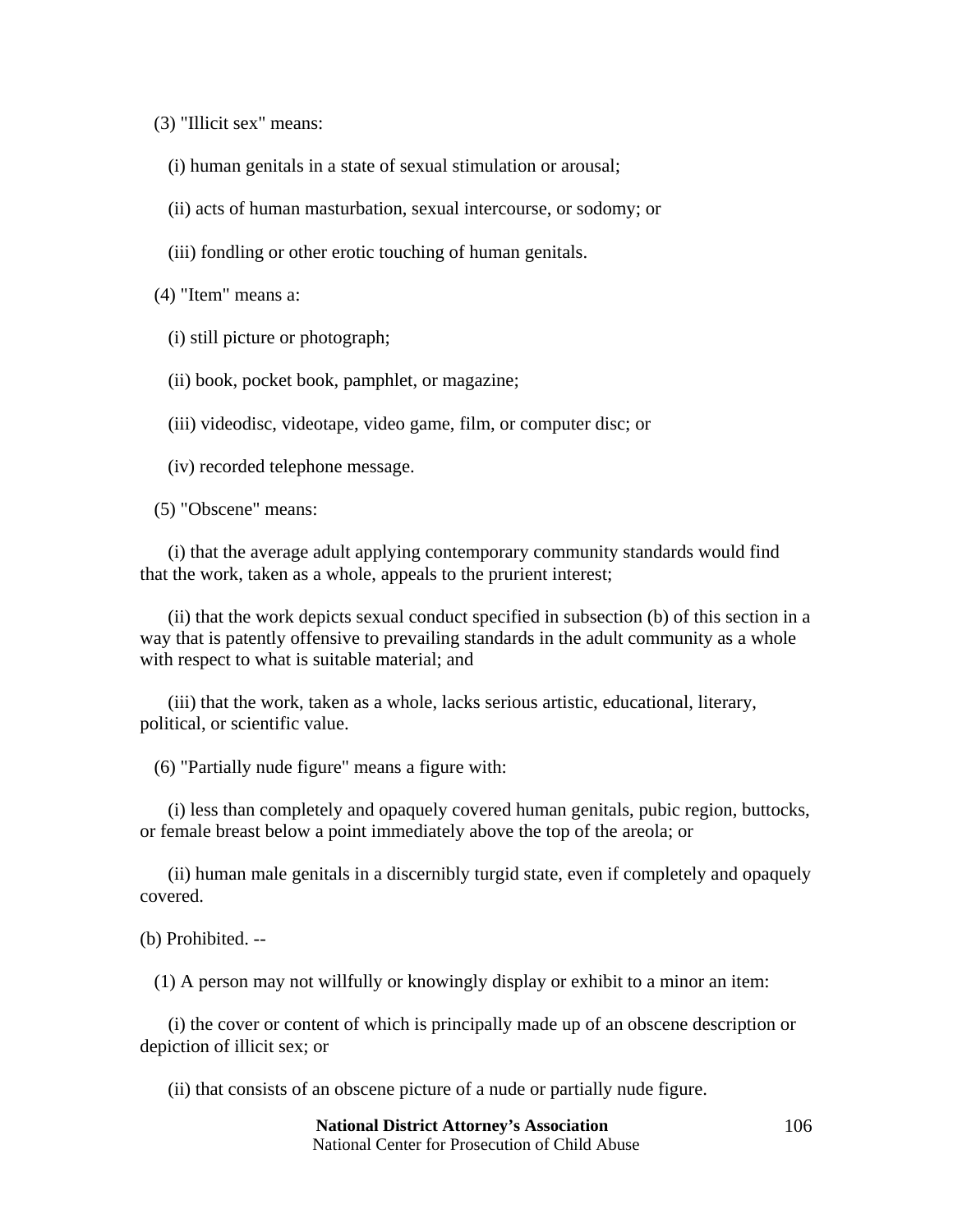(2) A person may not willfully or knowingly engage in the business of displaying, exhibiting, selling, showing, advertising for sale, or distributing to a minor an item:

 (i) the cover or content of which is principally made up of an obscene description or depiction of illicit sex; or

(ii) that consists of an obscene picture of a nude or partially nude figure.

 (3) If a newsstand or other place of business is frequented by minors, the owner, operator, franchisee, manager, or an employee with managerial responsibility may not openly and knowingly display at the place of business an item whose sale, display, exhibition, showing, or advertising is prohibited by paragraph (2) of this subsection.

(c) Exception. -- The provision of services or facilities by a telephone company under a tariff approved by the Public Service Commission is not a violation of subsection (b) of this section relating to recorded telephone messages.

(d) Penalty. -- A person who violates this section is guilty of a misdemeanor and on conviction is subject to:

 (1) for a first violation, imprisonment not exceeding 1 year or a fine not exceeding \$ 1,000 or both; and

 (2) for each subsequent violation, imprisonment not exceeding 3 years or a fine not exceeding \$ 5,000 or both.

# **MD. CODE ANN., CRIM. LAW § 11-204 (2009). Obscene performance in certain counties**

(a) Scope of section. -- This section applies only in Allegany, Anne Arundel, Charles, Howard, Somerset, Wicomico, and Worcester counties.

(b) Prohibited. --

 (1) A person may not prepare, give, direct, present, perform or participate in an obscene performance, exhibition, drama, play, show, dancing exhibition, tableau, or other entertainment in which individuals perform or participate live in an obscene manner in the presence of individuals who have paid any kind of consideration to observe the exhibition or performance.

 (2) An owner, lessee, or manager of a building, garden, place, room, structure, or theater may not knowingly allow or assent to the use of the premises for the types of exhibitions prohibited by paragraph (1) of this subsection.

(c) Penalty. -- A person who violates this section is guilty of a misdemeanor and on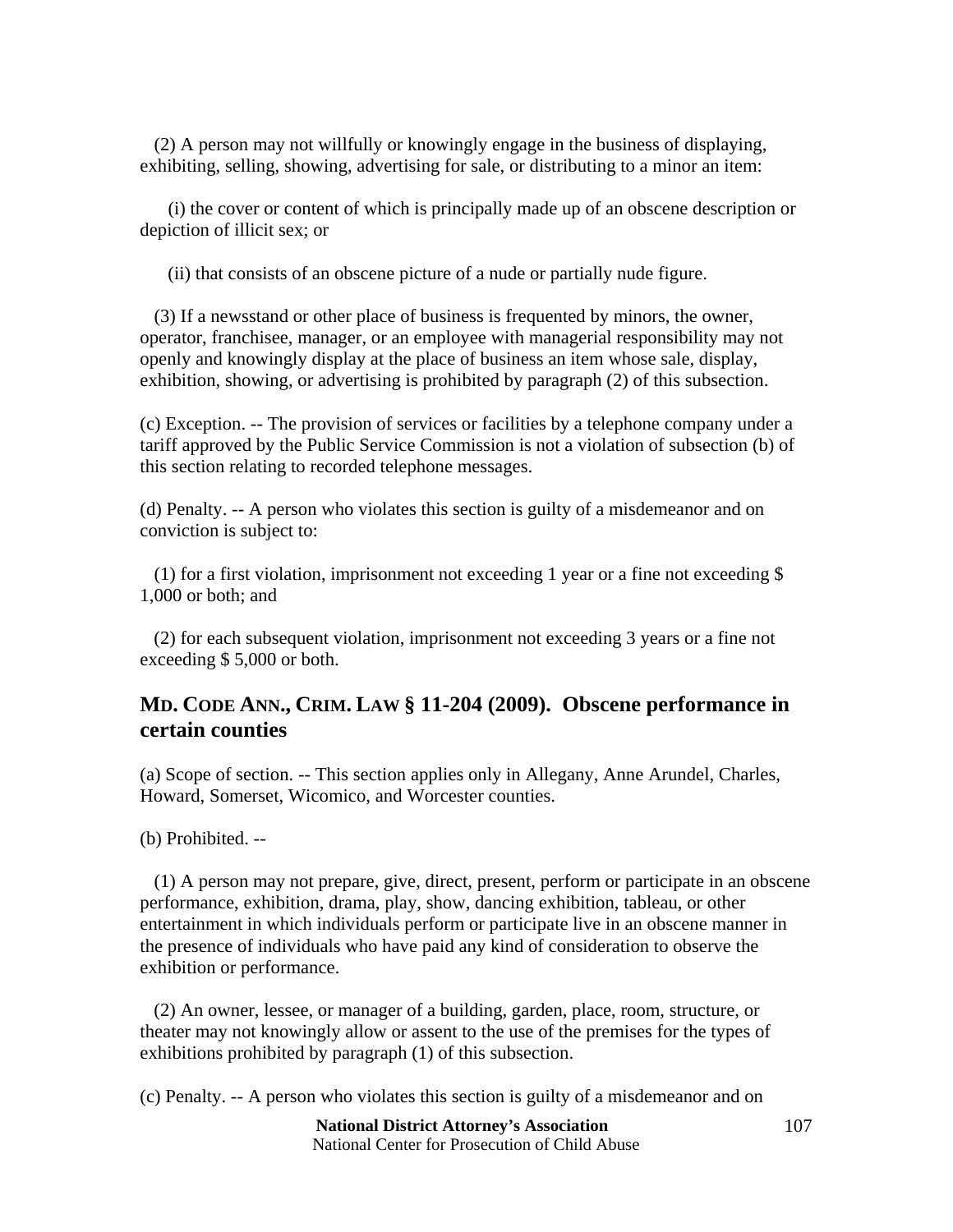conviction is subject to:

 (1) for a first violation, imprisonment not exceeding 1 year or a fine not exceeding \$ 1,000 or both; and

 (2) for each subsequent violation, imprisonment not exceeding 3 years or a fine not exceeding \$ 5,000 or both.

### **MD. CODE ANN., CRIM. LAW § 11-205 (2009). Obscene matter - - Advertising**

(a) Prohibited. -- A person may not knowingly:

 (1) write or create advertising or otherwise promote the sale or distribution of matter the person represents or holds out to be obscene; or

 (2) solicit the publication of advertising that promotes the sale or distribution of matter the person represents or holds out to be obscene.

(b) Penalty. -- A person who violates this section is guilty of a misdemeanor and on conviction is subject to:

 (1) for a first violation, imprisonment not exceeding 1 year or a fine not exceeding \$ 1,000 or both; and

 (2) for each subsequent violation, imprisonment not exceeding 3 years or a fine not exceeding \$ 5,000 or both.

### **MD. CODE ANN., CRIM. LAW § 11-206 (2009). Same - - Requiring acceptance**

(a) Prohibited. --

 (1) A person may not knowingly require a purchaser or consignee to receive obscene matter as a condition to a sale, allocation, consignment, or delivery for resale of a paper, magazine, book, periodical, publication, or other merchandise.

 (2) In response to a person's return of or failure to accept obscene matter, a person may not knowingly:

(i) deny or revoke a franchise;

(ii) threaten to deny or revoke a franchise; or

(iii) impose a financial or other penalty.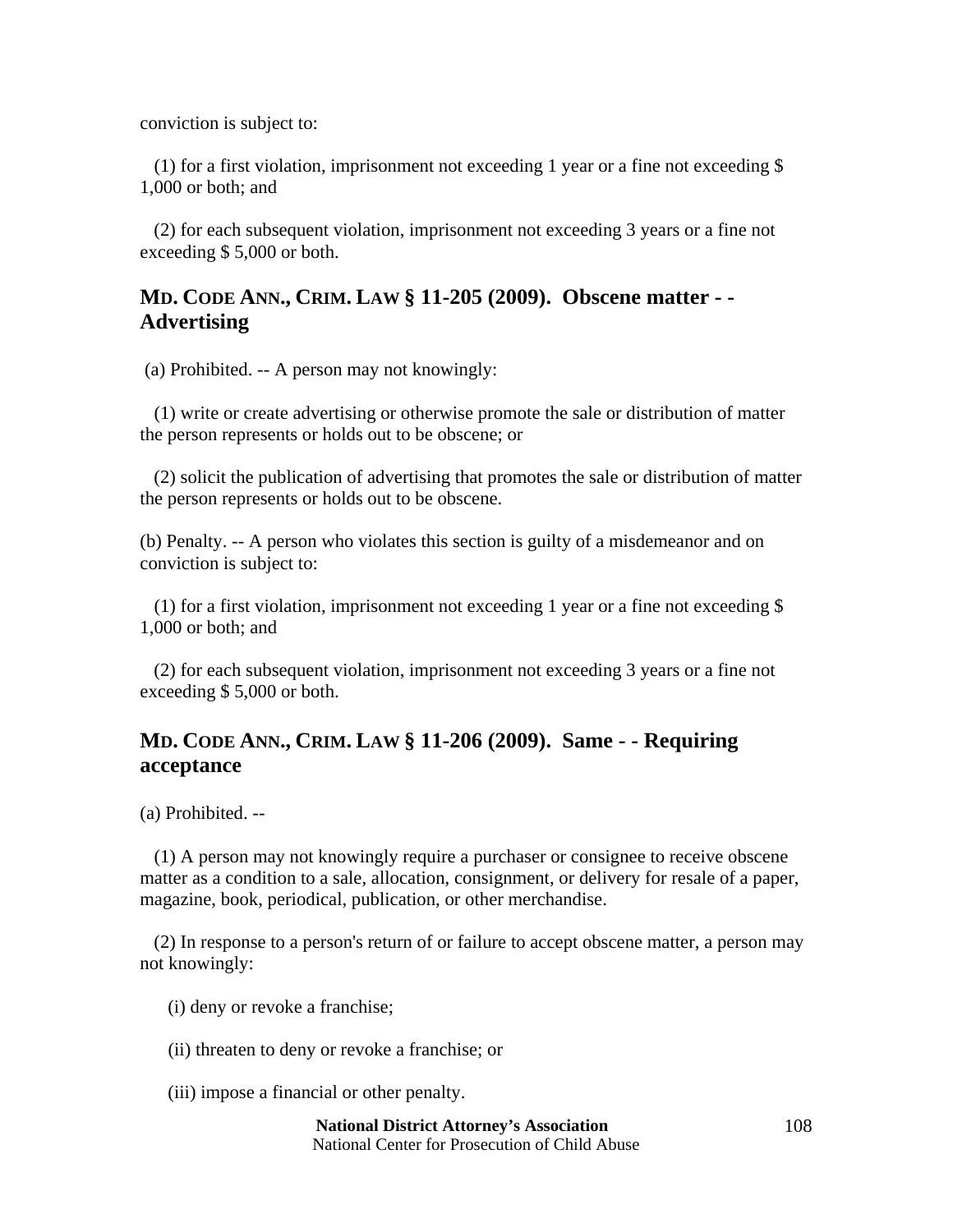(b) Penalty. -- A person who violates this section is guilty of a misdemeanor and on conviction is subject to:

 (1) for a first violation, imprisonment not exceeding 1 year or a fine not exceeding \$ 1,000 or both; and

 (2) for each subsequent violation, imprisonment not exceeding 3 years or a fine not exceeding \$ 5,000 or both.

## **MASSACHUSETTS**

#### **MASS. ANN. LAWS ch. 272, § 29 (2010). Dissemination of, and Possession with Intent to Disseminate, Obscene Matter; Penalty; Defense**

 Whoever disseminates any matter which is obscene, knowing it to be obscene, or whoever has in his possession any matter which is obscene, knowing it to be obscene, with the intent to disseminate the same, shall be punished by imprisonment in the state prison for not more than five years or in a jail or house of correction for not more than two and one-half years or by a fine of not less than one thousand nor more than ten thousand dollars for the first offense, not less than five thousand nor more than twenty thousand dollars for the second offense, or not less than ten thousand nor more than thirty thousand dollars for the third and subsequent offenses, or by both such fine and imprisonment. A prosecution commenced under this section shall not be continued without a finding nor placed on file. It shall be a defense under this section if the evidence proves that the defendant was a bona fide school, museum or library, or was acting in the course of his employment as an employee of such organization or of a retail outlet affiliated with and serving the educational purpose of such organization.

## **MICHIGAN**

#### **MICH. COMP. LAWS SERV. § 752.365 (2010). Obscenity; elements; misdemeanor; penalty; second or subsequent offense as a felony**

Sec. 5. (1) A person is guilty of obscenity when, knowing the content and character of the material, the person disseminates, or possesses with intent to disseminate, any obscene material.

 (2) Obscenity is a misdemeanor, punishable by imprisonment for not more than 1 year, or by a fine of not more than \$100,000.00, or both.

 (3) A person convicted of a second or subsequent offense under this section is guilty of a felony and may be imprisoned for not more than 2 years, and shall be fined not less than \$50,000.00 or more than \$5,000,000.00. For purposes of this section, an offense is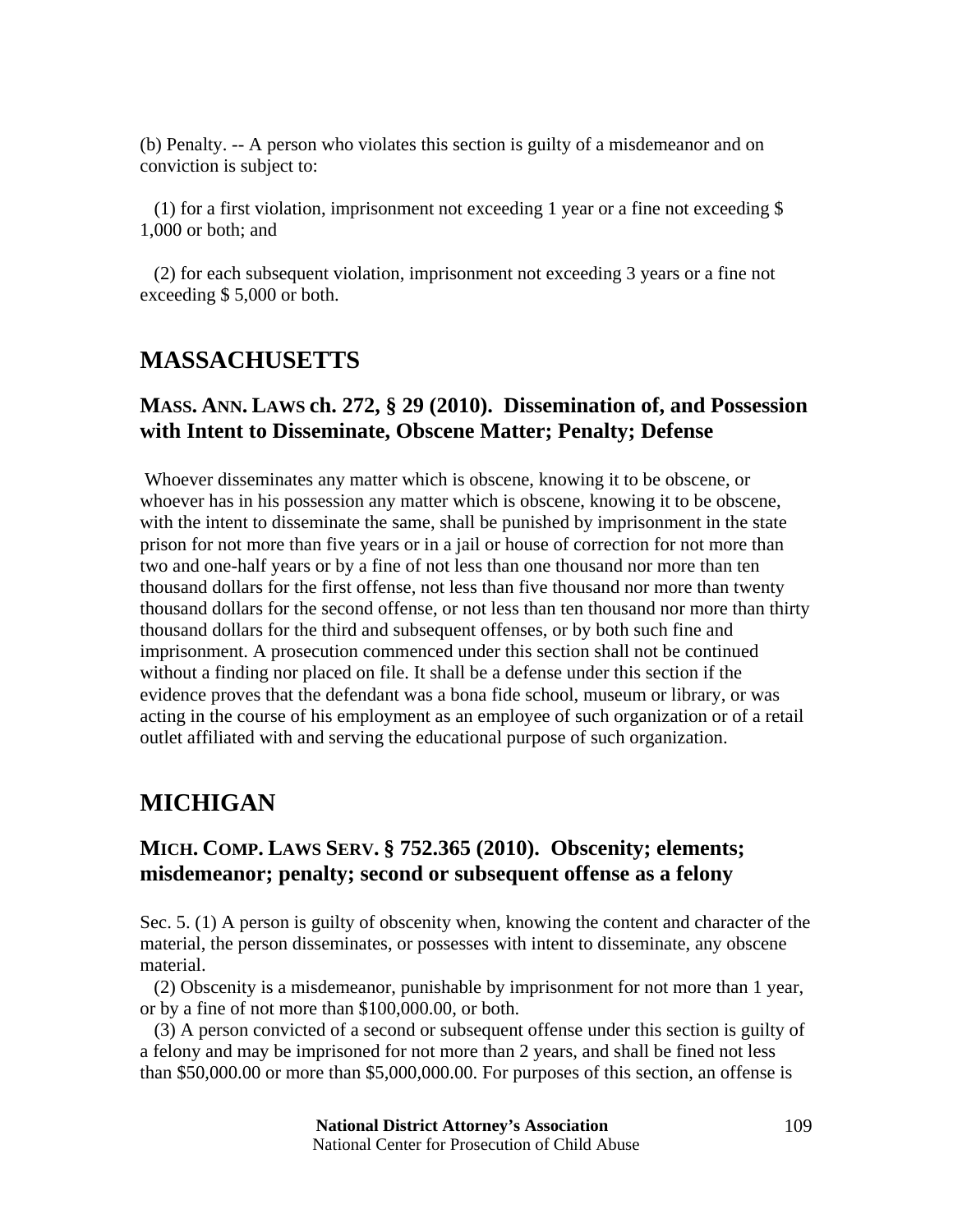considered a second or subsequent offense if the defendant has previously been convicted under this section or under any similar statute of the United States or of any state.

## **MINNESOTA**

## **MINN. STAT. § 617.241 (2009). Obscene materials and performances; distribution and exhibition prohibited; penalty**

Subdivision 1. Definitions.

For purposes of this section, the following terms have the meanings given them:

(a) "Obscene" means that the work, taken as a whole, appeals to the prurient interest in sex and depicts or describes in a patently offensive manner sexual conduct and which, taken as a whole, does not have serious literary, artistic, political, or scientific value. In order to determine that a work is obscene, the trier of fact must find:

(1) that the average person, applying contemporary community standards would find that the work, taken as a whole, appeals to the prurient interest in sex;

(2) that the work depicts sexual conduct specifically defined by paragraph (b) in a patently offensive manner; and

(3) that the work, taken as a whole, lacks serious literary, artistic, political, or scientific value.

(b) "Sexual conduct" means any of the following:

(1) An act of sexual intercourse, normal or perverted, actual or simulated, including genital-genital, anal-genital, or oral-genital intercourse, whether between human beings or between a human being and an animal.

(2) Sadomasochistic abuse, meaning flagellation or torture by or upon a person who is nude or clad in undergarments or in a sexually revealing costume or the condition of being fettered, bound, or otherwise physically restricted on the part of one so clothed or who is nude.

(3) Masturbation, excretory functions, or lewd exhibitions of the genitals including any explicit, close-up representation of a human genital organ.

(4) Physical contact or simulated physical contact with the clothed or unclothed pubic areas or buttocks of a human male or female, or the breasts of the female, whether alone or between members of the same or opposite sex or between humans and animals in an act of apparent sexual stimulation or gratification.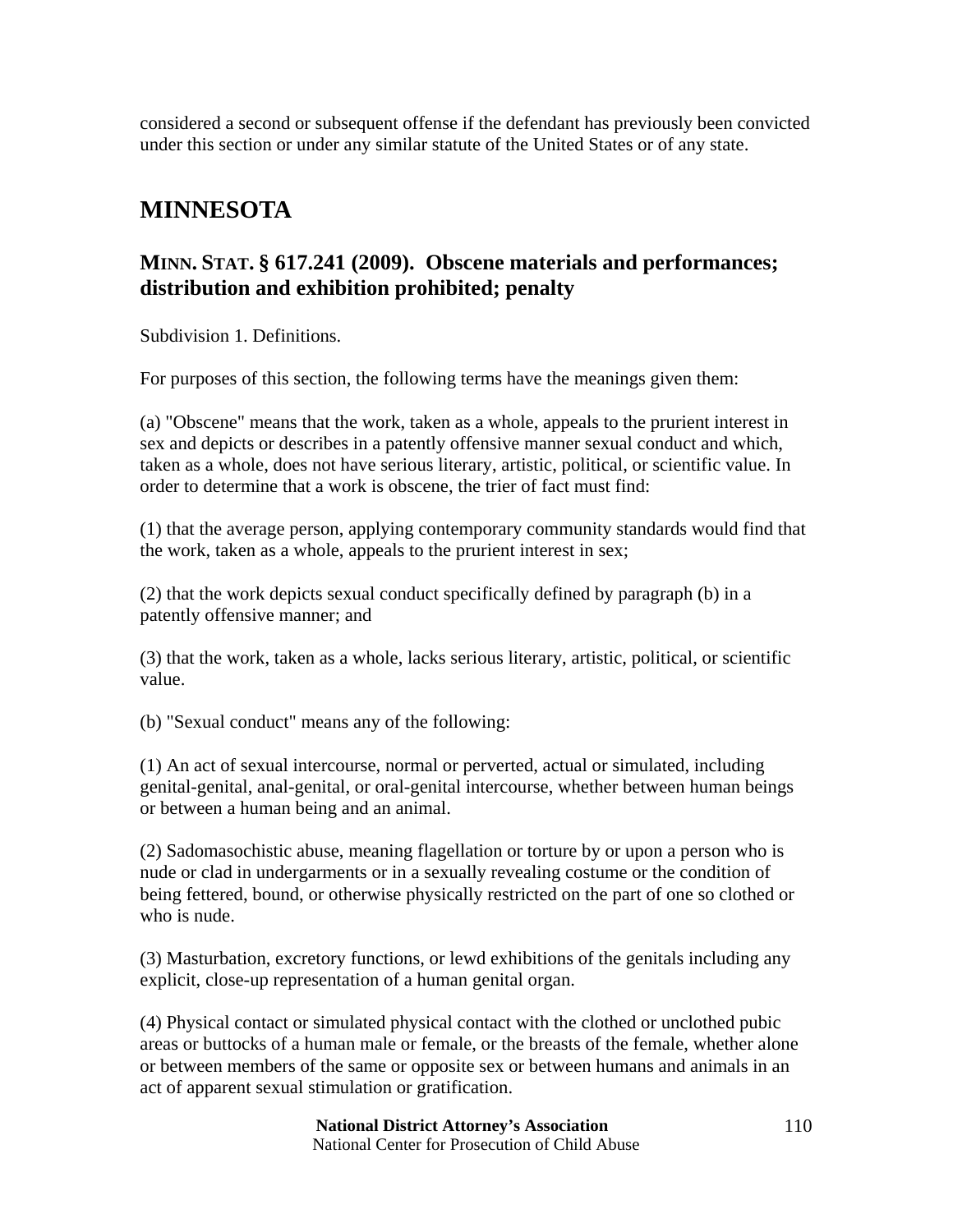(c) "Community" means the political subdivision from which persons properly qualified to serve as jurors in a criminal proceeding are chosen.

(d) "Work" means "material" or "performance."

(e) "Material" means a book, magazine, pamphlet, paper, writing, card, advertisement, circular, print, picture, photograph, motion picture film, videotape, script, image, instrument, statue, drawing, or other article.

(f) "Performance" means a play, motion picture, dance, or other exhibition performed before an audience.

Subd. 2. Crime.

It is unlawful for a person, knowing or with reason to know its content and character, to:

(a) exhibit, sell, print, offer to sell, give away, circulate, publish, distribute or attempt to distribute any obscene material; or

(b) produce, present, participate in, or direct an obscene performance.

Subd. 3. Penalty.

A person violating subdivision 2 is guilty of a gross misdemeanor and may be sentenced to imprisonment for not more than one year, or to payment of a fine of not more than \$3,000, or both.

Subd. 4. Second or subsequent violations.

Whoever violates the provisions of subdivision 2 within five years of a previous conviction under that subdivision is guilty of a felony and may be sentenced to imprisonment for not more than two years, or to payment of a fine of not more than \$10,000, or both.

## **MINN. STAT. § 617.243 (2009). Indecent literatures, Distribution**

Subdivision 1. Prohibited activity.

No person, copartnership or corporation shall, as a condition to a sale or delivery for resale of any paper, magazine, book, comic, periodical or publication, require that the purchaser or consignee receive for resale any other article, book, comic or other publication reasonably believed by the purchaser or consignee to be obscene as defined in section 617.241.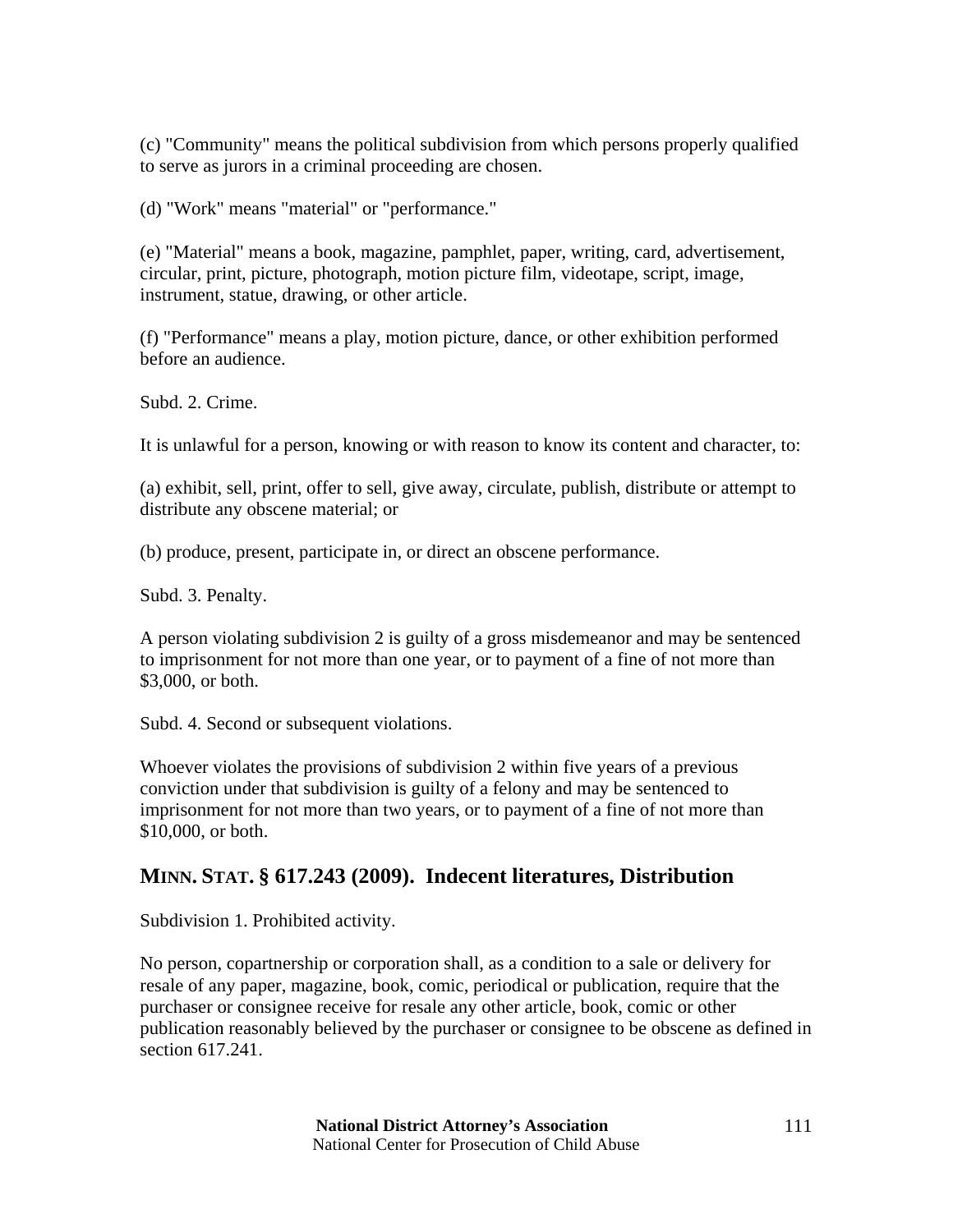Subd. 2. Penalty.

A violation of subdivision 1 is a gross misdemeanor.

#### **MINN. STAT. § 617.26 (2009). Mailing and Carrying Obscene Matter**

Every person who shall deposit or cause to be deposited in any post office in the state, or place in charge of any express company or other common carrier or person for transportation, any of the articles or things specified in section 617.201 or 617.241, or any circular, book, pamphlet, advertisement or notice relating thereto, with the intent of having the same conveyed by mail, express, or in any other manner; or who shall knowingly or willfully receive the same with intent to carry or convey it, or shall knowingly carry or convey the same by express, or in any other manner except by United States mail, shall be guilty of a misdemeanor. The provisions of this section and section 617.201 shall not be construed to apply to an article or instrument used by physicians lawfully practicing, or by their direction or prescription, for the cure or prevention of disease.

## **MINN. STAT. § 617.291 (2009). Sexually Explicit Material and Exhibitions; Purpose and Policy**

Subdivision 1. Finding.

The legislature finds that sexually explicit materials and exhibitions presented before an audience are harmful to minors.

Subd. 2. Best interest.

It is in the best interest of the health, welfare, and safety of the citizens of this state, and especially of minors within the state, that commercial dissemination, and dissemination without monetary consideration in a place of public accommodation, of sexually explicit written, photographic, printed, sound or published materials, and of plays, dances, or other exhibitions presented before an audience, that are deemed harmful to minors, be restricted to persons over the age of 17 years; or, if available to minors under the age of 18 years, that the availability of the materials be restricted to sources within established and recognized schools, churches, museums, medical clinics and physicians, hospitals, public libraries, or government sponsored organizations.

## **MINN. STAT. § 617.292 (2009). Definitions**

Subdivision 1. Scope.

As used in sections 617.291 to 617.297, the terms defined in this section have the meanings given them.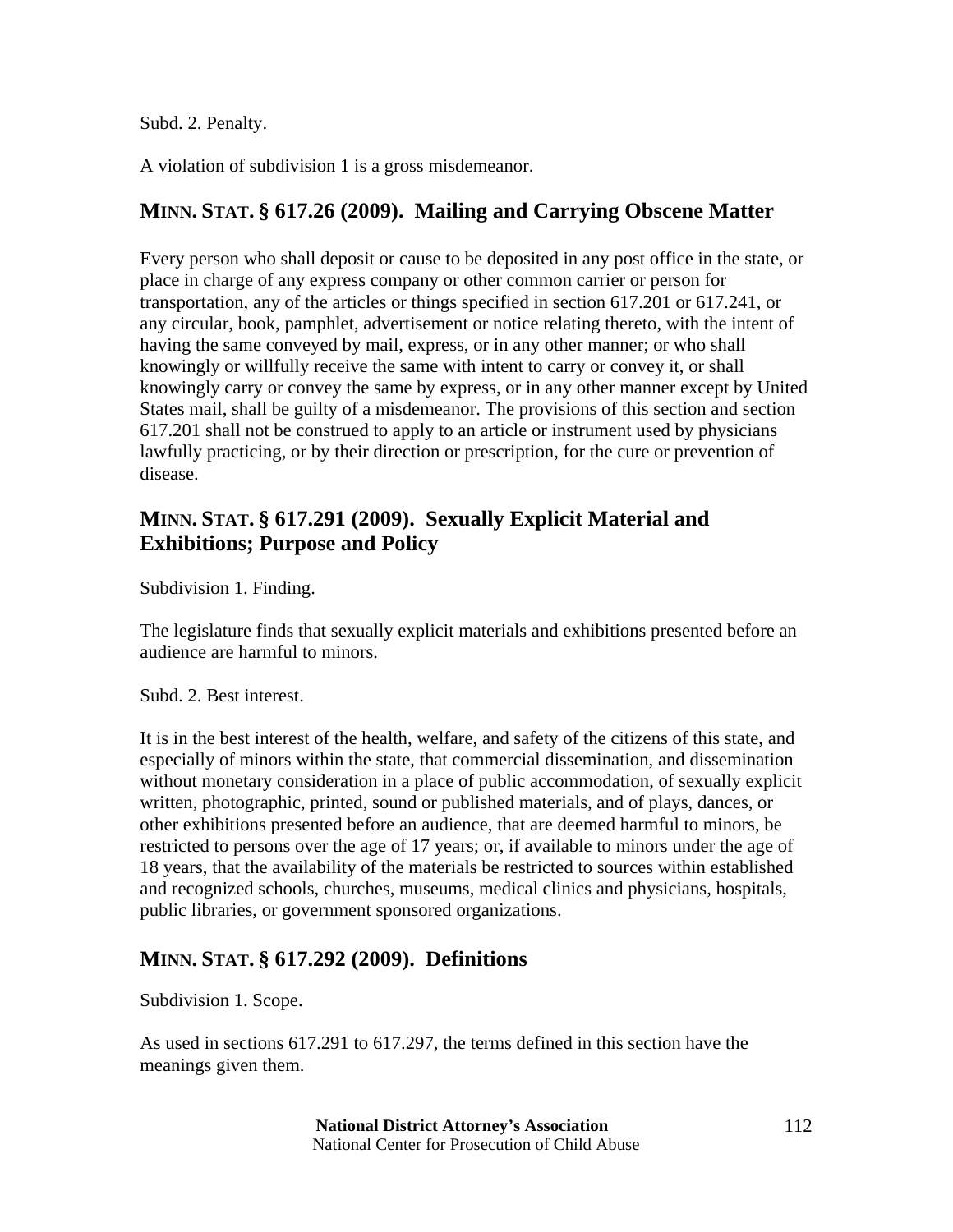Subd. 2. Minor.

"Minor" means any person under the age of 18 years.

Subd. 3. Nudity.

"Nudity" means the showing of the human male or female genitals, pubic area or buttocks with less than a fully opaque covering, or the showing of the female breast with less than a fully opaque covering of any portion thereof below the top of the nipple, or the depiction of covered male genitals in a discernibly turgid state.

Subd. 4. Sexual conduct.

"Sexual conduct" means acts of masturbation, homosexuality, sexual intercourse, or physical contact with a person's unclothed genitals, pubic area, buttocks or, if such a person be a female, her breast.

Subd. 5. Sexual excitement.

"Sexual excitement" means the condition of human male or female genitals when in a state of sexual stimulation or arousal.

Subd. 6. Sadomasochistic abuse.

"Sadomasochistic abuse" means flagellation or torture by or upon a person clad in undergarments, a mask or bizarre costume, or the condition of being fettered, bound or otherwise physically restrained on the part of one so clothed.

Subd. 7. Harmful to minors.

"Harmful to minors" means that quality of any description or representation, in whatever form, of nudity, sexual conduct, sexual excitement, or sadomasochistic abuse, when it:

(1) predominantly appeals to the prurient, shameful or morbid interest of minors;

(2) is patently offensive to prevailing standards in the adult community as a whole with respect to what is suitable material for minors; and

(3) is utterly without redeeming social importance for minors.

Subd. 8. Knowingly.

"Knowingly" means having general knowledge of, or reason to know, or a belief or ground for belief which warrants further inspection or inquiry or both:

(1) the character and content of any material which is reasonably susceptible of

**National District Attorney's Association**  National Center for Prosecution of Child Abuse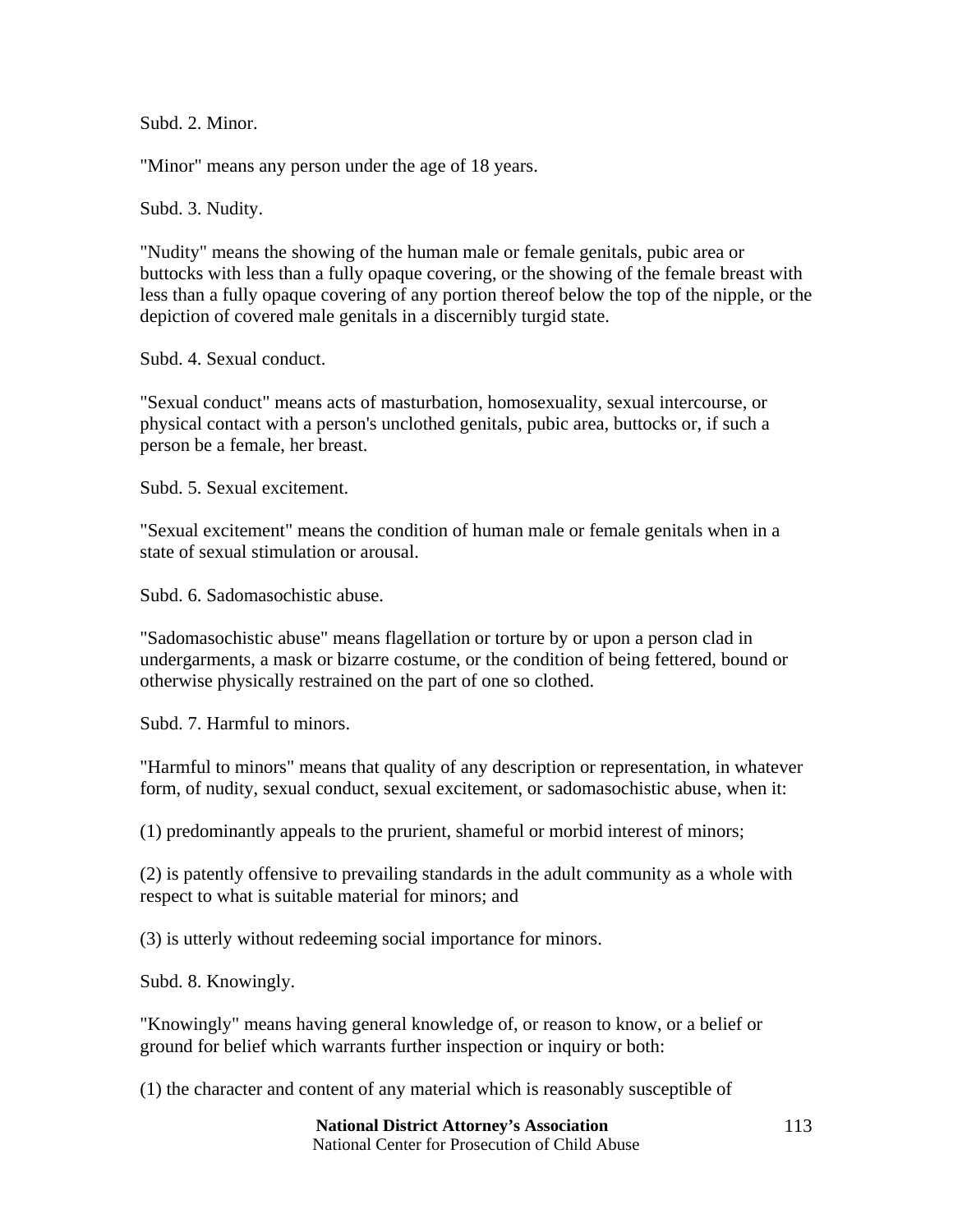examination by the defendant; and

(2) the age of the minor, provided however that an honest mistake shall constitute an excuse from liability hereunder if the defendant made a reasonable bona fide attempt to ascertain the true age of such minor.

## **MINN. STAT. § 617.293 (2009). Harmful Materials; Disseminations and Display to Minors Prohibited**

Subdivision 1. Dissemination.

It is unlawful for any person knowingly to sell or loan for monetary consideration to a minor:

(a) any picture, photograph, drawing, sculpture, motion picture film, or similar visual representation or image of a person or portion of the human body which depicts nudity, sexual conduct, or sadomasochistic abuse and which is harmful to minors, or

(b) any book, pamphlet, magazine, printed matter however reproduced, or sound recording which contains any matter enumerated in clause (a), or which contains explicit and detailed verbal descriptions or narrative accounts of sexual excitement, sexual conduct, or sadomasochistic abuse which, taken as a whole, is harmful to minors.

Subd. 2. Display.

(a) It is unlawful for any person commercially and knowingly to exhibit or display any material which is harmful to minors in its content in any place of public accommodation where minors are or may be present and where minors are able to view the material unless each item is kept in a sealed wrapper at all times.

(b) It is unlawful for any person commercially and knowingly to exhibit or display any material the cover or packaging of which, standing alone, is harmful to minors in any place of public accommodation where minors are or may be present or allowed to be present and where minors are able to view the material unless each item is blocked from view by an opaque cover. The opaque cover requirement is satisfied if those portions of the cover or packaging containing the material harmful to minors are blocked from view by an opaque cover.

(c) The provisions of this subdivision do not apply to the exhibition or display of materials harmful to minors under circumstances where minors are not present or are not able to view the material or the material's cover or packaging. A person may comply with the requirements of this paragraph by (1) physically segregating the material in a manner that physically prohibits access to and view of the material by minors, (2) prominently posting at the entrance to the restricted area: "Adults only--you must be 18 to enter," and (3) enforcing the restriction.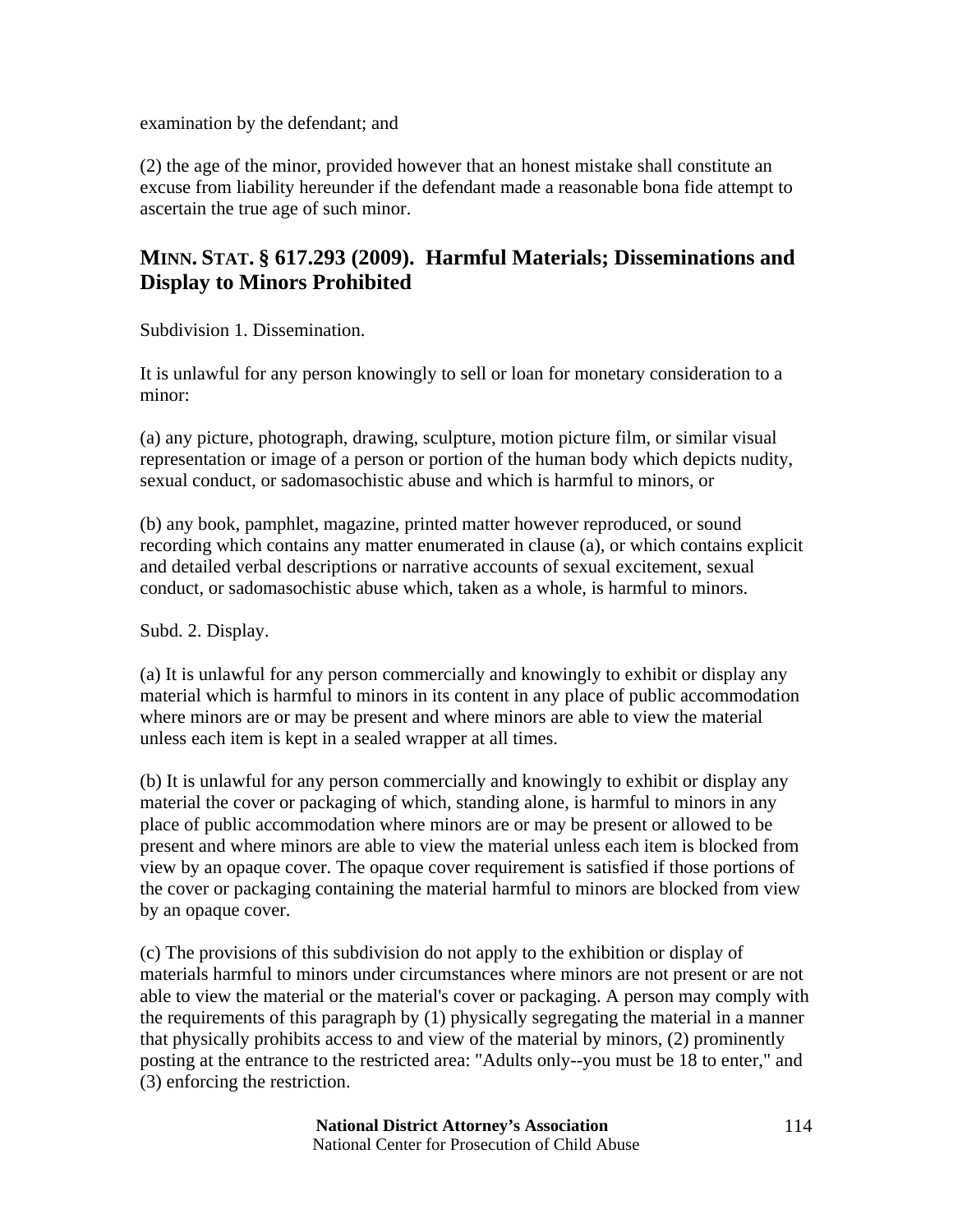## **MINN. STAT. § 617.295 (2009). Exemptions**

The following are exempt from criminal or other action hereunder:

(1) recognized and established schools, churches, museums, medical clinics and physicians, hospitals, public libraries, governmental agencies or quasi governmental sponsored organizations, and persons acting in their capacity as employees or agents of such organization. For the purpose of this section "recognized and established" shall mean an organization or agency having a full time faculty and diversified curriculum in the case of a school; a church affiliated with a national or regional denomination; a licensed physician or psychiatrist or clinic of licensed physicians or psychiatrists; and in all other exempt organizations shall refer only to income tax exempted organizations which are supported in whole or in part by tax funds or which receive at least one-third of their support from publicly donated funds;

(2) individuals in a parental relationship with the minor; and

(3) motion picture machine operators, stagehands, or other theatre employees such as cashiers, doorkeepers, ushers, and concession employees, if such person or persons have no financial interest in the entertainment presented other than the salary or wage, or in any theatre or place where such employee has no financial interest when the employee's services are obtained solely for salary or wage; provided, that such employee is under the direct supervision of a theatre manager who is a resident of this state and who is not exempt from action under sections 617.291 to 617.297.

# **MISSISSIPPI**

## **MISS. CODE ANN. § 97-29-45 (2009). Obscene electronic communications**

(1) It shall be unlawful for any person or persons:

 (a) To make any comment, request, suggestion or proposal by means of telecommunication or electronic communication which is obscene, lewd or lascivious with intent to abuse, threaten or harass any party to a telephone conversation, telecommunication or electronic communication;

 (b) To make a telecommunication or electronic communication with intent to terrify, intimidate or harass, and threaten to inflict injury or physical harm to any person or to his property;

 (c) To make a telephone call, whether or not conversation ensues, without disclosing his identity and with intent to annoy, abuse, threaten or harass any person at the called number;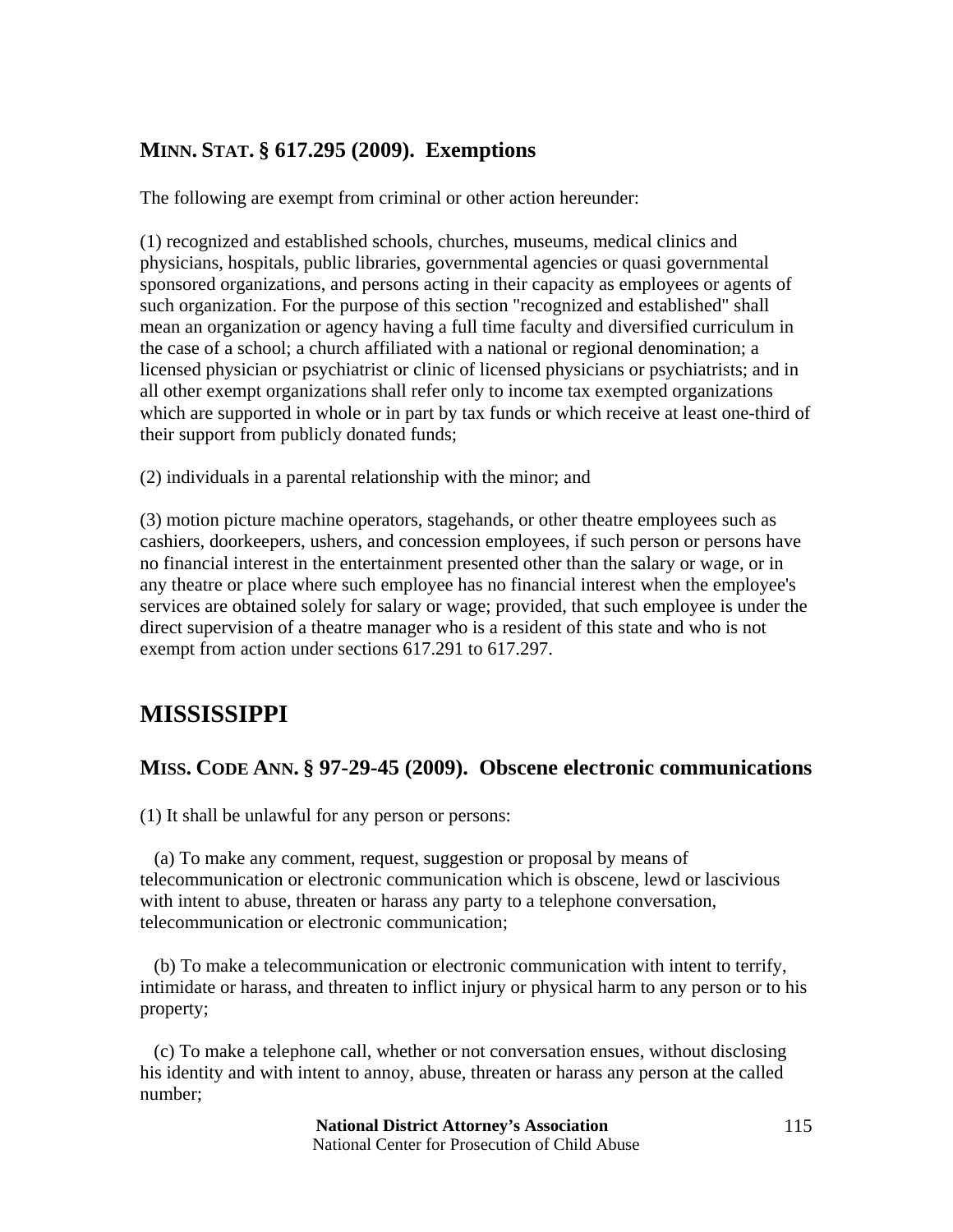(d) To make or cause the telephone of another repeatedly or continuously to ring, with intent to harass any person at the called number;

 (e) To make repeated telephone calls, during which conversation ensues, solely to harass any person at the called number; or

 (f) Knowingly to permit a computer or a telephone of any type under his control to be used for any purpose prohibited by this section.

(2) Upon conviction of any person for the first offense of violating subsection (1) of this section, such person shall be fined not more than Five Hundred Dollars (\$ 500.00) or imprisoned in the county jail for not more than six (6) months, or both.

(3) Upon conviction of any person for the second offense of violating subsection (1) of this section, the offenses being committed within a period of five (5) years, such person shall be fined not more than One Thousand Dollars (\$ 1,000.00) or imprisoned in the county jail for not more than one (1) year, or both.

(4) For any third or subsequent conviction of any person violating subsection (1) of this section, the offenses being committed within a period of five (5) years, such person shall be guilty of a felony and fined not more than Two Thousand Dollars (\$ 2,000.00) and/or imprisoned in the State Penitentiary for not more than two (2) years, or both.

(5) The provisions of this section do not apply to a person or persons who make a telephone call that would be covered by the provisions of the federal Fair Debt Collection Practices Act, 15 USCS Section 1692 et seq.

(6) Any person violating this section may be prosecuted in the county where the telephone call, conversation or language originates in case such call, conversation or language originates in the State of Mississippi. In case the call, conversation or language originates outside of the State of Mississippi then such person shall be prosecuted in the county to which it is transmitted.

(7) For the purposes of this section, telecommunication and electronic communication mean and include any type of telephonic, electronic or radio communications, or transmission of signs, signals, data, writings, images and sounds or intelligence of any nature by telephone, including cellular telephones, wire, cable, radio, electromagnetic, photoelectronic or photo-optical system or the creation, display, management, storage, processing, transmission or distribution of images, text, voice, video or data by wire, cable or wireless means, including the Internet.

(8) No person shall be held to have violated this section solely for providing access or connection to telecommunications or electronic communications services where the services do not include the creation of the content of the communication. Companies organized to do business as commercial broadcast radio stations, television stations,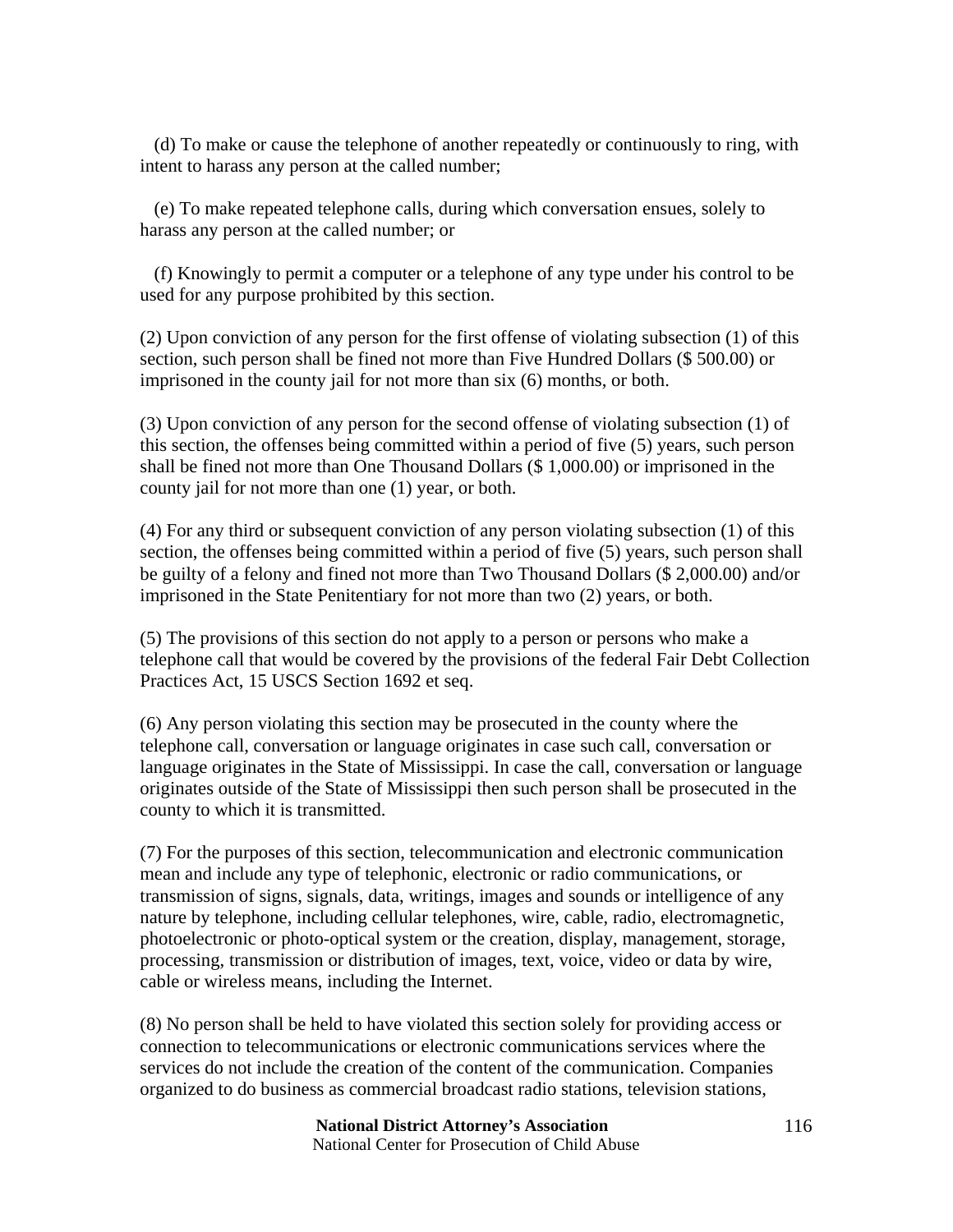telecommunications service providers, Internet service providers, cable service providers or news organizations shall not be criminally liable under this section.

## **MISS. CODE ANN. § 97-29-101 (2009). Distribution or wholesale distribution of obscene materials or performances; character and reputation as evidence; prosecutor's bond**

A person commits the offense of distributing obscene materials or obscene performances when he sells, rents, leases, advertises, publishes or exhibits to any person any obscene material or obscene performance of any description knowing the obscene nature thereof, or offers to do so, or possesses such material with the intent to do so. A person commits the offense of wholesale distributing obscene materials or obscene performances when he distributes for the purpose of resale any obscene material or obscene performance of any description knowing the obscene nature thereof, or offers to do so, or possesses such material with the intent to do so. The word "knowing" as used in this section means either actual or constructive knowledge of the obscene contents of the subject matter, and a person has constructive knowledge of the obscene contents if he has knowledge of facts which would put a reasonable and prudent person on notice as to the suspect nature of the material. The character and reputation of an individual charged with an offense under Sections 97-29-101 through 97-29-109 and, if a commercial dissemination of obscene material or an obscene performance is involved, the character and reputation of the business establishment involved, may be placed in evidence by the defendant on the question of intent to violate Sections 97-29-101 through 97-29-109.

 Any person, other than a city attorney, county prosecuting attorney or district attorney, who shall sign an affidavit charging an offense prescribed by this section shall file a bond in the amount of five hundred dollars (\$ 500.00) at the time such affidavit is lodged. Such bond shall be conditioned that the affidavit was not filed frivolously, maliciously or out of ill will.

## **MISSOURI**

## **MO. REV. STAT. § 573.010 (2010). Definitions**

As used in this chapter the following terms shall mean:

- (1) "Child", any person under the age of fourteen;
- (2) "Child pornography":

 (a) Any obscene material or performance depicting sexual conduct, sexual contact, or a sexual performance, as these terms are defined in section 556.061, RSMo, and which has as one of its participants or portrays as an observer of such conduct, contact, or performance a minor under the age of eighteen; or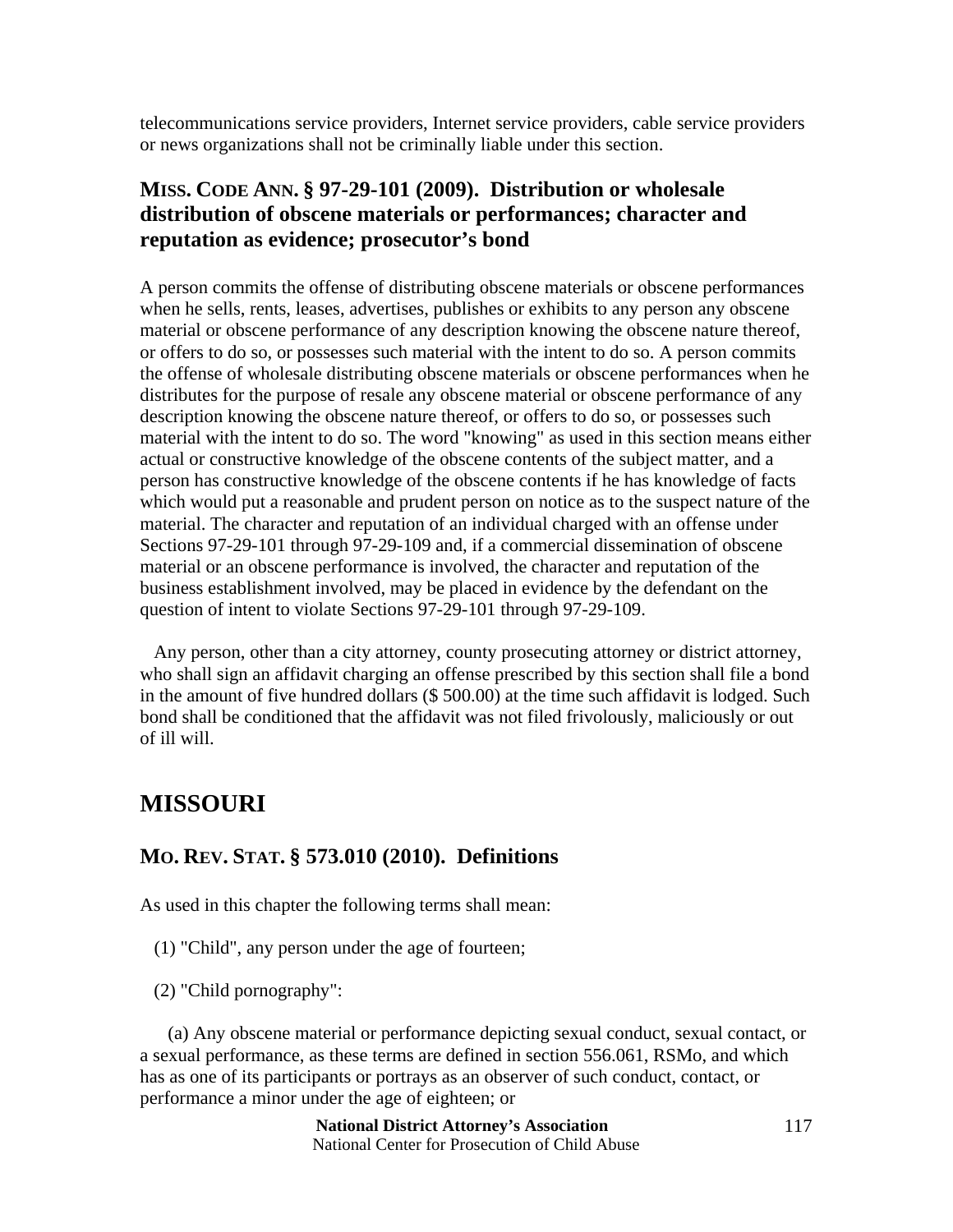(b) Any visual depiction, including any photograph, film, video, picture, or computer or computer-generated image or picture, whether made or produced by electronic, mechanical, or other means, of sexually explicit conduct where:

 a. The production of such visual depiction involves the use of a minor engaging in sexually explicit conduct;

 b. Such visual depiction is a digital image, computer image, or computer-generated image that is, or is indistinguishable from, that of a minor engaging in sexually explicit conduct; or

 c. Such visual depiction has been created, adapted, or modified to show that an identifiable minor is engaging in sexually explicit conduct;

 (3) "Displays publicly", exposing, placing, posting, exhibiting, or in any fashion displaying in any location, whether public or private, an item in such a manner that it may be readily seen and its content or character distinguished by normal unaided vision viewing it from a street, highway or public sidewalk, or from the property of others or from any portion of the person's store, or the exhibitor's store or property when items and material other than this material are offered for sale or rent to the public;

 (4) "Explicit sexual material", any pictorial or three-dimensional material depicting human masturbation, deviate sexual intercourse, sexual intercourse, direct physical stimulation or unclothed genitals, sadomasochistic abuse, or emphasizing the depiction of postpubertal human genitals; provided, however, that works of art or of anthropological significance shall not be deemed to be within the foregoing definition;

 (5) "Furnish", to issue, sell, give, provide, lend, mail, deliver, transfer, circulate, disseminate, present, exhibit or otherwise provide;

 (6) "Graphic", when used with respect to a depiction of sexually explicit conduct, that a viewer can observe any part of the genitals or pubic area of any depicted person or animal during any part of the time that the sexually explicit conduct is being depicted;

(7) "Identifiable minor":

(a) A person:

 a. (i) Who was a minor at the time the visual depiction was created, adapted, or modified; or

 (ii) Whose image as a minor was used in creating, adapting, or modifying the visual depiction; and

b. Who is recognizable as an actual person by the person's face, likeness, or other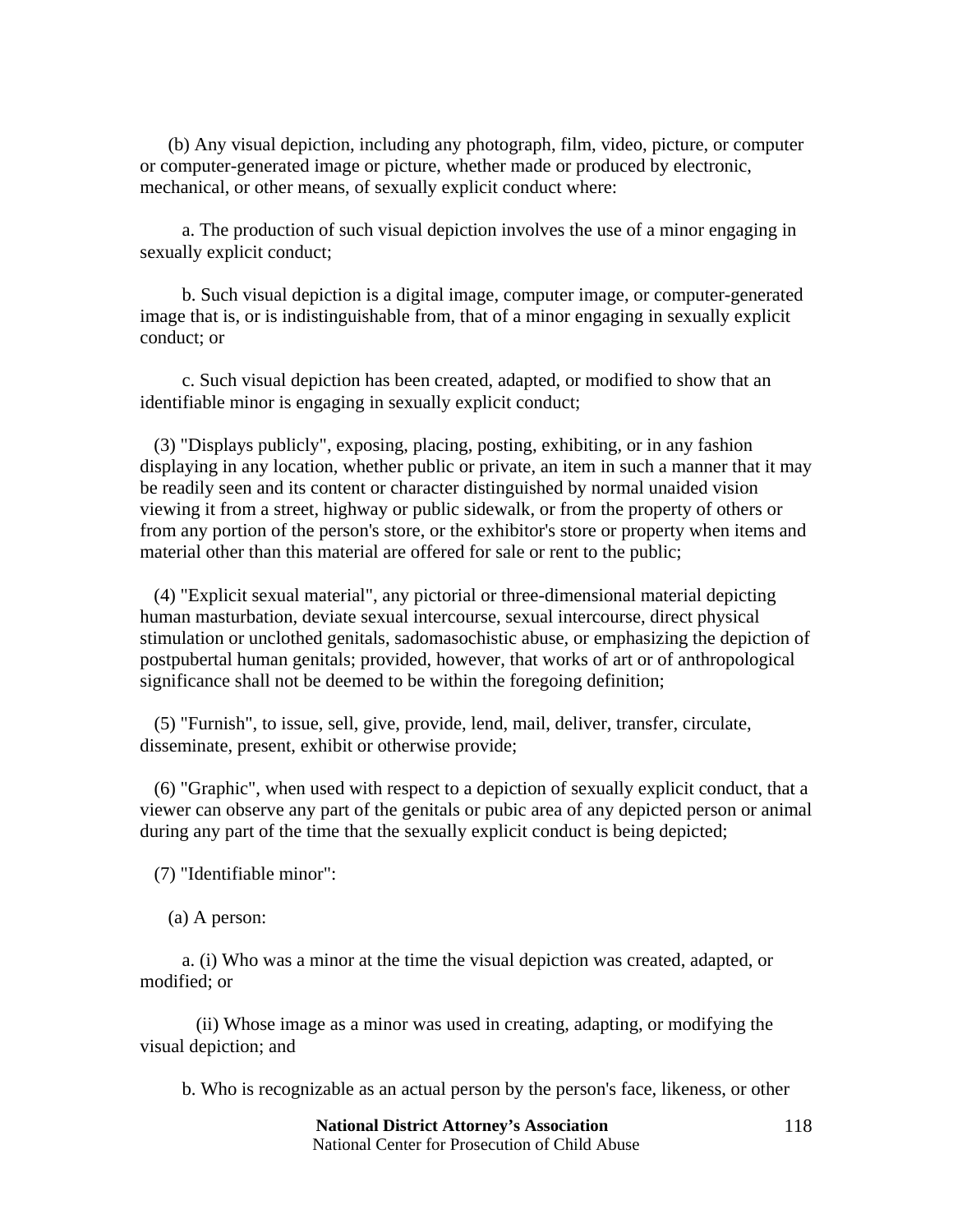distinguishing characteristic, such as a unique birthmark or other recognizable feature; and

 (b) The term shall not be construed to require proof of the actual identity of the identifiable minor;

 (8) "Indistinguishable", when used with respect to a depiction, virtually indistinguishable, in that the depiction is such that an ordinary person viewing the depiction would conclude that the depiction is of an actual minor engaged in sexually explicit conduct. Indistinguishable does not apply to depictions that are drawings, cartoons, sculptures, or paintings depicting minors or adults;

 (9) "Material", anything printed or written, or any picture, drawing, photograph, motion picture film, videotape or videotape production, or pictorial representation, or any recording or transcription, or any mechanical, chemical, or electrical reproduction, or stored computer data, or anything which is or may be used as a means of communication. Material includes undeveloped photographs, molds, printing plates, stored computer data and other latent representational objects;

(10) "Minor", any person under the age of eighteen;

 (11) "Nudity", the showing of postpubertal human genitals or pubic area, with less than a fully opaque covering;

(12) "Obscene", any material or performance is obscene if, taken as a whole:

 (a) Applying contemporary community standards, its predominant appeal is to prurient interest in sex; and

 (b) The average person, applying contemporary community standards, would find the material depicts or describes sexual conduct in a patently offensive way; and

 (c) A reasonable person would find the material lacks serious literary, artistic, political or scientific value;

 (13) "Performance", any play, motion picture film, videotape, dance or exhibition performed before an audience of one or more;

 (14) "Pornographic for minors", any material or performance is pornographic for minors if the following apply:

 (a) The average person, applying contemporary community standards, would find that the material or performance, taken as a whole, has a tendency to cater or appeal to a prurient interest of minors; and

(b) The material or performance depicts or describes nudity, sexual conduct, sexual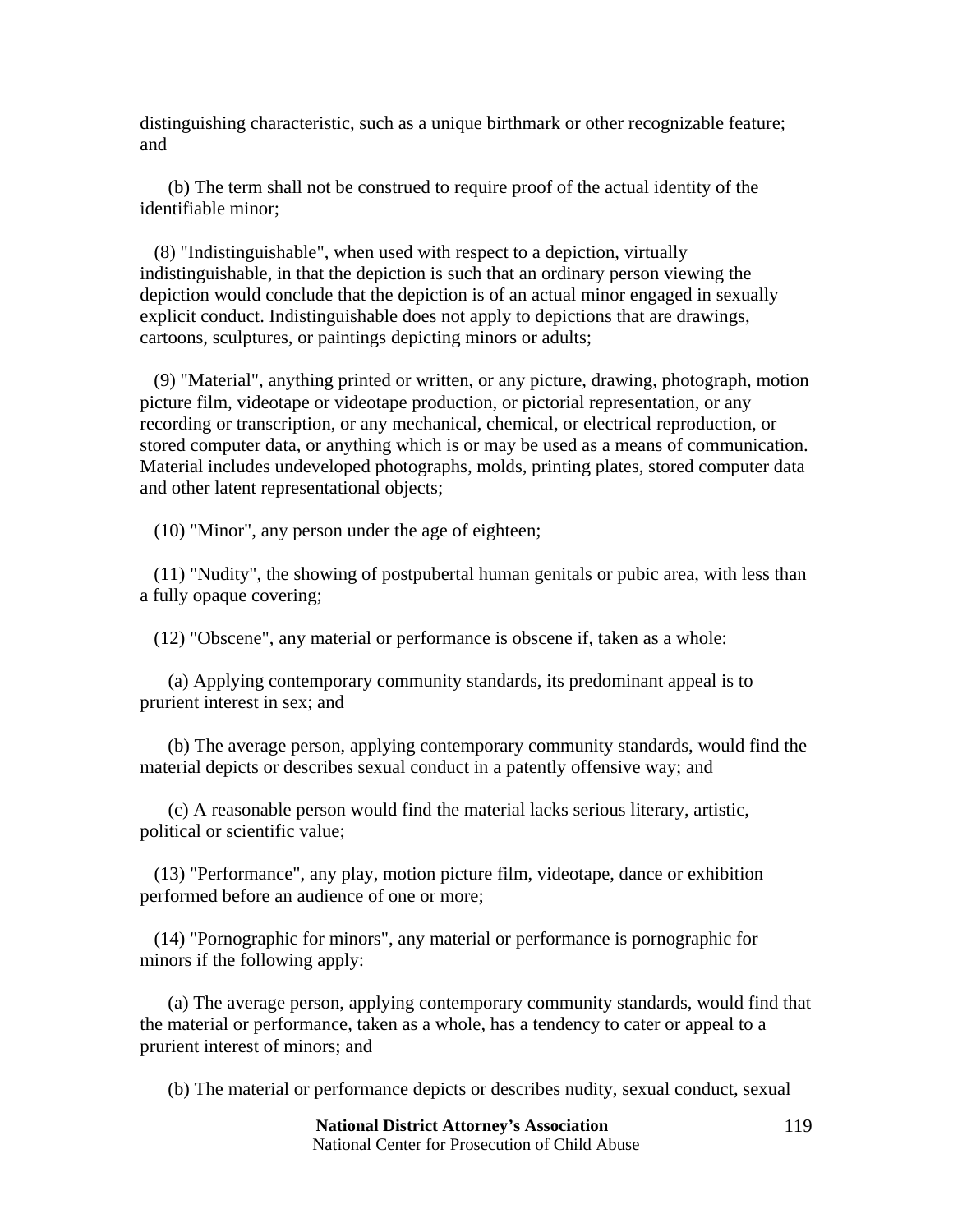excitement, or sadomasochistic abuse in a way which is patently offensive to the average person applying contemporary adult community standards with respect to what is suitable for minors; and

 (c) The material or performance, taken as a whole, lacks serious literary, artistic, political, or scientific value for minors;

 (15) "Promote", to manufacture, issue, sell, provide, mail, deliver, transfer, transmute, publish, distribute, circulate, disseminate, present, exhibit, or advertise, or to offer or agree to do the same, by any means including a computer;

 (16) "Sadomasochistic abuse", flagellation or torture by or upon a person as an act of sexual stimulation or gratification;

 (17) "Sexual conduct", actual or simulated, normal or perverted acts of human masturbation; deviate sexual intercourse; sexual intercourse; or physical contact with a person's clothed or unclothed genitals, pubic area, buttocks, or the breast of a female in an act of apparent sexual stimulation or gratification or any sadomasochistic abuse or acts including animals or any latent objects in an act of apparent sexual stimulation or gratification;

(18) "Sexually explicit conduct", actual or simulated:

 (a) Sexual intercourse, including genital-genital, oral-genital, anal-genital, or oralanal, whether between persons of the same or opposite sex;

(b) Bestiality;

(c) Masturbation;

(d) Sadistic or masochistic abuse; or

(e) Lascivious exhibition of the genitals or pubic area of any person;

 (19) "Sexual excitement", the condition of human male or female genitals when in a state of sexual stimulation or arousal;

 (20) "Visual depiction", includes undeveloped film and videotape, and data stored on computer disk or by electronic means which is capable of conversion into a visual image;

 (21) "Wholesale promote", to manufacture, issue, sell, provide, mail, deliver, transfer, transmute, publish, distribute, circulate, disseminate, or to offer or agree to do the same for purposes of resale or redistribution.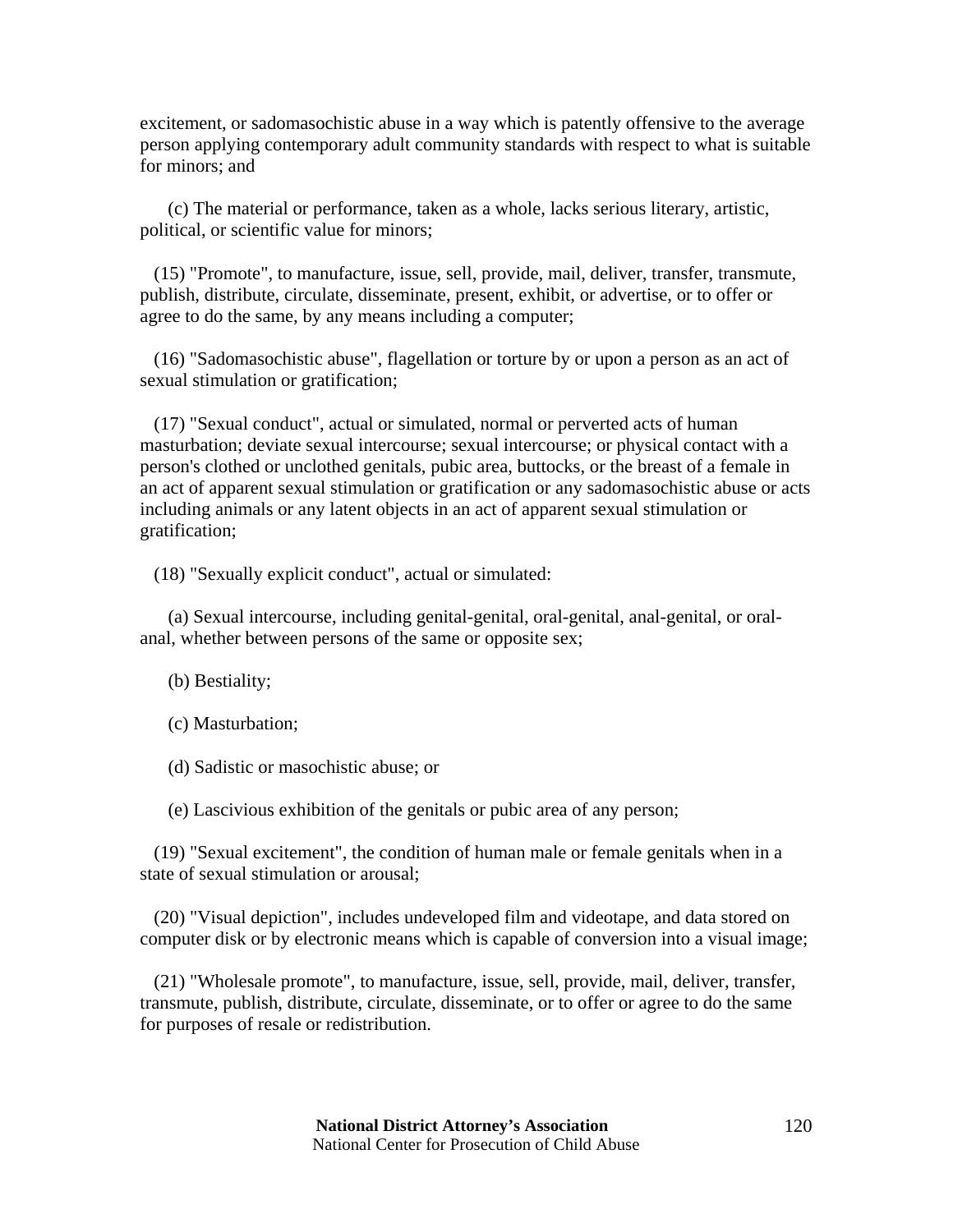## **MO. REV. STAT. § 573.020 (2010). Promoting obscenity in the first degree**

1. A person commits the crime of promoting obscenity in the first degree if:

 (1) He or she wholesale promotes or possesses with the purpose to wholesale promote any obscene material; or

 (2) He or she wholesale promotes for minors or possesses with the purpose to wholesale promote for minors any material pornographic for minors; or

 (3) He or she promotes, wholesale promotes or possesses with the purpose to wholesale promote for minors material that is pornographic for minors via computer, Internet or computer network if the person made the matter available to a specific individual known by the defendant to be a minor.

2. Promoting obscenity in the first degree is a class D felony.

#### **MO. REV. STAT. § 573.030 (2010). Promoting obscenity in the second degree**

1. A person commits the crime of promoting pornography for minors or obscenity in the second degree if he or she:

 (1) Promotes or possesses with the purpose to promote any obscene material for pecuniary gain; or

 (2) Produces, presents, directs or participates in any obscene performance for pecuniary gain; or

 (3) Promotes or possesses with the purpose to promote any material pornographic for minors for pecuniary gain; or

 (4) Produces, presents, directs or participates in any performance pornographic for minors for pecuniary gain; or

 (5) Promotes, possesses with the purpose to promote, produces, presents, directs or participates in any performance that is pornographic for minors via computer, electronic transfer, Internet or computer network if the person made the matter available to a specific individual known by the defendant to be a minor.

2. Promoting pornography for minors or obscenity in the second degree is a class A misdemeanor unless the person has pleaded guilty to or has been found guilty of an offense pursuant to this section committed at a different time, in which case it is a class D felony.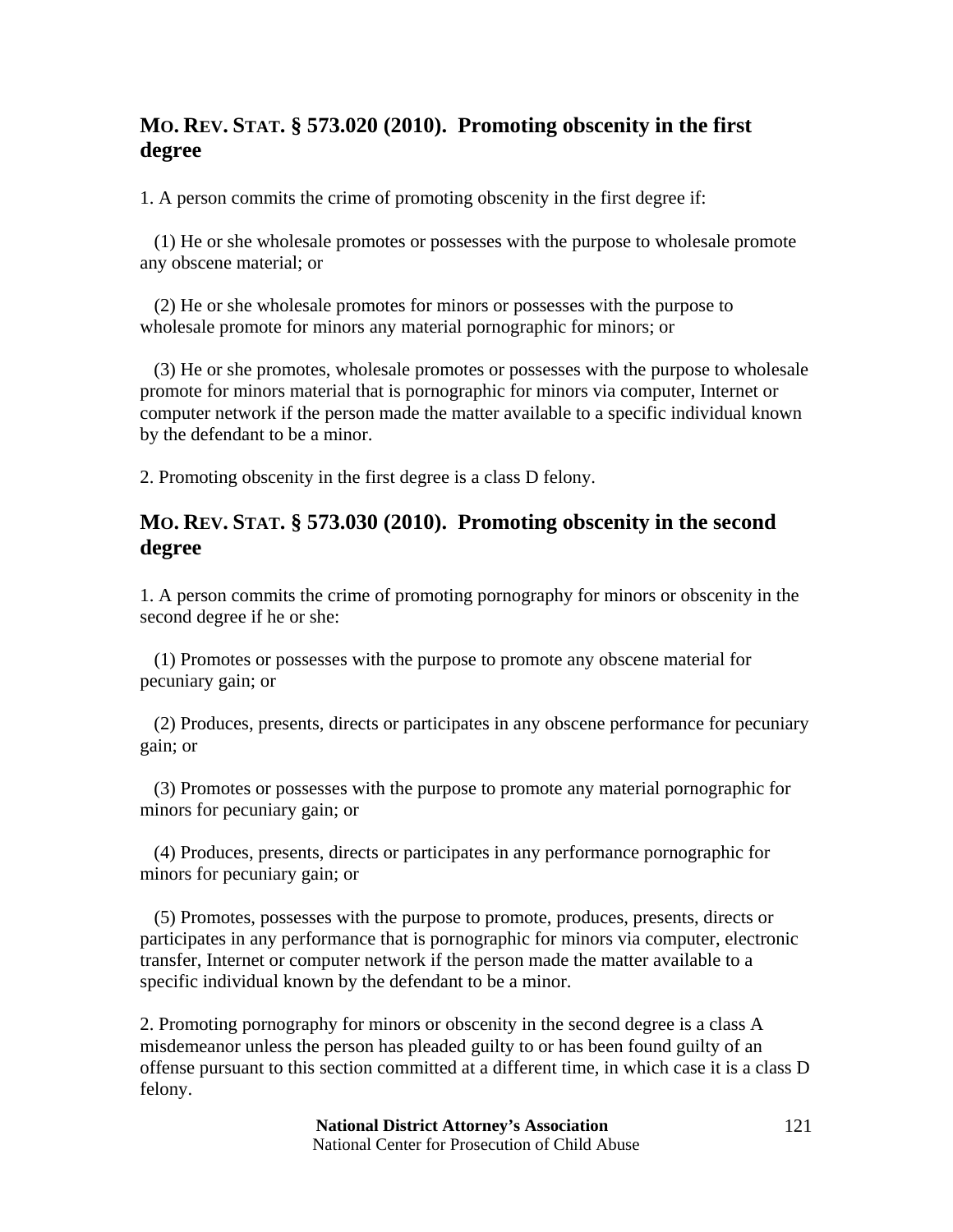## **MO. REV. STAT. § 573.050 (2009). Evidence in obscenity and child pornography cases**

1. In any prosecution under this chapter evidence shall be admissible to show:

 (1) What the predominant appeal of the material or performance would be for ordinary adults or minors;

(2) The literary, artistic, political or scientific value of the material or performance;

(3) The degree of public acceptance in this state and in the local community;

 (4) The appeal to prurient interest in advertising or other promotion of the material or performance;

 (5) The purpose of the author, creator, promoter, furnisher or publisher of the material or performance.

2. Testimony of the author, creator, promoter, furnisher, publisher, or expert testimony, relating to factors entering into the determination of the issues of obscenity or child pornography, shall be admissible.

3. In any prosecution for possession of child pornography or promoting child pornography in the first or second degree, the determination that the person who participated in the child pornography was younger than eighteen years of age may be made as set forth in section 568.100, RSMo, or reasonable inferences drawn by a judge or jury after viewing the alleged pornographic material shall constitute sufficient evidence of the child's age to support a conviction.

4. In any prosecution for promoting child pornography in the first or second degree, no showing is required that the performance or material involved appeals to prurient interest, that it lacks serious literary, artistic, political or scientific value, or that it is patently offensive to prevailing standards in the community as a whole.

## **MO. REV. STAT. § 573.060 (2009). Public display of explicit sexual material**

 1. A person commits the crime of public display of explicit sexual material if he knowingly or recklessly:

(1) Displays publicly explicit sexual material; or

 (2) Fails to take prompt action to remove such a display from property in his possession after learning of its existence.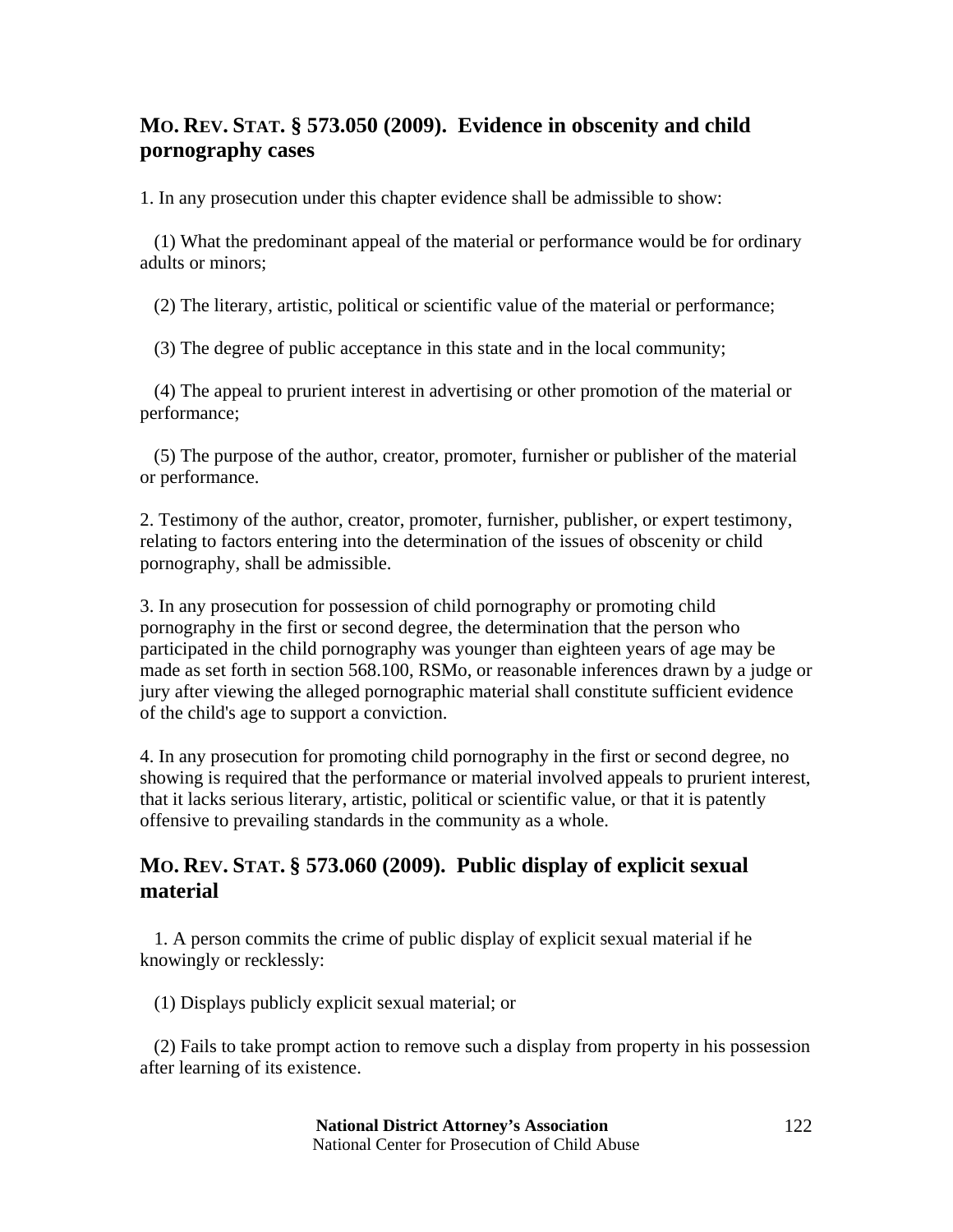2. Public display of explicit sexual material is a class A misdemeanor unless the person has pleaded guilty to or has been found guilty of an offense under this section committed at a different time, in which case it is a class D felony.

3. For purposes of this section, each day there is a violation of this section shall constitute a separate offense.

## **MO. REV. STAT. § 573.065 (2009). Coercing acceptance of obscene material**

1. A person commits the crime of coercing acceptance of obscene material if:

 (1) He requires acceptance of obscene material as a condition to any sale, allocation, consignment or delivery of any other material; or

 (2) He denies any franchise or imposes any penalty, financial or otherwise, by reason of the failure or refusal of any person to accept any material obscene or pornographic for minors.

2. Coercing acceptance of obscene material is a class D felony.

## **MO. REV. STAT. § 573.100 (2009). Telephones, obscene or indecent commercial messages, direct or electronic recording penalties, exceptions**

1. As used in this section, the following terms mean:

 (1) "Indecent", language or material that depicts or describes, in terms patently offensive as measured by contemporary community standards, sexual or excretory activities or organs;

(2) "Obscene", any comment, request, suggestion or proposal is obscene if:

 (a) Applying contemporary community standards, its predominant appeal is to prurient interest in sex; and

 (b) Taken as a whole with respect to the average person, applying contemporary community standards, it depicts or describes sexual conduct in a patently offensive way; and

(c) Taken as a whole, it lacks serious literary, artistic, political or scientific value.

Obscenity shall be judged with reference to its impact upon ordinary adults.

2. It shall be unlawful for any person, by means of a telephone communication for

#### **National District Attorney's Association**

National Center for Prosecution of Child Abuse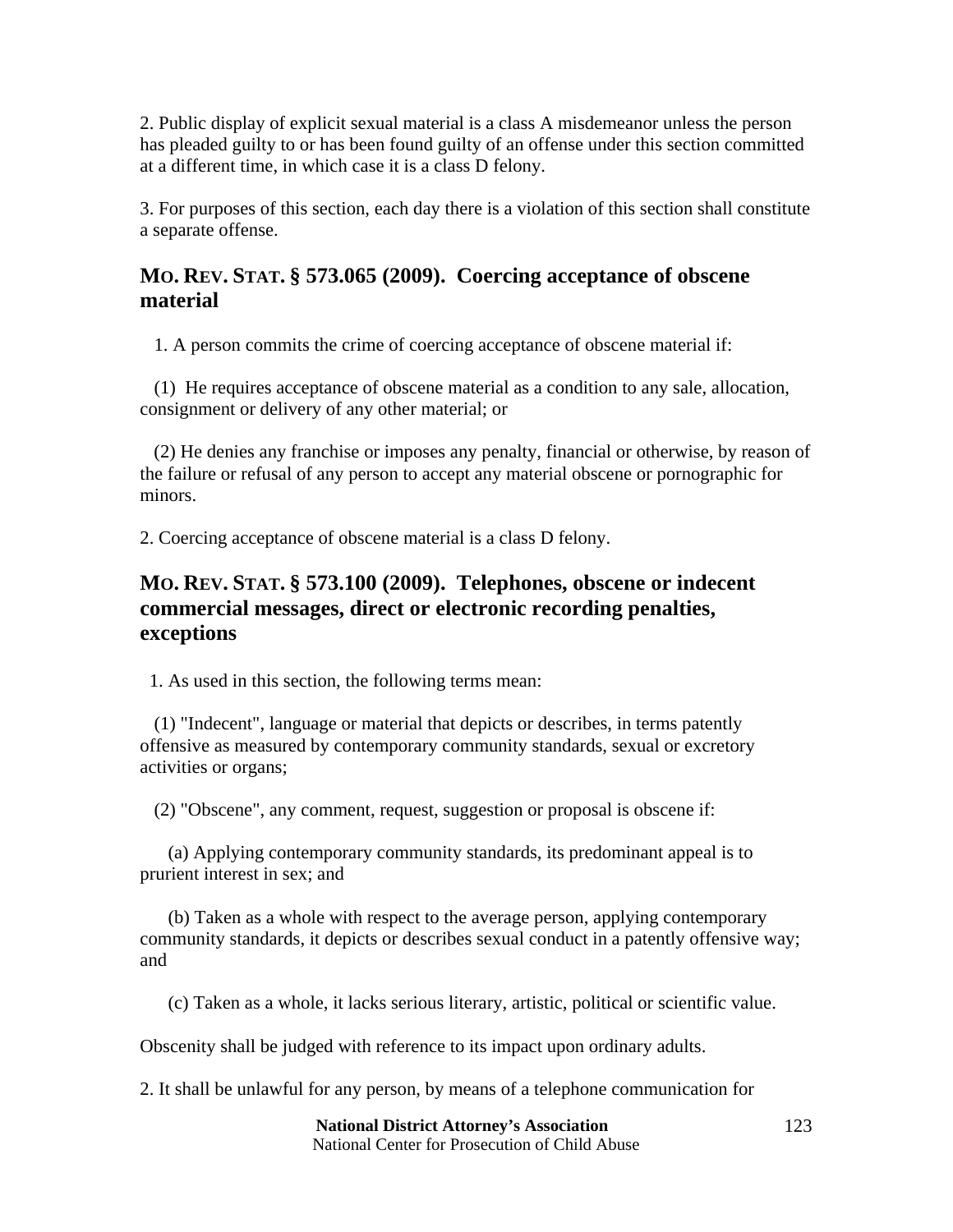commercial purposes, to make directly or by means of an electronic recording device, any comment, request, suggestion, or proposal which is obscene or indecent. Any person who makes any such comment, request, suggestion, or proposal shall be in violation of the provisions of this section regardless of whether such person placed or initiated the telephone call.

3. It shall be unlawful for any person to permit knowingly any telephone or telephone facility connected to a local exchange telephone under such person's control to be used for any purpose prohibited by subsection 2 of this section.

4. Any person who violates any provision of this section is guilty of a class A misdemeanor unless such person has pleaded guilty to or has been found guilty of the same offense committed at a different time, in which case the violation is a class D felony. For purposes of this subsection, each violation constitutes a separate offense.

5. The prohibitions and penalties contained herein are not applicable to a telecommunications company as defined in section 386.020, RSMo, over whose facilities prohibited communications may be transmitted.

# **MONTANA**

## **MONT. CODE ANN. § 45-8-201 (2010). Obscenity**

(1) A person commits the offense of obscenity when, with knowledge of the obscene nature of the material, the person purposely or knowingly:

(a) sells, delivers, or provides or offers or agrees to sell, deliver, or provide any obscene writing, picture, record, or other representation or embodiment of the obscene to anyone under 18 years of age;

(b) presents or directs an obscene play, dance, or other performance, or participates in that portion of the performance that makes it obscene, to anyone under 18 years of age;

(c) publishes, exhibits, or otherwise makes available anything obscene to anyone under 18 years of age;

(d) performs an obscene act or otherwise presents an obscene exhibition of the person's body to anyone under 18 years of age;

(e) creates, buys, procures, or possesses obscene matter or material with the purpose to disseminate it to anyone under 18 years of age; or

(f) advertises or otherwise promotes the sale of obscene material or materials represented or held out by the person to be obscene.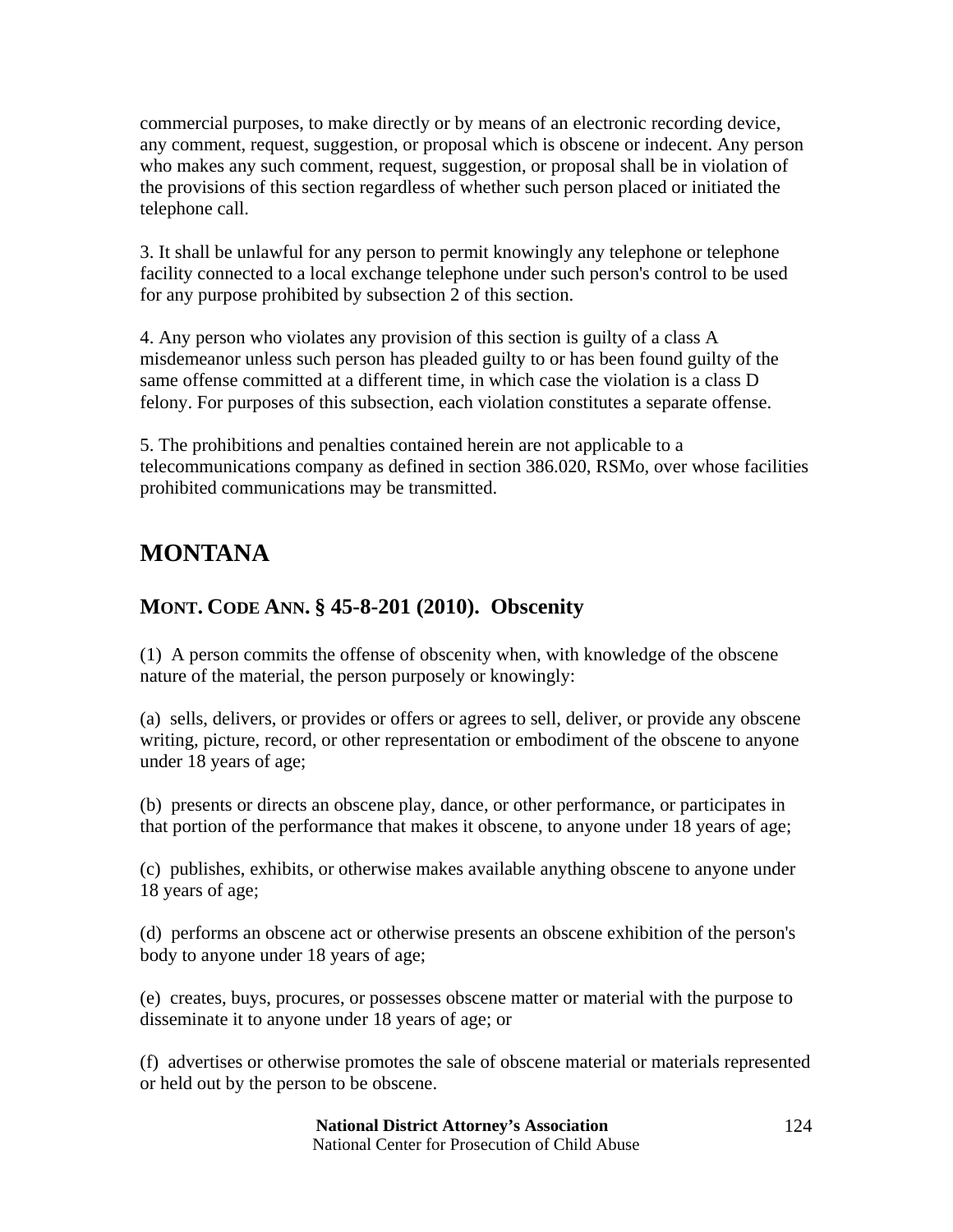(2) A thing is obscene if:

(a) (i) it is a representation or description of perverted ultimate sexual acts, actual or simulated;

(ii) it is a patently offensive representation or description of normal ultimate sexual acts, actual or simulated; or

(iii) it is a patently offensive representation or description of masturbation, excretory functions, or lewd exhibition of the genitals; and

(b) taken as a whole the material:

(i) applying contemporary community standards, appeals to the prurient interest in sex;

(ii) portrays conduct described in subsection  $(2)(a)(i)$ ,  $(2)(a)(ii)$ , or  $(2)(a)(iii)$  in a patently offensive way; and

(iii) lacks serious literary, artistic, political, or scientific value.

(3) In any prosecution for an offense under this section, evidence is admissible to show:

(a) the predominant appeal of the material and what effect, if any, it would probably have on the behavior of people;

(b) the artistic, literary, scientific, educational, or other merits of the material;

(c) the degree of public acceptance of the material in the community;

(d) the appeal to prurient interest or absence of that appeal in advertising or other promotion of the material; or

(e) the purpose of the author, creator, publisher, or disseminator.

(4) A person convicted of obscenity shall be fined at least \$ 500 but not more than \$ 1,000 or be imprisoned in the county jail for a term not to exceed 6 months, or both.

(5) Cities, towns, or counties may adopt ordinances or resolutions that are more restrictive as to obscenity than the provisions of 45-8-206 and this section.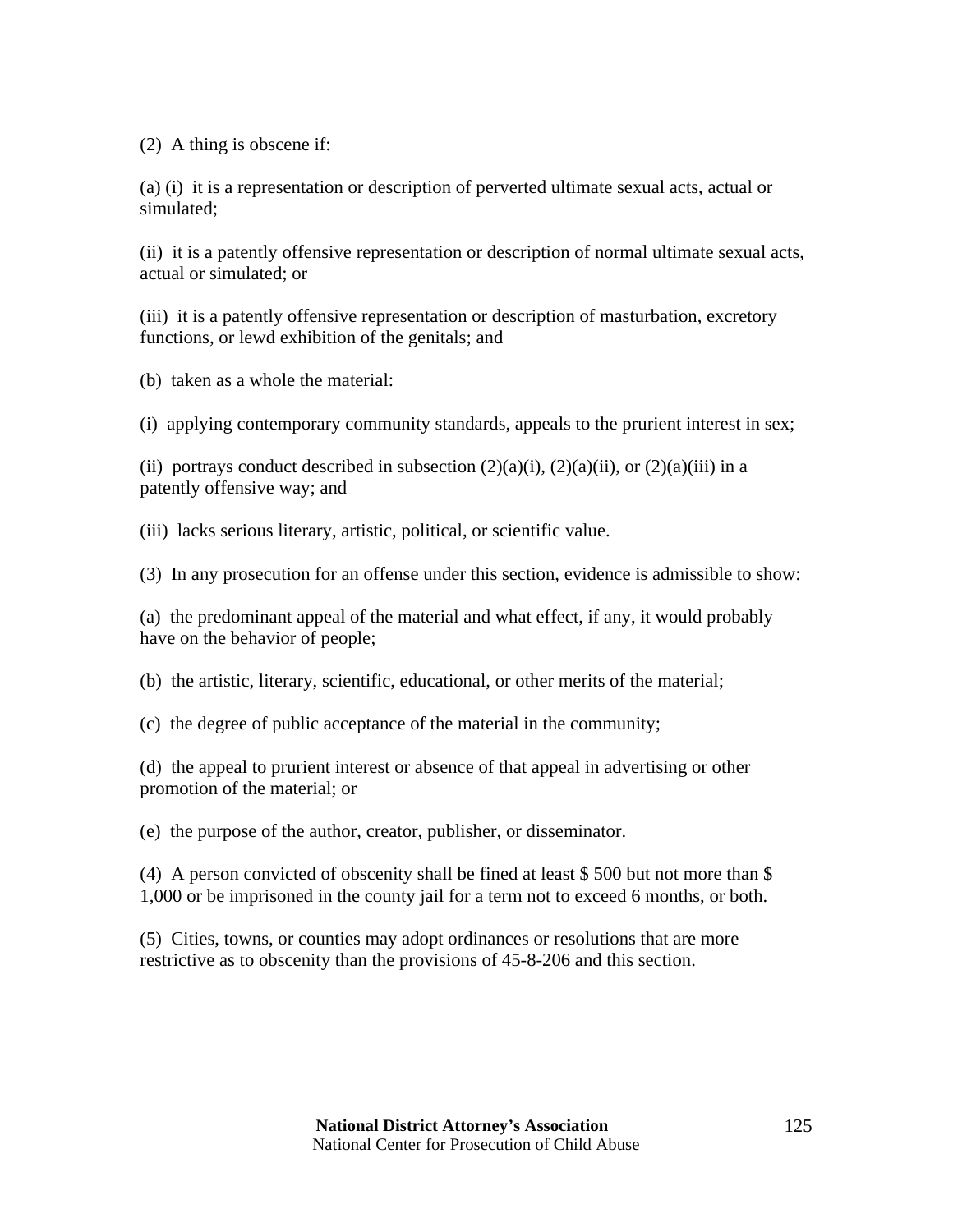## **MONT. CODE ANN. § 45-8-206 (2010). Public display or dissemination of obscene materials to minors**

(1) A person having custody, control, or supervision of any commercial establishment or newsstand may not knowingly or purposely:

(a) display obscene material to minors in such a way that minors, as a part of the invited public, will be able to view the material. However, a person is considered not to have displayed obscene material to minors if the material is kept behind devices commonly known as blinder racks so that the lower two-thirds of the material is not exposed to view or other reasonable efforts were made to prevent view of the material by a minor.

(b) sell, furnish, present, distribute, or otherwise disseminate to a minor or allow a minor to view, with or without consideration, any obscene material; or

(c) present to a minor or participate in presenting to a minor, with or without consideration, any performance that is obscene to minors.

(2) A person does not violate this section if:

(a) the person had reasonable cause to believe the minor was 18 years of age. "Reasonable cause" includes but is not limited to being shown a draft card, driver's license, marriage license, birth certificate, educational identification card, governmental identification card, tribal identification card, or other official or apparently official card or document purporting to establish that the person is 18 years of age;

(b) the person is, or is acting as, an employee of a bona fide public school, college, or university or a retail outlet affiliated with and serving the educational purposes of a school, college, or university and the material or performance was disseminated in accordance with policies approved by the governing body of the institution;

(c) the person is an officer, director, trustee, or employee of a public library or museum and the material or performance was acquired by the library or museum and disseminated in accordance with policies approved by the governing body of the library or museum;

(d) an exhibition in a state of nudity is for a bona fide scientific or medical purpose for a bona fide school, library, or museum; or

(e) the person is a retail sales clerk with no financial interest in the material or performance or in the establishment displaying or selling the material or performance.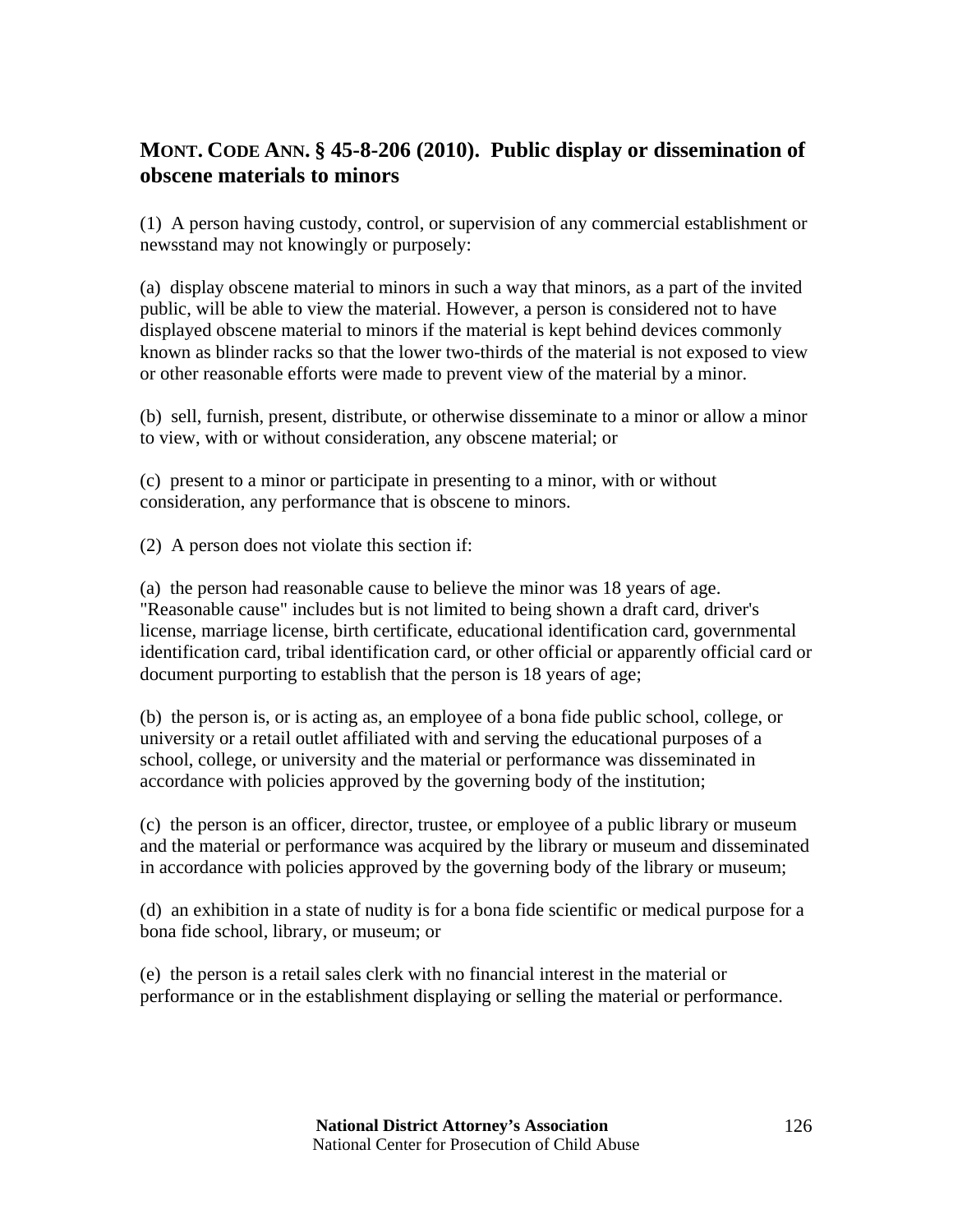## **NEBRASKA**

#### **NEB. REV. STAT. ANN. § 28-807 (2010). Terms, defined**

As used in sections 28-807 to 28-829, unless the context otherwise requires:

 (1) Adult shall mean any married person or any unmarried person of the age of eighteen years or older;

 (2) Commercial film and photographic print processor shall mean any person who for compensation develops exposed photographic film into negatives, slides, or prints or who for compensation makes prints from negatives or slides. The term shall include, but not be limited to, any employee of such a person but shall not include employees of law enforcement agencies and prosecuting attorneys involved in the investigation and prosecution of criminal offenses or to persons involved in legitimate medical, scientific, or educational activities;

 (3) Distribute shall mean to transfer possession, whether with or without consideration, by any means;

 (4) Disseminate shall mean to manufacture, issue, publish, sell, lend, distribute, transmit, exhibit, or present materials or to offer in person or through an agent or by placing an advertisement for the same, whether with or without consideration, or agree to do the same;

 (5) Knowingly shall mean having general knowledge of, reason to know, or a belief or reasonable ground for belief which warrants further inspection or inquiry of the character and content of any material, taken as a whole, described in this section, which is reasonably susceptible to examination by the defendant;

 (6) Harmful to minors shall mean that quality of any description or representation, in whatever form, of nudity, sexual conduct, sexual excitement, or sadomasochistic abuse, when it (a) predominantly appeals to the prurient, shameful, or morbid interest of minors, (b) is patently offensive to prevailing standards in the adult community as a whole with respect to what is suitable material for minors, and (c) is lacking in serious literary, artistic, political, or scientific value for minors;

 (7) Material or work shall mean any book, magazine, newspaper, comic book, pamphlet, or other printed or written material or any picture, drawing, photograph, figure, image, motion picture, whether or not positive or negative exhibited or screened, play, nightclub, live performance, television production, other pictorial representation or electric reproduction, recording transcription, mechanical or otherwise, or other articles, equipment, machines, or materials;

(8) Minor shall mean any unmarried person under the age of eighteen years;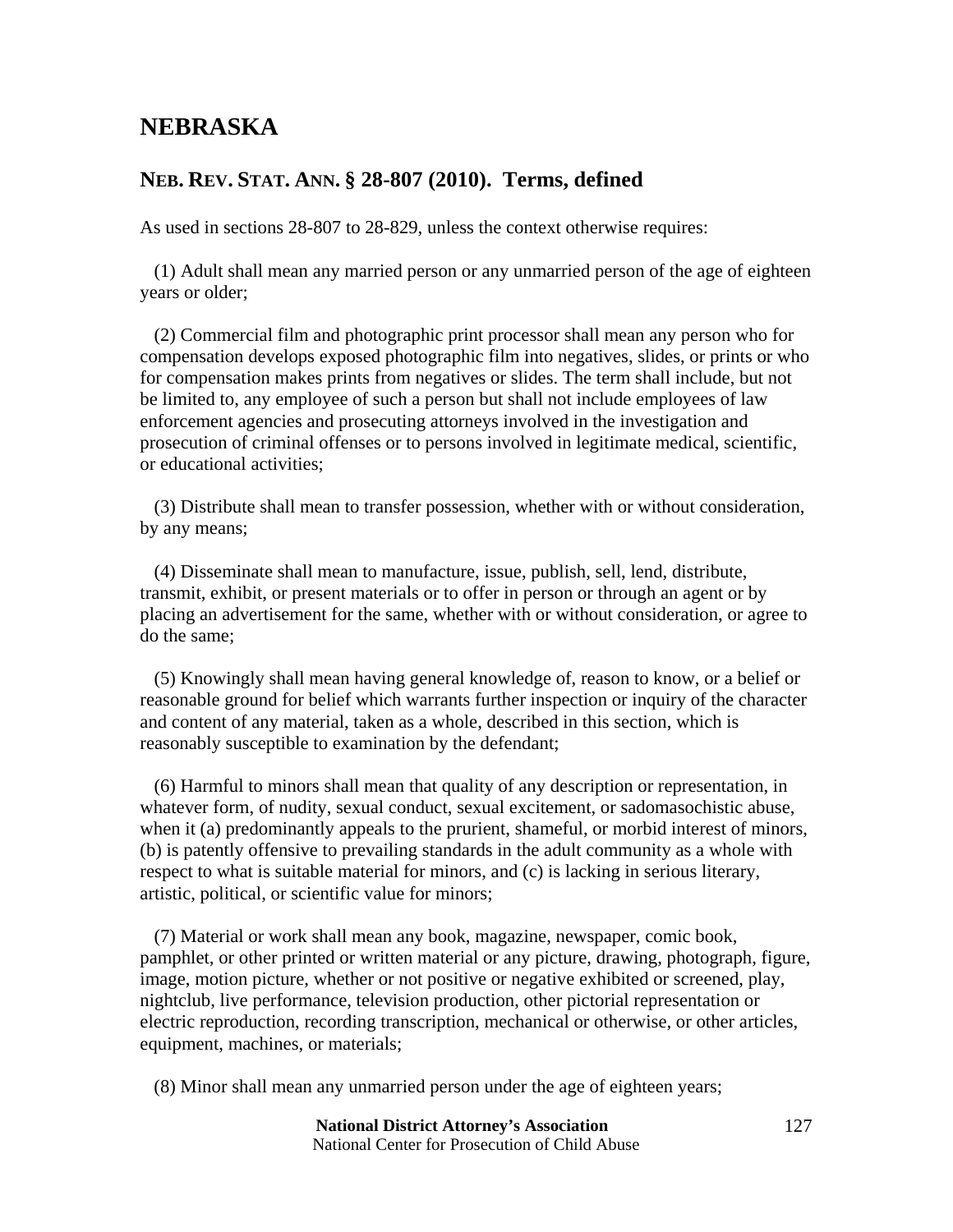(9) Nudity shall mean the showing of the human, post-pubertal male or female genitals, pubic area, or buttocks with less than a full opaque covering, the depiction of covered male genitals in a discernibly turgid state, or the showing of the female breast with less than a full opaque covering of any portion thereof below the top of the nipple;

 (10) Obscene shall mean (a) that an average person applying contemporary community standards would find that the work, material, conduct, or live performance taken as a whole predominantly appeals to the prurient interest or a shameful or morbid interest in nudity, sex, or excretion, (b) the work, material, conduct, or live performance depicts or describes in a patently offensive way sexual conduct specifically set out in sections 28- 807 to 28-829, and (c) the work, conduct, material, or live performance taken as a whole lacks serious literary, artistic, political, or scientific value;

 (11) Place shall mean any building, structure, or place or any separate part or portion thereof or the ground itself;

 (12) Person shall mean any individual, partnership, limited liability company, firm, association, corporation, trustee, lessee, agent, assignee, or other legal entity;

 (13) Performance, whether with or without consideration, shall mean any play, motion picture, dance, or other exhibition performed before an audience;

 (14) Promote shall mean to manufacture, issue, sell, give, provide, lend, mail, deliver, transfer, transmit, publish, distribute, circulate, disseminate, present, exhibit, or place an order for advertising or to knowingly offer in person or through an agent or agree to do the same;

 (15) Sexual conduct shall mean acts of masturbation, homosexuality, sodomy, sexual intercourse, or prolonged physical contact with a person's clothed or unclothed genitals, pubic area, or buttocks or, if such person is female, breast;

 (16) Sexual excitement shall mean the condition of human male or female genitals when in a state of sexual stimulation or arousal; and

 (17) Sadomasochistic abuse shall mean flagellation or torture by or upon a nude person or a person clad in undergarments, a mask, or a bizarre costume or the condition of being fettered, bound, or otherwise physically restrained when performed to predominantly appeal to the shameful or morbid interest.

#### **NEB. REV. STAT. ANN. § 28-808 (2010). Obscene literature and material; sale to minor, unlawful; penalty**

(1) It shall be unlawful for a person knowingly to sell, deliver, distribute, display for sale, or provide to a minor or knowingly to possess with intent to sell, deliver, distribute, display for sale, or provide to a minor: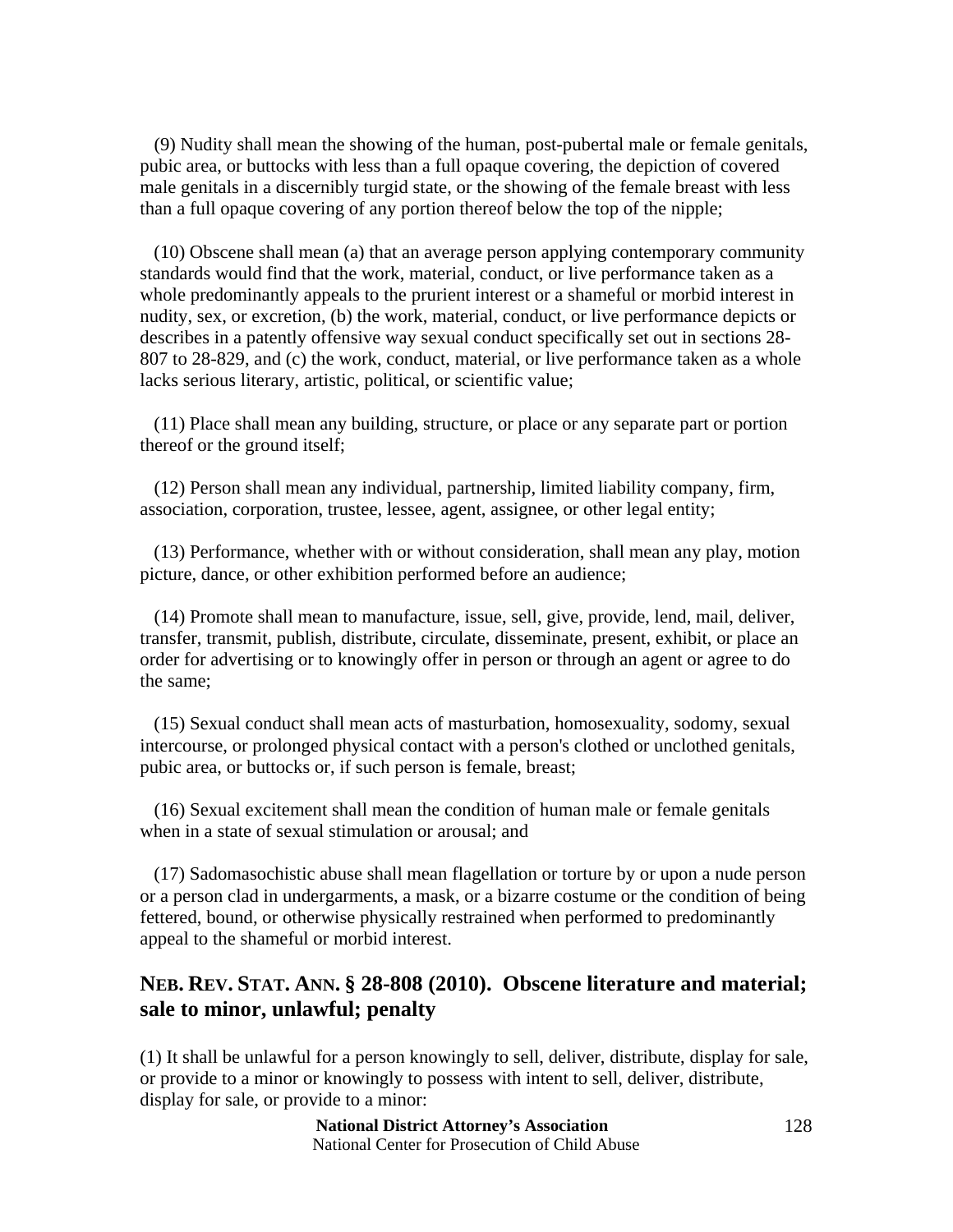(a) Any picture, photograph, drawing, sculpture, motion picture film, or similar visual representation or image of a person or portion of the human body or any replica, article, or device having the appearance of either male or female genitals which predominantly pruriently, shamefully, or morbidly depicts nudity, sexual conduct, sexual excitement, or sadomasochistic abuse and which, taken as a whole, is harmful to minors; or

 (b) Any book, pamphlet, magazine, printed matter however produced, or sound recording which contains any matter enumerated in subdivision (1)(a) of this section or explicit and detailed verbal descriptions or narrative accounts of sexual excitement, sexual conduct, or sadomasochistic abuse of a predominantly prurient, shameful, or morbid nature and which, taken as a whole, is harmful to minors.

(2) Any person who violates this section shall be guilty of a Class I misdemeanor.

## **NEB. REV. STAT. ANN. § 28-809 (2010). Obscene motion picture, show, or presentation; admit minor; unlawful; penalty**

 (1) It shall be unlawful for any person knowingly to exhibit to a minor or knowingly to provide to a minor an admission ticket or pass or knowingly to admit a minor to premises whereon there is exhibited a motion picture, show, or other presentation which, in whole or in part, predominantly pruriently, shamefully, or morbidly depicts nudity, sexual conduct, or sadomasochistic abuse and which, taken as a whole, is harmful to minors.

(2) Any person who violates this section shall be guilty of a Class I misdemeanor.

#### **NEB. REV. STAT. ANN. § 28-810 (2010). Prosecution; defense**

It shall be a defense to a prosecution under sections 28-808 and 28-809 that:

 (1) Such person had reasonable cause to believe that the minor involved was eighteen years of age or more, and that such reasonable cause is based on but not limited to the presentation by the minor exhibited to such person of a draft card, driver's license, birth certificate, or other official or apparently official document purporting to establish that such minor was eighteen years of age or more;

 (2) The minor was accompanied by his parent or guardian and such person had reasonable cause to believe that the person accompanying the minor was the parent or guardian of that minor;

 (3) Such person had reasonable cause to believe that the person was the parent or guardian of the minor; and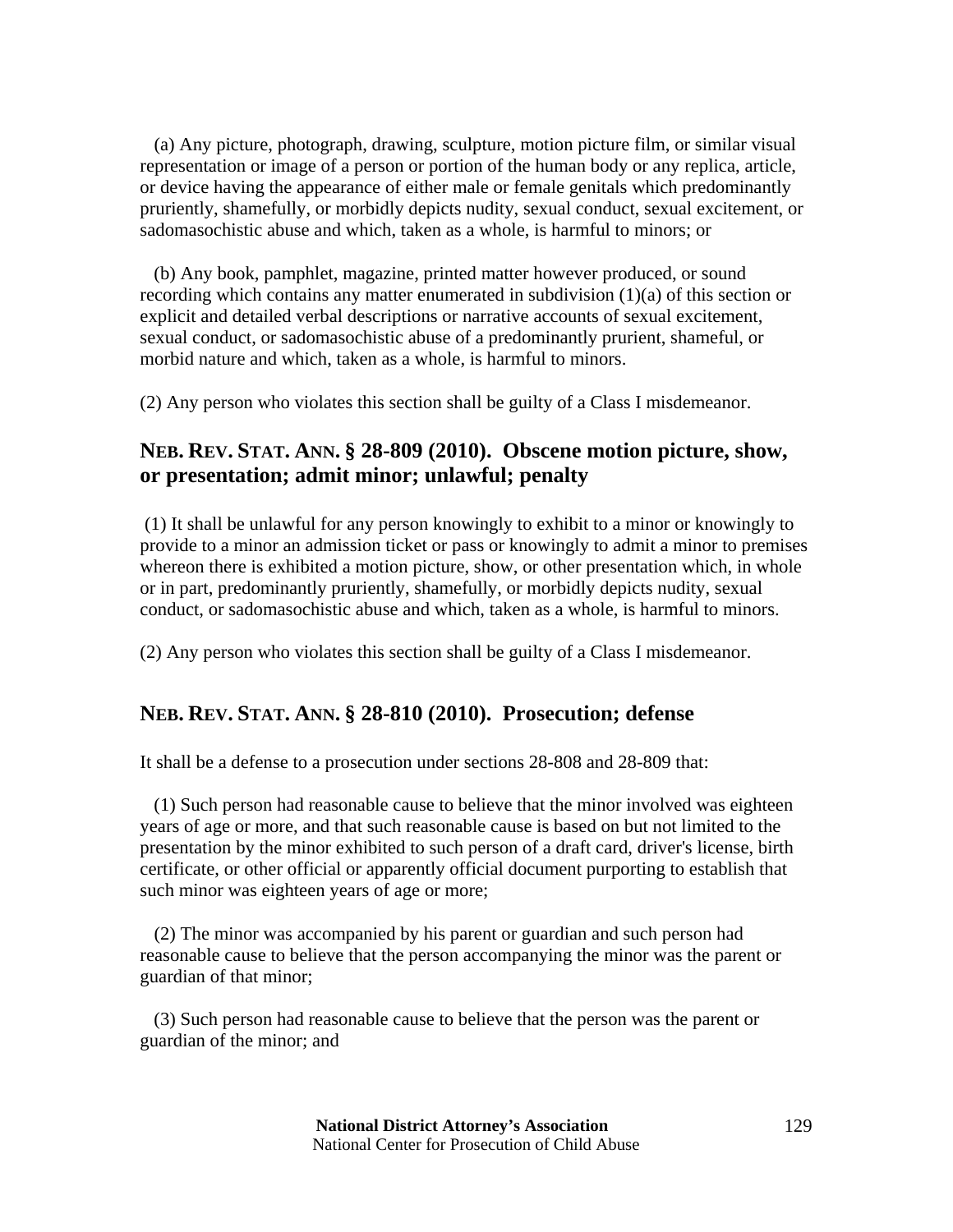(4) Such person's activity falls within the defenses to a prosecution contained in section 28-815.

## **NEB. REV. STAT. ANN. § 28-813 (2010). Obscene literature or material; prepares; distributes; promotes; penalty**

 (1) It shall be unlawful for a person knowingly to (a) print, copy, manufacture, prepare, produce, or reproduce obscene material for the purpose of sale or distribution, (b) publish, circulate, sell, rent, lend, transport in interstate commerce, distribute, or exhibit any obscene material, (c) have in his or her possession with intent to sell, rent, lend, transport, or distribute any obscene material, or (d) promote any obscene material or performance.

(2) It shall be unlawful for a person to place an order for any advertising promoting the sale or distribution of material represented or held out to be obscene, whether or not such material exists in fact or is obscene. In all cases in which a charge for a violation of this section is brought against a person who cannot be found in this state, the executive authority of this state may demand extradition of such person from the executive authority of the state in which such person may be found.

(3) A person commits an offense of promoting obscene material if knowing its content and character he or she (a) disseminates for monetary consideration any obscene material, (b) produces, presents, or directs obscene performances for monetary consideration, or (c) participates for monetary consideration in that part of a performance which makes it obscene.

(4) Any person who violates this section shall be guilty of a Class I misdemeanor. 28-813

## **NEVADA**

## **NEV. REV. STAT. ANN. § 201.235 (2009). Definitions**

In NRS 201.235 to 201.254, inclusive, unless the context otherwise requires:

 1. "Community" means the area from which a jury is or would be selected for the court in which the action is tried.

 2. "Item" includes any book, leaflet, pamphlet, magazine, booklet, picture, drawing, photograph, film, negative, slide, motion picture, figure, object, article, novelty device, recording, transcription, phonograph record or tape recording, videotape or videodisc, with or without music, or other similar items.

 3. "Material" means anything tangible which is capable of being used or adapted to arouse interest, whether through the medium of reading, observation, sound or in any other manner.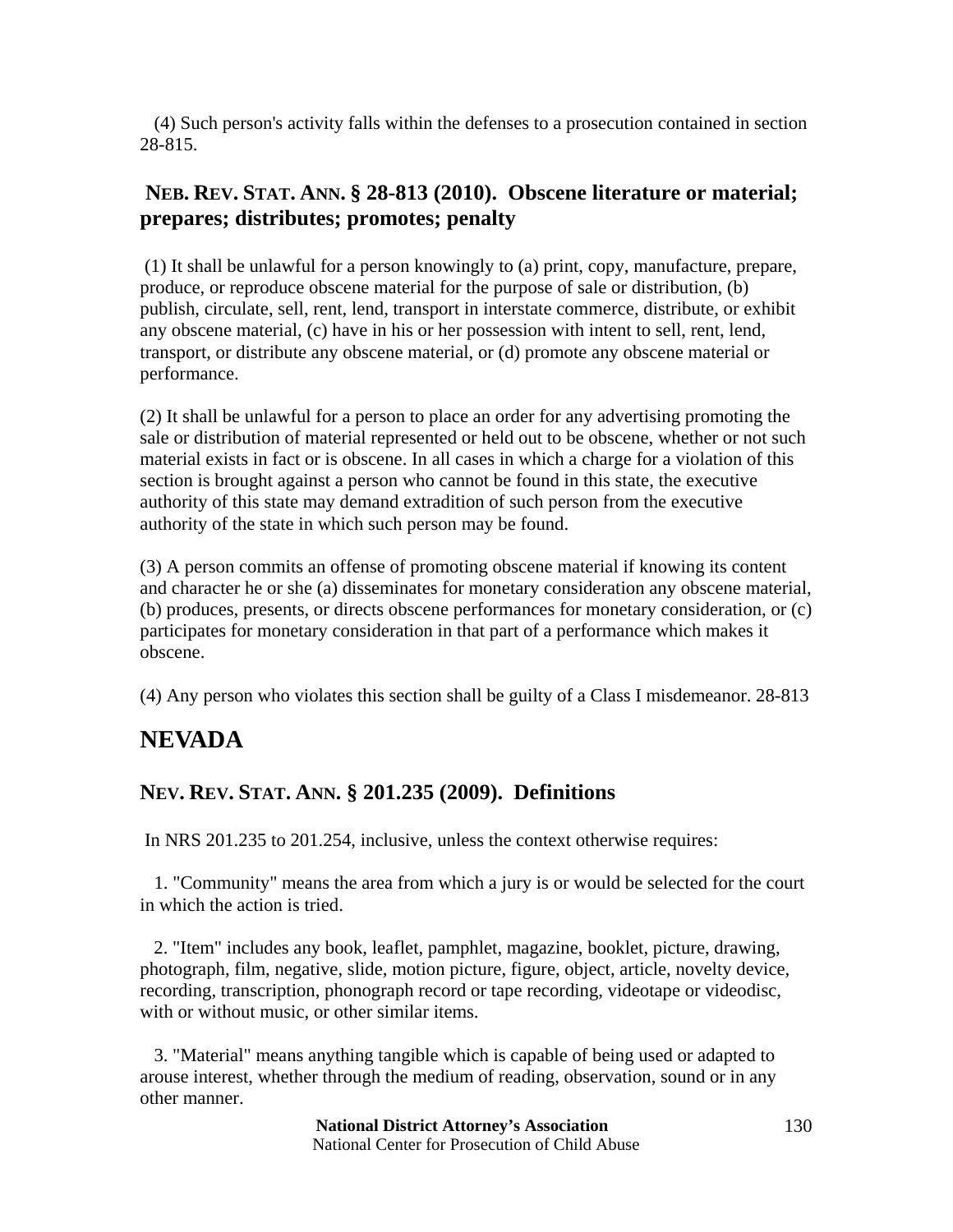4. "Obscene" means any item, material or performance which:

 (a) An average person applying contemporary community standards would find, taken as a whole, appeals to prurient interest;

(b) Taken as a whole lacks serious literary, artistic, political or scientific value; and

(c) Does one of the following:

 (1) Depicts or describes in a patently offensive way ultimate sexual acts, normal or perverted, actual or simulated.

 (2) Depicts or describes in a patently offensive way masturbation, excretory functions, sadism or masochism.

(3) Lewdly exhibits the genitals.

 Appeal shall be judged with reference to ordinary adults, unless it appears, from the character of the material or the circumstances of its dissemination, to be designed for children or a clearly defined deviant group.

 5. "Performance" means any play, motion picture, dance or other exhibition performed before an audience.

#### **NEV. REV. STAT. ANN. § 201.237 (2009). Exemptions**

 The provisions of NRS 201.235 to 201.254, inclusive, do not apply to those universities, schools, museums or libraries which are operated by or are under the direct control of the state, or any political subdivision of the state, or to persons while acting as employees of such organizations.

#### **NEV. REV. STAT. ANN. § 201.239 (2009). Power of county, city or town to regulate obscenity**

 The provisions of NRS 201.235 to 201.254, inclusive, do not preclude any county, city or town from adopting an ordinance further regulating obscenity if its provisions do not conflict with these statutes.

## **NEV. REV. STAT. ANN. § 201.241 (2009). Action to declare item or material obscene and obtain injunction**

 1. The district attorney or city attorney of any county or city, respectively, in which there is an item or material which he believes to be obscene, may file a complaint in the district court seeking to have the item or material declared obscene and to enjoin the possessor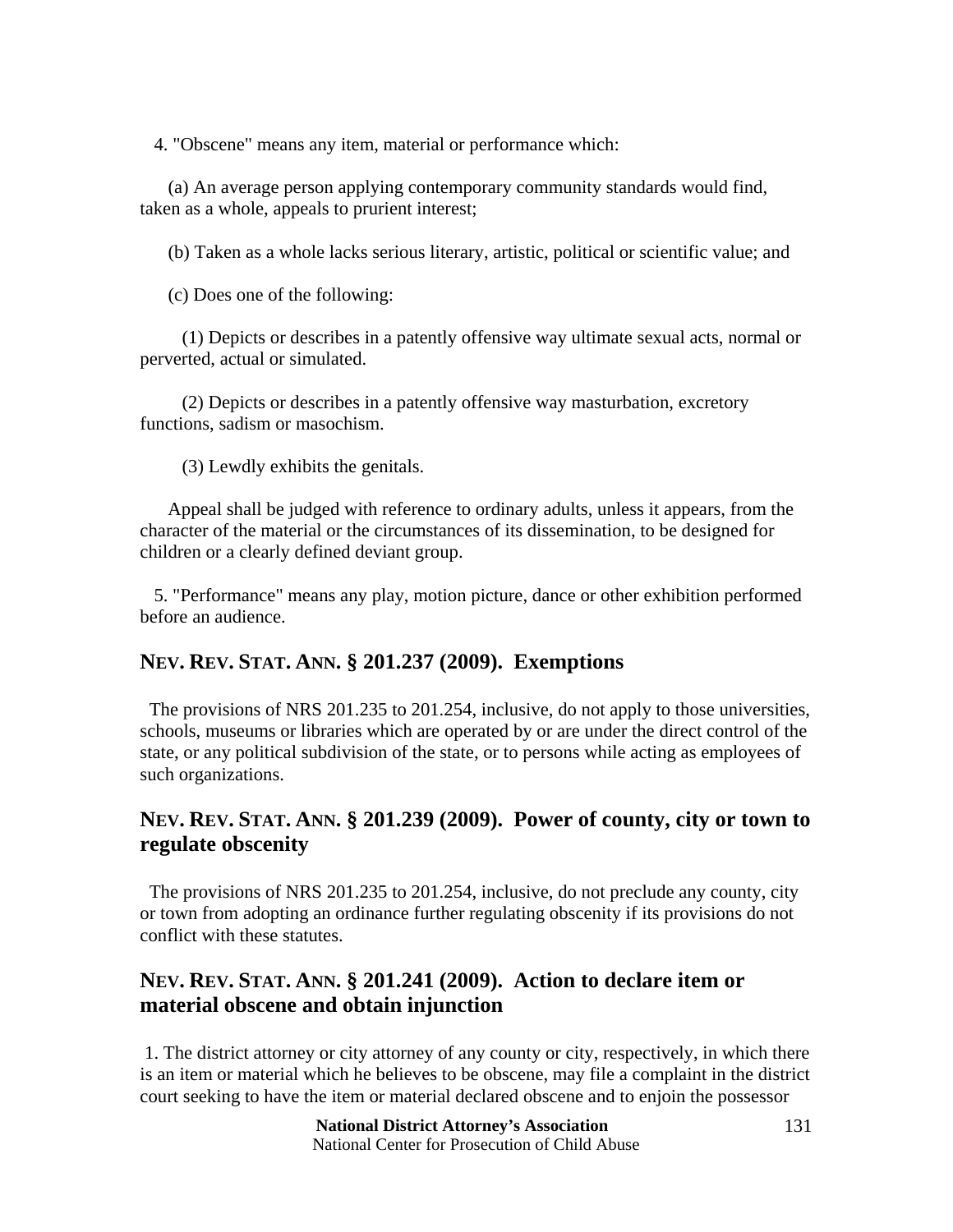and the owner from selling, renting, exhibiting, reproducing, manufacturing or distributing it and from possessing it for any purpose other than personal use.

2. In such an action, no temporary restraining order may be issued.

3. A trial on the merits must be held not earlier than 5 days after the answer is filed nor later than 35 days after the complaint is filed. The court shall render a decision within 2 days after the conclusion of the trial.

## **NEV. REV. STAT. ANN. § 201.243 (2009). Evidence probative of obscenity of material or item**

 In prosecutions under NRS 201.235 to 201.254, inclusive, evidence of circumstances of production, dissemination, sale or publicity of the material or item, which indicates it is being commercially exploited by the defendant for its prurient appeal, is probative of the obscenity of the material or item and can justify the conclusion that it is, taken as a whole, without serious literary, artistic, political or scientific value.

## **NEV. REV. STAT. ANN. § 201.249(2009). Production, sale, distribution, exhibition and possession of obscene items or materials; penalty**

Except as otherwise provided in NRS 201.237 and except under the circumstances described in NRS 200.720; or 200.725, a person is guilty of a misdemeanor who knowingly:

 1. Prints, produces or reproduces any obscene item or material for sale or commercial distribution.

 2. Publishes, sells, rents, transports in intrastate commerce, or commercially distributes or exhibits any obscene item or material, or offers to do any such things.

 3. Has in his possession with intent to sell, rent, transport or commercially distribute any obscene item or material.

## **NEV. REV. STAT. ANN. § 201.251 (2009). Coercing acceptance of obscene articles or publications; penalty**

 1. A person, firm, association or corporation shall not, as a condition to any sale, allocation, consignment or delivery for resale of any item or material, require that the purchaser or consignee receive for resale any other item or material which is obscene. A person, firm, association or corporation shall not deny or threaten to deny any franchise or impose or threaten to impose any penalty, financial or otherwise, for the failure or refusal of any person to accept any obscene item or material or for the return thereof.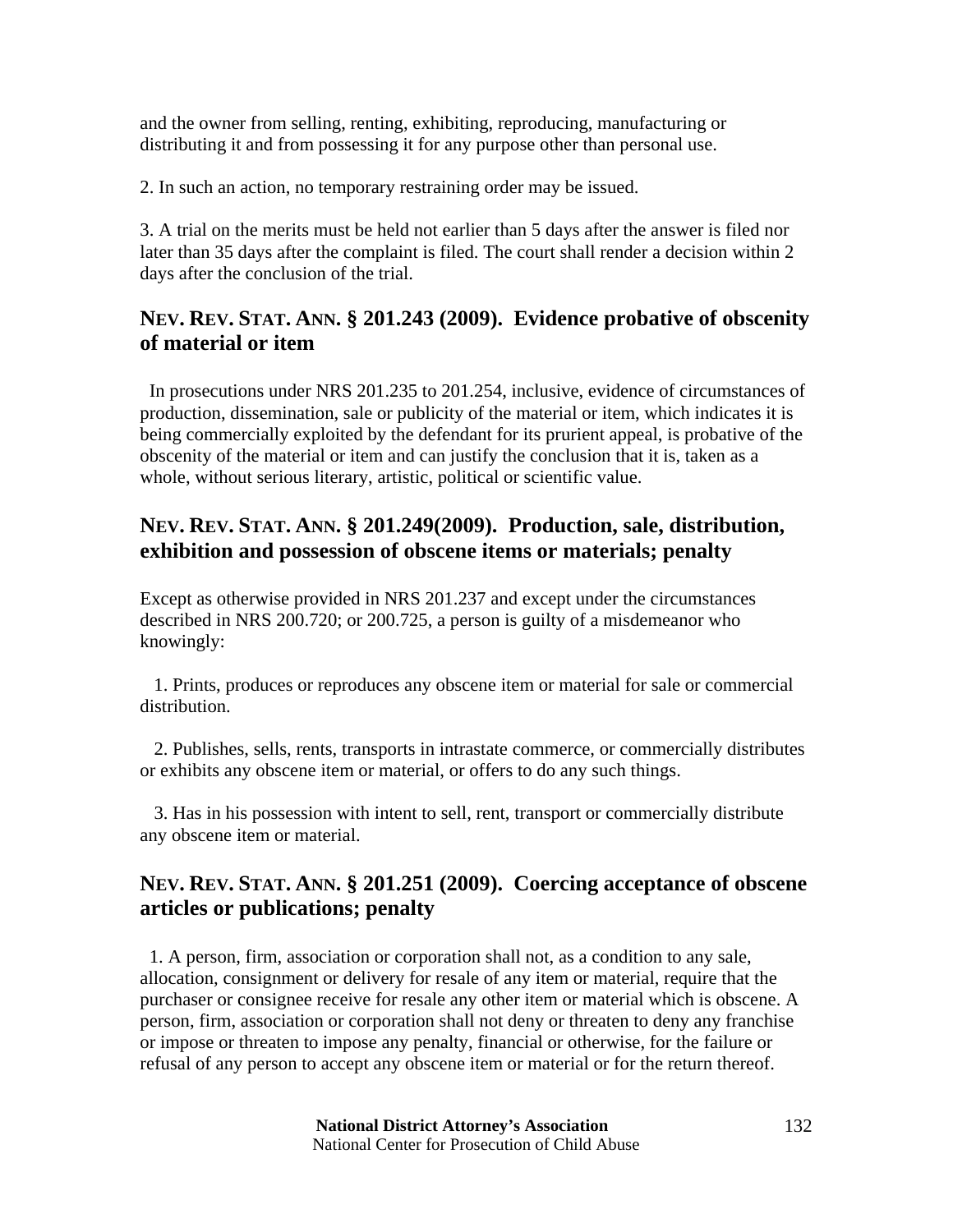2. A person, firm, association or corporation who violates any provision of this section is guilty of a misdemeanor.

#### **NEV. REV. STAT. ANN. § 201.253 (2009). Obscene, indecent or immoral shows, acts or performances; penalty**

 Except under the circumstances described in NRS 200.710, every person who knowingly causes to be performed or exhibited, or engages in the performance or exhibition of, any obscene, indecent or immoral show, act or performance is guilty of a misdemeanor.

#### **NEV. REV. STAT. ANN. § 201.256 (2009). Definitions**

 As used in NRS 201.256 to 201.2655, inclusive, unless the context otherwise requires, the words and terms defined in NRS 201.257 to 201.264, inclusive, have the meanings ascribed to them in those sections.

#### **NEV. REV. STAT. ANN. § 201.2565 (2009). "Distribute" defined**

"Distribute" means to transfer possession with or without consideration.

#### **NEV. REV. STAT. ANN. § 201.257 (2009). "Harmful to minors" defined**

 "Harmful to minors" means that quality of any description or representation, whether constituting all or a part of the material considered, in whatever form, of nudity, sexual conduct, sexual excitement or sado-masochistic abuse which predominantly appeals to the prurient, shameful or morbid interest of minors, is patently offensive to prevailing standards in the adult community with respect to what is suitable material for minors, and is without serious literary, artistic, political or scientific value.

## **NEV. REV. STAT. ANN. § 201.2581 (2009). "Material" defined**

"Material" means:

 **1.** A book, pamphlet, magazine, newspaper, printed advertising or other printed or written material;

 **2.** A motion picture, photograph, picture, drawing, statue, sculpture or other visual representation or image; or

**3.** A transcription, recording or live or recorded telephone message.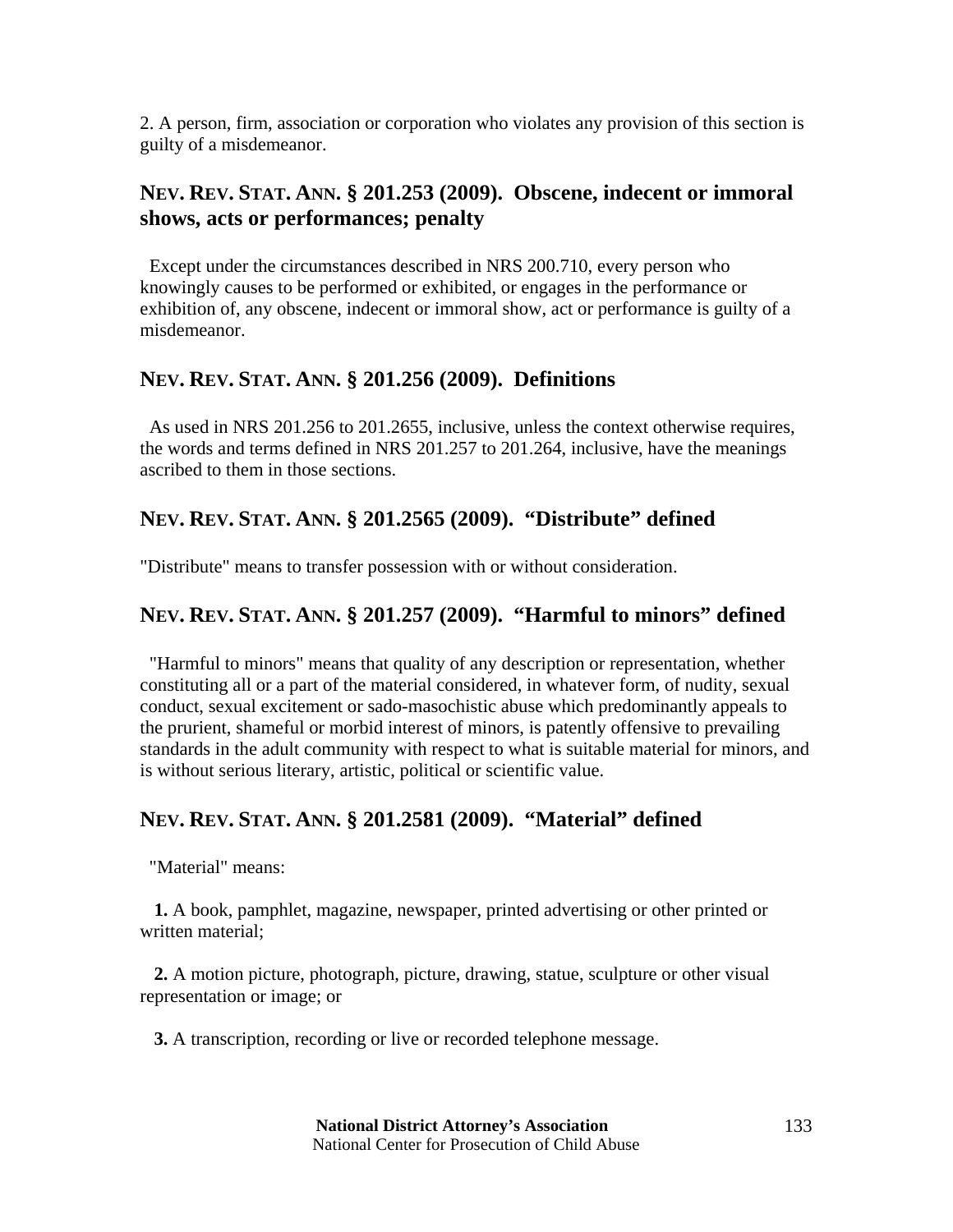#### **NEV. REV. STAT. ANN. § 201.259 (2009). "Minor" defined**

 "Minor" means any person under the age of 18 years, but as applied to the showing of a motion picture excludes any person employed on the premises where the motion picture is shown.

#### **NEV. REV. STAT. ANN. § 201.2595 (2009). "Motion picture" defined**

 "Motion picture" means a film or a video recording, whether or not it has been rated appropriate for a particular audience, that is:

**1.** Placed on a videodisc or videotape; or

**2.** To be shown in a theater or on television,

and includes, without limitation, a cartoon or an animated film.

## **NEV. REV. STAT. ANN. § 201.261 (2009). "Nudity" defined**

"Nudity" means:

 **1.** The showing of the human female breast with less than a fully opaque covering of any portion of the areola and nipple;

 **2.** The showing of the human male or female genitals or pubic area with less than a fully opaque covering of any portion thereof; or

 **3.** The depiction of the human male genitals in a discernible turgid state, whether or not covered.

#### **NEV. REV. STAT. ANN. § 201.262 (2009). "Sado-masochistic abuse" defined**

"Sado-masochistic abuse" means:

 **1.** Flagellation or torture practiced by or upon a person whether or not clad in undergarments, a mask or bizarre costume; or

**2.** The condition of being fettered, bound or otherwise physically restrained.

## **NEV. REV. STAT. ANN. § 201.263 (2009). "Sexual conduct" defined**

 "Sexual conduct" means acts of masturbation, homosexuality, sexual intercourse or physical contact with a person's unclothed genitals or pubic area.

> **National District Attorney's Association**  National Center for Prosecution of Child Abuse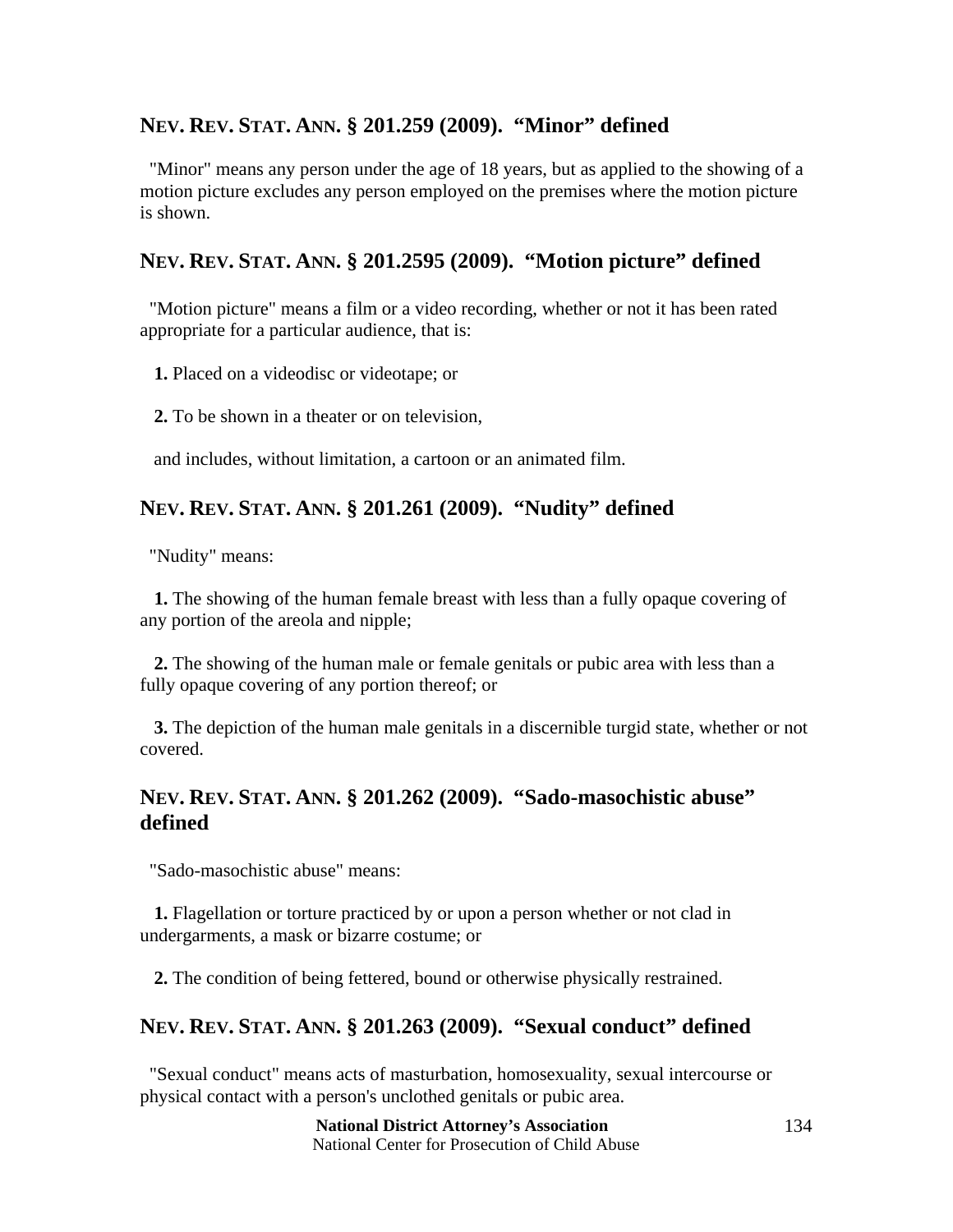#### **NEV. REV. STAT. ANN. § 201.264 (2009). "Sexual excitement" defined**

 "Sexual excitement" means the condition of human male or female genitals in a state of sexual stimulation or arousal.

## **NEV. REV. STAT. ANN. § 201.265 (2009). Unlawful acts; penalty**

Except as otherwise provided in NRS 200.720; and 201.2655, and unless a greater penalty is provided pursuant to NRS 201.560, a person is guilty of a misdemeanor if the person knowingly:

 1. Distributes or causes to be distributed to a minor material that is harmful to minors, unless the person is the parent, guardian or spouse of the minor.

 2. Exhibits for distribution to an adult in such a manner or location as to allow a minor to view or to have access to examine material that is harmful to minors, unless the person is the parent, guardian or spouse of the minor.

 3. Sells to a minor an admission ticket or pass for or otherwise admits a minor for monetary consideration to any presentation of material that is harmful to minors, unless the minor is accompanied by his parent, guardian or spouse.

4. Misrepresents that he is the parent, guardian or spouse of a minor for the purpose of:

(a) Distributing to the minor material that is harmful to minors; or

 (b) Obtaining admission of the minor to any presentation of material that is harmful to minors.

5. Misrepresents his age as 18 or over for the purpose of obtaining:

(a) Material that is harmful to minors; or

(b) Admission to any presentation of material that is harmful to minors.

 6. Sells or rents motion pictures which contain material that is harmful to minors on the premises of a business establishment open to minors, unless the person creates an area within the establishment for the placement of the motion pictures and any material that advertises the sale or rental of the motion pictures which:

 (a) Prevents minors from observing the motion pictures or any material that advertises the sale or rental of the motion pictures; and

(b) Is labeled, in a prominent and conspicuous location, "Adults Only."

**National District Attorney's Association**  National Center for Prosecution of Child Abuse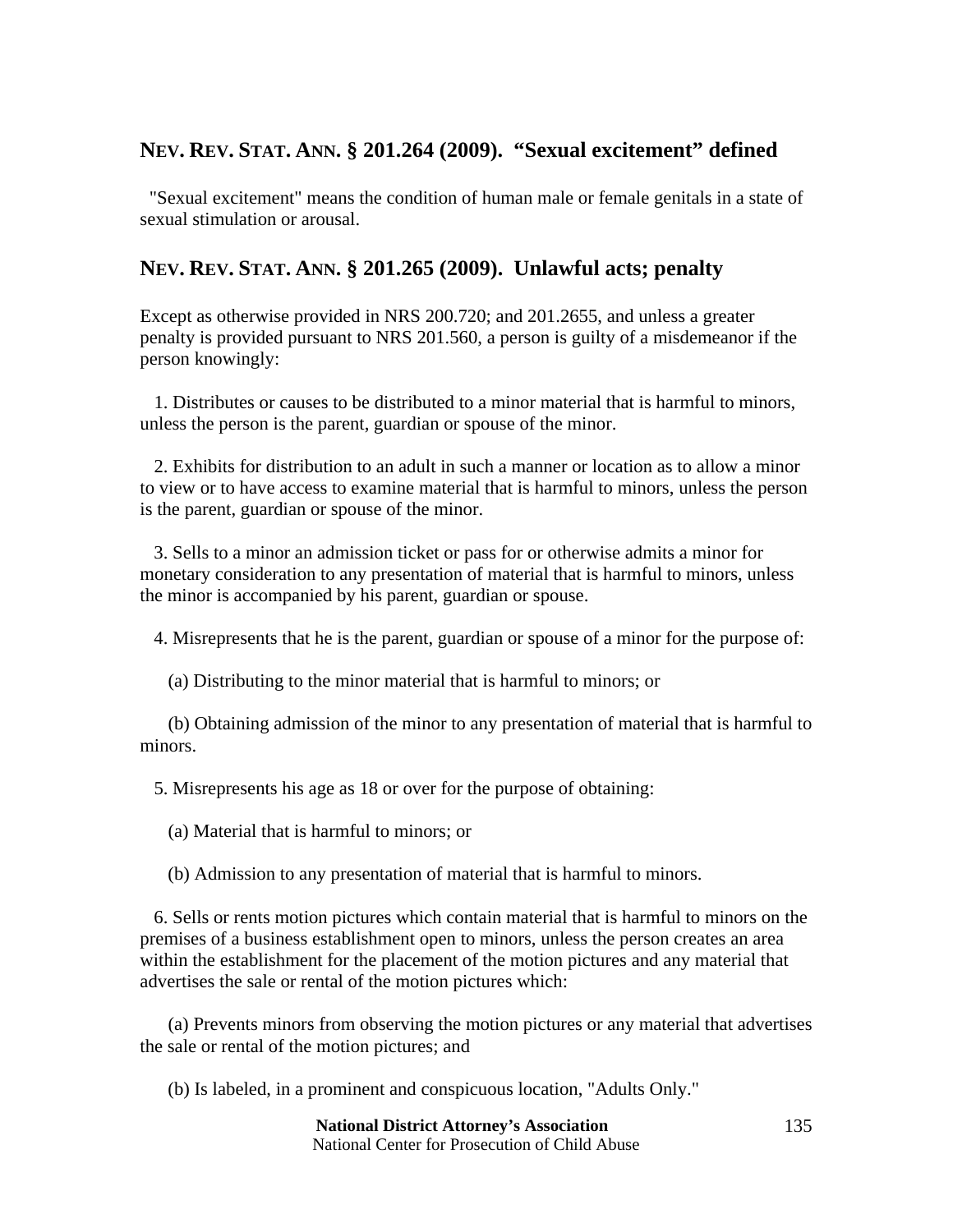#### **NEV. REV. STAT. ANN. § 201.2655(2009). Exemptions**

The provisions of NRS 201.256 to 201.2655, inclusive, do not apply to:

 **1.** A university, community college, school, museum or library which is operated by or which is under the direct control of this state or a political subdivision of this state; or

 **2.** An employee or independent contractor of an institution listed in subsection 1, if the employee or independent contractor is acting within the scope of his employment or contractual relationship.

## **NEW HAMPSHIRE**

#### **N.H. REV. STAT. ANN. § 650:1 (2010). Definitions**

In this chapter:

 I. "Disseminate" means to import, publish, produce, print, manufacture, distribute, sell, lease, exhibit or display.

II. "Knowledge" means general awareness of the nature of the content of the material.

 III. "Material" means any printed matter, visual representation, live performance or sound recording including, but not limited to, books, magazines, motion picture films, pamphlets, phonographic records, pictures, photographs, figures, statues, plays, dances or other representation or embodiment of the obscene. Undeveloped photographs, molds, printing plates, and the like, shall be deemed obscene material notwithstanding that processing or other acts may be required to make the obscenity patent or to disseminate it.

IV. Material is "obscene" if, considered as a whole, to the average person

 (a) When applying the contemporary standards of the county within which the obscenity offense was committed, its predominant appeal is to the prurient interest in sex, that is, an interest in lewdness or lascivious thoughts;

 (b) It depicts or describes sexual conduct in a manner so explicit as to be patently offensive; and

(c) It lacks serious literary, artistic, political or scientific value.

 V. "Predominant appeal" shall be judged with reference to ordinary adults unless it appears from the character of the material or the circumstances of its dissemination to be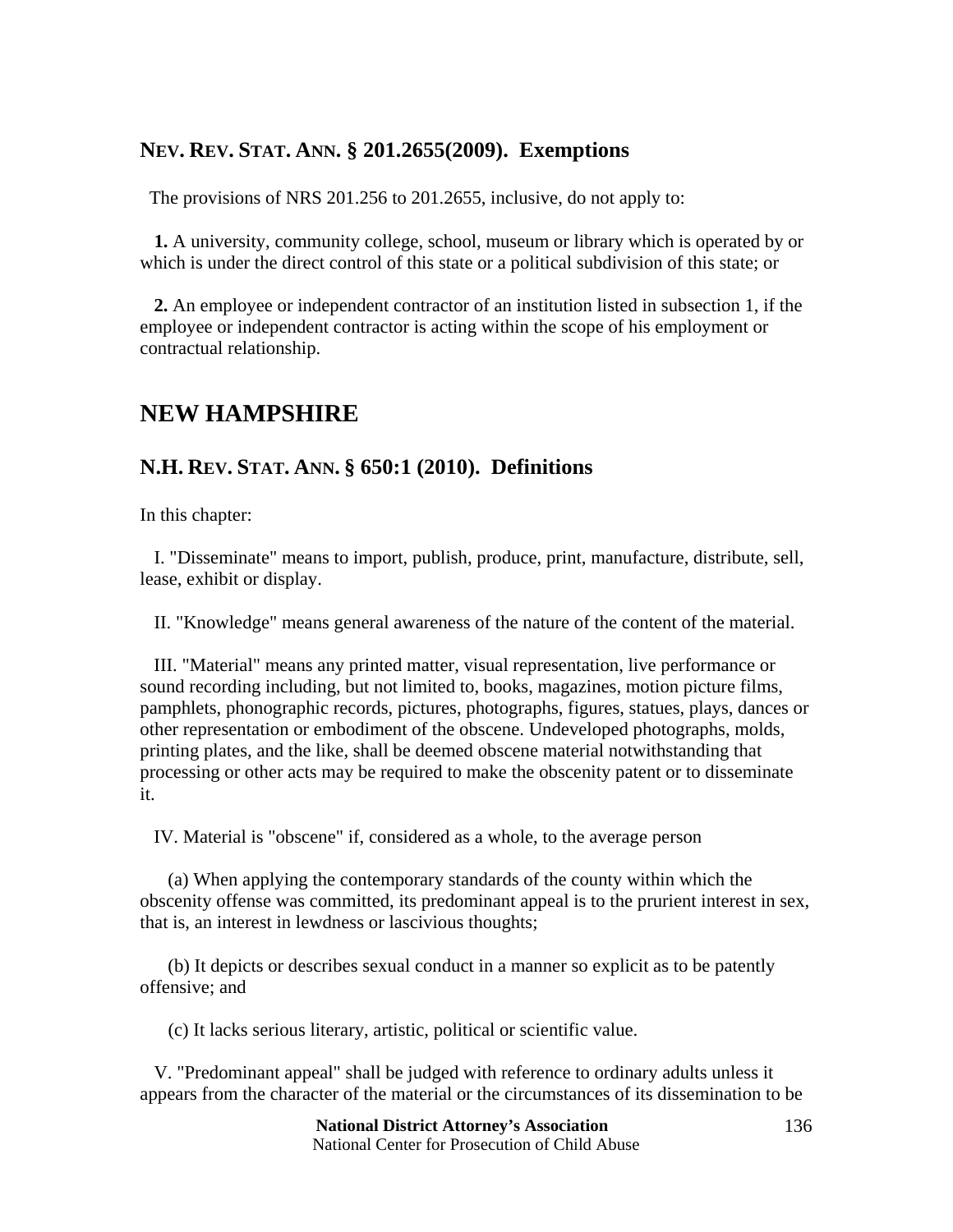designed for children or other specially susceptible audience.

 VI. "Sexual conduct" means human masturbation, sexual intercourse, actual or simulated, normal or perverted, whether alone or between members of the same or opposite sex or between humans and animals, any depiction or representation of excretory functions, any lewd exhibitions of the genitals, flagellation or torture in the context of a sexual relationship. Sexual intercourse is simulated when it depicts explicit sexual intercourse which gives the appearance of the consummation of sexual intercourse, normal or perverted.

VII. "Child" means a person under the age of 18.

## **N.H. REV. STAT. ANN. § 650:2 (2010). Offenses**

 I. A person is guilty of a misdemeanor if he commits obscenity when, with knowledge of the nature of content thereof, he:

 (a) Sells, delivers or provides, or offers or agrees to sell, deliver or provide, any obscene material; or

 (b) Presents or directs an obscene play, dance or performance, or participates in that portion thereof which makes it obscene; or

(c) Publishes, exhibits or otherwise makes available any obscene material; or

 (d) Possesses any obscene material for purposes of sale or other commercial dissemination; or

 (e) Sells, advertises or otherwise commercially disseminates material, whether or not obscene, by representing or suggesting that it is obscene.

II. A person who commits any of the acts specified in subparagraphs (a) through (e) of paragraph I with knowledge that such act involves a child in material deemed obscene pursuant to this chapter is guilty of:

 (a) A class B felony if such person has had no prior convictions in this state or another state for the conduct described in this paragraph;

 (b) A class A felony if such person has had one or more prior convictions in this state or another state for the conduct described in this paragraph.

III. For the second and for each subsequent violation of paragraph I, such person shall be guilty of a class B felony.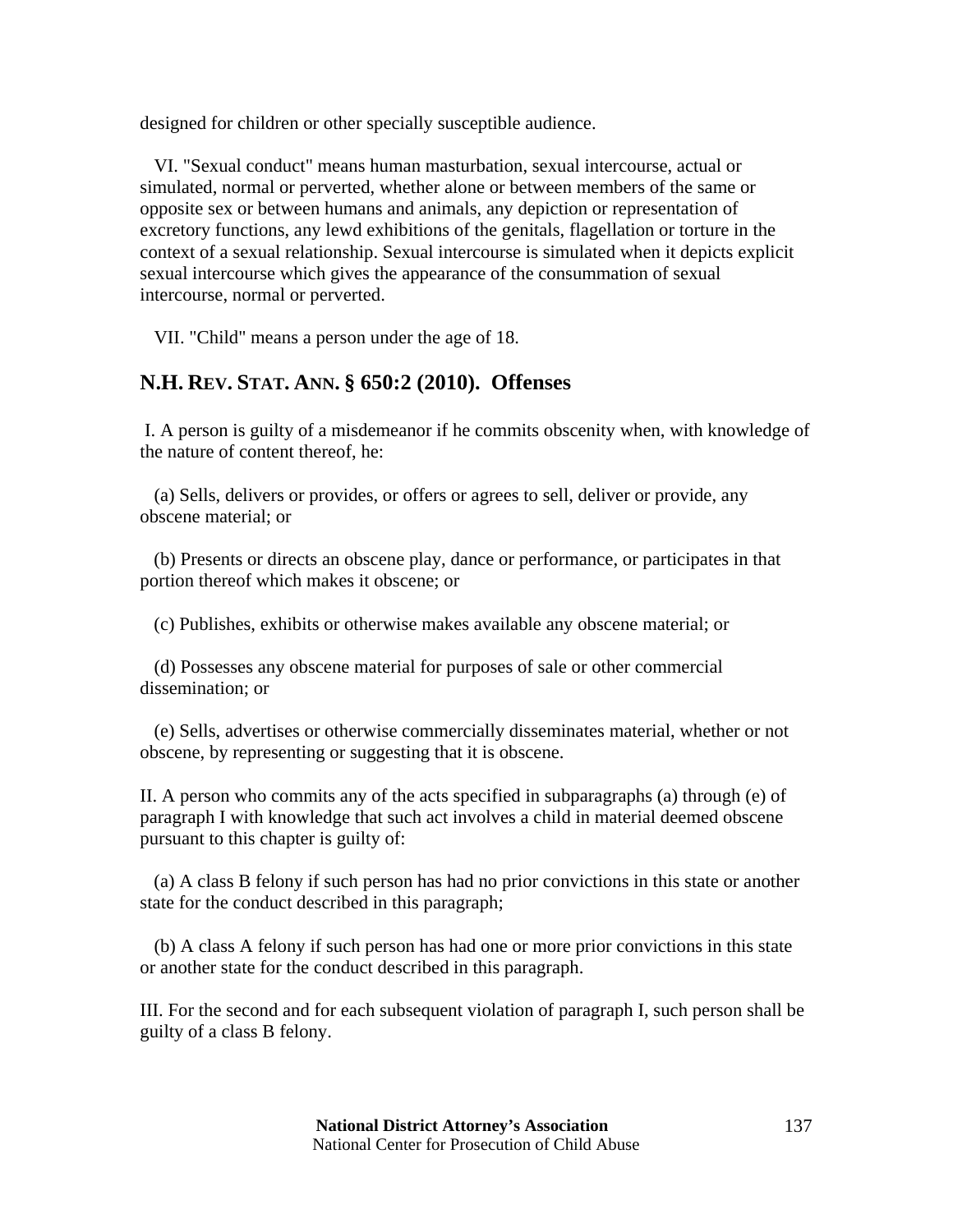#### **N.H. REV. STAT. ANN. § 650:3 (2010). Exemption**

 A motion picture projectionist or motion picture machine operator who is regularly employed by anybody to operate a projecting machine in a public motion picture theatre shall not be guilty of a violation under this chapter because of the picture which is being projected if he is required to project it as part of his employment.

#### **N.H. Rev. Stat. Ann. § 650-4 (2010). Justifiable and Non-Commercial Private Dissemination**

 It is an affirmative defense to prosecution under this chapter that dissemination was restricted to:

 I. Institutions or persons having scientific, educational, governmental or other similar justification for possessing obscene material; or

 II. Non-commercial dissemination to personal associates of the accused who are not under 18 years of age.

#### **N.H. REV. STAT. ANN. § 650:5 (2010). Evidence: Adjudication of Obscenity**

In any prosecution under this chapter, evidence shall be admissible to show:

 I. The character of the audience for which the material was designed or to which it was directed;

 II. What the predominant appeal of the material would be for ordinary adults or any special audience to which it was directed;

III. The degree of public acceptance of the material in this state;

 IV. Appeal to prurient interest, or absence thereof, in advertising or other promotion of the material; and

 V. The good repute of the author, creator, publisher or other person from whom the material originated;

 VI. Expert testimony and testimony of the author, creator, publisher or other person from whom the material originated, relating to factors entering into determination of the issue of obscenity.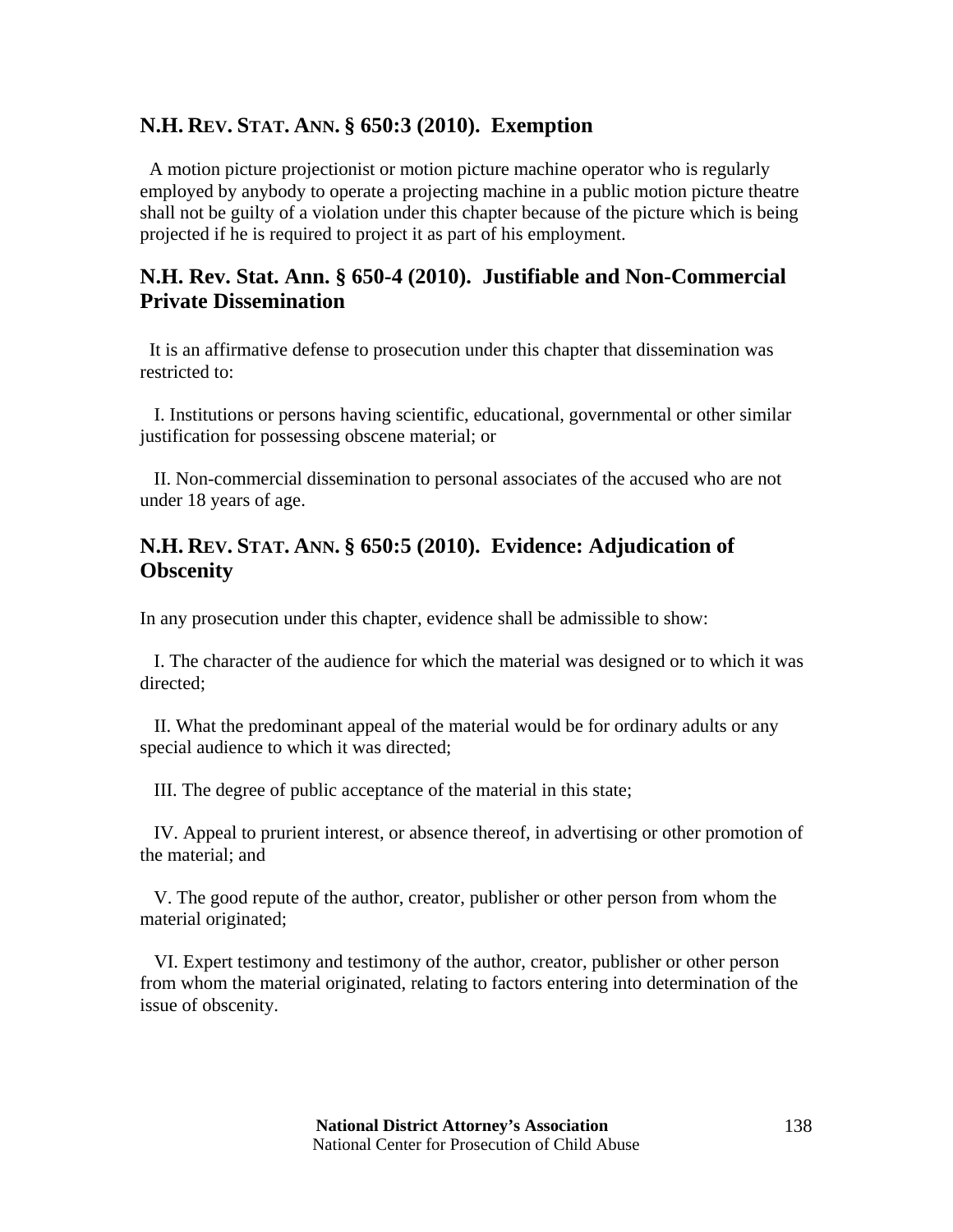# **NEW JERSEY**

## **N.J. STAT. ANN. § 2C:34-2 (2010). Obscenity for persons 18 years of age or older**

a. Definitions for purpose of this section:

(1) "Obscene material" means any description, narrative account, display, or depiction of sexual activity or anatomical area contained in, or consisting of, a picture or other representation, publication, sound recording, live performance, or film, which by means of posing, composition, format or animated sensual details:

(a) Depicts or describes in a patently offensive way, ultimate sexual acts, normal or perverted, actual or simulated, masturbation, excretory functions, or lewd exhibition of the genitals,

(b) Lacks serious literary, artistic, political, or scientific value, when taken as a whole, and

(c) Is a part of a work, which to the average person applying contemporary community standards, has a dominant theme taken as a whole, which appeals to the prurient interest.

(2) "Exhibit" means the sale of admission to view obscene material.

b. A person who sells, distributes, rents or exhibits obscene material to a person 18 years of age or older commits a crime of the fourth degree. Sale of obscene material shall be deemed to include any form of transaction which results in the admission to a display or depiction of obscene material or temporary or permanent access to any obscene material.

Nothing contained herein or in section 3 of P.L.1995, c.230 (C.2C:34-7) shall be construed to prohibit a municipality from adopting as a part of its zoning ordinances an ordinance permitting the sale, distribution, rental or exhibition of obscene material in which event such sale, distribution, rental or exhibition shall be deemed legal.

## **N.J. STAT. ANN. § 2C:34-3 (2010). Obscenity for persons under 18**

a. Definitions for purposes of this section:

(1) "Obscene material" means any description, narrative account, display, depiction of a specified anatomical area or specified sexual activity contained in, or consisting of, a picture or other representation, publication, sound recording, live performance or film, which by means of posing, composition, format or animated sensual details, emits sensuality with sufficient impact to concentrate prurient interest on the area or activity.

(2) "Obscene film" means any motion picture film or preview or trailer to a film, not

**National District Attorney's Association**  National Center for Prosecution of Child Abuse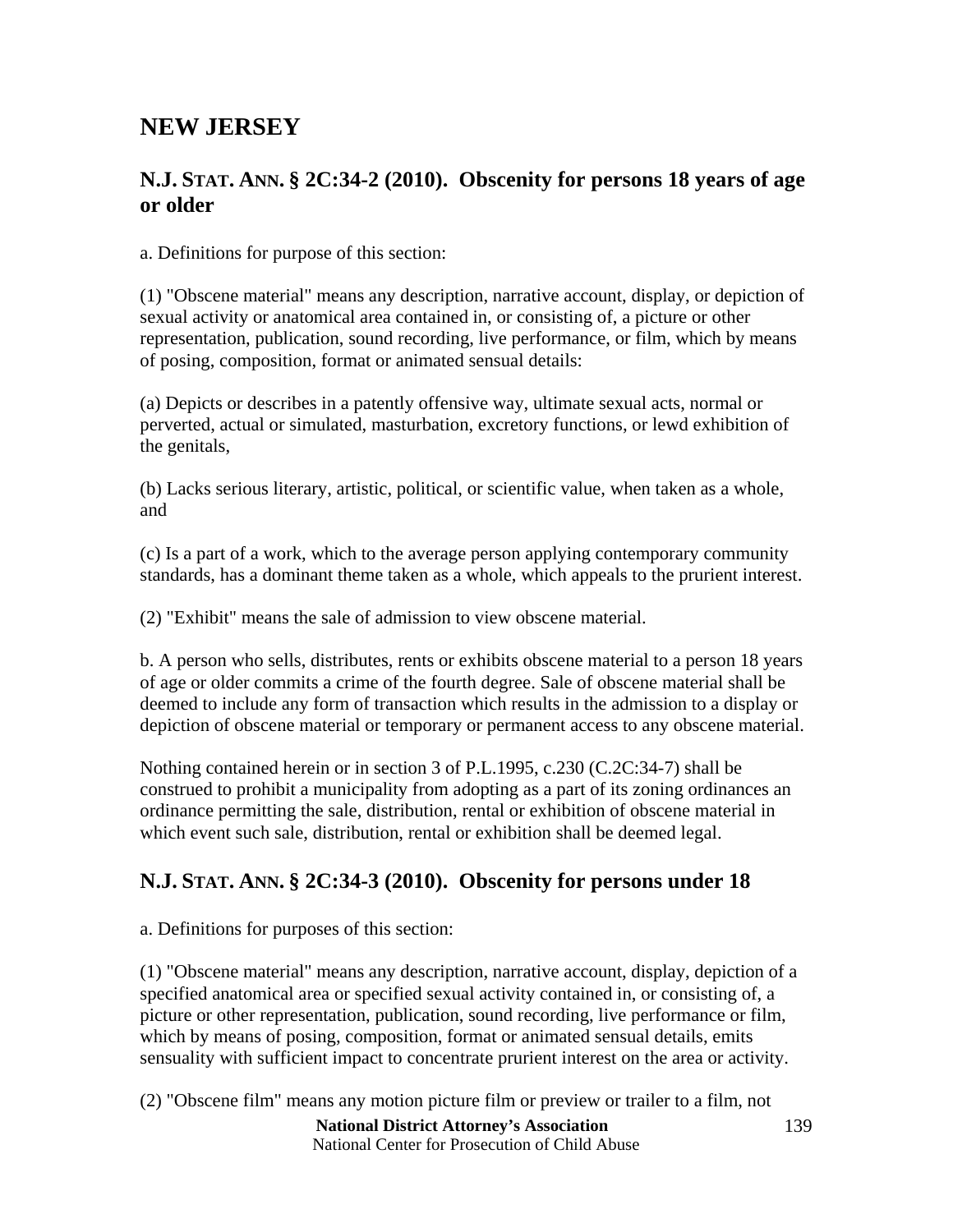including newsreels portraying actual current events or pictorial news of the day, in which a scene, taken by itself:

(a) Depicts a specified anatomical area or specified sexual activity, or the simulation of a specified sexual activity, or verbalization concerning a specified sexual activity; and

(b) Emits sensuality sufficient, in terms of the duration and impact of the depiction, to appeal to prurient interest.

(3) "Specified anatomical area" means:

(a) Less than completely and opaquely covered human genitals, pubic region, buttock or female breasts below a point immediately above the top of the areola; or

(b) Human male genitals in a discernibly turgid state, even if covered.

(4) "Specified sexual activity" means:

(a) Human genitals in a state of sexual stimulation or arousal; or

(b) Any act of human masturbation, sexual intercourse or deviate sexual intercourse; or

(c) Fondling or other erotic touching of covered or uncovered human genitals, pubic region, buttock or female breast.

(5) "Knowingly" means:

(a) Having knowledge of the character and content of the material or film described herein; or

(b) Having failed to exercise reasonable inspection which would disclose its character and content.

(6) "Exhibit" means the sale of admission to view obscene material.

(7) "Show" means cause or allow to be seen.

b. Promoting obscene material.

(1) A person who knowingly sells, distributes, rents or exhibits to a person under 18 years of age obscene material is guilty of a crime of the third degree.

(2) A person who knowingly shows obscene material to a person under 18 years of age with the knowledge or purpose to arouse, gratify or stimulate himself or another is guilty of a crime of the third degree if the person showing the obscene material is at least four years older than the person under 18 years of age viewing the material.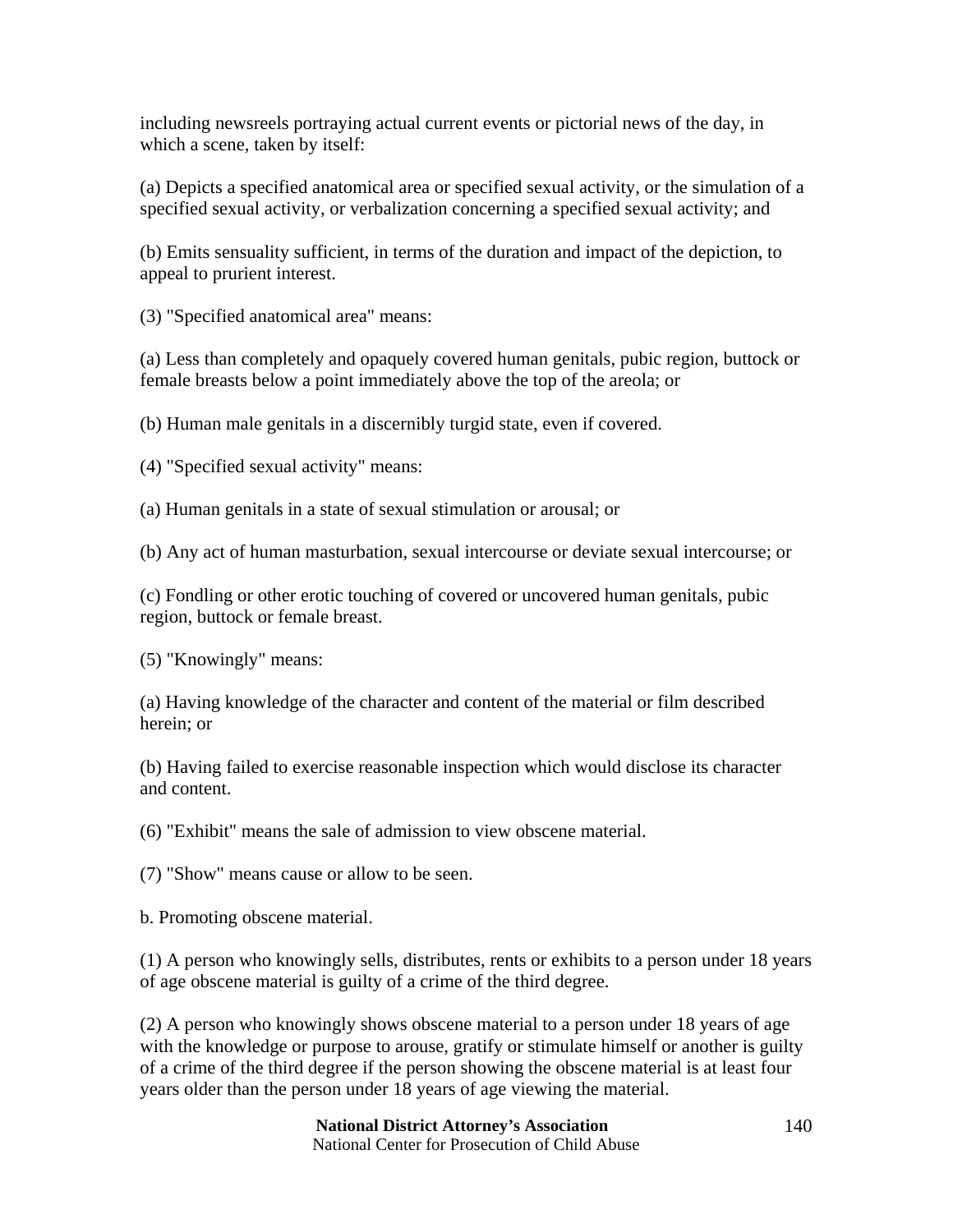c. Admitting to exhibition of obscene film.

(1) Any person who knowingly admits a person under 18 years of age to a theatre then exhibiting an obscene film is guilty of a crime of the third degree.

(2) A person who knowingly shows an obscene film to a person under 18 years of age with the knowledge or purpose to arouse, gratify or stimulate himself or another is guilty of a crime of the third degree if the person showing the obscene film is at least four years older than the person under 18 years of age viewing the film.

d. Presumption of knowledge and age.

The requisite knowledge with regard to the character and content of the film or material and of the age of the person is presumed in the case of an actor who sells, distributes, rents, exhibits or shows obscene material to a person under 18 years of age or admits to a film obscene for a person under 18 years of age a person who is under 18 years of age.

e. Defenses.

(1) It is an affirmative defense to a prosecution under subsections b. and c. which the defendant must prove by a preponderance of evidence that:

(a) The person under age 18 falsely represented in or by writing that he was age 18 or over;

(b) The person's appearance was such that an individual of ordinary prudence would believe him to be age 18 or over; and

(c) The sale, distribution, rental, showing or exhibition to or admission of the person was made in good faith relying upon such written representation and appearance and in the reasonable belief that he was actually age 18 or over.

(2) It is an affirmative defense to a prosecution under subsection c. that the defendant is an employee in a motion picture theatre who has no financial interest in that motion picture theatre other than his wages and has no decision-making authority or responsibility with respect to the selection of the motion picture show which is exhibited.

## **N.J. STAT. ANN. § 2C:34-3.1 (2010). Retailer defined**

 "Retailer," as used in this act, means any person who operates a store, newsstand, booth, concession or similar business with unimpeded access for persons under 18 years old, who is in the business of making sales of periodicals or other publications at retail containing pictures, drawings or photographs.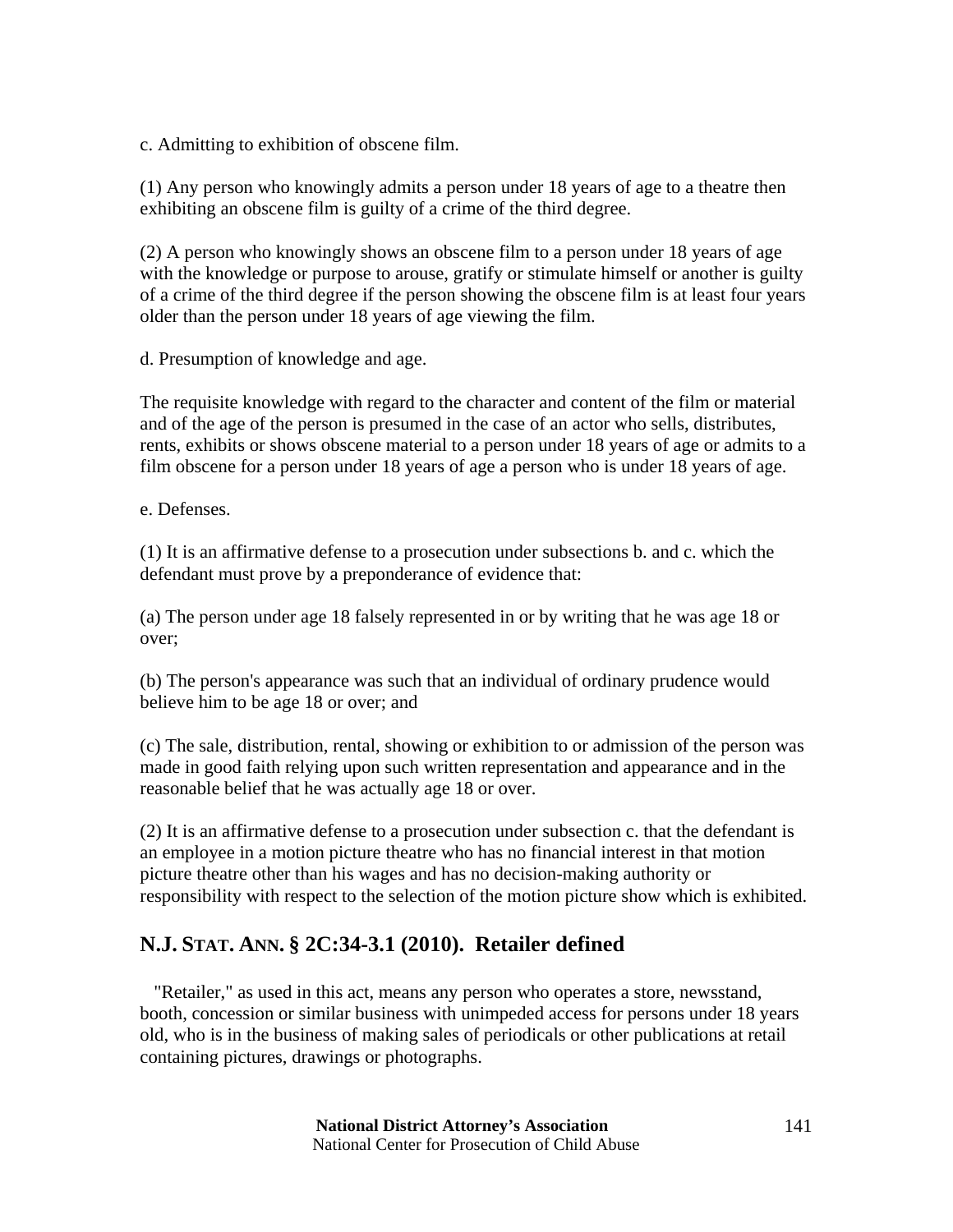#### **N.J. STAT. ANN. § 2C:34-3.2 (2010). Display of obscene material**

 A municipality may enact an ordinance making it a petty disorderly persons offense for a retailer to display or permit to be displayed at his business premises any obscene material as defined in N.J.S. 2C:34-3, at a height of less than 5 feet or without a blinder or other covering placed or printed on the front of the material displayed. Any such ordinance shall contain a provision stating that public display of the obscene material shall constitute presumptive evidence that the retailer knowingly made or permitted the display.

#### **N.J. STAT. ANN. § 2C:34-4 (2010). Public communication of obscenity**

 a. "Publicly communicate" means to display, post, exhibit, give away or vocalize material in such a way that its character and content may be readily and distinctly perceived by the public by normal unaided vision or hearing when viewing or hearing it in, on or from a public street, road, thoroughfare, recreation or shopping center or area, public transportation facility or vehicle used for public transportation.

b. A person who knowingly publicly communicates obscene material, as defined in section 2C:34-3 or causes or permits it to be publicly communicated on property he owns or leases or operates is guilty of a crime of the fourth degree.

c. Public communication of obscene material shall constitute presumptive evidence that the defendant made the communication or caused or permitted it to be made knowingly.

## **NEW MEXICO**

No obscenity laws.

## **NEW YORK**

## **N.Y. PENAL LAW § 235.00 (2010). Obscenity; definitions of terms**

The following definitions are applicable to sections 235.05, 235.10 and 235.15:

1. "Obscene." Any material or performance is "obscene" if (a) the average person, applying contemporary community standards, would find that considered as a whole, its predominant appeal is to the prurient interest in sex, and (b) it depicts or describes in a patently offensive manner, actual or simulated: sexual intercourse, [fig 1] criminal sexual act, sexual bestiality, masturbation, sadism, masochism, excretion or lewd exhibition of the genitals, and (c) considered as a whole, it lacks serious literary, artistic, political, and scientific value. Predominant appeal shall be judged with reference to ordinary adults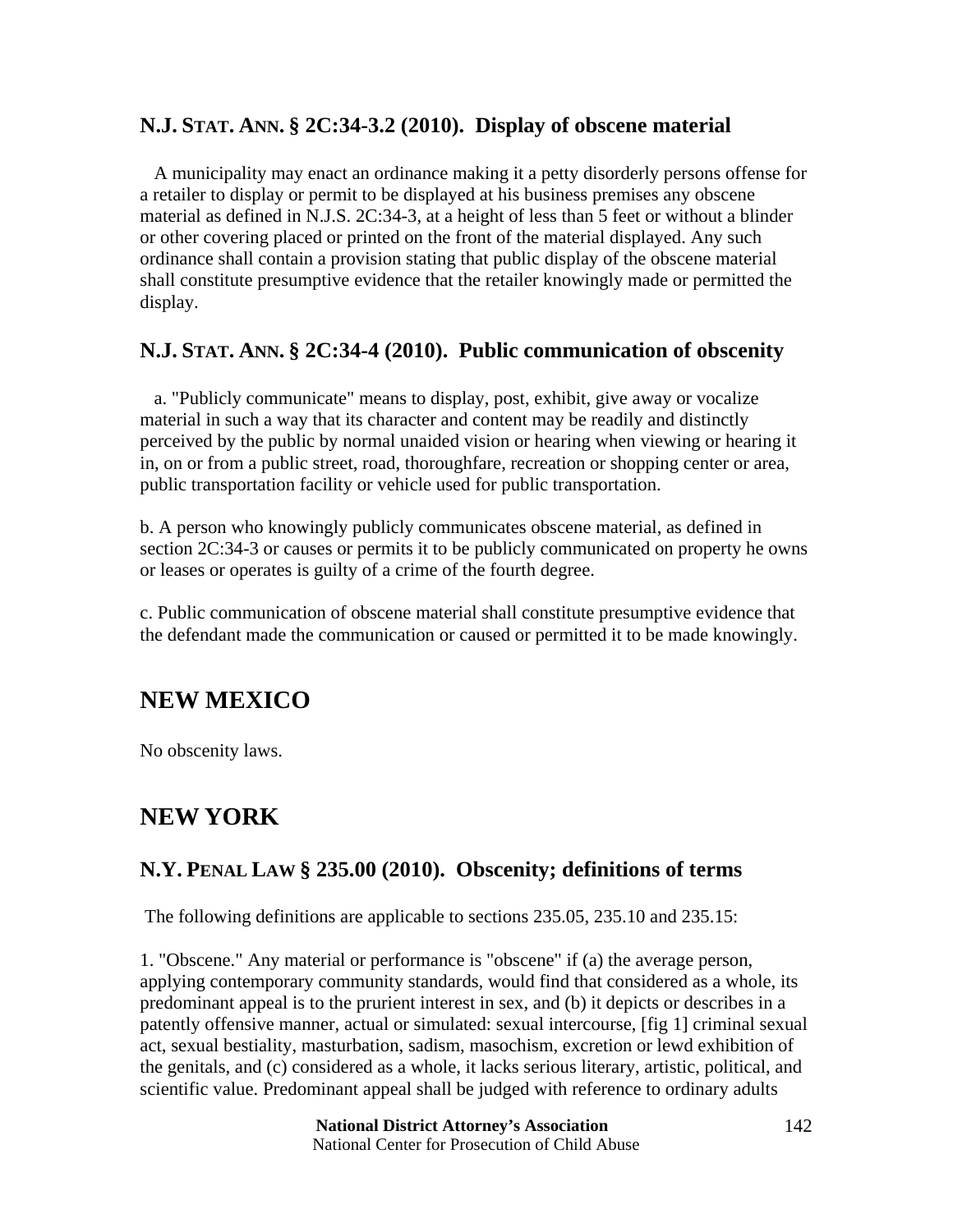unless it appears from the character of the material or the circumstances of its dissemination to be designed for children or other specially susceptible audience.

2. "Material" means anything tangible which is capable of being used or adapted to arouse interest, whether through the medium of reading, observation, sound or in any other manner.

3. "Performance" means any play, motion picture, dance or other exhibition performed before an audience.

4. "Promote" means to manufacture, issue, sell, give, provide, lend, mail, deliver, transfer, transmute, publish, distribute, circulate, disseminate, present, exhibit or advertise, or to offer or agree to do the same.

5. "Wholesale promote" means to manufacture, issue, sell, provide, mail, deliver, transfer, transmute, publish, distribute, circulate, disseminate or to offer or agree to do the same for purposes of resale.

6. "Simulated" means the explicit depiction or description of any of the types of conduct set forth in clause (b) of subdivision one of this section, which creates the appearance of such conduct.

7. " [fig 1] Criminal sexual act" means any of the types of sexual conduct defined in subdivision two of section 130.00 provided, however, that in any prosecution under this article the marital status of the persons engaged in such conduct shall be irrelevant and shall not be considered.

## **N.Y. PENAL LAW § 235.05 (2010). Obscenity in the third degree**

 A person is guilty of obscenity in the third degree when, knowing its content and character, he:

1. Promotes, or possesses with intent to promote, any obscene material; or

2. Produces, presents or directs an obscene performance or participates in a portion thereof which is obscene or which contributes to its obscenity.

Obscenity in the third degree is a class A misdemeanor.

## **N.Y. PENAL LAW § 235.06 (2010). Obscenity in the second degree**

 A person is guilty of obscenity in the second degree when he commits the crime of obscenity in the third degree as defined in subdivisions one and two of section 235.05 of this chapter and has been previously convicted of obscenity in the third degree.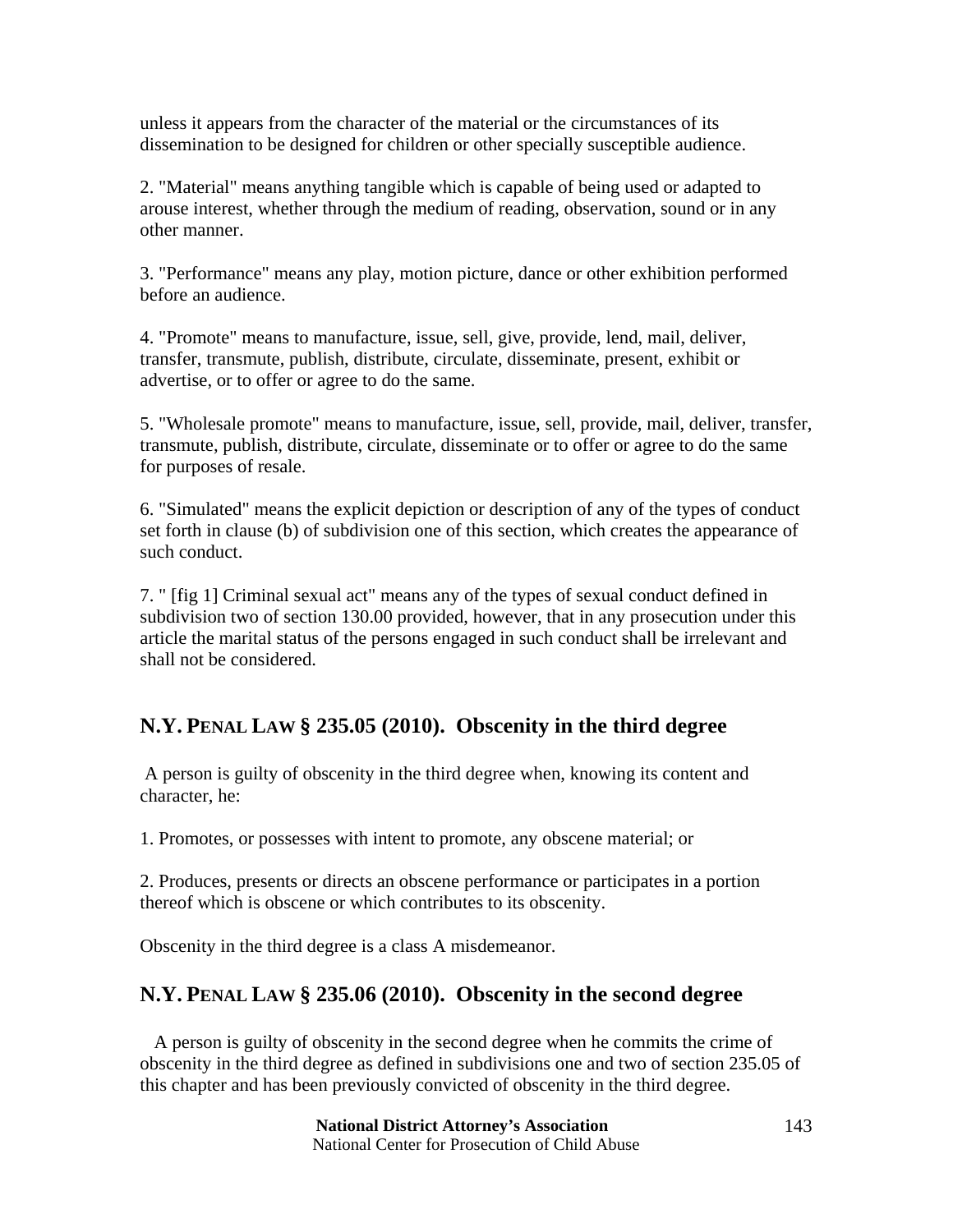Obscenity in the second degree is a class E felony.

#### **N.Y. PENAL LAW § 235.07 (2010). Obscenity in the first degree**

 A person is guilty of obscenity in the first degree when, knowing its content and character, he wholesale promotes or possesses with intent to wholesale promote, any obscene material.

Obscenity in the first degree is a class D felony.

#### **N.Y. PENAL LAW § 235.10 (2010). Obscenity; presumptions**

 1. A person who promotes or wholesale promotes obscene material, or possesses the same with intent to promote or wholesale promote it, in the course of his business is presumed to do so with knowledge of its content and character.

2. A person who possesses six or more identical or similar obscene articles is presumed to possess them with intent to promote the same.

The provisions of this section shall not apply to public libraries or association libraries as defined in subdivision two of section two hundred fifty-three of the education law, or trustees or employees of such public libraries or association libraries when acting in the course and scope of their duties or employment.

#### **N.Y. PENAL LAW § 235.15 (2010). Obscenity or disseminating indecent materials to minors in the second degree; defense**

 1. In any prosecution for obscenity, or disseminating indecent material to minors in the second degree in violation of subdivision three of section 235.21 of this article, it is an affirmative defense that the persons to whom allegedly obscene or indecent material was disseminated, or the audience to an allegedly obscene performance, consisted of persons or institutions having scientific, educational, governmental or other similar justification for possessing, disseminating or viewing the same.

2. In any prosecution for obscenity, it is an affirmative defense that the person so charged was a motion picture projectionist, stage employee or spotlight operator, cashier, doorman, usher, candy stand attendant, porter or in any other non-managerial or nonsupervisory capacity in a motion picture theatre; provided he has no financial interest, other than his employment, which employment does not encompass compensation based upon any proportion of the gross receipts, in the promotion of obscene material for sale, rental or exhibition or in the promotion, presentation or direction of any obscene performance, or is in any way responsible for acquiring obscene material for sale, rental or exhibition.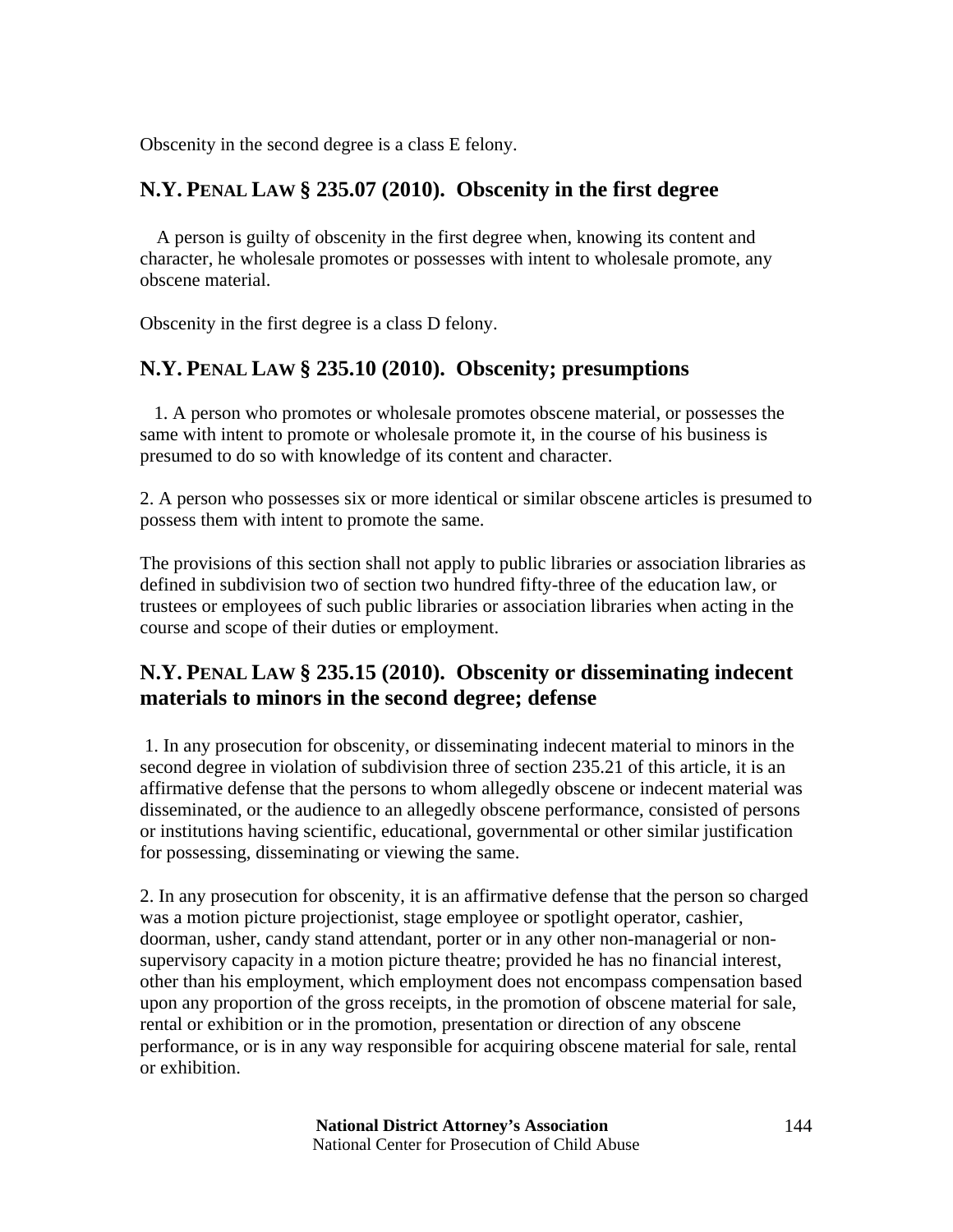### **N.Y. PENAL LAW § 235.20 (2010). Disseminating indecent material to minors; definitions of terms**

 The following definitions are applicable to sections 235.21, 235.22, 235.23 and 235.24 of this article:

1. "Minor" means any person less than seventeen years old.

2. "Nudity" means the showing of the human male or female genitals, pubic area or buttocks with less than a full opaque covering, or the showing of the female breast with less than a fully opaque covering of any portion thereof below the top of the nipple, or the depiction of covered male genitals in a discernably turgid state.

3. "Sexual conduct" means acts of masturbation, homosexuality, sexual intercourse, or physical contact with a person's clothed or unclothed genitals, pubic area, buttocks or, if such person be a female, breast.

4. "Sexual excitement" means the condition of human male or female genitals when in a state of sexual stimulation or arousal.

5. "Sado-masochistic abuse" means flagellation or torture by or upon a person clad in undergarments, a mask or bizarre costume, or the condition of being fettered, bound or otherwise physically restrained on the part of one so clothed.

6. "Harmful to minors" means that quality of any description or representation, in whatever form, of nudity, sexual conduct, sexual excitement, or sado-masochistic abuse, when it:

(a) Considered as a whole, appeals to the prurient interest in sex of minors; and

 (b) Is patently offensive to prevailing standards in the adult community as a whole with respect to what is suitable material for minors; and

 (c) Considered as a whole, lacks serious literary, artistic, political and scientific value for minors.

7. The term "access software" means software (including client or server software) or enabling tools that do not create or provide the content of the communication but that allow a user to do any one or more of the following:

(a) filter, screen, allow or disallow content;

(b) pick, choose, analyze or digest content; or

 (c) transmit, receive, display, forward, cache, search, subset, organize, reorganize or translate content.

### **N.Y. PENAL LAW § 235.21 (2010). Disseminating indecent material to minors in the second degree**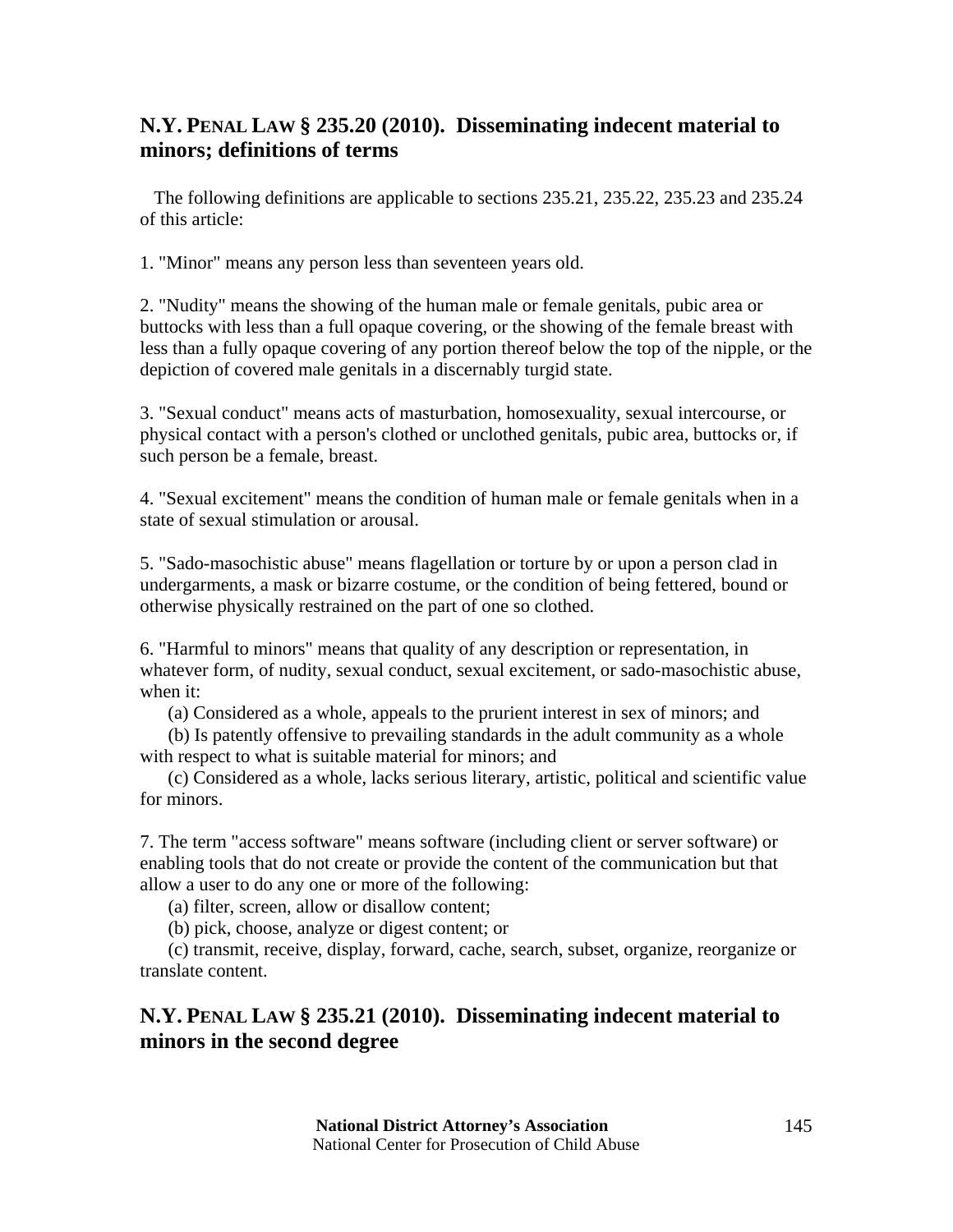A person is guilty of disseminating indecent material to minors in the second degree when:

1. With knowledge of its character and content, he sells or loans to a minor for monetary consideration:

 (a) Any picture, photograph, drawing, sculpture, motion picture film, or similar visual representation or image of a person or portion of the human body which depicts nudity, sexual conduct or sado-masochistic abuse and which is harmful to minors; or

 (b) Any book, pamphlet, magazine, printed matter however reproduced, or sound recording which contains any matter enumerated in paragraph (a) hereof, or explicit and detailed verbal descriptions or narrative accounts of sexual excitement, sexual conduct or sado-masochistic abuse and which, taken as a whole, is harmful to minors; or

2. Knowing the character and content of a motion picture, show or other presentation which, in whole or in part, depicts nudity, sexual conduct or sado-masochistic abuse, and which is harmful to minors, he:

 (a) Exhibits such motion picture, show or other presentation to a minor for a monetary consideration; or

 (b) Sells to a minor an admission ticket or pass to premises whereon there is exhibited or to be exhibited such motion picture, show or other presentation; or

 (c) Admits a minor for a monetary consideration to premises whereon there is exhibited or to be exhibited such motion picture show or other presentation; or

3. Knowing the character and content of the communication which, in whole or in part, depicts actual or simulated nudity, sexual conduct or sado-masochistic abuse, and which is harmful to minors, he intentionally uses any computer communication system allowing the input, output, examination or transfer, of computer data or computer programs from one computer to another, to initiate or engage in such communication with a person who is a minor.

Disseminating indecent material to minors in the second degree is a class E felony.

### **N.Y. PENAL LAW § 235.22 (2010). Disseminating indecent material to minors in the first degree**

A person is guilty of disseminating indecent material to minors in the first degree when:

1. knowing the character and content of the communication which, in whole or in part, depicts or describes, either in words or images actual or simulated nudity, sexual conduct or sado-masochistic abuse, and which is harmful to minors, he intentionally uses any computer communication system allowing the input, output, examination or transfer, of computer data or computer programs from one computer to another, to initiate or engage in such communication with a person who is a minor; and

2. by means of such communication he importunes, invites or induces a minor to engage in sexual intercourse, [fig 1] oral sexual conduct or anal sexual conduct, or sexual contact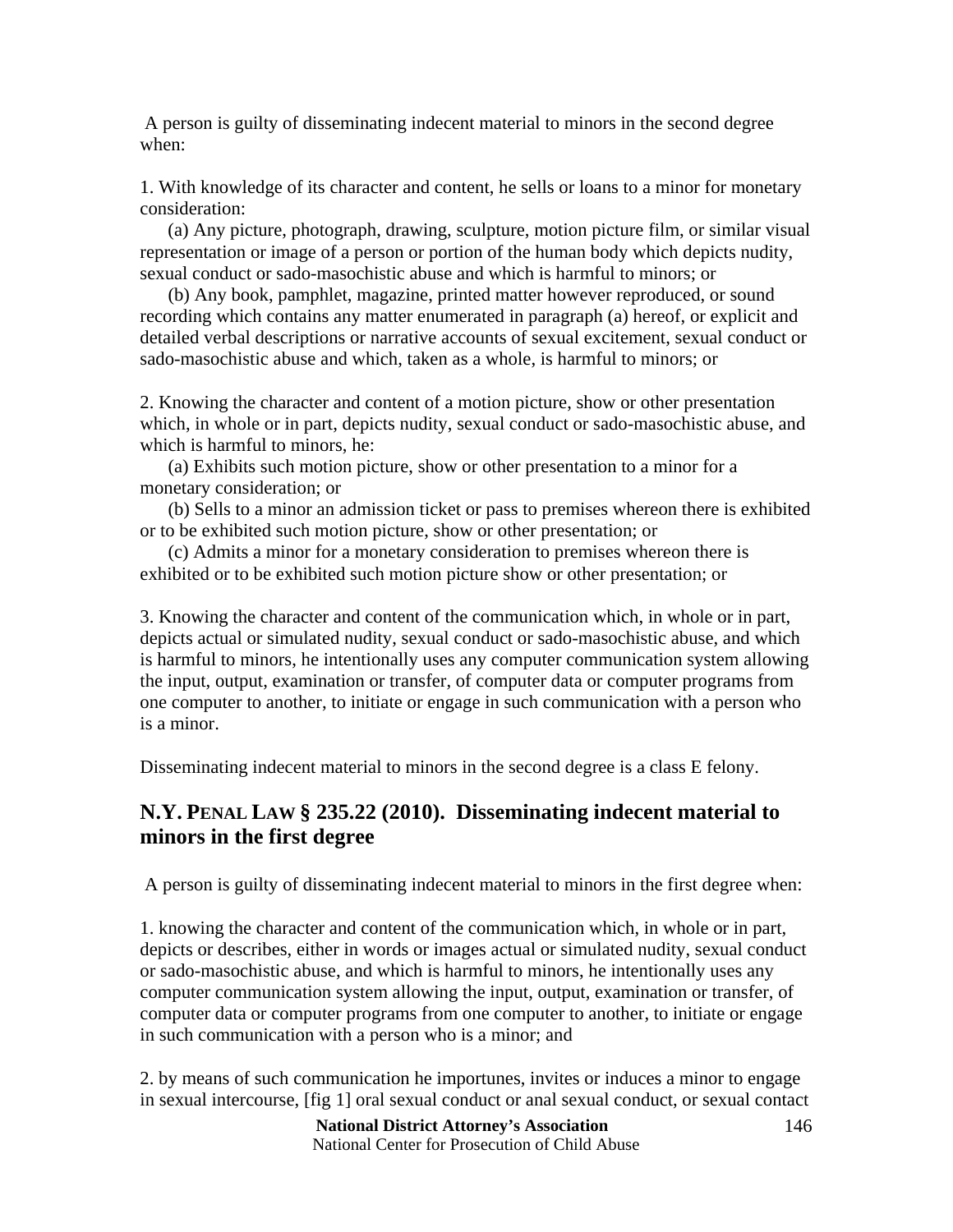with him, or to engage in a sexual performance, obscene sexual performance, or sexual conduct for his benefit.

Disseminating indecent material to minors in the first degree is a class D felony.

### **N.Y. PENAL LAW § 235.23 (2010). Disseminating indecent material to minors; presumption and defenses**

 1. A person who engages in the conduct proscribed by section 235.21 is presumed to do so with knowledge of the character and content of the material sold or loaned, or the motion picture, show or presentation exhibited or to be exhibited.

2. In any prosecution for disseminating indecent material to minors in the second degree pursuant to subdivision one or two of section 235.21 of this article, it is an affirmative defense that:

(a) The defendant had reasonable cause to believe that the minor involved was seventeen years old or more; and

(b) Such minor exhibited to the defendant a draft card, driver's license, birth certificate or other official or apparently official document purporting to establish that such minor was seventeen years old or more.

3. In any prosecution for disseminating indecent material to minors in the second degree pursuant to subdivision three of section 235.21 of this article or disseminating indecent material to minors in the first degree pursuant to section 235.22 of this article, it shall be a defense that:

(a) The defendant made a reasonable effort to ascertain the true age of the minor and was unable to do so as a result of actions taken by the minor; or

(b) The defendant has taken, in good faith, reasonable, effective and appropriate actions under the circumstances to restrict or prevent access by minors to materials specified in such subdivision, which may involve any appropriate measures to restrict minors from access to such communications, including any method which is feasible under available technology; or

(c) The defendant has restricted access to such materials by requiring use of a verified credit card, debit account, adult access code or adult personal identification number; or

(d) The defendant has in good faith established a mechanism such that the labelling, segregation or other mechanism enables such material to be automatically blocked or screened by software or other capabilities reasonably available to responsible adults wishing to effect such blocking or screening and the defendant has not otherwise solicited minors not subject to such screening or blocking capabilities to access that material or to circumvent any such screening or blocking.

**National District Attorney's Association**  National Center for Prosecution of Child Abuse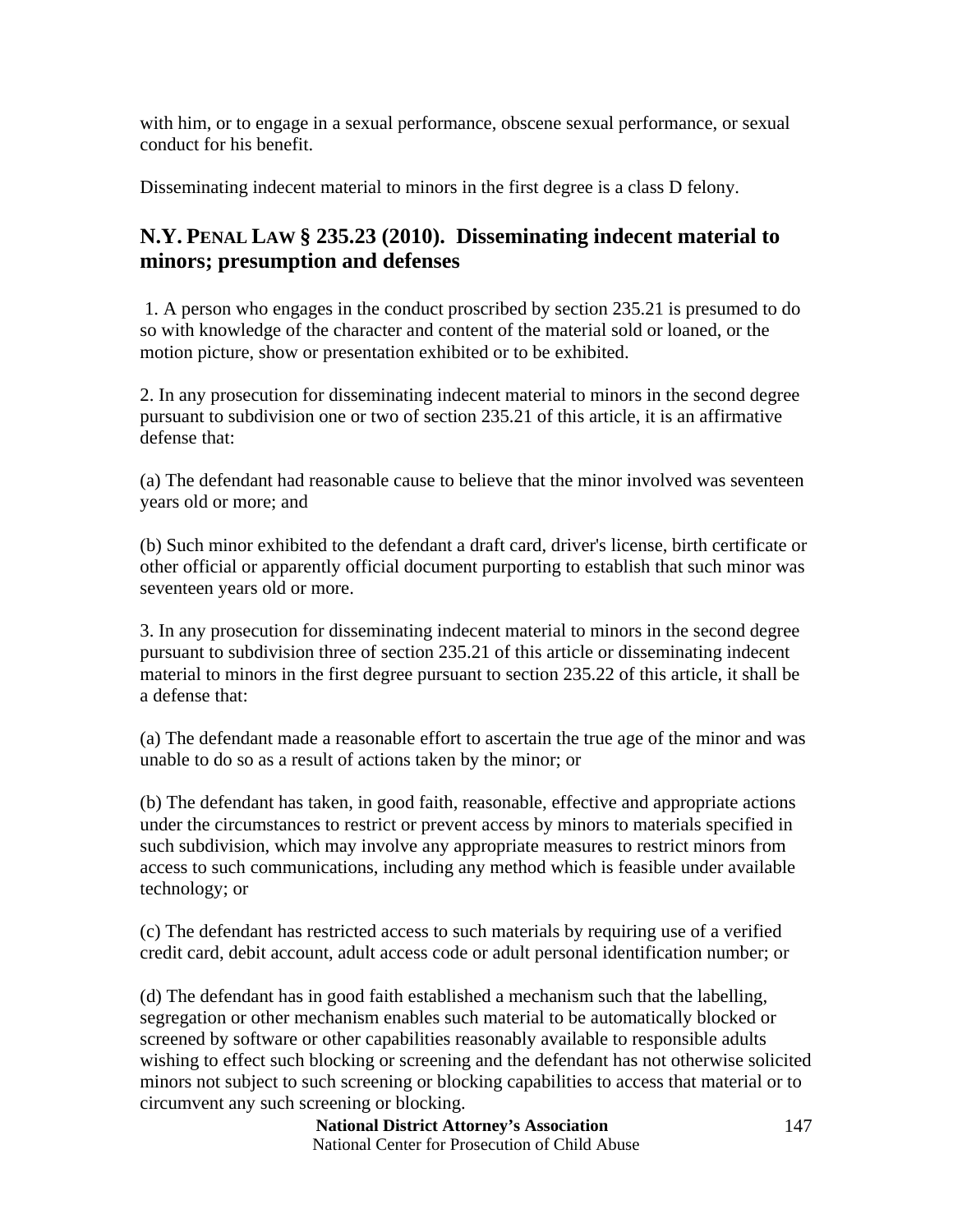### **N.Y. PENAL LAW § 235.24 (2010). Disseminating indecent material to minors; limitations**

 In any prosecution for disseminating indecent material to minors in the second degree pursuant to subdivision three of section 235.21 of this article or disseminating indecent material to minors in the first degree pursuant to section 235.22 of this article:

1. No person shall be held to have violated such provisions solely for providing access or connection to or from a facility, system, or network not under that person's control, including transmission, downloading, intermediate storage, access software, or other related capabilities that are incidental to providing such access or connection that do not include the creation of the content of the communication.

 (a) The limitations provided by this subdivision shall not be applicable to a person who is a conspirator with an entity actively involved in the creation or knowing distribution of communications that violate such provisions, or who knowingly advertises the availability of such communications.

 (b) The limitations provided by this subdivision shall not be applicable to a person who provides access or connection to a facility, system, or network engaged in the violation of such provisions that is owned or controlled by such person.

2. No employer shall be held liable under such provisions for the actions of an employee or agent unless the employee's or agent's conduct is within the scope of his employment or agency and the employer having knowledge of such conduct, authorizes or ratifies such conduct, or recklessly disregards such conduct.

## **NORTH CAROLINA**

#### **N.C. GEN. STAT. § 14-190.1 (2010). Obscene literature and exhibitions**

(a) It shall be unlawful for any person, firm or corporation to intentionally disseminate obscenity. A person, firm or corporation disseminates obscenity within the meaning of this Article if he or it:

 (1) Sells, delivers or provides or offers or agrees to sell, deliver or provide any obscene writing, picture, record or other representation or embodiment of the obscene; or

 (2) Presents or directs an obscene play, dance or other performance or participates directly in that portion thereof which makes it obscene; or

(3) Publishes, exhibits or otherwise makes available anything obscene; or

 (4) Exhibits, presents, rents, sells, delivers or provides; or offers or agrees to exhibit, present, rent or to provide: any obscene still or motion picture, film, filmstrip, or projection slide, or sound recording, sound tape, or sound track, or any matter or material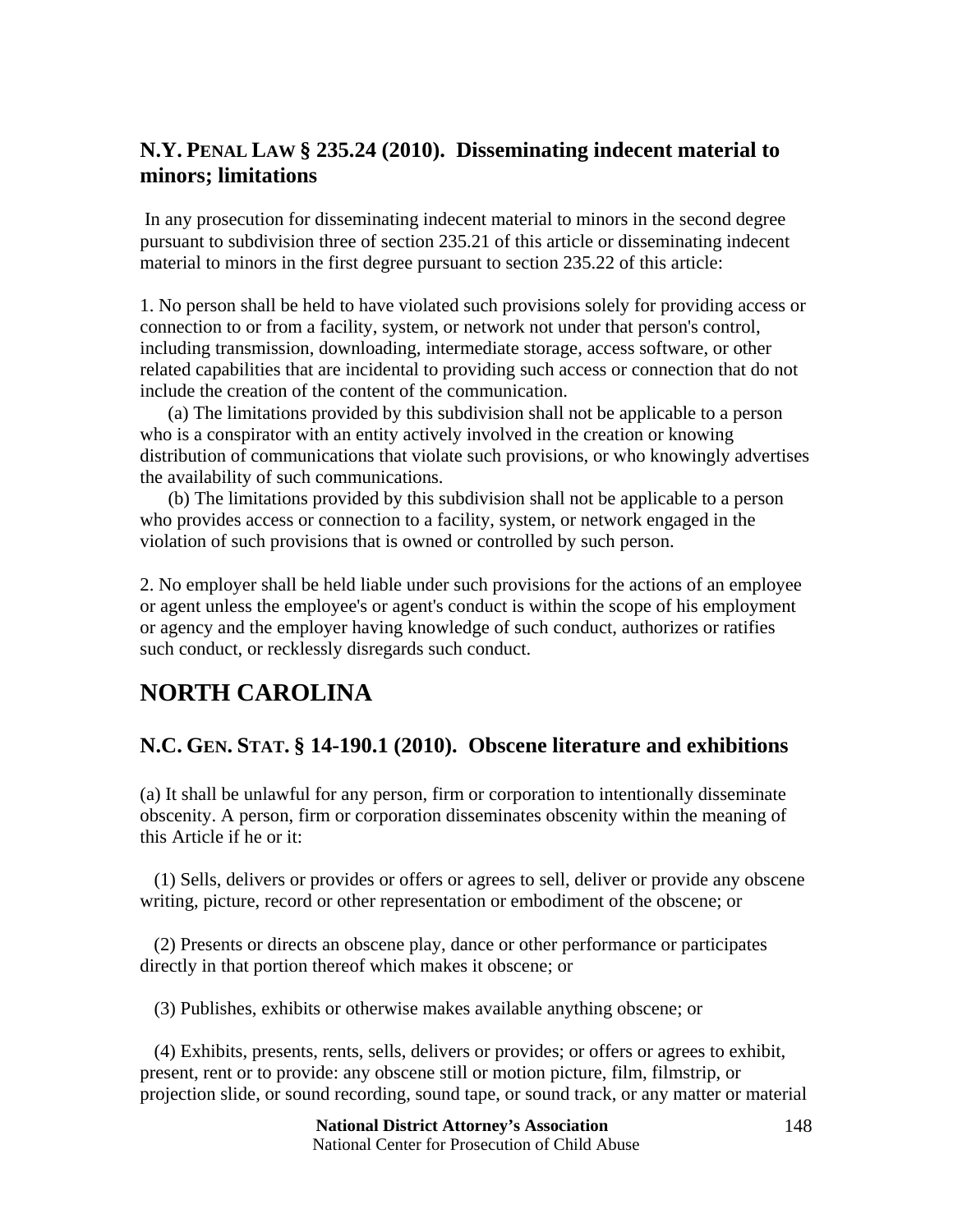of whatever form which is a representation, embodiment, performance, or publication of the obscene.

(b) For purposes of this Article any material is obscene if:

 (1) The material depicts or describes in a patently offensive way sexual conduct specifically defined by subsection (c) of this section; and

 (2) The average person applying contemporary community standards relating to the depiction or description of sexual matters would find that the material taken as a whole appeals to the prurient interest in sex; and

(3) The material lacks serious literary, artistic, political, or scientific value; and

 (4) The material as used is not protected or privileged under the Constitution of the United States or the Constitution of North Carolina.

(c) As used in this Article, "sexual conduct" means:

 (1) Vaginal, anal, or oral intercourse, whether actual or simulated, normal or perverted; or

(2) Masturbation, excretory functions, or lewd exhibition of uncovered genitals; or

 (3) An act or condition that depicts torture, physical restraint by being fettered or bound, or flagellation of or by a nude person or a person clad in undergarments or in revealing or bizarre costume.

(d) Obscenity shall be judged with reference to ordinary adults except that it shall be judged with reference to children or other especially susceptible audiences if it appears from the character of the material or the circumstances of its dissemination to be especially designed for or directed to such children or audiences.

(e) It shall be unlawful for any person, firm or corporation to knowingly and intentionally create, buy, procure or possess obscene material with the purpose and intent of disseminating it unlawfully.

(f) It shall be unlawful for a person, firm or corporation to advertise or otherwise promote the sale of material represented or held out by said person, firm or corporation as obscene.

(g) Violation of this section is a Class I felony.

(h) Obscene material disseminated, procured, or promoted in violation of this section is contraband.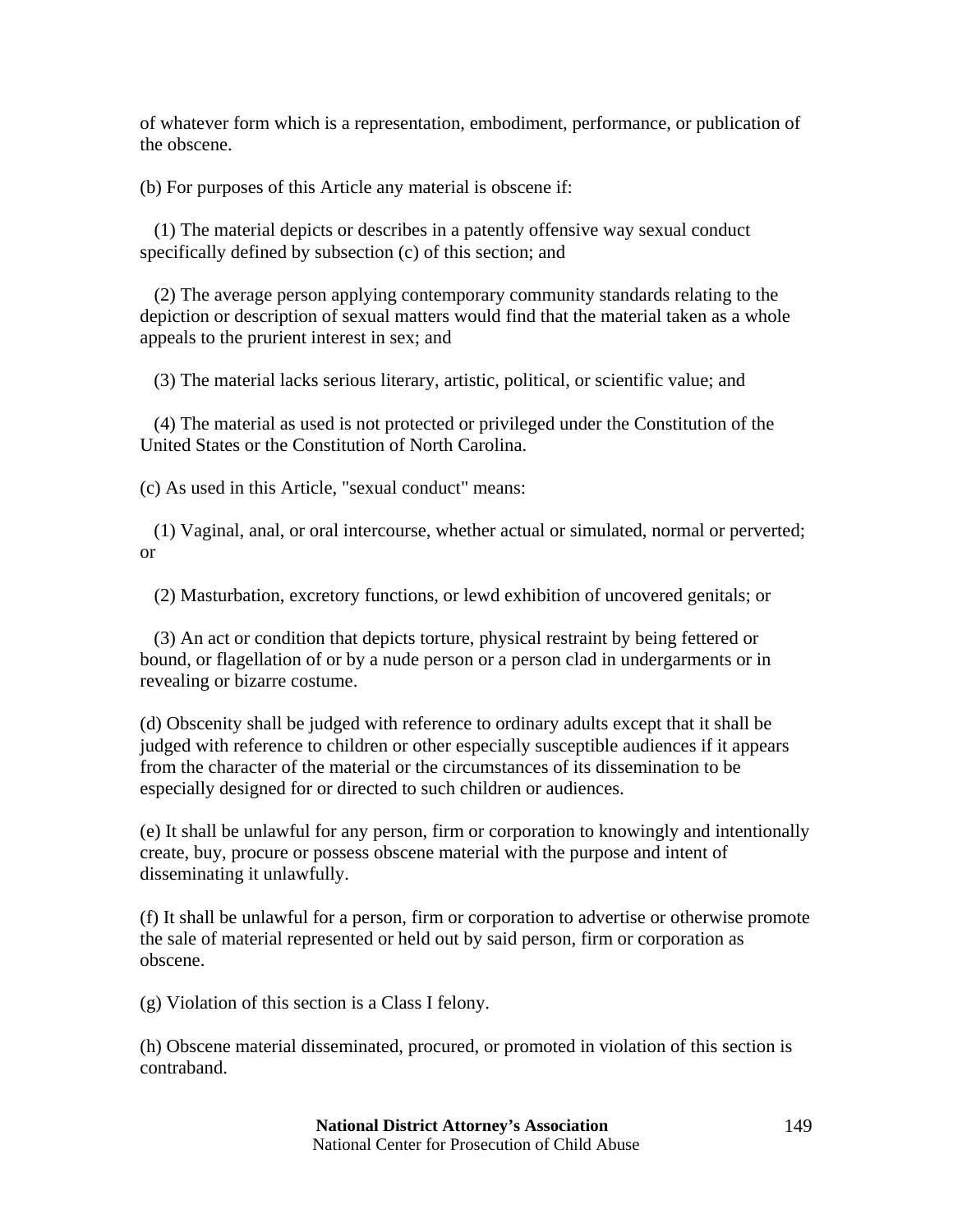(i) Nothing in this section shall be deemed to preempt local government regulation of the location or operation of sexually oriented businesses to the extent consistent with the constitutional protection afforded free speech.

### **N.C. GEN. STAT. § 14-190.4 (2010). Coercing acceptance of obscene articles or publications**

 No person, firm or corporation shall, as a condition to any sale, allocation, consignment or delivery for resale of any paper, magazine, book, periodical or publication require that the purchaser or consignee receive for resale any other article, book, or publication which is obscene within the meaning of G.S. 14-190.1; nor shall any person, firm or corporation deny or threaten to deny any franchise or impose or threaten to impose any penalty, financial or otherwise, by reason of the failure or refusal of any person to accept such articles, books, or publications, or by reason of the return thereof. Violation of this section is a Class 1 misdemeanor.

### **N.C. GEN. STAT. § 14-190.5 (2010). Preparation of obscene photographs, slides and motion pictures**

Every person who knowingly:

 (1) Photographs himself or any other person, for purposes of preparing an obscene film, photograph, negative, slide or motion picture for the purpose of dissemination; or

 (2) Models, poses, acts, or otherwise assists in the preparation of any obscene film, photograph, negative, slide or motion picture for the purpose of dissemination,

shall be guilty of a Class 1 misdemeanor.

### **N.C. GEN. STAT. § 14-190.6 (2010). Employing or permitting minor to assist in offense under Article**

Every person 18 years of age or older who intentionally, in any manner, hires, employs, uses or permits any minor under the age of 16 years to do or assist in doing any act or thing constituting an offense under this Article and involving any material, act or thing he knows or reasonably should know to be obscene within the meaning of G.S. 14-190.1, shall be guilty of a Class I felony.

### **N.C. GEN. STAT. § 14-190.7 (2010). Dissemination to minors under the age of 16 years**

 Every person 18 years of age or older who knowingly disseminates to any minor under the age of 16 years any material which he knows or reasonably should know to be obscene within the meaning of G.S. 14-190.1 shall be guilty of a Class I felony.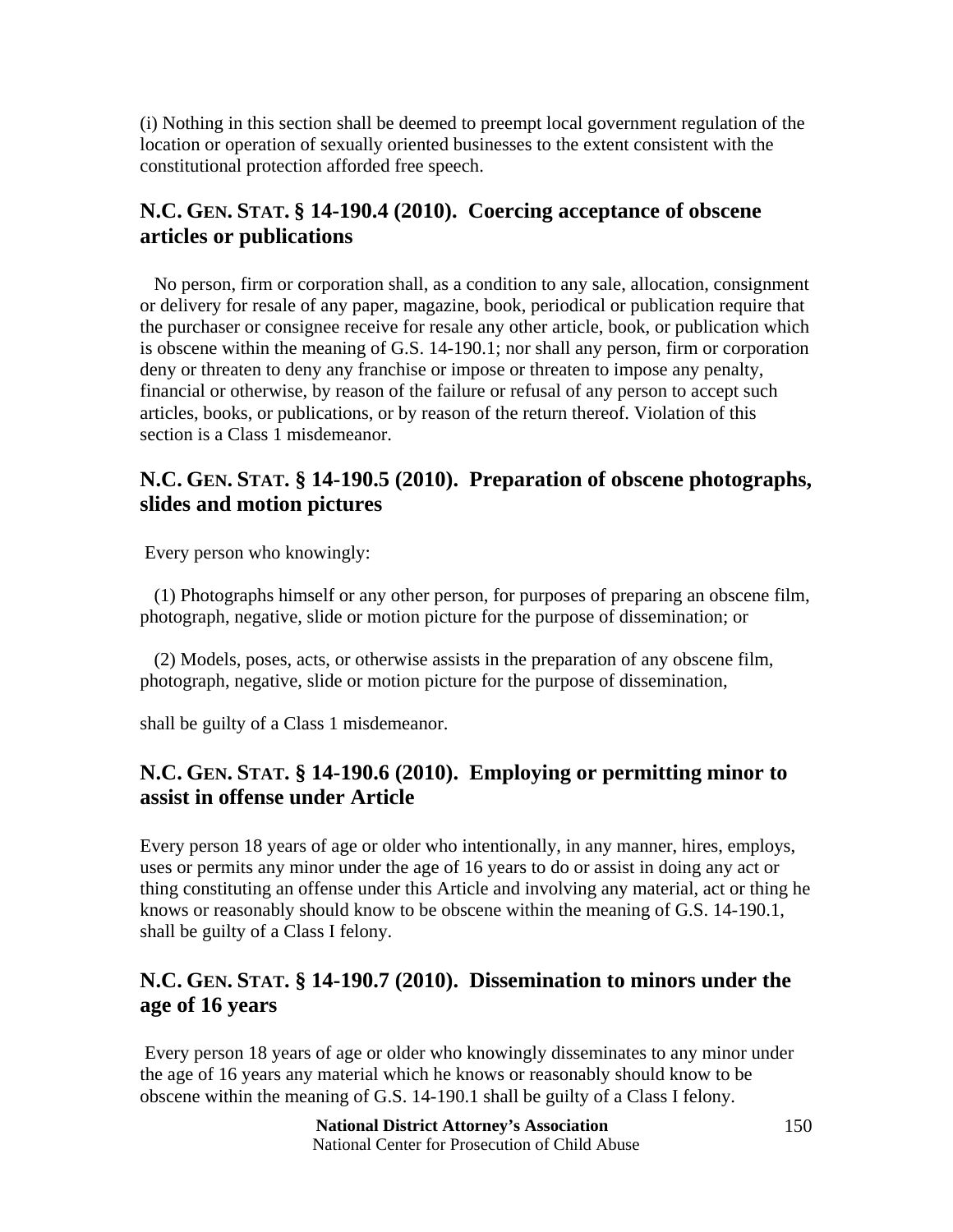### **N.C. GEN. STAT. § 14-190.8 (2010). Dissemination to minors under the age of 13 years**

Every person 18 years of age or older who knowingly disseminates to any minor under the age of 13 years any material which he knows or reasonably should know to be obscene within the meaning of G.S. 14-190.1 shall be punished as a Class I felon.

### **N.C. GEN. STAT. § 14-190.13 (2010). Definitions for certain offenses concerning minors**

 The following definitions apply to G.S. 14-190.14, displaying material harmful to minors; G.S. 14-190.15, disseminating or exhibiting to minors harmful material or performances; G.S. 14-190.16, first degree sexual exploitation of a minor; G.S. 14- 190.17, second degree sexual exploitation of a minor; G.S. 14-190.17A, third degree sexual exploitation of a minor; G.S. 14-190.18, promoting prostitution of a minor; G.S. 14-190.19, participating in prostitution of a minor.

 (1) Harmful to Minors. -- That quality of any material or performance that depicts sexually explicit nudity or sexual activity and that, taken as a whole, has the following characteristics:

 a. The average adult person applying contemporary community standards would find that the material or performance has a predominant tendency to appeal to a prurient interest of minors in sex; and

 b. The average adult person applying contemporary community standards would find that the depiction of sexually explicit nudity or sexual activity in the material or performance is patently offensive to prevailing standards in the adult community concerning what is suitable for minors; and

 c. The material or performance lacks serious literary, artistic, political, or scientific value for minors.

 (2) Material. -- Pictures, drawings, video recordings, films or other visual depictions or representations but not material consisting entirely of written words.

 (3) Minor. -- An individual who is less than 18 years old and is not married or judicially emancipated.

 (4) Prostitution. -- Engaging or offering to engage in sexual activity with or for another in exchange for anything of value.

(5) Sexual Activity. -- Any of the following acts: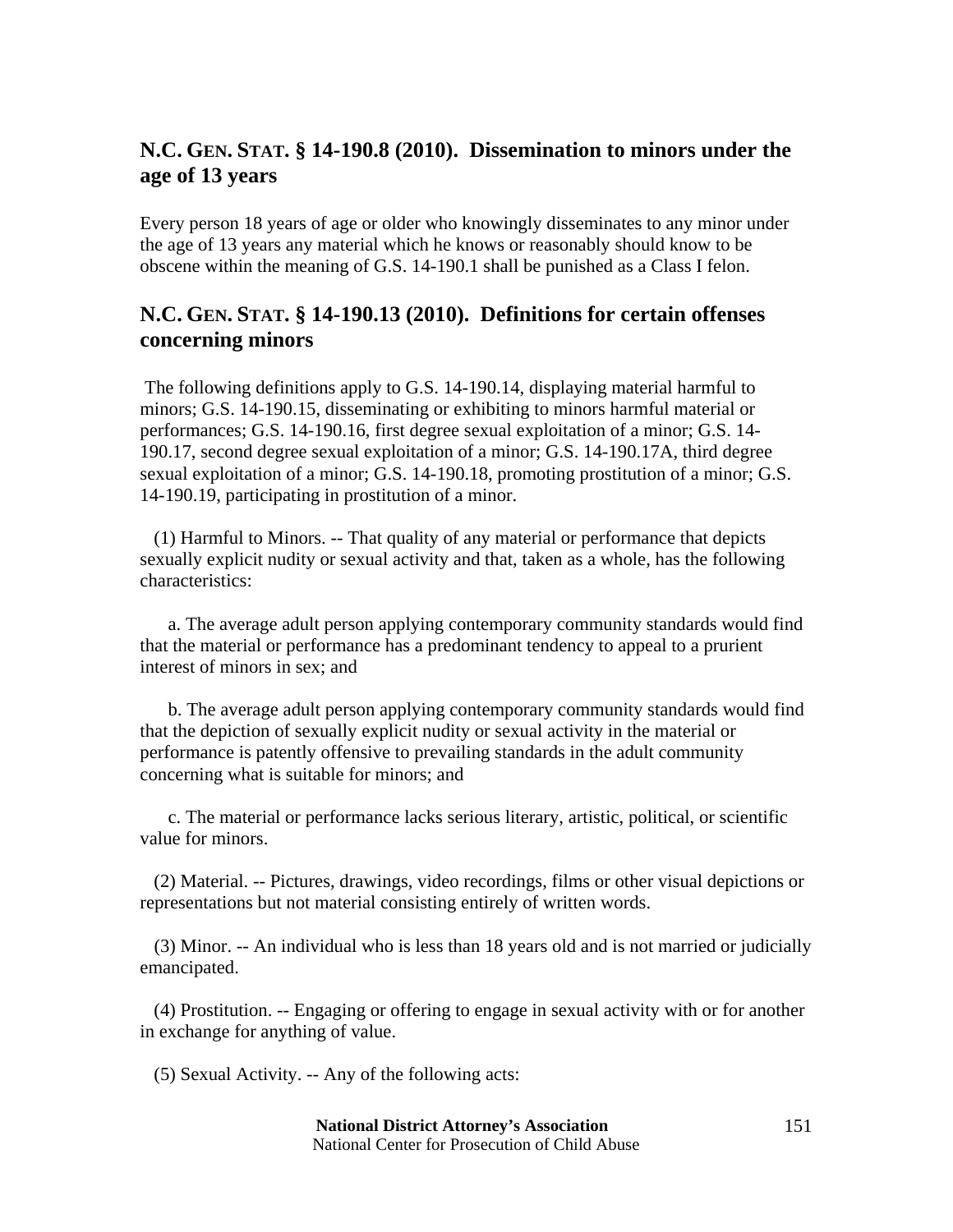a. Masturbation, whether done alone or with another human or an animal.

 b. Vaginal, anal, or oral intercourse, whether done with another human or with an animal.

 c. Touching, in an act of apparent sexual stimulation or sexual abuse, of the clothed or unclothed genitals, pubic area, or buttocks of another person or the clothed or unclothed breasts of a human female.

 d. An act or condition that depicts torture, physical restraint by being fettered or bound, or flagellation of or by a person clad in undergarments or in revealing or bizarre costume.

 e. Excretory functions; provided, however, that this sub-subdivision shall not apply to G.S. 14-190.17A.

 f. The insertion of any part of a person's body, other than the male sexual organ, or of any object into another person's anus or vagina, except when done as part of a recognized medical procedure.

g. The lascivious exhibition of the genitals or pubic area of any person.

(6) Sexually Explicit Nudity. -- The showing of:

 a. Uncovered, or less than opaquely covered, human genitals, pubic area, or buttocks, or the nipple or any portion of the areola of the human female breast, except as provided in G.S. 14-190.9(b); or

b. Covered human male genitals in a discernibly turgid state.

#### **N.C. GEN. STAT. § 14-190.14 (2010). Displaying material harmful to minors**

 (a) Offense. -- A person commits the offense of displaying material that is harmful to minors if, having custody, control, or supervision of a commercial establishment and knowing the character or content of the material, he displays material that is harmful to minors at that establishment so that it is open to view by minors as part of the invited general public. Material is not considered displayed under this section if the material is placed behind "blinder racks" that cover the lower two thirds of the material, is wrapped, is placed behind the counter, or is otherwise covered or located so that the portion that is harmful to minors is not open to the view of minors.

(b) Punishment. -- Violation of this section is a Class 2 misdemeanor. Each day's violation of this section is a separate offense.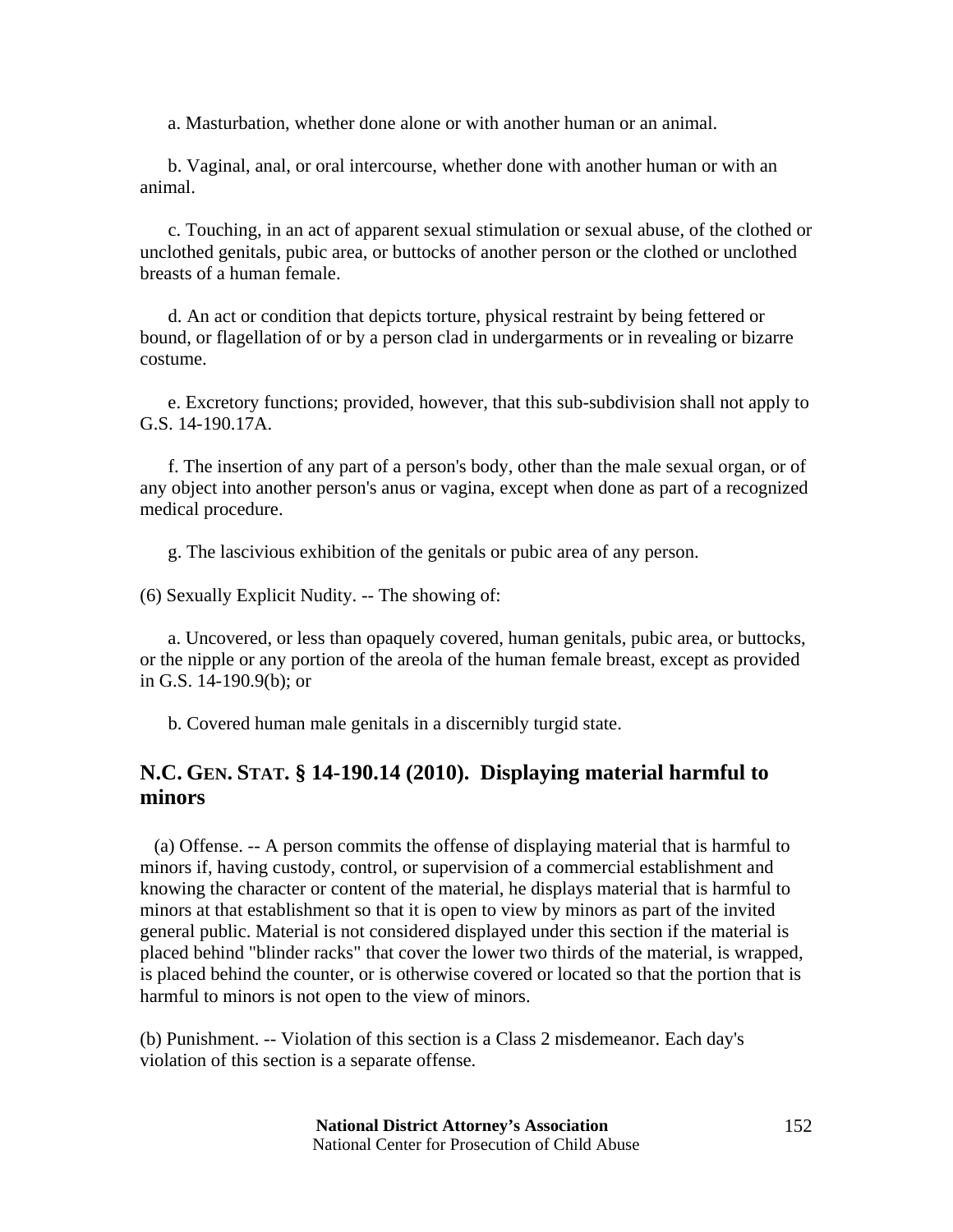### **N.C. GEN. STAT. § 14-190.8 (2010). Disseminating harmful material to minors; exhibiting harmful performances to minors**

(a) Disseminating Harmful Material. -- A person commits the offense of disseminating harmful material to minors if, with or without consideration and knowing the character or content of the material, he:

 (1) Sells, furnishes, presents, or distributes to a minor material that is harmful to minors; or

(2) Allows a minor to review or peruse material that is harmful to minors.

(b) Exhibiting Harmful Performance. -- A person commits the offense of exhibiting a harmful performance to a minor if, with or without consideration and knowing the character or content of the performance, he allows a minor to view a live performance that is harmful to minors.

(c) Defenses. -- Except as provided in subdivision (3), a mistake of age is not a defense to a prosecution under this section. It is an affirmative defense to a prosecution under this section that:

(1) The defendant was a parent or legal guardian of the minor.

 (2) The defendant was a school, church, museum, public library, governmental agency, medical clinic, or hospital carrying out its legitimate function; or an employee or agent of such an organization acting in that capacity and carrying out a legitimate duty of his employment.

 (3) Before disseminating or exhibiting the harmful material or performance, the defendant requested and received a driver's license, student identification card, or other official governmental or educational identification card or paper indicating that the minor to whom the material or performance was disseminated or exhibited was at least 18 years old, and the defendant reasonably believed the minor was at least 18 years old.

 (4) The dissemination was made with the prior consent of a parent or guardian of the recipient.

(d) Punishment. -- Violation of this section is a Class 1 misdemeanor.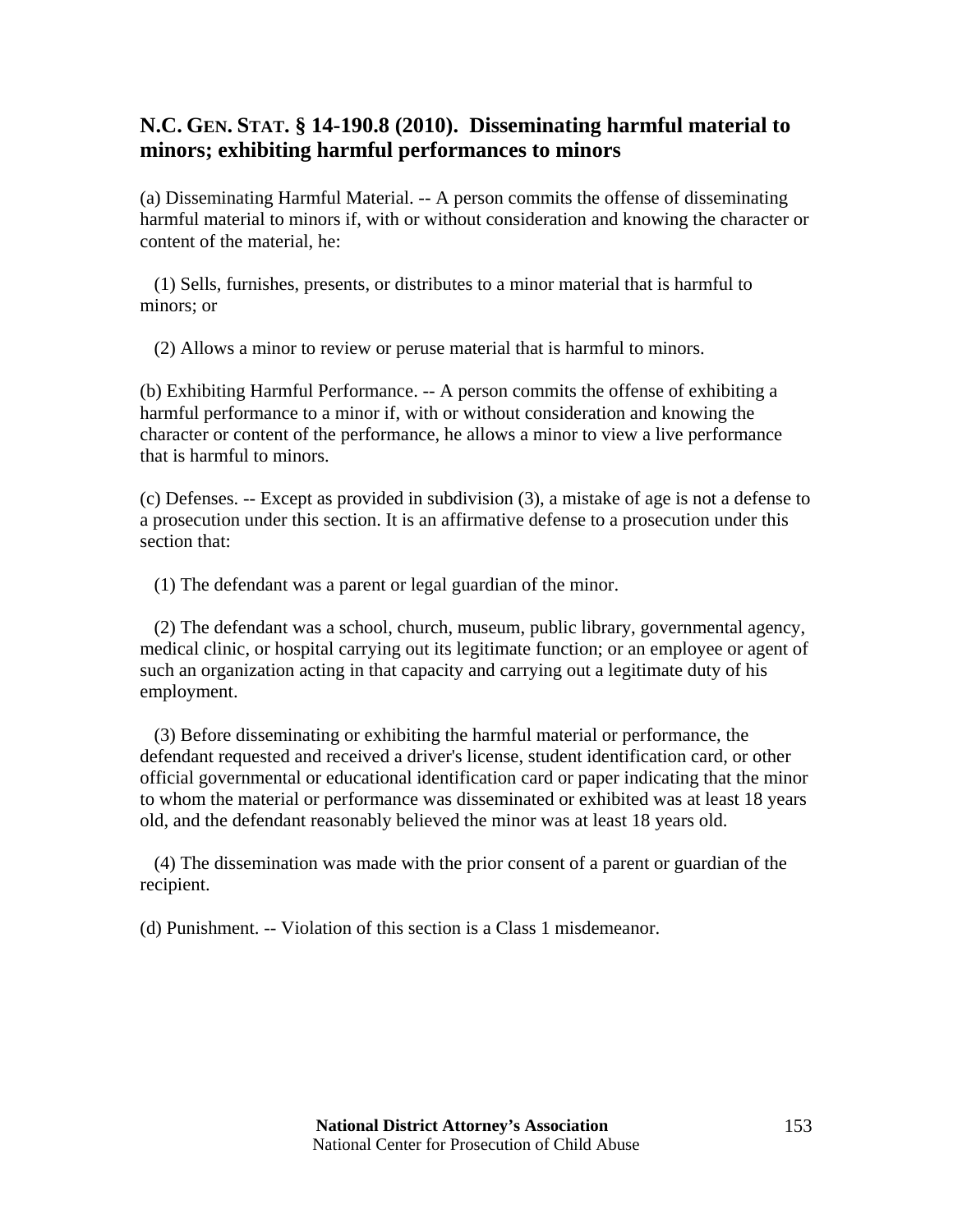# **NORTH DAKOTA**

### **N.D. CENT. CODE § 12.1-27.1-01 (2010). Obscenity - - Definitions - - Dissemination - - Classification of offenses**

 1. A person is guilty of a class C felony if, knowing of its character, the person disseminates obscene material or if the person produces, transports, or sends obscene material with intent that it be disseminated.

2. A person is guilty of a class C felony if the person presents or directs an obscene performance for pecuniary gain or participates in any portion of a performance which contributes to the obscenity of the performance as a whole.

3. A person is guilty of a class C felony if the person, as owner or manager of an establishment licensed under section 5-02-01, permits an obscene performance in the establishment. A person is guilty of a class C felony if that person participates, whether or not for compensation, in an obscene performance in an establishment licensed under section 5-02-01.

4. a. In addition to the penalty provided in subsection 1, 2, or 3, any person who violates subsection 1, 2, or 3 in the course of a commercial or for-profit activity or transaction in which the offender had or shared ownership, control, managerial responsibility, or a financial interest other than wages is subject to the following penalty:

(1) For an individual, a fine not to exceed ten thousand dollars; or

 (2) For a corporation, limited liability company, association, partnership, or other legal entity, a fine not to exceed twenty-five thousand dollars.

 b. In addition to the penalty provided in subsection 1, 2, or 3, the court shall impose the following penalty upon the conviction of a person or entity described in subdivision a for a second or subsequent offense under subsection 1, 2, or 3:

(1) For an individual, a fine not to exceed fifty thousand dollars; or

 (2) For a corporation, limited liability company, association, partnership, or other legal entity, a fine not to exceed one hundred thousand dollars.

5. As used in this chapter, the terms "obscene material" and "obscene performance" mean material or a performance which:

 a. Taken as a whole, the average person, applying contemporary North Dakota standards, would find predominantly appeals to a prurient interest;

b. Depicts or describes in a patently offensive manner sexual conduct, whether normal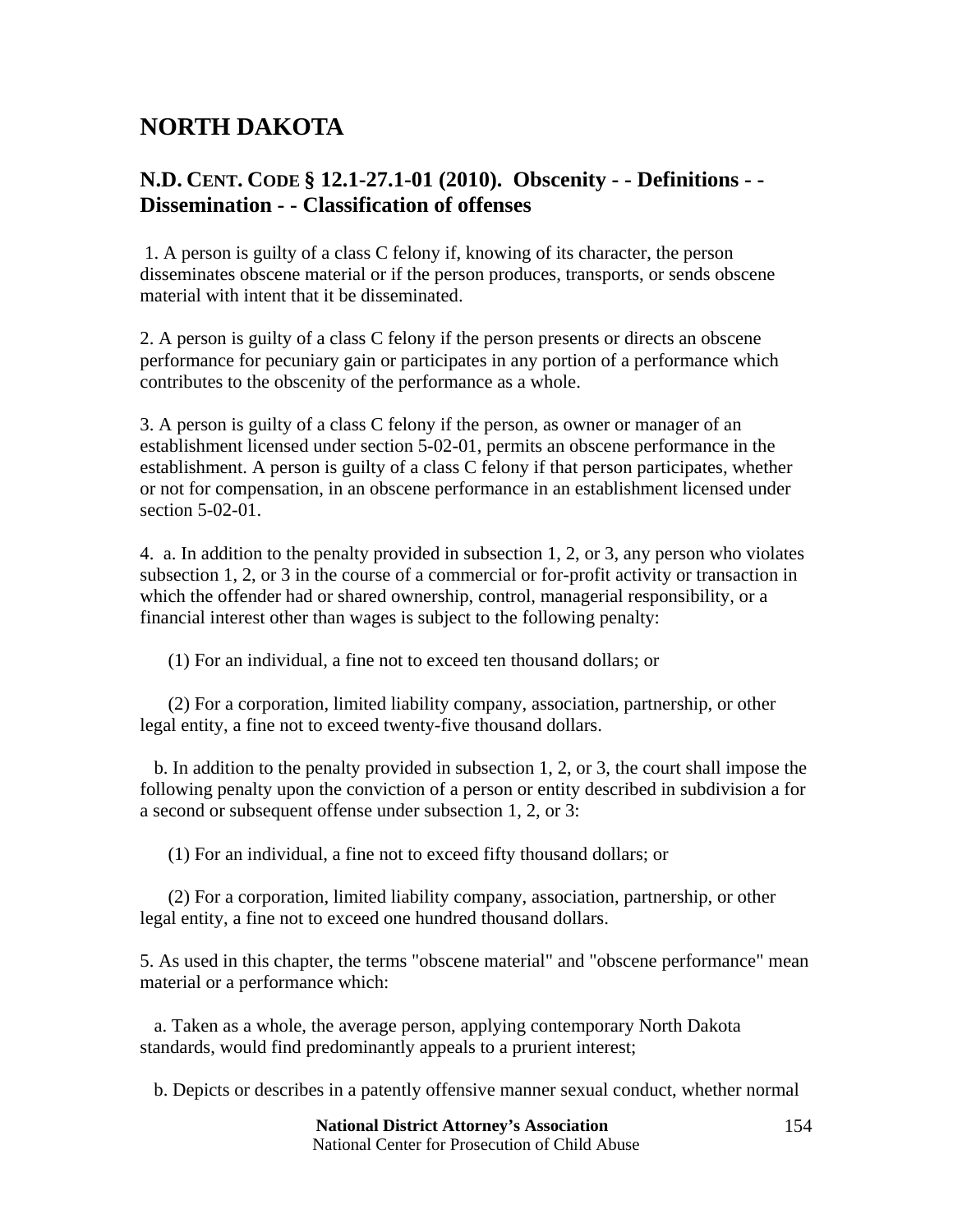or perverted; and

 c. Taken as a whole, the reasonable person would find lacking in serious literary, artistic, political, or scientific value.

 Whether material or a performance is obscene must be judged with reference to ordinary adults, unless it appears from the character of the material or the circumstances of its dissemination that the material or performance is designed for minors or other specially susceptible audience, in which case the material or performance must be judged with reference to that type of audience.

6. As used in this chapter, "disseminate" means to sell, lease, rent, advertise, broadcast, transmit, exhibit, or distribute for pecuniary gain. "Disseminate" includes any transmission of visual material shown on a cable television system, whether or not accompanied by a soundtrack, and any sound recording played on a cable television system.

7. As used in this chapter, the term "material" means any physical object, including, but not limited to, any type of book, sound recording, film, or picture used as a means of presenting or communicating information, knowledge, sensation, image, or emotion to or through a human being's receptive senses.

8. As used in this chapter, the term "patently offensive" means so offensive on its face as to affront the contemporary North Dakota standards of decency.

9. As used in this chapter, the term "performance" means any play, dance, or other exhibition presented before an audience.

10. As used in this chapter, the term "prurient interest" means a voyeuristic, lascivious, degrading, shameful, or morbid interest in nudity, sex, or excretion that goes substantially beyond customary limits of candor in description or representation of those matters.

11. As used in this chapter, the term "sexual conduct" means actual or simulated:

- a. Sexual intercourse;
- b. Sodomy;
- c. Sexual bestiality;
- d. Masturbation;
- e. Sadomasochistic abuse;
- f. Excretion; or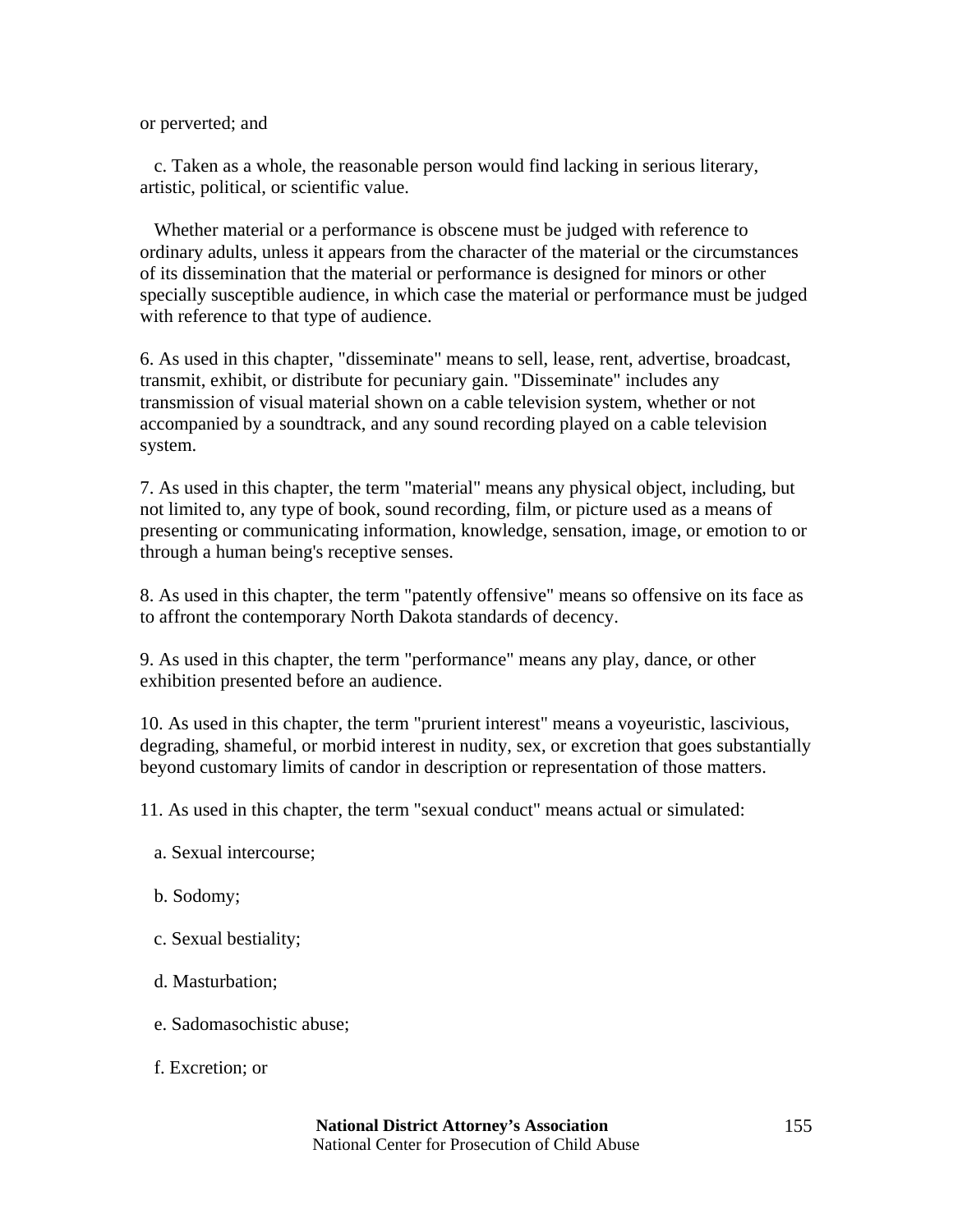g. Lewd exhibition of the male or female genitals.

 As used in this subsection, the term "sodomy" means contact between the penis and the anus, the mouth and the penis, the mouth and the vulva, or the mouth and the anus. As used in this subsection, the term "sadomasochistic abuse" means a depiction or description of flagellation or torture by or upon a person who is nude or clad in undergarments or in a bizarre or revealing costume; or the condition of being fettered, bound, or otherwise physically restrained on the part of one so clothed.

12. As used in this chapter, the term "book" means any book, magazine, pamphlet, newspaper, or other article made out of paper and containing printed, typewritten, or handwritten words.

13. As used in this chapter, "sexually expressive image" means a photograph or visual representation that exhibits a nude or partially denuded human figure, as defined in section 12.1-27.1-03.1, or sexual conduct.

### **N.D. CENT. CODE § 12.1-27.1-02 (2010). Promoting obscenity to minors - - Definitions**

As used in this section and in section 12.1-27.1-03:

 1. "Promote" means to produce, direct, manufacture, issue, sell, lend, mail, publish, distribute, exhibit, or advertise.

 2. "Harmful to minors" means that quality of any description or representation, in whatever form of sexual conduct or sexual excitement, when such description or representation:

a. Considered as a whole, appeals to the prurient sexual interest of minors;

 b. Is patently offensive to prevailing standards in the adult community in North Dakota as a whole with respect to what is suitable material for minors; and

 c. Considered as a whole, lacks serious literary, artistic, political, or scientific value for minors.

 3. "Sexual excitement" means the condition of human male or female genitals when in a state of sexual stimulation or arousal.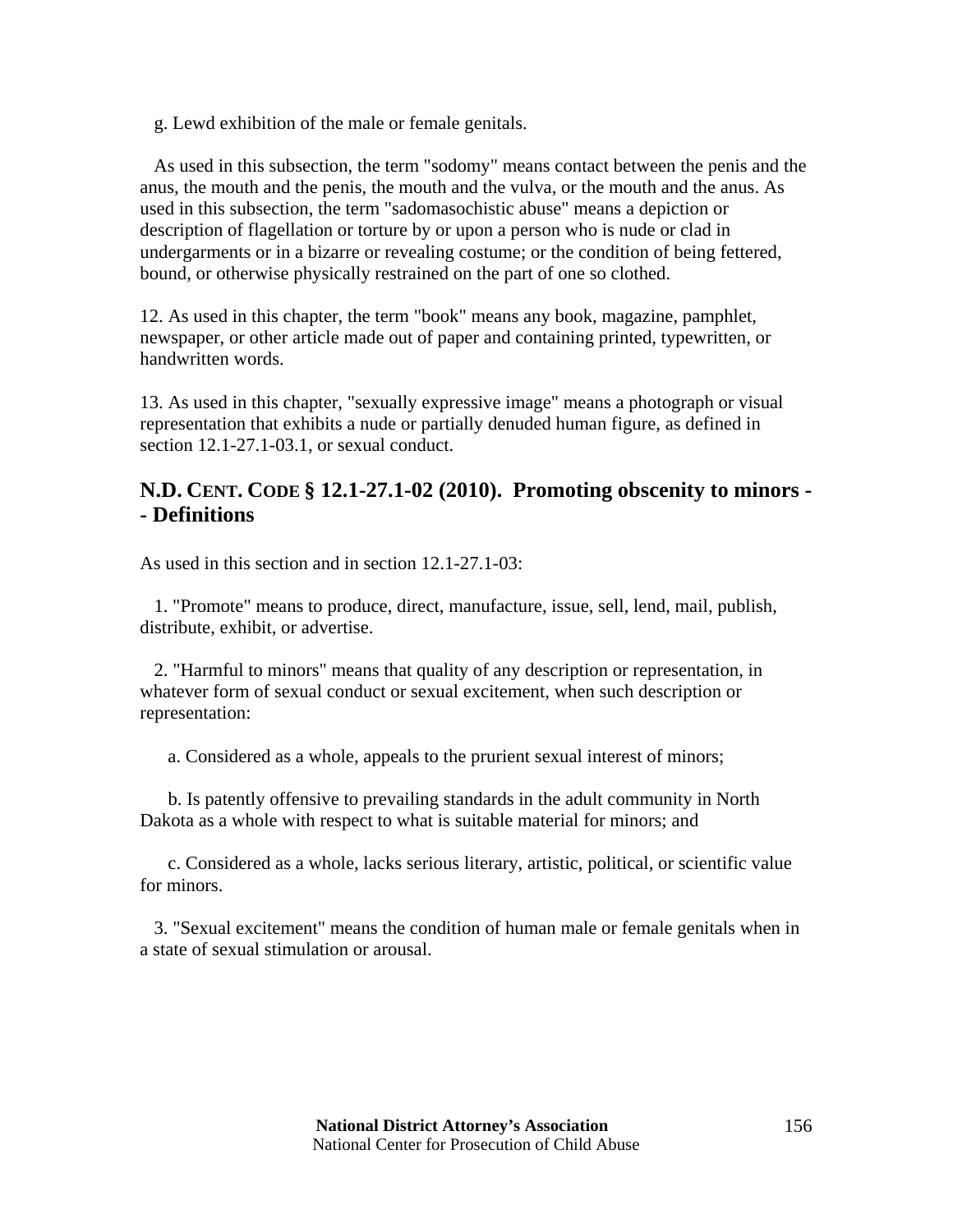### **N.D. CENT. CODE § 12.1-27.1-03 (2009). Promoting obscenity to minors - - Minor performing in obscene performance - - Classification of offenses**

 1. It is a class C felony for a person, knowing of its character, to recklessly promote to a minor any material or performance which is harmful to minors, or to admit a minor to premises where a performance harmful to minors is exhibited or takes place.

2. It is a class C felony to permit a minor to participate in a performance which is harmful to minors.

### **N.D. CENT. CODE § 12.1-27.2-04.2 (2009). Creation, possession, or performance - - Display to minors - - Definitions - - Penalty**

**1.** A person is guilty of a class A misdemeanor if, knowing of its character and content, that person:

 **a.** Without written consent from each individual in the image, surreptitiously creates or willfully possesses a sexually expressive image that was surreptitiously created; or

 **b.** Distributes or publishes, electronically or otherwise, a sexually expressive image with the intent to cause emotional harm or humiliation to any individual depicted in the sexually expressive image or after being given notice by an individual or parent or guardian of the individual who is depicted in a sexually expressive image that the individual, parent, or guardian does not consent to the distribution or publication of the sexually expressive image.

**2.** A person is guilty of a class B misdemeanor if, knowing of its character and content, that person acquires and knowingly distributes any sexually expressive image that was created without the consent of the subject of the image.

**3.** This section does not authorize any act prohibited by any other law. If the sexually expressive image is of a minor and possession does not violate section 12.1-27.2-04.1, a parent or guardian of the minor may give permission for a person to possess or distribute the sexually expressive image.

**4.** This section does not apply to any book, photograph, video recording, motion picture film, or other visual representation sold in the normal course of business through wholesale or retail outlets that possess a valid sales tax permit or used by an attorney, attorney's agent, or any other person obtaining evidence for a criminal investigation or pending civil action, or by a medical professional or a peace officer acting within that individual's scope of employment.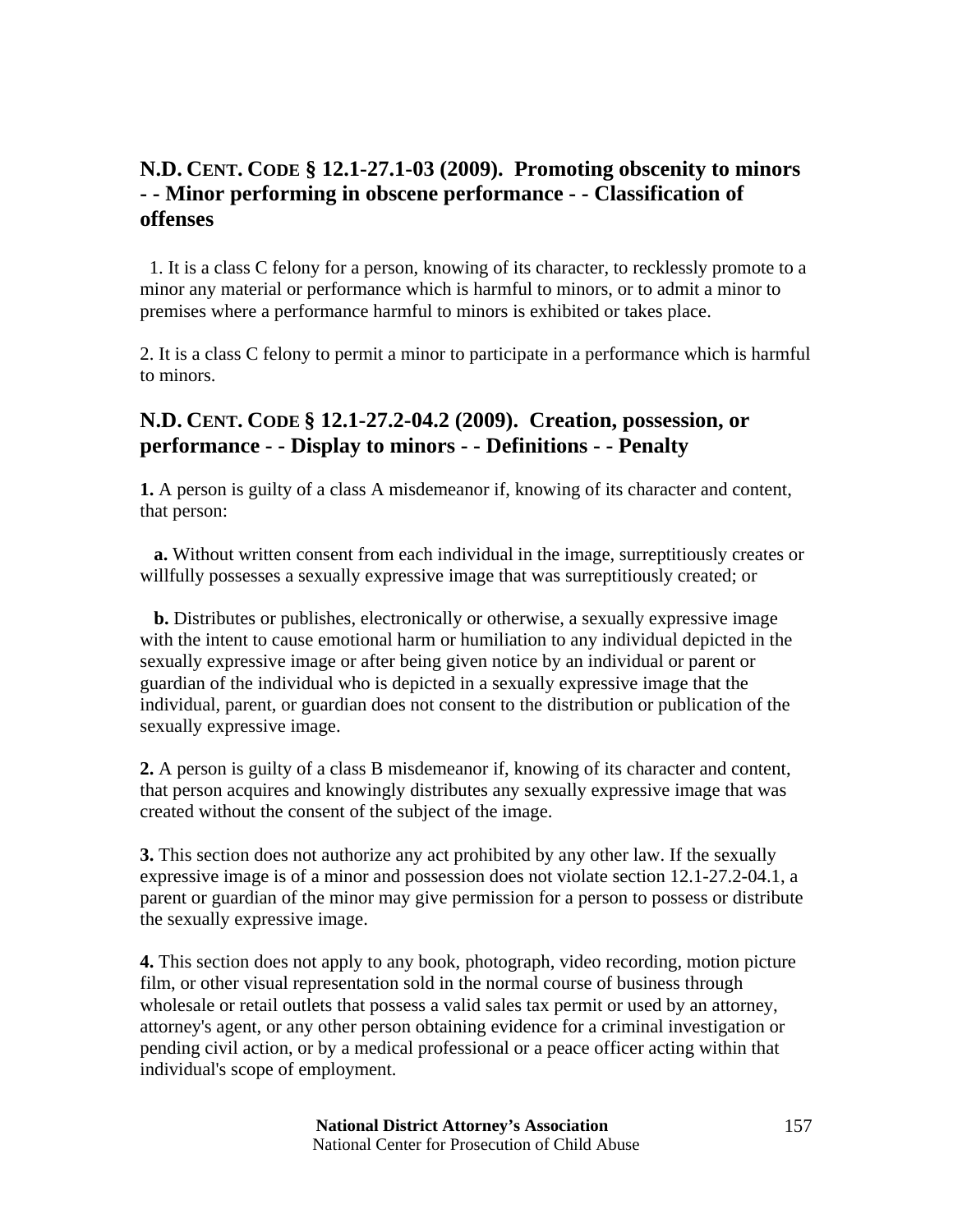### **N.D. CENT. CODE § 12.1-27.1-12 (2009). State preemption of local laws regulating obscenity**

 This chapter shall be applicable and uniform throughout the state, and no political subdivision shall enact new, or enforce existing, ordinances or resolutions regulating or prohibiting the dissemination of obscene materials, or controlling obscene performances, except ordinances authorized by section 5-02-09, section 58-03-11, chapter 11-33, or chapter 40-47.

# **OHIO**

### **OHIO REV. CODE ANN. § 2907.31 (2010). Disseminating matter harmful to juveniles**

(A) No person, with knowledge of its character or content, shall recklessly do any of the following:

 (1) Directly sell, deliver, furnish, disseminate, provide, exhibit, rent, or present to a juvenile, a group of juveniles, a law enforcement officer posing as a juvenile, or a group of law enforcement officers posing as juveniles any material or performance that is obscene or harmful to juveniles;

 (2) Directly offer or agree to sell, deliver, furnish, disseminate, provide, exhibit, rent, or present to a juvenile, a group of juveniles, a law enforcement officer posing as a juvenile, or a group of law enforcement officers posing as juveniles any material or performance that is obscene or harmful to juveniles;

 (3) While in the physical proximity of the juvenile or law enforcement officer posing as a juvenile, allow any juvenile or law enforcement officer posing as a juvenile to review or peruse any material or view any live performance that is harmful to juveniles.

(B) The following are affirmative defenses to a charge under this section that involves material or a performance that is harmful to juveniles but not obscene:

(1) The defendant is the parent, guardian, or spouse of the juvenile involved.

 (2) The juvenile involved, at the time of the conduct in question, was accompanied by the juvenile's parent or guardian who, with knowledge of its character, consented to the material or performance being furnished or presented to the juvenile.

 (3) The juvenile exhibited to the defendant or to the defendant's agent or employee a draft card, driver's license, birth record, marriage license, or other official or apparently official document purporting to show that the juvenile was eighteen years of age or over or married, and the person to whom that document was exhibited did not otherwise have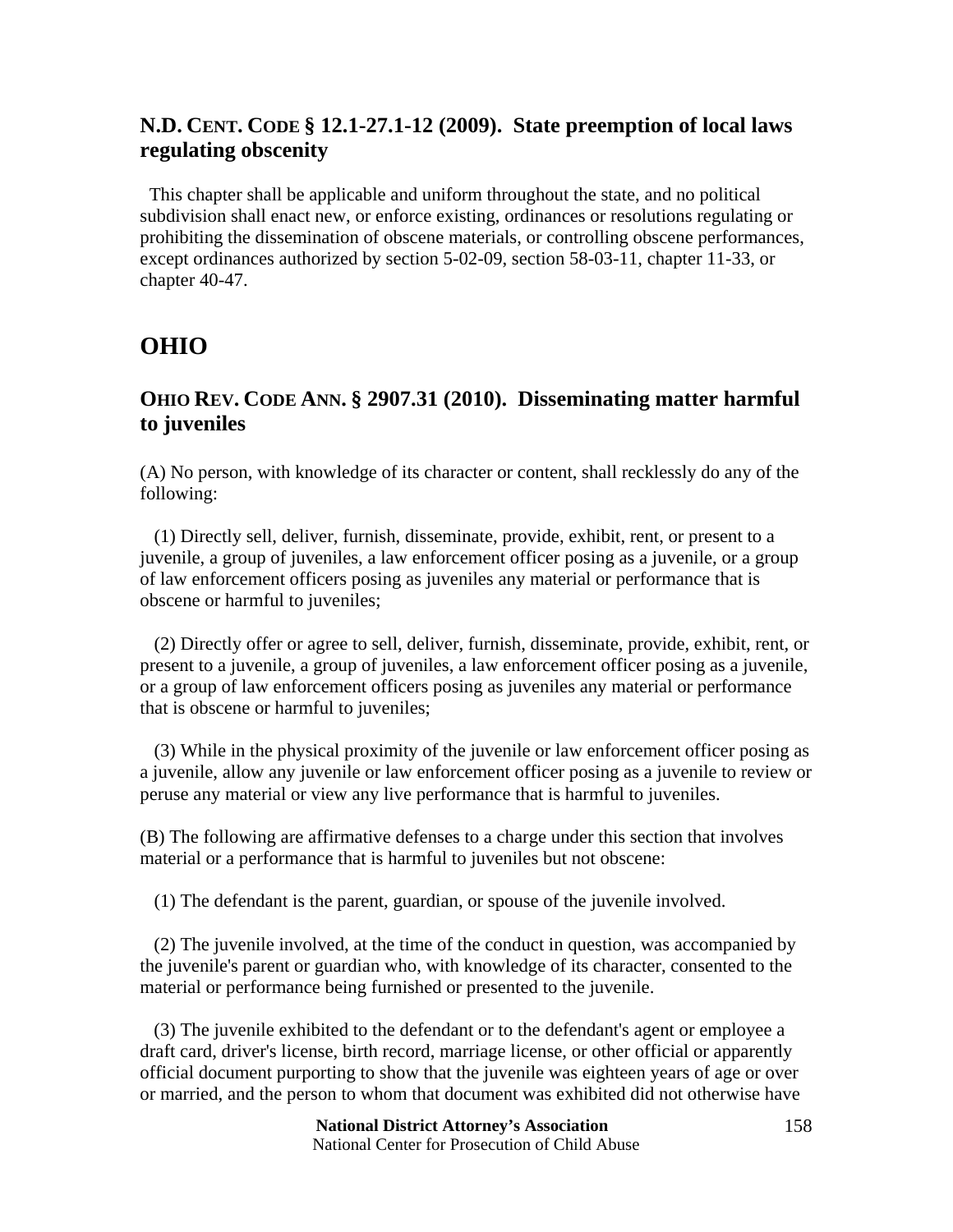reasonable cause to believe that the juvenile was under the age of eighteen and unmarried.

(C) (1) It is an affirmative defense to a charge under this section, involving material or a performance that is obscene or harmful to juveniles, that the material or performance was furnished or presented for a bona fide medical, scientific, educational, governmental, judicial, or other proper purpose, by a physician, psychologist, sociologist, scientist, teacher, librarian, clergyman, prosecutor, judge, or other proper person.

 (2) Except as provided in division (B)(3) of this section, mistake of age is not a defense to a charge under this section.

(D) (1) A person directly sells, delivers, furnishes, disseminates, provides, exhibits, rents, or presents or directly offers or agrees to sell, deliver, furnish, disseminate, provide, exhibit, rent, or present material or a performance to a juvenile, a group of juveniles, a law enforcement officer posing as a juvenile, or a group of law enforcement officers posing as juveniles in violation of this section by means of an electronic method of remotely transmitting information if the person knows or has reason to believe that the person receiving the information is a juvenile or the group of persons receiving the information are juveniles.

 (2) A person remotely transmitting information by means of a method of mass distribution does not directly sell, deliver, furnish, disseminate, provide, exhibit, rent, or present or directly offer or agree to sell, deliver, furnish, disseminate, provide, exhibit, rent, or present the material or performance in question to a juvenile, a group of juveniles, a law enforcement officer posing as a juvenile, or a group of law enforcement officers posing as juveniles in violation of this section if either of the following applies:

 (a) The person has inadequate information to know or have reason to believe that a particular recipient of the information or offer is a juvenile.

 (b) The method of mass distribution does not provide the person the ability to prevent a particular recipient from receiving the information.

(E) If any provision of this section, or the application of any provision of this section to any person or circumstance, is held invalid, the invalidity does not affect other provisions or applications of this section or related sections that can be given effect without the invalid provision or application. To this end, the provisions are severable.

(F) Whoever violates this section is guilty of disseminating matter harmful to juveniles. If the material or performance involved is harmful to juveniles, except as otherwise provided in this division, a violation of this section is a misdemeanor of the first degree. If the material or performance involved is obscene, except as otherwise provided in this division, a violation of this section is a felony of the fifth degree. If the material or performance involved is obscene and the juvenile to whom it is sold, delivered, furnished, disseminated, provided, exhibited, rented, or presented, the juvenile to whom the offer is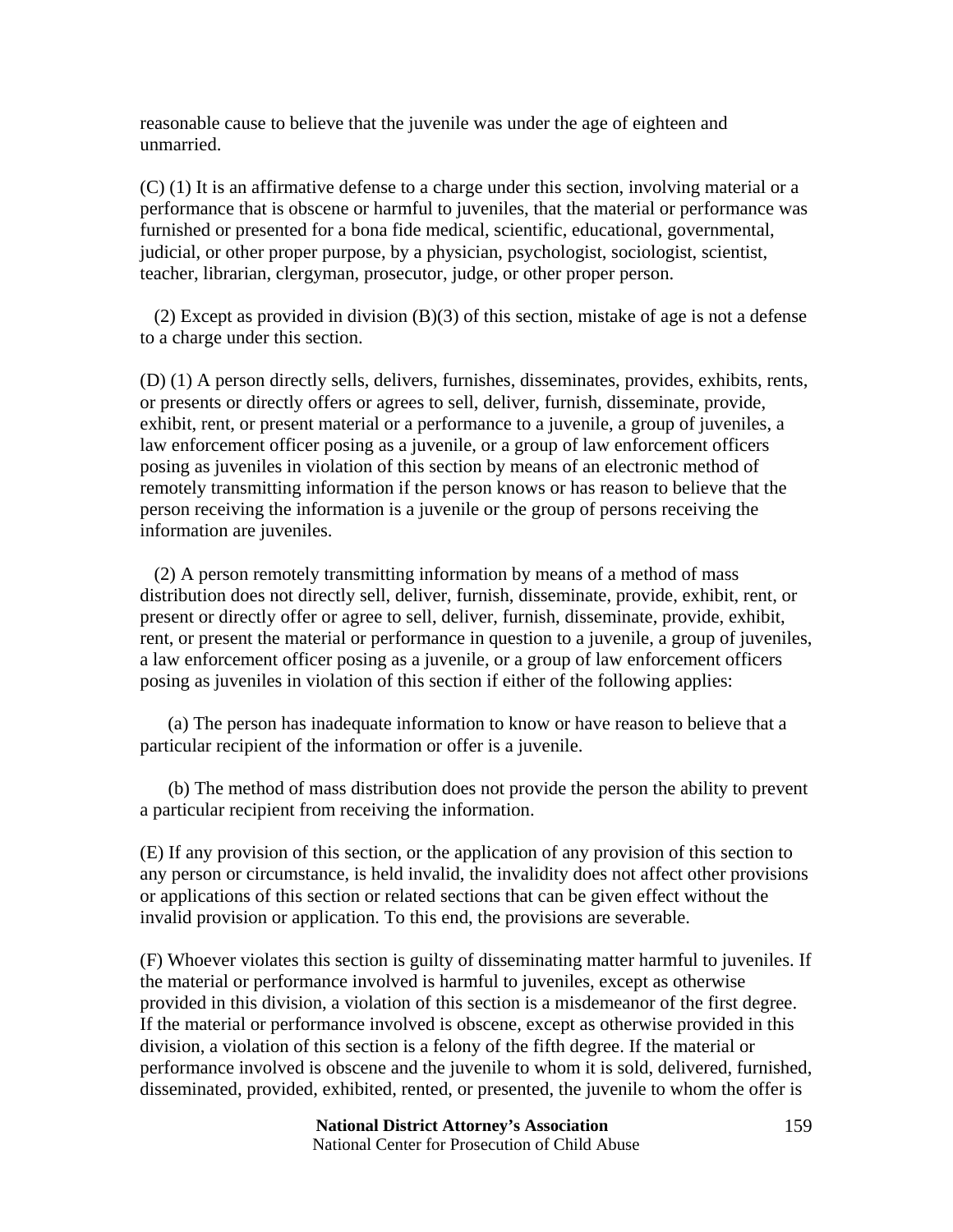made or who is the subject of the agreement, or the juvenile who is allowed to review, peruse, or view it is under thirteen years of age, violation of this section is a felony of the fourth degree.

### **OHIO REV. CODE ANN. § 2907.311 (2010). Displaying matter harmful to juveniles**

(A) No person who has custody, control, or supervision of a commercial establishment, with knowledge of the character or content of the material involved, shall display at the establishment any material that is harmful to juveniles and that is open to view by juveniles as part of the invited general public.

(B) It is not a violation of division (A) of this section if the material in question is displayed by placing it behind "blinder racks" or similar devices that cover at least the lower two-thirds of the material, if the material in question is wrapped or placed behind the counter, or if the material in question otherwise is covered or located so that the portion that is harmful to juveniles is not open to the view of juveniles.

(C) Whoever violates this section is guilty of displaying matter harmful to juveniles, a misdemeanor of the first degree. Each day during which the offender is in violation of this section constitutes a separate offense.

### **OHIO REV. CODE ANN. § 2907.32 (2010). Pandering obscenity**

 (A) No person, with knowledge of the character of the material or performance involved, shall do any of the following:

 (1) Create, reproduce, or publish any obscene material, when the offender knows that the material is to be used for commercial exploitation or will be publicly disseminated or displayed, or when the offender is reckless in that regard;

 (2) Promote or advertise for sale, delivery, or dissemination; sell, deliver, publicly disseminate, publicly display, exhibit, present, rent, or provide; or offer or agree to sell, deliver, publicly disseminate, publicly display, exhibit, present, rent, or provide, any obscene material;

 (3) Create, direct, or produce an obscene performance, when the offender knows that it is to be used for commercial exploitation or will be publicly presented, or when the offender is reckless in that regard;

 (4) Advertise or promote an obscene performance for presentation, or present or participate in presenting an obscene performance, when the performance is presented publicly, or when admission is charged;

(5) Buy, procure, possess, or control any obscene material with purpose to violate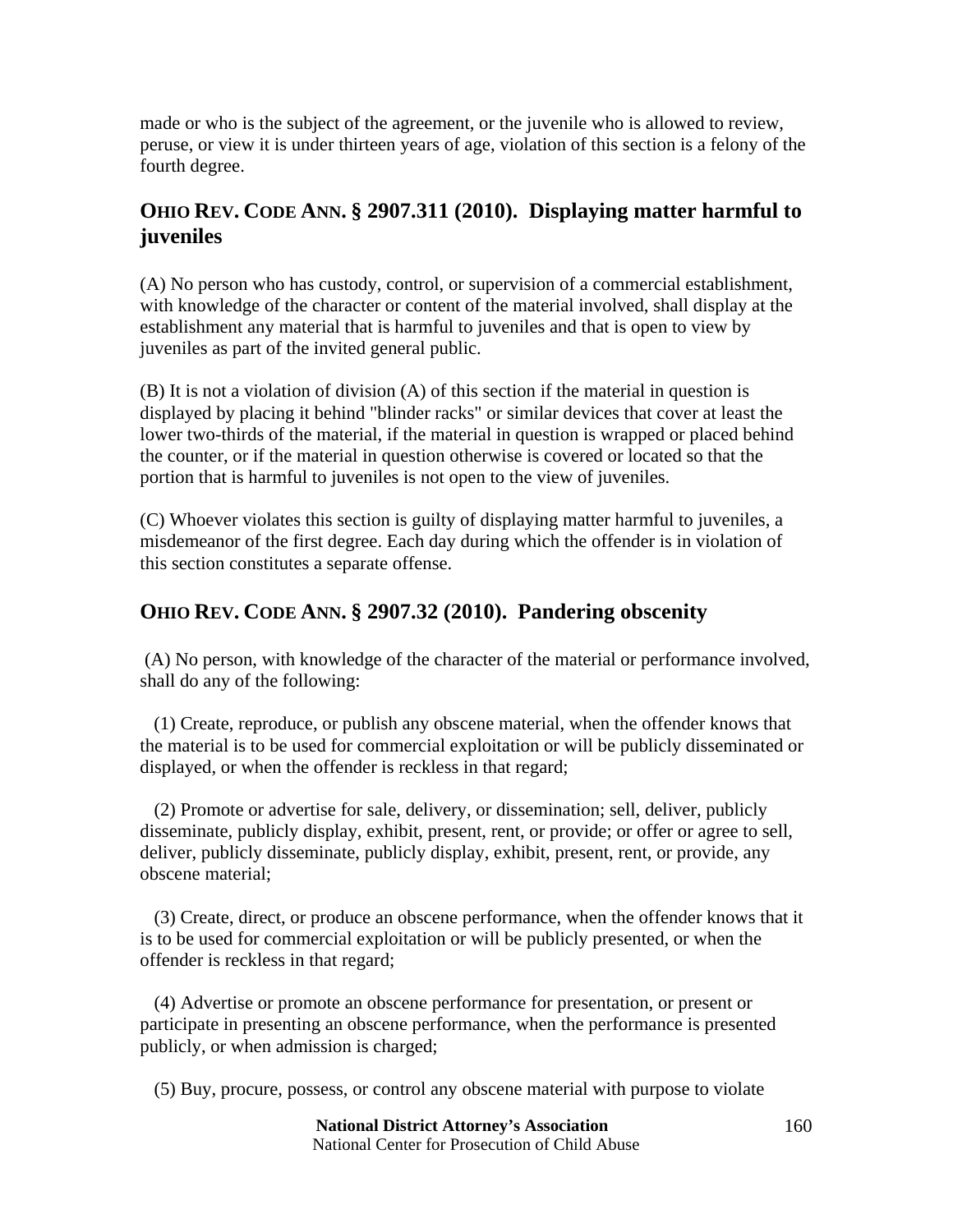division  $(A)(2)$  or  $(4)$  of this section.

(B) It is an affirmative defense to a charge under this section, that the material or performance involved was disseminated or presented for a bona fide medical, scientific, educational, religious, governmental, judicial, or other proper purpose, by or to a physician, psychologist, sociologist, scientist, teacher, person pursuing bona fide studies or research, librarian, clergyman, prosecutor, judge, or other person having a proper interest in the material or performance.

(C) Whoever violates this section is guilty of pandering obscenity, a felony of the fifth degree. If the offender previously has been convicted of a violation of this section or of section 2907.31 of the Revised Code, then pandering obscenity is a felony of the fourth degree.

### **OHIO REV. CODE ANN. § 2907.321 (2010). Pandering obscenity involving a minor**

(A) No person, with knowledge of the character of the material or performance involved, shall do any of the following:

 (1) Create, reproduce, or publish any obscene material that has a minor as one of its participants or portrayed observers;

 (2) Promote or advertise for sale or dissemination; sell, deliver, disseminate, display, exhibit, present, rent, or provide; or offer or agree to sell, deliver, disseminate, display, exhibit, present, rent, or provide, any obscene material that has a minor as one of its participants or portrayed observers;

 (3) Create, direct, or produce an obscene performance that has a minor as one of its participants;

 (4) Advertise or promote for presentation, present, or participate in presenting an obscene performance that has a minor as one of its participants;

 (5) Buy, procure, possess, or control any obscene material, that has a minor as one of its participants;

 (6) Bring or cause to be brought into this state any obscene material that has a minor as one of its participants or portrayed observers.

**National District Attorney's Association**  (B) (1) This section does not apply to any material or performance that is sold, disseminated, displayed, possessed, controlled, brought or caused to be brought into this state, or presented for a bona fide medical, scientific, educational, religious, governmental, judicial, or other proper purpose, by or to a physician, psychologist, sociologist, scientist, teacher, person pursuing bona fide studies or research, librarian, clergyman, prosecutor, judge, or other person having a proper interest in the material or

National Center for Prosecution of Child Abuse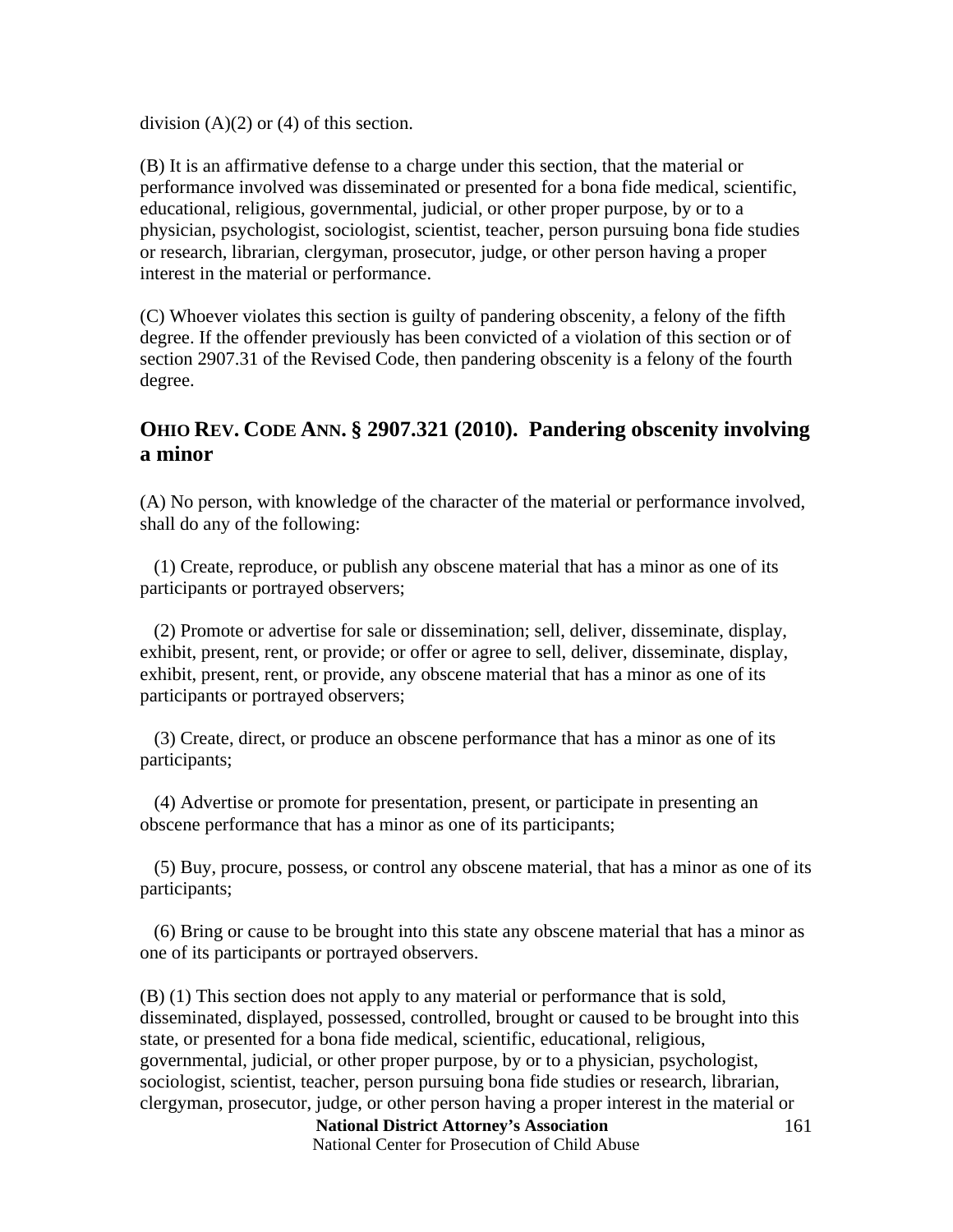performance.

(2) Mistake of age is not a defense to a charge under this section.

 (3) In a prosecution under this section, the trier of fact may infer that a person in the material or performance involved is a minor if the material or performance, through its title, text, visual representation, or otherwise, represents or depicts the person as a minor.

(C) Whoever violates this section is guilty of pandering obscenity involving a minor. Violation of division  $(A)(1)$ ,  $(2)$ ,  $(3)$ ,  $(4)$ , or  $(6)$  of this section is a felony of the second degree. Violation of division  $(A)(5)$  of this section is a felony of the fourth degree. If the offender previously has been convicted of or pleaded guilty to a violation of this section or section 2907.322 [2907.32.2] or 2907.323 [2907.32.3] of the Revised Code, pandering obscenity involving a minor in violation of division (A)(5) of this section is a felony of the third degree.

# **OKLAHOMA**

### **OKLA. STAT. ANN. tit. 21, § 1021 (2010). Indecent exposure--Indecent exhibitions--Obscene material or child pornography--Solicitation of minors**

(A) No person, with knowledge of the character of the material or performance involved, shall do any of the following:

 (1) Create, reproduce, or publish any obscene material that has a minor as one of its participants or portrayed observers;

 (2) Promote or advertise for sale or dissemination; sell, deliver, disseminate, display, exhibit, present, rent, or provide; or offer or agree to sell, deliver, disseminate, display, exhibit, present, rent, or provide, any obscene material that has a minor as one of its participants or portrayed observers;

 (3) Create, direct, or produce an obscene performance that has a minor as one of its participants;

 (4) Advertise or promote for presentation, present, or participate in presenting an obscene performance that has a minor as one of its participants;

 (5) Buy, procure, possess, or control any obscene material, that has a minor as one of its participants;

 (6) Bring or cause to be brought into this state any obscene material that has a minor as one of its participants or portrayed observers.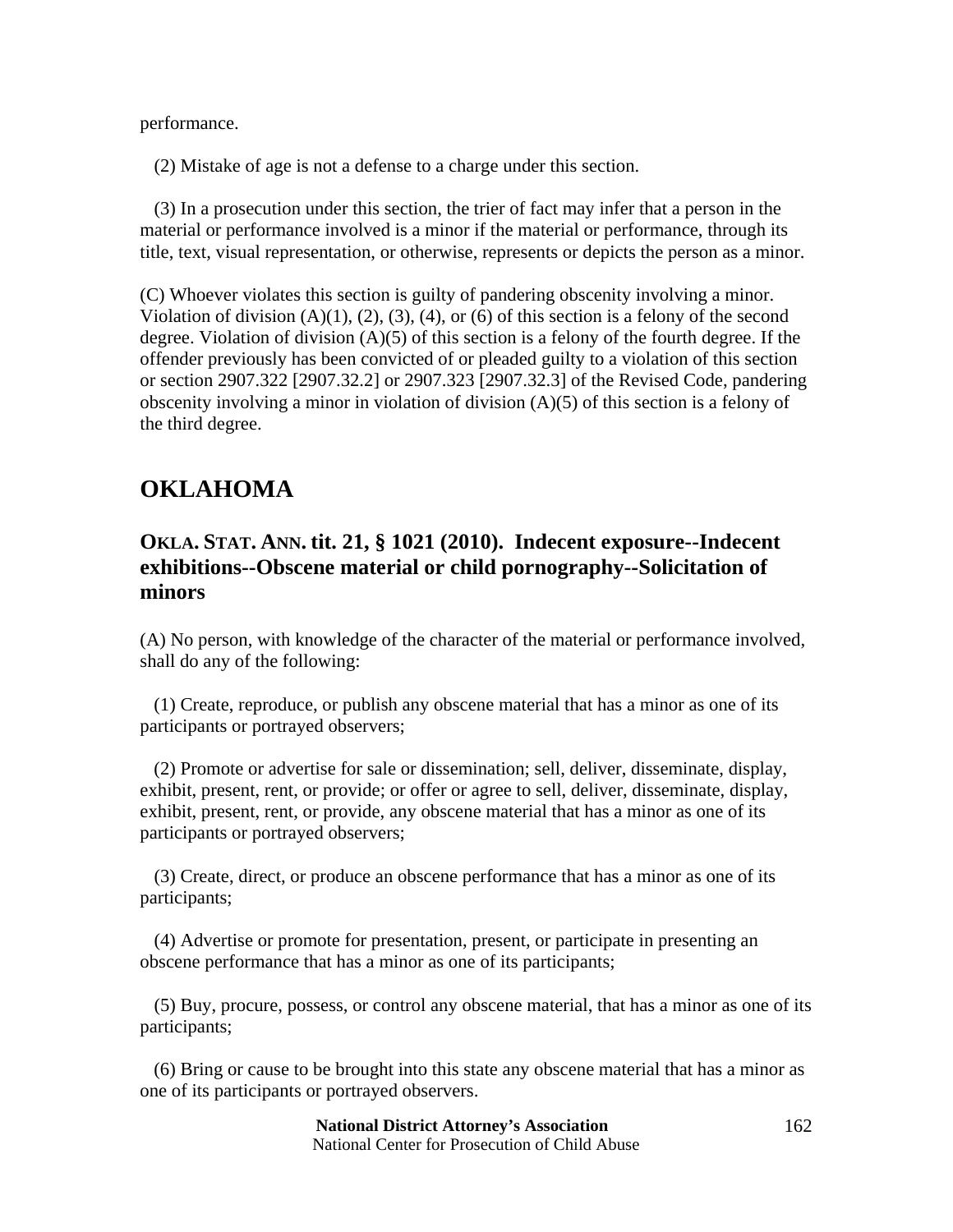(B) (1) This section does not apply to any material or performance that is sold, disseminated, displayed, possessed, controlled, brought or caused to be brought into this state, or presented for a bona fide medical, scientific, educational, religious, governmental, judicial, or other proper purpose, by or to a physician, psychologist, sociologist, scientist, teacher, person pursuing bona fide studies or research, librarian, clergyman, prosecutor, judge, or other person having a proper interest in the material or performance.

(2) Mistake of age is not a defense to a charge under this section.

 (3) In a prosecution under this section, the trier of fact may infer that a person in the material or performance involved is a minor if the material or performance, through its title, text, visual representation, or otherwise, represents or depicts the person as a minor.

(C) Whoever violates this section is guilty of pandering obscenity involving a minor. Violation of division  $(A)(1)$ ,  $(2)$ ,  $(3)$ ,  $(4)$ , or  $(6)$  of this section is a felony of the second degree. Violation of division  $(A)(5)$  of this section is a felony of the fourth degree. If the offender previously has been convicted of or pleaded guilty to a violation of this section or section 2907.322 [2907.32.2] or 2907.323 [2907.32.3] of the Revised Code, pandering obscenity involving a minor in violation of division (A)(5) of this section is a felony of the third degree. (A) No person, with knowledge of the character of the material or performance involved, shall do any of the following:

 (1) Create, reproduce, or publish any obscene material that has a minor as one of its participants or portrayed observers;

 (2) Promote or advertise for sale or dissemination; sell, deliver, disseminate, display, exhibit, present, rent, or provide; or offer or agree to sell, deliver, disseminate, display, exhibit, present, rent, or provide, any obscene material that has a minor as one of its participants or portrayed observers;

 (3) Create, direct, or produce an obscene performance that has a minor as one of its participants;

 (4) Advertise or promote for presentation, present, or participate in presenting an obscene performance that has a minor as one of its participants;

 (5) Buy, procure, possess, or control any obscene material, that has a minor as one of its participants;

 (6) Bring or cause to be brought into this state any obscene material that has a minor as one of its participants or portrayed observers.

(B) (1) This section does not apply to any material or performance that is sold, disseminated, displayed, possessed, controlled, brought or caused to be brought into this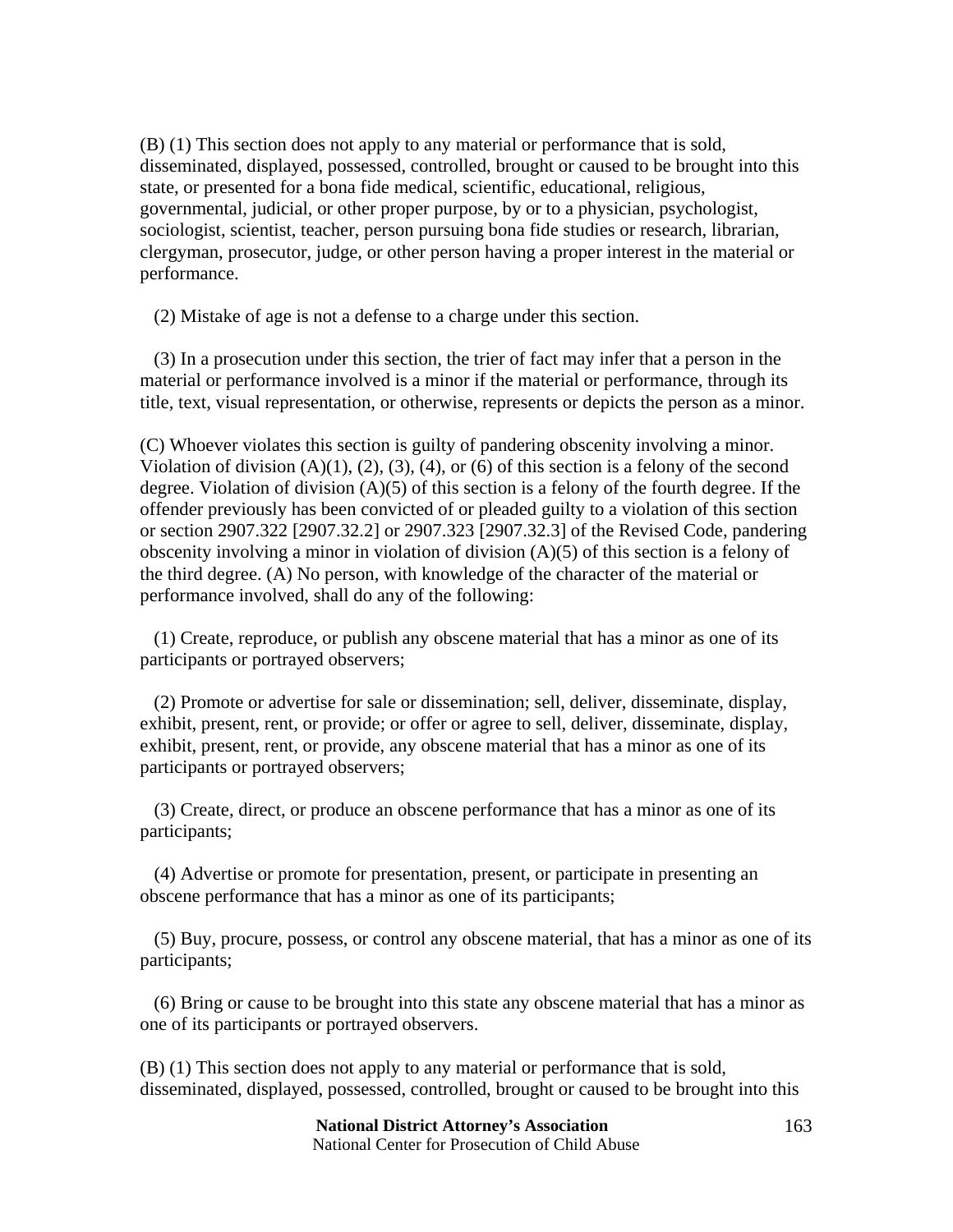state, or presented for a bona fide medical, scientific, educational, religious, governmental, judicial, or other proper purpose, by or to a physician, psychologist, sociologist, scientist, teacher, person pursuing bona fide studies or research, librarian, clergyman, prosecutor, judge, or other person having a proper interest in the material or performance.

(2) Mistake of age is not a defense to a charge under this section.

 (3) In a prosecution under this section, the trier of fact may infer that a person in the material or performance involved is a minor if the material or performance, through its title, text, visual representation, or otherwise, represents or depicts the person as a minor.

(C) Whoever violates this section is guilty of pandering obscenity involving a minor. Violation of division  $(A)(1)$ ,  $(2)$ ,  $(3)$ ,  $(4)$ , or  $(6)$  of this section is a felony of the second degree. Violation of division  $(A)(5)$  of this section is a felony of the fourth degree. If the offender previously has been convicted of or pleaded guilty to a violation of this section or section 2907.322 [2907.32.2] or 2907.323 [2907.32.3] of the Revised Code, pandering obscenity involving a minor in violation of division (A)(5) of this section is a felony of the third degree. (A) No person, with knowledge of the character of the material or performance involved, shall do any of the following:

 (1) Create, reproduce, or publish any obscene material that has a minor as one of its participants or portrayed observers;

 (2) Promote or advertise for sale or dissemination; sell, deliver, disseminate, display, exhibit, present, rent, or provide; or offer or agree to sell, deliver, disseminate, display, exhibit, present, rent, or provide, any obscene material that has a minor as one of its participants or portrayed observers;

 (3) Create, direct, or produce an obscene performance that has a minor as one of its participants;

 (4) Advertise or promote for presentation, present, or participate in presenting an obscene performance that has a minor as one of its participants;

 (5) Buy, procure, possess, or control any obscene material, that has a minor as one of its participants;

 (6) Bring or cause to be brought into this state any obscene material that has a minor as one of its participants or portrayed observers.

(B) (1) This section does not apply to any material or performance that is sold, disseminated, displayed, possessed, controlled, brought or caused to be brought into this state, or presented for a bona fide medical, scientific, educational, religious, governmental, judicial, or other proper purpose, by or to a physician, psychologist, sociologist, scientist, teacher, person pursuing bona fide studies or research, librarian,

#### **National District Attorney's Association**  National Center for Prosecution of Child Abuse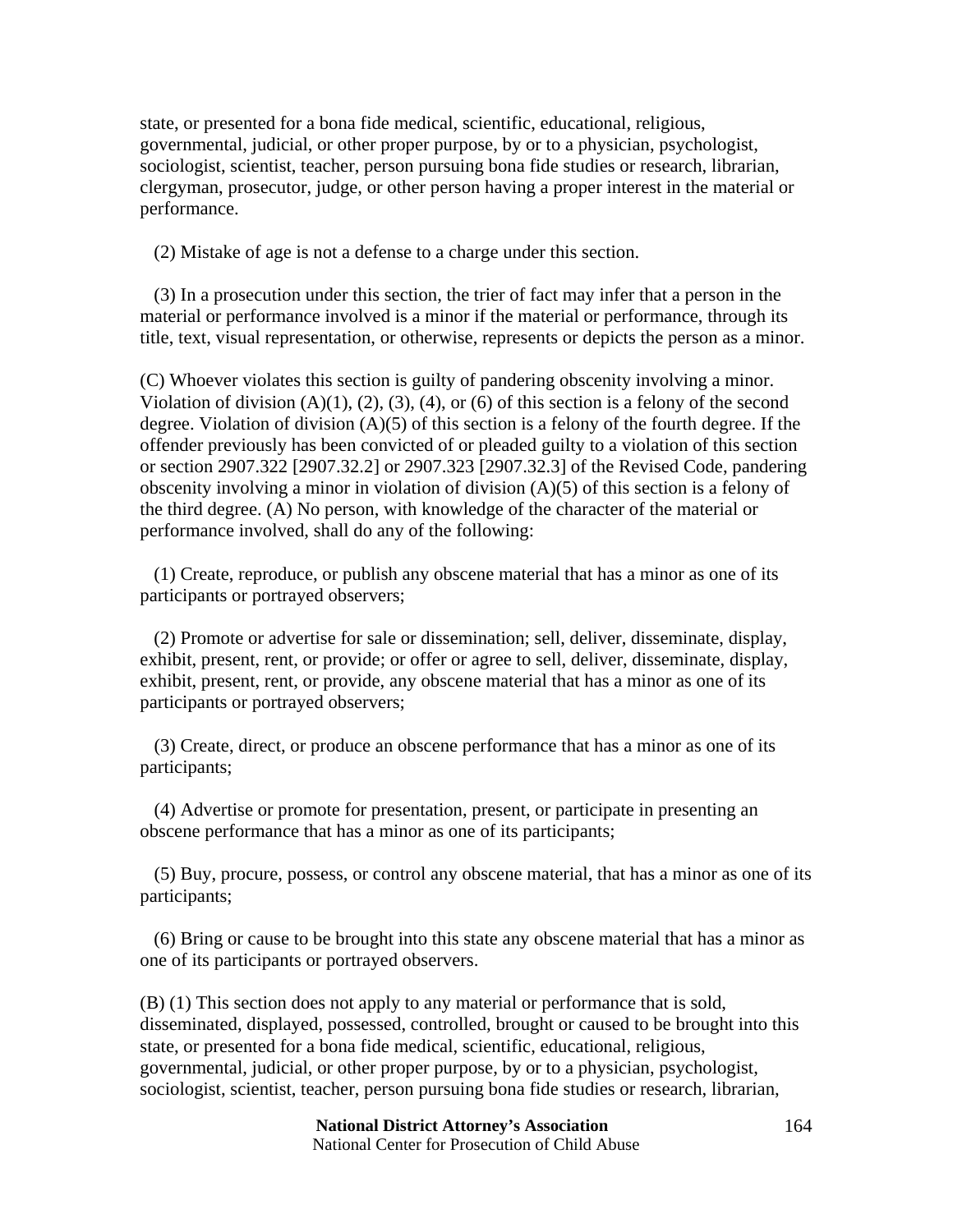clergyman, prosecutor, judge, or other person having a proper interest in the material or performance.

(2) Mistake of age is not a defense to a charge under this section.

 (3) In a prosecution under this section, the trier of fact may infer that a person in the material or performance involved is a minor if the material or performance, through its title, text, visual representation, or otherwise, represents or depicts the person as a minor.

(C) Whoever violates this section is guilty of pandering obscenity involving a minor. Violation of division  $(A)(1)$ ,  $(2)$ ,  $(3)$ ,  $(4)$ , or  $(6)$  of this section is a felony of the second degree. Violation of division (A)(5) of this section is a felony of the fourth degree. If the offender previously has been convicted of or pleaded guilty to a violation of this section or section 2907.322 [2907.32.2] or 2907.323 [2907.32.3] of the Revised Code, pandering obscenity involving a minor in violation of division (A)(5) of this section is a felony of the third degree. (A) No person, with knowledge of the character of the material or performance involved, shall do any of the following:

 (1) Create, reproduce, or publish any obscene material that has a minor as one of its participants or portrayed observers;

 (2) Promote or advertise for sale or dissemination; sell, deliver, disseminate, display, exhibit, present, rent, or provide; or offer or agree to sell, deliver, disseminate, display, exhibit, present, rent, or provide, any obscene material that has a minor as one of its participants or portrayed observers;

 (3) Create, direct, or produce an obscene performance that has a minor as one of its participants;

 (4) Advertise or promote for presentation, present, or participate in presenting an obscene performance that has a minor as one of its participants;

 (5) Buy, procure, possess, or control any obscene material, that has a minor as one of its participants;

 (6) Bring or cause to be brought into this state any obscene material that has a minor as one of its participants or portrayed observers.

(B) (1) This section does not apply to any material or performance that is sold, disseminated, displayed, possessed, controlled, brought or caused to be brought into this state, or presented for a bona fide medical, scientific, educational, religious, governmental, judicial, or other proper purpose, by or to a physician, psychologist, sociologist, scientist, teacher, person pursuing bona fide studies or research, librarian, clergyman, prosecutor, judge, or other person having a proper interest in the material or performance.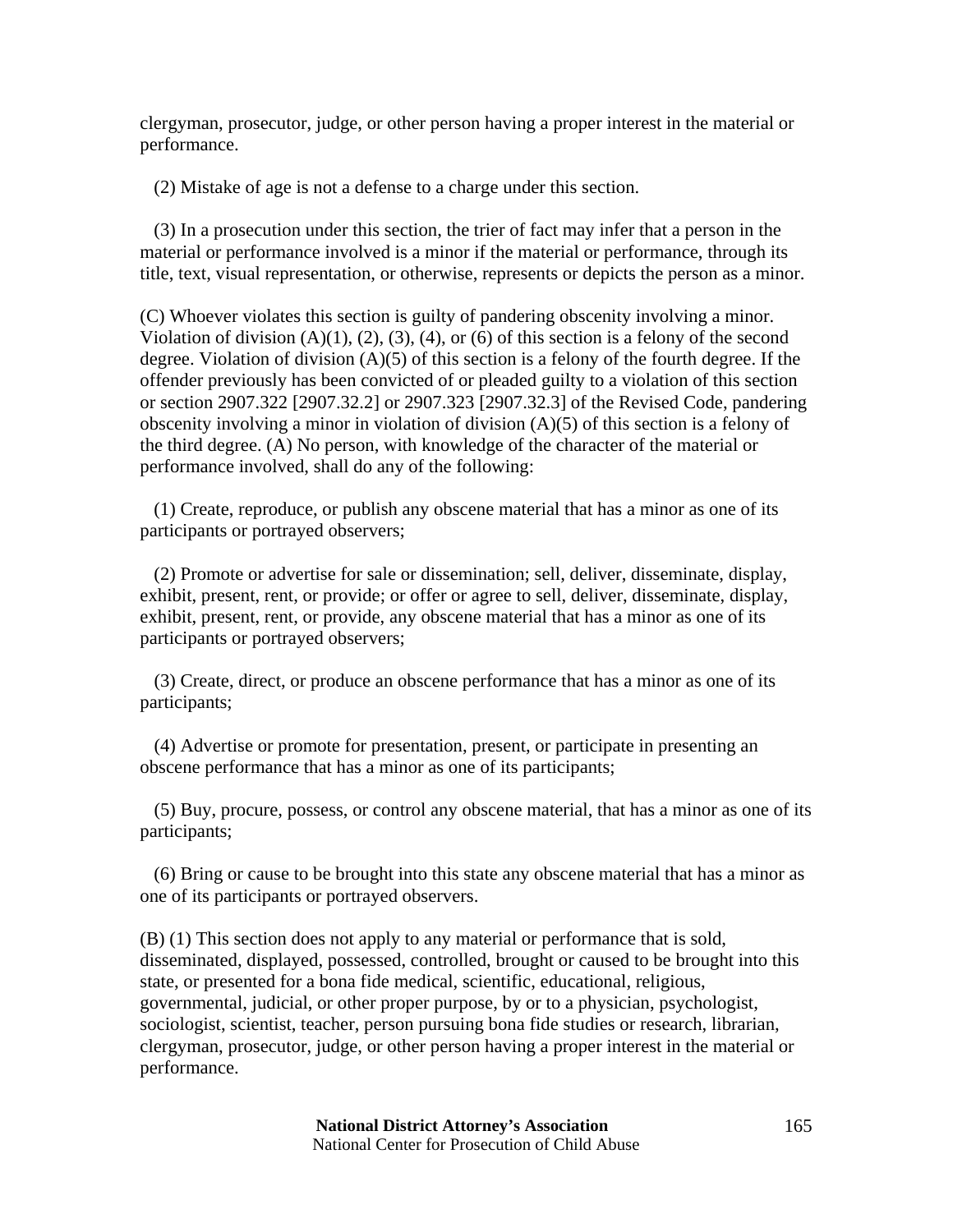(2) Mistake of age is not a defense to a charge under this section.

 (3) In a prosecution under this section, the trier of fact may infer that a person in the material or performance involved is a minor if the material or performance, through its title, text, visual representation, or otherwise, represents or depicts the person as a minor.

(C) Whoever violates this section is guilty of pandering obscenity involving a minor. Violation of division  $(A)(1)$ ,  $(2)$ ,  $(3)$ ,  $(4)$ , or  $(6)$  of this section is a felony of the second degree. Violation of division  $(A)(5)$  of this section is a felony of the fourth degree. If the offender previously has been convicted of or pleaded guilty to a violation of this section or section 2907.322 [2907.32.2] or 2907.323 [2907.32.3] of the Revised Code, pandering obscenity involving a minor in violation of division (A)(5) of this section is a felony of the third degree.

### **OKLA. STAT. ANN. tit. 21, § 1021.1 (2010). Persons to whom act does not apply--Civil or injunctive relief**

 A. Sections 1021 through 1024.4 of this title shall not apply to persons who may possess or distribute obscene matter or child pornography or participate in conduct otherwise prescribed by this act, when such possession, distribution, or conduct occurs in the course of law enforcement activities.

 B. The criminal provisions of this title shall not prohibit the district attorney from seeking civil or injunctive relief to enjoin the production, publication, dissemination, distribution, sale of or participation in any obscene material or child pornography, or the dissemination to minors of material harmful to minors, or the possession of child pornography.

### **OKLA. STAT. ANN. tit. 21, § 1021.4 (2010). Disclosure of obscene materials containing minors**

 A. Any commercial film and photographic print processor or commercial computer technician who has knowledge of or observes, within the scope of such person's professional capacity or employment, any film, photograph, video tape, negative, or slide, or any computer file, recording, CD-ROM, magnetic disk memory, magnetic tape memory, picture, graphic or image that is intentionally saved, transmitted or organized on hardware or any other media including, but not limited to, CDs, DVDs and thumbdrives, whether digital, analog or other means and whether directly viewable, compressed or encoded depicting a child under the age of eighteen (18) years engaged in an act of sexual conduct as defined in Section 1024.1 of this title shall immediately or as soon as possible report by telephone such instance of suspected child abuse or child pornography to the law enforcement agency having jurisdiction over the case and shall prepare and send a written report of the incident with an attached copy of such material, within thirty-six (36) hours after receiving the information concerning the incident.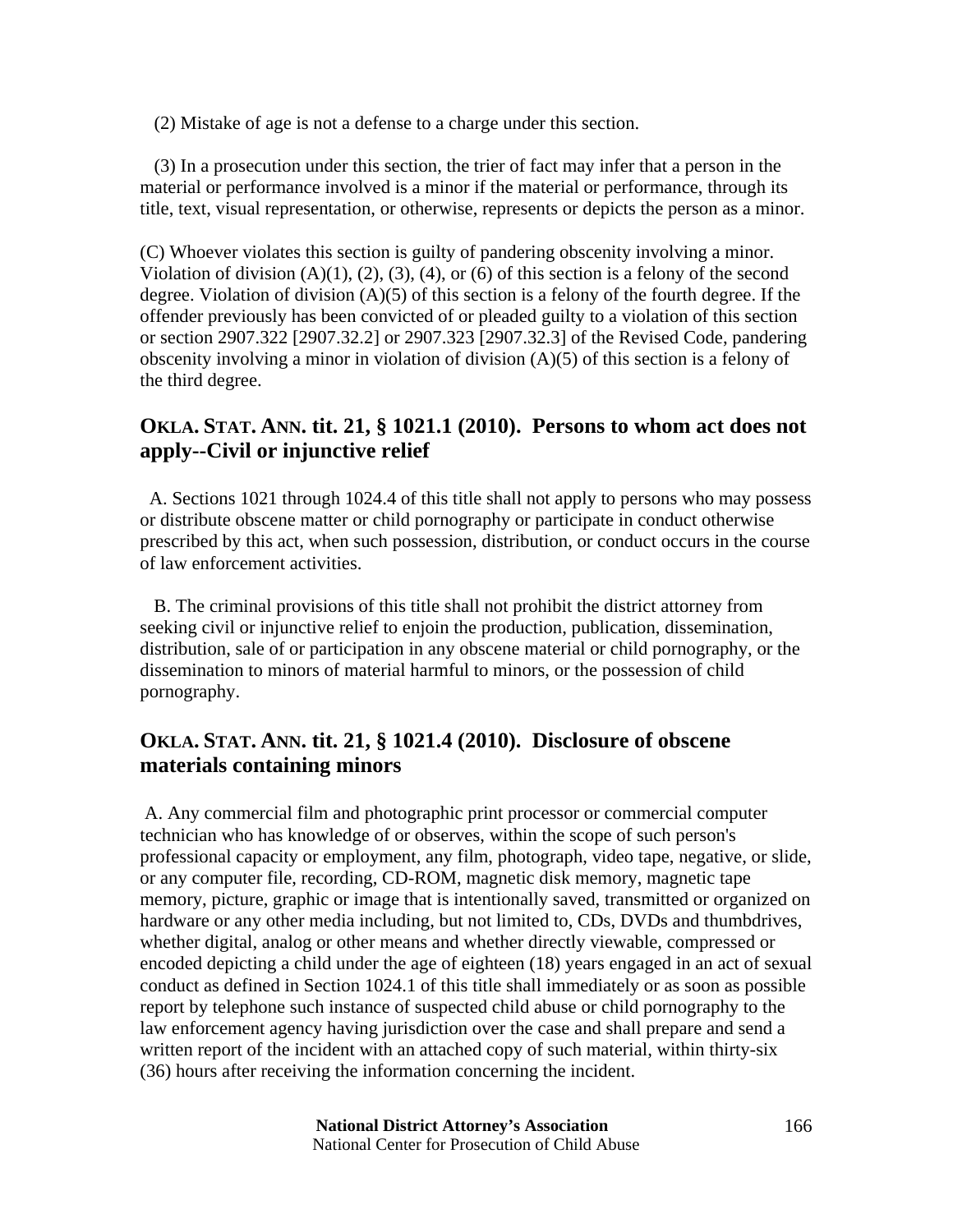For the purposes of this section:

 1. "Commercial film and photographic print processor" means any person who develops exposed photographic film into negatives, slides, or prints, or who makes prints from negatives or slides, for compensation. The term shall also include any employee of such a person but shall not include a person who develops film or makes prints for a public agency; and

 2. "Commercial computer technician" means any person who repairs, installs, or otherwise services any computer including, but not limited to, any component part, device, memory storage or recording mechanism, auxiliary storage, recording or memory capacity, or any other materials relating to operation and maintenance of a computer or computer network or system, for compensation. The term shall also include any employee of such person.

 B. Any person who violates the provisions of this section, upon conviction, shall be guilty of a misdemeanor and shall be punished by the imposition of a fine not to exceed Five Hundred Dollars (\$ 500.00) or by imprisonment in the county jail not to exceed one (1) year, or both such fine and imprisonment.

 C. Nothing in this section shall be construed to require or authorize any person to act outside the scope of such person's professional capacity or employment by searching for prohibited materials or media.

### **OKLA. STAT. ANN. tit. 21, § 1023 (2010). Finding by magistrate that material is obscene or child pornography - - Issuance of factual and legal basis - - Delivery to district attorney**

 The magistrate to whom any child pornography, or any obscene material, is delivered pursuant to Section 1022 of this title, shall, upon the examination of the accused, or if the examination is delayed or prevented, without awaiting such examination, determine the character of such child pornography or obscene material, and if the magistrate finds it to be obscene material or child pornography, the magistrate shall cause the same to be delivered to the district attorney of the county in which the accused is liable to indictment or trial. The magistrate shall issue in writing the factual and legal basis for the determination by the magistrate of the character of the child pornography or obscene material.

### **OKLA. STAT. ANN. tit. 21, § 1040.8 (2010). Publication, distribution or participation in preparation of obscene material or child pornography-- Unsolicited mailings**

 A. No person shall knowingly photograph, act in, pose for, model for, print, sell, offer for sale, give away, exhibit, publish, offer to publish, or otherwise distribute, display, or exhibit any book, magazine, story, pamphlet, paper, writing, card, advertisement,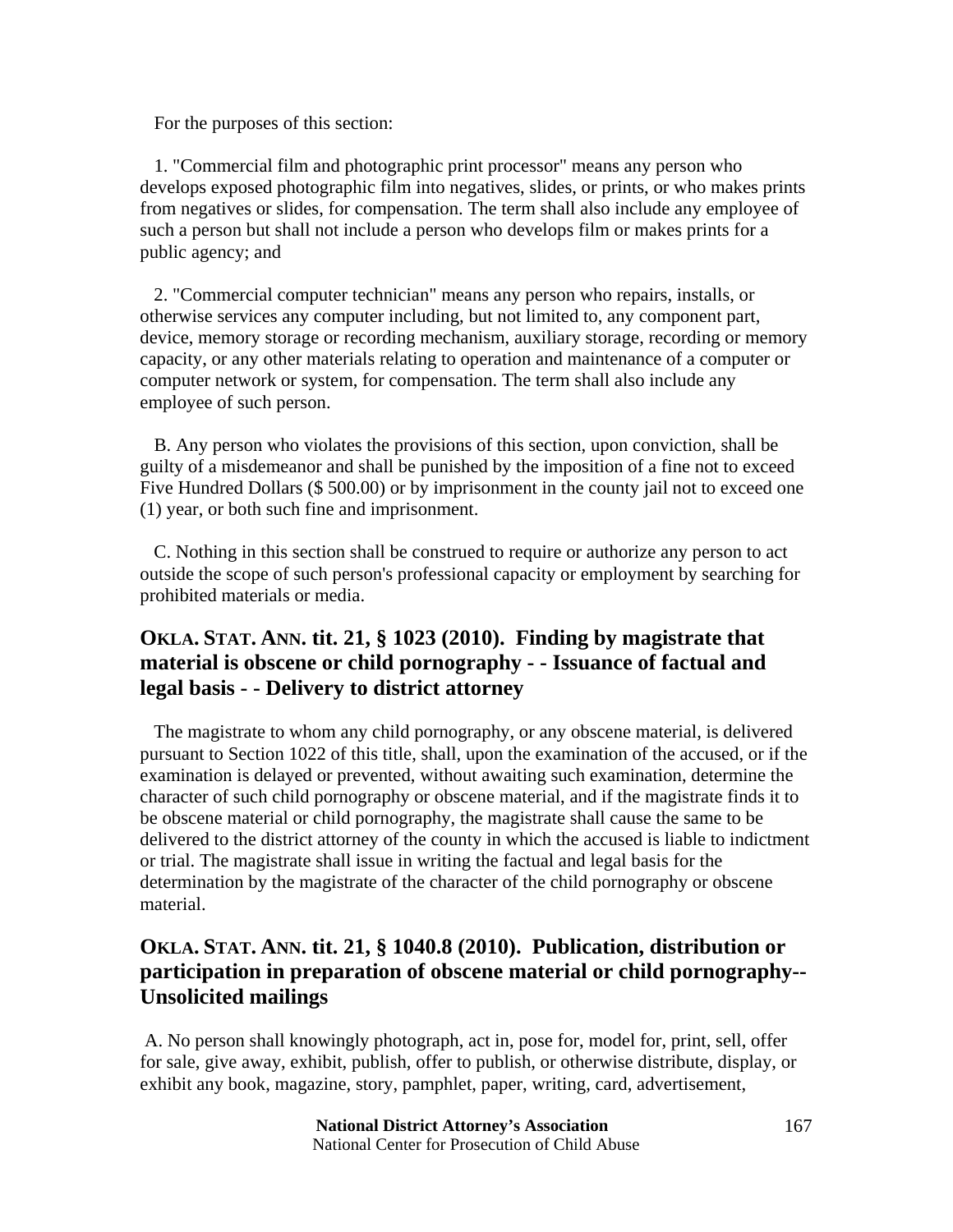circular, print, picture, photograph, motion picture film, electronic video game or recording, image, cast, slide, figure, instrument, statue, drawing, presentation, or other article which is obscene material or child pornography, as defined in Section 1024.1 of this title. In the case of any unsolicited mailing of any of the material listed in this section, the offense is deemed complete from the time such material is deposited in any post office or delivered to any person with intent that it shall be forwarded. Also, unless preempted by federal law, no unsolicited mail which is harmful to minors pursuant to Section 1040.75 of this title shall be mailed to any person. The party mailing the materials specified in this section may be indicted and tried in any county wherein such material is deposited or delivered, or in which it is received by the person to whom it is addressed.

 B. Any person who violates any provision of this section involving obscene materials, upon conviction, shall be guilty of a misdemeanor and shall be punished by imprisonment in the county jail for not more than one (1) year, or by a fine not exceeding One Thousand Dollars (\$ 1,000.00), or by both such fine and imprisonment.

 C. Any person who violates any provision of this section involving child pornography, upon conviction, shall be guilty of a felony and shall be punished by imprisonment in the custody of the Department of Corrections for not more than twenty (20) years, or by a fine of not exceeding Ten Thousand Dollars (\$ 10,000.00), or by both such fine and imprisonment. The violator, upon conviction, shall be required to register as a sex offender under the Sex Offenders Registration Act.

### **OREGON**

### **OR. REV. STAT. § 167.051 (2010). Definitions for ORS 167.054 to 167.057**

As used in ORS 167.054 and 167.057:

- (1) "Child" means a person under 13 years of age.
- (2) "Furnishes" means to sell, give, rent, loan or otherwise provide.
- (3) "Minor" means a person under 18 years of age.
- (4) "Sexual conduct" means:
- (a) Human masturbation or sexual intercourse;

(b) Genital-genital, oral-genital, anal-genital or oral-anal contact, whether between persons of the same or opposite sex or between humans and animals;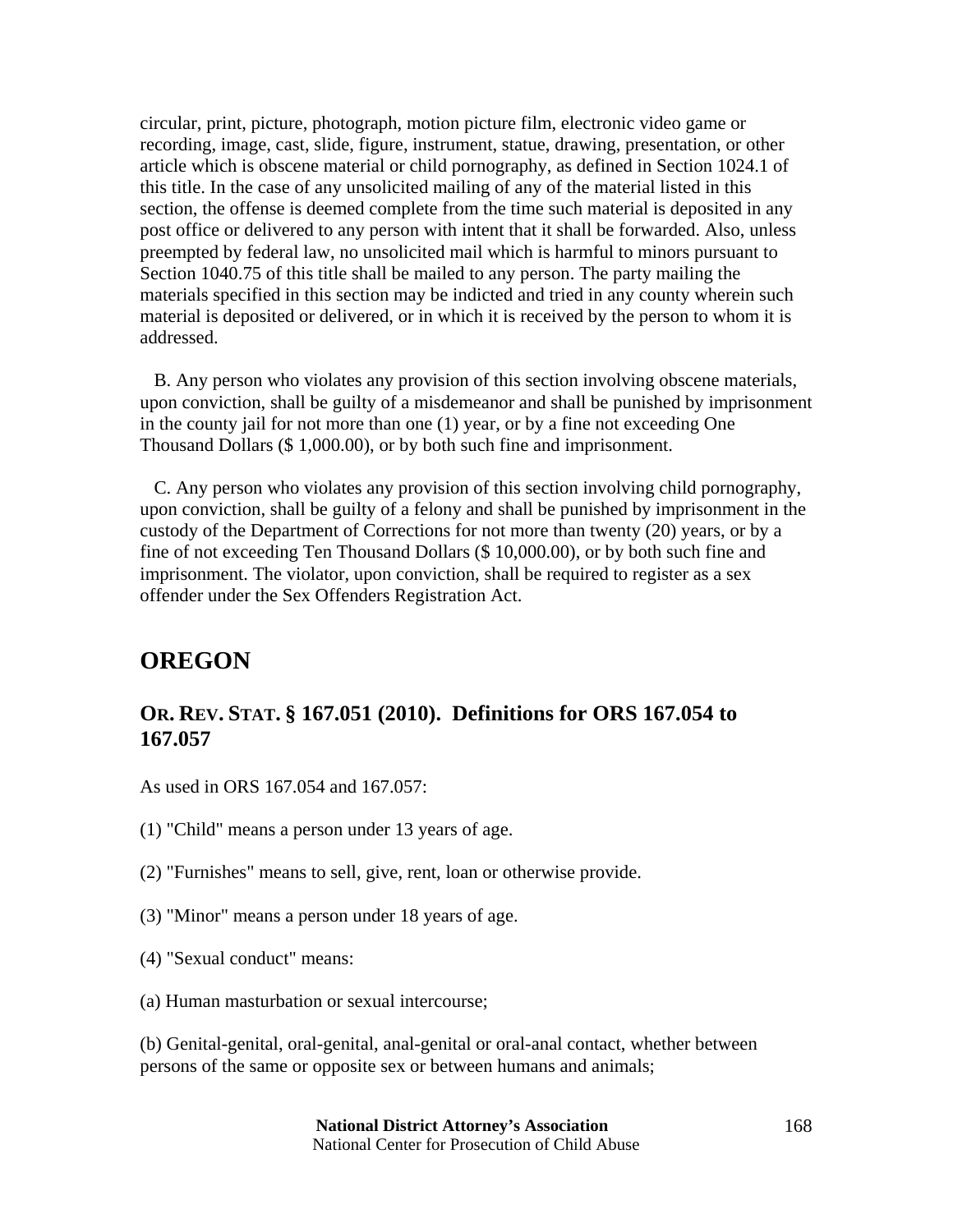(c) Penetration of the vagina or rectum by any object other than as part of a medical diagnosis or as part of a personal hygiene practice; or

(d) Touching of the genitals, pubic areas or buttocks of the human male or female or of the breasts of the human female.

(5) "Sexually explicit material" means material containing visual images of:

(a) Human masturbation or sexual intercourse;

(b) Genital-genital, oral-genital, anal-genital or oral-anal contact, whether between persons of the same or opposite sex or between humans and animals; or

(c) Penetration of the vagina or rectum by any object other than as part of a personal hygiene practice.

### **OR. REV. STAT. § 167.054 (2010). Furnishing sexually explicit material to a child**

167.051, 167.054 and 167.057 were enacted into law by the Legislative Assembly but were not added to or made a part of ORS chapter 167 or any series therein by legislative action. See Preface to Oregon Revised Statutes for further explanation.

(1) A person commits the crime of furnishing sexually explicit material to a child if the person intentionally furnishes a child, or intentionally permits a child to view, sexually explicit material and the person knows that the material is sexually explicit material.

(2) A person is not liable to prosecution for violating subsection (1) of this section if:

(a) The person is an employee of a bona fide museum, school, law enforcement agency, medical treatment provider or public library, acting within the scope of regular employment; or

(b) The person furnishes, or permits the viewing of, material the sexually explicit portions of which form merely an incidental part of an otherwise nonoffending whole and serve some purpose other than titillation.

(3) In a prosecution under subsection (1) of this section, it is an affirmative defense:

(a) That the sexually explicit material was furnished, or the viewing was permitted, solely for the purpose of sex education, art education or psychological treatment and was furnished or permitted by the child's parent or legal guardian, by an educator or treatment provider or by another person acting on behalf of the parent, legal guardian, educator or treatment provider;

(b) That the defendant had reasonable cause to believe that the person to whom the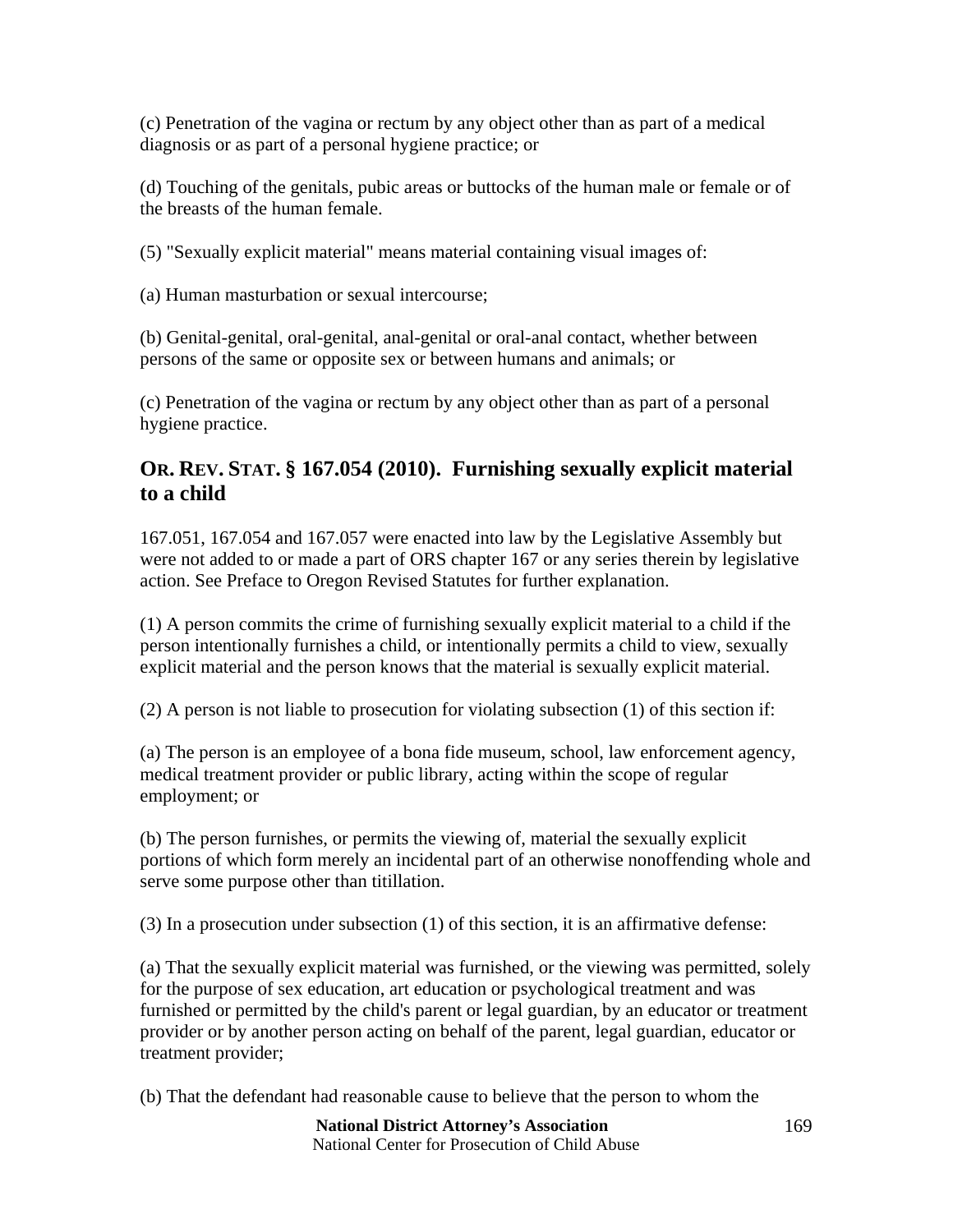sexually explicit material was furnished, or who was permitted to view the material, was not a child; or

(c) That the defendant was less than three years older than the child at the time of the alleged offense.

(4) In a prosecution under subsection (1) of this section, it is not a defense that the person to whom the sexually explicit material was furnished or who was permitted to view the material was not a child but was a law enforcement officer posing as a child.

(5) Furnishing sexually explicit material to a child is a Class A misdemeanor.

### **OR. REV. STAT. § 167.060 (2010). Definitions for ORS 167.060 to 167.095**

See note under 167.051.

As used in ORS 167.060 to 167.095, unless the context requires otherwise:

(1) Advertising purposes" means purposes of propagandizing in connection with the commercial sale of a product or type of product, the commercial offering of a service, or the commercial exhibition of an entertainment.

(2) Displays publicly" means the exposing, placing, posting, exhibiting, or in any fashion displaying in any location, whether public or private, an item in such a manner that it may be readily seen and its content or character distinguished by normal unaided vision viewing it from a public thoroughfare, depot or vehicle.

(3) Furnishes" means to sell, give, rent, loan or otherwise provide.

(4) Minor" means an unmarried person under 18 years of age.

(5) Nudity" means uncovered, or less than opaquely covered, post-pubertal human genitals, pubic areas, the post-pubertal human female breast below a point immediately above the top of the areola, or the covered human male genitals in a discernibly turgid state. For purposes of this definition, a female breast is considered uncovered if the nipple only or the nipple and areola only are covered.

(6) Obscene performance" means a play, motion picture, dance, show or other presentation, whether pictured, animated or live, performed before an audience and which in whole or in part depicts or reveals nudity, sexual conduct, sexual excitement or sadomasochistic abuse, or which includes obscenities or explicit verbal descriptions or narrative accounts of sexual conduct.

(7) Obscenities" means those slang words currently generally rejected for regular use in mixed society, that are used to refer to genitals, female breasts, sexual conduct or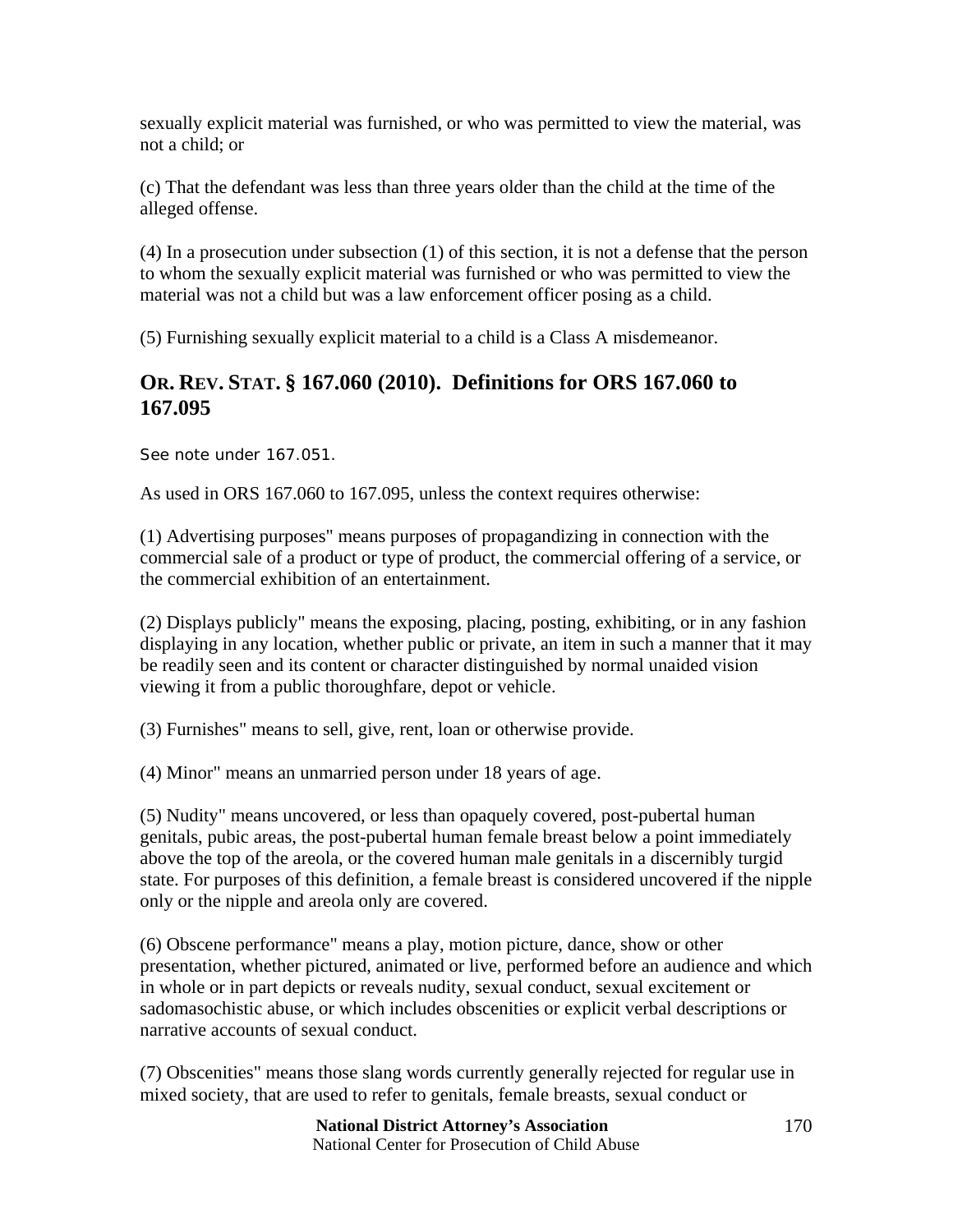excretory functions or products, either that have no other meaning or that in context are clearly used for their bodily, sexual or excretory meaning.

(8) Public thoroughfare, depot or vehicle" means any street, highway, park, depot or transportation platform, or other place, whether indoors or out, or any vehicle for public transportation, owned or operated by government, either directly or through a public corporation or authority, or owned or operated by any agency of public transportation that is designed for the use, enjoyment or transportation of the general public.

(9) Sadomasochistic abuse" means flagellation or torture by or upon a person who is nude or clad in undergarments or in revealing or bizarre costume, or the condition of being fettered, bound or otherwise physically restrained on the part of one so clothed.

(10) Sexual conduct" means human masturbation, sexual intercourse, or any touching of the genitals, pubic areas or buttocks of the human male or female, or the breasts of the female, whether alone or between members of the same or opposite sex or between humans and animals in an act of apparent sexual stimulation or gratification.

(11) Sexual excitement" means the condition of human male or female genitals or the breasts of the female when in a state of sexual stimulation, or the sensual experiences of humans engaging in or witnessing sexual conduct or nudity.

### **OR. REV. STAT. § 167.075 (2010). Exhibiting an obscene performance to a minor**

 (1) A person commits the crime of exhibiting an obscene performance to a minor if the minor is unaccompanied by the parent or lawful guardian of the minor, and for a monetary consideration or other valuable commodity or service, the person knowingly or recklessly:

(a) Exhibits an obscene performance to the minor; or

(b) Sells an admission ticket or other means to gain entrance to an obscene performance to the minor; or

(c) Permits the admission of the minor to premises whereon there is exhibited an obscene performance.

(2) No employee is liable to prosecution under this section or under any city or home-rule county ordinance for exhibiting or possessing with intent to exhibit any obscene motion picture provided the employee is acting within the scope of regular employment at a showing open to the public.

(3) As used in this section, "employee" means any person regularly employed by the owner or operator of a motion picture theater if the person has no financial interest other than salary or wages in the ownership or operation of the motion picture theater, no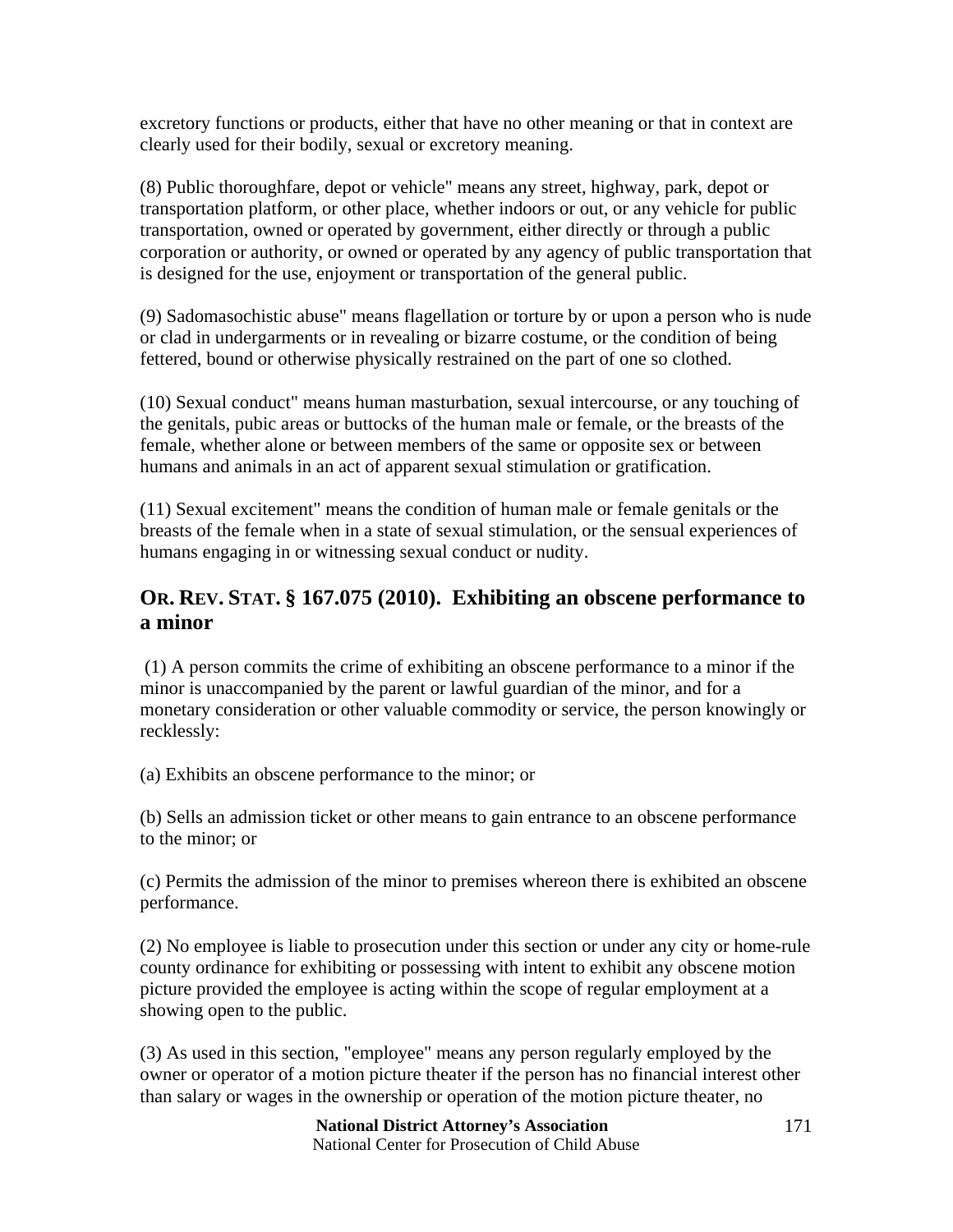financial interest in or control over the selection of the motion pictures shown in the theater, and is working within the motion picture theater where the person is regularly employed, but does not include a manager of the motion picture theater.

(4) Exhibiting an obscene performance to a minor is a Class A misdemeanor. Notwithstanding ORS 161.635 and 161.655, a person convicted under this section may be sentenced to pay a fine, fixed by the court, not exceeding \$ 10,000.

### **OR. REV. STAT. § 167.080 (2010). Displaying obscene materials to minors**

(1) A person commits the crime of displaying obscene materials to minors if, being the owner, operator or manager of a business or acting in a managerial capacity, the person knowingly or recklessly permits a minor who is not accompanied by the parent or lawful guardian of the minor to enter or remain on the premises, if in that part of the premises where the minor is so permitted to be, there is visibly displayed:

(a) Any picture, photograph, drawing, sculpture or other visual representation or image of a person or portion of the human body that depicts nudity, sexual conduct, sexual excitement or sadomasochistic abuse; or

(b) Any book, magazine, paperback, pamphlet or other written or printed matter, however reproduced, that reveals a person or portion of the human body that depicts nudity, sexual conduct, sexual excitement or sadomasochistic abuse.

(2) Displaying obscene materials to minors is a Class A misdemeanor. Notwithstanding ORS 161.635 and 161.655, a person convicted under this section may be sentenced to pay a fine, fixed by the court, not exceeding \$ 10,000.

### **OR. REV. STAT. § 167.085 (2010). Defenses in prosecutions under ORS 167.075 and 167.080**

 In any prosecution under ORS 167.075 and 167.080, it is an affirmative defense for the defendant to prove:

(1) That the defendant was in a parental or guardianship relationship with the minor;

(2) That the defendant was a bona fide school, museum or public library, or was acting in the course of employment as an employee of such organization or of a retail outlet affiliated with and serving the educational purpose of such organization;

(3) That the defendant was charged with furnishing, showing, exhibiting or displaying an item, those portions of which might otherwise be contraband forming merely an incidental part of an otherwise nonoffending whole, and serving some purpose therein other than titillation; or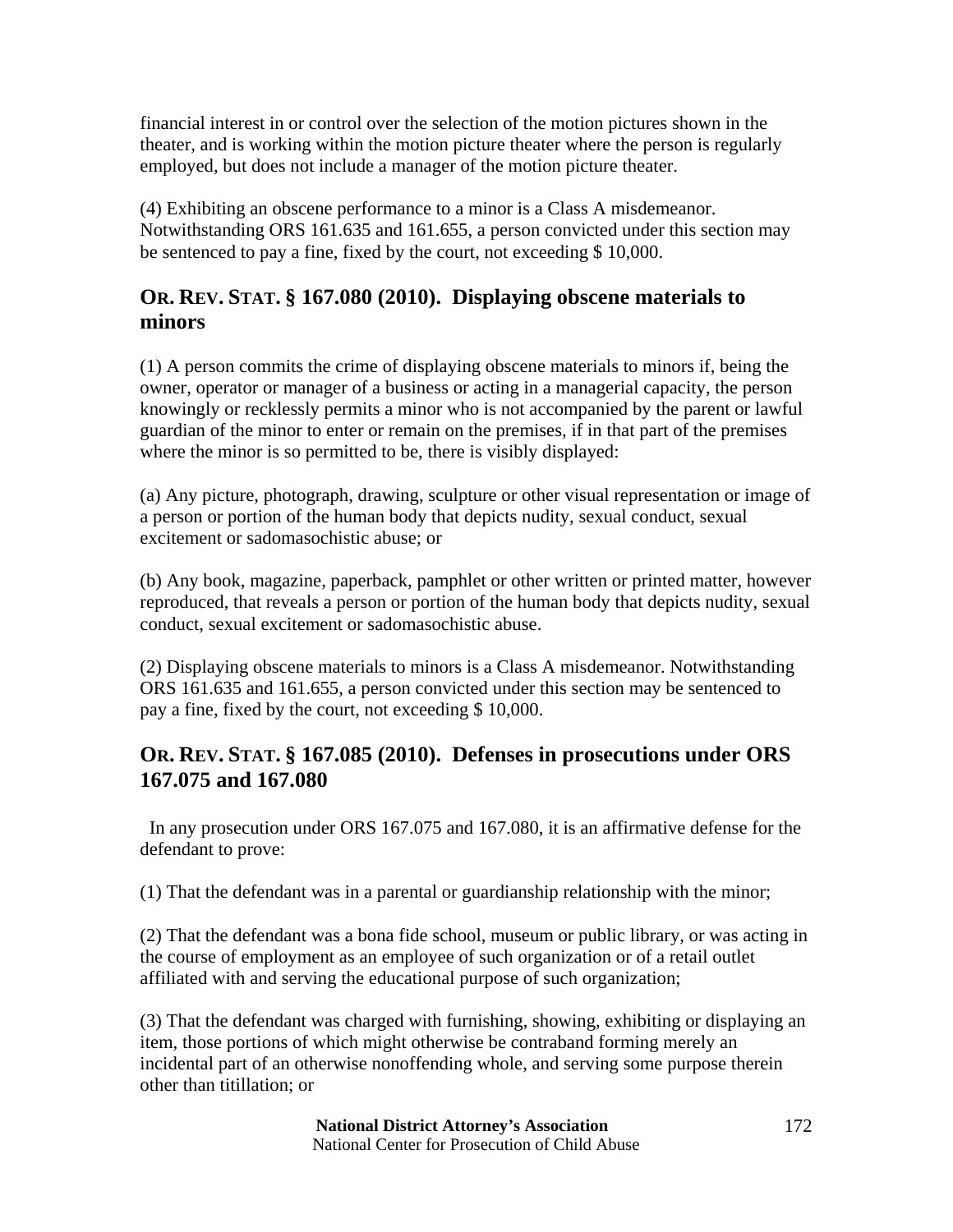(4) That the defendant had reasonable cause to believe that the person involved was not a minor.

### **OR. REV. STAT. § 167.090 (2010). Publicly displaying nudity or sex for advertising purposes**

 (1) A person commits the crime of publicly displaying nudity or sex for advertising purposes if, for advertising purposes, the person knowingly:

(a) Displays publicly or causes to be displayed publicly a picture, photograph, drawing, sculpture or other visual representation or image of a person or portion of the human body that depicts nudity, sadomasochistic abuse, sexual conduct or sexual excitement, or any page, poster or other written or printed matter bearing such representation or a verbal description or narrative account of such items or activities, or any obscenities; or

(b) Permits any display described in this section on premises owned, rented or operated by the person.

(2) Publicly displaying nudity or sex for advertising purposes is a Class A misdemeanor.

## **PENNSYLVANIA**

### **18 PA. CONS. STAT. ANN. § 5903 (2010). Obscene and other sexual materials and performances**

 (a) OFFENSES DEFINED.-- No person, knowing the obscene character of the materials or performances involved, shall:

 (1) display or cause or permit the display of any explicit sexual materials as defined in subsection (c) in or on any window, showcase newsstand, display rack, billboard, display board, viewing screen, motion picture screen, marquee or similar place in such manner that the display is visible from any public street, highway, sidewalk, transportation facility or other public thoroughfare, or in an business or commercial establishment where minors, as a part of the general public or otherwise, are or will probably be exposed to view all or any part of such materials;

 (2) sell, lend, distribute, transmit, exhibit, give away or show an obscene materials to any person 18 years of age or older or offer to sell, lend, distribute, transmit, exhibit or give away or show, or have in his possession with intent to sell, lend, distribute, transmit, exhibit or give away or show any obscene materials to any person 18 years of age or older, or knowingly advertise any obscene materials in any manner;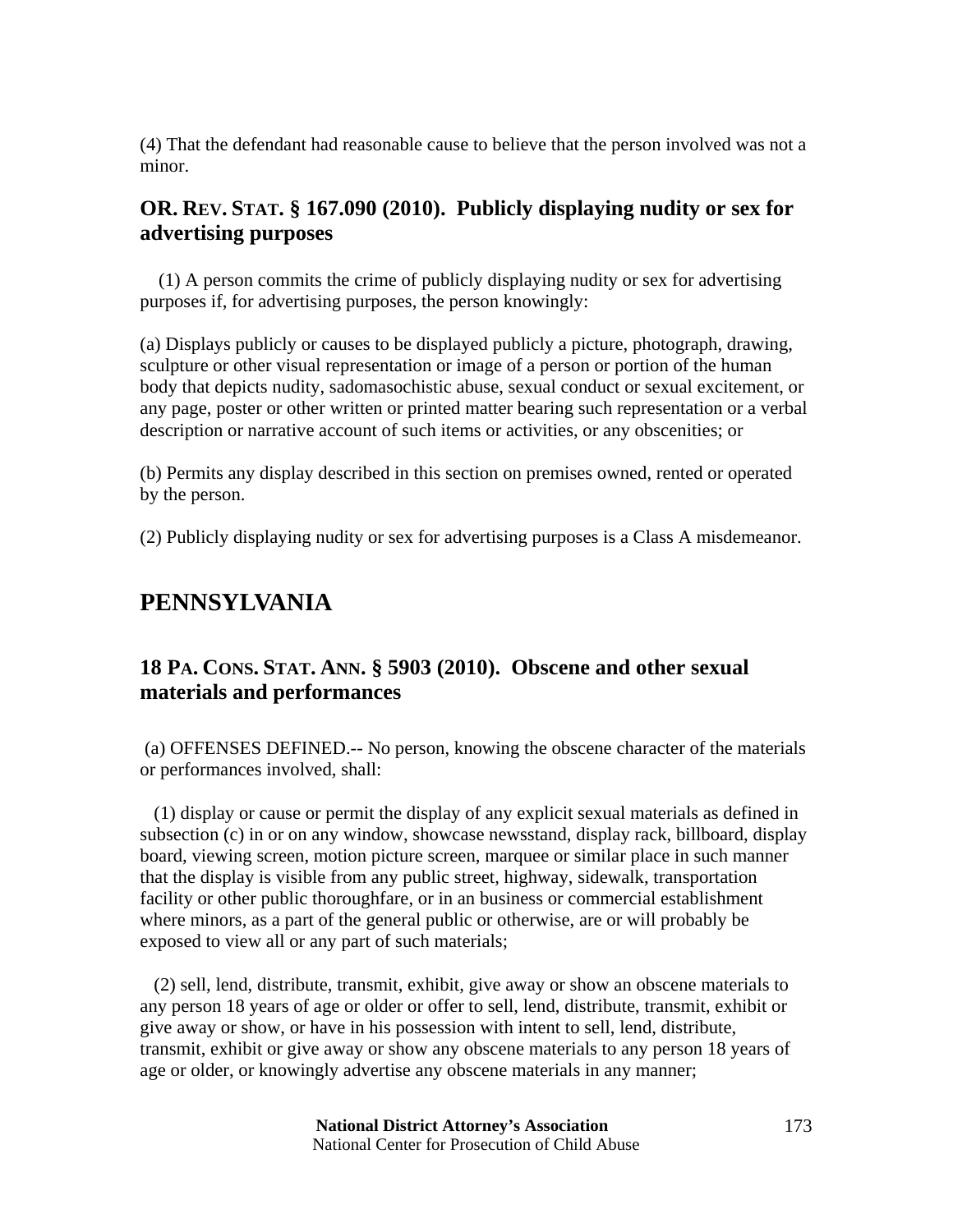(3) design, copy, draw, photograph, print, utter, publish or in any manner manufacture or prepare any obscene materials;

 (4) write, print, publish, utter or cause to be written, printed, published or uttered any advertisement or notice of any kind giving information, directly or indirectly, stating or purporting to state where, how, from whom, or by what means any obscene materials can be purchased, obtained or had;

 (5) produce, present or direct any obscene performance or participate in a portion thereof that is obscene or that contributes to it obscenity;

 (6) hire, employ, use or permit any minor child to do or assist in doing any act or thing mentioned in this subsection;

 (7) knowingly take or deliver in any manner any obscene material into a State correctional institution, county prison, regional prison facility or any other type of correctional facility;

 (8) possess any obscene material while such person is an inmate of any State correctional institution, county prison, regional prison facility or any other type of correctional facility; or

 (9) knowingly permit any obscene material to enter any State correctional institution, county prison, regional prison facility or any other type of correctional facility if such person is a prison guard or other employee of any correctional facility described in this paragraph.

 (A.1) DISSEMINATION OF EXPLICIT SEXUAL MATERIAL VIA AN ELECTRONIC COMMUNICATION.-- No person, knowing the content of the advertisement to be explicit sexual materials as defined in subsection  $(c)(1)$  and  $(c)(2)$ , shall transmit or cause to be transmitted an unsolicited advertisement in an electronic communication as defined in section 5702 (relating to definitions) to one or more persons within this Commonwealth that contains explicit sexual materials as defined in subsections  $(c)(1)$  and  $(c)(2)$  without including in the advertisement the term "ADV-ADULT" at the beginning of the subject line of the advertisement.

 (b) DEFINITIONS.-- As used in this section, the following words and phrases shall have the meanings given to them in this subsection:

 "Community." For the purpose of applying the " contemporary community standards" in this section, community means the State.

 "Knowing." As used in subsections (a) and (a.1), knowing means having general knowledge of, or reason to know or a belief or ground for belief which warrants further inspection or inquiry of, the character and content of any material or performance described therein which is reasonably susceptible of examination by the defendant.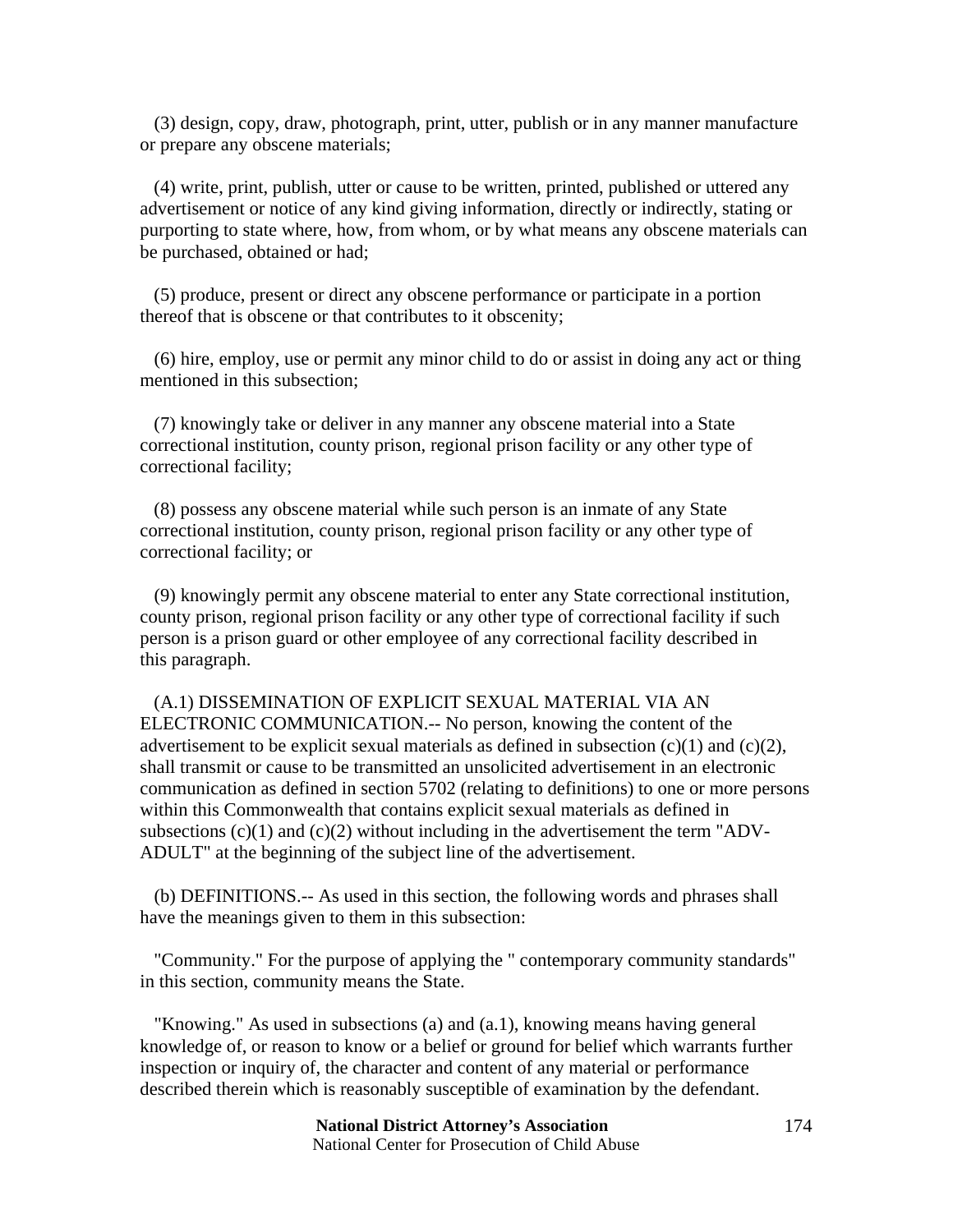"Material." Any literature, including any book, magazine, pamphlet, newspaper, storypaper, bumper sticker, comic book or writing; any figure, visual representation, or image, including any drawing, photograph, picture, videotape or motion picture.

 "Nude." Means showing the human male or female genitals, pubic area or buttocks with less than a fully opaque covering, or showing the female breast with less than a fully opaque covering of any portion thereof below the top of the nipple.

"Obscene." Any material or performance, if:

 (1) the average person applying contemporary community standards would find that the subject matter taken as a whole appeals to the prurient interest;

 (2) the subject matter depicts or describes in a patently offensive way, sexual conduct of a type described in this section; and

 (3) the subject matter, taken as a whole, lacks serious literary, artistic, political, educational or scientific value.

 "Performance." Means any play, dance or other live exhibition performed before an audience.

 "Sadomasochistic abuse." Means, in a sexual context, flagellation or torture by or upon a person who is nude or clad in undergarments, a mask or in a bizarre costume or the condition of being fettered, bound or otherwise physically restrained on the part of one who is nude or so clothed.

 "Sexual conduct." Patently offensive representations or descriptions of ultimate sexual acts, normal or perverted, actual or simulated, including sexual intercourse, anal or oral sodomy and sexual bestiality; and patently offensive representations or descriptions of masturbation, excretory functions, sadomasochistic abuse and lewd exhibition of the genitals.

 "Subject line." The area of an electronic communication that contains a summary description of the content of the message.

 "Transportation facility." Any conveyance, premises or place used for or in connection with public passenger transportation, whether by air, rail, motor vehicle or any other method, including aircraft, watercraft, railroad cars, buses, and air, boat, railroad and bus terminals and stations.

 (c) DISSEMINATION TO MINORS.-- No person shall knowingly disseminate by sale, loan or otherwise explicit sexual materials to a minor. "Explicit sexual materials," as used in this subsection, means materials which are obscene or: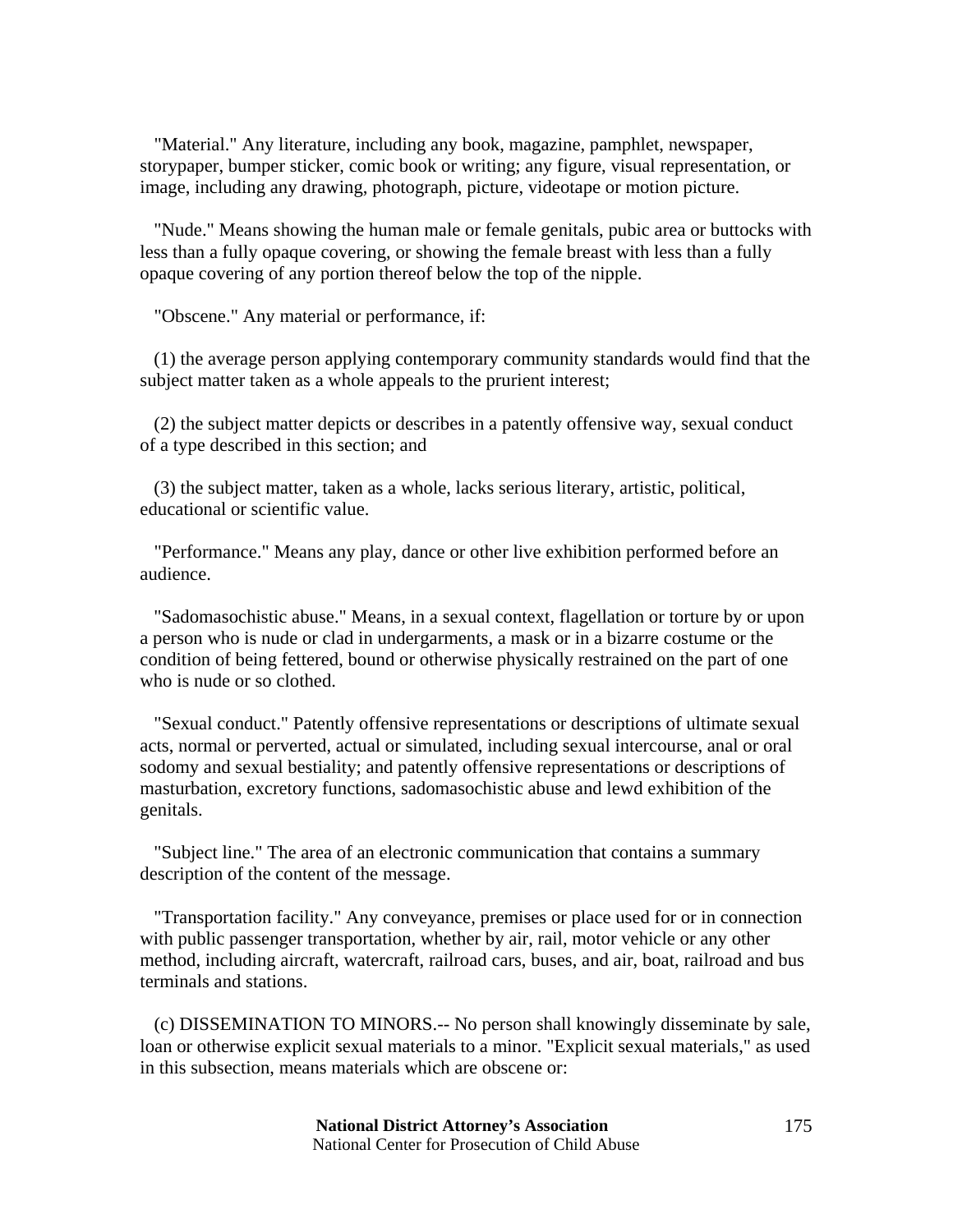(1) any picture, photograph, drawing, sculpture, motion picture film, video tape or similar visual representation or image of a person or portion of the human body which depicts nudity, sexual conduct, or sadomasochistic abuse and which is harmful to minors; or

 (2) any book, pamphlet, magazine, printed matter however reproduced, or sound recording which contains any matter enumerated in paragraph (1), or explicit and detailed verbal descriptions or narrative accounts of sexual excitement, sexual conduct, or sadomasochistic abuse and which, taken as a whole, is harmful to minors.

 (d) ADMITTING MINOR TO SHOW.-- It shall be unlawful for any person knowingly to exhibit for monetary consideration to a minor or knowingly to sell to a minor an admission ticket or pass or knowingly to admit a minor for a monetary consideration to premises whereon there is exhibited, a motion picture show or other presentation or performance which, in whole or in part, depicts nudity, sexual conduct, or sadomasochistic abuse and which is harmful to minors, except that the foregoing shall not apply to any minor accompanied by his parent.

(e) DEFINITIONS.-- As used in subsections (c) and (d) of this section:

(1) "MINOR" means any person under the age of 18 years.

 (2) "NUDITY" means the showing of the human male or female genitals, pubic area, or buttocks with less than a fully opaque covering, or the showing of the female breast with less than a fully opaque covering of any portion thereof below the top of the nipple, or the depiction of covered male genitals in a discernibly turgid state.

 (3) "SEXUAL CONDUCT" means acts of masturbation, homosexuality, sexual intercourse, sexual bestiality or physical contact with a person's clothed or unclothed genitals, pubic area, buttocks or, if such person be a female, breast.

 (4) "SEXUAL EXCITEMENT" means the condition of human male or female genitals when in a state of sexual stimulation or arousal.

 (5) "SADOMASOCHISTIC ABUSE" means flagellation or torture by or upon a person clad in undergarments, a mask or bizarre costume, or the condition of being fettered, bound or otherwise physically restrained on the part of one so clothed.

 (6) "HARMFUL TO MINORS" means that quality of any description or representation, in whatever form, of nudity, sexual conduct, sexual excitement, or sadomasochistic abuse, when it:

(i) predominantly appeals to the prurient, shameful, or morbid interest of minors; and

 (ii) is patently offensive to prevailing standards in the adult community as a whole with respect to what is suitable material for minors; and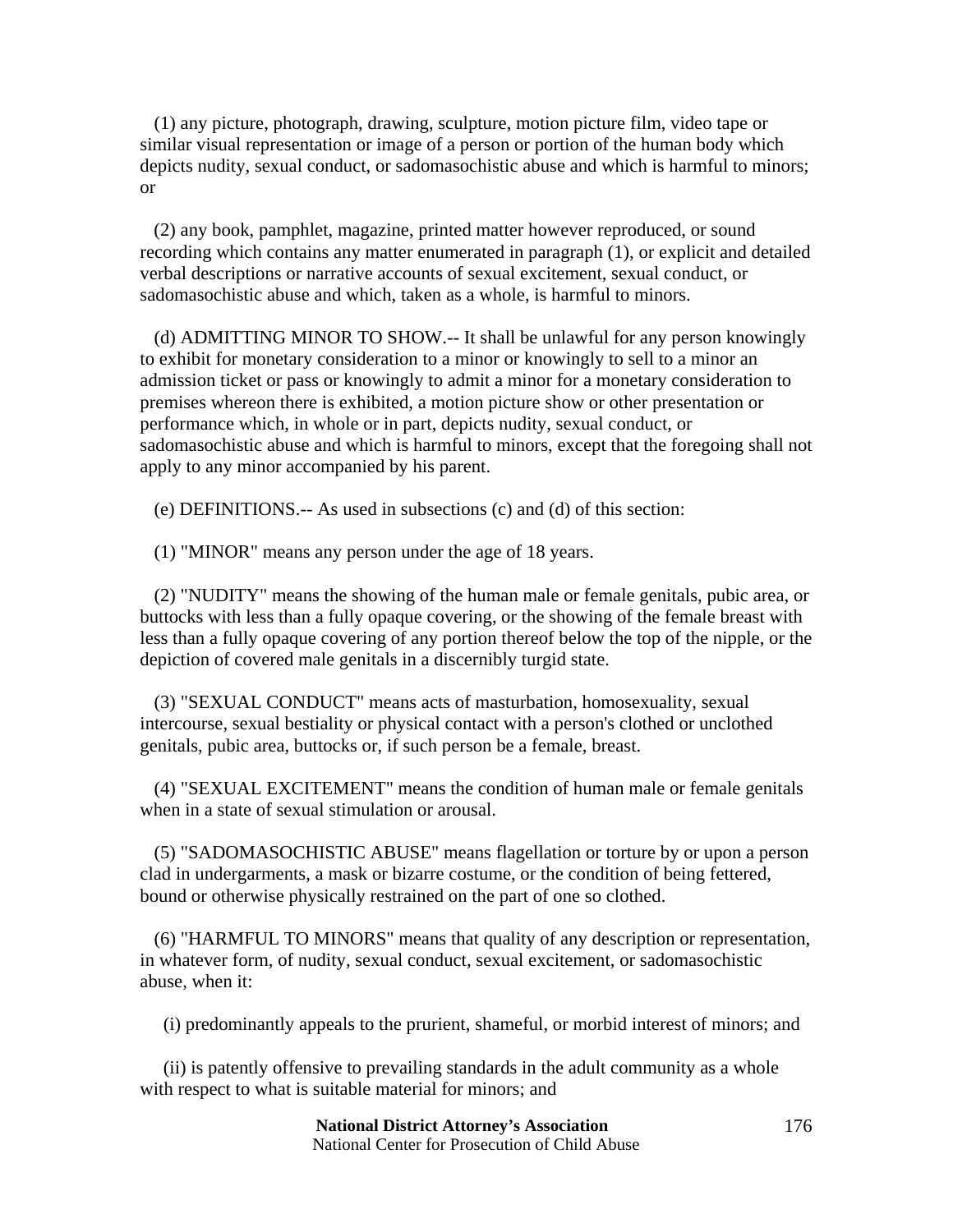(iii) taken as a whole, lacks serious literary, artistic, political, educational or scientific value for minors.

 (7) "KNOWINGLY" means having general knowledge of, or reason to know, or a belief or ground for belief which warrants further inspection or inquiry of both:

 (i) the character and content of any material or performance described herein which is reasonably susceptible of examination by the defendant; and

 (ii) the age of the minor: Provided, however, That an honest mistake shall constitute an excuse from liability hereunder if the defendant made a reasonable bona fide attempt to ascertain the true age of such minor.

 (f) REQUIRING SALE AS CONDITION OF BUSINESS DEALINGS.-- No person shall knowingly require any distributor or retail seller as a condition to sale or delivery for resale or consignment of any literature, book, magazine, pamphlet, newspaper, storypaper, paper, comic book, writing, drawing, photograph, videotape, figure or image, or any written or printed matter, or any article or instrument to purchase or take by consignment for purposes of sale, resale or distribution any obscene literature, book, magazine, pamphlet, newspaper, storypaper, paper, comic book, writing, drawing, photograph, videotape, figure or image, or any written or printed matter of an obscene nature or any article or instrument of an obscene nature.

 (g) INJUNCTION.-- The attorney for the Commonwealth may institute proceedings in equity in the court of common pleas of the county in which any person violates or clearly is about to violate this section for the purpose of enjoining such violation. The court shall issue an injunction only after written notice and hearing and only against the defendant to the action. The court shall hold a hearing within three days after demand by the attorney for the Commonwealth, one of which days must be a business day for the court, and a final decree shall be filed in the office of the prothonotary within 24 hours after the close of the hearing. A written memorandum supporting the decree shall be filed within five days of the filing of the decree. The attorney for the Commonwealth shall prove the elements of the violation beyond a reasonable doubt. The defendant shall have the right to trial by jury at the said hearing.

#### (h) CRIMINAL PROSECUTION.--

 (1) Any person who violates subsection (a), (a.1) or (f) is guilty of a misdemeanor of the first degree. Violation of subsection (a) is a felony of the third degree if the offender has previously been convicted of a violation of subsection (a) or if the material was sold, distributed, prepared or published for the purpose of resale.

 (2) Any person who violates subsection (c) or (d) is guilty of a felony of the third degree. Violation of subsection (c) or (d) is a felony of the second degree if the offender has previously been convicted of a violation of subsection (c) or (d).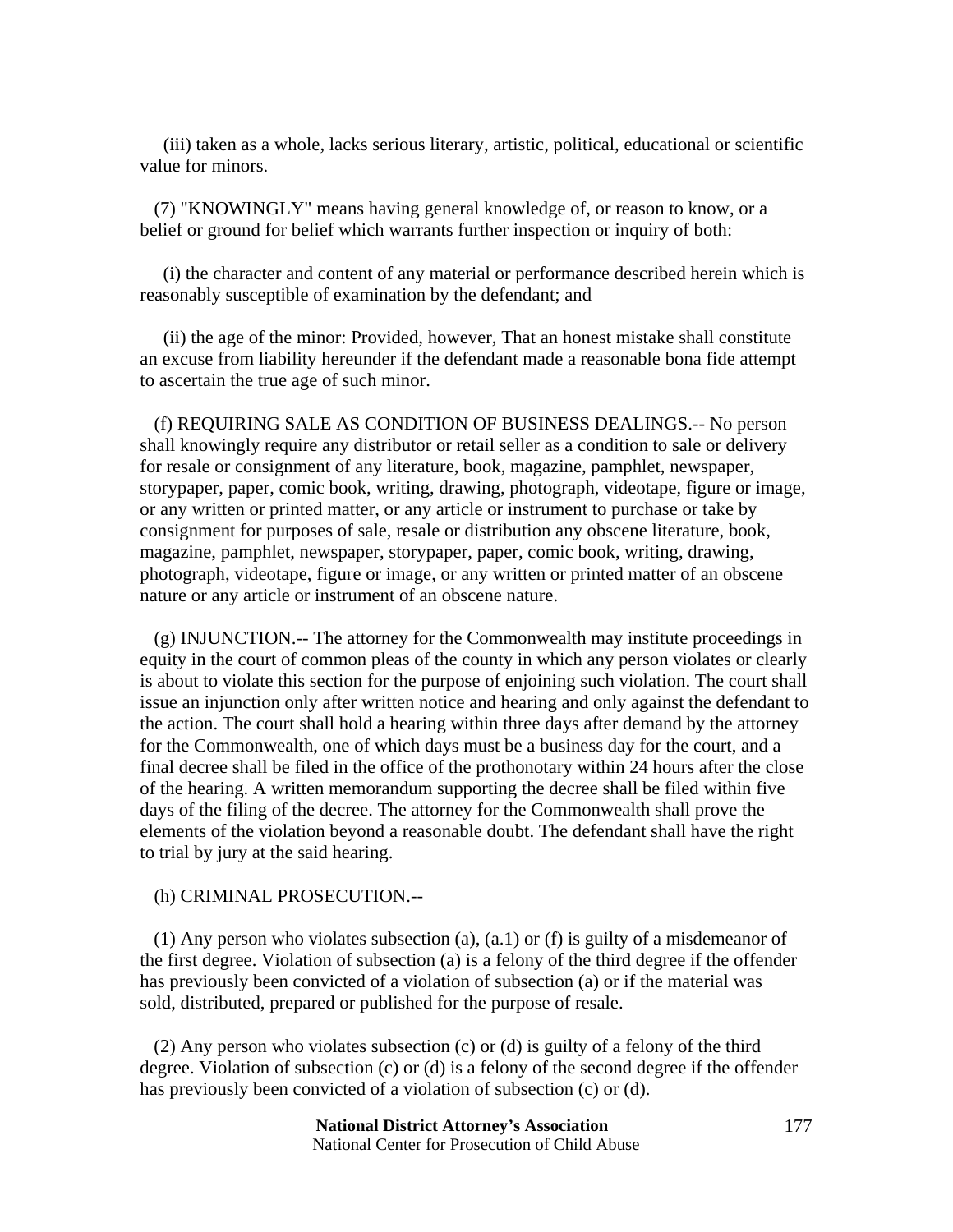(3) Findings made in an equity action shall not be binding in the criminal proceedings.

 (i) RIGHT TO JURY TRIAL.-- The right to trial by jury shall be preserved in all proceedings under this section.

 (j) EXEMPTIONS.-- Nothing in this section shall apply to any recognized historical society or museum accorded charitable status by the Federal Government, any county, city, borough, township or town library, any public library, any library of any school, college or university or any archive or library under the supervision and control of the Commonwealth or a political subdivision.

 (k) ORDINANCES OR RESOLUTIONS.-- Nothing in this chapter shall be construed to invalidate, supersede, repeal or preempt any ordinance or resolution of any political subdivision insofar as it is consistent with this chapter, and political subdivisions further retain the right to regulate any activities, displays, exhibitions or materials not specifically regulated by this chapter.

 (l) PENALTY FOR ATTEMPT TO EVADE PROSECUTION.-- Any person who violates subsection (a.1) and attempts to avoid prosecution by knowingly including false or misleading information in the return address portion of the electronic communications such that the recipient would be unable to send a reply message to the original, authentic sender shall, in addition to any other penalty imposed, upon conviction, be sentenced to pay a fine of not less than \$ 100 nor more than \$ 500 per message or to imprisonment for not more than 90 days, or both, for a first offense and a fine of not less than \$ 500 nor more than \$ 1,000 or to imprisonment for not more than one year, or both, for a second or subsequent offense.

 (m) CONCURRENT JURISDICTION TO PROSECUTE.-- The Attorney General shall have the concurrent prosecutorial jurisdiction with the district attorney for cases arising under subsection (a.1) and may refer to the district attorney, with the district attorney's consent, any violation or alleged violation of subsection (a.1) which may come to the Attorney General's attention.

# **RHODE ISLAND**

### **R.I. GEN. LAWS § 11-31-1 (2010). Circulation of obscene publications and shows**

 (a) Every person who willfully or knowingly promotes for the purpose of commercial gain within the community any show, motion picture, performance, photograph, book, magazine, or other material which is obscene shall, upon conviction, be punished by a fine of not less than one hundred dollars (\$ 100) nor more than one thousand dollars (\$ 1,000), or by imprisonment for not more than two (2) years, or both.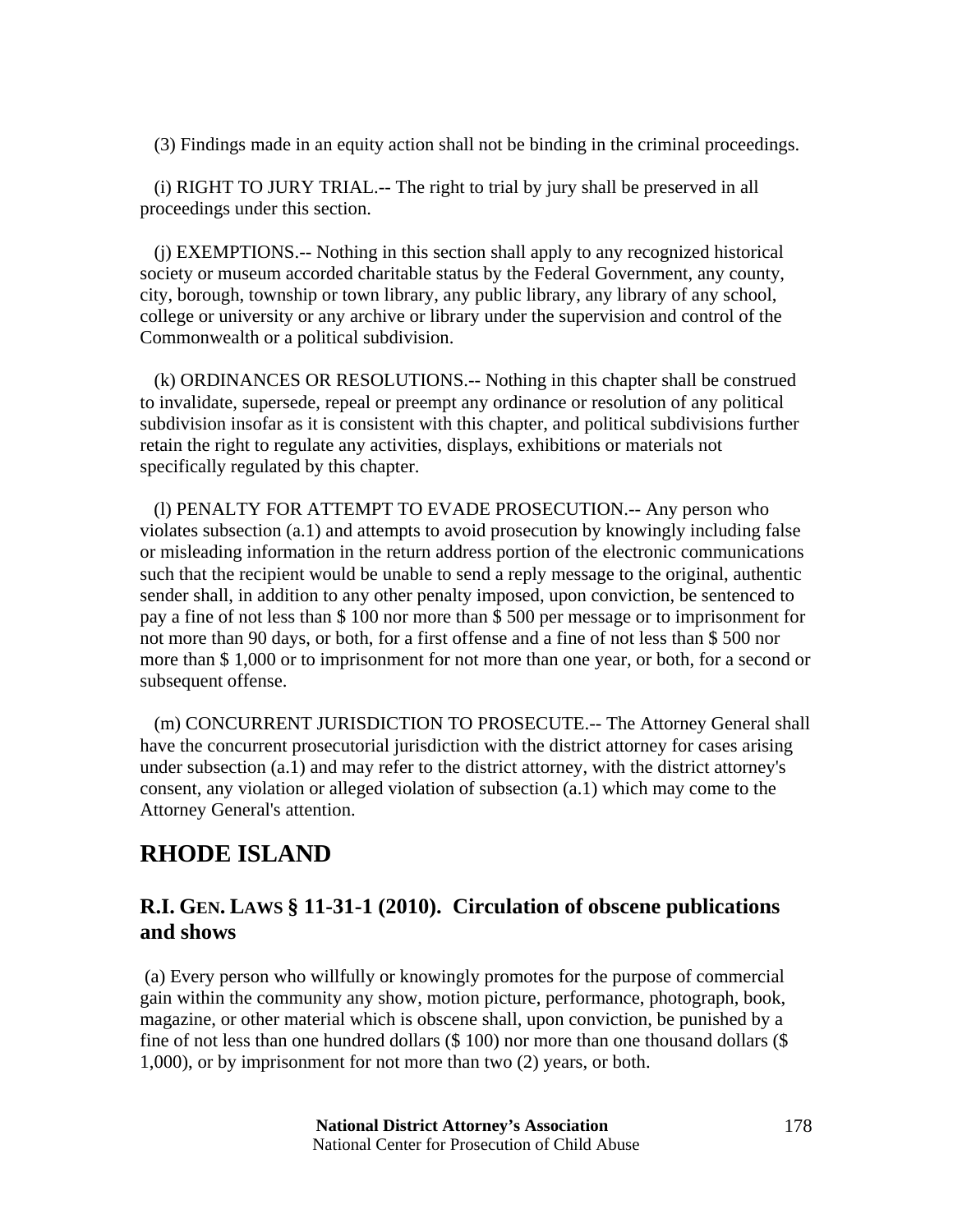(b) For the purpose of this section:

 (1) In determining whether or not a show, motion picture, performance, photograph, book, magazine, or other material is obscene the trier of the fact must find:

 (i) That the average person, applying contemporary community standards, would find that the work, taken as a whole, appeals to the prurient interest;

 (ii) That the work depicts or describes, in a patently offensive way, sexual conduct specifically defined by this chapter; and

 (iii) That the work, taken as a whole, lacks serious literary, artistic, political, or scientific value.

 (2) "Community standards" means the geographical area of the state of Rhode Island and Providence Plantations.

 (3) "Knowingly" means having knowledge of the character and content of the material or failure on notice to exercise reasonable inspection which would disclose the content and character of it.

 (4) "Material" means anything tangible which is capable of being used or adapted to arouse prurient interest through the medium of reading, or observation.

 (5) "Patently offensive" means so offensive on its face as to affront current standards of decency.

 (6) "Performance" means any play, motion picture, dance, or other exhibition performed before an audience.

 (7) "Promote" means to manufacture, issue, sell, give, provide, lend, mail, deliver, transfer, transmit, publish, distribute, circulate, disseminate, present, exhibit, or advertise or to offer or agree to do it for resale.

(8) "Sexual conduct" means:

 (i) An act of sexual intercourse, normal or perverted, actual or simulated, including genital-genital, anal-genital, or oral-genital intercourse, whether between human beings or between a human being and an animal.

 (ii) Sado-masochistic abuse, meaning flagellation or torture by or upon a person in an act of apparent sexual stimulation or gratification.

(iii) Masturbation, excretory functions, and lewd exhibitions of the genitals.

(9) "Standards of decency" means community standards of decency.

**National District Attorney's Association**  National Center for Prosecution of Child Abuse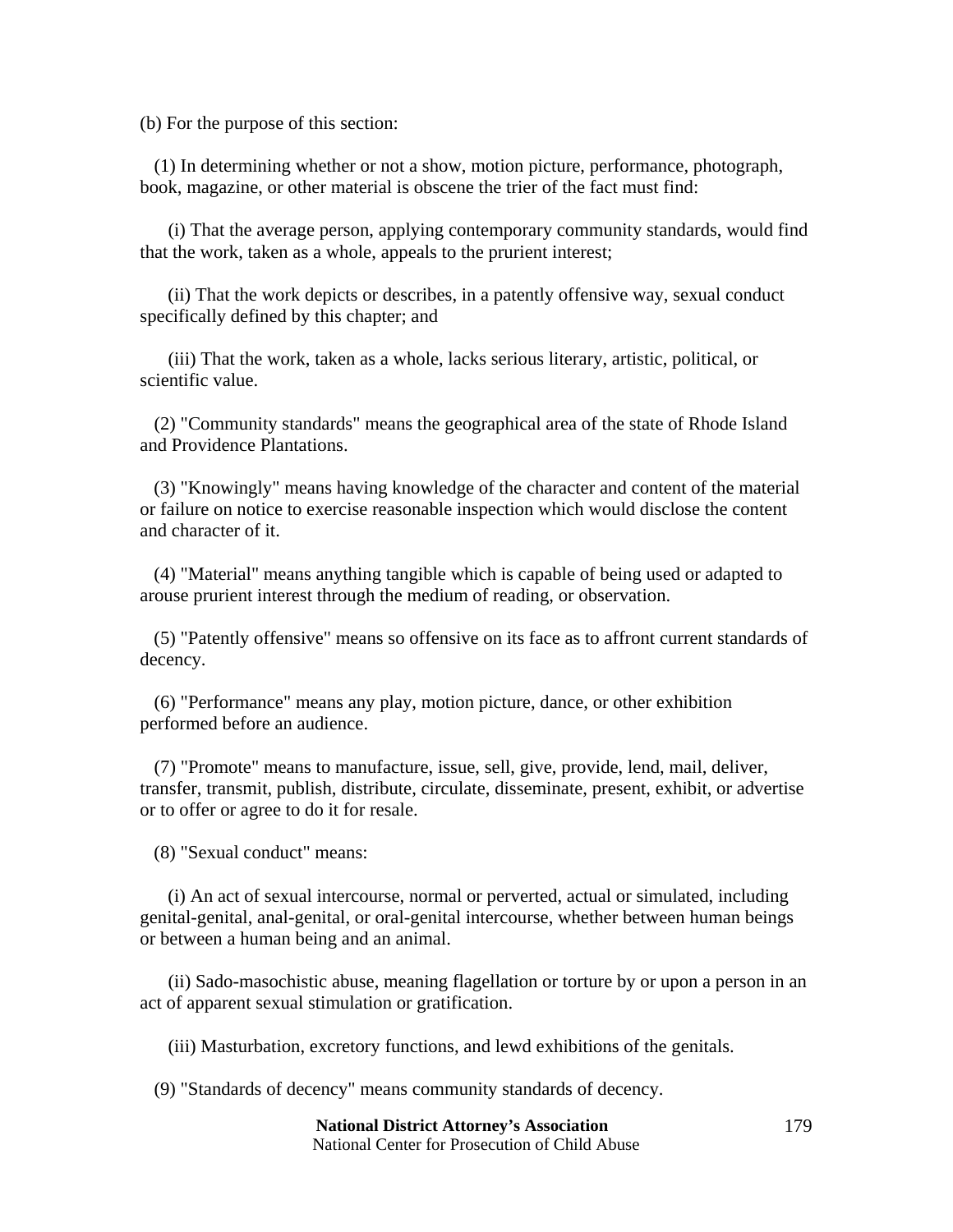(c) If any of the depictions and descriptions of sexual conduct described in this section are declared by a court of competent jurisdiction to be unlawfully included because the depictions or descriptions are constitutionally protected or for any other reason, that declaration shall not invalidate this chapter as to other sexual conduct included in this chapter.

### **R.I. GEN. LAWS § 11-31-2 (2010). Forfeiture of obscene publications**

 Any obscene book, pamphlet, ballad, printed paper, or other thing mentioned in § 11- 31-1 found by any officer in executing a search warrant or which shall be produced and brought into court shall be forfeited to the state. Further proceedings shall be had on them for their forfeiture as is prescribed by law in chapter 21 of title 12, and upon entry of final judgment of forfeiture the item shall be destroyed by order of the court. However, if any book, pamphlet, ballad, printed paper or other thing mentioned in § 11-31-1 is seized by any officer in executing a search warrant, it shall not be forfeited to the state unless the person, firm, corporation, or association claiming a proprietary interest in and to it or in whose possession it is found has been accorded the opportunity for a hearing on the question of whether it is obscene as provided by § 12-5-8.

### **R.I. GEN. LAWS § 11-31-10 (2010). Sale or exhibition to minors of indecent publications, pictures, or articles**

(a) Every person who shall willfully or knowingly engage in the business of selling, lending, giving away, showing, advertising for sale, or distributing to any person under the age of eighteen (18) years, has in his or her possession with intent to engage in that business or to otherwise offer for sale or commercial distribution to any person under the age of eighteen (18) years, or who shall display at newsstands or any other business establishment frequented by persons under the age of eighteen (18) years or where persons under the age of eighteen (18) years are or may be invited as a part of the general public, any motion picture, any still picture, photograph, or any book, pocket book, pamphlet, or magazine of which the cover or content consists of explicit representations of "sexual conduct", "sexual excitement", "nudity" and which is indecent for minors or which is predominantly made up of descriptions of "sexual conduct", "sexual excitement", "nudity" and which is indecent, shall, upon conviction, be punished by a fine of not less than one hundred dollars (\$ 100) nor more than one thousand dollars (\$ 1,000), or by imprisonment for not more than two (2) years, or both.

(b) As used in this section, the following words have the following meaning:

- (1) "Indecent for minors" means:
	- (i) Appealing to the prurient interest in sex of minors;
	- (ii) Patently offensive to prevailing standards in the adult community with respect to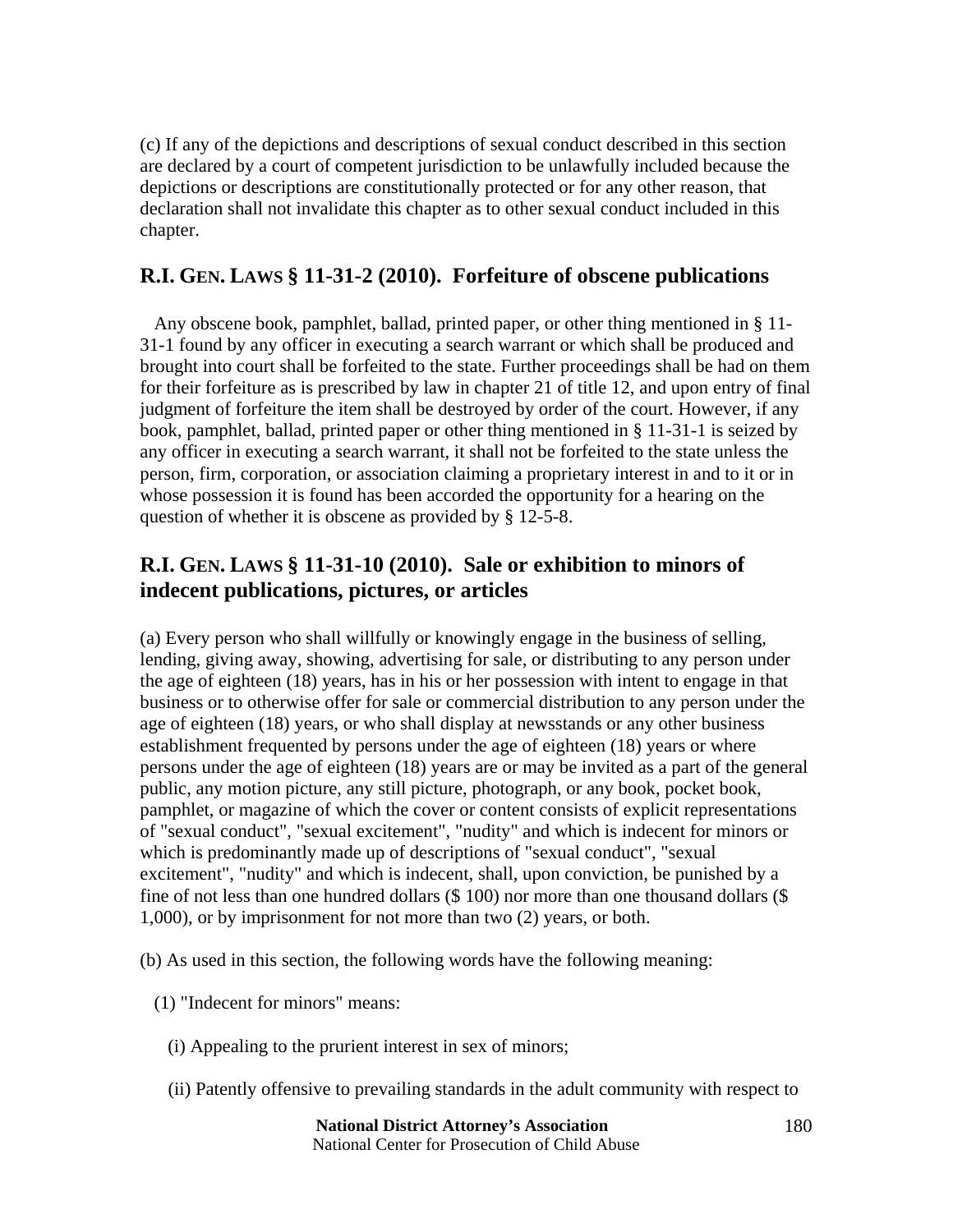what is suitable material for minors; and

(iii) Lacking serious literary, artistic, political, or scientific value for minors;

 (2) "Knowingly" means having knowledge of the character and content of the publication or failure on notice to exercise reasonable inspection which would disclose its content and character;

 (3) "Nudity" means less than completely and opaquely covered; human genitals, pubic regions, buttock, and female breast below a point immediately above the top of the areola;

 (4) "Sexual conduct" means act of human masturbation, sexual intercourse, sodomy, fondling, or other erotic touching of human genitals, pubic region, buttock, or female breasts; and

 (5) "Sexual excitement" means human genitals in a state of sexual stimulation or arousal.

# **R.I. GEN. LAWS § 11-31-12 (2010). Penalty for making receipt of obscene publications a condition to delivery of other publications**

(a) Any person, firm, corporation, or association who shall as a condition to a sale, allocation, consignment, or delivery for resale of any book, periodical, publication, pamphlet, magazine, ballad, printed paper, print, photograph, or any other thing require that the purchaser or consignee receive for resale any other book, periodical, publication, pamphlet, magazine, ballad, printed paper, print, picture, photograph, or other thing which is obscene or shall deny or threaten to deny any franchise or impose or threaten to impose any penalty financial or otherwise, by reason of the failure of any person to accept the book, periodical, publication, pamphlet, magazine, ballad, printed paper, print, picture, photograph, or other thing, or by reason of the return of it, shall be imprisoned for a term not to exceed two (2) years or shall pay a fine of not more than one thousand dollars (\$ 1,000) nor less than one hundred dollars (\$ 100).

 (b) For the purpose of this section, "obscene" has the same meaning as defined in § 11- 31-1.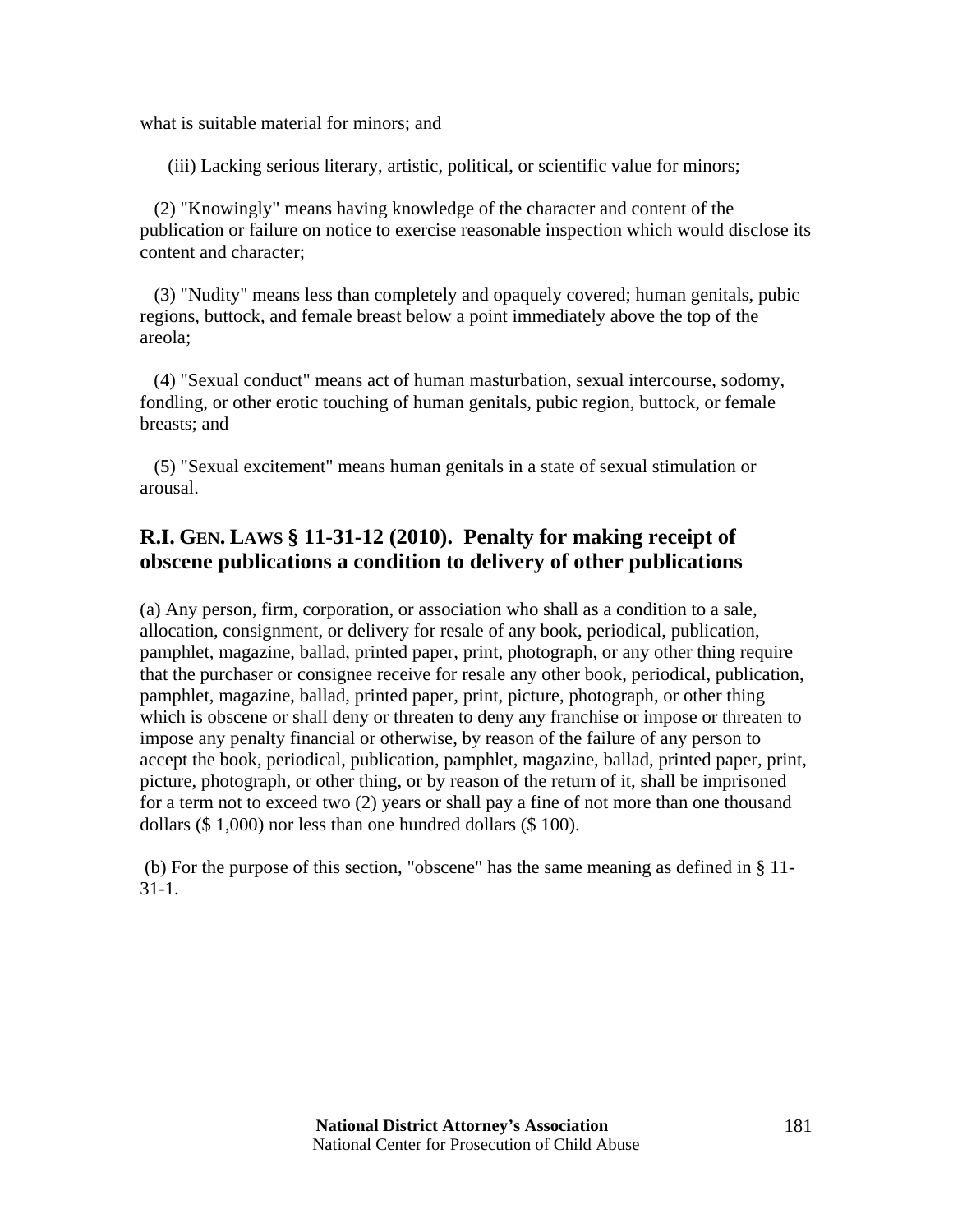# **SOUTH CAROLINA**

# **S.C. CODE ANN. § 16-15-305 (2009). Disseminating, procuring or promoting obscenity unlawful; definitions; penalties; obscene material designated contraband**

(A) It is unlawful for any person knowingly to disseminate obscenity. A person disseminates obscenity within the meaning of this article if he:

(1) sells, delivers, or provides or offers or agrees to sell, deliver, or provide any obscene writing, picture, record, digital electronic file, or other representation or description of the obscene;

(2) presents or directs an obscene play, dance, or other performance, or participates directly in that portion thereof which makes it obscene;

(3) publishes, exhibits, or otherwise makes available anything obscene to any group or individual; or

(4) exhibits, presents, rents, sells, delivers, or provides; or offers or agrees to exhibit, present, rent, or to provide: any motion picture, film, filmstrip, or projection slide, or sound recording, sound tape, or sound track, video tapes and recordings, or any matter or material of whatever form which is a representation, description, performance, or publication of the obscene.

(B) For purposes of this article any material is obscene if:

(1) to the average person applying contemporary community standards, the material depicts or describes in a patently offensive way sexual conduct specifically defined by subsection (C) of this section;

(2) the average person applying contemporary community standards relating to the depiction or description of sexual conduct would find that the material taken as a whole appeals to the prurient interest in sex;

(3) to a reasonable person, the material taken as a whole lacks serious literary, artistic, political, or scientific value; and

(4) the material as used is not otherwise protected or privileged under the Constitutions of the United States or of this State.

(C) As used in this article:

(1) "sexual conduct" means: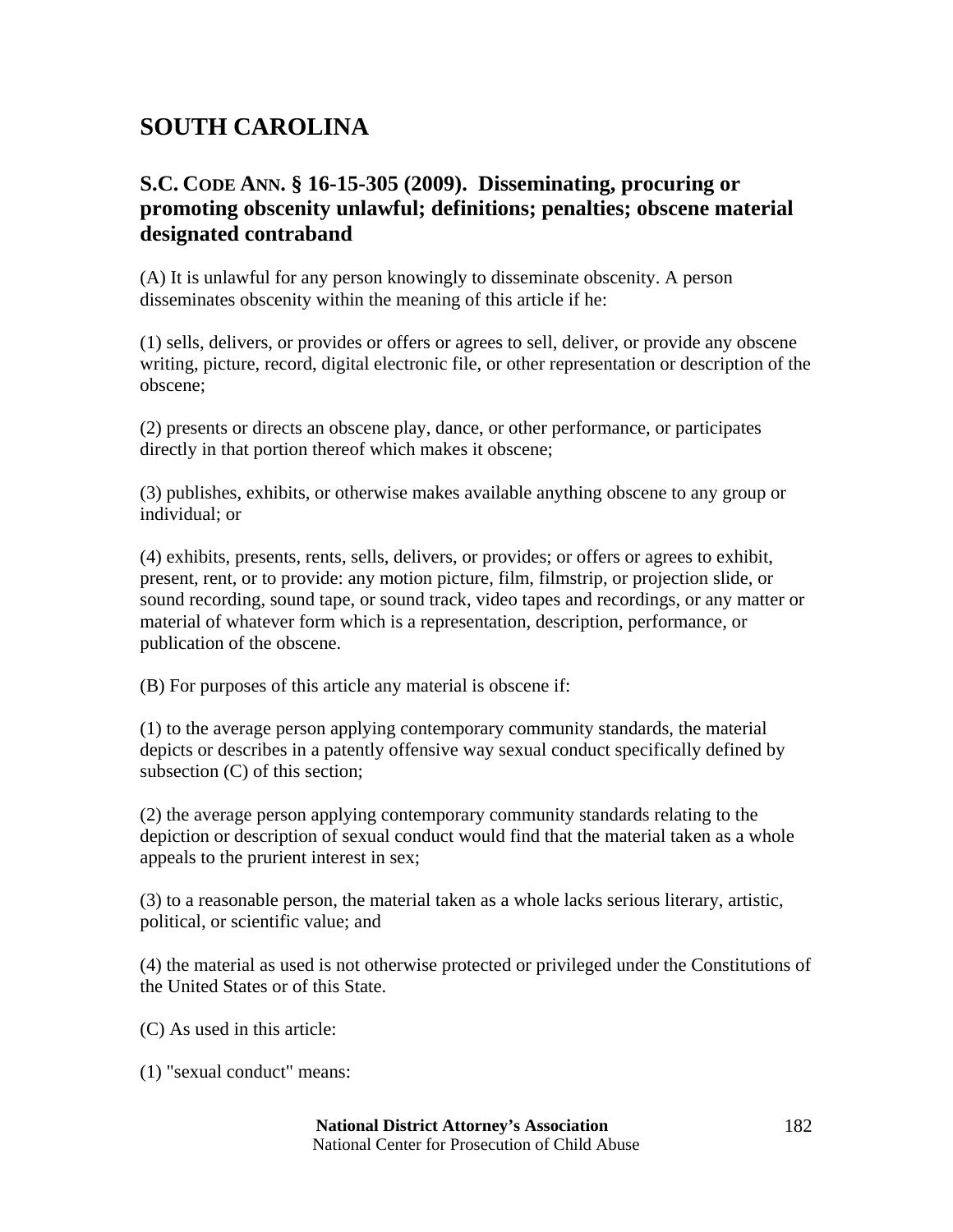(a) vaginal, anal, or oral intercourse, whether actual or simulated, normal or perverted, whether between human beings, animals, or a combination thereof;

(b) masturbation, excretory functions, or lewd exhibition, actual or simulated, of the genitals, pubic hair, anus, vulva, or female breast nipples including male or female genitals in a state of sexual stimulation or arousal or covered male genitals in a discernably turgid state;

(c) an act or condition that depicts actual or simulated bestiality, sado-masochistic abuse, meaning flagellation or torture by or upon a person who is nude or clad in undergarments or in a costume which reveals the pubic hair, anus, vulva, genitals, or female breast nipples, or the condition of being fettered, bound, or otherwise physically restrained on the part of the one so clothed;

(d) an act or condition that depicts actual or simulated touching, caressing, or fondling of, or other similar physical contact with, the covered or exposed genitals, pubic or anal regions, or female breast nipple, whether alone or between humans, animals, or a human and an animal, of the same or opposite sex, in an act of actual or apparent sexual stimulation or gratification; or

(e) an act or condition that depicts the insertion of any part of a person's body, other than the male sexual organ, or of any object into another person's anus or vagina, except when done as part of a recognized medical procedure.

(2) "patently offensive" means obviously and clearly disagreeable, objectionable, repugnant, displeasing, distasteful, or obnoxious to contemporary standards of decency and propriety within the community.

(3) "prurient interest" means a shameful or morbid interest in nudity, sex, or excretion and is reflective of an arousal of lewd and lascivious desires and thoughts.

(4) "person" means any individual, corporation, partnership, association, firm, club, or other legal or commercial entity.

(5) "knowingly" means having general knowledge of the content of the subject material or performance, or failing after reasonable opportunity to exercise reasonable inspection which would have disclosed the character of the material or performance.

(D) Obscenity must be judged with reference to ordinary adults except that it must be judged with reference to children or other especially susceptible audiences or clearly defined deviant sexual groups if it appears from the character of the material or the circumstances of its dissemination to be especially for or directed to children or such audiences or groups.

(E) As used in this article, "community standards" used in determining prurient appeal and patent offensiveness are the standards of the area from which the jury is drawn.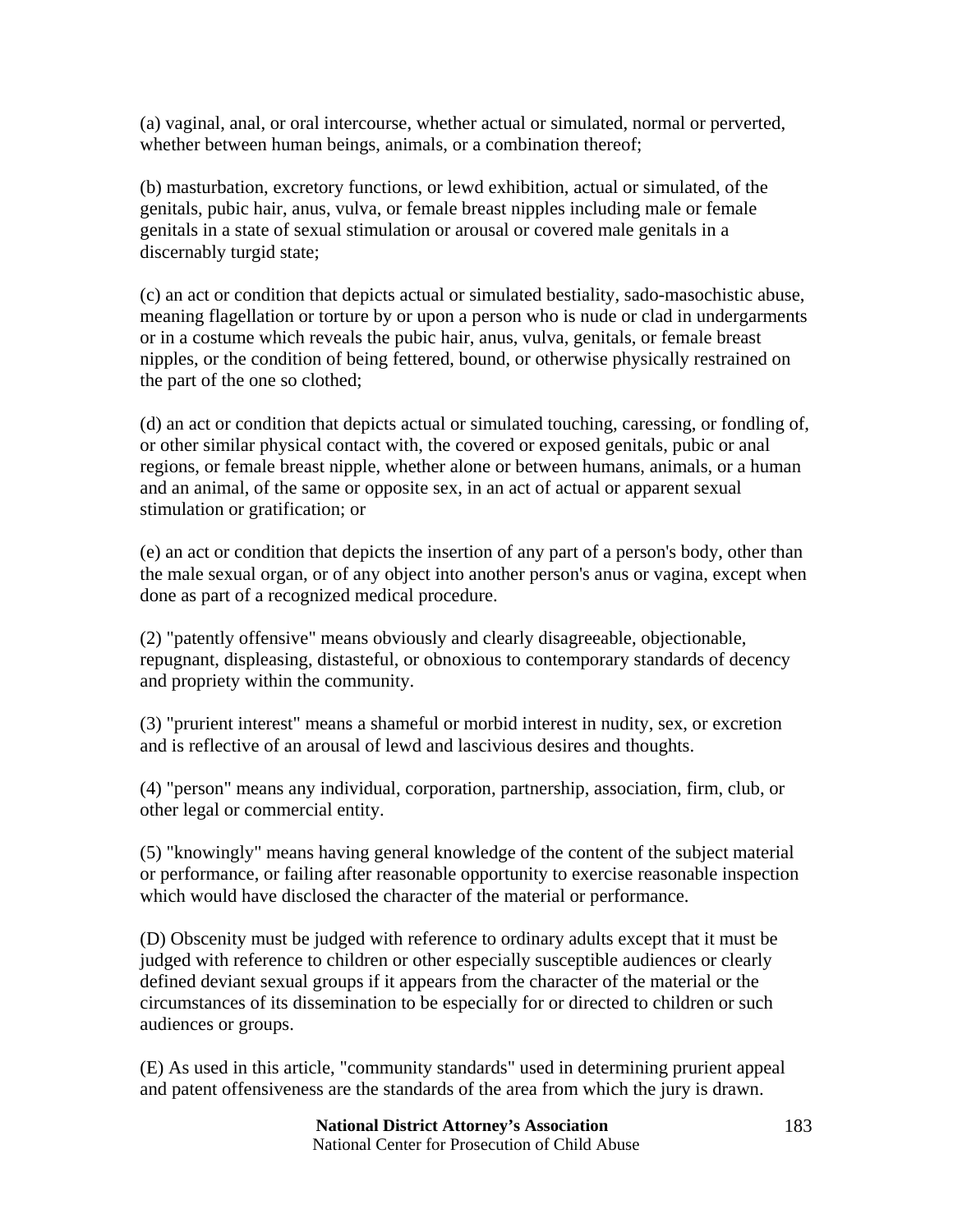(F) It is unlawful for any person knowingly to create, buy, procure, or process obscene material with the purpose and intent of disseminating it.

(G) It is unlawful for a person to advertise or otherwise promote the sale of material represented or held out by them as obscene.

(H) A person who violates this section is guilty of a felony and, upon conviction, must be imprisoned not more than five years or fined not more than ten thousand dollars, or both.

(I) Obscene material disseminated, procured, or promoted in violation of this section is contraband and may be seized by appropriate law enforcement authorities.

# **S.C. CODE ANN. § 16-15-315 (2009). Condition on certain sales for resale or on franchising rights that obscene material be received for resale prohibited; penalties**

 No person shall, as a condition to any sale, allocation, consignment, or delivery for resale of any paper, magazine, book, periodical, publication, digital electronic file require that the purchaser or consignee receive for resale any other article, book, publication, or digital electronic file which is obscene within the meaning of Section 16-15-305 nor shall any person deny or threaten to deny any franchise or impose or threaten to impose any penalty, financial or otherwise, by reason of the failure or refusal of any person to accept the articles, books, publications, or digital electronic files, or by reason of the return thereof. A person who violates this section is guilty of a misdemeanor and, upon conviction, must be imprisoned for not more than one year or fined not more than one thousand dollars, or both.

# **S.C. CODE ANN. § 16-15-325 (2009). Participation in preparation of obscene material prohibited; penalties**

Any individual who knowingly:

(a) photographs himself or any other individual or animal for purposes of preparing an obscene film, photograph, negative, slide, videotapes, motion picture, or digital electronic files for the purpose of dissemination; or

(b) models, poses, acts, or otherwise assists in the preparation of any obscene film, photograph, negative, slide, videotapes, motion picture, or digital electronic files for the purpose of dissemination is guilty of a misdemeanor and, upon conviction, must be imprisoned for not more than one year and fined not more than one thousand dollars.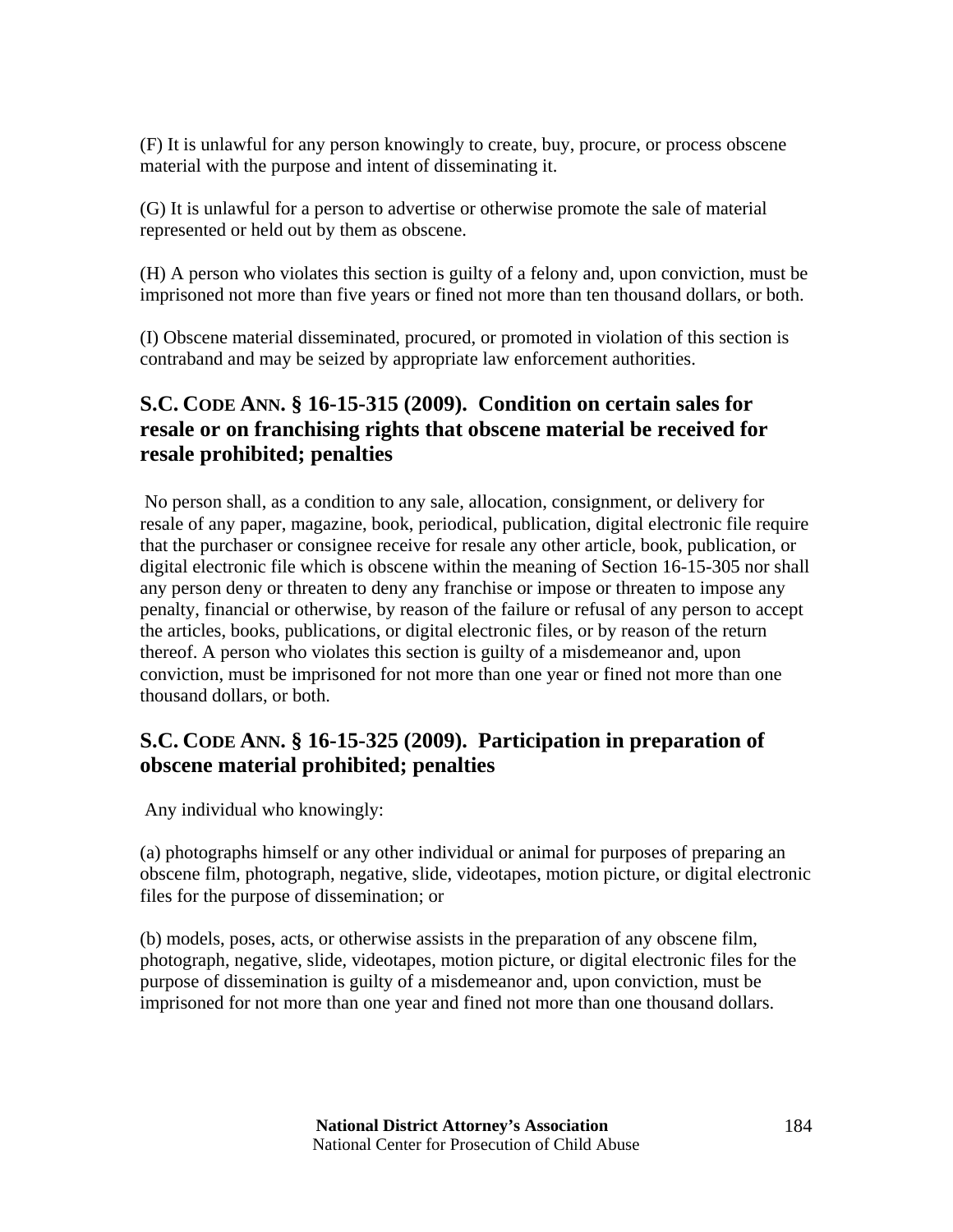# **S.C. CODE ANN. § 16-15-335 (2009). Permitting minor to engage in any act constituting violation of this article prohibited; penalties**

 An individual eighteen years of age or older who, in any manner, knowingly hires, employs, uses, or permits a person under the age of eighteen years to do or assist in doing an act or thing constituting an offense pursuant to this article and involving any material, act, or thing he knows or reasonably should know to be obscene within the meaning of Section 16-15-305 is guilty of a felony and, upon conviction, must be imprisoned for not more than ten years.

## **S.C. CODE ANN. § 16-15-345 (2009). Disseminating obscene material to person under age eighteen prohibited; penalties**

 An individual eighteen years of age or older who knowingly disseminates to a person under the age of eighteen years material which he knows or reasonably should know to be obscene within the meaning of Section 16-15-305 is guilty of a felony and, upon conviction, must be imprisoned for not more than ten years.

## **S.C. CODE ANN. § 16-15-345 (2009). Disseminating obscene material to minor twelve years of age or younger prohibited; penalties**

 An individual eighteen years of age or older who knowingly disseminates to a minor twelve years of age or younger material which he knows or reasonably should know to be obscene within the meaning of Section 16-15-305 is guilty of a felony and, upon conviction, must be imprisoned for not more than fifteen years.

### **S.C. CODE ANN. § 16-15-375 (2009). Definitions applicable to §§ 16-15- 385 through 16-15-425**

The following definitions apply to Section 16-15-385, disseminating or exhibiting to minors harmful material or performances; Section 16-15-387, employing a person under the age of eighteen years to appear in a state of sexually explicit nudity in a public place; Section 16-15-395, first degree sexual exploitation of a minor; Section 16-15-405, second degree sexual exploitation of a minor; Section 16-15-410, third degree sexual exploitation of a minor; Section 16-15-415, promoting prostitution of a minor; and Section 16-15-425, participating in prostitution of a minor.

(1) "Harmful to minors" means that quality of any material or performance that depicts sexually explicit nudity or sexual activity and that, taken as a whole, has the following characteristics:

(a) the average adult person applying contemporary community standards would find that the material or performance has a predominant tendency to appeal to a prurient interest of minors in sex; and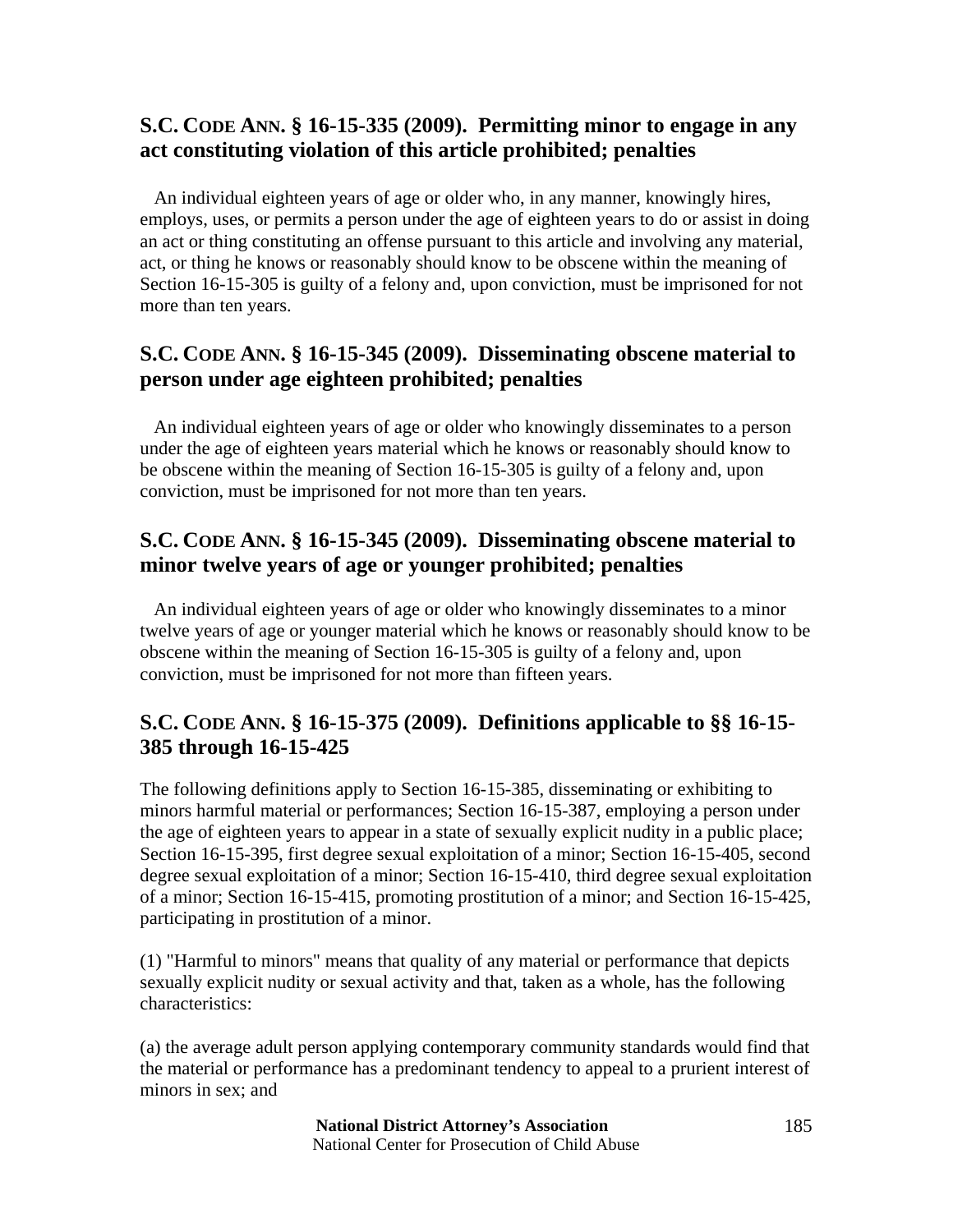(b) the average adult person applying contemporary community standards would find that the depiction of sexually explicit nudity or sexual activity in the material or performance is patently offensive to prevailing standards in the adult community concerning what is suitable for minors; and

(c) to a reasonable person, the material or performance taken as a whole lacks serious literary, artistic, political, or scientific value for minors.

(2) "Material" means pictures, drawings, video recordings, films, digital electronic files, or other visual depictions or representations but not material consisting entirely of written words.

(3) "Minor" means an individual who is less than eighteen years old.

(4) "Prostitution" means engaging or offering to engage in sexual activity with or for another in exchange for anything of value.

(5) "Sexual activity" includes any of the following acts or simulations thereof:

(a) masturbation, whether done alone or with another human or animal;

(b) vaginal, anal, or oral intercourse, whether done with another human or an animal;

(c) touching, in an act of apparent sexual stimulation or sexual abuse, of the clothed or unclothed genitals, pubic area, or buttocks of another person or the clothed or unclothed breasts of a human female;

(d) an act or condition that depicts bestiality, sado-masochistic abuse, meaning flagellation or torture by or upon a person who is nude or clad in undergarments or in a costume which reveals the pubic hair, anus, vulva, genitals, or female breast nipples, or the condition of being fettered, bound, or otherwise physically restrained on the part of the one so clothed;

(e) excretory functions;

(f) the insertion of any part of a person's body, other than the male sexual organ, or of any object into another person's anus or vagina, except when done as part of a recognized medical procedure.

(6) "Sexually explicit nudity" means the showing of:

(a) uncovered, or less than opaquely covered human genitals, pubic area, or buttocks, or the nipple or any portion of the areola of the human female breast; or

(b) covered human male genitals in a discernibly turgid state.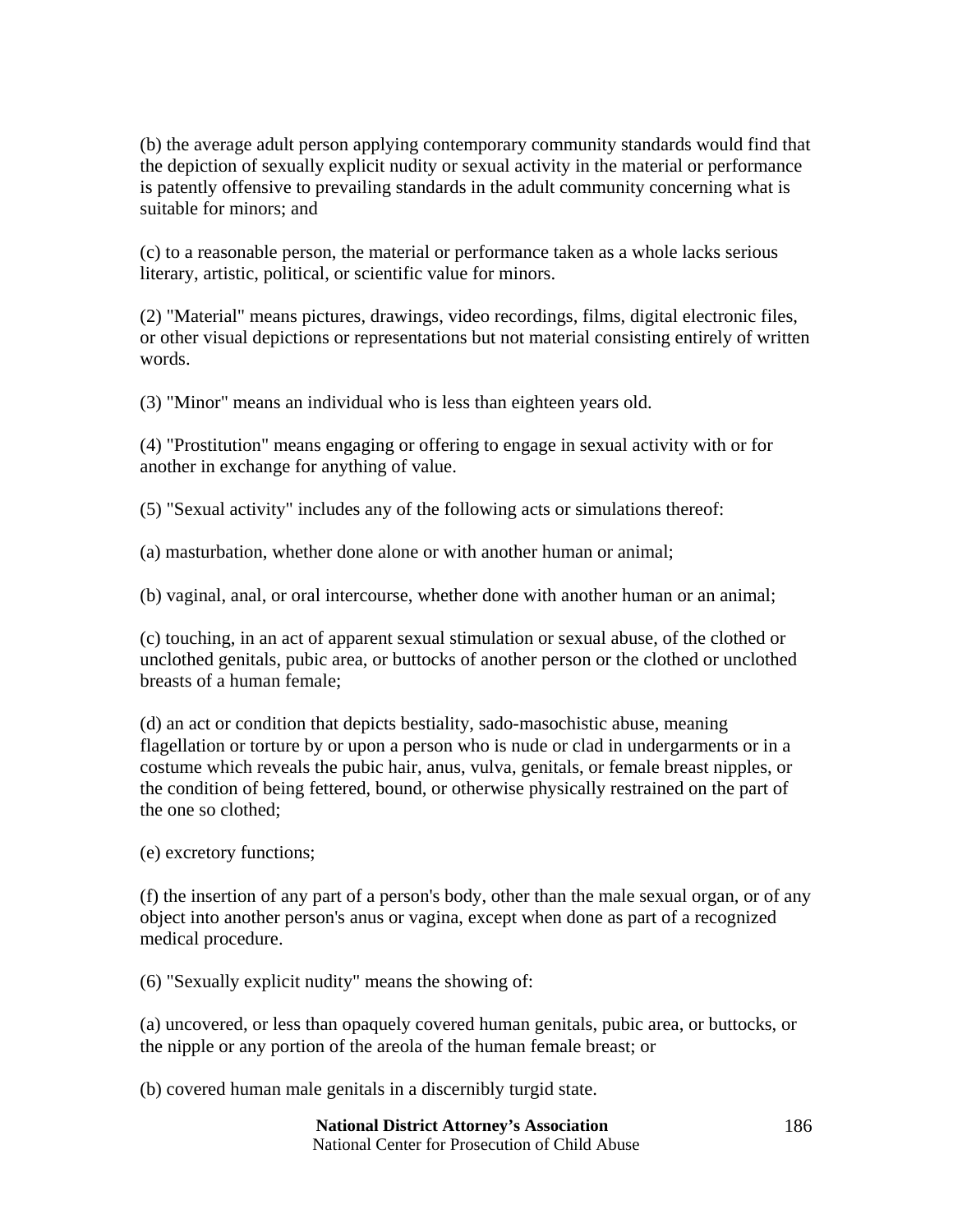# **S.C. CODE ANN. § 16-15-385 (2009). Disseminating harmful material to minors and exhibiting harmful performance to minor defined; defenses; penalties**

 (A) A person commits the offense of disseminating harmful material to minors if, knowing the character or content of the material, he:

(1) sells, furnishes, presents, or distributes to a minor material that is harmful to minors; or

(2) allows a minor to review or peruse material that is harmful to minors.

A person does not commit an offense under this subsection when he employs a minor to work in a theater if the minor's parent or guardian consents to the employment and if the minor is not allowed in the viewing area when material harmful to minors is shown.

(B) A person commits the offense of exhibiting a harmful performance to a minor if, with or without consideration and knowing the character or content of the performance, he allows a minor to view a live performance which is harmful to minors.

(C) Except as provided in item (3) of this subsection, mistake of age is not a defense to a prosecution under this section. It is an affirmative defense under this section that:

(1) the defendant was a parent or legal guardian of a minor, but this item does not apply when the parent or legal guardian exhibits or disseminates the harmful material for the sexual gratification of the parent, guardian, or minor.

(2) the defendant was a school, church, museum, public, school, college, or university library, government agency, medical clinic, or hospital carrying out its legitimate function, or an employee or agent of such an organization acting in that capacity and carrying out a legitimate duty of his employment.

(3) before disseminating or exhibiting the harmful material or performance, the defendant requested and received a driver's license, student identification card, or other official governmental or educational identification card or paper indicating that the minor to whom the material or performance was disseminated or exhibited was at least eighteen years old, and the defendant reasonably believed the minor was at least eighteen years old.

(D) A person who violates the provisions of this section is guilty of a felony and, upon conviction, must be imprisoned not more than ten years or fined not more than five thousand dollars, or both.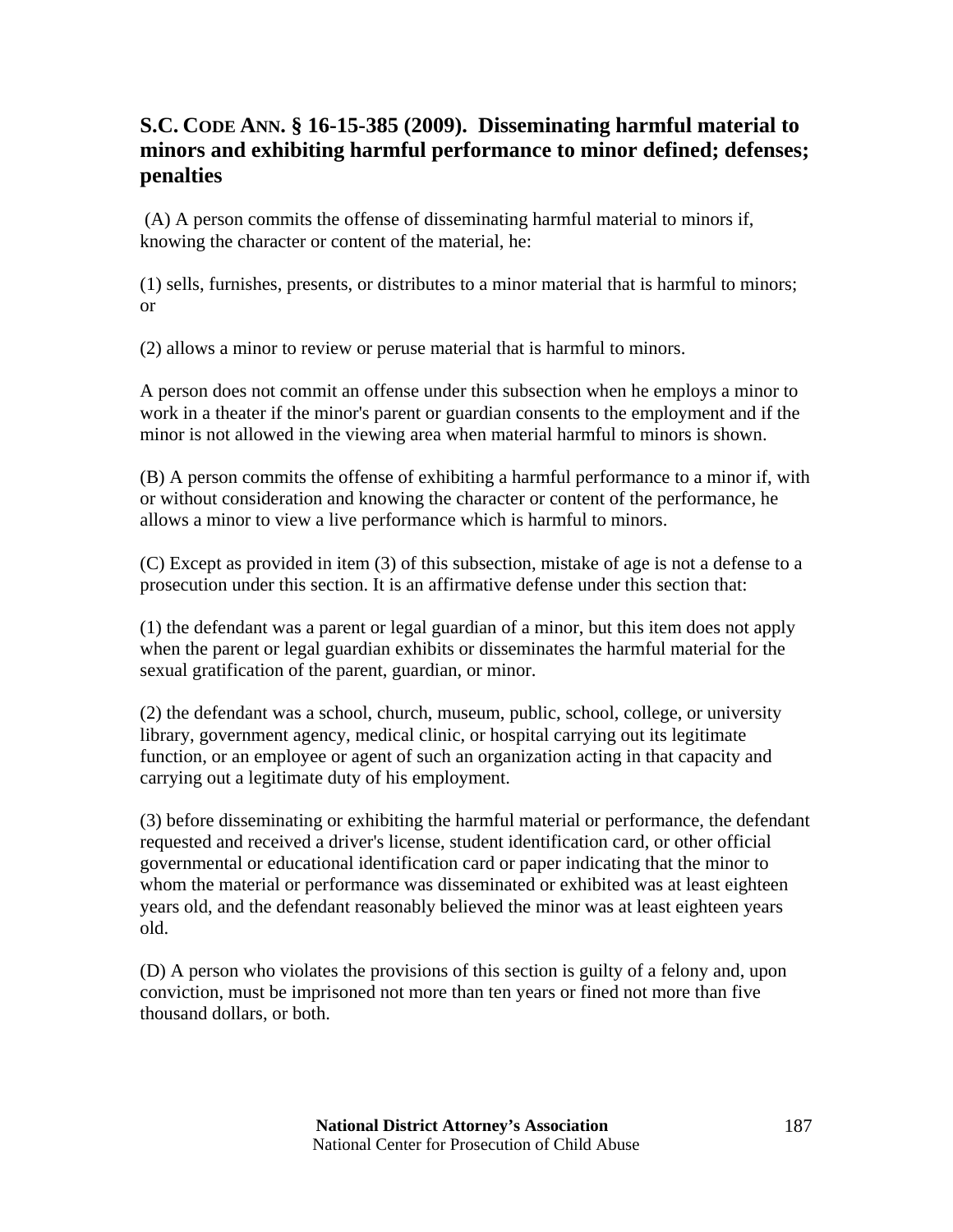# **SOUTH DAKOTA**

# **S.D. CODIFIED LAWS § 22-24-25 (2009). Regulation of obscenity by county or municipality - - Limitations**

 Except as provided in § 22-24-37, nothing contained in this chapter limits any county or municipality from regulating obscene material or obscene live conduct within its jurisdiction.

# **S.D. CODIFIED LAWS § 22-24-25.1 (2009). Regulation of obscenity by county or municipality - - Contemporary community standards test - - Approval by voters**

 Any county or municipality may provide, by ordinance, for a contemporary community standards test to regulate the sale, distribution, and use of obscene material and to regulate obscene live conduct in any commercial establishment or public place within its jurisdiction.

## **S.D. CODIFIED LAWS § 22-24-27 (2009). Regulation of obscenity by county or municipality - - Dissemination of materials to minors - - Definitions**

Terms used in §§ 22-24-25 to 22-24-37, inclusive, mean:

 (1) "Contemporary community standard," the contemporary community standard of the state in which the question of obscenity is to be tested, by the average person, of the state;

(2) "Distributed," to transfer possession of, whether with or without consideration;

(3) "Exhibit," to show or display;

 (4) "Harmful to minors," includes in its meaning the quality of any material or of any performance or of any description or representation, in whatever form, of nudity, sexual conduct, sexual excitement, or sado-masochistic abuse, if it:

(a) Predominantly appeals to the prurient, shameful, or morbid interest of minors; and

 (b) Is patently offensive to prevailing standards in the adult community as a whole with respect to what is suitable material for minors; and

(c) Is without serious literary, artistic, political, or scientific value;

(5) "Magistrate," any circuit court or magistrate judge;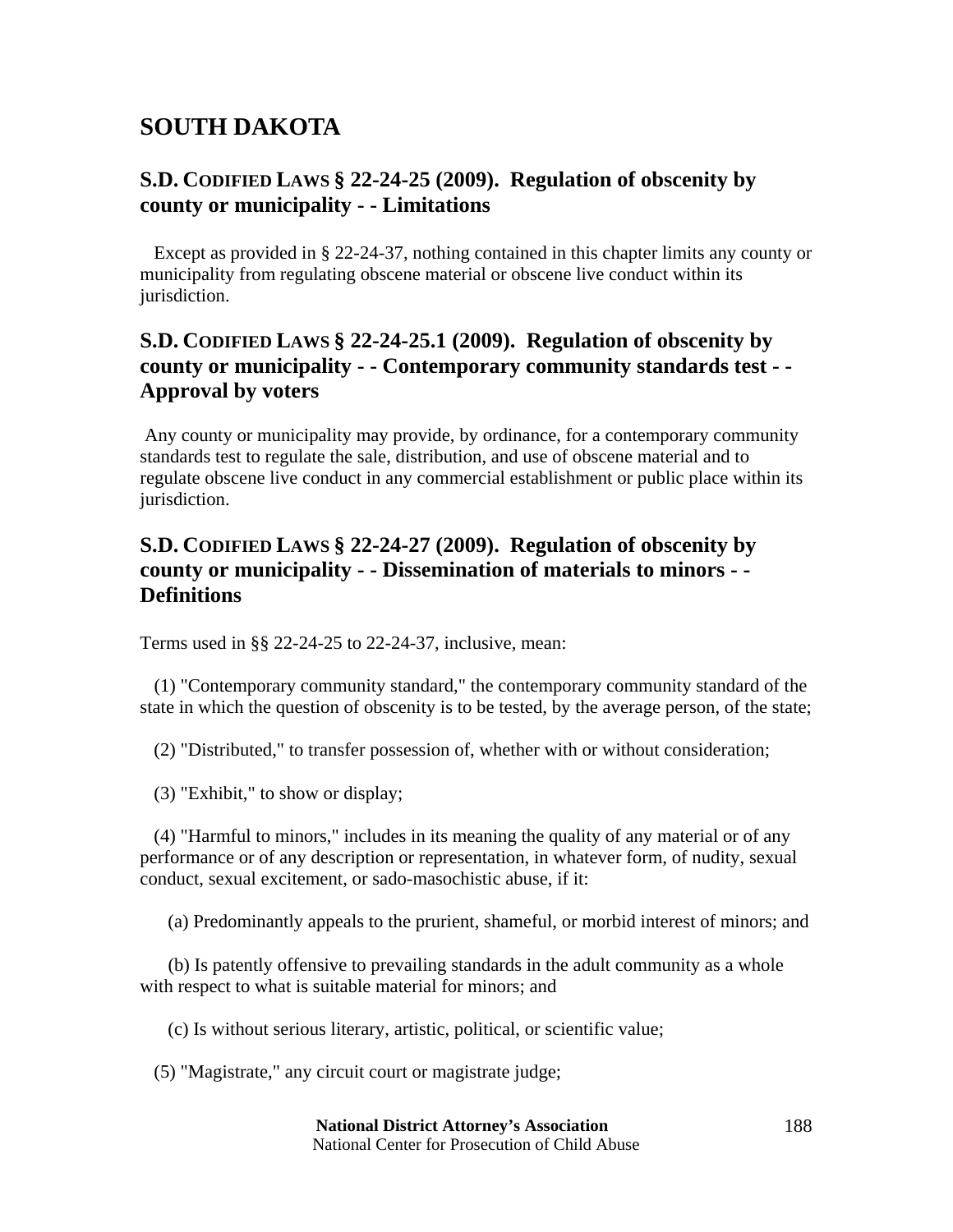(6) "Material," anything tangible which is harmful to minors, whether derived through the medium of reading, observation, or sound;

 (7) "Matter" or "material," any book, magazine, newspaper, or other printed or written material; or any picture, drawing, photograph, motion picture, or other pictorial representation; or any statue or other figure; or recording, transcription or mechanical, chemical, or electrical reproduction; or any other articles, equipment, machines, or materials;

(8) "Minor," any person less than eighteen years of age;

 (9) "Nudity," within the meaning of subdivision (4) of this section, the showing of the human male or female genitals, pubic area, or buttocks with less than a full opaque covering, or the showing of the female breast with less than a full opaque covering or any portion thereof below the top of the nipple, or the depiction of covered male genitals in a discernibly turgid state;

 (10) "Obscene live conduct," any physical human body activity, whether performed or engaged in alone or with other persons, including singing, speaking, dancing, acting, simulation, or pantomiming, where:

 (a) The dominant theme of such conduct, taken as a whole, appeals to a prurient interest;

 (b) The conduct is patently offensive because it affronts contemporary community standards relating to the description or representation of sexual matters; and

 (c) The conduct is without serious literary, artistic, political, or scientific value. In prosecutions under §§ 22-24-27 to 22-24-37, inclusive, if circumstances of production, presentation, advertising, or exhibition indicate that live conduct is being commercially exploited by the defendant for the sake of its prurient appeal, such evidence is probative with respect to the nature of the conduct;

(11) "Obscene material," material:

(a) The dominant theme of which, taken as a whole, appeals to the prurient interest;

 (b) Which is patently offensive because it affronts contemporary community standards relating to the description or representation of sado-masochistic abuse or sexual conduct; and

 (c) Lacks serious literary, artistic, political, or scientific value. In prosecutions under §§ 22-24-27 to 22-24-37, inclusive, if circumstances of production, presentation, sale, dissemination, or publicity indicate that the matter is being commercially exploited by the defendant for the sake of its prurient appeal, such evidence is probative with respect to the nature of the matter;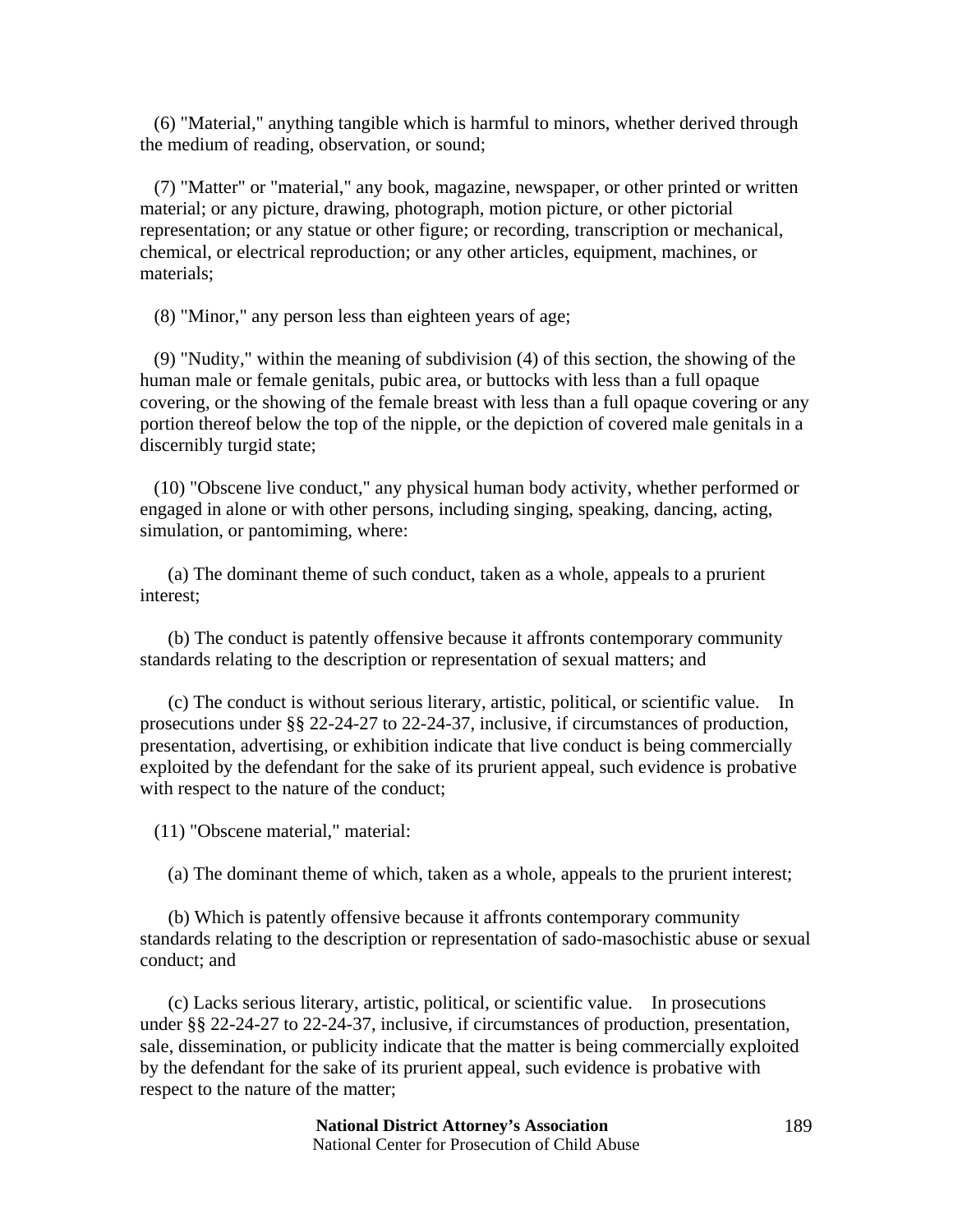(12) "Prurient interest," a shameful or morbid interest in nudity, sex, or excretion, which goes substantially beyond customary limits of candor in description or representation of such matters. If it appears from the character of the material or the circumstances of its dissemination that the subject matter is designed for a specially susceptible audience or clearly defined deviant sexual group, the appeal of the subject matter shall be judged with reference to such audience or group;

 (13) "Sado-masochistic abuse," flagellation or torture by or upon a person who is nude or clad in undergarments, a mask or bizarre costume, or the condition of being fettered, bound, or otherwise physically restrained on the part of one who is nude or so clothed;

 (14) "Sexual conduct," within the meaning of subdivision (4) of this section, any act of masturbation, homosexuality, sexual intercourse, or physical contact with a person's clothed or unclothed genitals, pubic area, buttocks, or if such person be a female, the breast;

 (15) "Sexual excitement," the condition of human male or female genitals when in a state of sexual stimulation or arousal.

# **S.D. CODIFIED LAWS § 22-24-28 (2009). Dissemination of material harmful to minors - - Penalty**

Any person who disseminates material harmful to minors is guilty of a Class 1 misdemeanor.

### **S.D. CODIFIED LAWS § 22-24-29 (2009). Dissemination of material harmful to minors - - Giving or selling material**

 A person is guilty of disseminating material harmful to minors if that person knowingly gives or makes available to a minor or promotes or possesses with intent to promote to minors, or if that person knowingly sells or loans to a minor for monetary consideration any material described in subdivision § 22-24-27 (4).

### **S.D. CODIFIED LAWS § 22-24-29.1 (2009). Display or sale of magazines or books with obscene material on cover - - Penalty**

 No person may knowingly distribute, display, sell, or exhibit for sale in any public place any magazine, book, or newsprint displaying or containing obscene material on its cover or material unless the magazine, book, or newsprint is wrapped and sealed so that no more than its title, name, price, or date is exposed to the public and the magazine, book, or newsprint cannot be viewed or examined without breaking the seal, wrapping, or covering. Any person who violates this section is guilty of a Class 1 misdemeanor.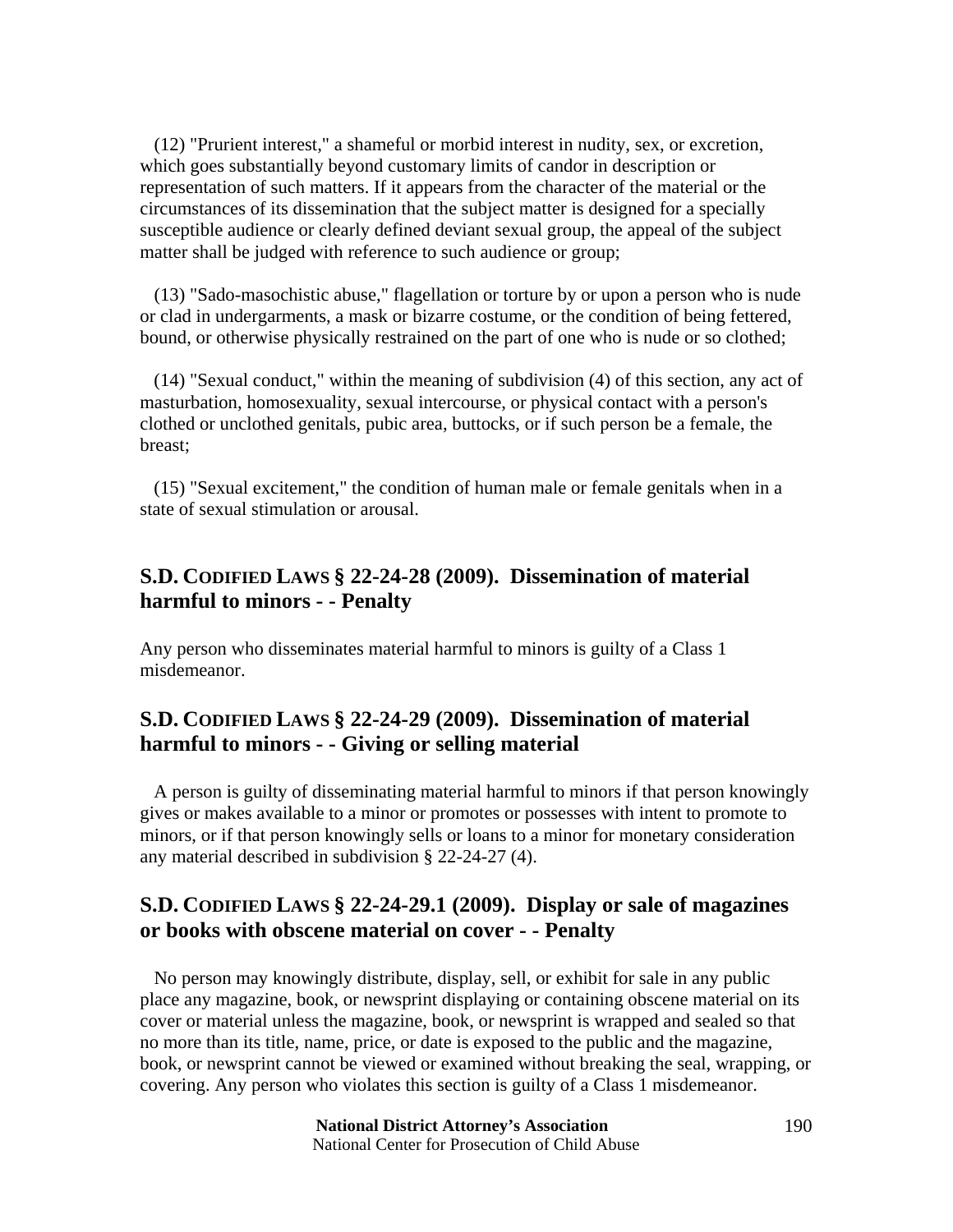# **S.D. CODIFIED LAWS § 22-24-30 (2009). Dissemination of material harmful to minors - - Exhibiting or admitting to motion picture**

 A person is guilty of disseminating material harmful to minors if, with reference to a motion picture, show, or other presentation which depicts nudity, sexual conduct, or sado-masochistic abuse, and which is harmful to minors, that person knowingly:

(1) Exhibits such motion picture, show, or other presentation to a minor;

 (2) Sells or gives to a minor an admission ticket or pass to premises whereon there is exhibited such motion picture, show, or other presentation; or

 (3) Admits a minor for a monetary consideration to premises whereon there is exhibited or to be exhibited such motion picture, show, or other presentation.

# **S.D. CODIFIED LAWS § 22-24-31 (2009). Dissemination of material harmful to minors - - Affirmative defense**

 In any prosecution for disseminating material harmful to minors, it is an affirmative defense that:

 (1) The defendant had reasonable cause to believe that the minor involved was eighteen years old or more. A draft card, driver's license, birth certificate, or other official or apparently official document is evidence establishing that the minor was eighteen years of age or older;

 (2) The minor involved was accompanied by a parent or guardian, or by an adult and the adult represented that he or she was the minor's parent or guardian or an adult and the adult signed a written statement to that effect;

(3) The defendant was the parent or guardian of the minor involved; or

 (4) The defendant was a bona fide school, college, university, museum, or public library, or was acting in the capacity of an employee of such an organization or a retail outlet affiliated with and serving the educational purposes of such an organization.

# **S.D. CODIFIED LAWS § 22-24-34 (2009). Dissemination of material harmful to minors - - Each sale as separate offense**

 If more than one article or item of material prohibited under §§ 22-24-27 to 22-24-37, inclusive, is sold, given, advertised for sale, distributed commercially, or promoted, by the same person, after a hearing and determination that probable cause exists to believe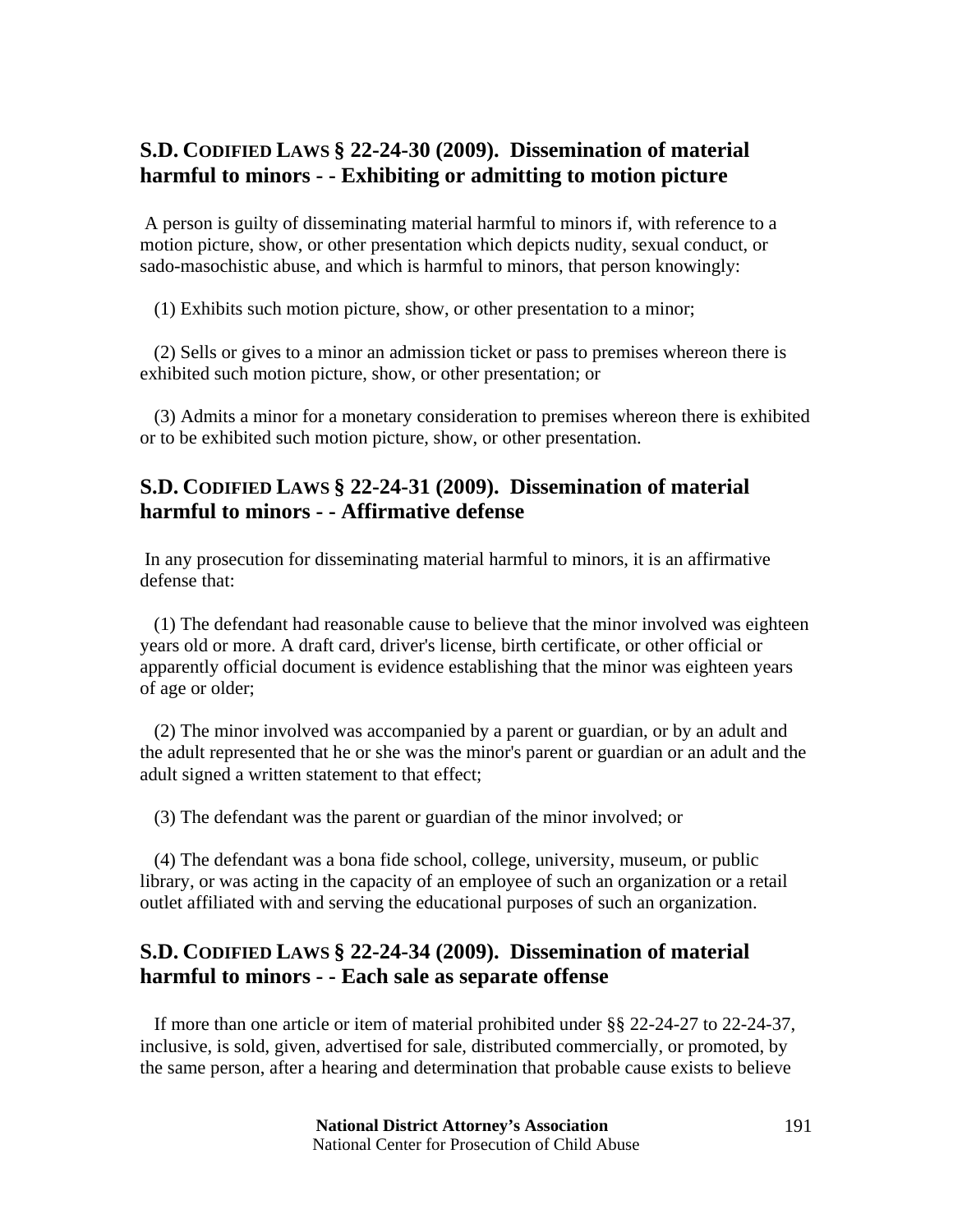such article or material is harmful to minors, each such sale, gift, advertisement, distribution, or promotion constitutes a separate offense.

# **S.D. CODIFIED LAWS § 22-24-37 (2009). Dissemination of material harmful to minors - - Inapplicable to law enforcement activities, educational activities, and activities in the course of employment**

 The provisions of §§ 22-24-27 to 22-24-37, inclusive, do not apply to any persons who may possess or distribute obscene matter or participate in conduct, otherwise proscribed by those sections, if such possession, distribution, or conduct occurs:

(1) In the course of law enforcement and judicial activities;

 (2) In the course of bona fide school, college, university, museum, or public library activities or in the course of employment of such an organization or retail outlet affiliated with and serving the educational purposes of such an organization; or

 (3) In the course of employment as a moving picture machine operator, or assistant operator, in a motion picture theater in connection with a motion picture film or show exhibited in such theater if such operator or assistant operator has no financial interest in the motion picture theater wherein that operator or assistant operator is so employed other than wages received or owed; or like circumstances of justification if the possession, distribution, or conduct is not limited to the subject matter's appeal to prurient interests.

# **TENNESSEE**

## **TENN. CODE ANN. § 39-17-901 (2010). Part definitions**

The following definitions apply in this part, unless the context requires otherwise:

 (1) "Actual or constructive knowledge" means that a person is deemed to have constructive knowledge of the contents of material who has knowledge of facts that would put a reasonable and prudent person on notice as to the suspect nature of the material;

 (2) "Community" means the judicial district, as defined in § 16-2-506, in which a violation is alleged to have occurred;

(3) "Distribute" means to transfer possession of, whether with or without consideration;

 (4) "Excess violence" means the depiction of acts of violence in such a graphic or bloody manner as to exceed common limits of custom and candor, or in such a manner that it is apparent that the predominant appeal of the material is portrayal of violence for violence's sake;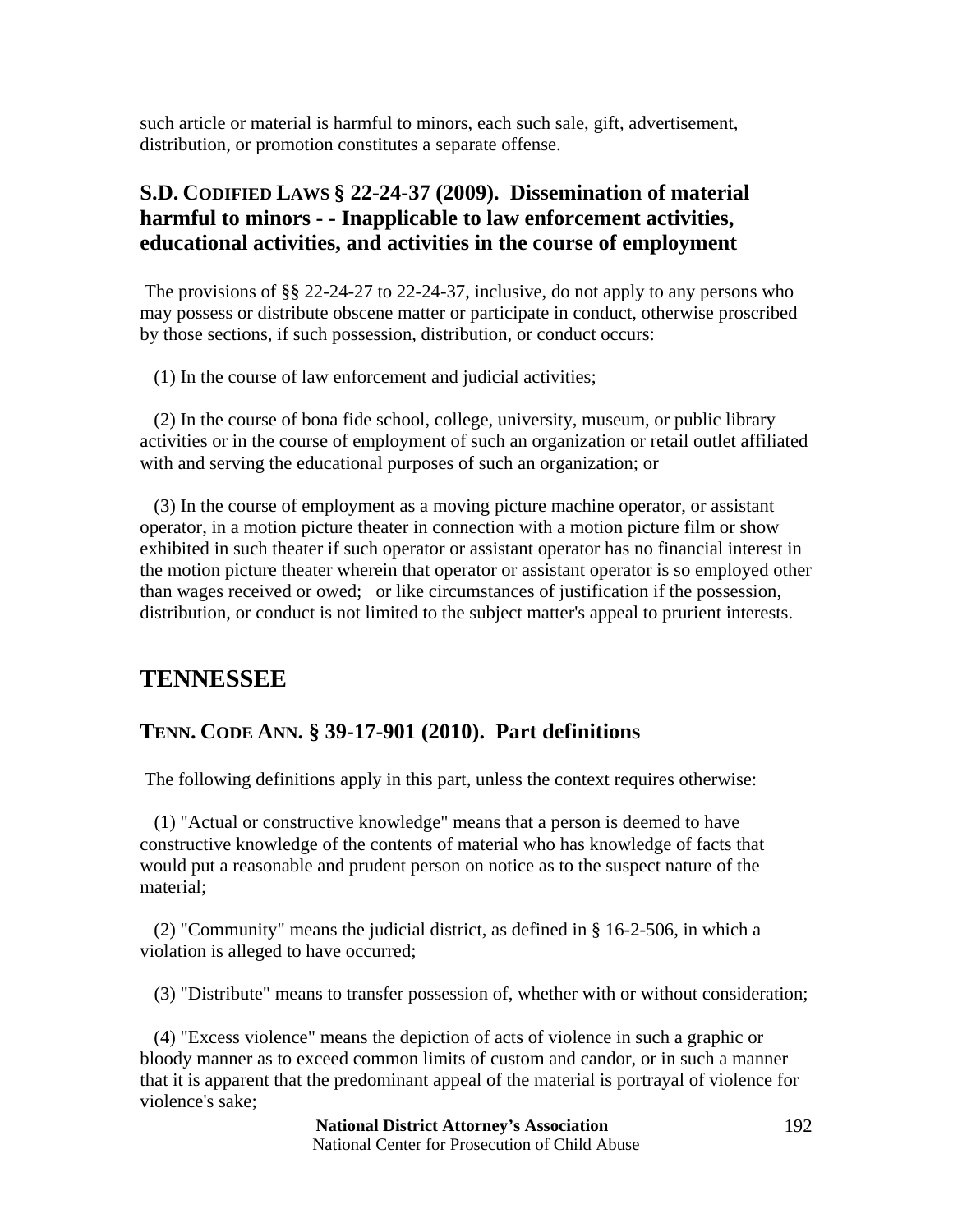(5) "Final judgment" or "conviction" means all direct appeals have been exhausted including an application for appeal or for certiorari to the Tennessee or United States supreme court;

 (6) "Harmful to minors" means that quality of any description or representation, in whatever form, of nudity, sexual excitement, sexual conduct, excess violence or sadomasochistic abuse when the matter or performance:

 (A) Would be found by the average person applying contemporary community standards to appeal predominantly to the prurient, shameful or morbid interests of minors;

 (B) Is patently offensive to prevailing standards in the adult community as a whole with respect to what is suitable for minors; and

 (C) Taken as whole lacks serious literary, artistic, political or scientific values for minors;

 (7) "Matter" means any book, magazine, newspaper or other printed or written material or any picture, drawing, photograph, motion picture film, videocassette or other pictorial representation, or any statue, figure, device, theatrical production or electrical reproduction, or any other article, equipment, machine or material that is obscene as defined by §§ 39-17-901 -- 39-17-917;

 (8) "Minor" means any person who has not reached eighteen (18) years of age and is not emancipated;

 (9) "Nudity" means the showing of the human male or female genitals, pubic area, or buttocks with less than a fully opaque covering or the showing of the female breast with less than a fully opaque covering of any portion below the top of the nipple, or the depiction of covered male genitals in a discernibly turgid state;

(10) "Obscene" means:

 (A) The average person applying contemporary community standards would find that the work, taken as a whole, appeals to the prurient interest;

 (B) The average person applying contemporary community standards would find that the work depicts or describes, in a patently offensive way, sexual conduct; and

 (C) The work, taken as a whole, lacks serious literary, artistic, political, or scientific value;

 (11) "Patently offensive" means that which goes substantially beyond customary limits of candor in describing or representing such matters;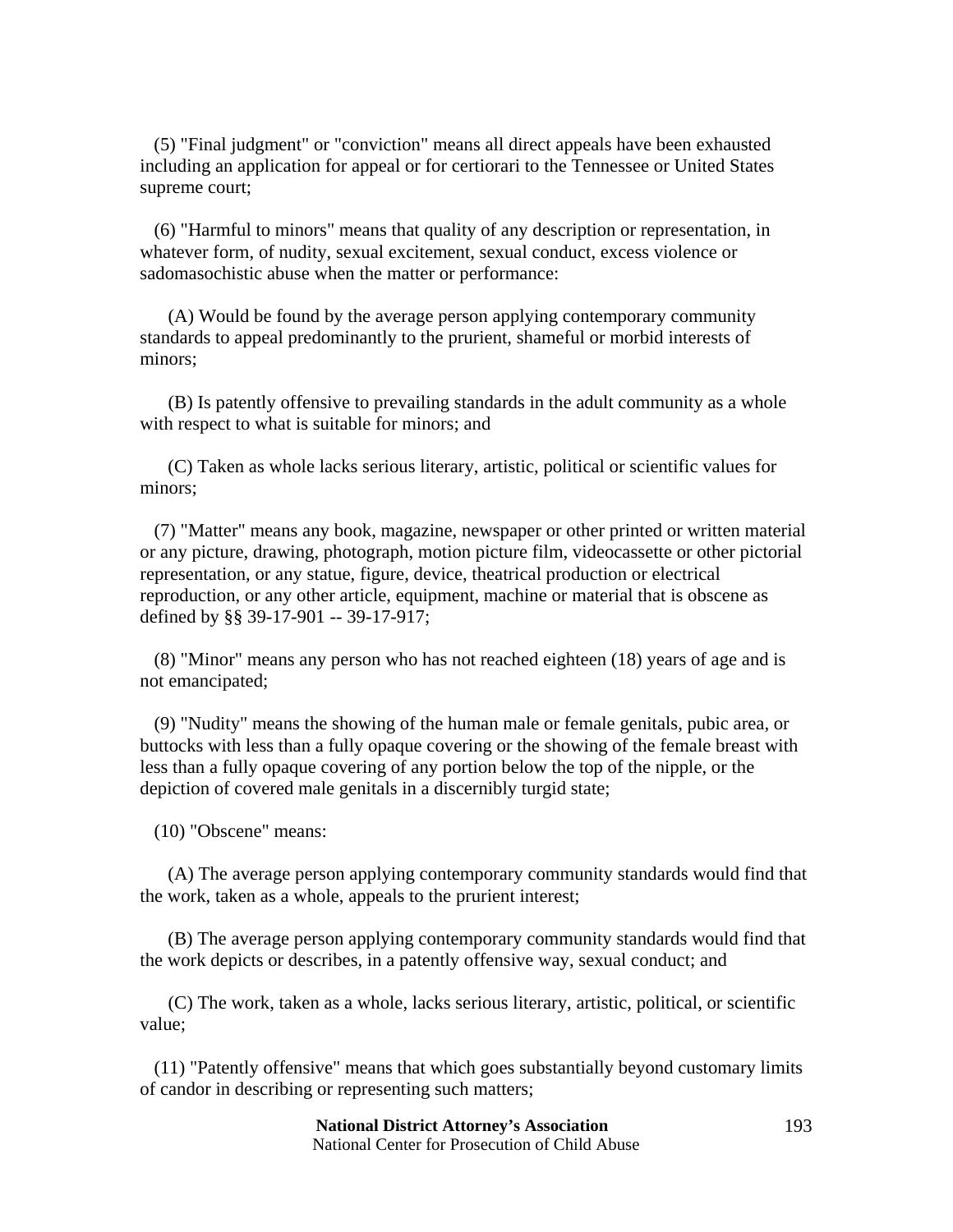(12) "Prurient interest" means a shameful or morbid interest in sex;

 (13) "Sadomasochistic abuse" means flagellation or torture or physical restraint by or upon a person for the purpose of sexual gratification of either person;

(14) "Sexual conduct" means:

 (A) Patently offensive representations or descriptions of ultimate sexual acts, normal or perverted, actual or simulated. A sexual act is simulated when it depicts explicit sexual activity that gives the appearance of ultimate sexual acts, anal, oral or genital. "Ultimate sexual acts" means sexual intercourse, anal or otherwise, fellatio, cunnilingus or sodomy; or

 (B) Patently offensive representations or descriptions of masturbation, excretory functions, and lewd exhibition of the genitals; and

 (15) "Sexual excitement" means the condition of human male or female genitals when in a state of sexual stimulation or arousal.

# **TENN. CODE ANN. § 39-17-902 (2010). Producing, importing, preparing, distributing, processing or appearing in obscene material or exhibition**

(a) It is unlawful to knowingly produce, send or cause to be sent, or bring or cause to be brought, into this state for sale, distribution, exhibition or display, or in this state to prepare for distribution, publish, print, exhibit, distribute, or offer to distribute, or to possess with intent to distribute or to exhibit or offer to distribute any obscene matter, or to do any of the aforementioned with any matter found legally obscene that violates the requirements of 18 U.S.C. § 2257. It is unlawful to direct, present or produce any obscene theatrical production, peep show or live performance, and every person who participates in that part of the production which renders the production or performance obscene is guilty of the offense.

(b) It is unlawful for any person to hire, employ or use a minor to do or assist in doing any of the acts described in subsection (a) with knowledge that the person is a minor under eighteen (18) years of age, or while in possession of the facts that the person should reasonably know that the person is a minor under eighteen (18) years of age. However, this section shall not apply to those acts that are prohibited by §§ 39-17-1003 -- 39-17-1005.

(c) (1) A violation of subsection (a) is a Class A misdemeanor, and, in addition, any corporation or business entity that violates the provisions of this section shall be fined an amount not less than ten thousand dollars (\$10,000) nor more than fifty thousand dollars (\$50,000).

(2) A second or subsequent violation of subsection (a) is a Class E felony; provided,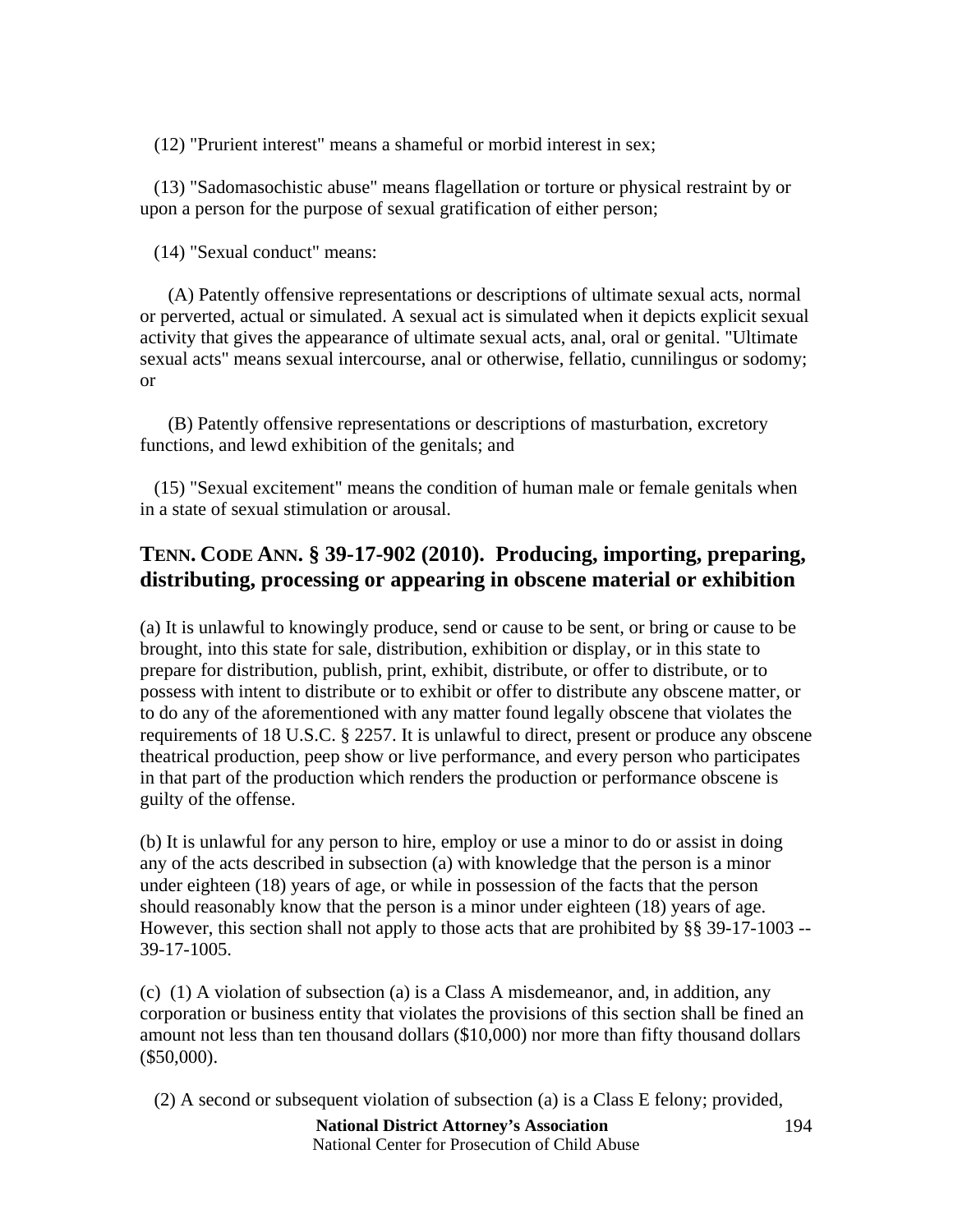that the second or subsequent violation occurs after a conviction has been obtained for the previous violation; provided further, that the range of fines authorized for a first violation by a corporation or business entity shall also be applicable for second or subsequent violations by the corporation or entity.

(d) A violation of subsection (b) is a Class E felony, and, in addition, a violator shall be fined an amount not less than ten thousand dollars (\$10,000) nor more than one hundred thousand dollars (\$100,000).

(e) It is an exception to this section that the obscene material is possessed by a person having scientific, educational, governmental or other similar justification.

## **TENN. CODE ANN. § 39-17-903 (2010). Seizure of obscene materials - - Warrant - - Disposition of seized materials**

(a) Upon a showing of probable cause that the obscenity laws of this state are being violated, any judge or magistrate shall be empowered to issue a search warrant in accordance with the general law pertaining to searches and seizures in this state. The warrant shall authorize or designate a law enforcement officer to enter upon the premises where alleged violations of the obscenity laws are being carried on and take into custody one (1) example of each piece of matter which is obscene. Return on the search shall be in the manner prescribed generally for searches and seizures in the state of Tennessee, except that matter that is seized shall be retained by the district attorney general to be used as evidence in any legal proceeding in which the matter is in issue or involved.

(b) When a search and seizure takes place in accordance with this section, any person aggrieved by the search and seizure, or claiming ownership of the matter seized, may file a motion in writing with the court of record in the jurisdiction in which the search and seizure took place, contesting the legality of the search and seizure or the fact of the obscenity of the matter seized. The court shall set a hearing within one (1) day after the request therefor, or at such time as the requesting party might agree. In the event the court finds that the search and seizure was illegal or if the court or any other court of competent jurisdiction shall determine that the matter is not obscene, the matter shall be forthwith returned to the person and to the place from which it was taken.

# **TENN. CODE ANN. § 39-17-908 (2010). Enforcement - - Initiation of criminal actions - - Civil proceedings**

 (a) Criminal action shall commence only on criminal indictment or the issuance of a warrant by a judge of any court of record; provided, that the commencement of any criminal action shall be made only with the prior knowledge and written approval of the district attorney general or any assistant district attorney general.

(b) The provisions of  $\S$ § 39-17-901 -- 39-17-908 may be enforced by either criminal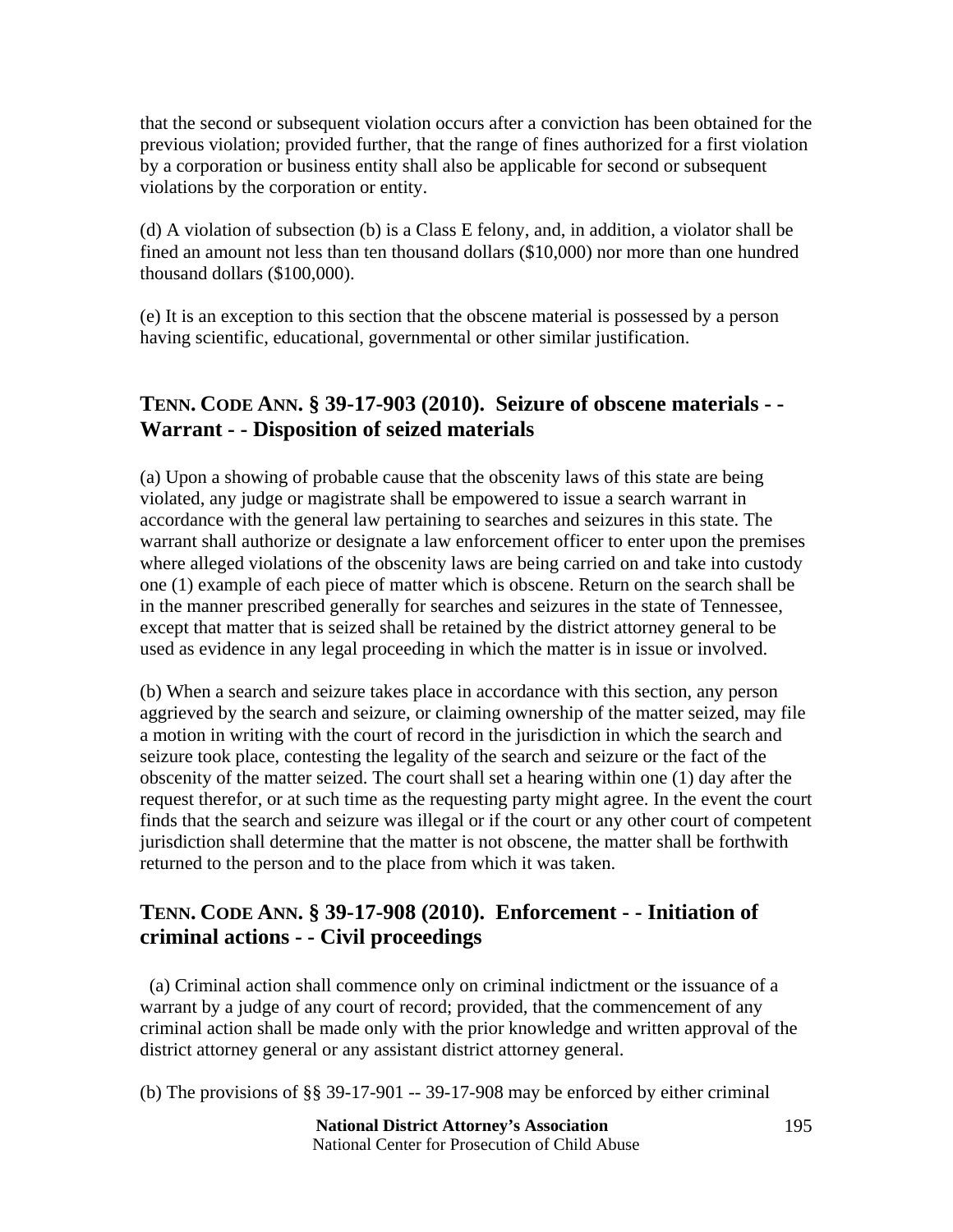actions or by actions for injunctive relief, or both, and the actions may be commenced simultaneously and proceed independently of each other.

### **TENN. CODE ANN. § 39-17-911 (2010). Sale, loan, or exhibition of material to minors**

(a) It is unlawful for any person to knowingly sell or loan for monetary consideration or otherwise exhibit or make available to a minor:

 (1) Any picture, photograph, drawing, sculpture, motion picture film, video game, computer software game, or similar visual representation or image of a person or portion of the human body, that depicts nudity, sexual conduct, excess violence, or sadomasochistic abuse, and that is harmful to minors; or

 (2) Any book, pamphlet, magazine, printed matter, however reproduced, or sound recording, which contains any matter enumerated in subdivision  $(a)(1)$ , or that contains explicit and detailed verbal descriptions or narrative accounts of sexual excitement, sexual conduct, excess violence, or sado-masochistic abuse, and that is harmful to minors.

(b) It is unlawful for any person to knowingly exhibit to a minor for monetary consideration, or to knowingly sell to a minor an admission ticket or pass or otherwise admit a minor to premises whereon there is exhibited a motion picture, show or other presentation which, in whole or in part, depicts nudity, sexual conduct, excess violence, or sado-masochistic abuse, and which is harmful to minors.

(c) A violation of this section is a Class A misdemeanor.

(d) It is an affirmative defense to prosecution under this section that the minor to whom the material or show was made available or exhibited was, at the time, accompanied by the person's parent or legal guardian, or by an adult with the written permission of the parent or legal guardian.

## **TENN. CODE ANN. § 39-17-914 (2010). Display for sale or rental of material harmful to minors**

(a) It is unlawful for a person to display for sale or rental a visual depiction, including a videocassette tape or film, video game, computer software game, or a written representation, including a book, magazine or pamphlet, that contains material harmful to minors anywhere minors are lawfully admitted.

(b) The state has the burden of proving that the material is displayed. Material is not considered displayed under this section if:

(1) The material is: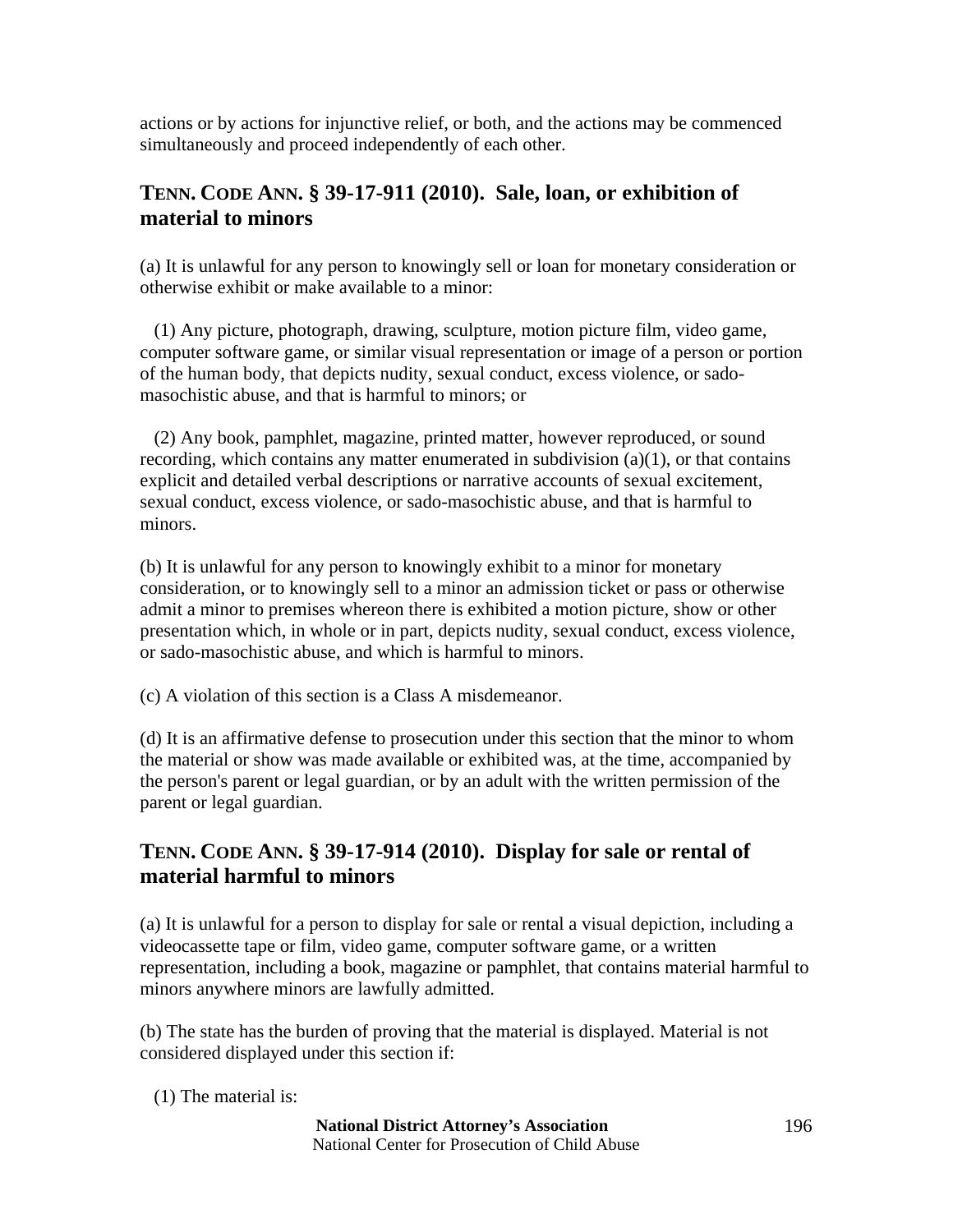(A) Placed in "binder racks" that cover the lower two thirds (2/3) of the material and the viewable one third  $(1/3)$  is not harmful to minors;

 (B) Located at a height of not less than five and one half feet (51/2') from the floor; and

(C) Reasonable steps are taken to prevent minors from perusing the material;

 (2) The material is sealed, and, if it contains material on its cover that is harmful to minors, it must also be opaquely wrapped;

(3) The material is placed out of sight underneath the counter; or

 (4) The material is located so that the material is not open to view by minors and is located in an area restricted to adults;

 (5) Unless its cover contains material which is harmful to minors, a video cassette tape or film is not considered displayed if it is in a form that cannot be viewed without electrical or mechanical equipment and the equipment is not being used to produce a visual depiction; or

 (6) In a situation if the minor is accompanied by the minor's parent or guardian, unless the area is restricted to adults as provided for in subdivision (b)(4).

(c) A violation of this section is a Class C misdemeanor for each day the person is in violation of this section.

# **TEXAS**

### **TEX. PENAL CODE ANN. § 43.21 (2010). Definitions**

(a) In this subchapter:

(1) "Obscene" means material or a performance that:

 (A) the average person, applying contemporary community standards, would find that taken as a whole appeals to the prurient interest in sex;

(B) depicts or describes:

 (i) patently offensive representations or descriptions of ultimate sexual acts, normal or perverted, actual or simulated, including sexual intercourse, sodomy, and sexual bestiality; or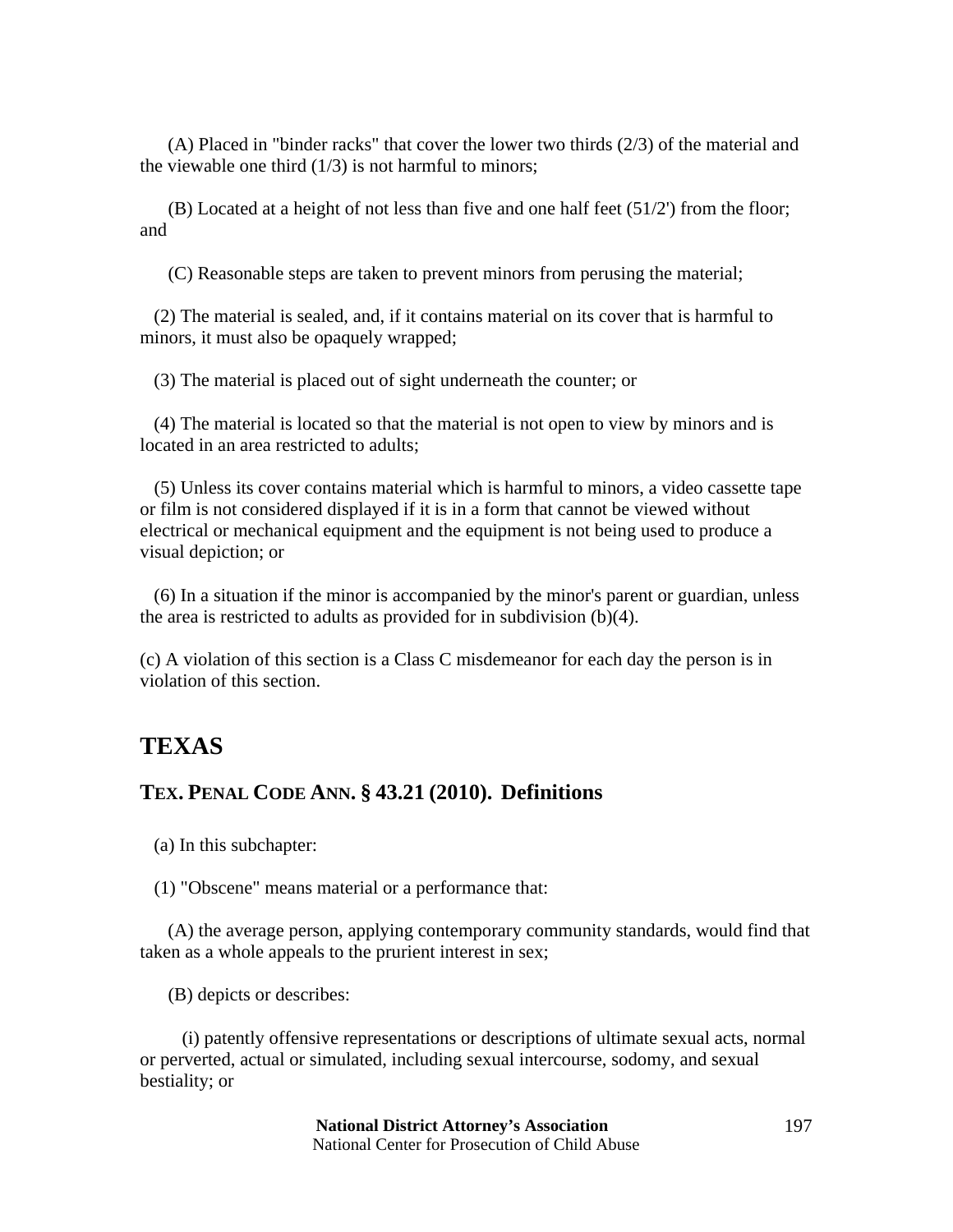(ii) patently offensive representations or descriptions of masturbation, excretory functions, sadism, masochism, lewd exhibition of the genitals, the male or female genitals in a state of sexual stimulation or arousal, covered male genitals in a discernibly turgid state or a device designed and marketed as useful primarily for stimulation of the human genital organs; and

(C) taken as a whole, lacks serious literary, artistic, political, and scientific value.

 (2) "Material" means anything tangible that is capable of being used or adapted to arouse interest, whether through the medium of reading, observation, sound, or in any other manner, but does not include an actual three dimensional obscene device.

 (3) "Performance" means a play, motion picture, dance, or other exhibition performed before an audience.

 (4) "Patently offensive" means so offensive on its face as to affront current community standards of decency.

 (5) "Promote" means to manufacture, issue, sell, give, provide, lend, mail, deliver, transfer, transmit, publish, distribute, circulate, disseminate, present, exhibit, or advertise, or to offer or agree to do the same.

 (6) "Wholesale promote" means to manufacture, issue, sell, provide, mail, deliver, transfer, transmit, publish, distribute, circulate, disseminate, or to offer or agree to do the same for purpose of resale.

 (7) "Obscene device" means a device including a dildo or artificial vagina, designed or marketed as useful primarily for the stimulation of human genital organs.

(b) If any of the depictions or descriptions of sexual conduct described in this section are declared by a court of competent jurisdiction to be unlawfully included herein, this declaration shall not invalidate this section as to other patently offensive sexual conduct included herein.

#### **TEX. PENAL CODE ANN. § 43.22 (2010). Obscene Display or Distribution**

 (a) A person commits an offense if he intentionally or knowingly displays or distributes an obscene photograph, drawing, or similar visual representation or other obscene material and is reckless about whether a person is present who will be offended or alarmed by the display or distribution.

(b) An offense under this section is a Class C misdemeanor.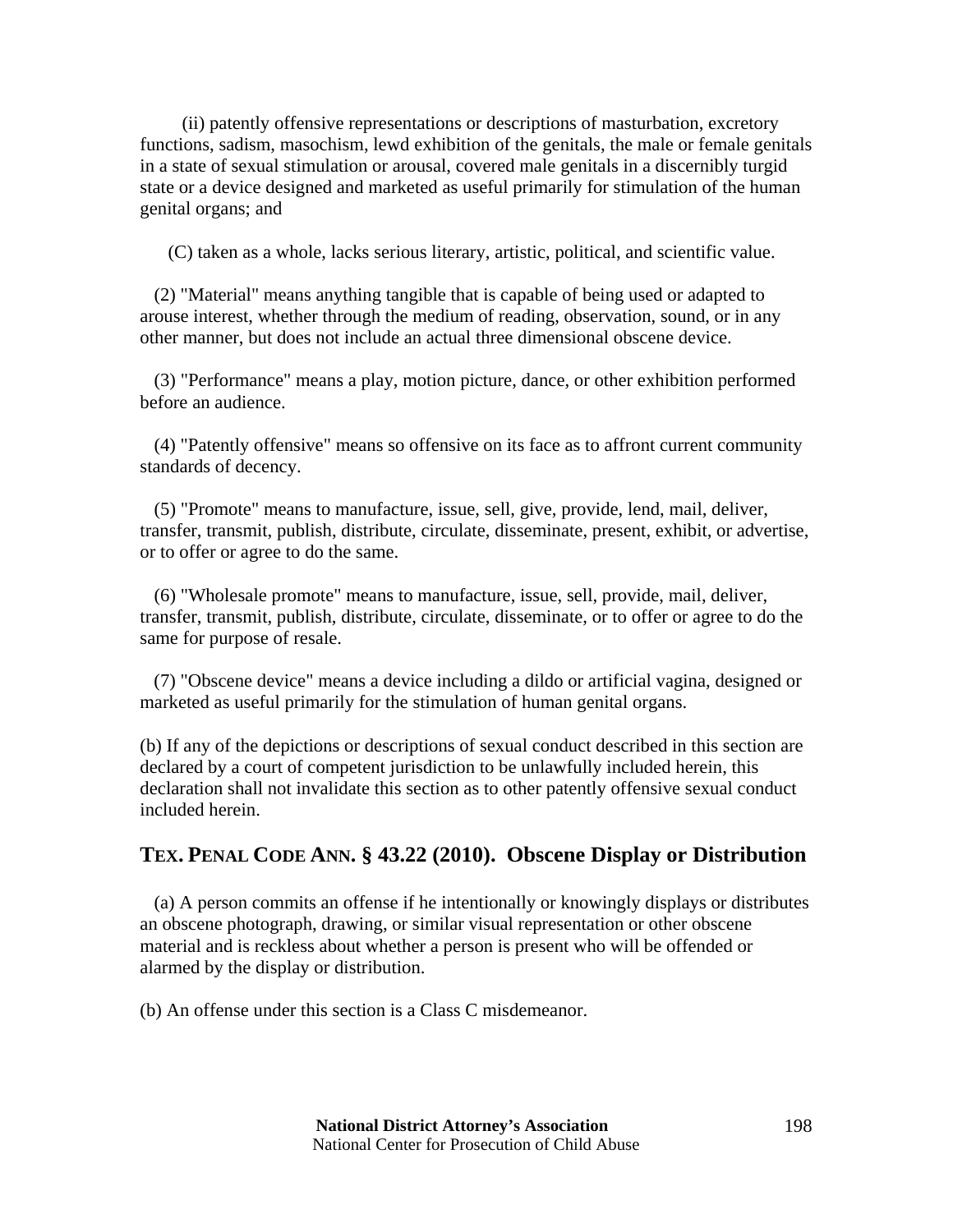# **TEX. PENAL CODE ANN. § 43.23(2010). Obscenity**

(a) A person commits an offense if, knowing its content and character, he wholesale promotes or possesses with intent to wholesale promote any obscene material or obscene device.

(b) Except as provided by Subsection (h), an offense under Subsection (a) is a state jail felony.

(c) A person commits an offense if, knowing its content and character, he:

 (1) promotes or possesses with intent to promote any obscene material or obscene device; or

 (2) produces, presents, or directs an obscene performance or participates in a portion thereof that is obscene or that contributes to its obscenity.

(d) Except as provided by Subsection (h), an offense under Subsection (c) is a Class A misdemeanor.

(e) A person who promotes or wholesale promotes obscene material or an obscene device or possesses the same with intent to promote or wholesale promote it in the course of his business is presumed to do so with knowledge of its content and character.

(f) A person who possesses six or more obscene devices or identical or similar obscene articles is presumed to possess them with intent to promote the same.

(g) It is an affirmative defense to prosecution under this section that the person who possesses or promotes material or a device proscribed by this section does so for a bona fide medical, psychiatric, judicial, legislative, or law enforcement purpose.

(h) The punishment for an offense under Subsection (a) is increased to the punishment for a felony of the third degree and the punishment for an offense under Subsection (c) is increased to the punishment for a state jail felony if it is shown on the trial of the offense that obscene material that is the subject of the offense visually depicts activities described by Section  $43.21(a)(1)(B)$  engaged in by:

(1) a child younger than 18 years of age at the time the image of the child was made;

 (2) an image that to a reasonable person would be virtually indistinguishable from the image of a child younger than 18 years of age; or

(3) an image created, adapted, or modified to be the image of an identifiable child.

(i) In this section, "identifiable child" means a person, recognizable as an actual person by the person's face, likeness, or other distinguishing characteristic, such as a unique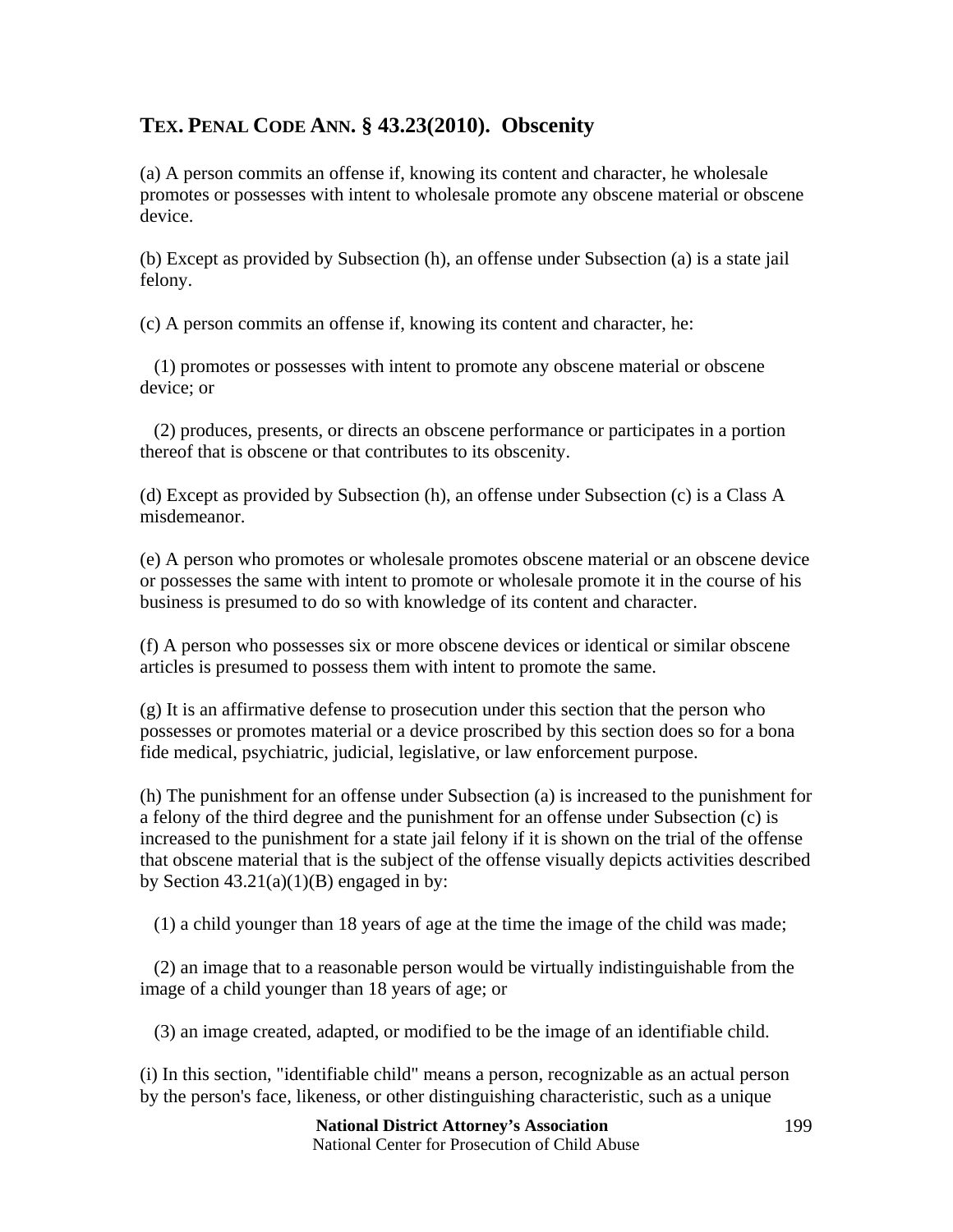birthmark or other recognizable feature:

 (1) who was younger than 18 years of age at the time the visual depiction was created, adapted, or modified; or

 (2) whose image as a person younger than 18 years of age was used in creating, adapting, or modifying the visual depiction.

(j) An attorney representing the state who seeks an increase in punishment under Subsection (h)(3) is not required to prove the actual identity of an identifiable child.

### **TEX. PENAL CODE ANN. § 43.24(2010). Sale, Distribution, or Display of Harmful Material to Minor**

(a) For purposes of this section:

(1) "Minor" means an individual younger than 18 years.

(2) "Harmful material" means material whose dominant theme taken as a whole:

(A) appeals to the prurient interest of a minor, in sex, nudity, or excretion;

 (B) is patently offensive to prevailing standards in the adult community as a whole with respect to what is suitable for minors; and

(C) is utterly without redeeming social value for minors.

(b) A person commits an offense if, knowing that the material is harmful:

 (1) and knowing the person is a minor, he sells, distributes, exhibits, or possesses for sale, distribution, or exhibition to a minor harmful material;

 (2) he displays harmful material and is reckless about whether a minor is present who will be offended or alarmed by the display; or

 (3) he hires, employs, or uses a minor to do or accomplish or assist in doing or accomplishing any of the acts prohibited in Subsection  $(b)(1)$  or  $(b)(2)$ .

(c) It is a defense to prosecution under this section that:

 (1) the sale, distribution, or exhibition was by a person having scientific, educational, governmental, or other similar justification; or

 (2) the sale, distribution, or exhibition was to a minor who was accompanied by a consenting parent, guardian, or spouse.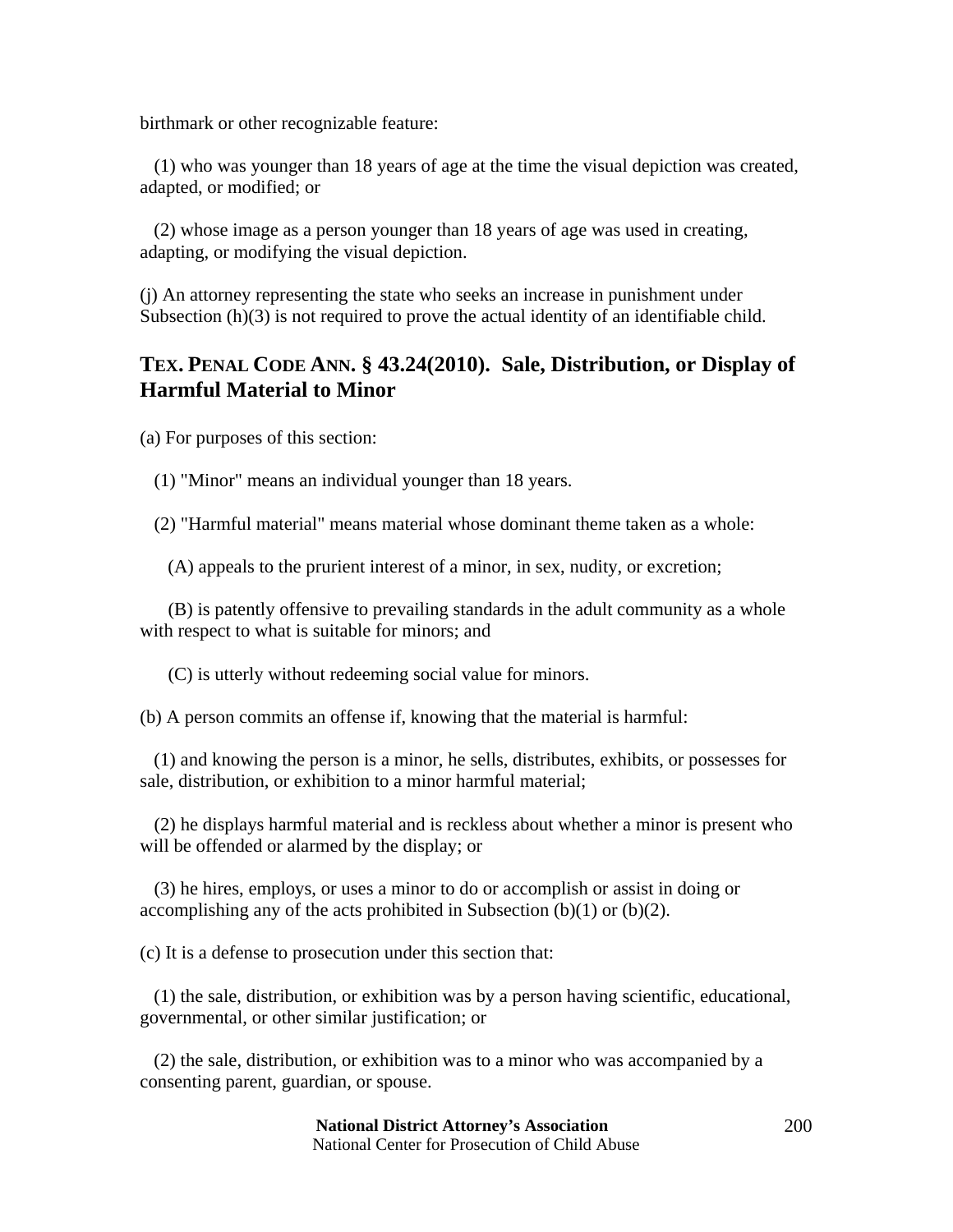(d) An offense under this section is a Class A misdemeanor unless it is committed under Subsection (b)(3) in which event it is a felony of the third degree.

# **UTAH**

# **UTAH CODE ANN. § 10-8-41 (2010). Prostitution, lewd or perverted acts, gambling, and obscene or lewd publications**

 (1) Boards of commissioners and city councils of cities may suppress and prohibit the keeping of disorderly houses, houses of ill fame or assignation, or houses kept by, maintained for, or resorted to or used by, one or more persons for acts of perversion, lewdness, or prostitution within the limits of the city and within three miles of the outer boundaries thereof, and may prohibit resorting thereto for any of the purposes aforesaid; they may also make it unlawful for any person to commit or offer or agree to commit an act of sexual intercourse for hire, lewdness, or moral perversion within the city, or for any person to secure, induce, procure, offer, or transport to any place within the city any person for the purpose of committing an act of sexual intercourse for hire, lewdness, or moral perversion, or for any person to receive or direct or offer or agree to receive or direct any person into any place or building within the city for the purpose of committing an act of sexual intercourse for hire, lewdness, or moral perversion, or for any person to aid, abet, or participate in the commission of any of the foregoing; and they may also suppress and prohibit gambling houses and gambling, lotteries and all fraudulent devices and practices, and all kinds of gaming, playing at dice or cards, and other games of chance, and the sale, distribution, or exhibition of obscene or lewd publications, prints, pictures, or illustrations.

(2) (a) A woman's breast feeding, including breast feeding in any place where the woman otherwise may rightfully be, does not under any circumstance constitute an obscene or lewd act, irrespective of whether or not the breast is covered during or incidental to feeding.

 (b) Boards of commissioners and city councils of cities may not prohibit a woman's breast feeding in any location where she otherwise may rightfully be, irrespective of whether the breast is uncovered during or incidental to the breast feeding.

# **UTAH CODE ANN. § 67-5-18 (2010). Obscenity and Pornography Complaints Ombudsman -- Powers**

 (1) As used in this section, "pornography" means material or a performance that meets the requirements of Subsection 76-10-1203(1).

(2) (a) There is created an Obscenity and Pornography Complaints Ombudsman in the Office of the Attorney General.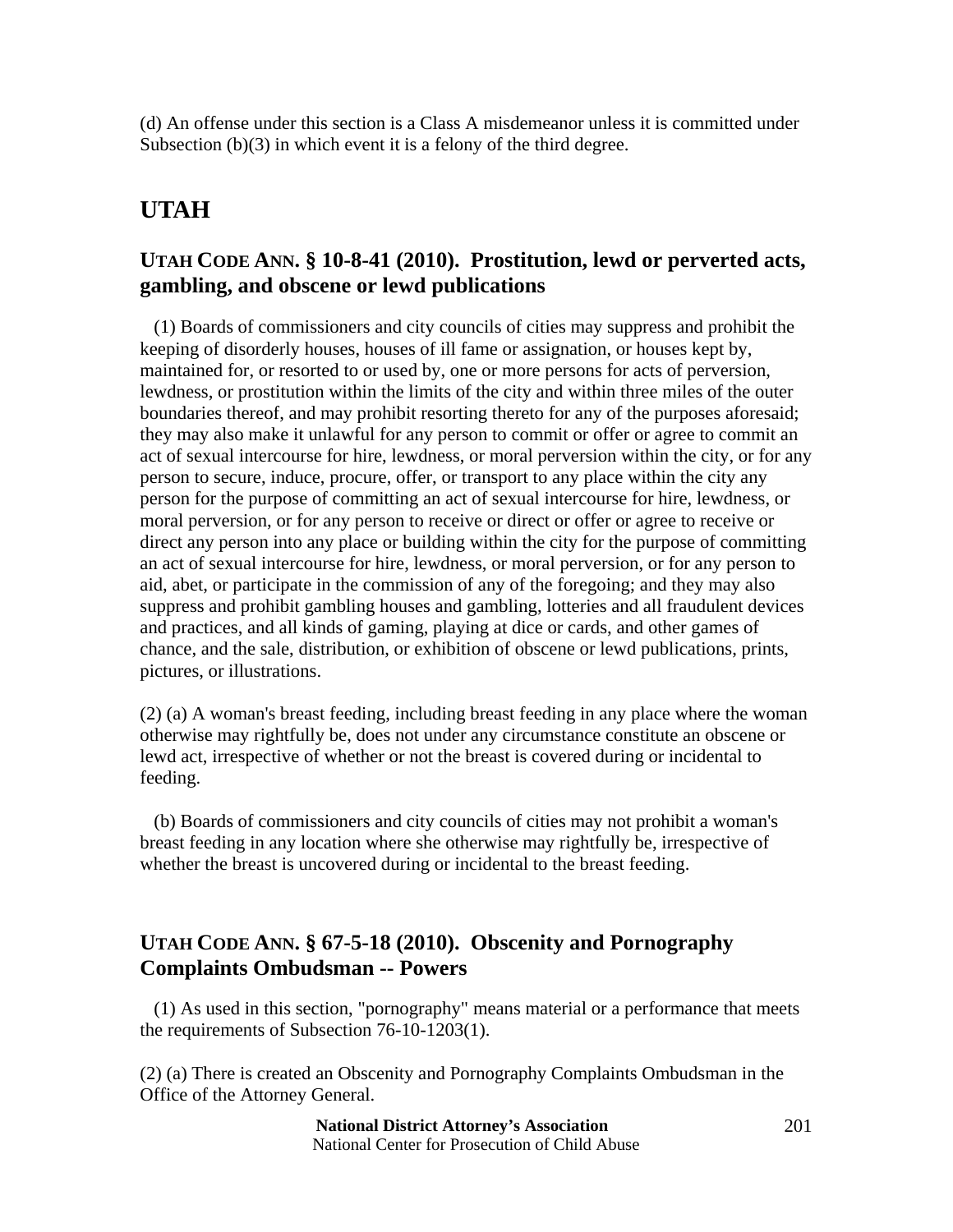(b) The attorney general shall hire an attorney licensed to practice law in Utah who has knowledge of obscenity and pornography law and, if possible, who has a background or expertise in investigating and prosecuting obscenity and pornography law violations to fill the position.

(c) The person hired to fill the position is an exempt employee.

 (d) The attorney general may hire clerks, interns, or other personnel to assist the pornography complaints ombudsman.

(3) The Obscenity and Pornography Complaints Ombudsman shall:

 (a) develop and maintain expertise in and understanding of laws designed to control or eliminate obscenity and pornography and the legal standards governing the regulation or elimination of obscenity and pornography;

 (b) advise citizens and local governments about remedies to address instances of obscenity and pornography in their communities;

 (c) advise local governments about ways to strengthen local laws and ordinances addressing obscenity and pornography;

 (d) advise local governments about strategies to restrict, suppress, or eliminate obscenity and pornography in their communities;

 (e) at the request of the attorney general or a local government, assist a local government in investigating and prosecuting state and local laws and ordinances addressing obscenity or pornography;

(f) before beginning an investigation:

 (i) contact the county, district, or city attorney within whose jurisdiction an investigation by the Obscenity and Pornography Complaints Ombudsman will take place and inform that county, district, or city attorney of the investigation; and

 (ii) coordinate efforts and share records, in accordance with Section 63G-2-206, with the county, district, or city's attorney referred to in Subsection (3)(f)(i) throughout the investigation;

 (g) advise citizens about their options to address specific complaints about obscenity or pornography in their communities;

 (h) when requested by a citizen or local government official, arbitrate between citizens and businesses to resolve complaints about obscenity or pornography;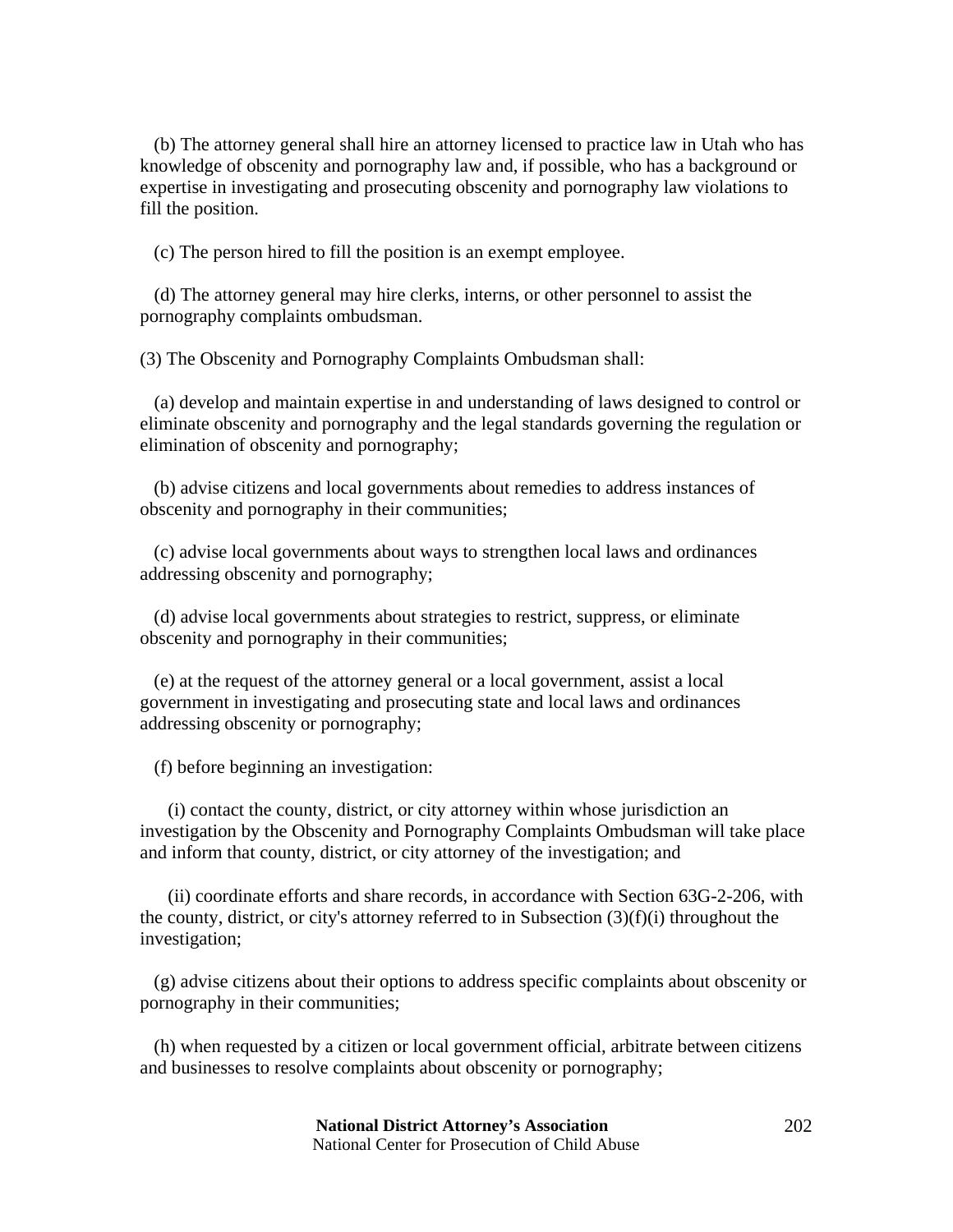(i) provide information to private citizens, civic groups, government entities, and other interested parties about the dangers of obscenity and pornography, the current laws to restrict, suppress, or eliminate pornography, and their rights and responsibilities under those laws;

(j) draft model ordinances that contain:

(i) various degrees of regulation of sexually-oriented businesses; and

 (ii) options for local communities that can be used to regulate pornography and obscenity**;**

(k) assist political subdivisions in:

(i) drafting model rules, regulations, and policies; and

(ii) providing recommendations for enforcing those rules, regulations, and policies;

(l) in conjunction with Utah's county and municipal prosecuting attorneys:

(i) review Utah's and Idaho's moral nuisance law;

 (ii) draft a comprehensive moral nuisance law for Utah and a model ordinance for municipalities and counties to provide an effective mechanism to abate and discourage obscenity and pornography; and

 (iii) present the draft to the Legislature's Judiciary Interim Committee before October 25, 2001; and

 (m) establish a program to combat Internet pornography and to assist parents in protecting their children from Internet pornography.

#### **UTAH CODE ANN. § 76-10-1201 (2010). Definitions**

For the purpose of this part:

 (1) "Blinder rack" means an opaque cover that covers the lower 2/3 of a material so that the lower 2/3 of the material is concealed from view.

 (2) "Contemporary community standards" means those current standards in the vicinage where an offense alleged under this part has occurred, is occurring, or will occur.

 (3) "Distribute" means to transfer possession of materials whether with or without consideration.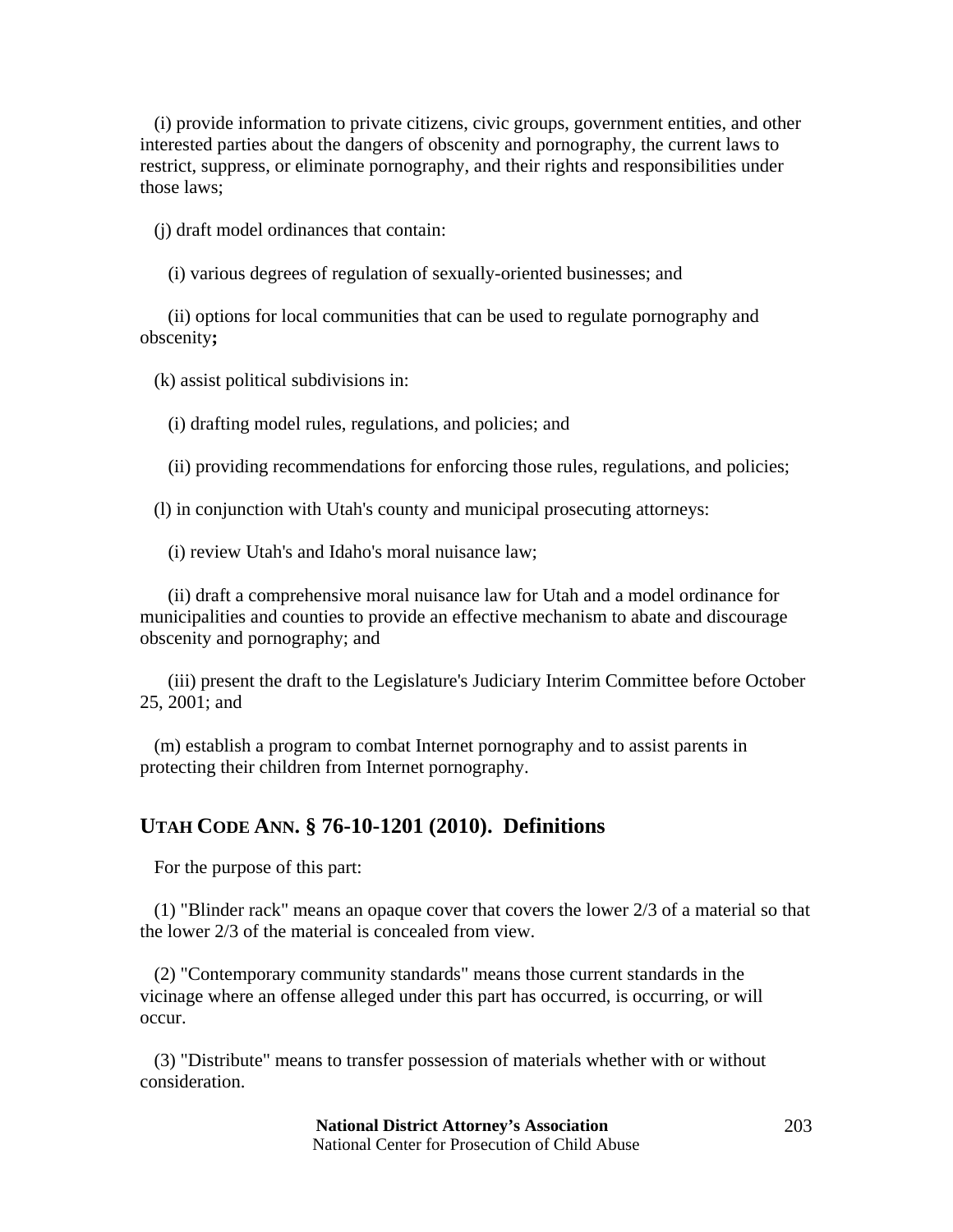(4) "Exhibit" means to show.

 (5) (a) "Harmful to minors" means that quality of any description or representation, in whatsoever form, of nudity, sexual conduct, sexual excitement, or sadomasochistic abuse when it:

(i) taken as a whole, appeals to the prurient interest in sex of minors;

 (ii) is patently offensive to prevailing standards in the adult community as a whole with respect to what is suitable material for minors; and

(iii) taken as a whole, does not have serious value for minors.

 (b) Serious value includes only serious literary, artistic, political or scientific value for minors.

 (6) (a) "Knowingly," regarding material or a performance, means an awareness, whether actual or constructive, of the character of the material or performance.

 (b) As used in this Subsection (6), a person has constructive knowledge if a reasonable inspection or observation under the circumstances would have disclosed the nature of the subject matter and if a failure to inspect or observe is either for the purpose of avoiding the disclosure or is criminally negligent as described in Section 76-2-103.

 (7) "Material" means anything printed or written or any picture, drawing, photograph, motion picture, or pictorial representation, or any statue or other figure, or any recording or transcription, or any mechanical, chemical, or electrical reproduction, or anything which is or may be used as a means of communication. Material includes undeveloped photographs, molds, printing plates, and other latent representational objects.

(8) "Minor" means any person less than 18 years of age.

 (9) "Negligently" means simple negligence, the failure to exercise that degree of care that a reasonable and prudent person would exercise under like or similar circumstances.

(10) "Nudity" means:

 (a) the showing of the human male or female genitals, pubic area, or buttocks, with less than an opaque covering;

 (b) the showing of a female breast with less than an opaque covering, or any portion of the female breast below the top of the areola; or

(c) the depiction of covered male genitals in a discernibly turgid state.

(11) "Performance" means any physical human bodily activity, whether engaged in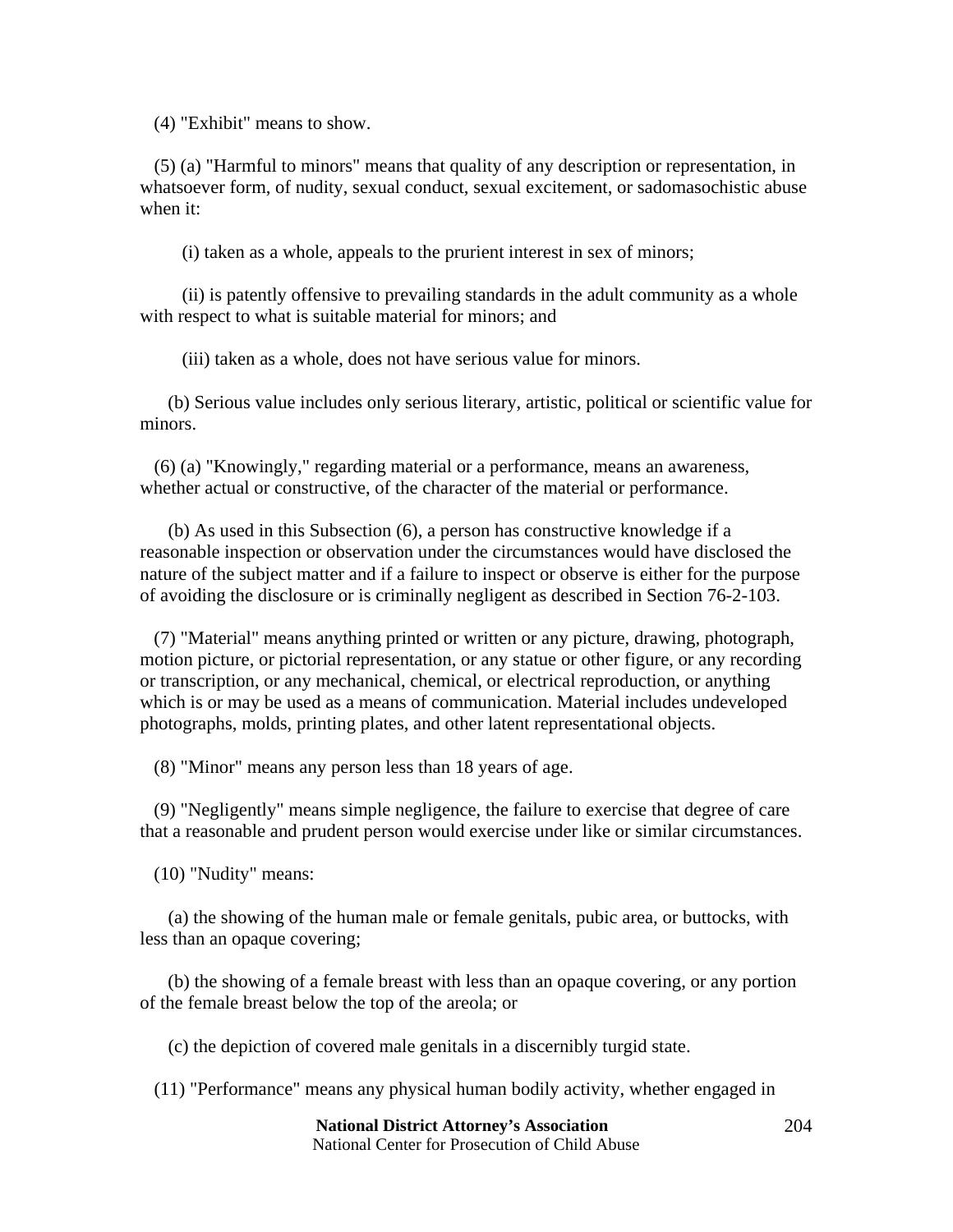alone or with other persons, including singing, speaking, dancing, acting, simulating, or pantomiming.

 (12) "Public place" includes a place to which admission is gained by payment of a membership or admission fee, however designated, notwithstanding its being designated a private club or by words of like import.

(13) "Sado-masochistic abuse" means:

 (a) flagellation or torture by or upon a person who is nude or clad in undergarments, a mask, or in a revealing or bizarre costume; or

 (b) the condition of being fettered, bound, or otherwise physically restrained on the part of a person clothed as described in Subsection (13)(a).

 (14) "Sexual conduct" means acts of masturbation, sexual intercourse, or any touching of a person's clothed or unclothed genitals, pubic area, buttocks, or, if the person is a female, breast, whether alone or between members of the same or opposite sex or between humans and animals in an act of apparent or actual sexual stimulation or gratification.

 (15) "Sexual excitement" means a condition of human male or female genitals when in a state of sexual stimulation or arousal, or the sensual experiences of humans engaging in or witnessing sexual conduct or nudity.

# **UTAH CODE ANN. § 76-10-1203 (2010). Pornographic material or performance -- Expert testimony not required**

(1) Any material or performance is pornographic if:

 (a) The average person, applying contemporary community standards, finds that, taken as a whole, it appeals to prurient interest in sex;

 (b) It is patently offensive in the description or depiction of nudity, sexual conduct, sexual excitement, sado-masochistic abuse, or excretion; and

 (c) Taken as a whole it does not have serious literary, artistic, political or scientific value.

(2) In prosecutions under this part, where circumstances of production, presentation, sale, dissemination, distribution, exhibition, or publicity indicate that the matter is being commercially exploited by the defendant for the sake of its prurient appeal, this evidence is probative with respect to the nature of the matter and can justify the conclusion that, in the context in which it is used, the matter has no serious literary, artistic, political, or scientific value.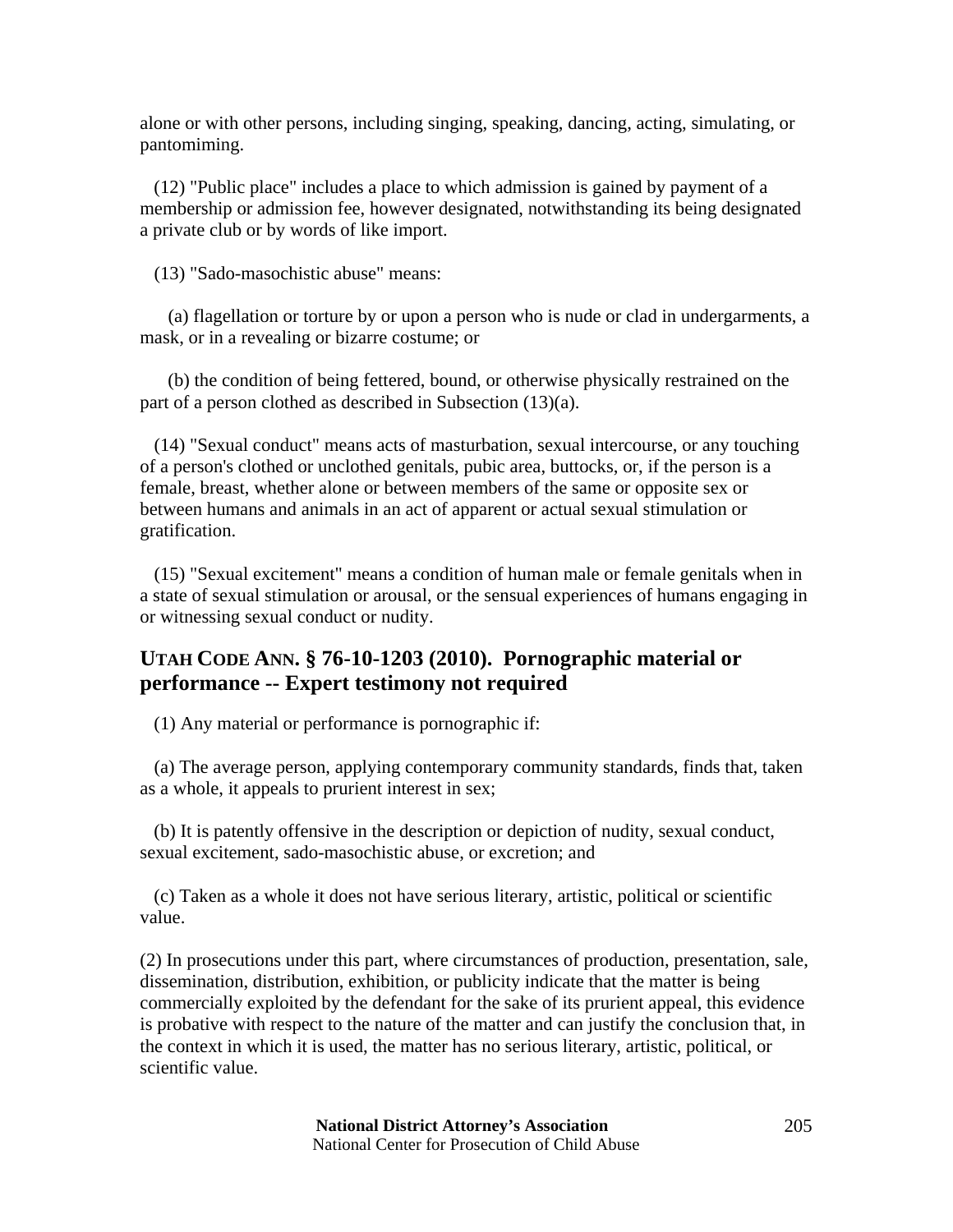(3) Neither the prosecution nor the defense shall be required to introduce expert witness testimony as to whether the material or performance is or is not harmful to adults or minors or is or is not pornographic, or as to any element of the definition of pornographic, including contemporary community standards.

### **UTAH CODE ANN. §76-10-1205 (2010). Inducing acceptance of pornographic material -- Exemptions for Internet service providers and hosting companies**

 (1) A person is guilty of inducing acceptance of pornographic material when he knowingly:

 (a) requires or demands as a condition to a sale, allocation, consignment, or delivery for resale of any newspaper, magazine, periodical, book, publication, or other merchandise that the purchaser or consignee receive any pornographic material or material reasonably believed by the purchaser or consignee to be pornographic; or

 (b) denies, revokes, or threatens to deny or revoke a franchise, or to impose any penalty, financial or otherwise, because of the failure or refusal to accept pornographic material or material reasonably believed by the purchaser or consignee to be pornographic.

(2) (a) An offense under this section is a third degree felony punishable by:

(i) a minimum mandatory fine of not less than  $$ 1,000$  plus  $$ 10$  for each article exhibited up to the maximum allowed by law; and

 (ii) incarceration, without suspension of sentence in any way, for a term of not less than 30 days.

(b) This Subsection (2) supersedes Section 77-18-1.

(3) (a) This section does not apply to an Internet service provider, as defined in Section 76-10-1230, if:

 (i) the distribution of pornographic material by the Internet service provider occurs only incidentally through the Internet service provider's function of:

(A) transmitting or routing data from one person to another person; or

(B) providing a connection between one person and another person;

 (ii) the Internet service provider does not intentionally aid or abet in the distribution of the pornographic material; and

**National District Attorney's Association** 

National Center for Prosecution of Child Abuse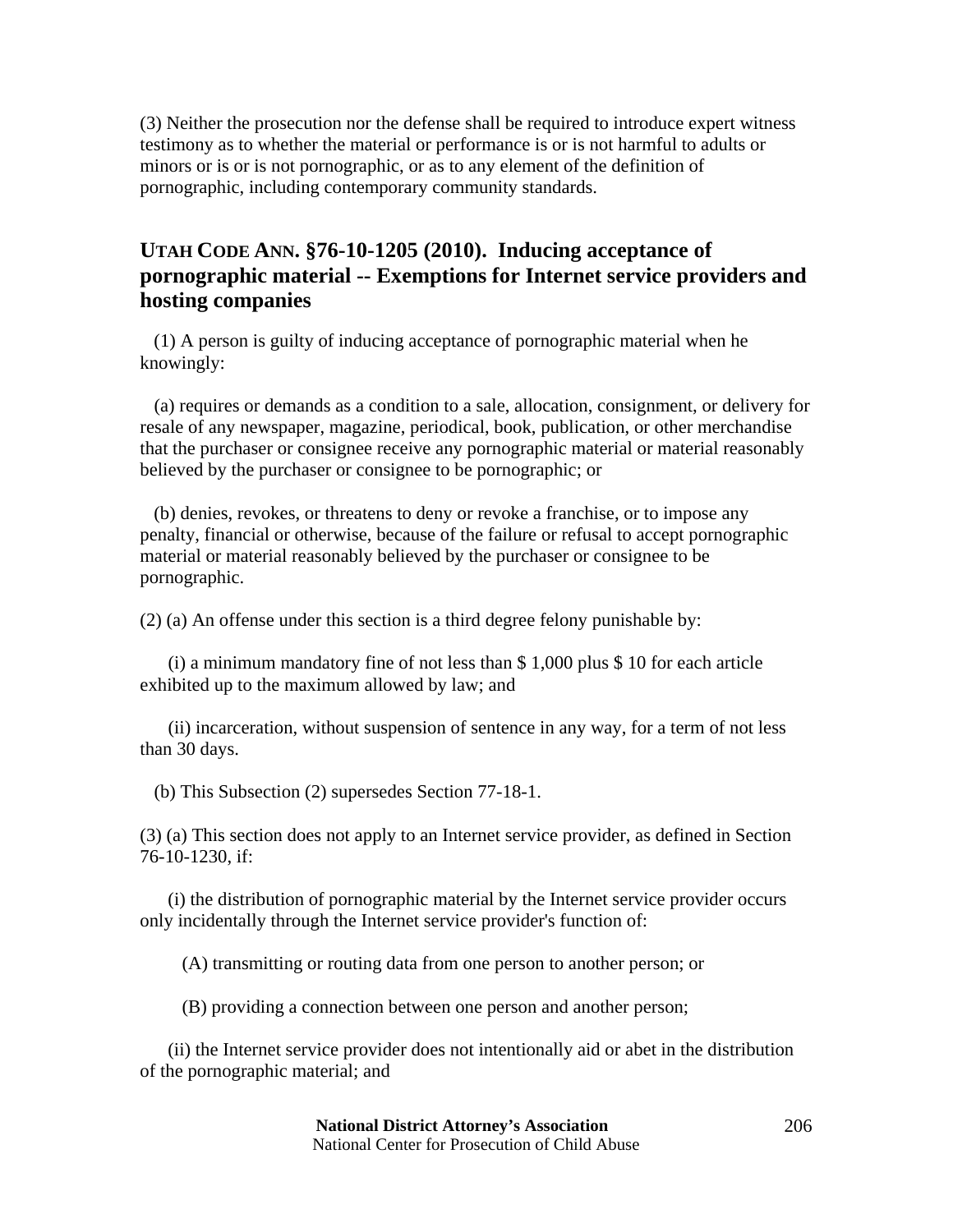(iii) the Internet service provider does not knowingly receive funds from or through a person who distributes the pornographic material in exchange for permitting the person to distribute the pornographic material.

 (b) This section does not apply to a hosting company, as defined in Section 76-10-1230, if:

 (i) the distribution of pornographic material by the hosting company occurs only incidentally through the hosting company's function of providing data storage space or data caching to a person;

 (ii) the hosting company does not intentionally engage, aid, or abet in the distribution of the pornographic material; and

 (iii) the hosting company does not knowingly receive funds from or through a person who distributes the pornographic material in exchange for permitting the person to distribute, store, or cache the pornographic material.

### **UTAH CODE ANN. § 76-10-1206 (2010). Dealing in material harmful to a minor -- Penalties -- Exemptions for Internet service providers and hosting companies**

 (1) A person is guilty of dealing in material harmful to minors when, knowing or believing that a person is a minor, or having negligently failed to determine the proper age of a minor, the person intentionally:

 (a) distributes or offers to distribute, or exhibits or offers to exhibit, to a minor or a person the actor believes to be a minor, any material harmful to minors;

 (b) produces, performs, or directs any performance, before a minor or a person the actor believes to be a minor, that is harmful to minors; or

 (c) participates in any performance, before a minor or a person the actor believes to be a minor, that is harmful to minors.

(2) (a) Each separate offense under this section committed by a person 18 years of age or older is a third degree felony punishable by:

 (i) a minimum mandatory fine of not less than \$ 1,000, plus \$ 10 for each article exhibited up to the maximum allowed by law; and

(ii) incarceration, without suspension of sentence, for a term of not less than 14 days.

 (b) Each separate offense under this section committed by a person 16 or 17 years of age is a class A misdemeanor.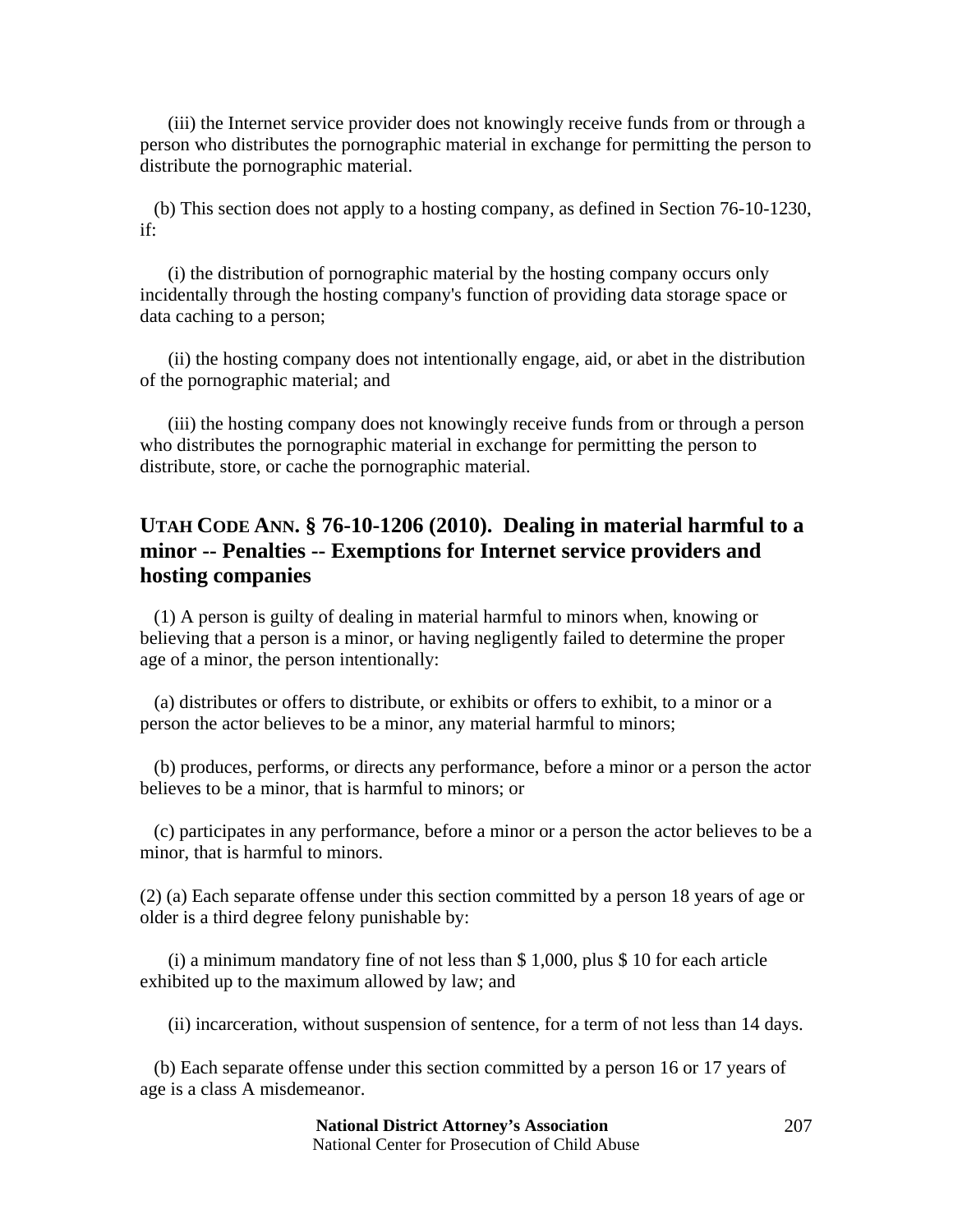(c) Each separate offense under this section committed by a person younger than 16 years of age is a class B misdemeanor.

(d) Subsection (2)(a) supersedes Section 77-18-1.

(3) (a) If a defendant 18 years of age or older has been previously convicted or adjudicated to be under the jurisdiction of the juvenile court under this section, each separate subsequent offense is a second degree felony punishable by:

 (i) a minimum mandatory fine of not less than \$ 5,000, plus \$ 10 for each article exhibited up to the maximum allowed by law; and

(ii) incarceration, without suspension of sentence, for a term of not less than one year.

 (b) If a defendant younger than 18 years of age has been previously convicted or adjudicated to be under the jurisdiction of the juvenile court under this section, each separate subsequent offense is a third degree felony.

(c) Subsection (3)(a) supersedes Section 77-18-1.

 (d) (i) This section does not apply to an Internet service provider, as defined in Section 76-10-1230, a provider of an electronic communications service as defined in 18 U.S.C. Sec. 2510, a telecommunications service, information service, or mobile service as defined in 47 U.S.C. Sec. 153, including a commercial mobile service as defined in 47 U.S.C. Sec. 332(d), or a cable operator as defined in 47 U.S.C. Sec. 522, if:

 (A) the distribution of pornographic material by the Internet service provider occurs only incidentally through the provider's function of:

(I) transmitting or routing data from one person to another person; or

(II) providing a connection between one person and another person;

 (B) the provider does not intentionally aid or abet in the distribution of the pornographic material; and

 (C) the provider does not knowingly receive from or through a person who distributes the pornographic material a fee greater than the fee generally charged by the provider, as a specific condition for permitting the person to distribute the pornographic material.

 (ii) This section does not apply to a hosting company, as defined in Section 76-10- 1230, if:

(A) the distribution of pornographic material by the hosting company occurs only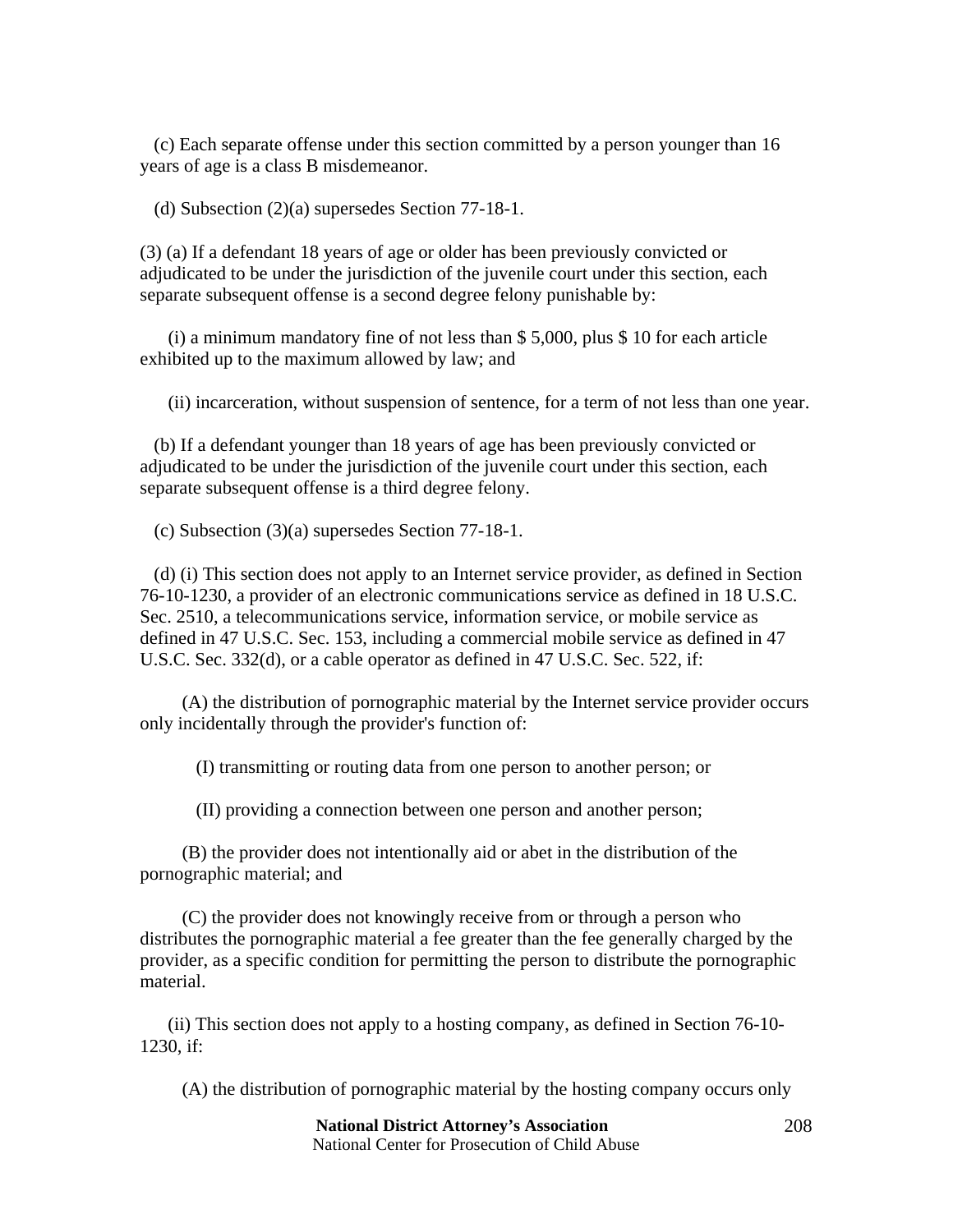incidentally through the hosting company's function of providing data storage space or data caching to a person;

 (B) the hosting company does not intentionally engage, aid, or abet in the distribution of the pornographic material; and

 (C) the hosting company does not knowingly receive from or through a person who distributes the pornographic material a fee greater than the fee generally charged by the provider, as a specific condition for permitting the person to distribute, store, or cache the pornographic material.

(4) A service provider, as defined in Section 76-10-1230, is not negligent under this section if it complies with Section 76-10-1231.

(5) A person 18 years of age or older who knowingly solicits, requests, commands, encourages, or intentionally aids another person younger than 18 years of age to engage in conduct in violation of Subsection (1) is guilty of a third degree felony and is subject to the penalties under Subsection (2)(a).

# **VERMONT**

## **VT. STAT. ANN. tit. 13, § 2801 (2010). Definitions**

As used in this act:

(1) "Minor" means any person less than 18 years old.

 (2) "Nudity" means the showing of the human male or female genitals, pubic area or buttocks with less than a full opaque covering, or the showing of the female breast with less than a fully opaque covering of any portion thereof below the top of the nipple, or the depiction of covered male genitals in a discernably turgid state.

 (3) "Sexual conduct" means acts of masturbation, homosexuality, sexual intercourse, or physical contact with a person's clothed or unclothed genitals, pubic area, buttocks or, if such person be a female, breast.

 (4) "Sexual excitement" means the condition of human male or female genitals when in a state of sexual stimulation or arousal.

 (5) "Sado-masochistic abuse" means flagellation or torture by or upon a person clad in undergarments, a mask or bizarre costume, or the condition of being fettered, bound or otherwise physically restrained on the part of one so clothed.

 (6) "Harmful to minors" means that quality of any description or representation, in whatever form, of nudity, sexual conduct, sexual excitement, or sado-masochistic abuse,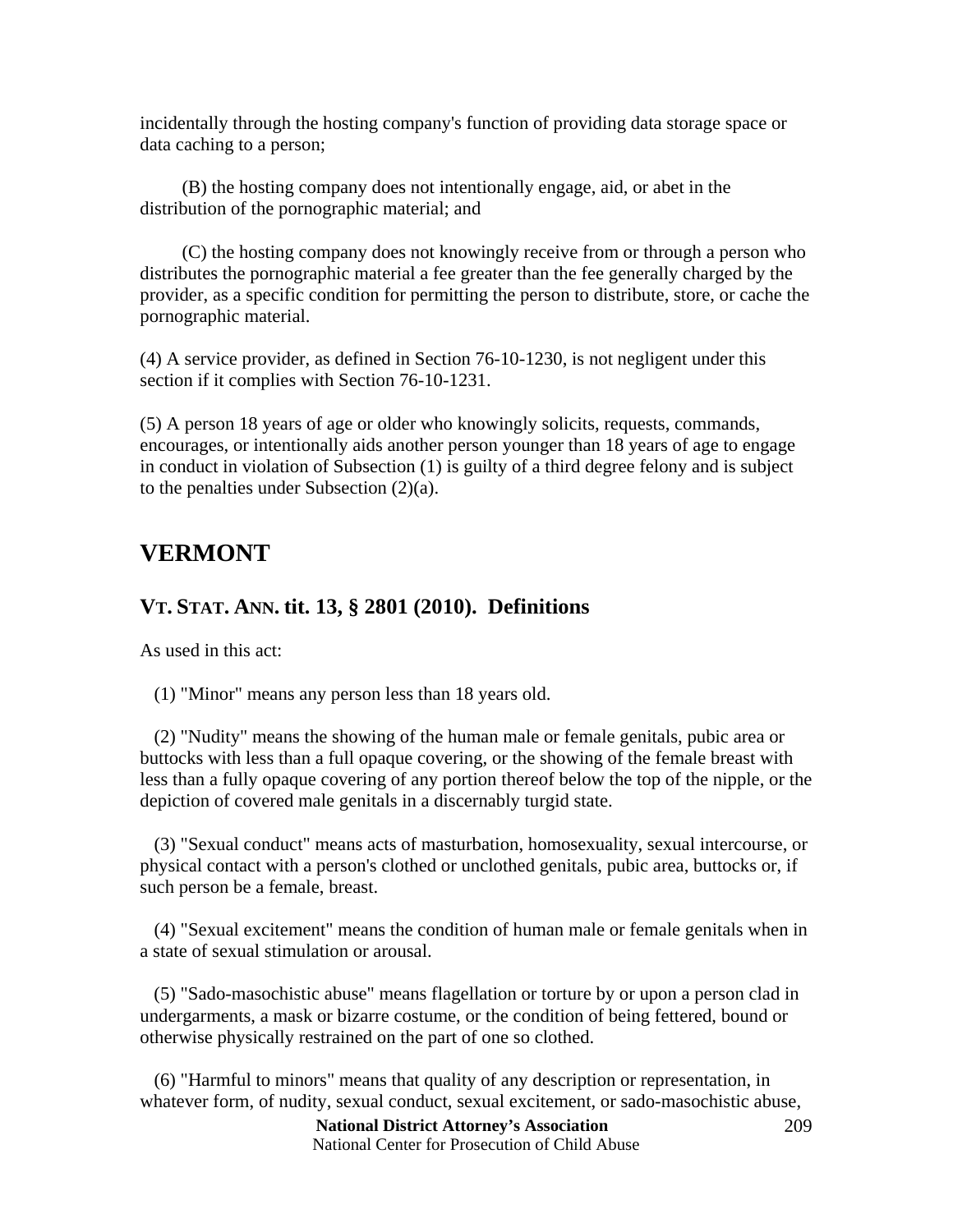when it:

(A) Predominantly appeals to the prurient, shameful or morbid interest of minors; and

 (B) Is patently offensive to prevailing standards in the adult community in the state of Vermont as a whole with respect to what is suitable material for minors; and

 (C) Is taken as a whole, lacks serious literary, artistic, political, or scientific value, for minors.

 (7) "Advertising purposes" means purposes of propagandizing in connection with the commercial sale of a product or type of product, the commercial offering of a service, or the commercial exhibition of an entertainment.

 (8) "Displays publicly" means the exposing, placing, posting, exhibiting, or in any fashion displaying in any location, whether public or private, an item in such a manner that it may be readily seen and its content or character distinguished by normal unaided vision viewing it from a street, highway, sidewalk, or lobby of a building which has unrestricted access by the public.

## **VT. STAT. ANN. tit. 13, § 2802 (2010). Disseminating indecent material to a minor in the presence of a minor**

 (a) No person may, with knowledge of its character and content, sell, lend, distribute or give away to a minor:

 (1) Any picture, photograph, drawing, sculpture, motion picture film, or similar visual representation or image, including any such representation or image which is stored electronically, of a person or portion of the human body which depicts nudity, sexual conduct or sado-masochistic abuse and which is harmful to minors; or

 (2) Any book, pamphlet, magazine, printed matter however reproduced, or sound recording which contains any matter enumerated in subdivision (1) of this subsection, or explicit and detailed verbal descriptions or narrative accounts of sexual excitement, sexual conduct or sado-masochistic abuse and which, taken as a whole, is harmful to minors.

(b) No person may, with knowledge of the character and content of a motion picture, show or other presentation which, in whole or in part, depicts nudity, sexual conduct or sado-masochistic abuse, and which is harmful to minors:

(1) Exhibit such a motion picture, show or other presentation to a minor; or

 (2) Sell or give away to a minor an admission ticket or pass to premises whereon there is exhibited or to be exhibited such a motion picture, show or other presentation; or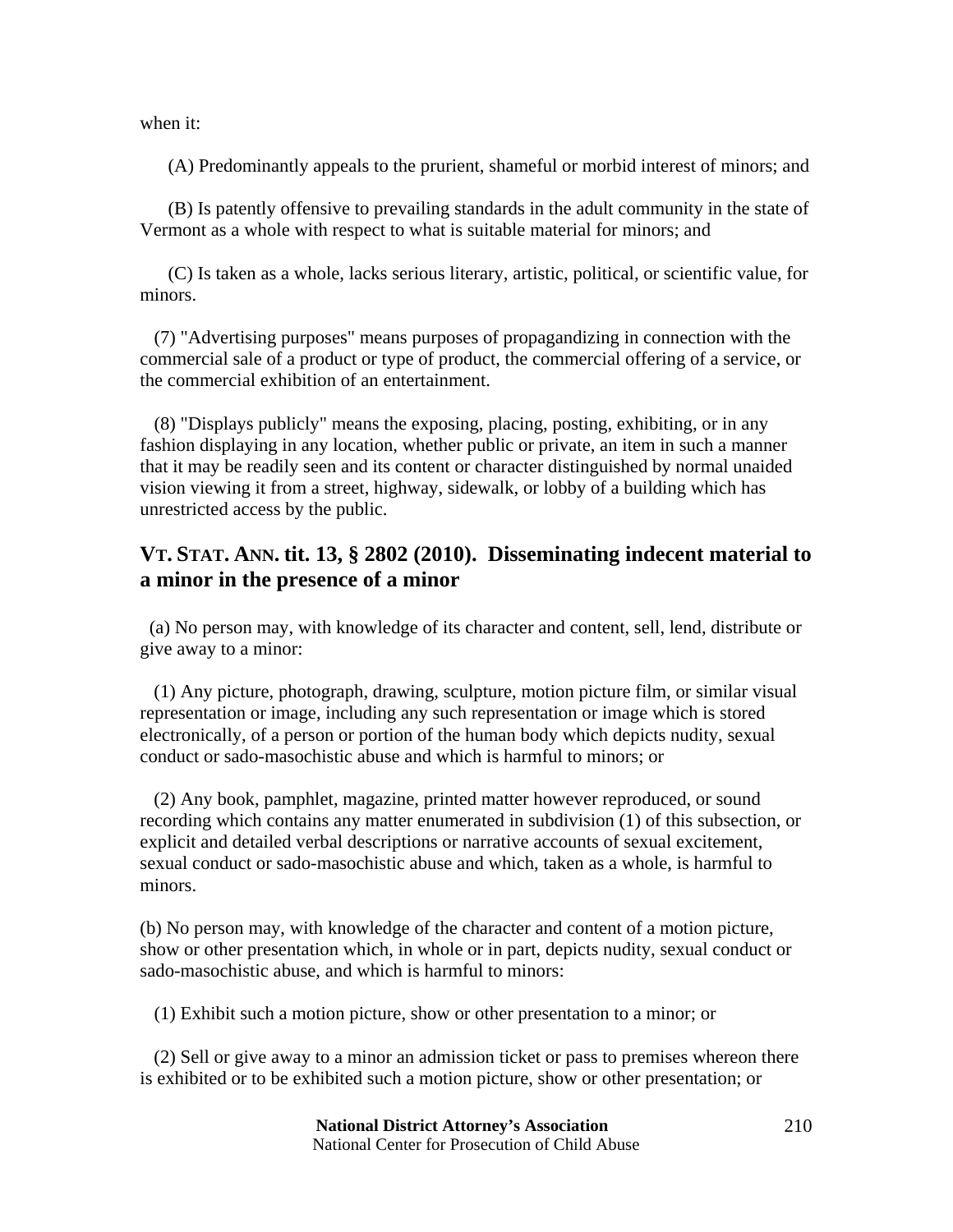(3) Admit a minor to premises whereon there is exhibited or to be exhibited such a motion picture, show or other presentation.

(c) This section shall apply only to acts occurring in the presence of the minor.

# **VT. STAT. ANN. tit. 13, § 2802a (2010). Disseminating indecent material to a minor outside the presence of the minor**

(a) No person may, with knowledge of its character and content, and with actual knowledge that the recipient is a minor, sell, lend, distribute or give away:

 (1) any picture, photograph, drawing, sculpture, motion picture film, or similar visual representation or image, including any such representation or image which is communicated, transmitted, or stored electronically, of a person or portion of the human body which depicts nudity, sexual conduct or sado-masochistic abuse and which is harmful to minors; or

 (2) any book, pamphlet, magazine, printed matter, however reproduced, or sound recording which contains any matter enumerated in subdivision (1) of this subsection, or explicit and detailed verbal descriptions or narrative accounts of sexual excitement, sexual conduct or sado-masochistic abuse and which, taken as a whole, is harmful to minors.

(b) No person may, with actual knowledge that the recipient or viewer is a minor, and with knowledge of the character and content of a motion picture, show or other presentation, including any such motion picture, show or presentation which is communicated, transmitted, or stored electronically, which, in whole or in part, depicts nudity, sexual conduct or sado-masochistic abuse, and which is harmful to minors:

(1) exhibit such a motion picture, show or other presentation to a minor; or

 (2) sell or give away to a minor an admission ticket or pass to premises whereon there is exhibited or to be exhibited such a motion picture, show or other presentation.

(c) This section shall only apply to acts occurring outside the presence of the minor.

# **VT. STAT. ANN. TIT. 13, § 2802b (2010). Minor electronically disseminating indecent material to another person**

 (a) (1) No minor shall knowingly and voluntarily and without threat or coercion use a computer or electronic communication device to transmit an indecent visual depiction of himself or herself to another person.

(2) No person shall possess a visual depiction transmitted to the person in violation of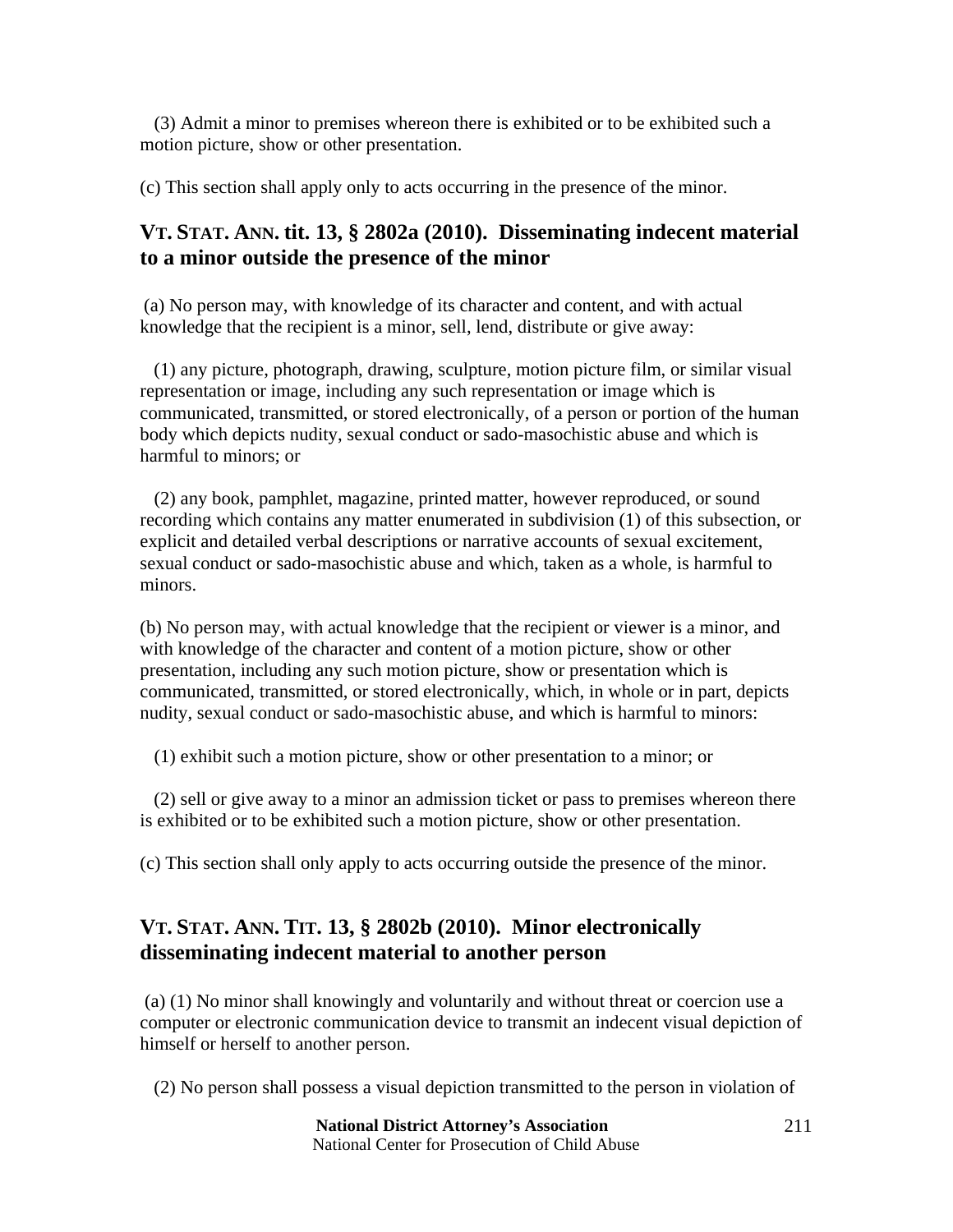subdivision (1) of this subsection. It shall not be a violation of this subdivision if the person took reasonable steps, whether successful or not, to destroy or eliminate the visual depiction.

(b) Penalties; minors.

 (1) Except as provided in subdivision (3) of this subsection, a minor who violates subsection (a) of this section shall be adjudicated delinquent. An action brought under this subdivision (1) shall be filed in family court and treated as a juvenile proceeding pursuant to chapter 52 of Title 33, and may be referred to the juvenile diversion program of the district in which the action is filed.

 (2) A minor who violates subsection (a) of this section and who has not previously been adjudicated in violation of that section shall not be prosecuted under chapter 64 of this title (sexual exploitation of children), and shall not be subject to the requirements of subchapter 3 of chapter 167 of this title (sex offender registration).

 (3) A minor who violates subsection (a) of this section who has previously been adjudicated in violation of that section may be adjudicated in family court as under subdivision (b)(1) of this section or prosecuted in district court under chapter 64 of this title (sexual exploitation of children), but shall not be subject to the requirements of subchapter 3 of chapter 167 of this title (sex offender registration).

 (4) Notwithstanding any other provision of law, the records of a minor who is adjudicated delinquent under this section shall be expunged when the minor reaches 18 years of age.

(c) Penalties; adults. -- A person 18 years of age or older who violates subdivision (a)(2) of this section shall be fined not more than \$ 300.00 or imprisoned for not more than six months or both.

(d) This section shall not be construed to prohibit a prosecution under section 1027 (disturbing the peace by use of telephone or electronic communication), 2601 (lewd and lascivious conduct), 2605 (voyeurism), or 2632 (prohibited acts) of this title, or any other applicable provision of law.

### **VT. STAT. ANN. TIT. 13, § 2803 (2010). Distribution of indecent material**

 No person may hire, employ or permit a minor to sell, lend, distribute or give away material, the sale, lending, distribution or giving away of which to minors is prohibited by section 2802.

## **VT. STAT. ANN. TIT. 13, § 2804 (2010). Exhibition of motion pictures**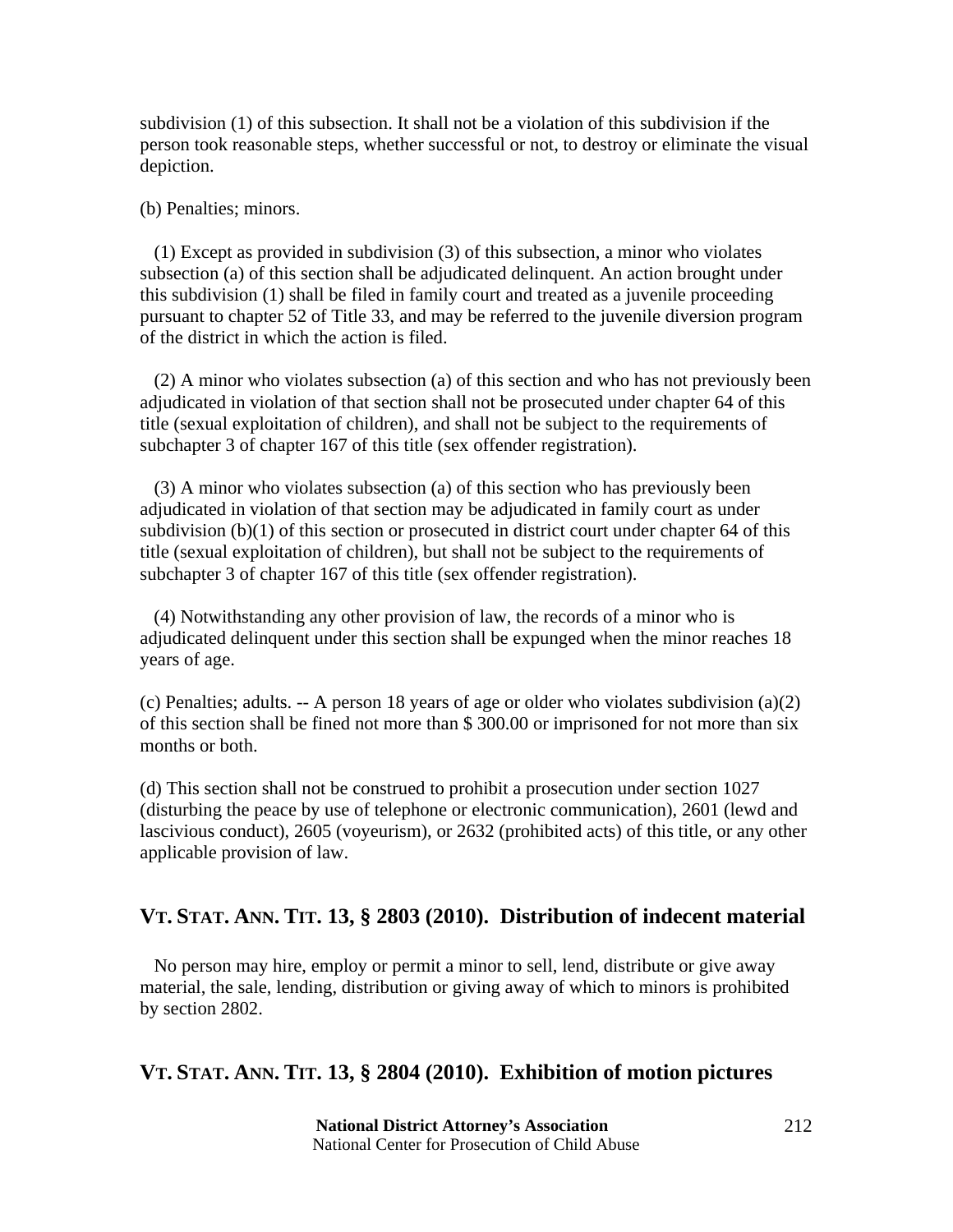No person may, with knowledge of the character and content, exhibit a motion picture, show or other presentation, harmful to minors as defined in subdivision 2801(6) of this title, which in whole or part depicts nudity and sexual conduct, as defined in section 2801, such that it may be viewed by minors from public property or private property not under the control of the person exhibiting the motion picture, show or other presentation.

### **VT. STAT. ANN. TIT. 13, § 2804a (2010). Publicly displaying sex or nudity for advertising purposes**

No person may knowingly, publicly display nudity or sex for advertising purposes. A violation of this section occurs if a person:

 (1) Displays publicly or causes to be displayed publicly for advertising purposes a picture, photograph, drawing, sculpture or other visual representation or image, including any such representation or image which is communicated, transmitted, or stored electronically, of a person or portion of the human body that depicts nudity, sadomasochistic abuse, sexual conduct or sexual excitement, which is harmful to minors, or any page, poster or other written or printed matter bearing such representation or a verbal description or narrative account of such items or activities; or

 (2) Permits any public display described in this section on premises owned, rented or operated by him or her; or

 (3) For advertising purposes, purchases space in any newspaper, magazine or other circular, printed in this state, in order to insert any article or advertisement which contains material harmful to minors.

### **VT. STAT. ANN. TIT. 13, § 2804b (2010). Displaying obscene materials to minors**

A person commits the crime of displaying obscene materials to minors if, being the owner, operator or manager of a business or acting in a managerial capacity, he or she knowingly or recklessly permits a minor who is not accompanied by his or her parent or lawful guardian to enter or remain on the premises, if in that part of the premises where the minor is so permitted to be, there is visibly displayed:

 (1) Any picture, photograph, drawing, sculpture or other visual representation or image of a person or portion of the human body that depicts nudity, sexual conduct, sexual excitement or sado-masochistic abuse which is harmful to minors; or

 (2) Any book, magazine, paperback, pamphlet or other written or printed matter, however reproduced, that pictorially reveals a person or portion of the human body, depicts nudity, sexual conduct, sexual excitement, or sado-masochistic abuse, which is harmful to minors.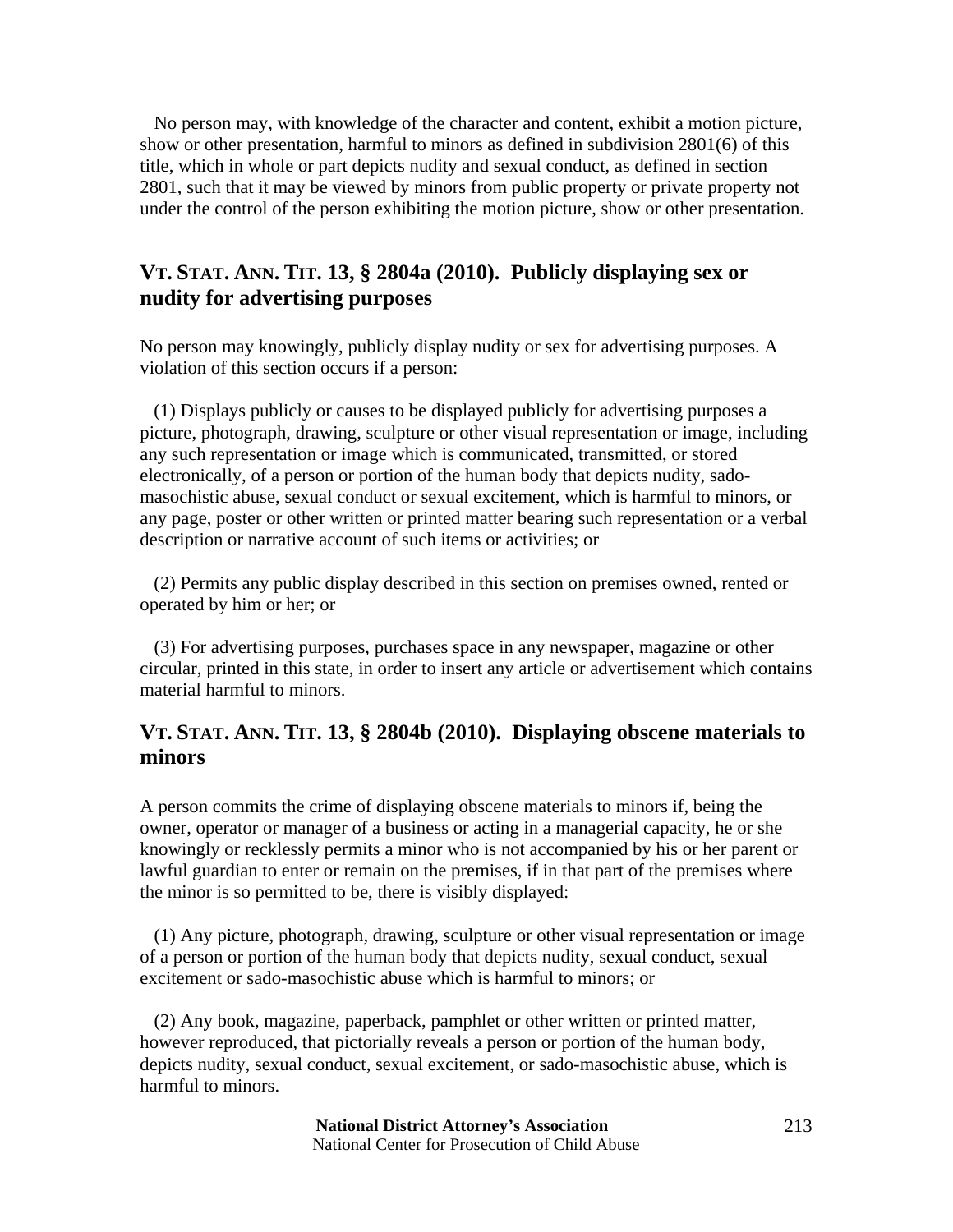### **VT. STAT. ANN. TIT. 13, § 2805 (2010). Presumption and defense**

(a) A person who engages in conduct prohibited by section 2802, 2802a, 2803, 2804, 2804a, or 2804b of this title is presumed to do so with knowledge of the character and content of the material, or the motion picture, show or presentation exhibited or to be exhibited.

(b) In any prosecution arising under section 2802, 2802a, 2803, or 2804 of this title, it is an affirmative defense:

 (1) That the minor as to whom the offense is alleged to have been committed exhibited to the accused a draft card, driver's license, birth certificate or other official or apparently official document purporting to establish that the minor was 18 years of age or older; or

 (2) That the defendant was in a parental or guardianship relationship with the minor; or that the minor was accompanied by a parent or legal guardian; or

 (3) That the defendant was a bona fide school, museum or public library, or was a person acting in the course of employment as an employee or official of such organization or of a retail outlet affiliated with and serving the educational purpose of such organization.

(c) In any prosecution arising out of sections 2804a and 2804b of this title, it shall be an affirmative defense for the defendant to prove:

 (1) That the public display, even though in connection with a commercial venture, was primarily for literary, political, scientific or artistic purposes; or

 (2) That the public display was exhibited by a bona fide art, antique or similar gallery or exhibition, and visible in a normal display setting; or

 (3) That the defendant was a bona fide school, museum, or public library, or was a person acting in the course of employment as an employee or official of such organization or of a retail outlet affiliated with and serving the educational purpose of such organization.

### **VT. STAT. ANN. TIT. 13, § 2809 (2010). Civil action prerequisite for criminal prosecutioin**

 Where evidence of conduct prohibited under subdivision 2802(a)(2) of this title consists entirely of written matter in a book or other publication however reproduced, a criminal prosecution may be commenced only after violation of a final injunction prohibiting such conduct.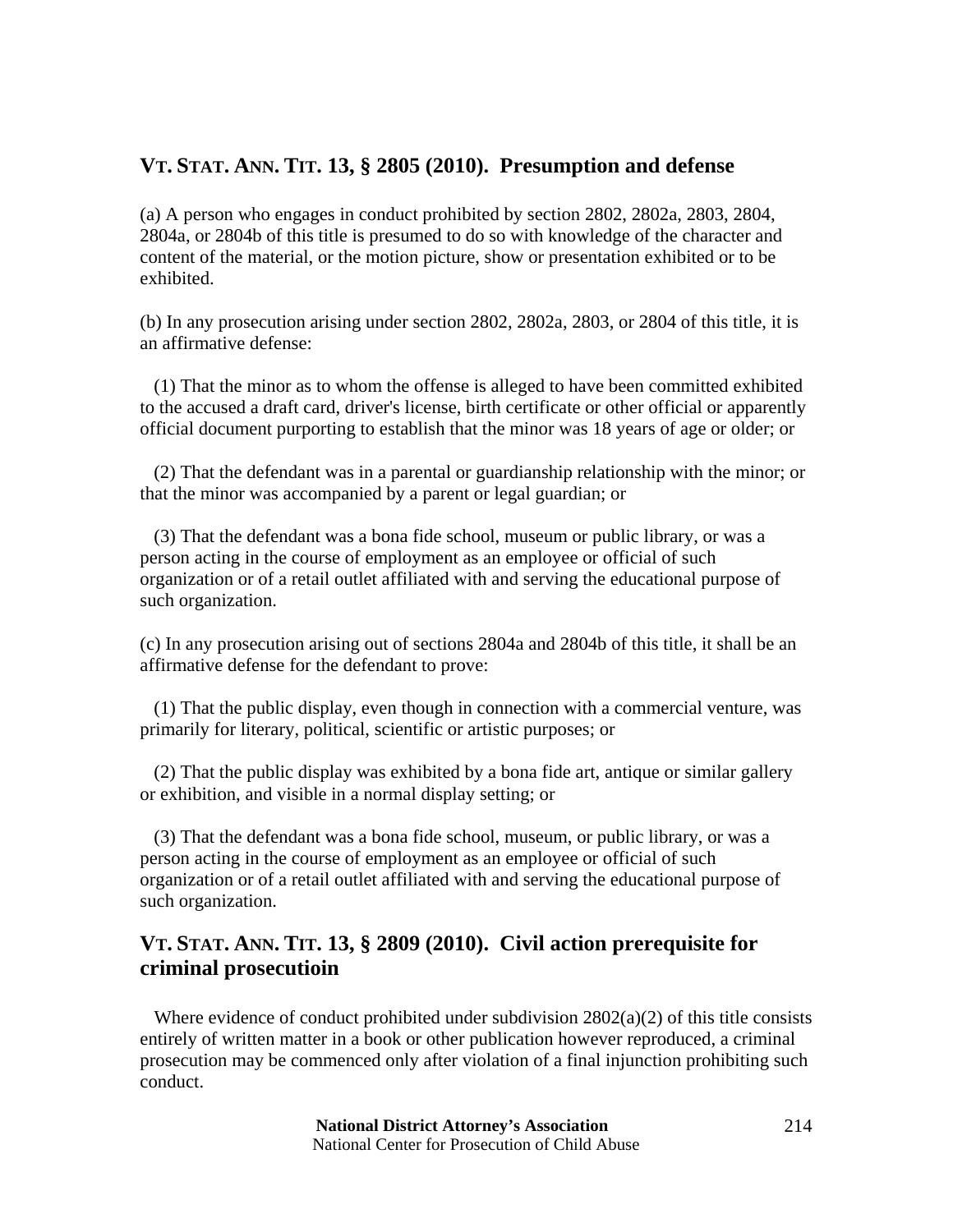# **VIRGINIA**

### **VA. CODE ANN. § 18.2-372 (2010). "Obscene" defined**

 The word *"obscene"* where it appears in this article shall mean that which, considered as a whole, has as its dominant theme or purpose an appeal to the prurient interest in sex, that is, a shameful or morbid interest in nudity, sexual conduct, sexual excitement, excretory functions or products thereof or sadomasochistic abuse, and which goes substantially beyond customary limits of candor in description or representation of such matters and which, taken as a whole, does not have serious literary, artistic, political or scientific value.

### **VA. CODE ANN. § 18.2-373 (2010). Obscene items enumerated**

Obscene items shall include:

(1) Any obscene book;

 (2) Any obscene leaflet, pamphlet, magazine, booklet, picture, painting, bumper sticker, drawing, photograph, film, negative, slide, motion picture, videotape recording;

 (3) Any obscene figure, object, article, instrument, novelty device, or recording or transcription used or intended to be used in disseminating any obscene song, ballad, words, or sounds; or

 (4) Any obscene writing, picture or similar visual representation, or sound recording, stored in an electronic or other medium retrievable in a perceivable form.

#### **VA. CODE ANN. § 18.2-374 (2010). Obscene items enumerated**

It shall be unlawful for any person knowingly to:

(1) Prepare any obscene item for the purposes of sale or distribution; or

 (2) Print, copy, manufacture, produce, or reproduce any obscene item for purposes of sale or distribution; or

 (3) Publish, sell, rent, lend, transport in intrastate commerce, or distribute or exhibit any obscene item, or offer to do any of these things; or

 (4) Have in his possession with intent to sell, rent, lend, transport, or distribute any obscene item. Possession in public or in a public place of any obscene item as defined in this article shall be deemed prima facie evidence of a violation of this section.

For the purposes of this section, *"distribute"* shall mean delivery in person, by mail,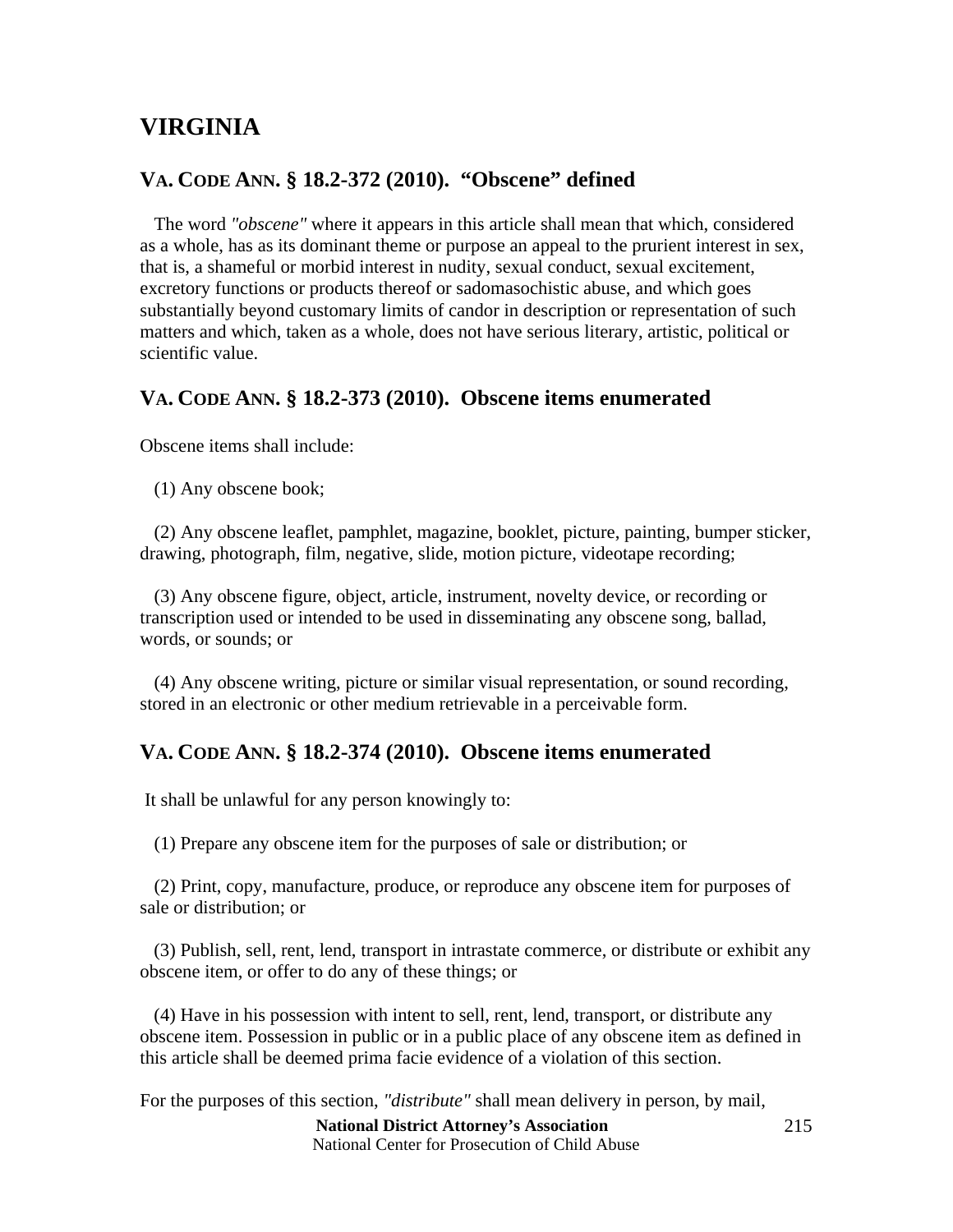messenger or by any other means by which obscene items as defined in this article may pass from one person, firm or corporation to another.

## **VA. CODE ANN. § 18.2-374.3 (2010). Use of communications systems to facilitate certain offenses involving children**

 A. As used in subsections C, D, and E "use a communications system" means making personal contact or direct contact through any agent or agency, any print medium, the United States mail, any common carrier or communication common carrier, any electronic communications system, the Internet, or any telecommunications, wire, computer network, or radio communications system.

B. It shall be unlawful for any person to use a communications system, including but not limited to computers or computer networks or bulletin boards, or any other electronic means for the purposes of procuring or promoting the use of a minor for any activity in violation of § 18.2-370 or § 18.2-374.1. A violation of this subsection is a Class 6 felony.

C. It shall be unlawful for any person 18 years of age or older to use a communications system, including but not limited to computers or computer networks or bulletin boards, or any other electronic means, for the purposes of soliciting, with lascivious intent, any person he knows or has reason to believe is a child less than 15 years of age to knowingly and intentionally:

 1. Expose his sexual or genital parts to any child to whom he is not legally married or propose that any such child expose his sexual or genital parts to such person;

 2. Propose that any such child feel or fondle the sexual or genital parts of such person or propose that such person feel or fondle the sexual or genital parts of any such child;

 3. Propose to such child the performance of an act of sexual intercourse or any act constituting an offense under § 18.2-361; or

 4. Entice, allure, persuade, or invite any such child to enter any vehicle, room, house, or other place, for any purposes set forth in the preceding subdivisions.

 Any person who violates this subsection is guilty of a Class 5 felony. However, if the person is at least seven years older than the child he knows or has reason to believe is less than 15 years of age, the person shall be punished by a term of imprisonment of not less than five years nor more than 30 years in a state correctional facility, five years of which shall be mandatory minimum term of imprisonment. Any person who commits a second or subsequent violation of this subsection when the person is at least seven years older than the child he knows or has reason to believe is less than 15 years of age shall be punished by a term of imprisonment of not less than 10 years nor more than 40 years, 10 years of which shall be a mandatory minimum term of imprisonment.

D. Any person who uses a communications system, including but not limited to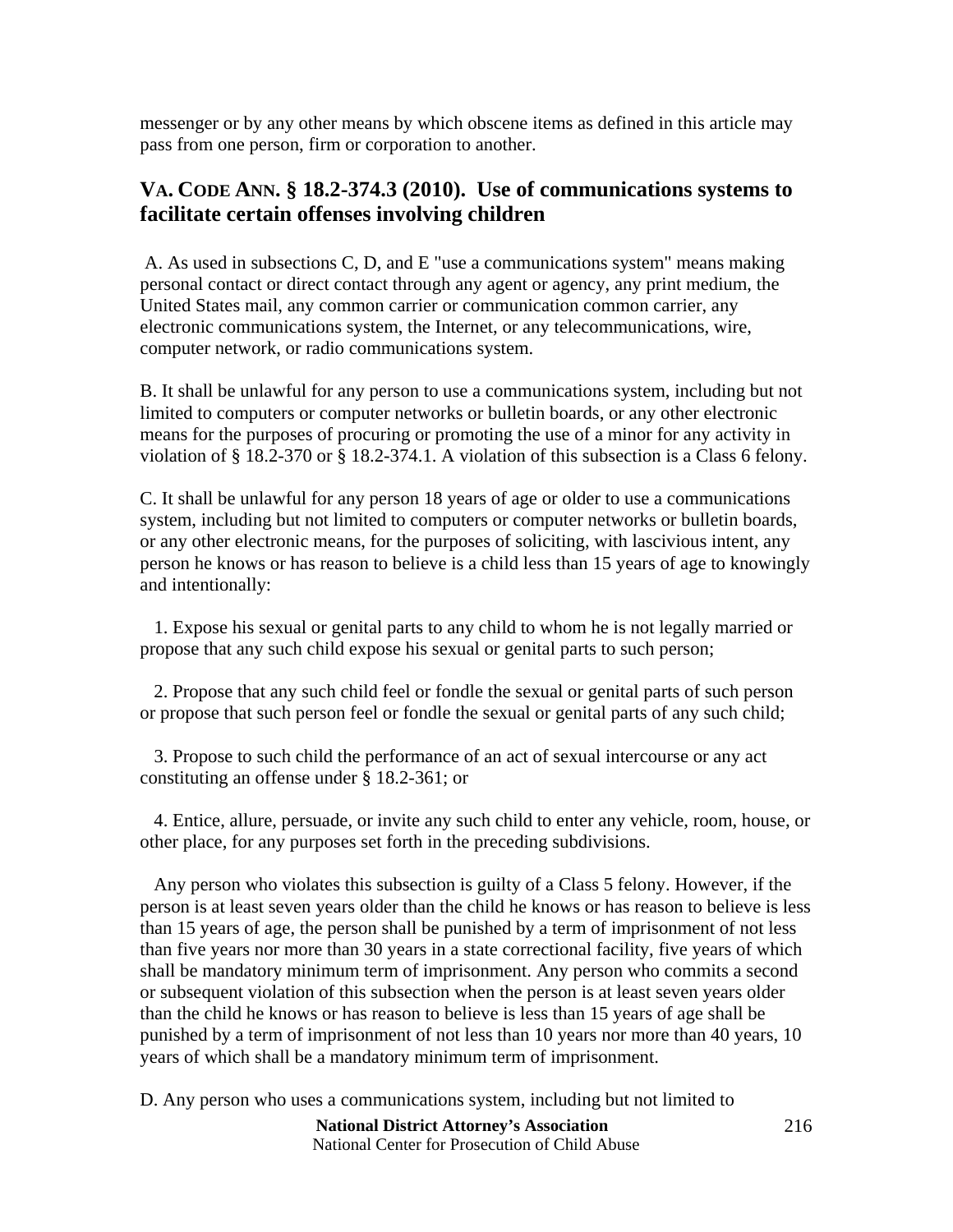computers or computer networks or bulletin boards, or any other electronic means, for the purposes of soliciting, with lascivious intent, any child he knows or has reason to believe is at least 15 years of age but less than 18 years of age to knowingly and intentionally commit any of the activities listed in subsection C if the person is at least seven years older than the child is guilty of a Class 5 felony. Any person who commits a second or subsequent violation of this subsection shall be punished by a term of imprisonment of not less than one nor more than 20 years, one year of which shall be a mandatory minimum term of imprisonment.

E. Any person 18 years of age or older who uses a communications system, including but not limited to computers or computer networks or bulletin boards, or any other electronic means, for the purposes of soliciting any person he knows or has reason to believe is a child less than 18 years of age for (i) any activity in violation of § 18.2-355 or 18.2-361, (ii) any activity in violation of  $\S$  18.2-374.1, or (iii) a violation of  $\S$  18.2-374.1:1 is guilty of a Class 5 felony.

### **VA. CODE ANN. § 18.2-375 (2010). Obscene exhibitions and performances**

It shall be unlawful for any person knowingly to:

 (1) Produce, promote, prepare, present, manage, direct, carry on or participate in, any obscene exhibitions or performances, including the exhibition or performance of any obscene motion picture, play, drama, show, entertainment, exposition, tableau or scene; provided, that no employee of any person or legal entity operating a theatre, garden, building, structure, room or place which presents such obscene exhibition or performance shall be subject to prosecution under this section if the employee is not the manager of the theatre or an officer of such entity, and has no financial interest in such theatre other than receiving salary and wages; or

 (2) Own, lease or manage any theatre, garden, building, structure, room or place and lease, let, lend or permit such theatre, garden, building, structure, room or place to be used for the purpose of presenting such obscene exhibition or performance or to fail to post prominently therein the name and address of a person resident in the locality who is the manager of such theatre, garden, building, structure, room or place.

### **VA. CODE ANN. § 18.2-376 (2010). Advertising, etc., obscene items, exhibitions or performances**

 It shall be unlawful for any person knowingly to prepare, print, publish, or circulate, or cause to be prepared, printed, published or circulated, any notice or advertisement of any obscene item proscribed in § 18.2-373, or of any obscene performance or exhibition proscribed in § 18.2-375, stating or indicating where such obscene item, exhibition, or performance may be purchased, obtained, seen or heard.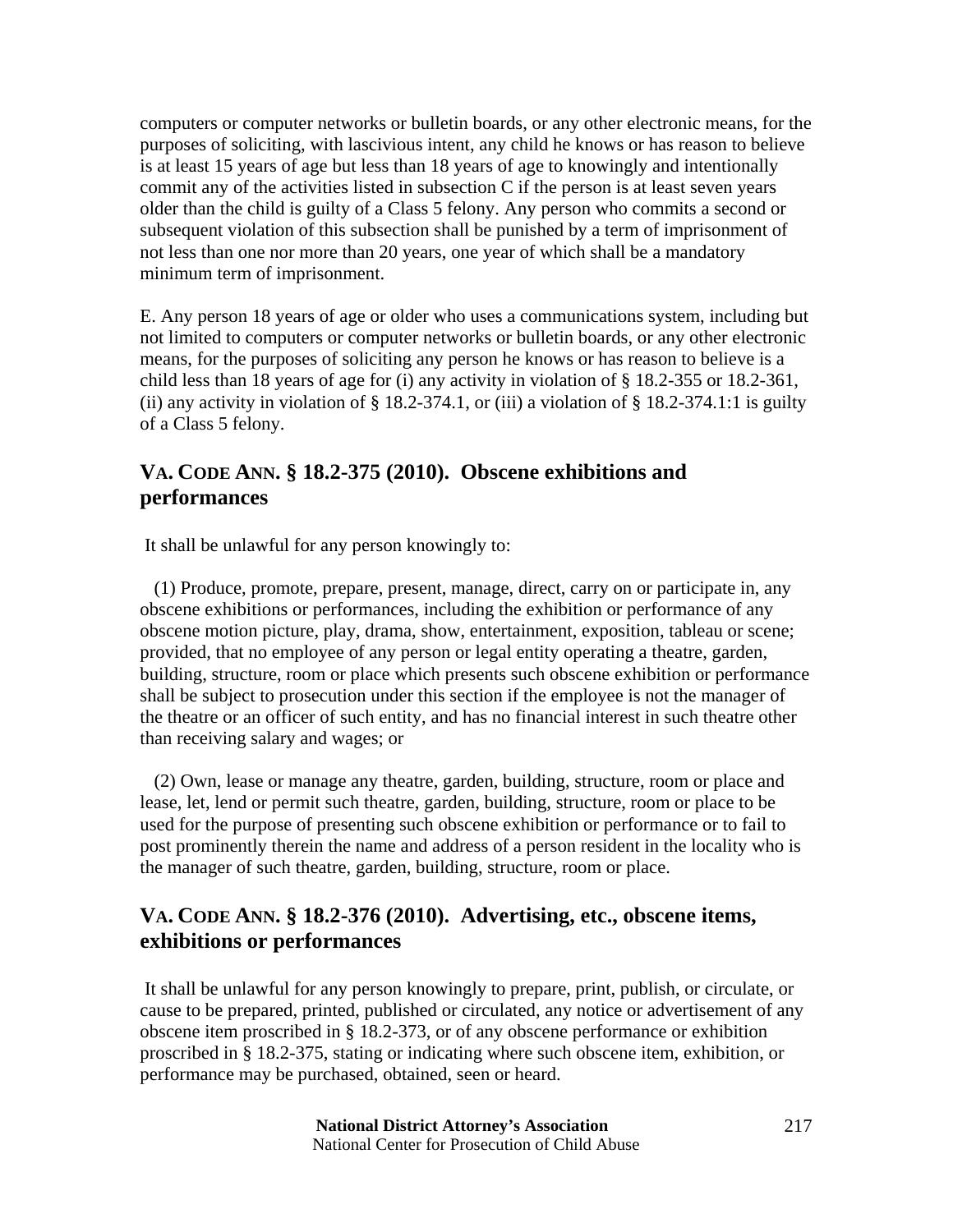# **VA. CODE ANN. § 18.2-376.1 (2010). Enhanced penalties for using a computer in certain violations**

 Any person who uses a computer in connection with a violation of §§ 18.2-374, 18.2- 375, or § 18.2-376 is guilty of a separate and distinct Class 1 misdemeanor, and for a second or subsequent such offense within 10 years of a prior such offense is guilty of a Class 6 felony, the penalties to be imposed in addition to any other punishment otherwise prescribed for a violation of any of those sections.

#### **VA. CODE ANN. § 18.2-377 (2010). Placards, posters, bills, etc.**

 It shall be unlawful for any person knowingly to expose, place, display, post up, exhibit, paint, print, or mark, or cause to be exposed, placed, displayed, posted, exhibited, painted, printed or marked, in or on any building, structure, billboard, wall or fence, or on any street, or in or upon any public place, any placard, poster, banner, bill, writing, or picture which is obscene, or which advertises or promotes any obscene item proscribed in § 18.2-373 or any obscene exhibition or performance proscribed in § 18.2-375, or knowingly to permit the same to be displayed on property belonging to or controlled by him.

### **VA. CODE ANN. § 18.2-378 (2010). Coercing acceptance of obscene articles or publications**

 It shall be unlawful for any person, firm, association or corporation, as a condition to any sale, allocation, consignment or delivery for resale of any paper, magazine, book, periodical or publication to require that the purchaser or consignee receive for resale any other article, book, or other publication which is obscene; nor shall any person, firm, association or corporation deny or threaten to deny any franchise or impose or threaten to impose any penalty, financial or otherwise, by reason of the failure or refusal of any person to accept such articles, books, or publications, or by reason of the return thereof.

### **VA. CODE ANN. § 18.2-379 (2010). Employing or permitting minor to assist in offense under article**

 It shall be unlawful for any person knowingly to hire, employ, use or permit any minor to do or assist in doing any act or thing constituting an offense under this article.

# **VA. CODE ANN. § 18.2-380 (2010). Punishment for first offense**

 Any person, firm, association or corporation convicted for the first time of an offense under §§ 18.2-374, 18.2-375, 18.2-376, 18.2-377, 18.2-378 or § 18.2-379, shall be guilty of a Class 1 misdemeanor.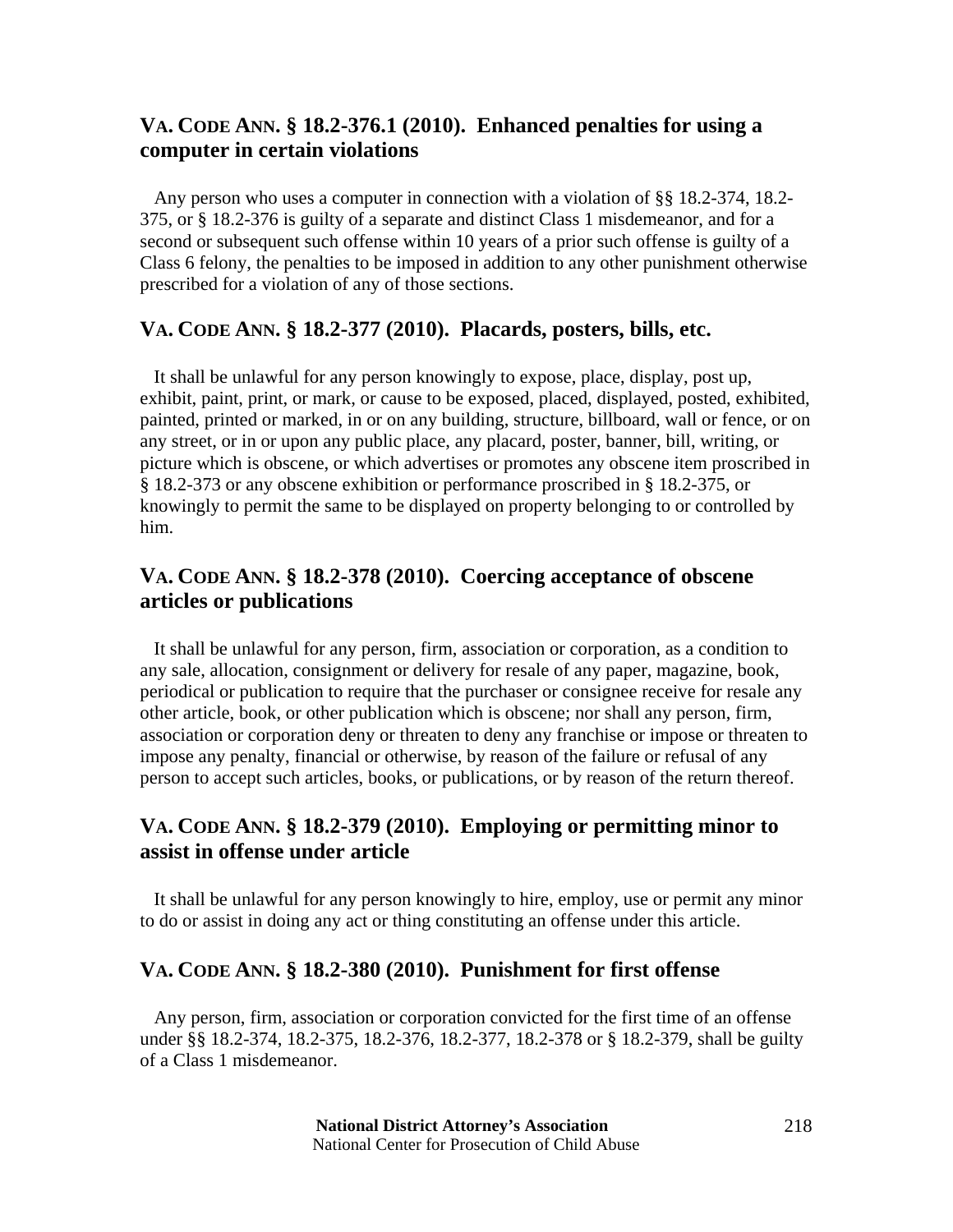# **VA. CODE ANN. § 18.2-381 (2010). Punishment for subsequent offenses; additionally penalty for owner**

 Any person, firm, association or corporation convicted of a second or other subsequent offense under §§ 18.2-374 through 18.2-379 shall be guilty of a Class 6 felony. However, if the person, firm, association or corporation convicted of such subsequent offense is the owner of the business establishment where each of the offenses occurred, a fine of not more than \$ 10,000 shall be imposed in addition to the penalties otherwise prescribed by this section.

### **VA. CODE ANN. § 18.2-382 (2010). Photographs, slides and motion pictures**

Every person who knowingly:

 (1) Photographs himself or any other person, for purposes of preparing an obscene film, photograph, negative, slide or motion picture for purposes of sale or distribution; or

 (2) Models, poses, acts, or otherwise assists in the preparation of any obscene film, photograph, negative, slide or motion picture for purposes of sale or distribution;

shall be guilty of a Class 3 misdemeanor.

#### **VA. CODE ANN. § 18.2-383 (2010). Exceptions to application of article**

Nothing contained in this article shall be construed to apply to:

 (1) The purchase, distribution, exhibition, or loan of any book, magazine, or other printed or manuscript material by any library, school, or institution of higher learning, supported by public appropriation;

 (2) The purchase, distribution, exhibition, or loan of any work of art by any museum of fine arts, school, or institution of higher learning, supported by public appropriation;

 (3) The exhibition or performance of any play, drama, tableau, or motion picture by any theatre, museum of fine arts, school or institution of higher learning, supported by public appropriation.

#### **VA. CODE ANN. § 18.2-384 (2010). Proceedings against book alleged to be obscene**

 (1) Whenever he has reasonable cause to believe that any person is engaged in the sale or commercial distribution of any obscene book, any citizen or the attorney for the Commonwealth of any county or city, or city attorney, in which the sale or commercial distribution of such book occurs may institute a proceeding in the circuit court in said city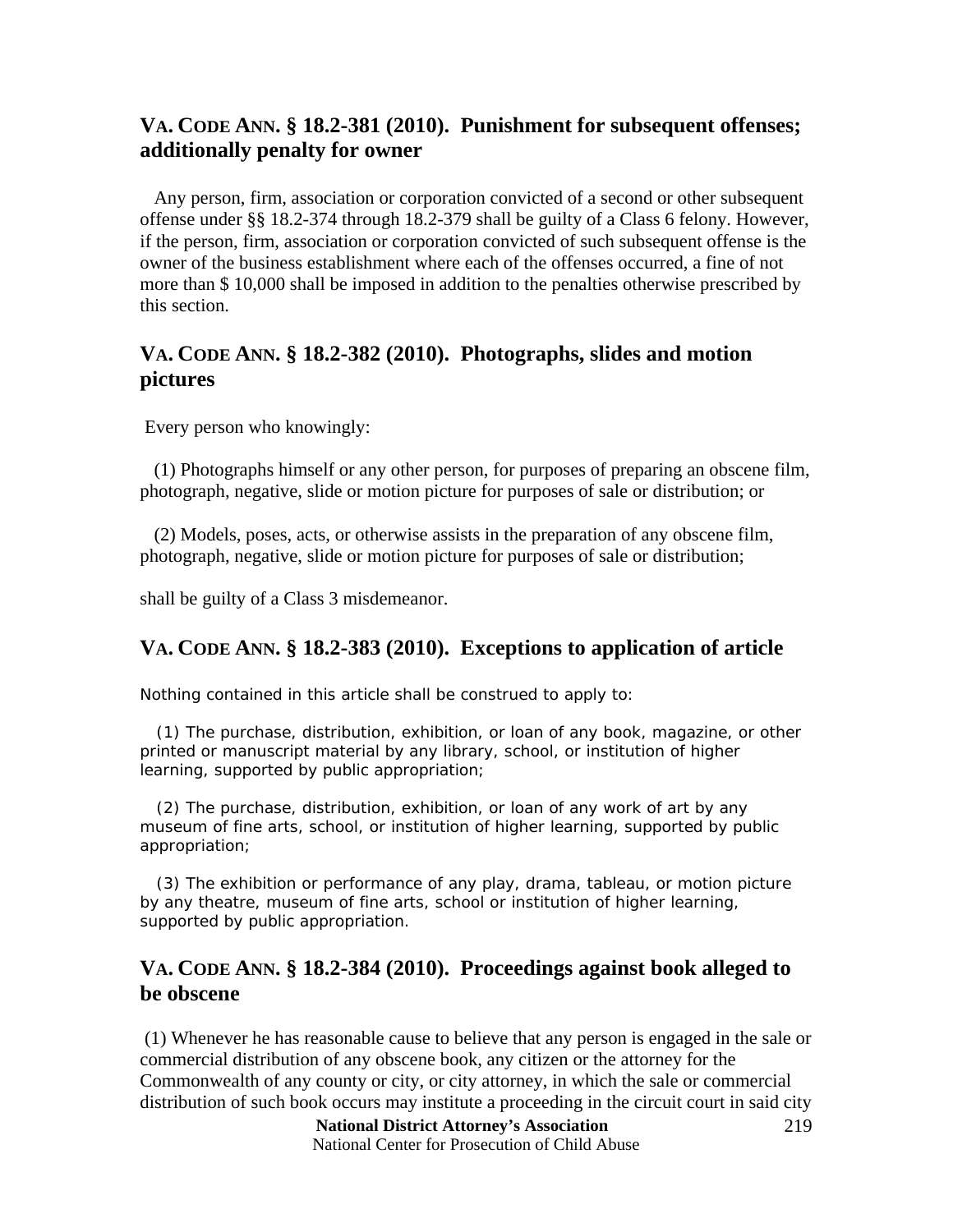or county for adjudication of the obscenity of the book.

(2) The proceeding shall be instituted by filing with the court a petition:

(a) Directed against the book by name or description;

(b) Alleging the obscene nature of the book; and

 (c) Listing the names and addresses, if known, of the author, publisher, and all other persons interested in its sale or commercial distribution.

(3) Upon the filing of a petition pursuant to this article, the court in term or in vacation shall forthwith examine the book alleged to be obscene. If the court find no probable cause to believe the book obscene, the judge thereof shall dismiss the petition; but if the court find probable cause to believe the book obscene, the judge thereof shall issue an order to show cause why the book should not be adjudicated obscene.

(4) The order to show cause shall be:

(a) Directed against the book by name or description;

 (b) Published once a week for two successive weeks in a newspaper of general circulation within the county or city in which the proceeding is filed;

 (c) If their names and addresses are known, served by registered mail upon the author, publisher, and all other persons interested in the sale or commercial distribution of the book; and

 (d) Returnable twenty-one days after its service by registered mail or the commencement of its publication, whichever is later.

(5) When an order to show cause is issued pursuant to this article, and upon four days' notice to be given to the persons and in the manner prescribed by the court, the court may issue a temporary restraining order against the sale or distribution of the book alleged to be obscene.

(6) On or before the return date specified in the order to show cause, the author, publisher, and any person interested in the sale or commercial distribution of the book may appear and file an answer. The court may by order permit any other person to appear and file an answer amicus curiae.

(7) If no one appears and files an answer on or before the return date specified in the order to show cause, the court, upon being satisfied that the book is obscene, shall order the clerk of court to enter judgment that the book is obscene, but the court in its discretion may except from its judgment a restricted category of persons to whom the book is not obscene.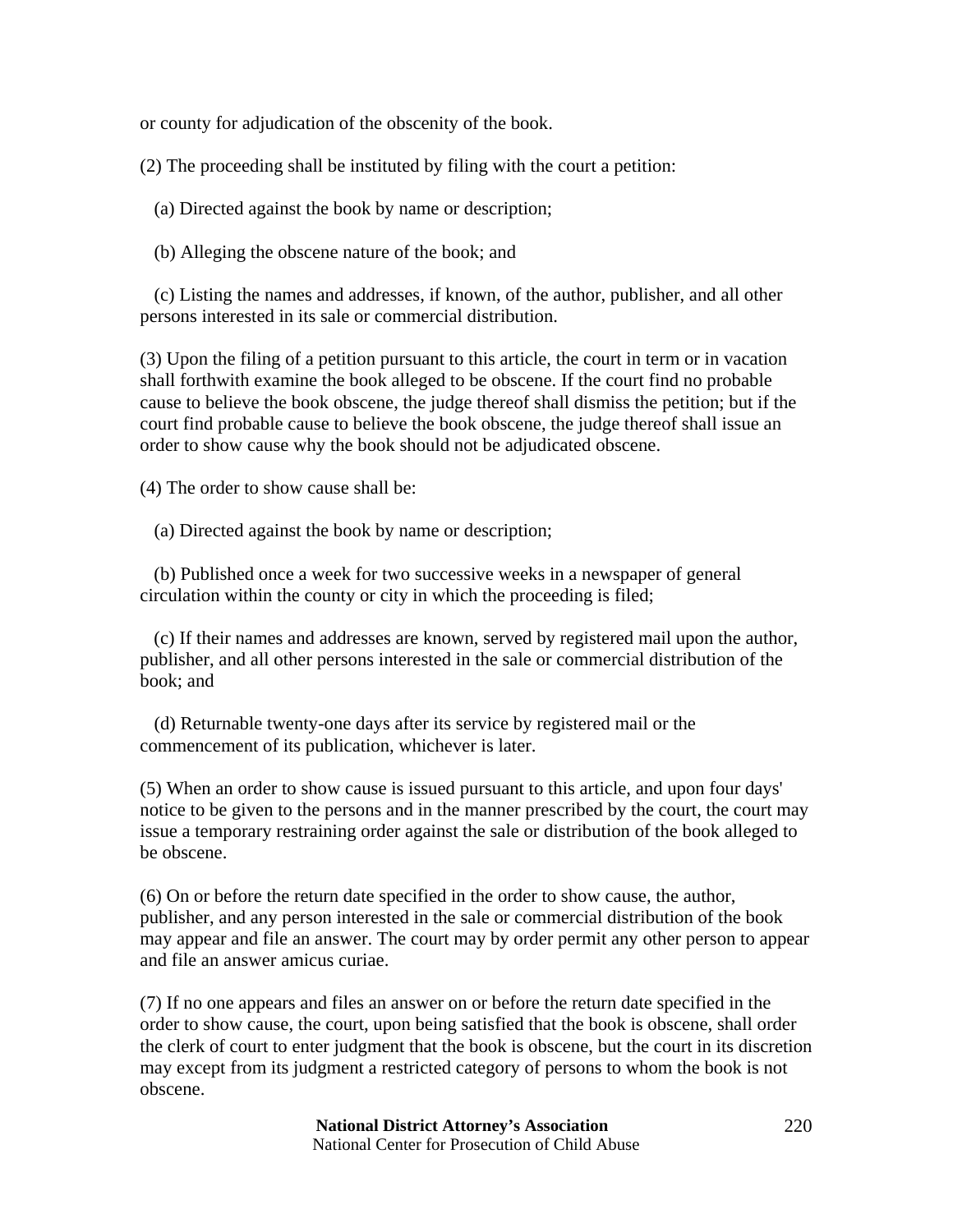(8) If an appearance is entered and an answer filed, the court shall order the proceeding set on the calendar for a prompt hearing. The court shall conduct the hearing in accordance with the rules of civil procedure applicable to the trial of cases by the court without a jury. At the hearing, the court shall receive evidence, including the testimony of experts, if such evidence be offered, pertaining to:

 (a) The artistic, literary, medical, scientific, cultural and educational values, if any, of the book considered as a whole;

 (b) The degree of public acceptance of the book, or books of similar character, within the county or city in which the proceeding is brought;

(c) The intent of the author and publisher of the book;

(d) The reputation of the author and publisher;

(e) The advertising, promotion, and other circumstances relating to the sale of the book;

 (f) The nature of classes of persons, including scholars, scientists, and physicians, for whom the book may not have prurient appeal, and who may be subject to exception pursuant to subsection (7).

(9) In making a decision on the obscenity of the book, the court shall consider, among other things, the evidence offered pursuant to subsection (8), if any, and shall make a written determination upon every such consideration relied upon in the proceeding in his findings of fact and conclusions of law or in a memorandum accompanying them.

(10) If he finds the book not obscene, the court shall order the clerk of court to enter judgment accordingly. If he finds the book obscene, the court shall order the clerk of court to enter judgment that the book is obscene, but the court, in its discretion, may except from its judgment a restricted category of persons to whom the book is not obscene.

(11) While a temporary restraining order made pursuant to subsection (5) is in effect, or after the entry of a judgment pursuant to subsection (7), or after the entry of judgment pursuant to subsection (10), any person who publishes, sells, rents, lends, transports in intrastate commerce, or commercially distributes or exhibits the book, or has the book in his possession with intent to publish, sell, rent, lend, transport in intrastate commerce, or commercially distribute or exhibit the book, is presumed to have knowledge that the book is obscene under §§ 18.2-372 through 18.2-378 of this article.

(12) Any party to the proceeding, including the petitioner, may appeal from the judgment of the court to the Supreme Court of Virginia, as otherwise provided by law.

(13) It is expressly provided that the petition and proceeding authorized under this article,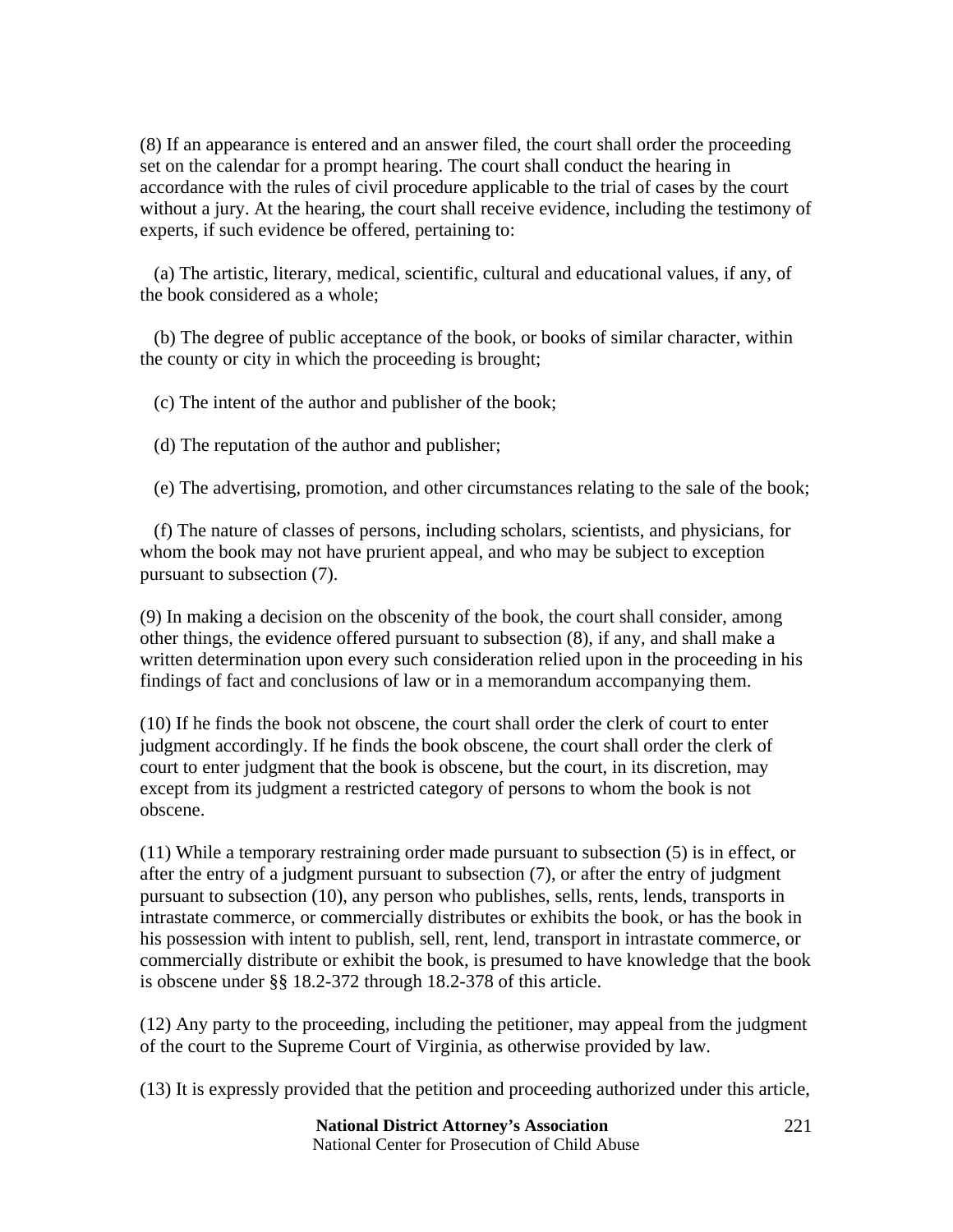relating to books alleged to be obscene, shall be intended only to establish scienter in cases where the establishment of such scienter is thought to be useful or desirable by the petitioner; and the provisions of § 18.2-384 shall in nowise be construed to be a necessary prerequisite to the filing of criminal charges under this article.

# **VA. CODE ANN. § 18.2-385 (2010). Section 18.2-384 applicable to motion picture films**

The provisions of § 18.2-384 shall apply mutatis mutandis in the case of motion picture film.

# **VA. CODE ANN. § 18.2-386 (2010). Showing previews of certain motion pictures**

 It shall be unlawful for any person to exhibit any trailer or preview of any motion picture which has a motion picture industry rating which would not permit persons in the audience viewing the feature motion picture to see the complete motion picture from which the trailer or preview is taken. Persons violating the provisions of this section shall be guilty of a Class 1 misdemeanor.

# **VA. CODE ANN. § 18.2-387.1 (2010). Obscene sexual display; penalty**

 Any person who, while in any public place where others are present, intending that he be seen by others, intentionally and obscenely as defined in § 18.2-372, engages in actual or explicitly simulated acts of masturbation, is guilty of a Class 1 misdemeanor.

# **WASHINGTON**

.

### **WASH. REV. CODE ANN. § 9.68.015 (2010). Obscene literature, shows, etc. - - Exemptions**

 Nothing in chapter 260, Laws of 1959 shall apply to the circulation of any such material by any recognized historical society or museum, the state law library, any county law library, the state library, the public library, any library of any college or university, or to any archive or library under the supervision and control of the state, county, municipality, or other political subdivision.

#### **WASH. REV. CODE ANN. § 9.68.030 (2010). Indecent articles, etc.**

 Every person who shall expose for sale, loan or distribution, any instrument or article, or any drug or medicine, for causing unlawful abortion; or shall write, print, distribute or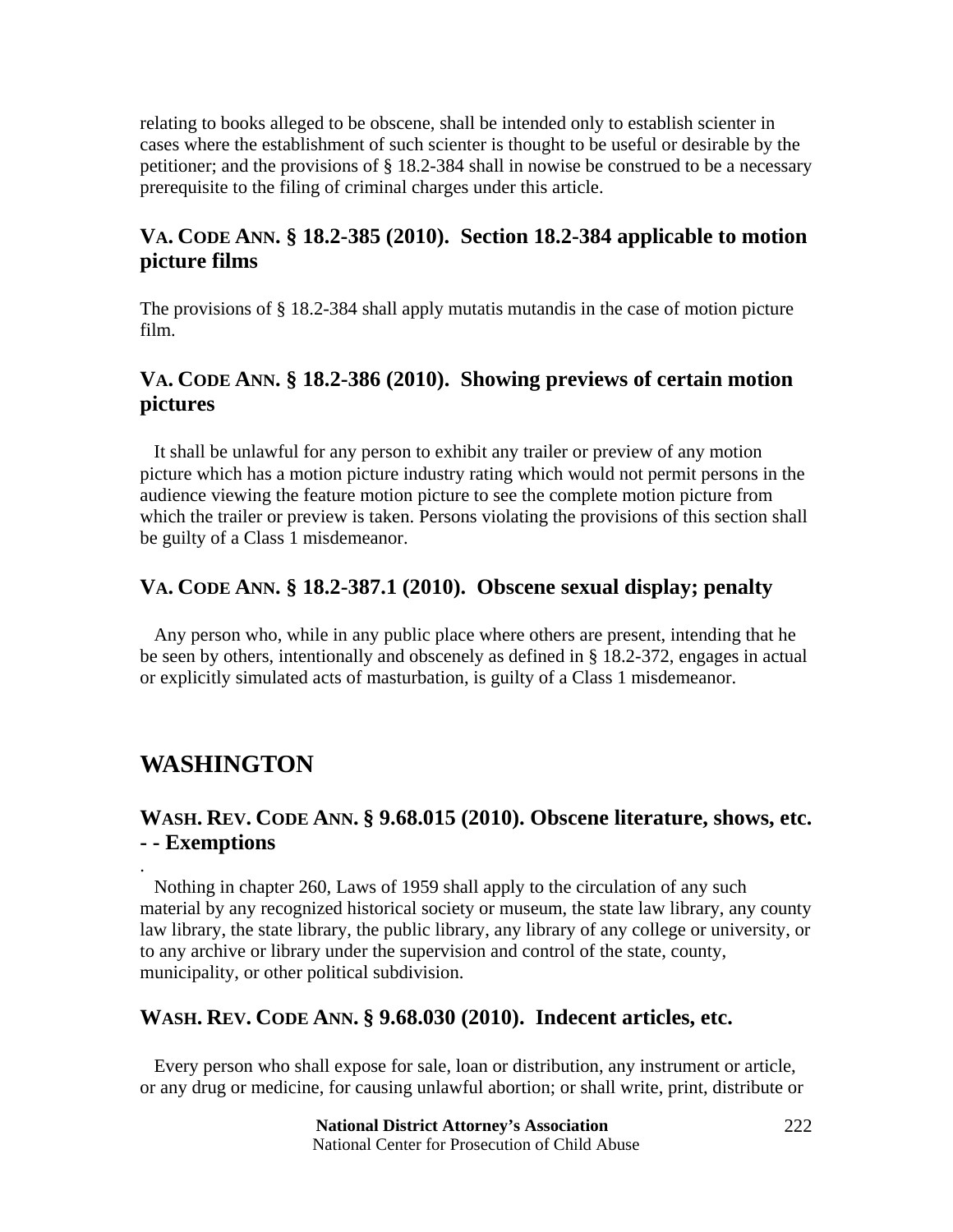exhibit any card, circular, pamphlet, advertisement or notice of any kind, stating when, where, how or of whom such article or medicine can be obtained, shall be guilty of a misdemeanor.

### **WASH. REV. CODE ANN. § 9.68.050 (2010). "Erotic material" - - Definitions**

For the purposes of RCW 9.68.050 through 9.68.120:

(1) "Minor" means any person under the age of eighteen years;

 (2) "Erotic material" means printed material, photographs, pictures, motion pictures, sound recordings, and other material the dominant theme of which taken as a whole appeals to the prurient interest of minors in sex; which is patently offensive because it affronts contemporary community standards relating to the description or representation of sexual matters or sado-masochistic abuse; and is utterly without redeeming social value;

(3) "Person" means any individual, corporation, or other organization;

 (4) "Dealers", "distributors", and "exhibitors" mean persons engaged in the distribution, sale, or exhibition of printed material, photographs, pictures, motion pictures, or sound recordings.

# **WASH. REV. CODE ANN. § 9.68.050 (2010). "Erotic material" - - Determination by court - - Labeling - - Penalties**

 (1) When it appears that material which may be deemed erotic is being sold, distributed, or exhibited in this state, the prosecuting attorney of the county in which the sale, distribution, or exhibition is taking place may apply to the superior court for a hearing to determine the character of the material with respect to whether it is erotic material.

(2) Notice of the hearing shall immediately be served upon the dealer, distributor, or exhibitor selling or otherwise distributing or exhibiting the alleged erotic material. The superior court shall hold a hearing not later than five days from the service of notice to determine whether the subject matter is erotic material within the meaning of RCW 9.68.050.

(3) If the superior court rules that the subject material is erotic material, then, following such adjudication:

**National District Attorney's Association**  (a) If the subject material is written or printed, or is a sound recording, the court shall issue an order requiring that an "adults only" label be placed on the publication or sound recording, if such publication or sound recording is going to continue to be distributed. Whenever the superior court orders a publication or sound recording to have an "adults only" label placed thereon, such label shall be impressed on the front cover of all copies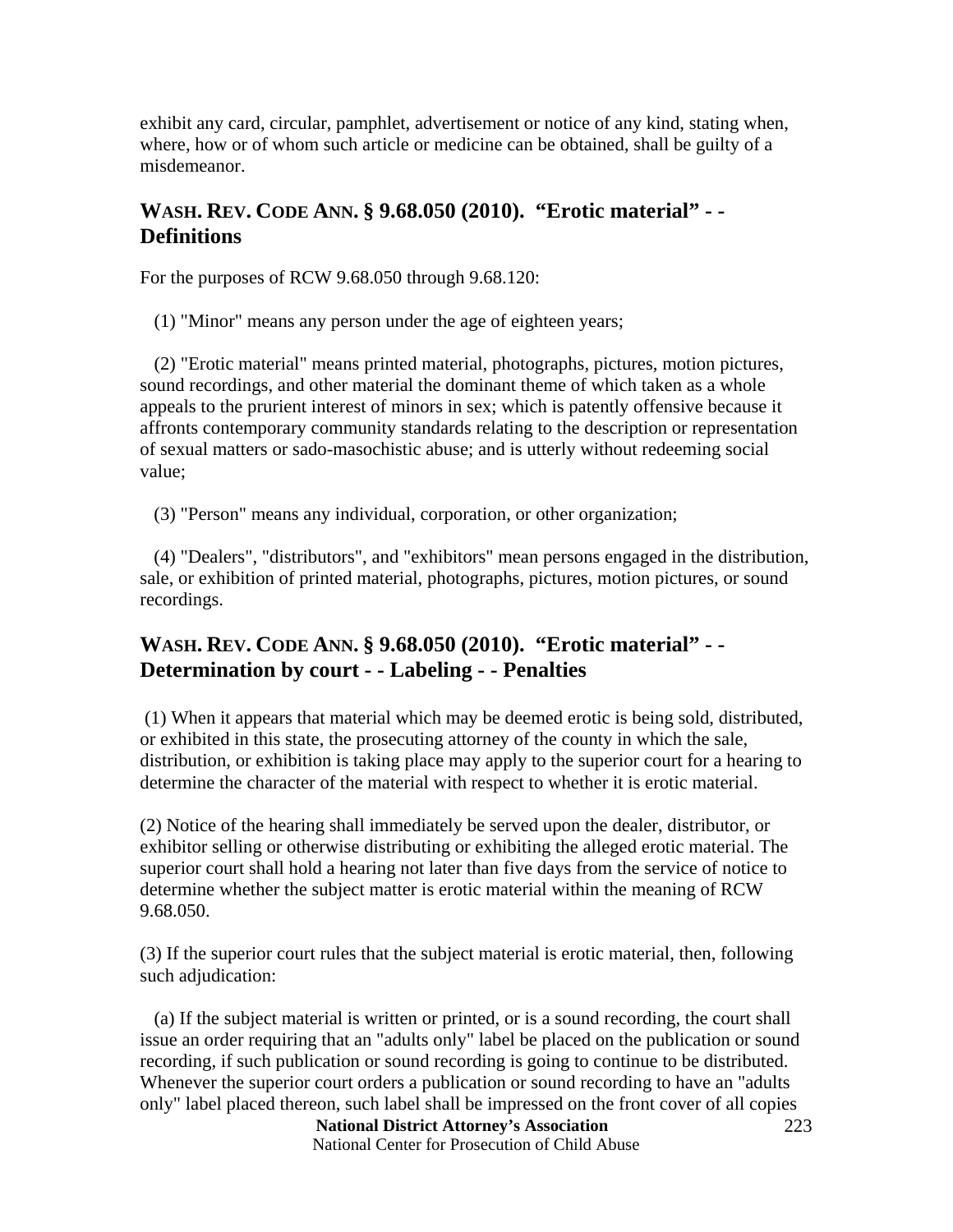of such erotic publication or sound recording sold or otherwise distributed in the state of Washington. Such labels shall be in forty-eight point bold face type located in a conspicuous place on the front cover of the publication or sound recording. All dealers and distributors are hereby prohibited from displaying erotic publications or sound recordings in their store windows, on outside newsstands on public thoroughfares, or in any other manner so as to make an erotic publication or the contents of an erotic sound recording readily accessible to minors.

 (b) If the subject material is a motion picture, the court shall issue an order requiring that such motion picture shall be labeled "adults only". The exhibitor shall prominently display a sign saying "adults only" at the place of exhibition, and any advertising of the motion picture shall contain a statement that it is for adults only. Such exhibitor shall also display a sign at the place where admission tickets are sold stating that it is unlawful for minors to misrepresent their age.

(4) Failure to comply with a court order issued under the provisions of this section shall subject the dealer, distributor, or exhibitor to contempt proceedings.

(5) Any person who, after the court determines material to be erotic, sells, distributes, or exhibits the erotic material to a minor shall be guilty of violating RCW 9.68.050 through 9.68.120, such violation to carry the following penalties:

 (a) For the first offense a misdemeanor and upon conviction shall be fined not more than five hundred dollars, or imprisoned in the county jail not more than six months;

 (b) For the second offense a gross misdemeanor and upon conviction shall be fined not more than one thousand dollars, or imprisoned not more than one year;

 (c) For all subsequent offenses a class B felony and upon conviction shall be fined not more than five thousand dollars, or imprisoned not less than one year.

#### **WASH. REV. CODE ANN. § 9.68.070 (2010). Prosecution for violation of RCW 9.68.060 - - Defense\**

In any prosecution for violation of RCW 9.68.060, it shall be a defense that:

 (1) If the violation pertains to a motion picture or sound recording, the minor was accompanied by a parent, parent's spouse, or guardian; or

 (2) Such minor exhibited to the defendant a draft card, driver's license, birth certificate, or other official or an apparently official document purporting to establish such minor was over the age of eighteen years; or

(3) Such minor was accompanied by a person who represented himself to be a parent,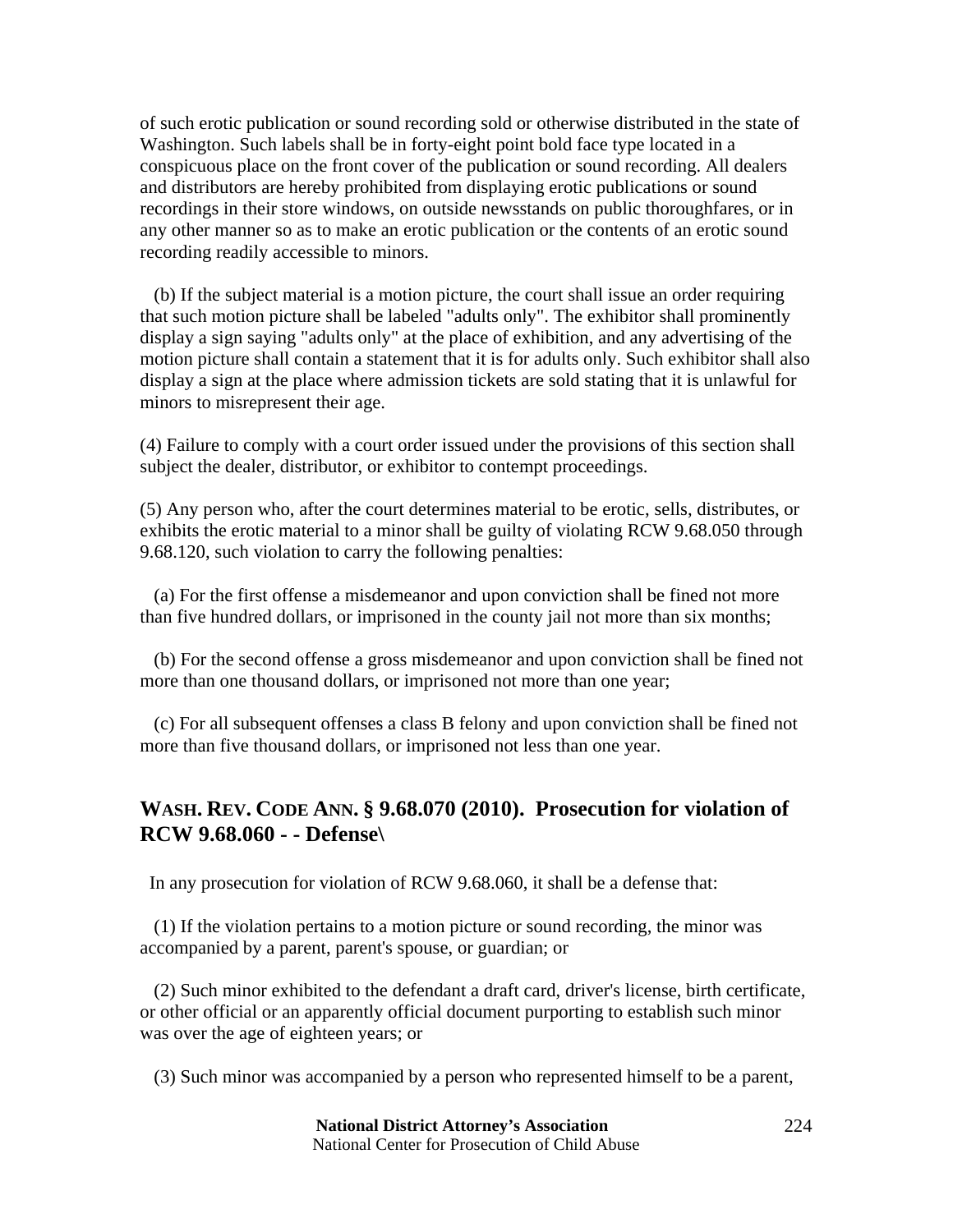or the spouse of a parent, or a guardian of such minor, and the defendant in good faith relied upon such representation.

#### **WASH. REV. CODE ANN. § 9.68.080 (2010). Unlawful acts**

 (1) It shall be unlawful for any minor to misrepresent his true age or his true status as the child, stepchild or ward of a person accompanying him, for the purpose of purchasing or obtaining access to any material described in RCW 9.68.050.

 (2) It shall be unlawful for any person accompanying such minor to misrepresent his true status as parent, spouse of a parent or guardian of any minor for the purpose of enabling such minor to purchase or obtain access to material described in RCW 9.68.050.

# **WEST VIRGINIA**

# **W. VA. CODE ANN. § 61-8A-1 (2010). Definitions**

When used in this article, the following words, and any variations thereof required by the context, shall have the meaning ascribed to them in this section:

(a) "Adult" means a person eighteen years of age or older.

 (b) "Computer network" means the interconnection of hardware or wireless communication lines with a computer through remote terminals, or a complex consisting of two or more interconnected computers.

 (c) "Display" means to show, exhibit or expose matter, in a manner visible to general or invited public, including minors. As used in this article, display shall include the placing or exhibiting of matter on or in a billboard, viewing screen, theater, marquee, newsstand, display rack, window, showcase, display case or similar public place.

 (d) "Distribute" means to transfer possession, transport, transmit, sell or rent, whether with or without consideration.

 (e) "Employee" means any individual who renders personal services in the course of a business, who receives compensation and who has no financial interest in the ownership or operation of the business other than his salary or wages.

 (f) "Internet" means the international computer network of both federal and nonfederal interoperable packet switched data networks.

 (g) "Knowledge of the character of the matter" means having awareness of or notice of the overall sexual content and character of matter as depicting, representing, or describing obscene matter.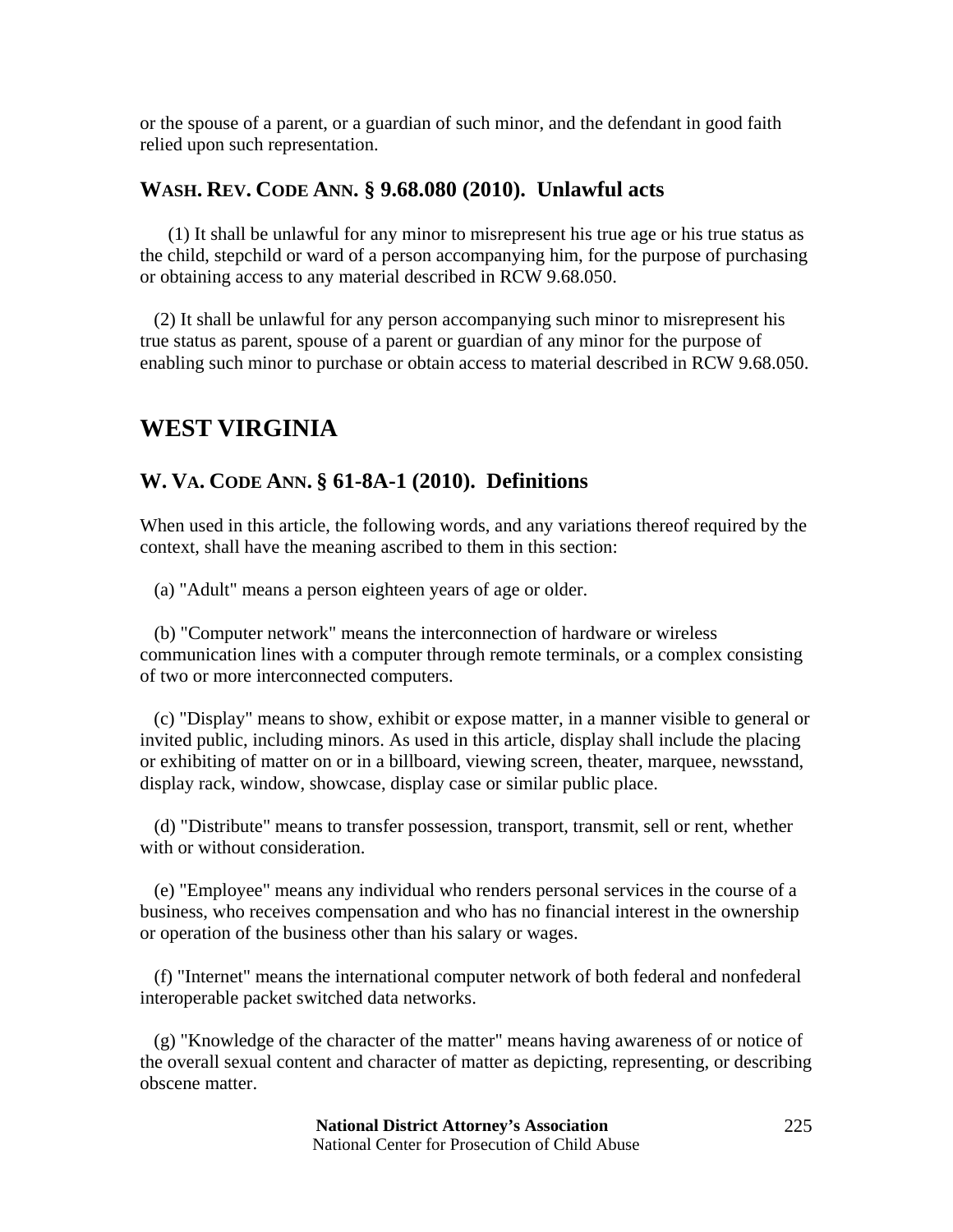(h) "Matter" means any visual, audio, or physical item, article, production transmission, publication, exhibition, or live performance, or reproduction thereof, including any two or three dimensional visual or written material, film, picture, drawing, video, graphic, or computer generated or reproduced image; or any book, magazine, newspaper or other visual or written material; or any motion picture or other pictorial representation; or any statue or other figure; or any recording, transcription, or mechanical, chemical, or electrical reproduction; or any other articles, video laser disc, computer hardware and software, or computer generated images or message recording, transcription, or object, or any public or commercial live exhibition performed for consideration or before an audience of one or more.

(i) "Minor" means an unemancipated person under eighteen years of age.

(j) "Obscene matter" means matter that:

 (1) An average person, applying contemporary adult community standards, would find, taken as a whole, appeals to the prurient interest, is intended to appeal to the prurient interest, or is pandered to a prurient interest;

 (2) An average person, applying community standards, would find depicts or describes, in a patently offensive way, sexually explicit conduct; and

 (3) A reasonable person would find, taken as a whole, lacks serious literary, artistic, political or scientific value.

(k) "Parent" includes a biological or adoptive parent, legal guardian or legal custodian.

 (l) "Person" means any adult, partnership, firm, association, corporation or other legal entity.

 (m) "Sexually explicit conduct" means an ultimate sexual act, normal or perverted, actual or simulated, including sexual intercourse, sodomy, oral copulation, sexual bestiality, sexual sadism and masochism, masturbation, excretory functions and lewd exhibition of the genitals.

#### **W. VA. CODE ANN. § 61-8A-2 (2010). Distribution and display to minor of obscene matter; penalties; defenses**

(a) Any adult, with knowledge of the character of the matter, who knowingly and intentionally distributes, offers to distribute, or displays to a minor any obscene matter, is guilty of a felony and, upon conviction thereof, shall be fined not more than twenty-five thousand dollars, or confined in a state correctional facility for not more than five years, or both.

(b) It is a defense to a prosecution under the provisions of this section that the obscene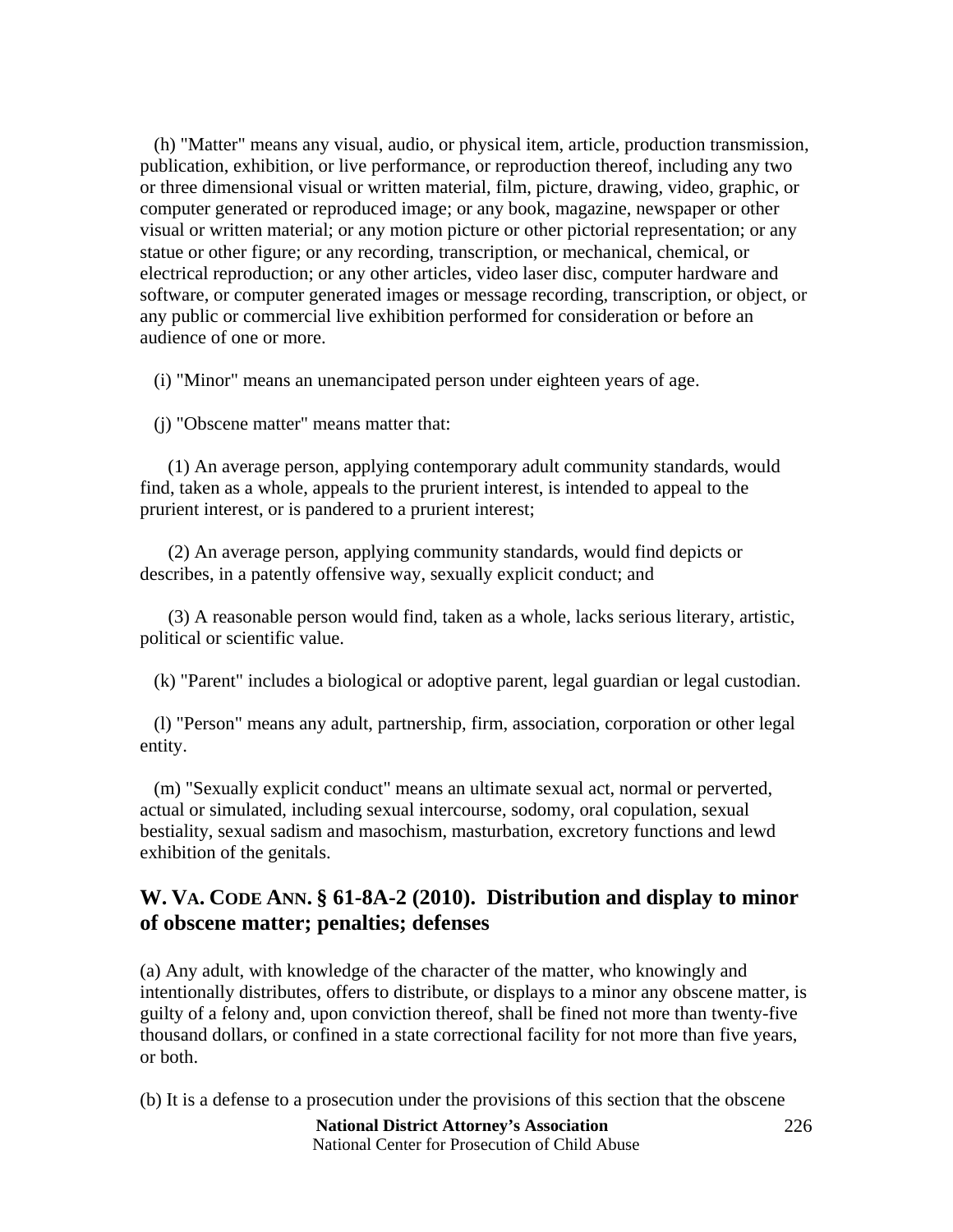matter:

 (1) Was displayed in an area from which minors are physically excluded and the matter so located cannot be viewed by a minor from nonrestricted areas; or

 (2) Was covered by a device, commonly known as a "blinder rack," such that the lower two thirds of the cover of the material is not exposed to view; or

 (3) Was enclosed in an opaque wrapper such that the lower two thirds of the cover of the material was not exposed to view; or

 (4) Was displayed or distributed after taking reasonable steps to receive, obtain or check an adult identification card, such as a driver's license or other technically or reasonably feasible means of verification of age.

(c) It is a defense to an alleged violation under this section that a parent had taken reasonable steps to limit the minor's access to the obscene matter.

# **W. VA. CODE ANN. § 61-8A-3 (2010). Exemptions from criminal liability**

The criminal provisions of section two [§ 61-8A-2] of this article do not apply to:

**(a)** A bona fide school, in the presentation of local or state approved curriculum;

 **(b)** A public library, or museum, which is displaying or distributing any obscene matter to a minor only when the minor was accompanied by his or her parent;

 **(c)** A licensed medical or mental health care provider, or judicial or law-enforcement officer, during the course of medical, psychiatric, or psychological treatment or judicial or law-enforcement activities;

 **(d)** A person who did not know or have reason to know, and could not reasonably have learned, that the person to whom the obscene matter was distributed or displayed was a minor and who took reasonable measures to ascertain the identity and age of the minor;

 **(e)** A person who routinely distributes obscene matter by the use of telephone, computer network or the Internet and who distributes such matter to any minor under the age of eighteen years after the person has taken reasonable measures to prevent access by minors to the obscene matter; or

 **(f)** A radio or television station, cable television service or other telecommunications service regulated by the Federal Communications Commission.

# **W. VA. CODE ANN. § 61-8A-4 (2010). Use of obscene matter with intent to seduce minor**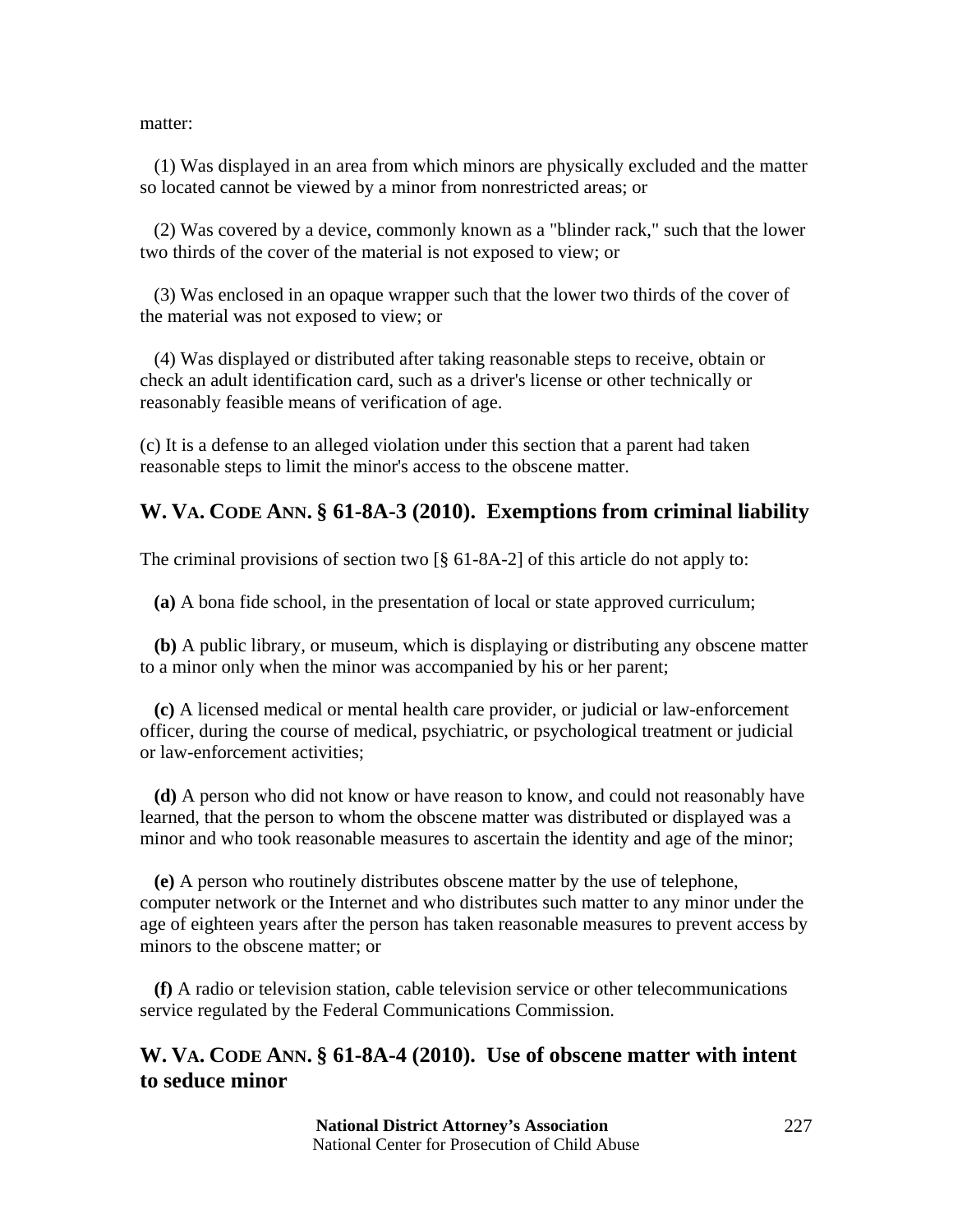Any adult, having knowledge of the character of the matter, who knows that a person is a minor and distributes, offers to distribute or displays by any means any obscene matter to the minor, and such distribution, offer to distribute, or display is undertaken with the intent or for the purpose of facilitating the sexual seduction or abuse of the minor, is guilty of a felony and, upon conviction thereof, shall be fined not more than twenty-five thousand dollars, or confined in a state correctional facility for not more than five years, or both. For a second and each subsequent commission of such offense, such person is guilty of a felony and, upon conviction, shall be fined not more than fifty thousand dollars or confined in a state correctional facility for not more than ten years, or both.

# **W. VA. CODE ANN. § 61-8A-5 (2010). Employment or use of minor to produce obscene matter or assist in doing sexually explicit conduct; penalties**

Any adult who, with knowledge that a person is a minor or who fails to exercise reasonable care in ascertaining the age of a minor, hires, employs or uses such minor to produce obscene matter or to do or assist in doing any sexually explicit conduct, is guilty of a felony and, upon conviction thereof, shall be fined not more than fifty thousand dollars or confined in a state correctional facility for not more than ten years, or both.

# **WISCONSIN**

# **WIS. STAT. ANN. § 944.21 (2010). Obscene material or performance**

(1) The legislature intends that the authority to prosecute violations of this section shall be used primarily to combat the obscenity industry and shall never be used for harassment or censorship purposes against materials or performances having serious artistic, literary, political, educational or scientific value. The legislature further intends that the enforcement of this section shall be consistent with the first amendment to the U.S. constitution, article I, section 3, of the Wisconsin constitution and the compelling state interest in protecting the free flow of ideas.

(2) In this section:

(a) "Community" means this state.

(am) "Exhibit" has the meaning given in s. 948.01 (1d) (b) "Internal revenue code" has the meaning specified in s. 71.01 (6) (c) "Obscene material" means a writing, picture, film, or other recording that:

1. The average person, applying contemporary community standards, would find appeals to the prurient interest if taken as a whole;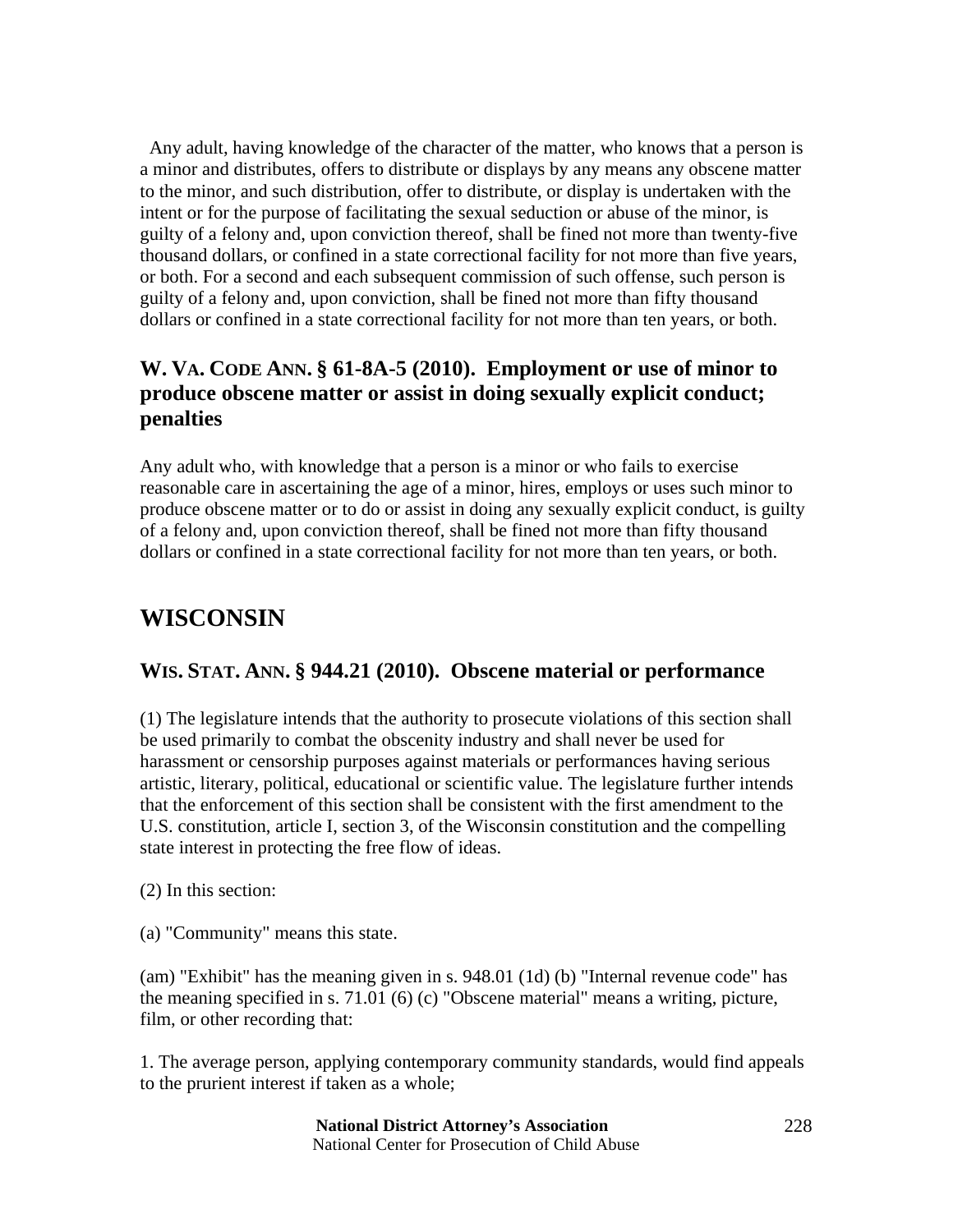2. Under contemporary community standards, describes or shows sexual conduct in a patently offensive way; and

3. Lacks serious literary, artistic, political, educational or scientific value, if taken as a whole.

(d) "Obscene performance" means a live exhibition before an audience which:

1. The average person, applying contemporary community standards, would find appeals to the prurient interest if taken as a whole;

2. Under contemporary community standards, describes or shows sexual conduct in a patently offensive way; and

3. Lacks serious literary, artistic, political, educational or scientific value, if taken as a whole.

(dm) "Recording" has the meaning given in s. 948.01 (3r) (e) "Sexual conduct" means the commission of any of the following: sexual intercourse, sodomy, bestiality, necrophilia, human excretion, masturbation, sadism, masochism, fellatio, cunnilingus or lewd exhibition of human genitals.

(f) "Wholesale transfer or distribution of obscene material" means any transfer for a valuable consideration of obscene material for purposes of resale or commercial distribution; or any distribution of obscene material for commercial exhibition. "Wholesale transfer or distribution of obscene material" does not require transfer of title to the obscene material to the purchaser, distributee or exhibitor.

(3) Whoever does any of the following with knowledge of the character and content of the material or performance and for commercial purposes is subject to the penalties under sub. (5):

(a) Imports, prints, sells, has in his or her possession for sale, publishes, exhibits, plays, or distributes any obscene material.

(b) Produces or performs in any obscene performance.

(c) Requires, as a condition to the purchase of periodicals, that a retailer accept obscene material.

(4) Whoever does any of the following with knowledge of the character and content of the material is subject to the penalties under sub. (5):

(a) Distributes, exhibits, or plays any obscene material to a person under the age of 18 years.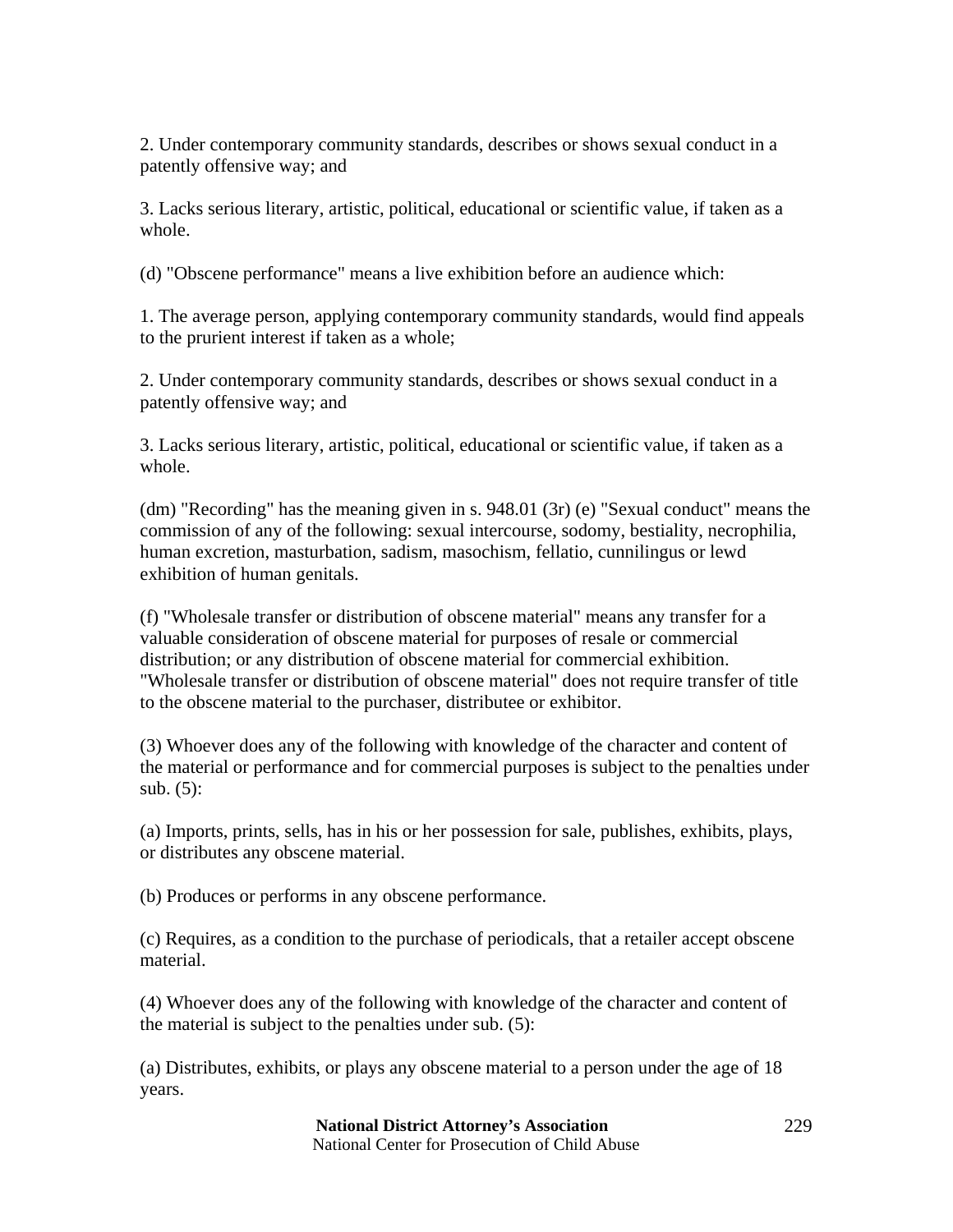(b) Has in his or her possession with intent to distribute, exhibit, or play to a person under the age of 18 years any obscene material.

(5) (a) Except as provided under pars. (b) to (e), any person violating sub. (3) or (4) is subject to a Class A forfeiture.

(b) If the person violating sub. (3) or (4) has one prior conviction under this section, the person is guilty of a Class A misdemeanor.

(c) If the person violating sub. (3) or (4) has 2 or more prior convictions under this section, the person is guilty of a Class H felony.

(d) Prior convictions under pars. (b) and (c) apply only to offenses occurring on or after June 17, 1988.

(e) Regardless of the number of prior convictions, if the violation under sub. (3) or (4) is for a wholesale transfer or distribution of obscene material, the person is guilty of a Class H felony.

(5m) A contract printer or employee or agent of a contract printer is not subject to prosecution for a violation of sub. (3) regarding the printing of material that is not subject to the contract printers editorial review or control.

(6) Each day a violation under sub. (3) or (4) continues constitutes a separate violation under this section.

(7) A district attorney may submit a case for review under s. 165.25 (3m) No civil or criminal proceeding under this section may be commenced against any person for a violation of sub. (3) or (4) unless the attorney general determines under s. 165.25 (3m) that the proceeding may be commenced.

(8) (a) The legislature finds that the libraries and educational institutions under par. (b) carry out the essential purpose of making available to all citizens a current, balanced collection of books, reference materials, periodicals, sound recordings and audiovisual materials that reflect the cultural diversity and pluralistic nature of American society. The legislature further finds that it is in the interest of the state to protect the financial resources of libraries and educational institutions from being expended in litigation and to permit these resources to be used to the greatest extent possible for fulfilling the essential purpose of libraries and educational institutions.

(b) No person who is an employee, a member of the board of directors or a trustee of any of the following is liable to prosecution for violation of this section for acts or omissions while in his or her capacity as an employee, a member of the board of directors or a trustee: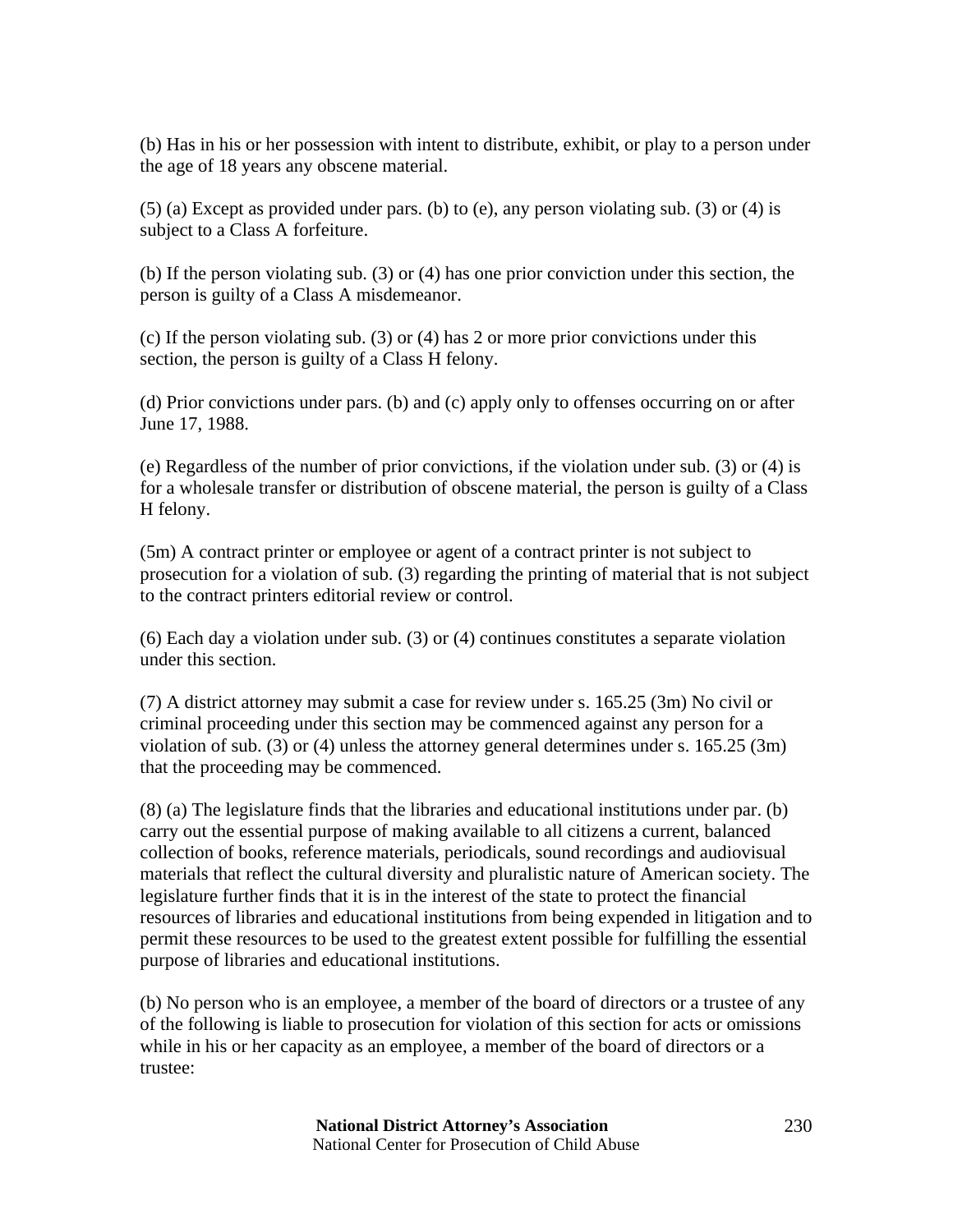1. A public elementary or secondary school.

2. A private school, as defined in s. 115.001 (3r)

3. Any school offering vocational, technical or adult education that:

a. Is a technical college, is a school approved by the educational approval board under s. 38.50, or is a school described in s. 38.50 (1) (e) 6., 7. or 8.; and

b. Is exempt from taxation under section 501 (c) (3) of the internal revenue code.

4. Any institution of higher education that is accredited, as described in s. 39.30 (1) (d), and is exempt from taxation under section 501 (c) (3) of the internal revenue code.

5. A library that receives funding from any unit of government.

(9) In determining whether material is obscene under sub. (2) (c) 1. and 3., a judge or jury shall examine individual pictures, recordings of images, or passages in the context of the work in which they appear.

(10) The provisions of this section, including the provisions of sub. (8), are severable, as provided in s. 990.001 (11)

# **WIS. STAT. ANN. § 944.23 (2010). Making lewd, obscene or indecent drawings**

 Whoever makes any lewd, obscene or indecent drawing or writing in public or in a public place is guilty of a Class C misdemeanor.

# **WIS. STAT. ANN. § 944.23 (2010). Sending obscene or sexually explicit electronic messages**

(1) In this section:

(a) "Electronic mail solicitation" means an electronic mail message, including any attached program or document, that is sent for the purpose of encouraging a person to purchase property, goods, or services.

(b) "Obscene material" has the meaning given in s. 944.21 (2) (c) (c) "Sexually explicit conduct" has the meaning given in s. 948.01 (7)

(2) Whoever sends an unsolicited electronic mail solicitation to a person that contains obscene material or a depiction of sexually explicit conduct without including the words "ADULT ADVERTISEMENT" in the subject line of the electronic mail solicitation is guilty of a Class A misdemeanor.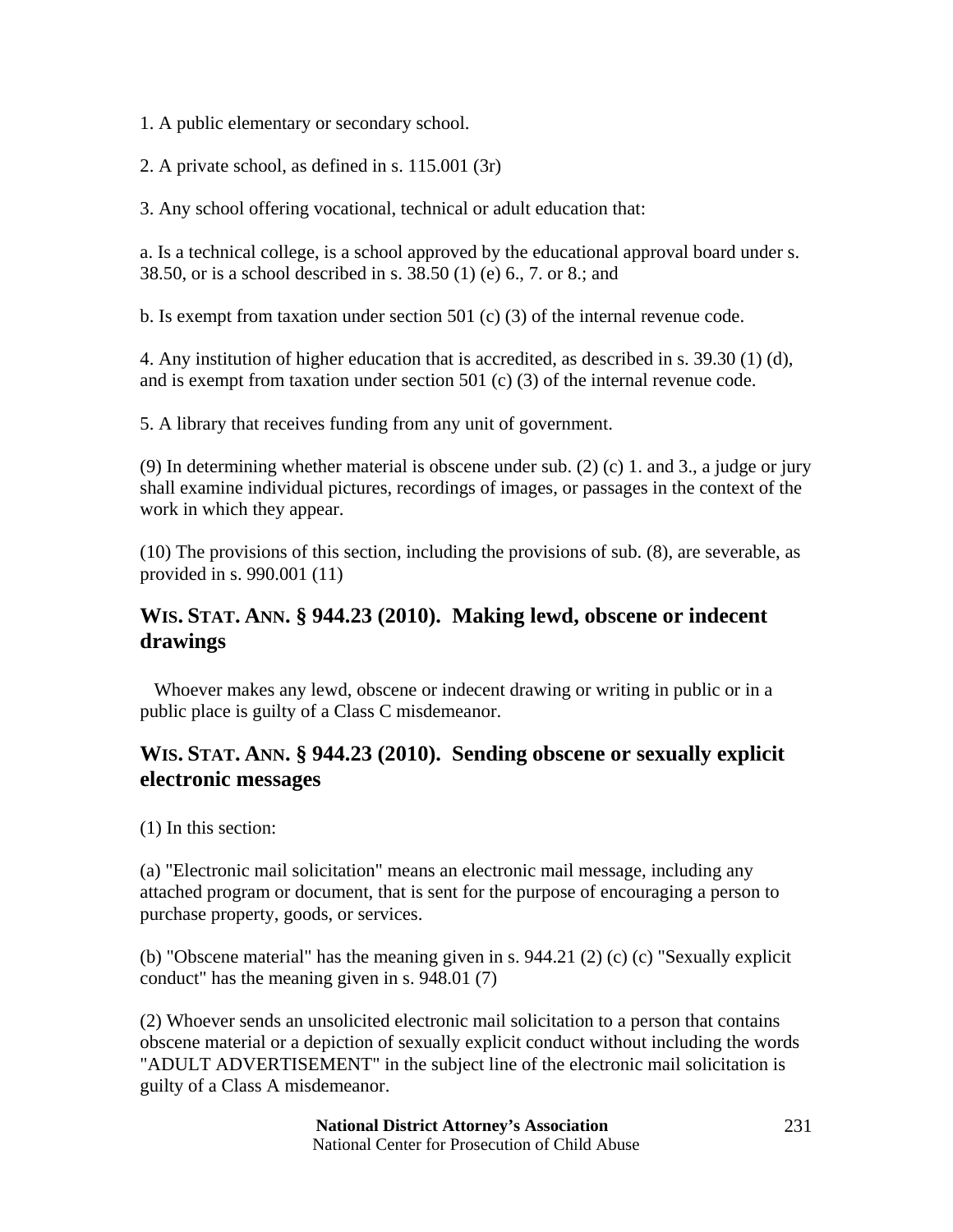# **WYOMING**

#### **WYO. STAT. ANN. § 6-4-301 (2010). Definitions**

(a) As used in this article:

 (i) "Disseminate" means to sell, distribute, deliver, provide, exhibit or otherwise make available to another;

 (ii) "Material" includes any form of human expression or communication intended for, or capable of, visual, auditory or sensory perception;

(iii) "Obscene" is material which the average person would find:

 (A) Applying contemporary community standards, taken as a whole, appeals to the prurient interest;

 (B) Applying contemporary community standards, depicts or describes sexual conduct in a patently offensive way; and

(C) Taken as a whole, lacks serious literary, artistic, political or scientific value.

 (iv) "Produce or reproduce" means to bring into being regardless of the process or means employed. Undeveloped photographs, films, molds, casts, printing plates and like articles may be obscene notwithstanding that further processing or other acts are necessary to make the obscenity patent or to disseminate or exhibit the obscene material;

(v) "Sexual conduct" means:

 (A) Patently offensive representations or descriptions of ultimate sexual acts, normal or perverted, actual or simulated;

(B) Sado-masochistic abuse; or

 (C) Patently offensive representations or descriptions of masturbation, excretory functions or lewd exhibitions of the genitals.

#### **WYO. STAT. ANN. § 6-4-302 (2010). Promoting obscenity; penalties**

(a) A person commits the crime of promoting obscenity if he:

(i) Produces or reproduces obscene material with the intent of disseminating it;

(ii) Possesses obscene material with the intent of disseminating it; or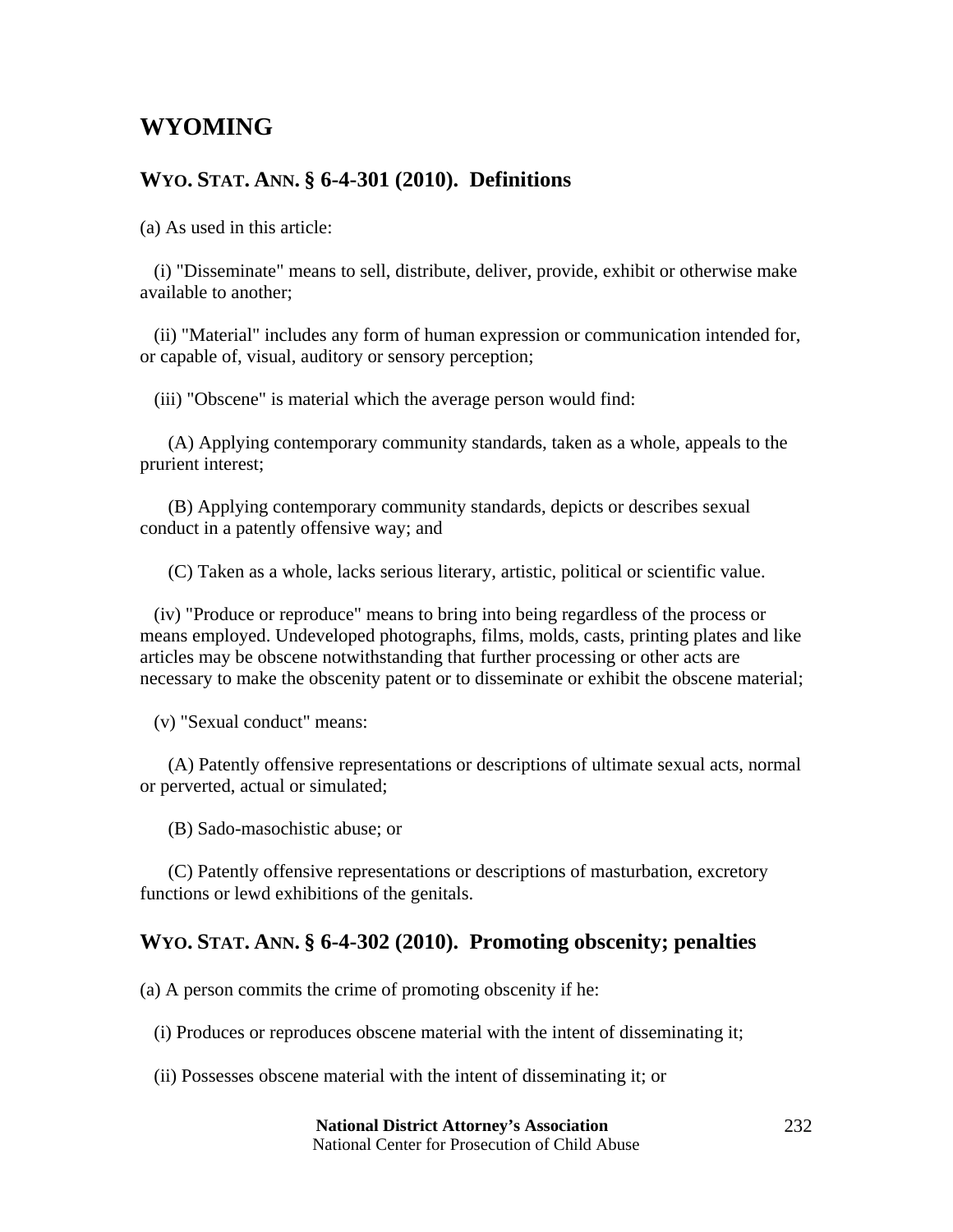(iii) Knowingly disseminates obscene material.

(b) Promoting obscenity is a misdemeanor punishable upon conviction as follows:

 (i) If to an adult, by a fine not to exceed one thousand dollars (\$1,000.00) or by imprisonment for not to exceed one (1) year, or both;

 (ii) If to a minor, for each violation, by a fine not to exceed six thousand dollars  $(\$6,000.00)$  or by imprisonment for not to exceed one  $(1)$  year, or both.

(c) This section shall not apply to any person who may produce, reproduce, possess or disseminate obscene material:

(i) In the course of law enforcement and judicial activities;

 (ii) In the course of bona fide school, college, university, museum or public library activities or in the course of employment of such an organization.

# **FEDERAL LEGISLATION**

### **18 U.S.C. § 1460 (2010). Possession with intent to sell, and sale, of obscene matter on Federal property**

(a) Whoever, either--

 (1) in the special maritime and territorial jurisdiction of the United States, or on any land or building owned by, leased to, or otherwise used by or under the control of the Government of the United States; or

(2) in the Indian country as defined in section 1151 of this title [18 USCS § 1151],

knowingly sells or possesses with intent to sell an obscene visual depiction shall be punished by a fine in accordance with the provisions of this title or imprisoned for not more than 2 years, or both.

(b) For the purposes of this section, the term "visual depiction" includes undeveloped film and videotape but does not include mere words.

#### **18 U.S.C. § 1461 (2010). Mailing obscene or crime-inciting matter**

Every obscene, lewd, lascivious, indecent, filthy or vile article, matter, thing, device, or substance; and--

Every article or thing designed, adapted, or intended for producing abortion, or for any indecent or immoral use; and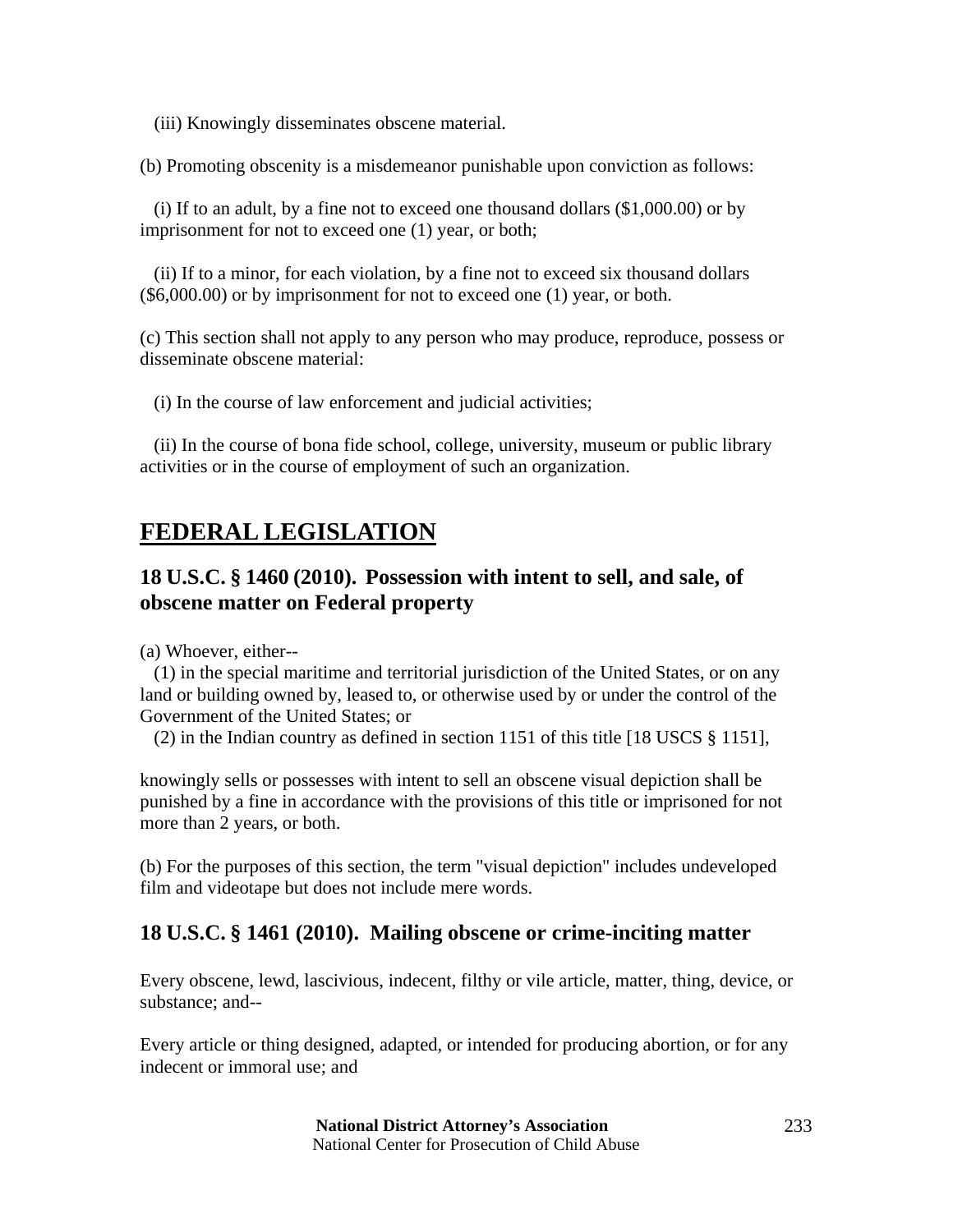Every article, instrument, substance, drug, medicine, or thing which is advertised or described in a manner calculated to lead another to use or apply it for producing abortion, or for any indecent or immoral purpose; and

Every written or printed card, letter, circular, book, pamphlet, advertisement, or notice of any kind giving information, directly or indirectly, where, or how, or from whom, or by what means any of such mentioned matters, articles, or things may be obtained or made, or where or by whom any act or operation of any kind for the procuring or producing of abortion will be done or performed, or how or by what means abortion may be produced, whether sealed or unsealed; and

Every paper, writing, advertisement, or representation that any article, instrument, substance, drug, medicine, or thing may, or can, be used or applied for producing abortion, or for any indecent or immoral purpose; and

Every description calculated to induce or incite a person to so use or apply any such article, instrument, substance, drug, medicine, or thing--

Is declared to be nonmailable matter and shall not be conveyed in the mails or delivered from any post office or by any letter carrier.

Whoever knowingly uses the mails for the mailing, carriage in the mails, or delivery of anything declared by this section or section 3001(e) of title 39 to be nonmailable, or knowingly causes to be delivered by mail according to the direction thereon, or at the place at which it is directed to be delivered by the person to whom it is addressed, or knowingly takes any such thing from the mails for the purpose of circulating or disposing thereof, or of aiding in the circulation or disposition thereof, shall be fined under this title or imprisoned not more than five years, or both, for the first such offense, and shall be fined under this title or imprisoned not more than ten years, or both, for each such offense thereafter.

The term "indecent", as used in this section includes matter of a character tending to incite arson, murder, or assassination.

# **18 U.S.C.§ 1462 (2010). Importation or transportation of obscene matters**

Whoever brings into the United States, or any place subject to the jurisdiction thereof, or knowingly uses any express company or other common carrier or interactive computer service (as defined in section 230(e)(2) of the Communications Act of 1934 [47 USCS § 230(e)(2)]), for carriage in interstate or foreign commerce--

 (a) any obscene, lewd, lascivious, or filthy book, pamphlet, picture, motion-picture film, paper, letter, writing, print, or other matter of indecent character; or

 (b) any obscene, lewd, lascivious, or filthy phonograph recording, electrical transcription, or other article or thing capable of producing sound; or

(c) any drug, medicine, article, or thing designed, adapted, or intended for producing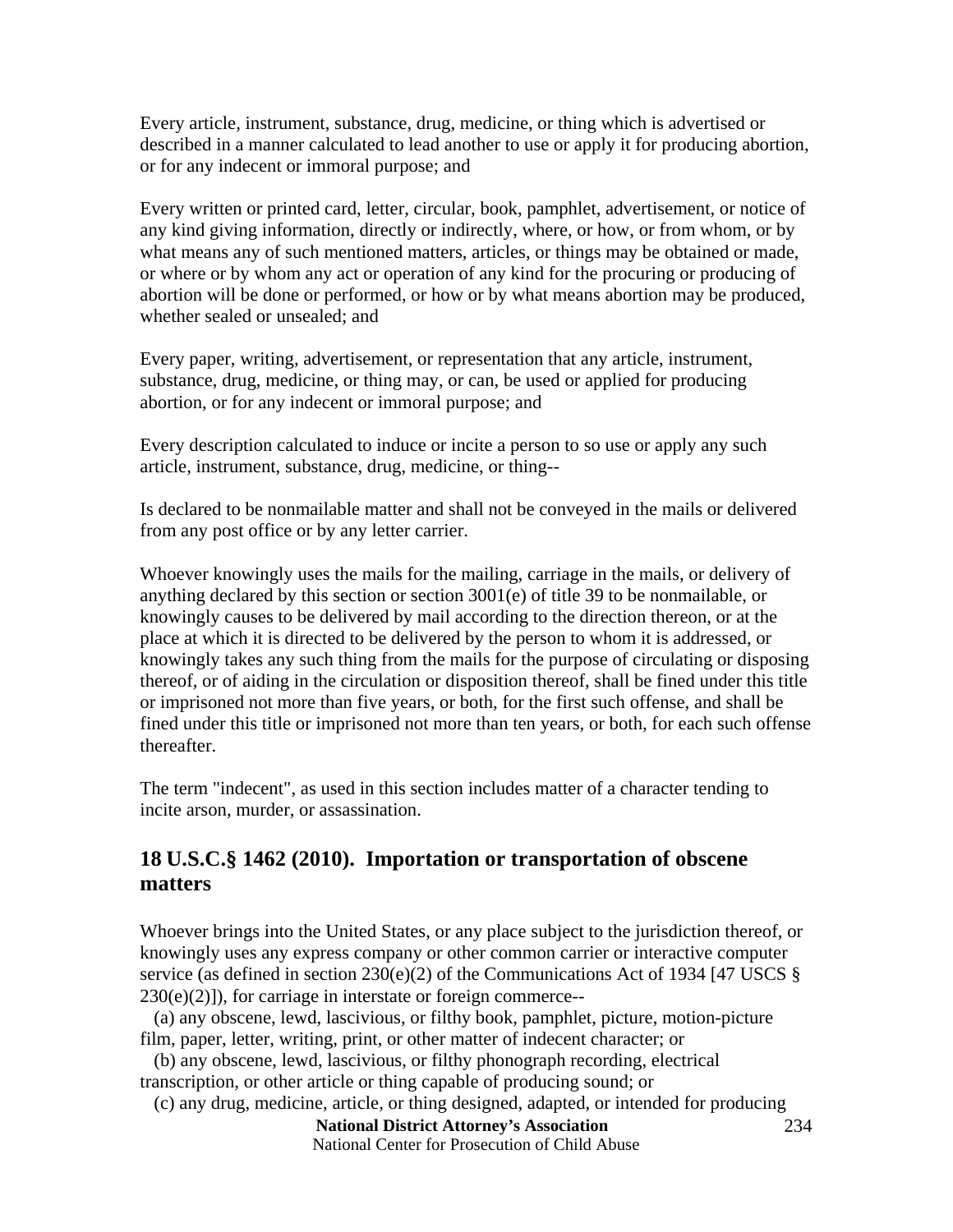abortion, or for any indecent or immoral use; or any written or printed card, letter, circular, book, pamphlet, advertisement, or notice of any kind giving information, directly or indirectly, where, how, or of whom, or by what means any of such mentioned articles, matters, or things may be obtained or made; or

Whoever knowingly takes or receives, from such express company or other common carrier or interactive computer service (as defined in section 230(e)(2) of the Communications Act of 1934) any matter or thing the carriage or importation of which is herein made unlawful--

Shall be fined under this title or imprisoned not more than five years, or both, for the first such offense and shall be fined under this title or imprisoned not more than ten years, or both, for each such offense thereafter.

# **18 U.S.C.§ 1463 (2010). Mailing indecent matter on wrappers or envelopes**

All matter otherwise mailable by law, upon the envelope or outside cover or wrapper of which, and all postal cards upon which, any delineations, epithets, terms, or language of an indecent, lewd, lascivious, or obscene character are written or printed or otherwise impressed or apparent, are nonmailable matter, and shall not be conveyed in the mails nor delivered from any post office nor by any letter carrier, and shall be withdrawn from the mails under such regulations as the Postal Service shall prescribe.

Whoever knowingly deposits for mailing or delivery, anything declared by this section to be nonmailable matter, or knowingly takes the same from the mails for the purpose of circulating or disposing of or aiding in the circulation or disposition of the same, shall be fined under this title or imprisoned not more than five years, or both.

# **18 U.S.C.§ 1464 (2010). Broadcasting obscene language**

Whoever utters any obscene, indecent, or profane language by means of radio communication shall be fined under this title or imprisoned not more than two years, or both.

# **18 U.S.C.§ 1465 (2010). Production and transportation of obscene matters for sale or distribution**

Whoever knowingly produces with the intent to transport, distribute, or transmit in interstate or foreign commerce, or whoever knowingly transports or travels in, or uses a facility or means of, interstate or foreign commerce or an interactive computer service (as defined in section 230(e)(2) of the Communications Act of 1934) in or affecting such commerce, for the purpose of sale or distribution of any obscene, lewd, lascivious, or filthy book, pamphlet, picture, film, paper, letter, writing, print, silhouette, drawing,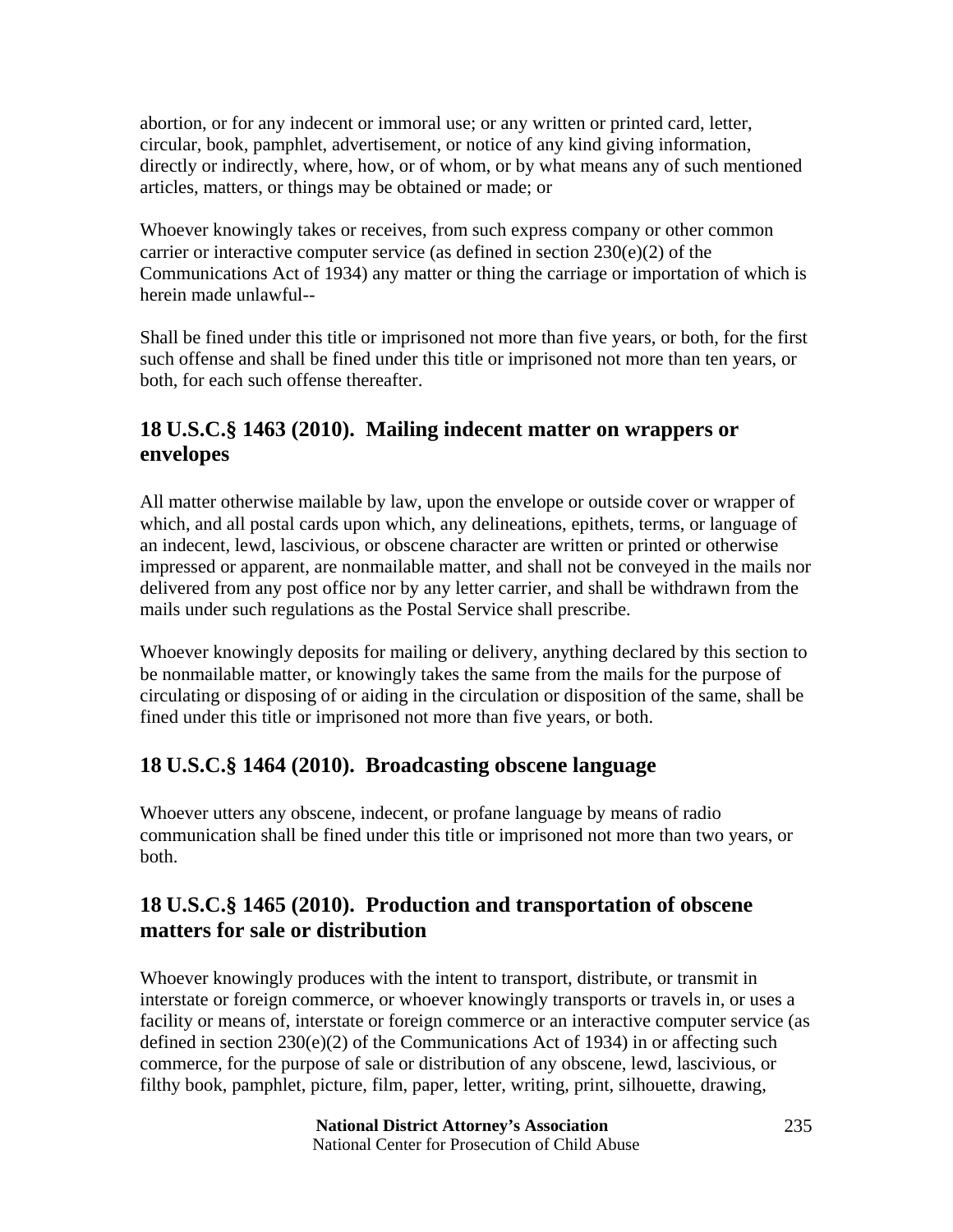figure, image, cast, phonograph recording, electrical transcription or other article capable of producing sound or any other matter of indecent or immoral character, shall be fined under this title or imprisoned not more than five years, or both.

The transportation as aforesaid of two or more copies of any publication or two or more of any article of the character described above, or a combined total of five such publications and articles, shall create a presumption that such publications or articles are intended for sale or distribution, but such presumption shall be rebuttable.

# **18 U.S.C.§ 1466 (2010). Engaging in the business of selling or transferring obscene matter**

(a) Whoever is engaged in the business of producing with intent to distribute or sell, or selling or transferring obscene matter, who knowingly receives or possesses with intent to distribute any obscene book, magazine, picture, paper, film, videotape, or phonograph or other audio recording, which has been shipped or transported in interstate or foreign commerce, shall be punished by imprisonment for not more than 5 years or by a fine under this title, or both.

(b) As used in this section, the term "engaged in the business" means that the person who produces[,] sells or transfers or offers to sell or transfer obscene matter devotes time, attention, or labor to such activities, as a regular course of trade or business, with the objective of earning a profit, although it is not necessary that the person make a profit or that the production, selling or transferring or offering to sell or transfer such material be the person's sole or principal business or source of income. The offering for sale of or to transfer, at one time, two or more copies of any obscene publication, or two or more of any obscene article, or a combined total of five or more such publications and articles, shall create a rebuttable presumption that the person so offering them is "engaged in the business" as defined in this subsection.

# **18 U.S.C.§ 1466A (2010). Obscene visual representation of the sexual abuse of children**

(a) In general. Any person who, in a circumstance described in subsection (d), knowingly produces, distributes, receives, or possesses with intent to distribute, a visual depiction of any kind, including a drawing, cartoon, sculpture, or painting, that--

- (1) (A) depicts a minor engaging in sexually explicit conduct; and
	- (B) is obscene; or

 (2) (A) depicts an image that is, or appears to be, of a minor engaging in graphic bestiality, sadistic or masochistic abuse, or sexual intercourse, including genital-genital, oral-genital, anal-genital, or oral-anal, whether between persons of the same or opposite sex; and

 (B) lacks serious literary, artistic, political, or scientific value;or attempts or conspires to do so, shall be subject to the penalties provided in section  $2252A(b)(1)$  [18 USCS § 2252A(b)(1)], including the penalties provided for cases involving a prior conviction.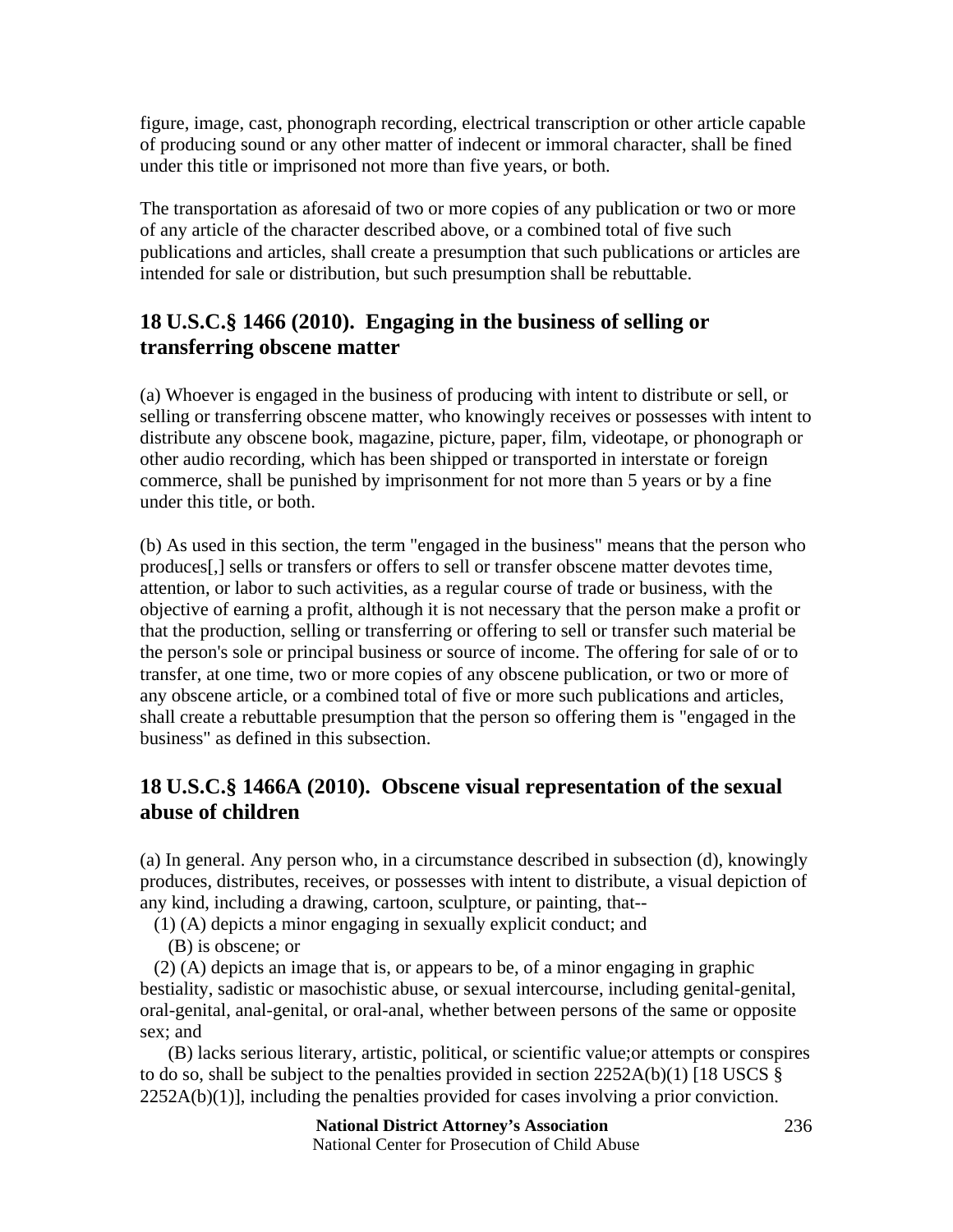(b) Additional offenses. Any person who, in a circumstance described in subsection (d), knowingly possesses a visual depiction of any kind, including a drawing, cartoon, sculpture, or painting, that--

(1) (A) depicts a minor engaging in sexually explicit conduct; and

(B) is obscene; or

 (2) (A) depicts an image that is, or appears to be, of a minor engaging in graphic bestiality, sadistic or masochistic abuse, or sexual intercourse, including genital-genital, oral-genital, anal-genital, or oral-anal, whether between persons of the same or opposite sex; and

 (B) lacks serious literary, artistic, political, or scientific value;or attempts or conspires to do so, shall be subject to the penalties provided in section  $2252A(b)(2)$  [18 USCS § 2252A(b)(2)], including the penalties provided for cases involving a prior conviction.

(c) Nonrequired element of offense. It is not a required element of any offense under this section that the minor depicted actually exist.

(d) Circumstances. The circumstance referred to in subsections (a) and (b) is that--

 (1) any communication involved in or made in furtherance of the offense is communicated or transported by the mail, or in interstate or foreign commerce by any means, including by computer, or any means or instrumentality of interstate or foreign commerce is otherwise used in committing or in furtherance of the commission of the offense;

 (2) any communication involved in or made in furtherance of the offense contemplates the transmission or transportation of a visual depiction by the mail, or in interstate or foreign commerce by any means, including by computer;

 (3) any person travels or is transported in interstate or foreign commerce in the course of the commission or in furtherance of the commission of the offense;

 (4) any visual depiction involved in the offense has been mailed, or has been shipped or transported in interstate or foreign commerce by any means, including by computer, or was produced using materials that have been mailed, or that have been shipped or transported in interstate or foreign commerce by any means, including by computer; or

 (5) the offense is committed in the special maritime and territorial jurisdiction of the United States or in any territory or possession of the United States.

(e) Affirmative defense. It shall be an affirmative defense to a charge of violating subsection (b) that the defendant--

(1) possessed less than 3 such visual depictions; and

 (2) promptly and in good faith, and without retaining or allowing any person, other than a law enforcement agency, to access any such visual depiction--

(A) took reasonable steps to destroy each such visual depiction; or

 (B) reported the matter to a law enforcement agency and afforded that agency access to each such visual depiction.

(f) Definitions. For purposes of this section--

(1) the term "visual depiction" includes undeveloped film and videotape, and data

#### **National District Attorney's Association**

National Center for Prosecution of Child Abuse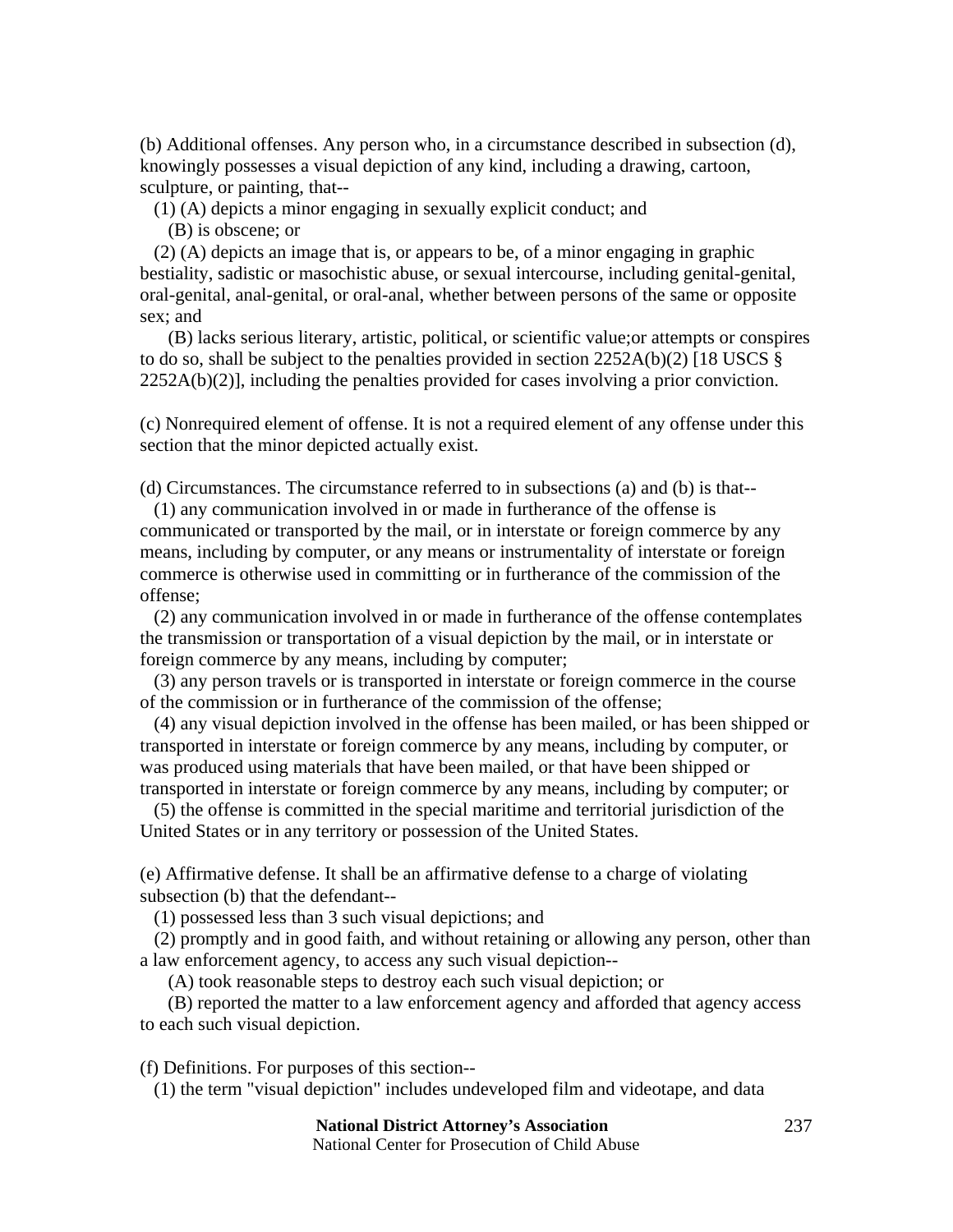stored on a computer disk or by electronic means which is capable of conversion into a visual image, and also includes any photograph, film, video, picture, digital image or picture, computer image or picture, or computer generated image or picture, whether made or produced by electronic, mechanical, or other means;

 (2) the term "sexually explicit conduct" has the meaning given the term in section 2256(2)(A) or 2256(2)(B) [18 USCS § 2256(2)(A) or 2256(2)(B)]; and

 (3) the term "graphic", when used with respect to a depiction of sexually explicit conduct, means that a viewer can observe any part of the genitals or pubic area of any depicted person or animal during any part of the time that the sexually explicit conduct is being depicted.

### **18 U.S.C.§ 1468 (2010). Distributing obscene material by cable or subscription television**

(a) Whoever knowingly utters any obscene language or distributes any obscene matter by means of cable television or subscription services on television, shall be punished by imprisonment for not more than 2 years or by a fine in accordance with this title, or both.

(b) As used in this section, the term "distribute" means to send, transmit, retransmit, telecast, broadcast, or cablecast, including by wire, microwave, or satellite, or to produce or provide material for such distribution.

(c) Nothing in this chapter [18 USCS §§ 1460 et seq.], or the Cable Communications Policy Act of 1984, or any other provision of Federal law, is intended to interfere with or preempt the power of the States, including political subdivisions thereof, to regulate the uttering of language that is obscene or otherwise unprotected by the Constitution or the distribution of matter that is obscene or otherwise unprotected by the Constitution, of any sort, by means of cable television or subscription services on television.

#### **18 U.S.C.§ 1469 (2010). Presumptions**

(a) In any prosecution under this chapter [18 USCS §§ 1460 et seq.] in which an element of the offense is that the matter in question was transported, shipped, or carried in interstate commerce, proof, by either circumstantial or direct evidence, that such matter was produced or manufactured in one State and is subsequently located in another State shall raise a rebuttable presumption that such matter was transported, shipped, or carried in interstate commerce.

(b) In any prosecution under this chapter [18 USCS §§ 1460 et seq.] in which an element of the offense is that the matter in question was transported, shipped, or carried in foreign commerce, proof, by either circumstantial or direct evidence, that such matter was produced or manufactured outside of the United States and is subsequently located in the United States shall raise a rebuttable presumption that such matter was transported, shipped, or carried in foreign commerce.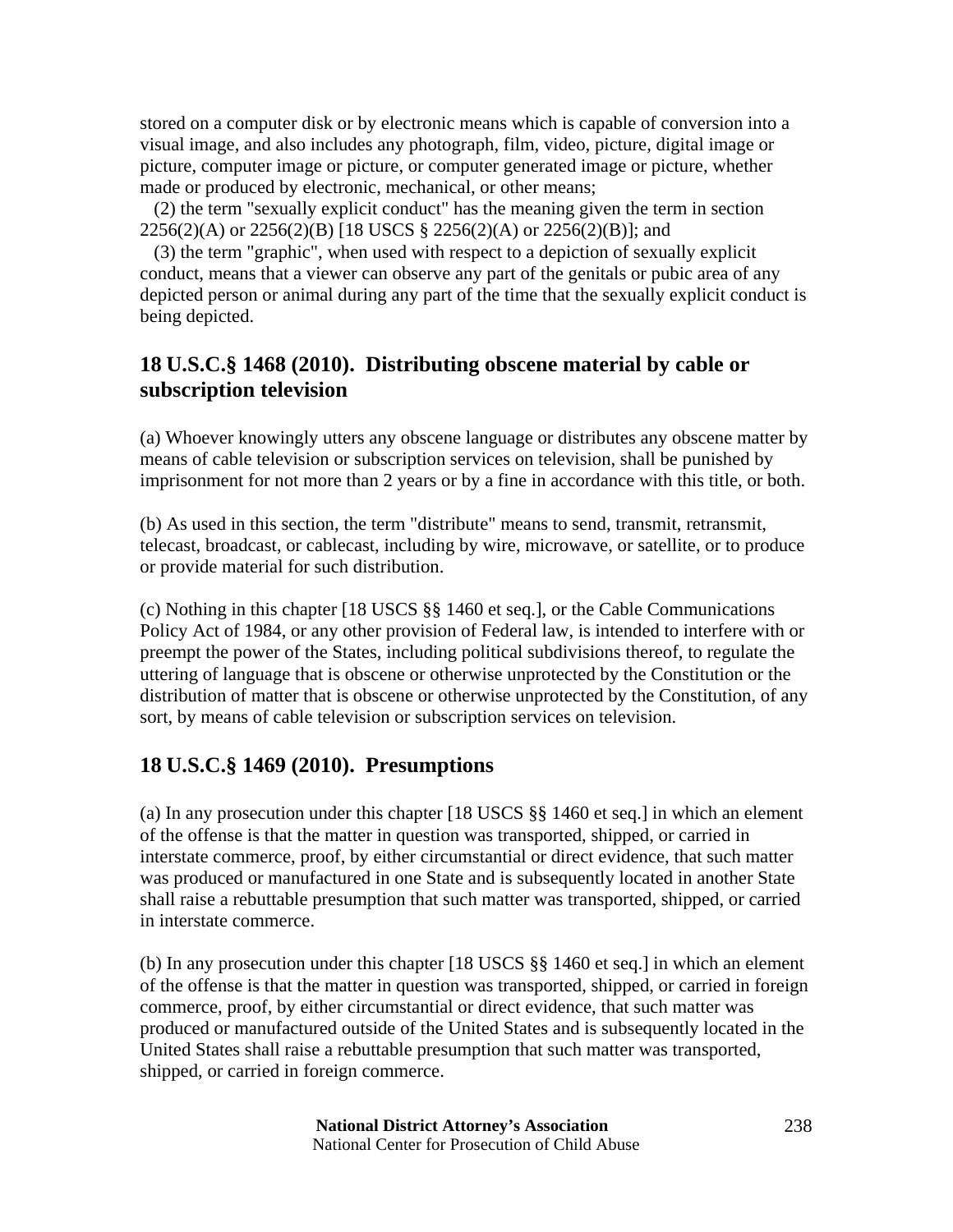# **18 U.S.C.§ 1470 (2010). Transfer of obscene material to minors**

Whoever, using the mail or any facility or means of interstate or foreign commerce, knowingly transfers obscene matter to another individual who has not attained the age of 16 years, knowing that such other individual has not attained the age of 16 years, or attempts to do so, shall be fined under this title, imprisoned not more than 10 years, or both.

# **AMERICAN SAMOA**

# **GUAM**

# **GUAM CODE ANN. tit. 9, § 28.40 (2009). Definitions**

As used in this Article:

(a) *Material* means any picture, drawing, photograph, motion picture or pictorial representation, or any statue or other figure, or any mechanical, chemical or electrical reproduction, or anything which is or may be used as a means of communication (other than the written or spoken word). Material includes molds, printing plates and other latent representational objects.

(b) *Prurient interest* means a shameful or morbid interest in nudity, sex or excretion.

(c) *Performance* means any physical human bodily activity, whether engaged in alone or with other persons, including but not limited to dancing, acting, simulating or pantomiming which is either public or for commercial gain.

(d) *Distribute* means to transfer possession of material.

(e) Any material or performance is *obscene* if:

(1) The average person, applying contemporary community standards, finds that the material or performance, taken as a whole, appeals to the prurient interest; and

(2) The material or performance depicts or describes in a patently offensive way, sexual conduct, normal or perverted, actual or simulated; and

(3) The material or performance, taken as a whole, lacks serious literary, artistic, political or scientific value.

(f) *Sadomasochistic abuse* means flagellation or torture by or upon a person as an act of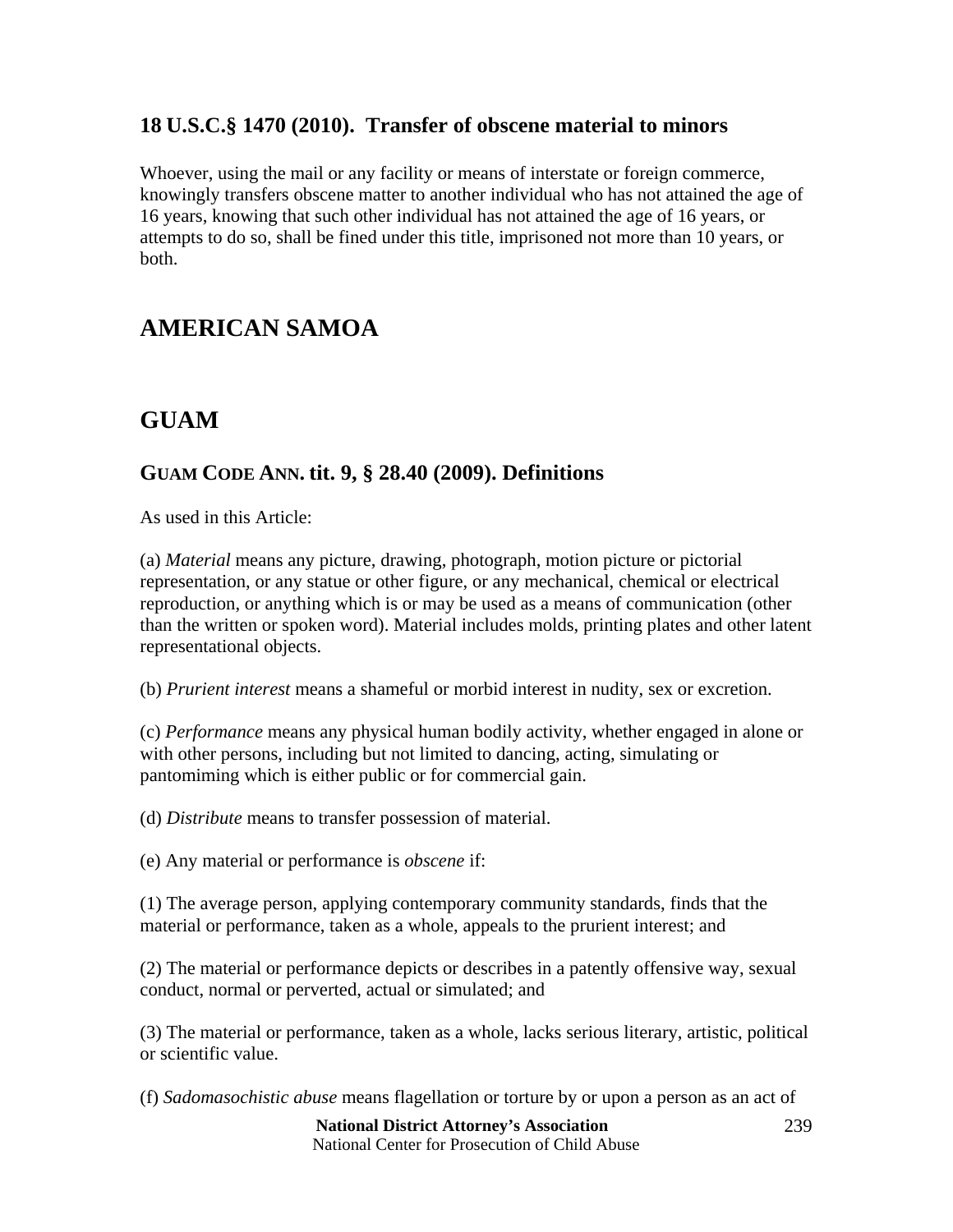sexual stimulation or gratification.

(g) *Sexual conduct* means acts of masturbation, excretory functions, lewd exhibition of the genitals, sadomasochistic abuse, bestiality, sexual intercourse or physical contact with a person's clothed or unclothed genitals, pubic area, buttocks or the breast or breasts of a female for the purpose of sexual stimulation, gratification or perversion.

(h) *Owner* means any person who owns or has legal right to possession of any material.

# **Guam Code Ann. tit. 9, § 28.49 (2009). Obscenity: Distribution**

 Every person who knowingly sends or causes to be sent, or who in Guam possesses, prepares, publishes, shows, prints or who offers to distribute, distributes or exhibits to another any obscene material, when such act or acts are public or for commercial gain, is guilty of a misdemeanor.

# **Guam Code Ann. tit. 9, § 28.50 (2009). Same: Participation In**

 Every person who knowingly engages or participates in, manages, produces, sponsors, presents or exhibits any obscene performance which is public or for commercial gain is guilty of a misdemeanor.

### **Guam Code Ann. tit. 9, § 28.51 (2009). Same: Employment of Minor**

 A person is guilty of a felony of the third degree if he knowingly or recklessly employs or uses a minor under the age of sixteen (16) years to do or assist in doing any of the acts described in §§ 28.49 or 28.50 of this Chapter.

# **Guam Code Ann. tit. 9, § 28.52 (2009). Use of One's Child in Obscene Acts**

 A person is guilty of a felony of the first degree if while having custody or control of any child under the age of sixteen (16) years, he shall knowingly permit that child to be used in or be a party to any material or performance that is obscene.

# **Guam Code Ann. tit. 9, § 28.55 (2009). Defenses**

It shall be an affirmative defense in a prosecution under this Article for the defendant to show:

(1) That the distribution was made to the recipient by a bona fide school, museum or public library or by an employee of such organization acting in the course of his employment or of a retail outlet affiliated with and serving the educational purposes of such organization; or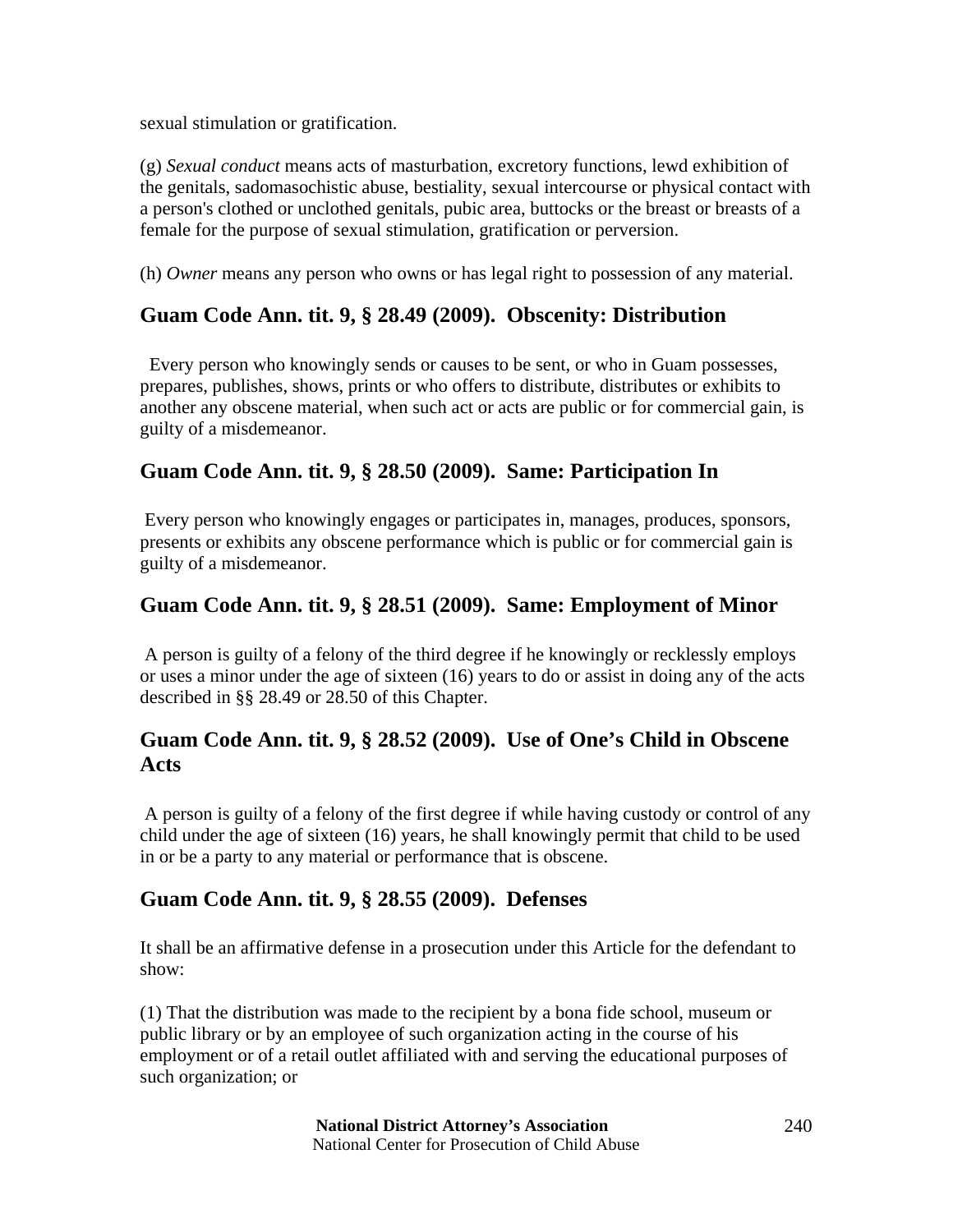(2) That the act was done for legitimate scientific or education purposes.

#### **Guam Code Ann. tit. 9, § 28.60 (2009). Disposition of Obscene Material**

When the conviction of any person for the commission of any offense defined in § 28.50 becomes final, copies of any obscene material described in the indictment, information or complaint or admitted in evidence which were taken from the possession of the defendant and which are in the possession or under the control of the Attorney General or any law enforcement officer or the clerk of the court may be destroyed upon order of the court. A copy of the order shall be mailed to the defendant and his counsel by the clerk of the court. The date fixed for the destruction of the obscene material must be at least thirty (30) days after the mailing of the order.

# **PUERTO RICO**

#### **P.R. LAWS ANN. tit. 33, §4074(2009). Obscene material, obscene acts, sexual behavior and related terms defined**

For the effects of §§ 4074-4081 of this title, the following terms or phrases shall have the meaning set forth below:

 *(a) Obscene material.* Means material which, considered as a whole by an average person and by applying contemporary community patterns, attracts lascivious interest, in other words, a morbid interest in nudity, sexuality or biological functions; and is material that depicts or describes sexual behavior in a patently offensive manner and, considered as a whole, fails to have any serious literary, artistic, political, religious, scientific or educational merit.

 The material's attraction to lascivious interest in sex is judged with reference to the average adult unless the nature of the material or the manner in which it is marketed, distributed or exhibited demonstrates that it is designed for groups of sexual deviates, in which case, said attraction shall be judged with reference to the group for whom it is intended.

 In proceedings for violations of the provisions of this subtitle where the way it is produced, presented, sold, marketed, distributed or publicized indicates that the accused is promoting the material commercially because of its lascivious attraction, the proof of this action shall constitute prima facie evidence that the same fails to have any serious literary, artistic, political, religious, scientific or educational merit.

 The fact that the defendant knew that the material showed persons under sixteen (16) years of age engaging in sexual behavior, as defined in subsection (f) of this section, is a factor that must be considered when determining that the material is obscene.

When the forbidden act is carried out for, with or in the presence of children less than sixteen (16) years old, it shall suffice that the material is intended to awaken a lascivious interest in sex.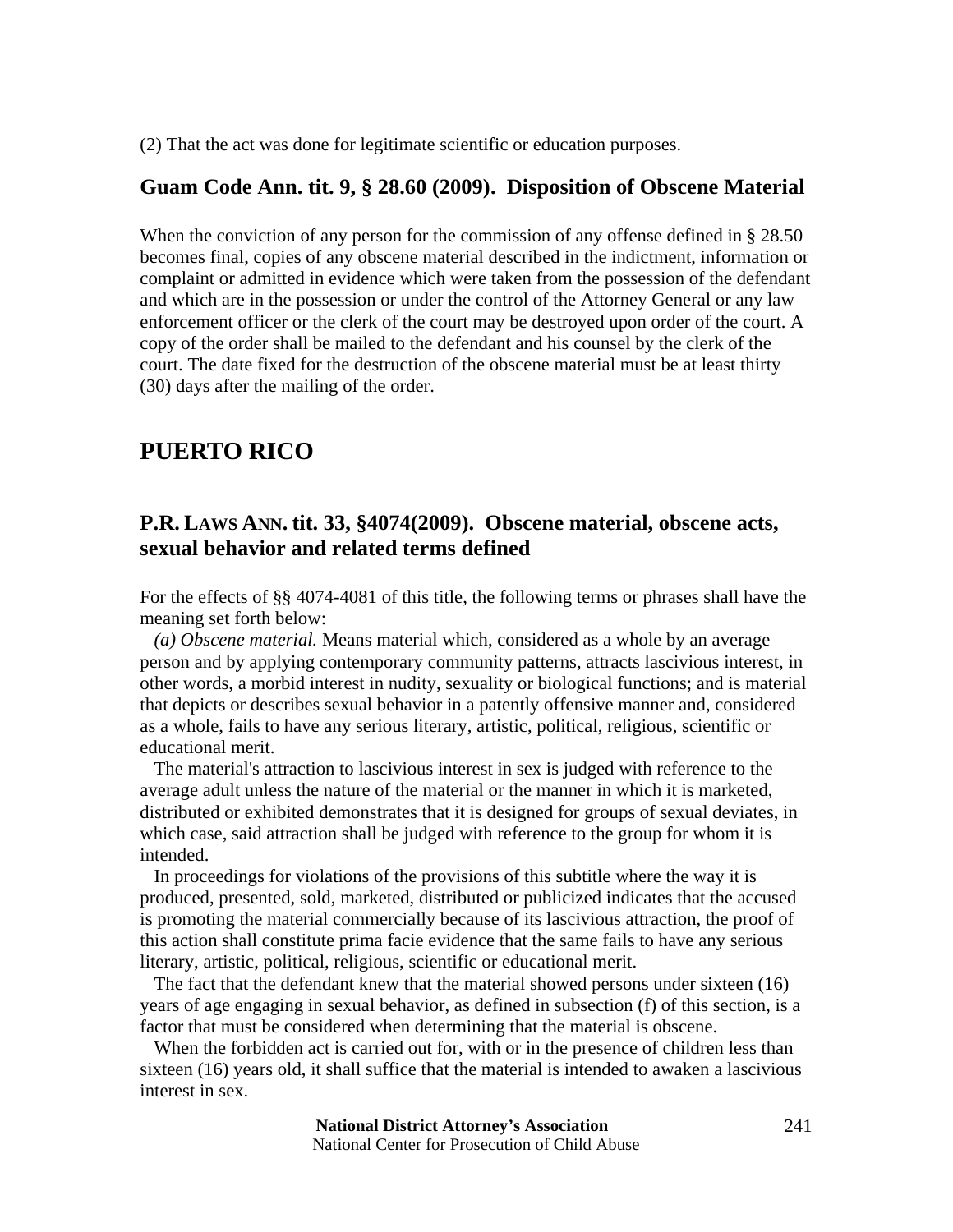*(b) Material.* Means any book, magazine, newspaper or other printed or written material, or any portrait, photograph, moving picture, cinematographic film or other graphic representation or oral or visual representation transmitted or retransmitted through cable, electromagnetic waves, computers, digital technology or any other electronic medium or any other communications means [media] or any statue, carving or figure, or any recording, transcription or mechanical, chemical or electrical reproduction or any other article, equipment or machine.

 *(c) Distribute.* Means to transfer possession, either with or without remuneration, or to send a signal, transmit, retransmit or broadcast by cable, electromagnetic impulses or any electronic means or other communications media.

 *(d) Subsequent violation.* Means any infraction or infractions of the same nature, using the same communications media that the first infraction was committed with, brought before any court of justice after thirty (30) or more days have elapsed from the first infraction.

 *(e) Obscene act.* Means any physical activity of the human body, whether it is carried out alone or with other persons, including, but not limited to, singing, talking, dancing, acting, pretending, or by pantomime which, considered as a whole by the average person, according to contemporary community patterns, appeals to a lascivious interest, in other words, a morbid interest in nudity, sexuality or biological functions and represents or describes sexual behavior in a manifestly offensive manner and fails to have a serious literary, artistic, political, religious, scientific or educational value.

 Incitement by actions leading to a lascivious interest shall be judged in relation to the average adult, unless the nature of said conduct or the manner in which it is produced, presented or displayed, demonstrates that it is designed for groups of sexual deviates, in which case the predominant attraction of the acts shall be judged with reference to the group for whom it is intended.

 In proceedings for violations of the provisions of this subtitle where the manner of production, presentation or exhibition indicates that the accused is commercially exploiting obscene acts for their lascivious attraction, said circumstances shall constitute prima facie evidence that same lacks serious literary, artistic, political, religious, scientific or educational merit.

 When determining whether the act, considered as a whole, appeals to a lascivious interest in sex, the fact that the defendant knew that the conduct showed persons under sixteen (16) years of age engaged in sexual behavior, as defined in subsection (f) of this section, is a factor that may be taken into consideration.

 When the prohibited act is carried out for, with or in the presence of children under sixteen (16) years of age, it shall be sufficient that the material is intended to awaken a lascivious interest in sex.

 *(f) Sexual behavior.* Means:

 (1) Patently offensive representations or descriptions of consummated, normal or perverted sexual acts, whether they be real or simulated, including sexual relations, sodomy, unnatural acts and bestiality.

 (2) Patently offensive representations or descriptions of masturbation, oral copulation, sexual sadism, sexual masochism, lascivious display of genital organs, stimulation of human genitalia with objects designed for such purposes, or scatological functions, whether such acts are carried out individually or between members of the same sex or the

National Center for Prosecution of Child Abuse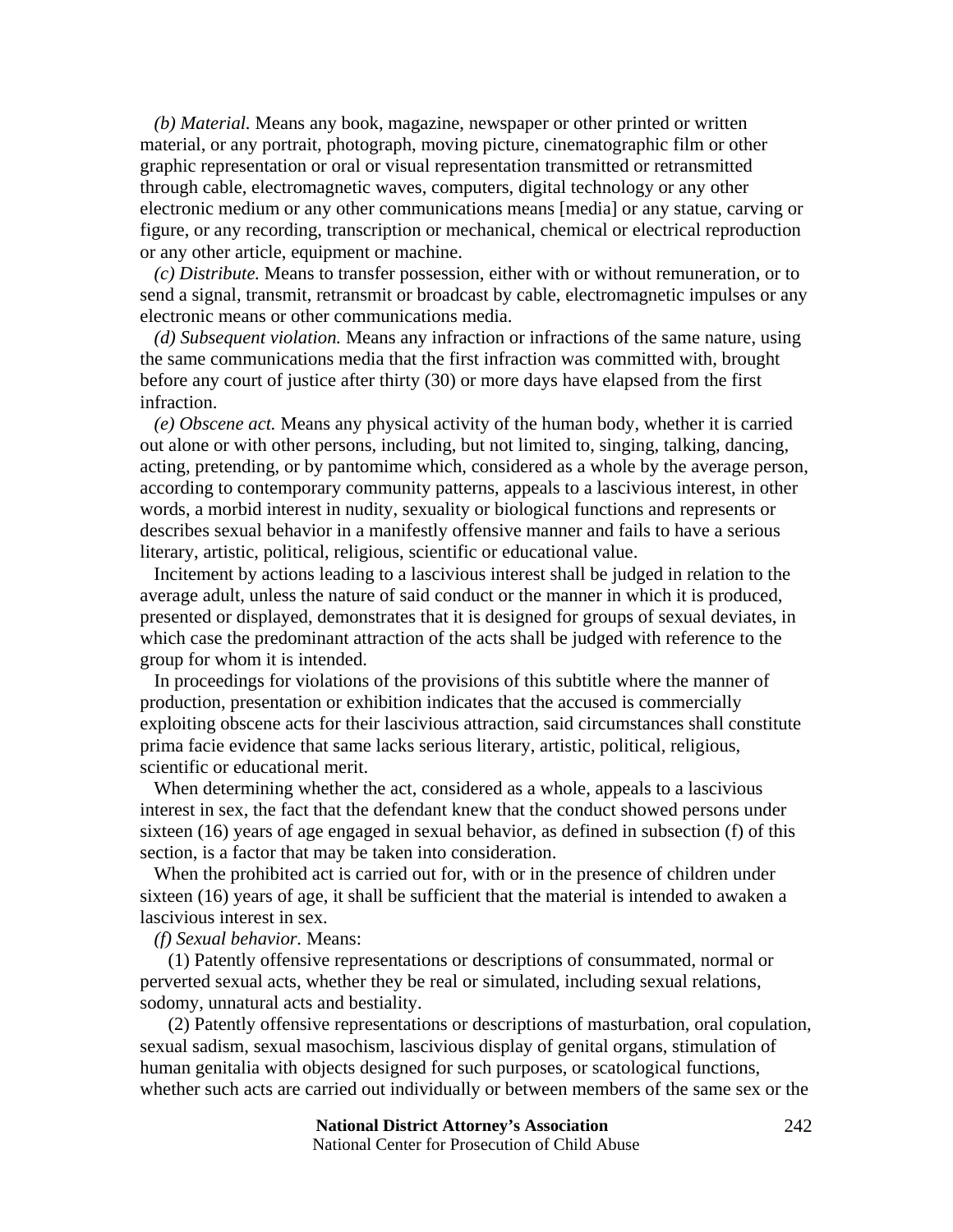opposite sex, or between humans and animals. An act is simulated when it gives the impression of being sexual behavior.

# **P.R. LAWS ANN. tit. 33, §4075(2009). Delivery, transportation, sale, distribution, exhibition or possession of obscene material**

(a) Any person who knowingly sends, or has delivered, or transports or has transported, or brings or has someone bring obscene material to Puerto Rico for sale, exhibition, publication or distribution, or who possesses, prepares, publishes or prints any obscene material in Puerto Rico, with the intention of distributing, selling, exhibiting it to others, or offering it for distribution or sale, shall be punished by imprisonment not to exceed six (6) months, or a fine not to exceed five hundred dollars (\$500), or both penalties at the court's discretion.

 (b) Any person who commits the acts forbidden in subsection (a) of this section, knowing that in such obscene material a child under sixteen (16) years of age is presented while carrying out or simulating a sexual act, shall be punished upon conviction, by imprisonment for a term of two (2) years to a maximum of four (4) years, or a fine not to exceed fifty thousand dollars (\$50,000), or both penalties at the court's discretion.

 (c) The provisions of this section, with regard to the exhibition, or possession with intent to exhibit, of any obscene material shall not apply to any employee, projector operator or movie cameraman who has been employed and who is working at his job, as long as said employee, projector operator or cameraman does not have a financial interest of any kind in the place where he is employed.

#### **P.R. LAWS ANN. tit. 33, §4076(2009). Obscene exhibitions**

 Any person who knowingly engages in or participates in administrating, producing, patronizing, presenting or exhibiting a spectacle with obscene acts or has a part in said show or contributes to its obscenity shall be punished by imprisonment not to exceed six (6) months, or a fine not to exceed five hundred dollars (\$500), or both penalties at the court's discretion. A spectacle shall be understood to mean any theatrical performance, cinema film, dance or any other exhibition intended for an audience.

#### **P.R. LAWS ANN. tit. 33, §4077(2009). Protection of minors**

 (a) Any person engaging in acts prohibited in §§ 4075 and 4076 of this title for or in the presence of children under sixteen (16) years of age shall be punished by imprisonment for a minimum term of one year and a maximum of three (3) years, or a maximum fine of five thousand dollars (\$5,000), or both penalties at the court's discretion.

 (b) The penalty of imprisonment for a minimum term of three (3) years and a maximum of five (5) years shall be imposed on any person who employs, uses, persuades or induces a child under sixteen (16) years of age to engage in, or to induce another child to pose, model or perform sexual acts for the purpose of preparing, printing or exhibiting obscene material, or presenting an obscene spectacle.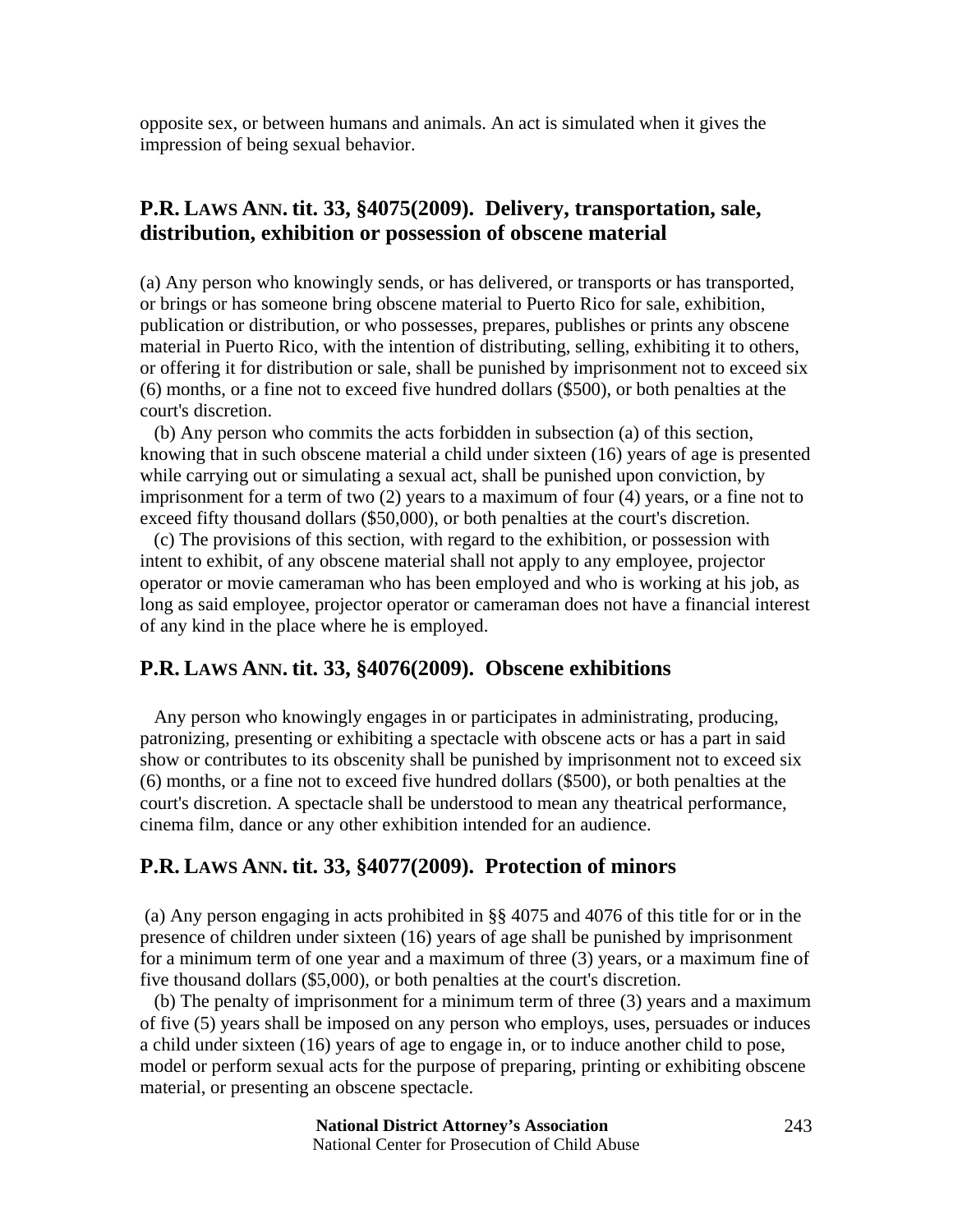(c) Any person who employs, hires or uses a child under sixteen (16) years of age to engage in or help him to engage in any of the forbidden acts in § 4075 of this title shall be punished by imprisonment for a minimum term of one year and a maximum of three (3) years, or a fine not to exceed five thousand dollars (\$5,000), or both penalties at the court's discretion.

### **P.R. LAWS ANN. tit. 33, §4077a(2009). Protection of Minors - - Display and sale of material injurious to minors**

 Except as it may otherwise be construed from the context, the following definitions contained in this section shall have the following meaning. The concept of sexual conduct used in this definition shall have the meaning provided in § 4074 of this title.

 *(1) Material injurious to minors.* Means all material, including photographs, books, magazines, newspapers, drawings, cartoons, figures, sculptures, recordings, films, cinematographic film[s], or any similar medium that portrays explicitly the nudity of the human body, expressions of sexual conduct, or in such a way that when its context is taken as a whole:

(a) Appeals predominantly to the prurient interest of the minors.

 (b) Is patently offensive in accordance with the contemporary adult community criteria with regard to the best interests of the minor.

(c) Lacks true social value for the minors.

 *(2) Knowingly.* Means having knowledge of the injurious nature of the material or conduct for minors.

#### **P.R. LAWS ANN. tit. 33, §4077b(2009). Protection of Minors - - Penalties**

 Any person charged with the supervision, control or custody of a commercial or business establishment that knowingly exhibits, displays or exposes to view any material injurious to minors in those areas of the establishment or surrounding areas to which a minor could have access as part of the general public, or who sells, rents or loans said material to a minor, shall be sanctioned by imprisonment for a term that shall not exceed six (6) months and a fine that shall not exceed five thousand dollars (\$5,000).

 Any person in charge of the supervision, custody or control of a moving picture theatre where cinematographic films, that contain material that is injurious to minors, are projected, and knowingly sells or otherwise allows minors to enter said establishment, shall be sanctioned with a term of imprisonment that shall not exceed six (6) months, and a fine that shall not exceed five thousand dollars (\$5,000).

#### **P.R. LAWS ANN. tit. 33, §4078(2009). Obscene advertisements, sales propaganda or promotion, and distribution; soliciting**

 Any person who writes, prepares, exhibits, publishes, announces or solicits any person to publish or exhibit an obscene announcement or that in any other way promotes the sale or distribution of obscene material, shall be punished with the penalty of imprisonment for a term not to exceed six (6) months, a fine not to exceed five hundred dollars (\$500),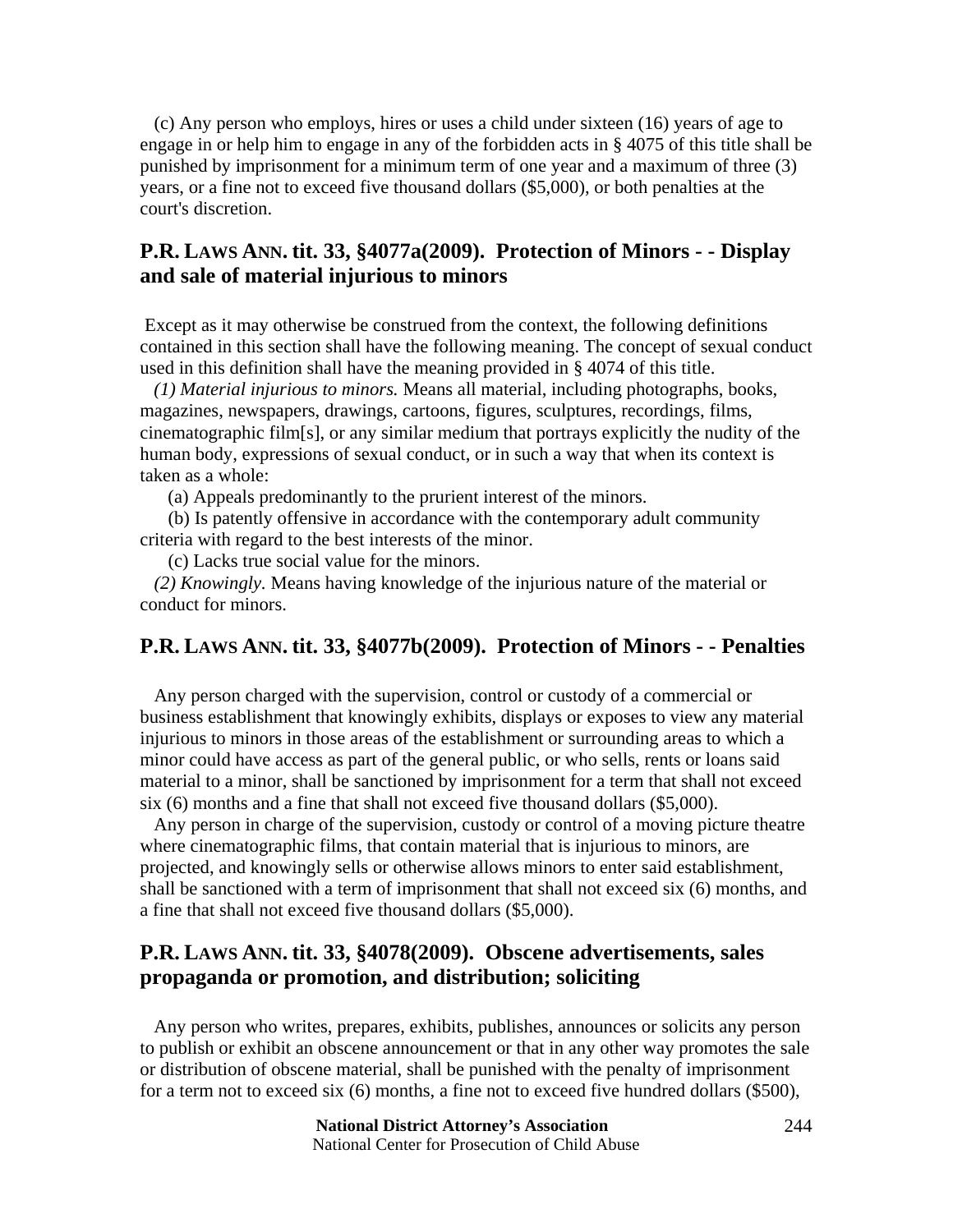or both penalties at the discretion of the court. However, the court may impose the penalty of rendering community service in lieu of the penalty of imprisonment.

#### **P.R. LAWS ANN. tit. 33, §4079(2009). Conditional sales or distribution**

 Any person who, knowingly, as a condition of the sale, distribution, consignment or delivery for resale of any newspaper, magazine, book, publication or other merchandise, requires as a condition that the buyer or consignee accept any obscene material, or who refuses, revokes or threatens to refuse or revoke a franchise, or imposes a monetary or any other kind of penalty because the person refused to accept obscene material or such obscene material is returned, shall be punished by imprisonment not to exceed six (6) months, or a fine not to exceed five hundred dollars (\$500), or both penalties at the court's discretion.

### **P.R. LAWS ANN. tit. 33, §4079a(2009). Transmission or retransmission of obscene material**

 Any person who knowingly distributes any obscene material through television, radio or any electronic media or other communications media shall be punished by imprisonment which shall not exceed six (6) months or a fine which shall not exceed five hundred dollars (\$500) or both penalties at the court's discretion. In case of subsequent violations to this section, upon conviction said person shall be punished by imprisonment for a fixed term of two (2) years and five (5) months. If there were aggravating circumstances the fixed penalty established herein may be increased to a maximum of four (4) years or a fixed fine of fifty thousand dollars (\$50,000) or both penalties at the discretion of the court. If there were extenuating circumstances, the fixed penalty established herein may be reduced to a minimum of one year and eight (8) months or a fixed fine of twenty thousand dollars (\$20,000) or both penalties at the discretion of the court. Provided, That in case of subsequent violations to the provisions of this section by a juridical person, the court may impose a penalty of suspension or cancellation as provided in §§ 3243 and 3244 of this title.

#### **P.R. LAWS ANN. tit. 33, §4080(2009). Confiscation**

 The Secretary of Justice, the Superintendent of Police, or the Secretary of the Treasury, through their delegates or peace officers, may seize any property or interest that any person has acquired in violation of the provisions in §§ 4075-4079 of this title, following the procedure established by §§ 1 and 2 of Act June 4, 1960, No. 39.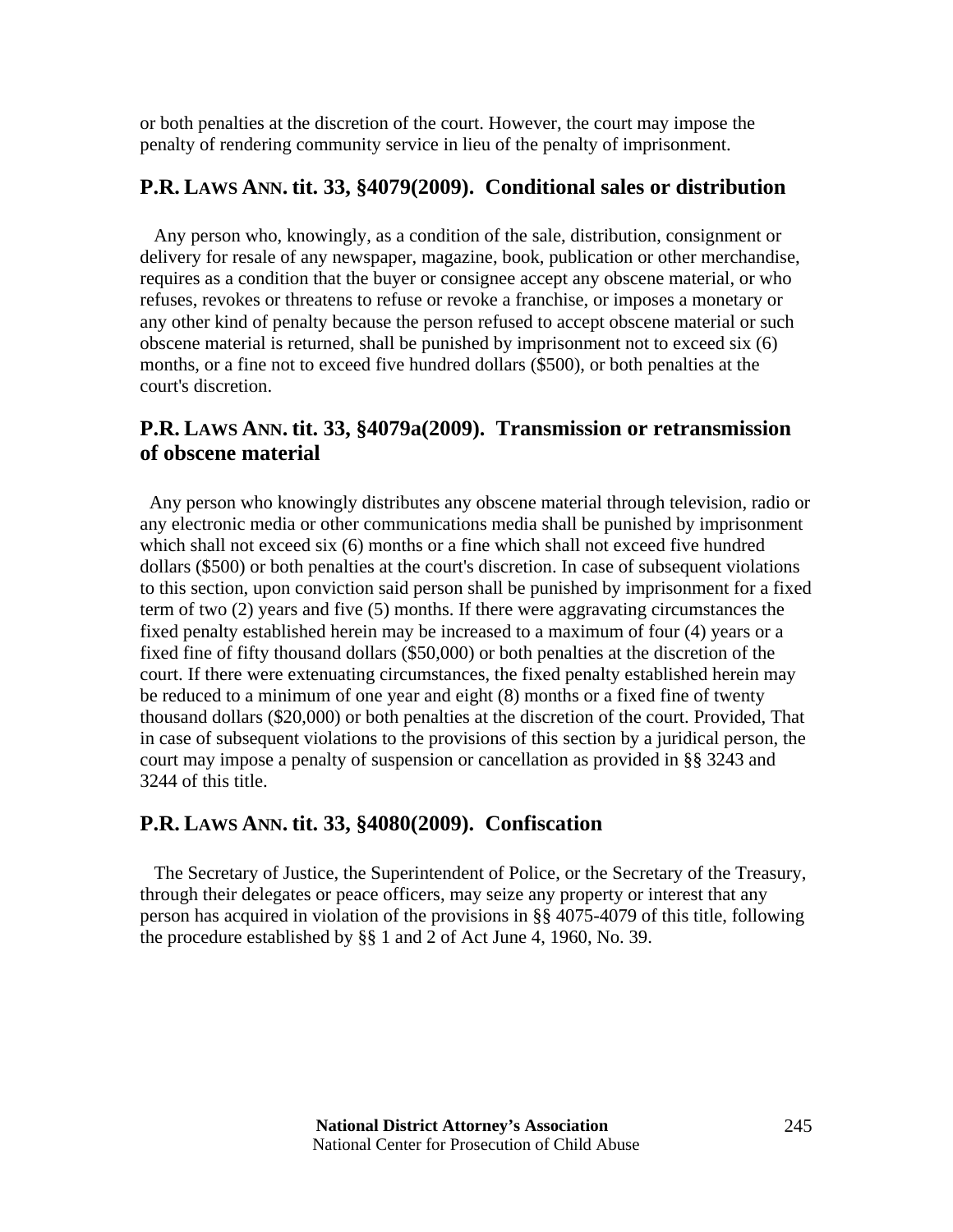# **U.S. VIRGIN ISLANDS**

# **V.I. CODE ANN. tit. 14, § 488 (2010). Visual medium depicting sexually explicit conduct, prohibitions; penalties**

 (a) (1) It is unlawful for any person knowingly to employ, use, persuade, induce, entice, or coerce any minor or assist any other person to employ, use, persuade, induce, entice, or coerce any minor to engage in any sexually explicit conduct for the purpose of producing any visual medium depicting such conduct.

 (2) It is unlawful for any parent, legal guardian, or person having custody or control of a minor knowingly to permit the minor to engage in or to assist any other person to engage in sexually explicit conduct for the purpose of producing any visual medium depicting such conduct.

 (3) It is unlawful for any person knowingly to employ, use, persuade, induce, entice, or coerce any minor to engage in or assist any other person to engage in any sexually explicit conduct for the purpose of any performance or to engage in sexual intercourse, sodomy, or to engage in a sexual performance, obscene sexual performance, or obscene sexual conduct that is calculated to promote the violation of the law and the general corruption of morals.

 (4) It is unlawful for any parent, legal guardian, or person having custody or control of a minor knowingly to permit the minor to engage in or to assist any another person to engage in sexually explicit conduct for the purpose of any performance or to engage in sexual intercourse, sodomy, or to engage in a sexual performance, obscene sexual performance, or obscene sexual conduct that is calculated to promote the violation of the law and the general corruption of morals.

 (5) It is unlawful for any person knowingly to create, reproduce, publish, promote, sell, distribute, give, exhibit, or possess with intent to sell or distribute any visual medium that depicts a minor or a portion of a minor's body engaged in any sexually explicit conduct.

 (6) It is unlawful for any person knowingly to advertise, sell, purchase, barter, or exchange any material or information whether it be printed, verbal, audio or digital which provides information as to where any visual medium which depicts a minor or a portion of a minor's body engaged in any sexually explicit conduct can be found or purchased.

 (7) It is unlawful for any person knowingly to bring or cause to be brought into the Virgin Islands any material that depicts a minor or a portion of a minor's body engaged in any sexually explicit conduct.

(8) It is unlawful for any person knowingly to possess or control any material that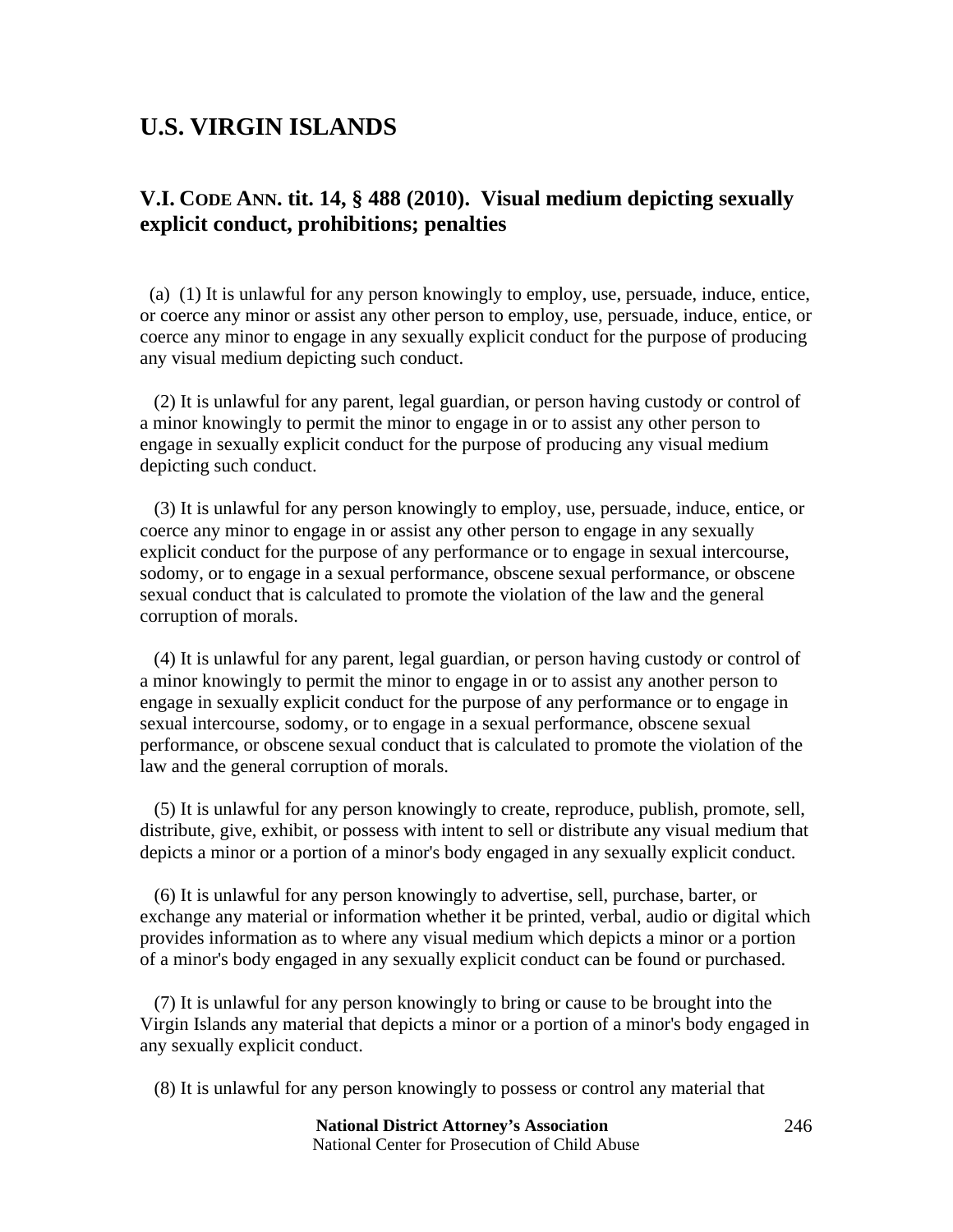depicts a minor or a portion of a minor's body engaged in any sexually explicit conduct.

(b) Any person who violates the provision of this section is guilty of a felony punishable upon conviction by imprisonment for not less than five years or more than 20 years and by a fine of not more than \$100,000.

# **V.I. CODE ANN. tit. 14, § 490 (2010). Obscene Internet contact with a minor**

(a) It is unlawful for any person intentionally or willfully to use a computer on-line service or Internet service, including a local bulletin board service, Internet chat room, email, or on-line messaging service to seduce, solicit, lure, or entice, or attempt to seduce, solicit, lure, or entice a minor or another person believed by such person to be a minor, to commit any illegal act described in sections 488, 489 and 490 of this chapter or to engage in any conduct that by its nature is an unlawful sexual offense against a minor.

(b) A person commits the offense of obscene Internet contact with a minor if the person has contact with someone the person knows to be a minor or with someone the person believes to be a minor via a computer on-line service or Internet service, including a local bulletin board service, Internet chat room, e-mail, or on-line messaging service, and the contact involves any matter containing explicit verbal descriptions or narrative accounts of sexually explicit nudity, sexual conduct, sexual excitement, or sadomasochistic abuse that is intended to arouse or satisfy the sexual desire of either the minor or the person, except that no conviction may be had for a violation of this subsection on the unsupported testimony of a minor.

(c) (1) It is unlawful for any owner or operator of a computer on-line service, Internet service, or local bulletin board service intentionally or willfully to permit a subscriber to use the service to commit a violation of this section, knowing that the person intended to use the service to violate this section. No owner or operator of a public computer on-line service, internet service, or local bulletin board service may be held liable on account of any action taken in good faith in providing the aforementioned services.

 (2) Any person who violates paragraph (1) of this subsection is guilty of a misdemeanor.

 (3) The sole fact that an undercover operative or law enforcement officer was involved in the detection and investigation of an offense under this chapter does not constitute a defense to prosecution under this section.

 (4) A person is subject to prosecution in the Virgin Islands pursuant to the Revised Organic Act of the Virgin Islands, section 21(b) relating to jurisdiction over crimes and persons charged with commission of crimes generally, for any conduct made unlawful by this section which the person engages in while either within or outside of the Virgin Islands if, by such conduct, the person commits a violation of this section which involves